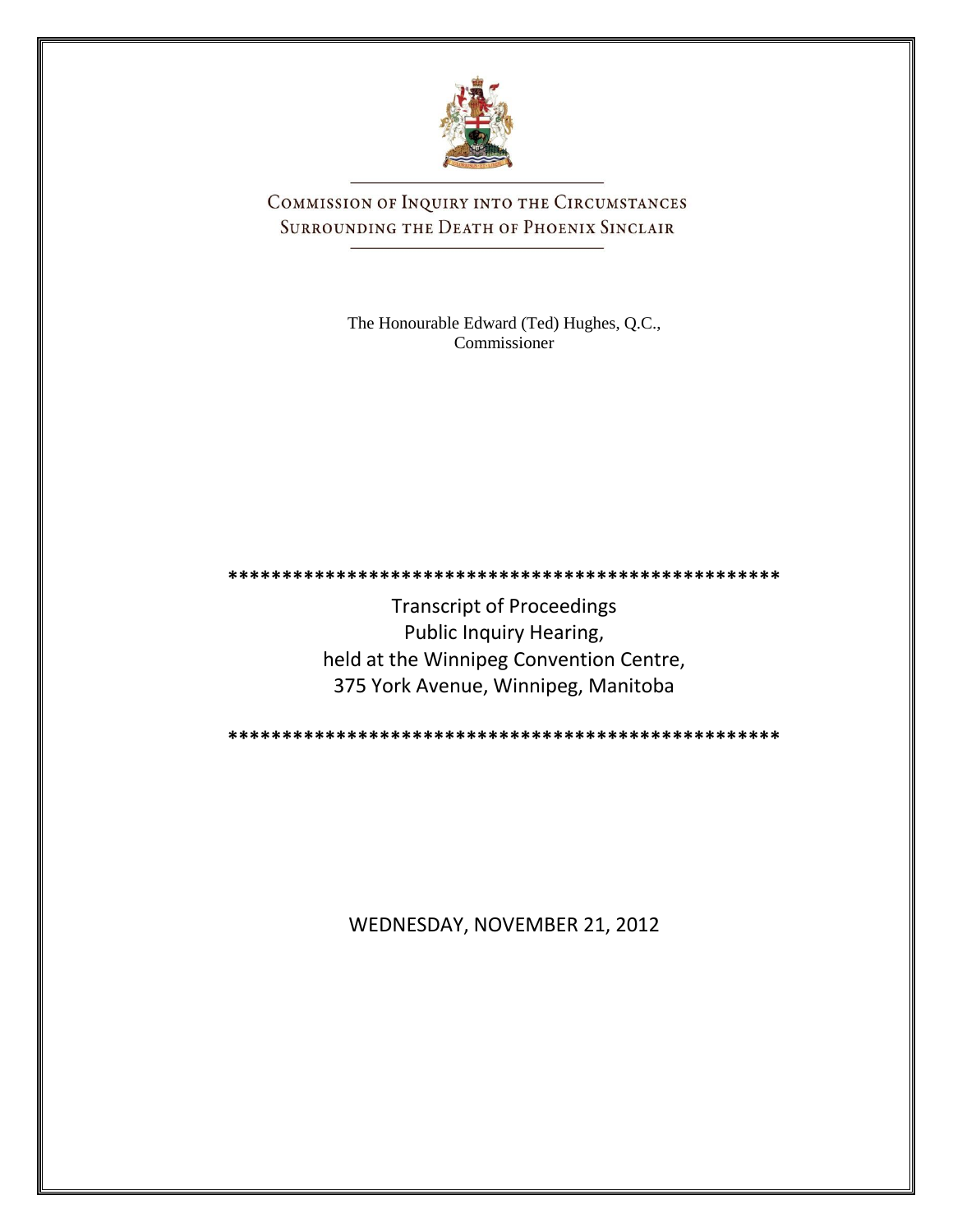### **APPEARANCES**

**MS. S. WALSH,** Commission Counsel

**MR. D. OLSON,** Senior Associate Counsel

**MR. S. PAUL,** for Department of Family Services and Labour

**MR. T. RAY,** for Manitoba Government and General Employees Union

**MR. K. SAXBERG,** for General Child and Family Services Authority, First Nations of Northern Manitoba Child and Family Services Authority, First Nations of Southern Manitoba Child and Family Services Authority Child and Family and All Nation Coordinated Response Network

**MR. H. KHAN** and **MR. J. BENSON,** for Intertribal Child and Family Services

**MR. J. GINDIN** and **MR. D. IRELAND,** for Mr. Nelson Draper Steve Sinclair and Ms. Kimberly-Ann Edwards

**MR. W.S. GANGE,** for SOR #5 and SOR #6

**MR. N. SAUNDERS,** for Assembly of Manitoba Chiefs and Southern Chiefs Organization Inc.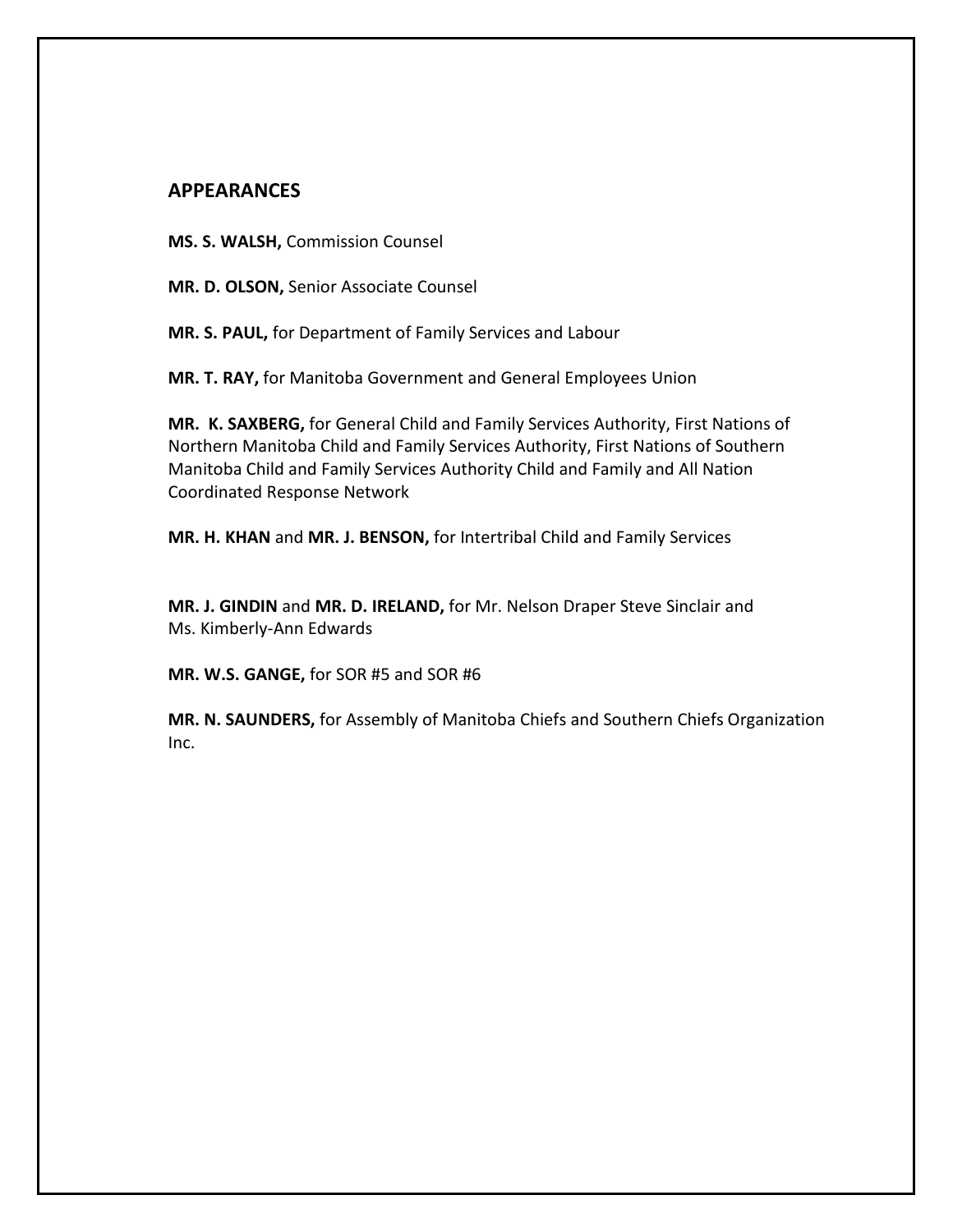## **INDEX**

# **WITNESSES:** LAURA MARIE FORREST Direct Examination (Walsh) 2 NIKKI HUMENCHUK Direct Examination (Olson) 155 Cross-Examination (Gindin) 202 Cross-Examination (Ray) 212 LAURA MARIE FORREST

| Direct Examination | 218<br>(Walsh) |  |
|--------------------|----------------|--|
|--------------------|----------------|--|

### **Page**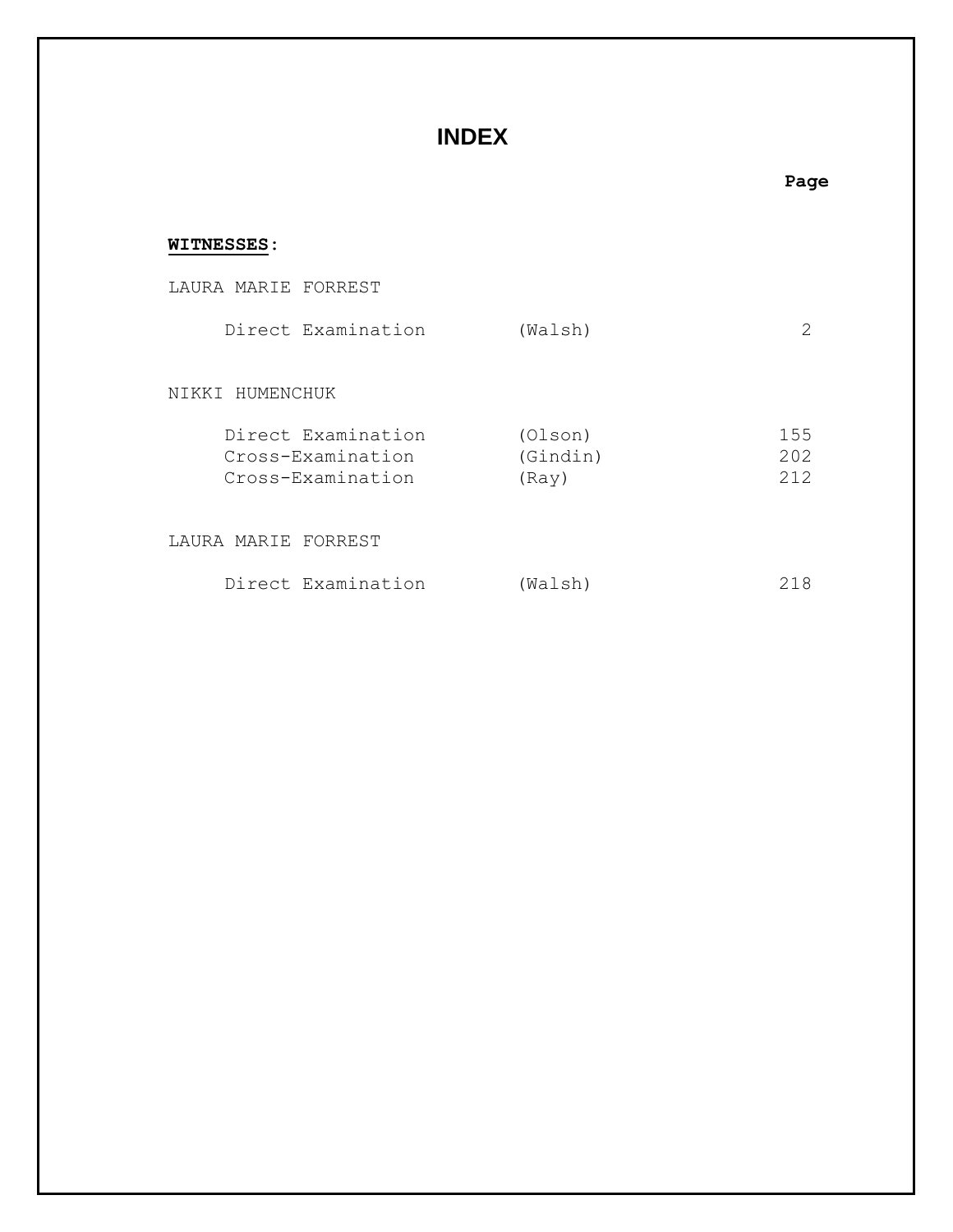PROCEEDINGS November 21, 2012

1 NOVEMBER 21, 2012 2 PROCEEDINGS CONTINUED FROM NOVEMBER 20, 2012 3 4 MS. WALSH: Morning, Mr. Commissioner. 5 THE COMMISSIONER: All right. We'll be ready to 6 begin another day. 7 MS. WALSH: Thank you. Our first witness then 8 will be Ms. Laura Forrest. 9 THE CLERK: If you could just stand for a moment? 10 Is it your choice to swear on the Bible, or affirm without 11 the Bible? 12 THE WITNESS: Bible. 13 THE CLERK: All right. Take the Bible in 14 your right hand. State your full name to the 15 court. 16 THE WITNESS: Laura Marie Forrest. 17 THE CLERK: And just spell me your first 18 name? 19 THE WITNESS: L-A-U-R-A. 20 THE CLERK: Your middle name please? 21 THE WITNESS: M-A-R-I-E. 22 THE CLERK: And your last name? 23 THE WITNESS: F-O-R-R-E-S-T. 24 THE CLERK: Thank you. 25

 $- 1 -$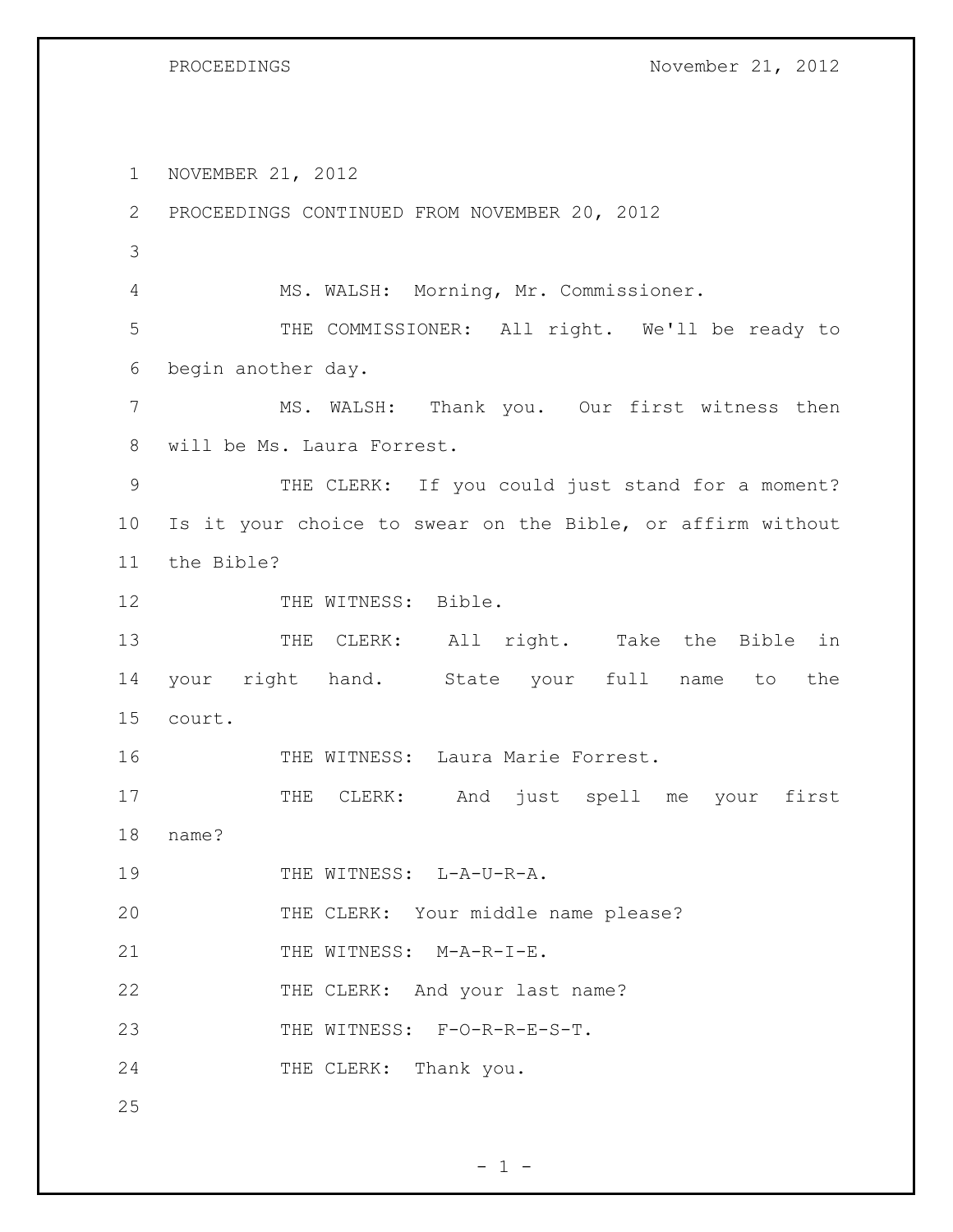| 1              | <b>MARIE</b><br><b>LAURA</b><br><b>FORREST,</b><br>sworn,  |
|----------------|------------------------------------------------------------|
| $\overline{2}$ | testified as follows:                                      |
| 3              |                                                            |
| 4              | THE CLERK: Thank you.                                      |
| 5              | THE WITNESS: Thank you.                                    |
| 6              | MS. WALSH: Morning, Ms. Forrest.                           |
| 7              | THE WITNESS: Good morning.                                 |
| 8              |                                                            |
| 9              | DIRECT EXAMINATION BY MS. WALSH:                           |
| 10             | You are a social worker employed with Winnipeg<br>Q        |
| 11             | Child and Family Services?                                 |
| 12             | Yes, I am.<br>A                                            |
| 13             | And I understand you're currently working in the<br>Q      |
| 14             | foster care department?                                    |
| 15             | Yes, I am.<br>A                                            |
| 16             | And that has been since April of this year, 2012?<br>Q     |
| 17             | Α<br>That's correct, yes.                                  |
| 18             | And what does that position involve?<br>Q                  |
| 19             | I'm on a foster home development team. So I am<br>A        |
| 20             | one of the workers that meets with prospective foster care |
| 21             | applicants. I do home studies, orientation of foster care, |
| 22             | foster care provider applicants.                           |
| 23             | MS. WALSH: Can I just ask you to move either a             |
| 24             | little -- have the mic a little closer to you, or lift it  |
| 25             | up a bit, if you wouldn't mind?                            |

$$
-2 -
$$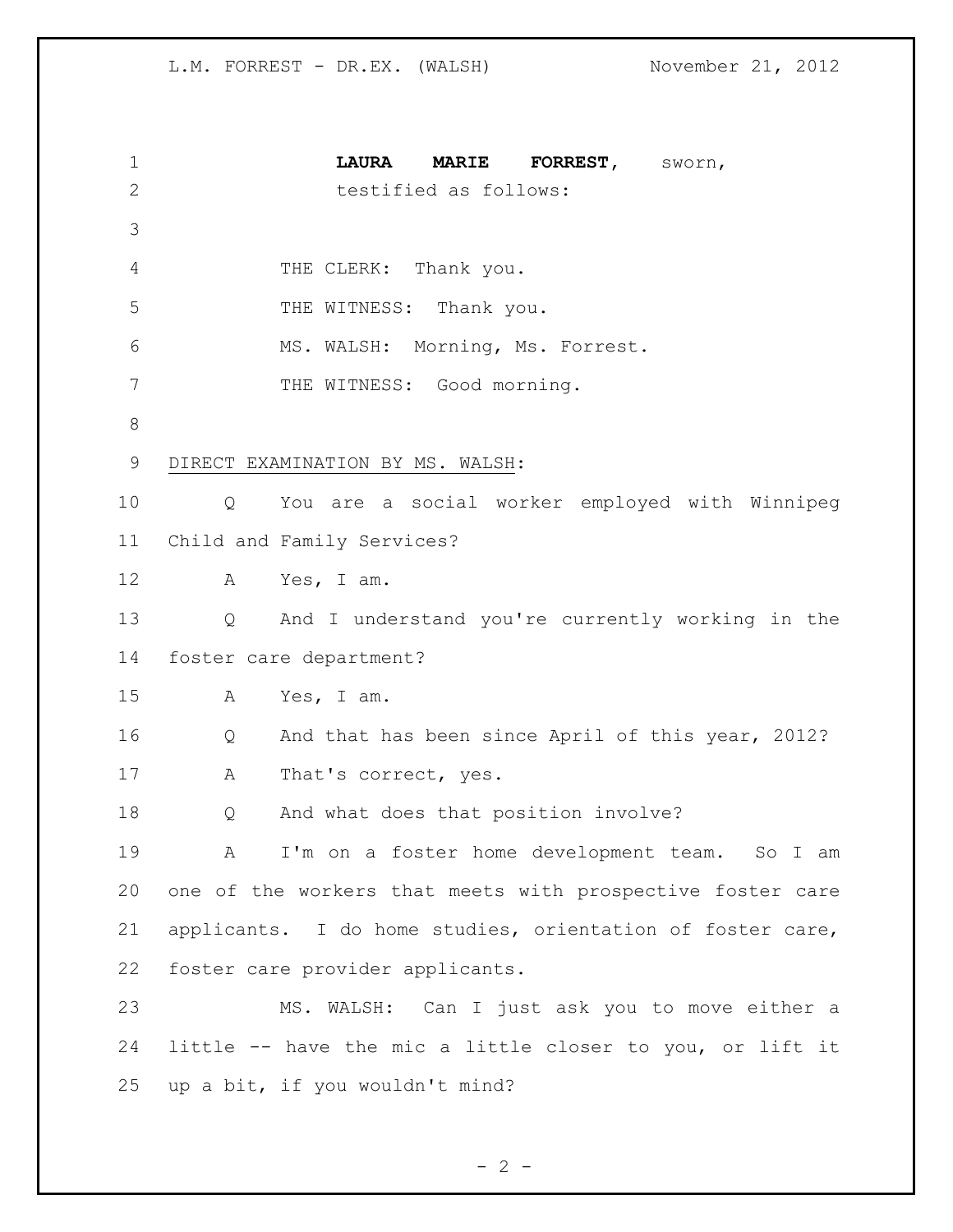1 THE WITNESS: Is that better? Better? MS. WALSH: Yes, thank you. THE COMMISSIONER: You can move your chair in if you like. 5 THE WITNESS: Thank you. MS. WALSH: Thanks. 7 THE WITNESS: Thanks. BY MS. WALSH: Q And you first started working with Winnipeg Child and Family Services in October of 1990? A Yes, I did. Q And that was as a family services worker? A Yes, it was. Q Okay. And then you moved to the intake unit in 1994? A Think it was actually 1993. Q Okay. A Yes. Q And you worked there until 2009? A Yes. Q Okay. And why did you make that move to the intake unit? A I was interested in the position and a position 25 was available for me to take, so ...

- 3 -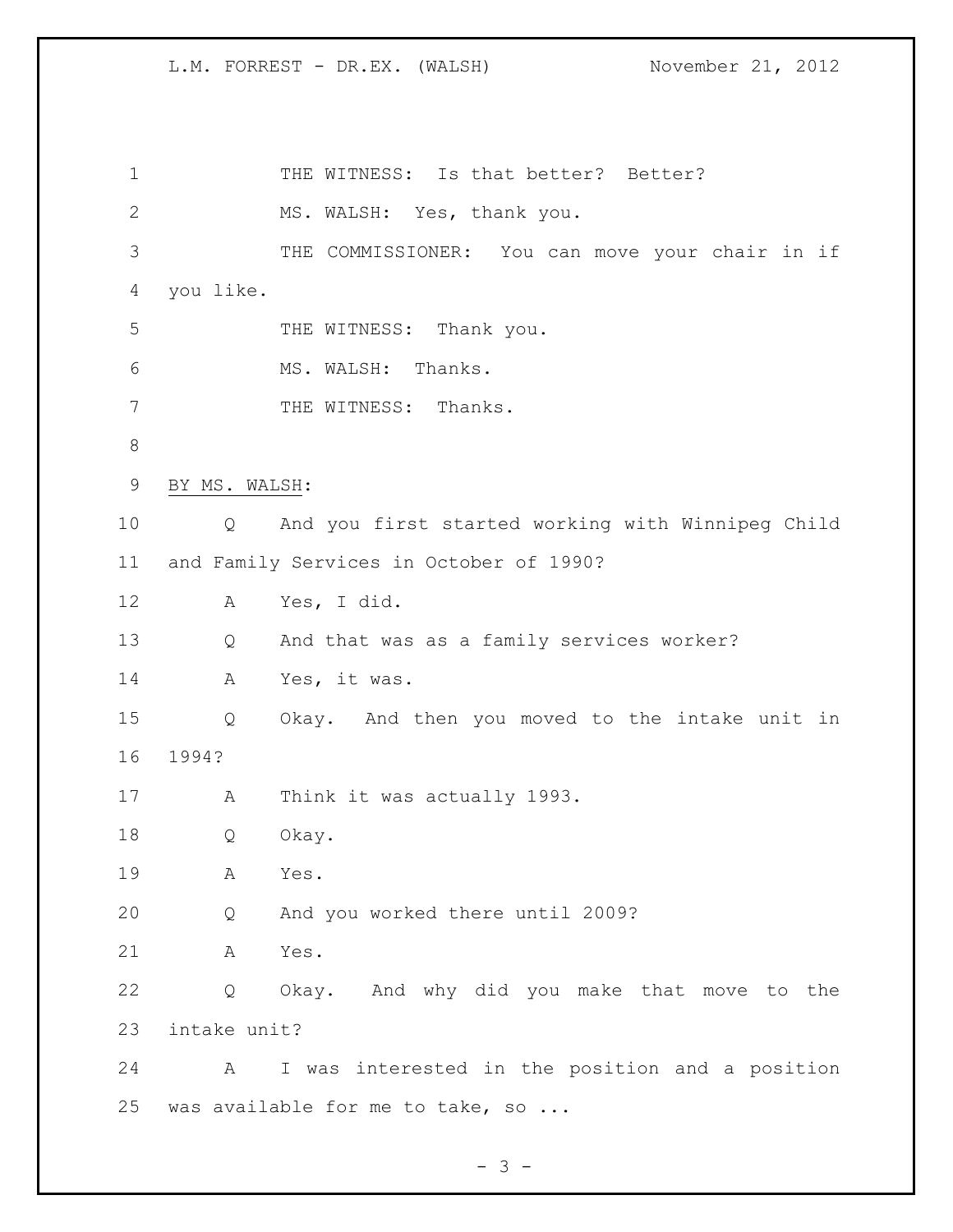Q Okay. And then from May of 2009, until April of 2012, you went back to work as a family services worker? A Yes, I did. Q Any particular reason? A I was looking for a bit of a change and wanting to see if there was another opportunity for me. So ... Q And you have your Bachelor of Social Work from the University of Manitoba? A Yes, I do. Q When did you obtain your degree? A In -- oh, sorry, 1990, in May. Q 1990? A Yes. Q Okay. And when you studied social work at the university, did you receive any training in addictions? A Trying to remember my courses that I took. There may have been some course information, but I can't remember 18 the exact subjects that were on my, on my diploma. So I know I did a child welfare course, but I can't remember if there was one specific to addictions training. Q So you did child welfare? A Um-hum. Q Would that have included child development? Or is that something separate? A Child development was part of the curriculum as

 $- 4 -$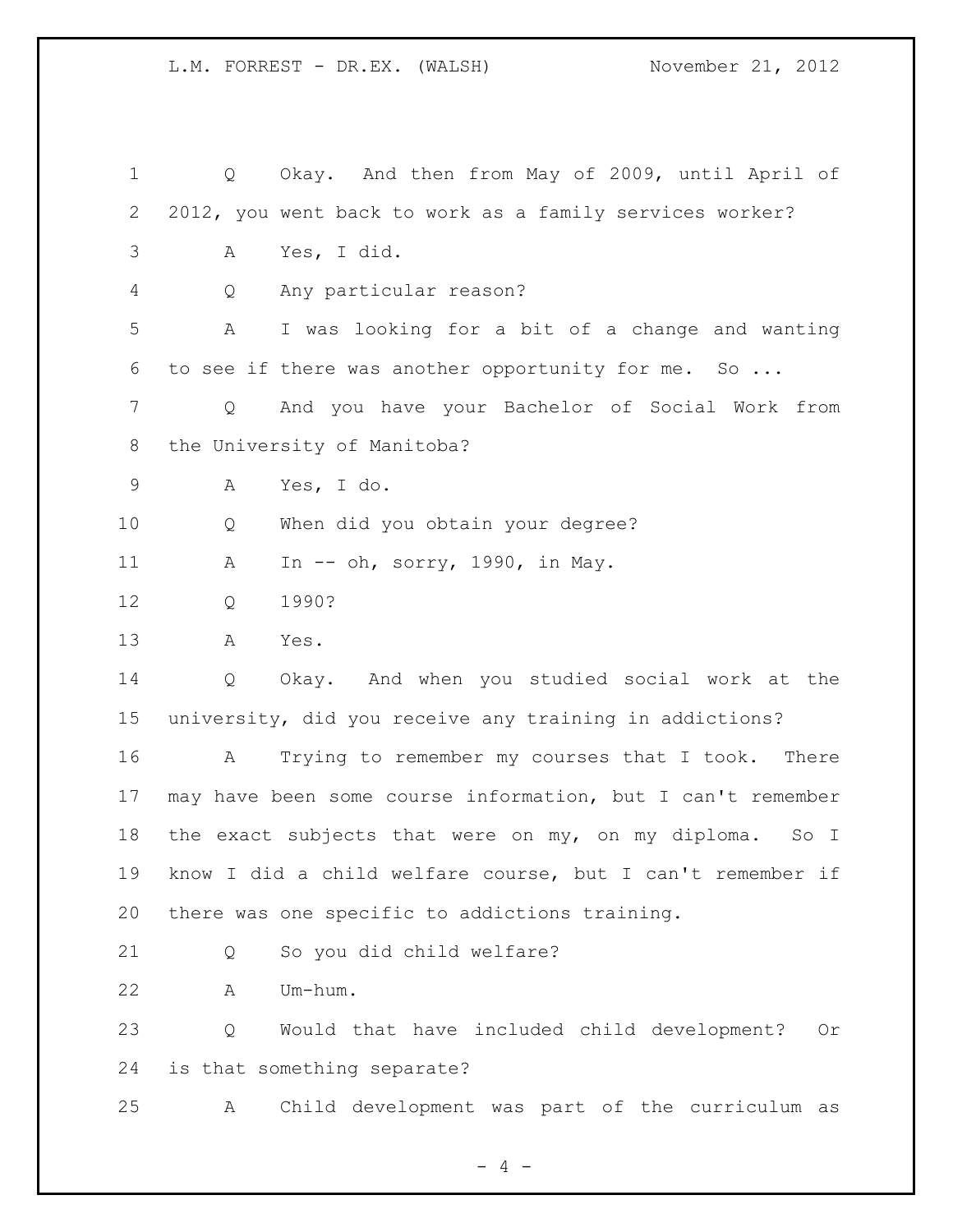well, so ... 2 Q So you received some training -- A Yes. Q -- in that as well? And did you do any practicum after your formal university training? A Practicum was part of the university training -- Q Okay. 8 A -- so I was, my practicum was at the Elizabeth Hill Counselling Centre. Q And was that a child welfare agency? A No, it was not. Q And are you a registered social worker? 13 A No, I am not. Q I understand that registration in Manitoba is voluntary; is that -- A Yes, it is. Q -- right? Now, when you first started working with Winnipeg Child and Family Services as a family service worker, did you receive any training from the agency? A When I started, my training was more a peer, kind of centred, training and I also had a supervisor that had a, a lot of years of experience, so he kind of was my mentor as well. So that's really where my training started. There were some courses and training available as the years went on that I could partake in, but in terms of

 $- 5 -$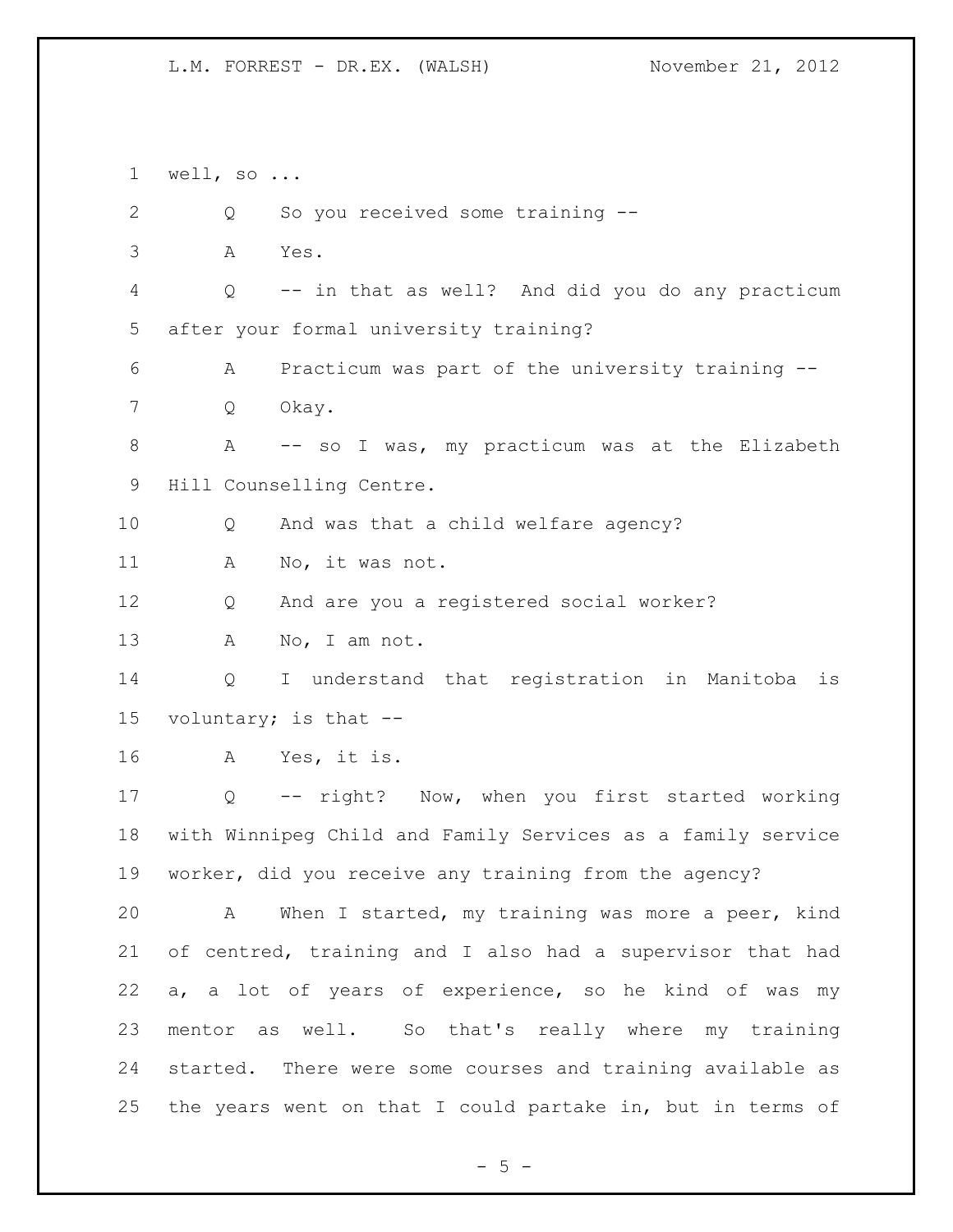an official orientation to CFS, I don't think there was anything really in place that way. Q Would that have been helpful to you? A To some degree, yes, but I also had some really great peers and supervisors that were great teachers, so they were very helpful and, to help me learn while I was working the job. Q Okay. A Yeah. Q And were you given a full case load as soon as you started employment? A I think so, yes. 13 Q Okay. And were you able to handle that, as a new worker? A I did the best I could to handle it, so I, I -- Q So you, essentially, when you started, you learned on the job? A Yes. Q Okay. And when you changed positions from a family service worker to an intake worker, did you receive any training specific to the new position? 22 A Not that I can recall. Q Okay. Would you have liked to have received specific training? A In some ways, it may have been helpful to maybe

 $- 6 -$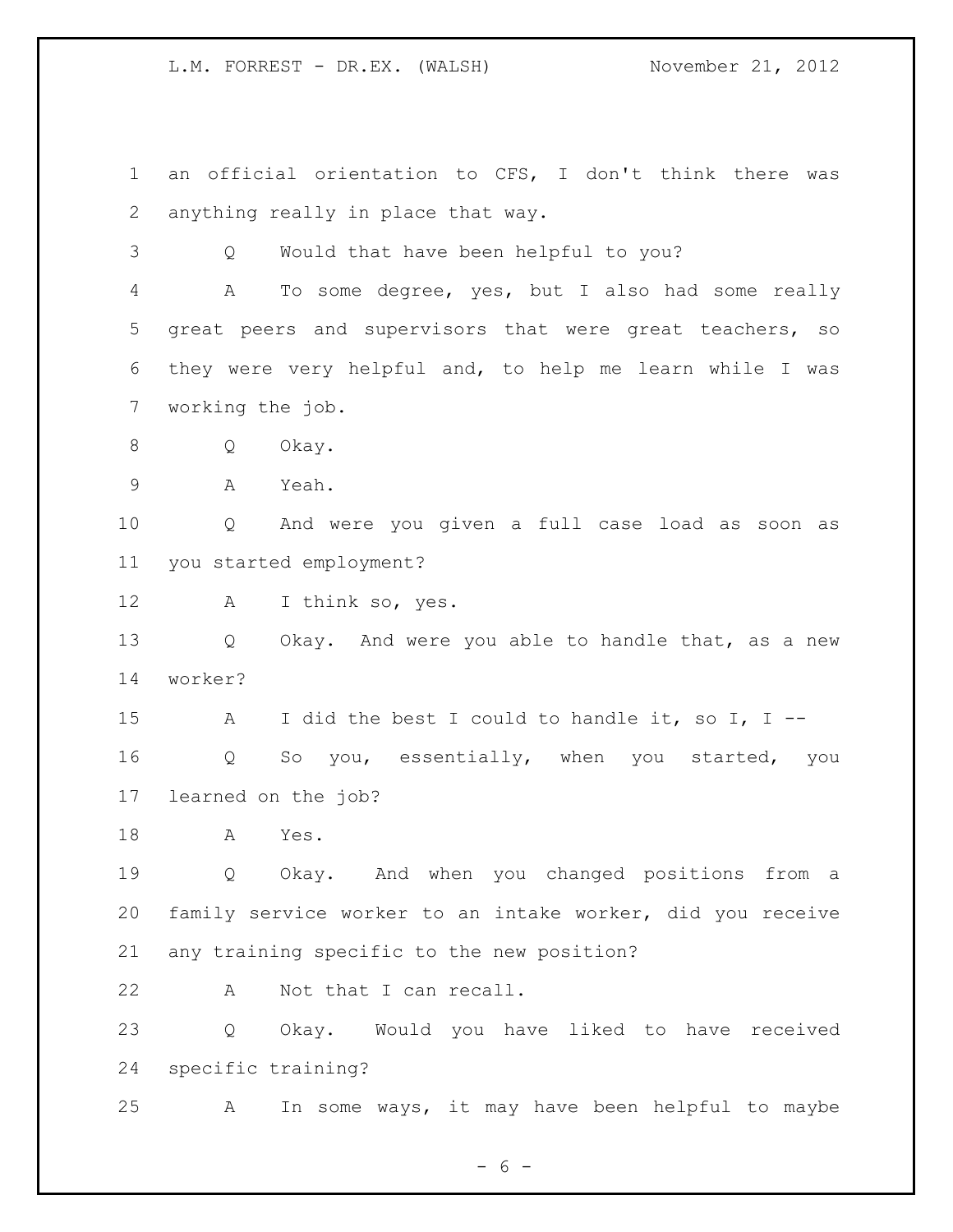explain some things, but again, at that point, I also had another good supervisor and a good team to work with. So, 3 again, some very good mentoring and that, that is very helpful and probably more practical because you're learning as you go, so ...

 Q And throughout your career as a social worker, what has governed how you have performed your duties? What have you referred to? Standards, policies, best practice?

 A Best practice, policies, procedures, standards, Child Welfare Act.

Q And how do you define best practice?

 A For me, it's doing what you can, as much as you can with what you have, being respectful and considerate of the families you're working with and trying to do the best job you can with them.

 Q Have you ever received training in the provincial standards and, and that's what -- when we talk about standards, we mean the provincial standards; correct?

A Yes.

Q Is that what you understand it to mean --

A Yes.

Q -- by standards?

 A We had training more recently I think, 2009, around that timeframe. Prior to that, I don't remember actual standards training. We had some core training.

- 7 -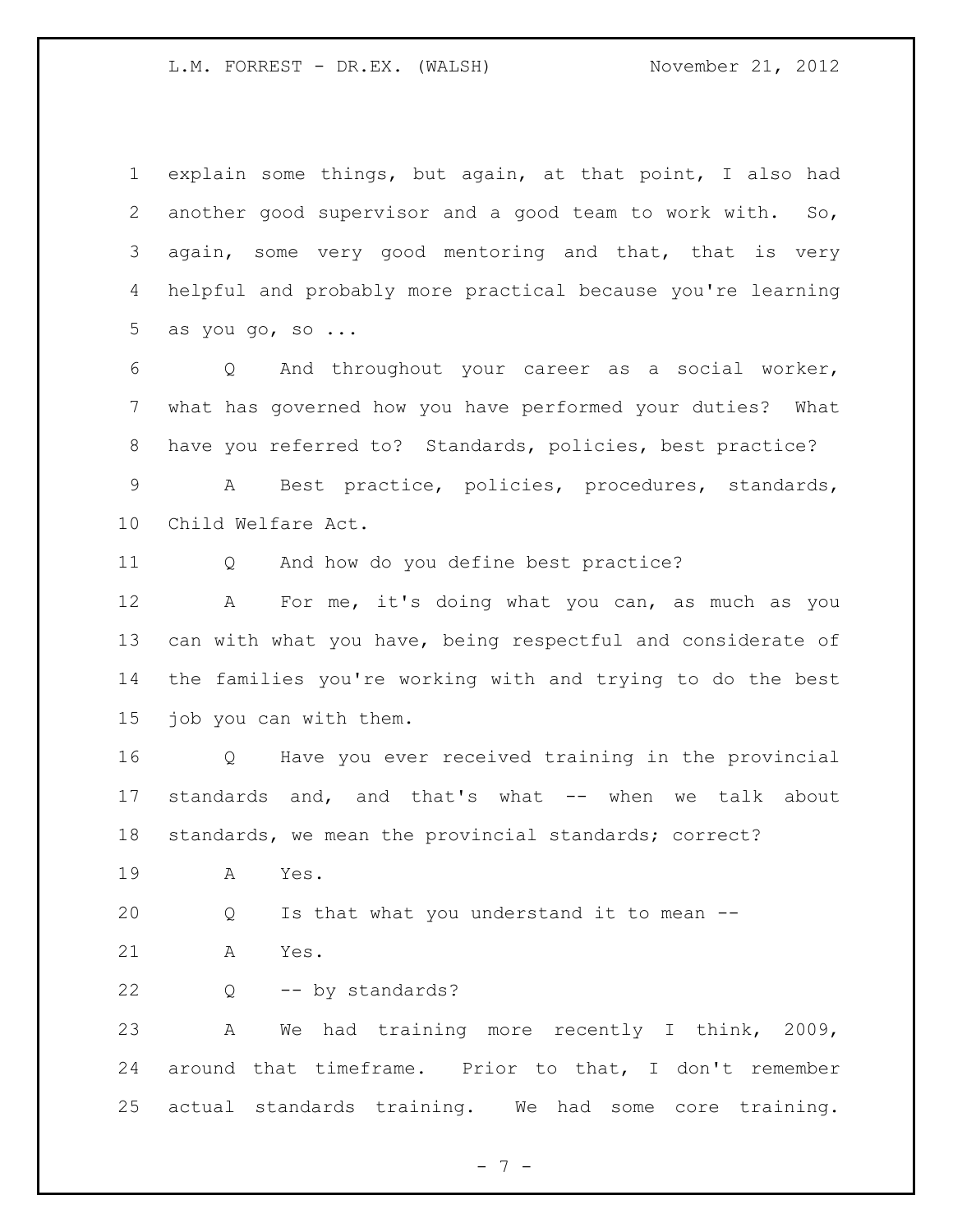That was in mid-nineties, or late nineties, probably and that may have talked about some of the standards at that point as well. So we did have some, yes.

 Q Have you, over the course of your career, referred to standards, in the sense of going and, and actually reading them?

 A Probably briefly, I don't know if I've read them cover to cover, but I've probably referred to them at points in my career, yes.

 Q So how have you been made aware of what the standards require?

 A Well, through some of the training, but then, I mean, much like with the Act and whatever, there was probably some documentation available in the office that if we needed to refer to it, so I didn't have a standards binder on my desk, if that's what you're asking. But there was documents available if we needed to refer to them.

 Q I wanted to just, because you have been with the agency for a fairly long period, I want to just, before we get into your specific involvement with Phoenix's family, just ask you a little bit about the agency and, and your recollections of, of the agency in the early time of your career.

 We heard from Ms. Brownlee, on the first day of the hearing, that a change took place in 1999 to centralize

- 8 -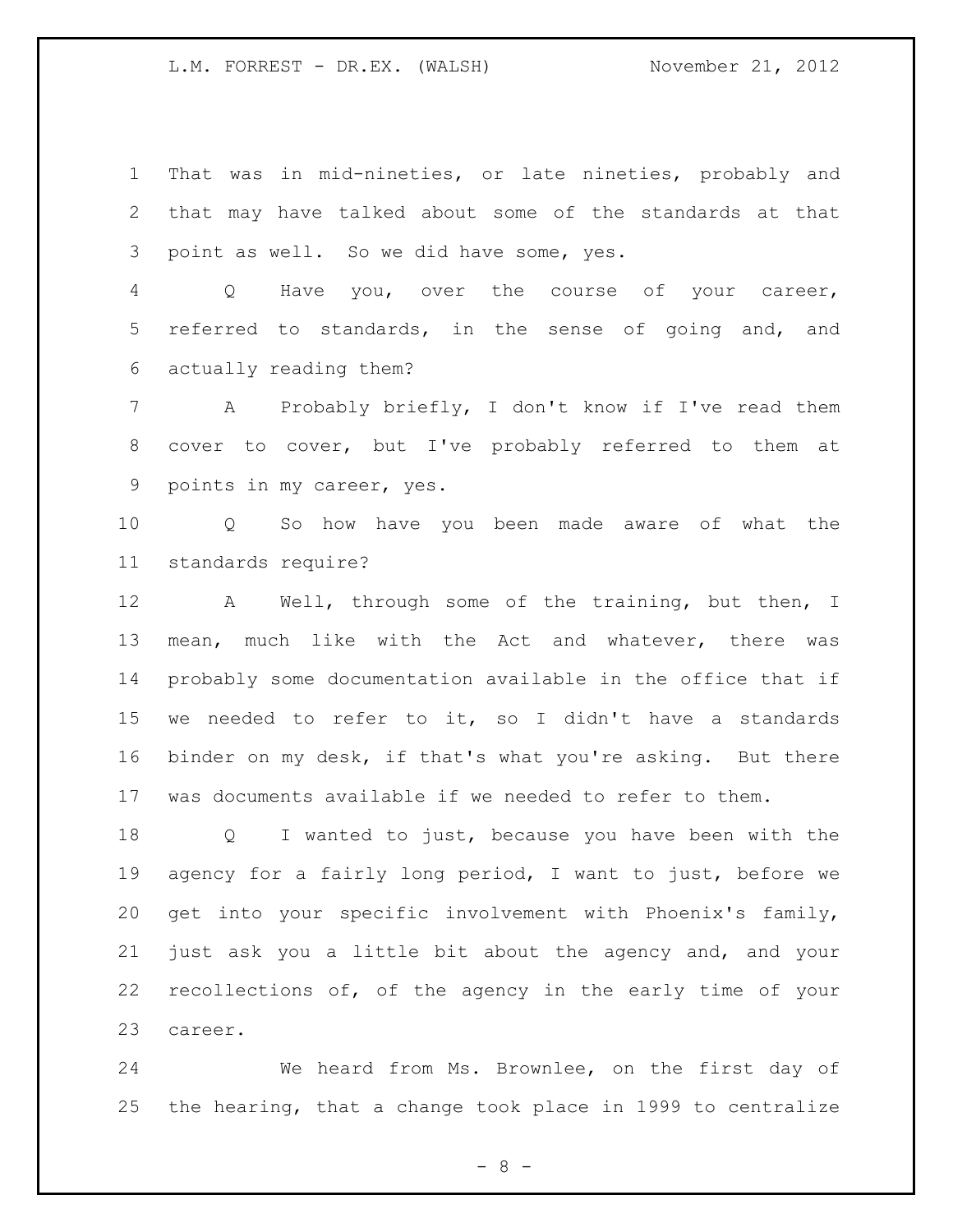services; did that have any impact on how you did your job? First of all, where were you working at that point?

 A I was an intake worker. In, in early 1999, I was at the Jefferson office, when offices were all still separated. Then we were centralized and I moved over to the central intake office at 835 Portage.

 Q And so did that centralization have any impact on how you did your job?

 A It had an impact in how I, I guess, I approached the job, because I, in the Jefferson office, I was, it was more kind of a localized area that we worked with, so we 12 were very familiar with the schools and the resources and, and what was available, available specific to, in that community, to the people we worked with. When we centralized, all intake workers were moved into one big office and it was a lot of people. It was, it was, it take, it took a lot of adjustment, I think, and it was a little bit chaotic at times, just because of the volumes of, of cases that were coming in. So, I think, in some ways, it felt a little bit more chaotic to me and therefore you had to really work hard to try and keep prioritizing and, and keeping organized, as much as you could, because of the volume. It seemed volume changed a bit.

 Q Okay. And just tell me a little bit more about what having a localized office meant, in terms of the work

 $-9 -$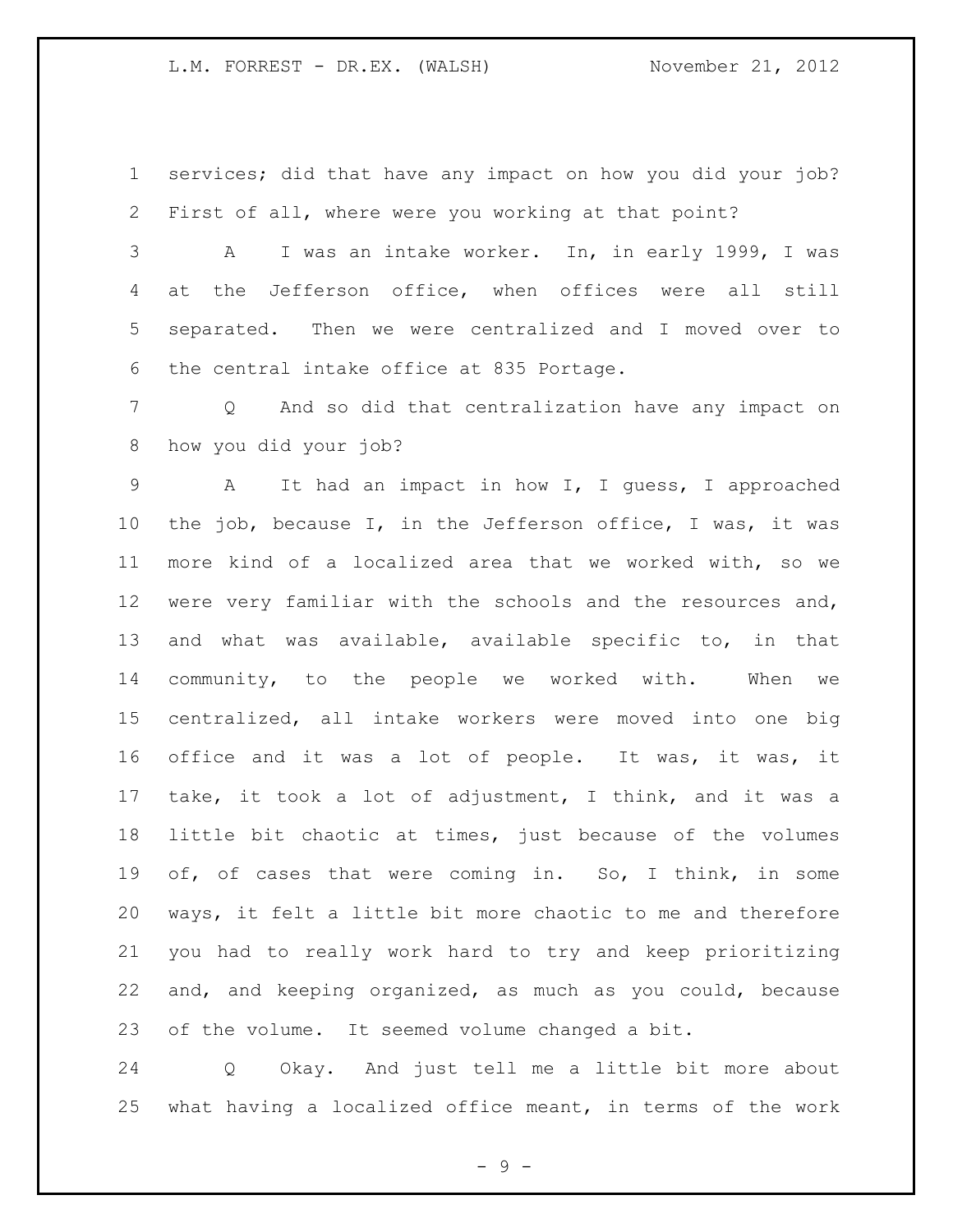that you did?

 A Yeah. When I was in a smaller unit, we directly took -- I took the call directly. So if a referral came in, I was, if I was on, on intake that day, I would take that call and I would be responsible for taking down all the information pertaining to that referral and then following up with it until the point of either case transfer or closing. With the new system, there, there was, it wasn't quite that way. There was other people that were taking in the calls first. They were screening through and then we would get the call to follow up, as an intake. So I kind of lost that direct contact with referral sources. So that was a little bit different to 14 get used to, because I have my style of asking questions, as everybody else does. So you were relying on everybody to make, you know, to get the information and you couldn't control what they were taking in or not.

 Q So what about, you said that when you were in a localized office, you had connections to community resources?

A Yes.

 Q What, what was the significance of, of that? A We work very closely with the collaterals, which means schools, public health nurses, parent resource centres. So if there was a family in need of service, it

 $- 10 -$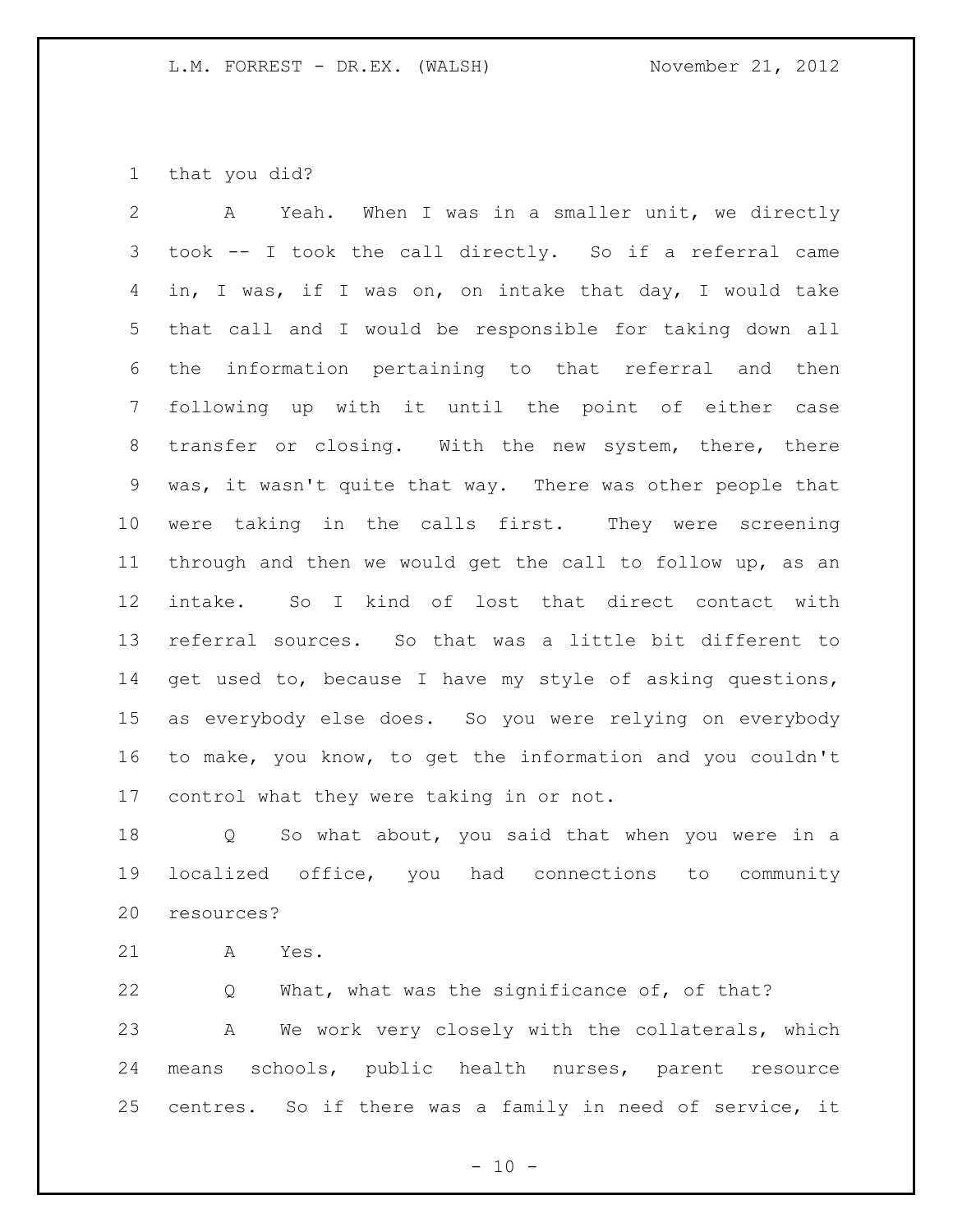was, we worked together, kind of as a team, or a system, to provide support to this family and that could work really well, because it wasn't so overwhelming for families at times. We kind of lost that sense because when the collaterals would call in, they wouldn't have that direct contact with people that they already knew.

Q Once you were --

8 A Say --

Q -- centralized?

 A -- like, say schools, yeah, like, the school would call and they'd, they'd be used to talking with me, but then they'd just have somebody and so then it was just, it changed the dynamic of the referral process.

 Q And the significance of, of being able to work with collaterals to a Child and Family Services worker?

 A It, it's important, because you can develop a plan that can really be really supportive for a family and more immediate, maybe and more relevant to what their needs are and maybe get more cooperation with them.

 Q Okay. And you've referred to the, the mandate in the Child and Family Services Act, so I'm, I'm just going to refer to that act, because I understand you are familiar with it and under Section 7(1) of the Act, the section is entitled: Duties of agencies. It says:

 $- 11 -$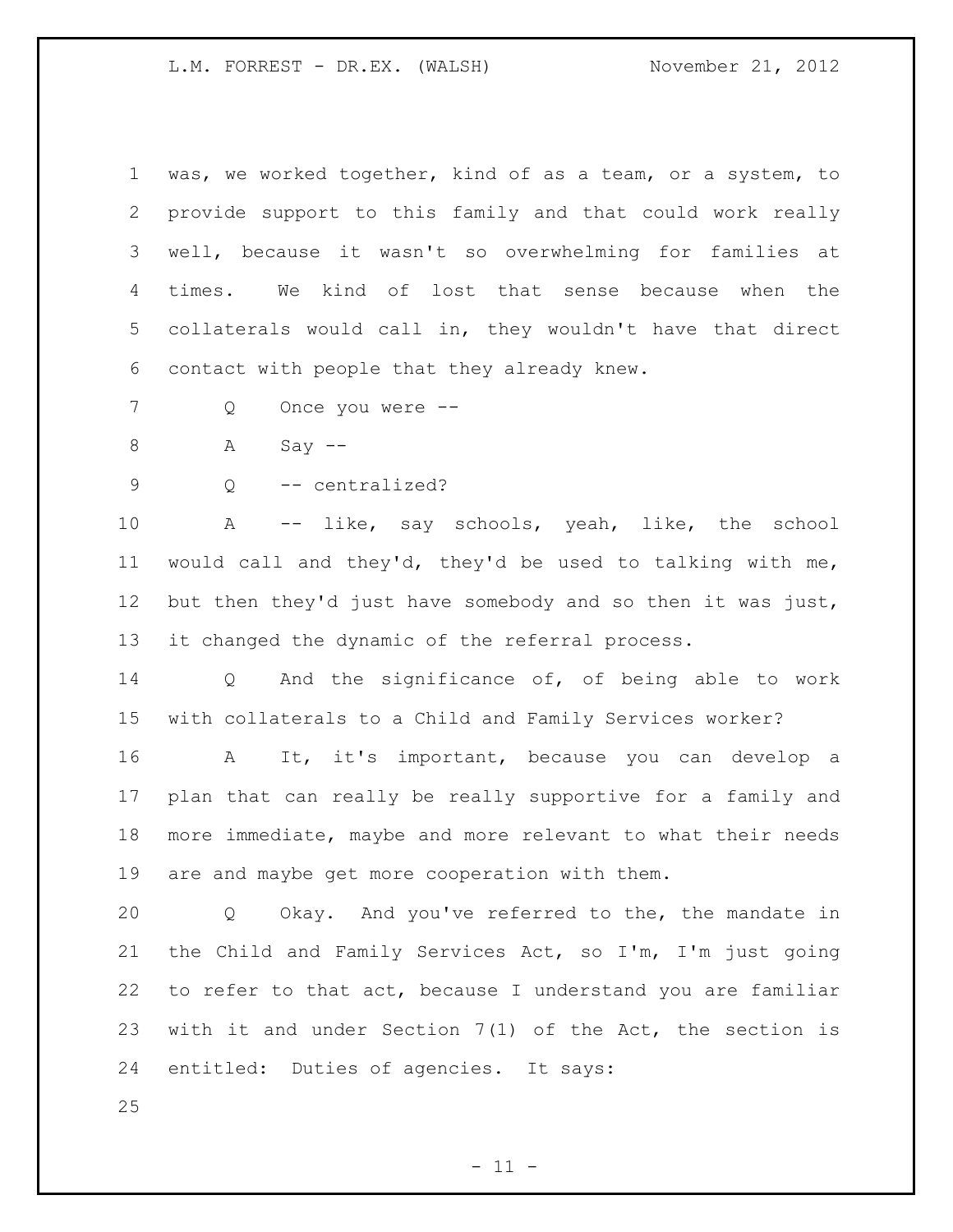"According to standards established by the director and subject to the authority of the director every agency shall ..." And the first one says: "(a) work with other human service systems to resolve problems in the social and community environment 11 11 likely to place children and families at risk;" So what's your understanding of what that means for a Child and Family Services worker? A It means what I talked about, that we, we value of the involvement of the collaterals when we work with our families. So, and that's part of the, part of the intervention. Q All right. And when centralization took place, did that have any impact on your client base? A I'm not certain what you are asking me, sorry. Q Did it, did it change the, the range of clients that you were responsible for? A I was still working within the -- Jefferson was

 $- 12 -$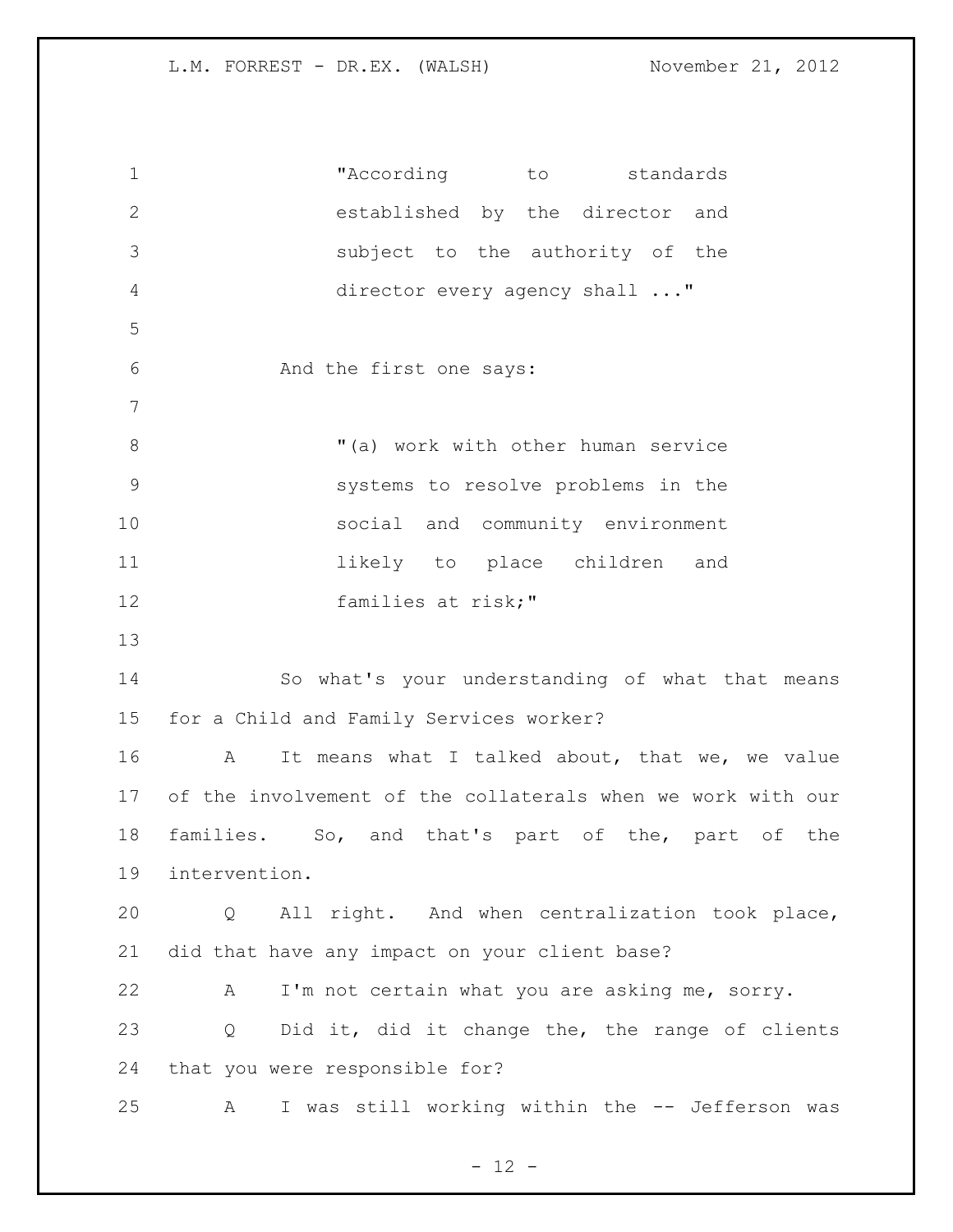| $\mathbf 1$  | part of the north area of child welfare service and I was   |
|--------------|-------------------------------------------------------------|
| $\mathbf{2}$ | still working within that unit when I moved over, but the   |
| 3            | area expanded, because it included more, other areas of the |
| 4            | North End of the, or north area of the city. So different   |
| 5            | -- it, it increased the boundaries, yes.                    |
| 6            | Q Okay. And did that have an effect on your                 |
| 7            | workload?                                                   |
| $\,8\,$      | A Yes, because you're dealing with more families            |
| $\mathsf 9$  | then.                                                       |
| 10           | So it increased your workload?<br>Q                         |
| 11           | Yes.<br>A                                                   |
| 12           | when centralization took place, did I<br>Q<br>and           |
| 13           | understand you to say that affected your ability to make    |
| 14           | referrals to community agencies?                            |
|              |                                                             |
| 15           | It, it wouldn't affect my ability to make<br>A              |
| 16           | referrals. I think what it did was it changed the dialogue  |
| 17           | and the interaction and the involvement with other          |
| 18           | agencies, because it was just so immediate initially and    |
| 19           | you could get things going fairly quickly. If somebody      |
| 20           | took the intake right off, you know, in the beginning and   |
| 21           | then handed it off to you, there was that level of, there   |
| 22           | was that one level of contact and communication and then,   |
| 23           | if all the questions weren't asked, or answered, or         |
| 24           | whatever, then you'd have to start maybe over, in some      |

- 13 -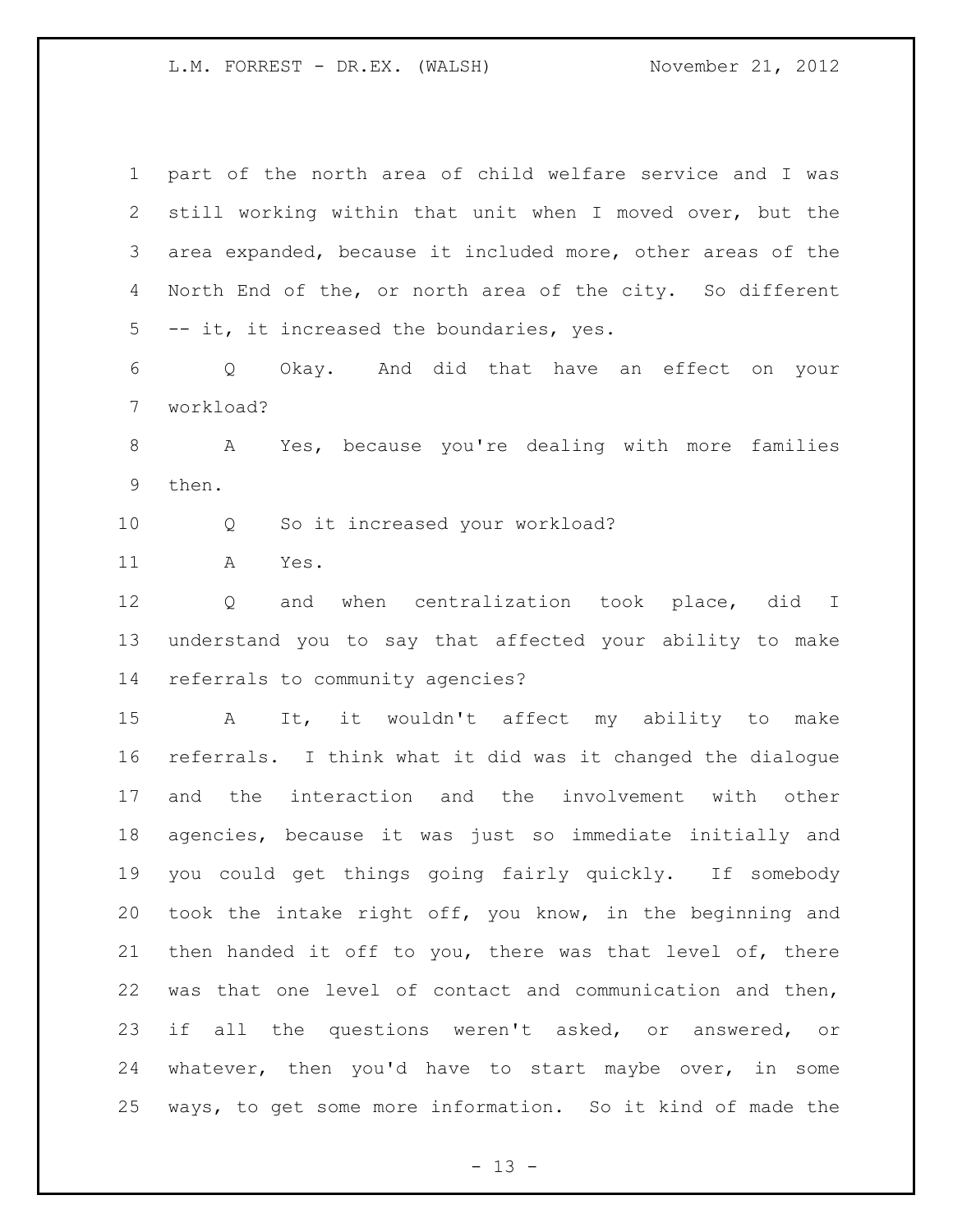process a little bit longer sometimes. So, but it didn't, I mean, I still knew who to call or, or whatever, if I needed help with a family.

 Q Okay. Now, in terms of your workload, we know that you delivered services to Phoenix and her family in 2003; can you recall, as of 2003, how many cases you were handling at a given time?

 A I don't recall an exact number. To be honest, you could go from five cases to 40 cases, depending on what was happening in the community. So I really don't have an exact number of how many I would have had at that time, or a month later. I couldn't tell you an exact number.

 Q Okay. Aside from the exact number of cases, what was your workload like in 2003?

A It was pretty steady.

16 THE COMMISSIONER: This is as intake worker?

17 THE WITNESS: As an intake worker. It, it was -- we were busy. Like, there wasn't a lot of extra time, so there was always something happening or changing on your workload. So I think I was always on the go, working with, you know, with whatever families I could. So, I'm not certain if that answers that question.

BY MS. WALSH:

Q Was, was your workload manageable? You said --

 $- 14 -$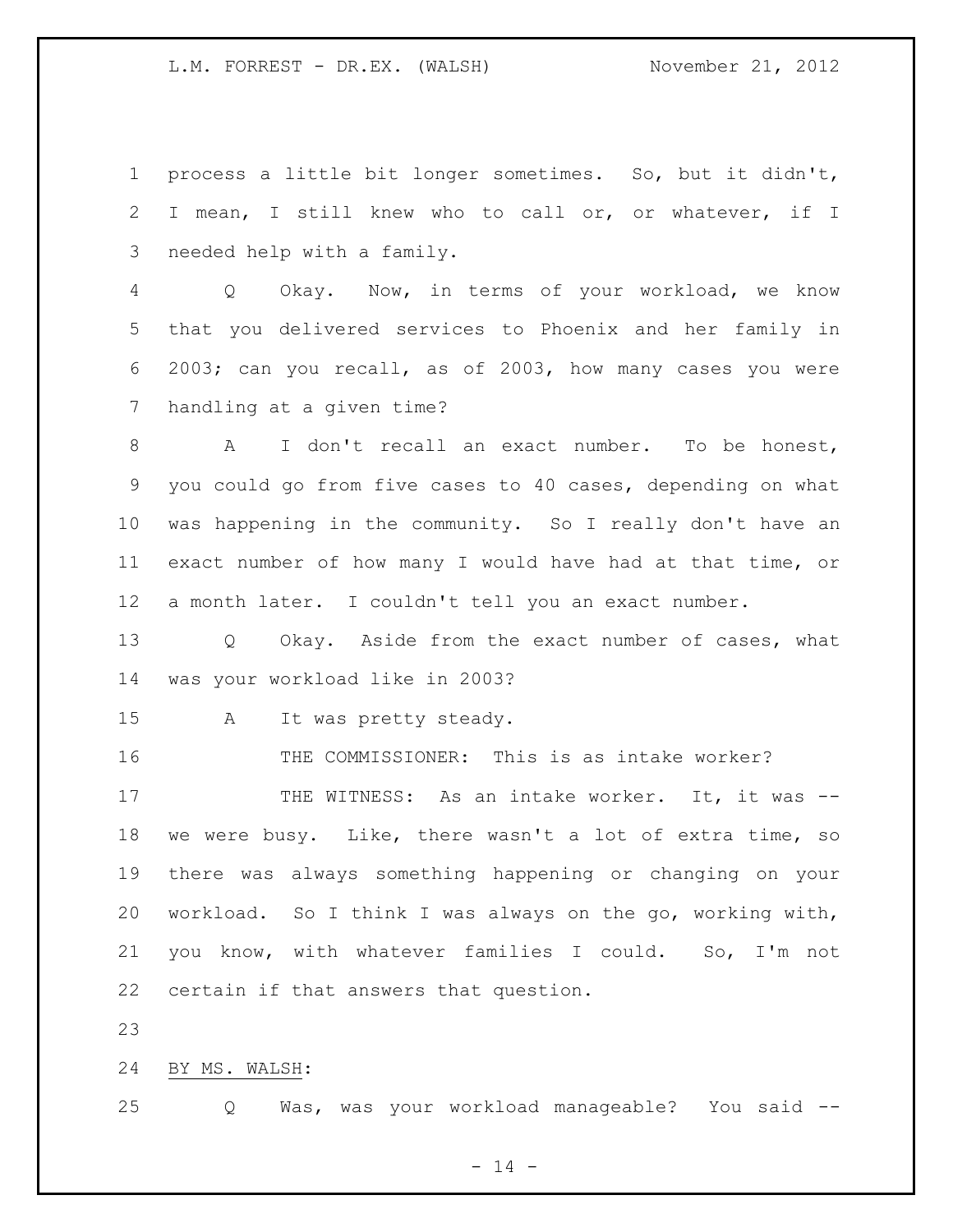well --

 A Sometimes it could be, depending on the types of cases I had been assigned. If they were kids that were coming into care, that would change how you could maybe priorize (phonetic) (sic) the other cases. So it depended on the kind, the, the nature of the case, the referral that you would get, because some would demand more attention, more immediate attention, based on risk and other factors. So some days, I guess you could think it was manageable and then some days you'd think, oh no, I'm not, I'm really behind and I'm not keeping up very well.

 Q Okay. And was your workload ever an impediment, in 2003, to complying with best practice?

 A There were times that it was, not just in 2003, but other years as well. I mean, if it got really busy and 16 if either, you know, like, the cases were more complex and, 17 and requiring more attention, then yes, there were certain cases that were getting good, good attention from me and there were some that were, I was not responding to as quickly as possible, or as quickly as I would have liked to, even. So yeah, it would have made a difference in how I responded to people's situations.

 Q And was this true throughout your entire time as an intake worker?

A I would say yes.

 $- 15 -$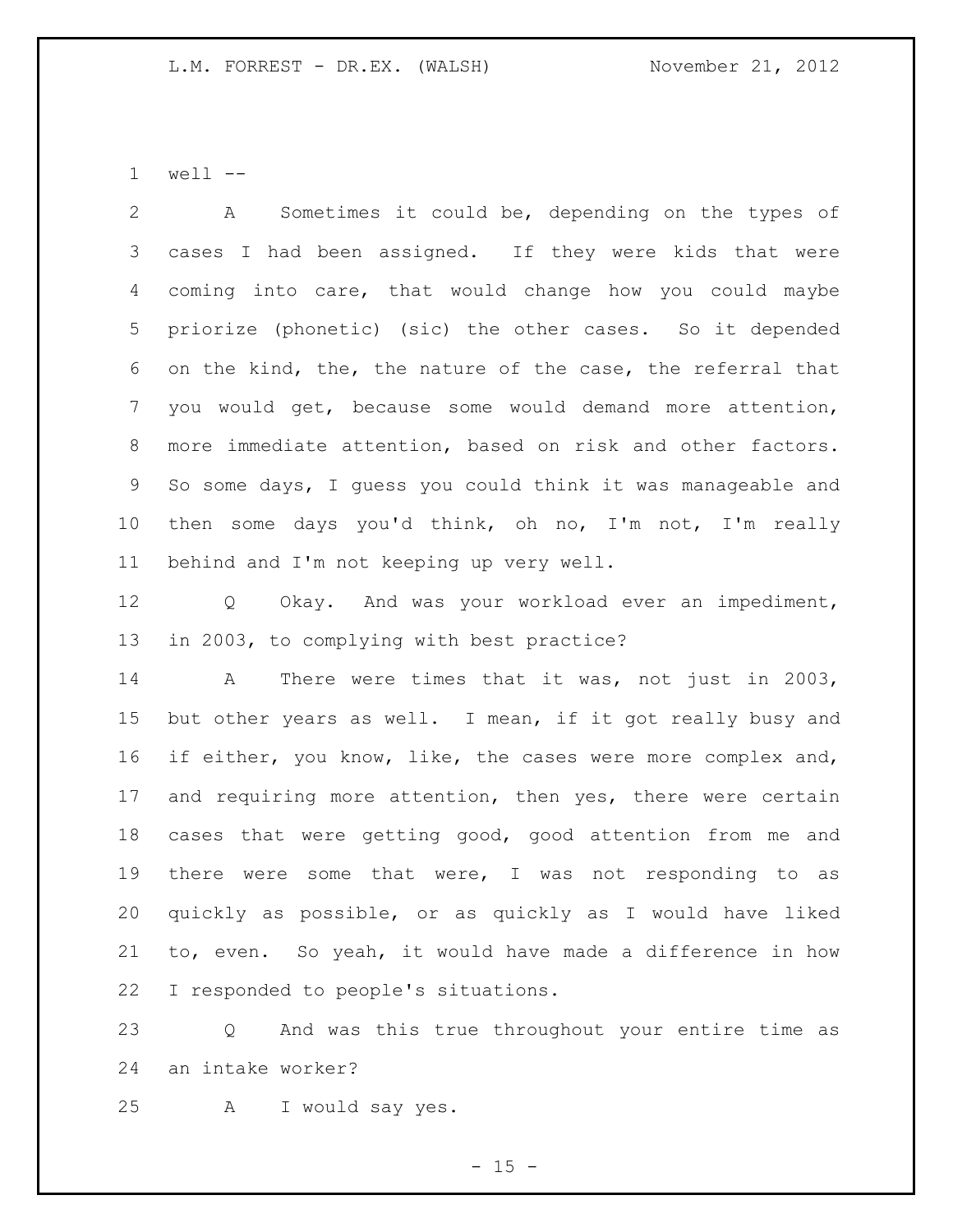Q Did you ever see any improvements to workload during your time as an intake worker?

 A I don't know if there were improvements. By the time I had left, in 2009, numbers and complex family situations to deal with were still pretty high. I, I felt, at the time, when I was leaving, that I really wasn't 7 keeping up very well. Any -- it was -- at that time, it was just very difficult. So I don't think improvements, in terms of workload, was happening for me, during then.

 Q Did you have a strategy to deal with the times when your workload was a challenge?

 A You know, you would discuss the situations with your supervisors, you're trying to come up with, you know, case plans, or how to priorize or how to, you know, move the cases along a little bit quicker. So, you know, a lot of times, consultation like that was helpful, just to, you know, clarify some, some family situations. So would do that. Work as hard as you could. I mean, you didn't know what your -- you could have a plan in a day, to say I'm going to go out and see these 10 families today and I'm going to address these concerns that are, are on these referrals. And then you could get a new referral that has two kids in care, or your colleague could get immediate, like, emergency, five kids are coming into care, we need to have them placed. And your plan, your, your plan for the

 $- 16 -$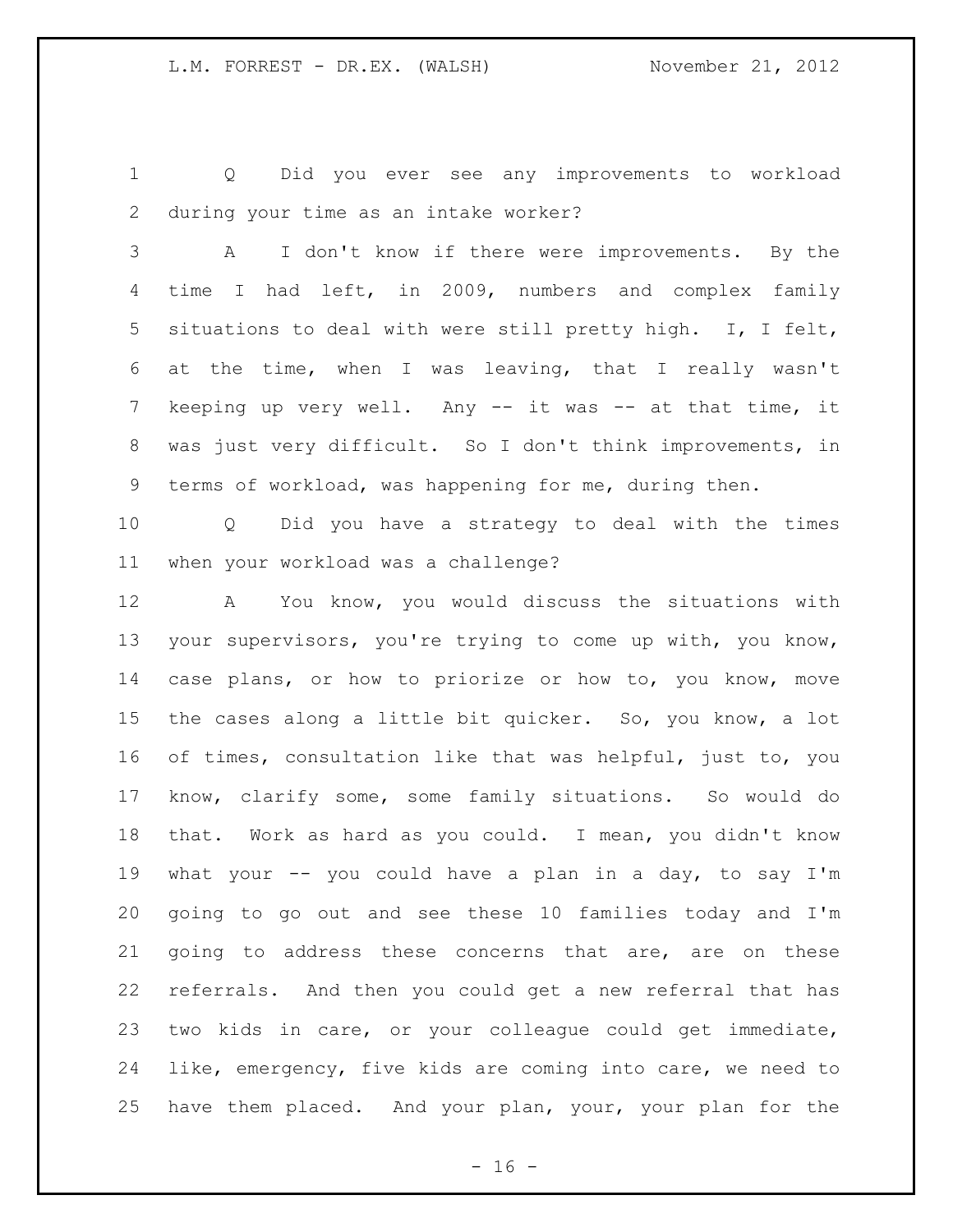day changes. That, that all goes away, because you've got more immediate concerns, or immediate needs that are pressing for these families. So that's sort of the nature of intake, is that you, you don't know, you can plan as much as you like, but that doesn't mean that that's what's going to happen. So what you should be doing sometimes just becomes what you can do, or what you're going to try to do. That's how it works. That, that's how it works. Q So you mentioned your supervisor. Let's talk about supervision. We know that you delivered services to Phoenix and her family from February '03 to June of '03, who was your supervisor during that time? 13 A Andy Orobko. Q And how many workers were there in your unit? A There were six of us. Q And I understand Mr. Orobko reported to an assistant program manager? 18 A Yes, he would have. Q That was Stan Berg? A I believe so. Q And then the assistant program manager reported to a program manager, who I believe, at the time, was Patrick Harrison? A I believe so, yes. Q Okay. And can you describe the nature of the

- 17 -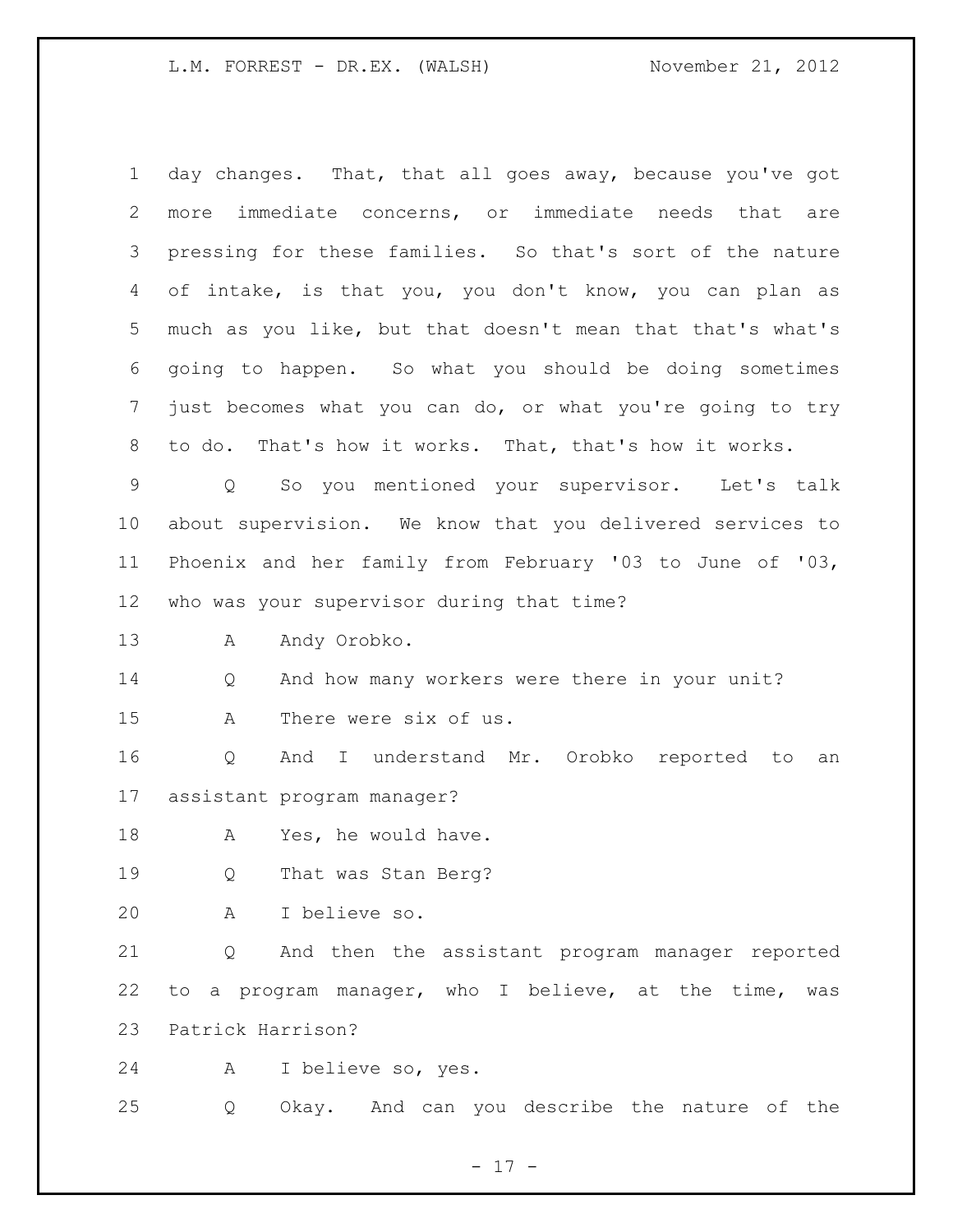supervision that you received from Mr. Orobko?

 A He had an open door supervision policy, so whenever we needed to talk with him, he was available. He was a supervisor that was always onsite and if a case, if we needed to discuss a case with him, if he was doing a meeting, or something like that, he would stop that to assist us with that consultation. So supervision was available whenever we did need it. We also had, you know, supervision just to go through the cases that we were carrying and see where things were at, just to kind of keep it, keep track of where things were going on the case load. So, so yeah, so it, it worked, because, again, the nature 13 of, of the intake position is that things change, or things come up. So sometimes you need to discuss things that moment and not wait for a scheduled supervision. So, so we had both, you know, as we needed to and then more, more on a, you know, kind of a, a ongoing basis, just to ensure that we were doing what we needed to do.

 Q Okay. And is it your understanding that the supervisor is there to ensure that the worker complies with standards and best practice?

 A Yes, it is. And I always felt like if I had done 23 a good job on something, like, if, if he felt my assessment was good, or if it, you know, it was appropriate, he would let me know that directly and if there was something that

- 18 -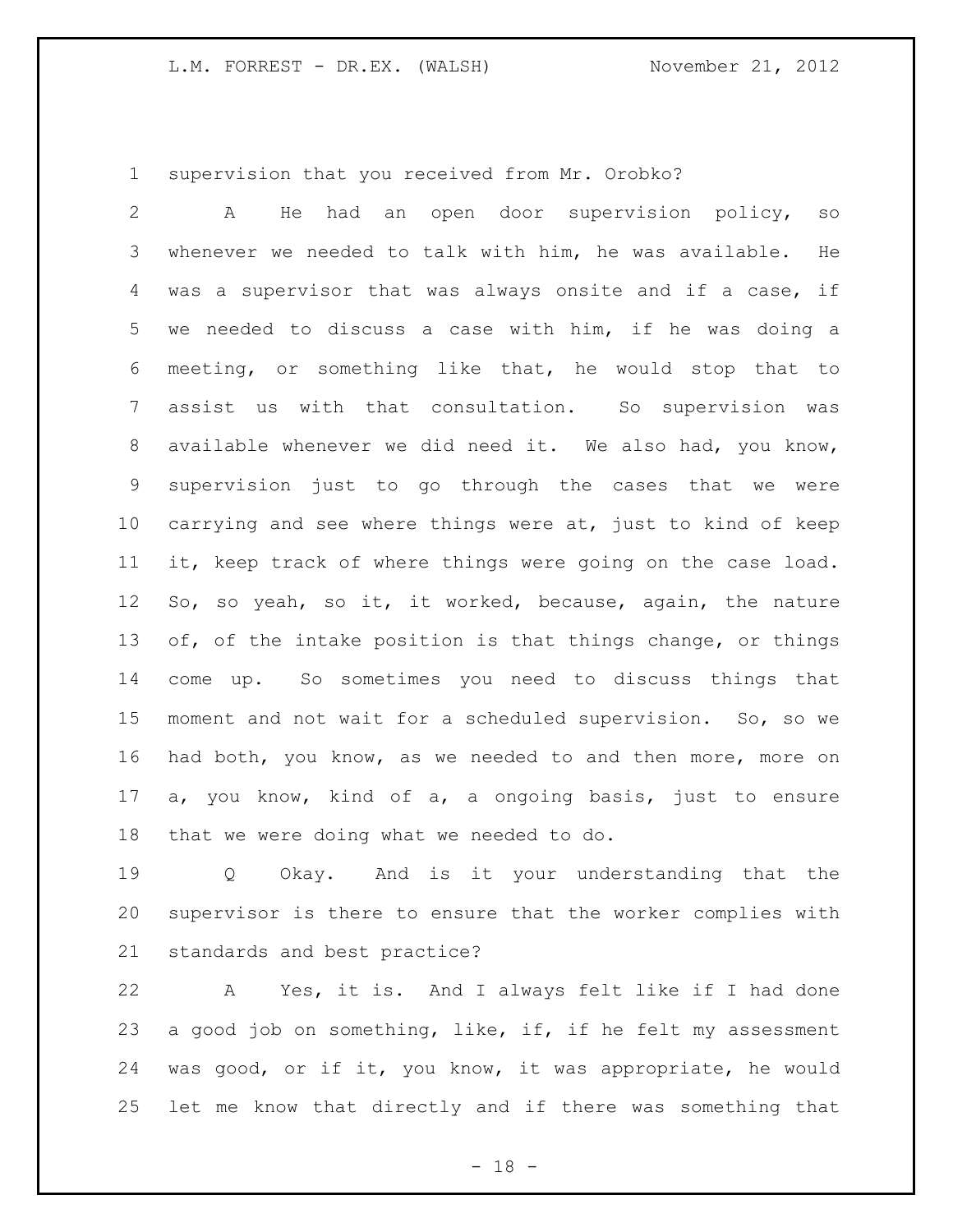needed to change, or be adjusted, or improved upon, he would let me know that directly as well. So it was, again, kind of an ongoing kind of dialogue. So I always, I kind 4 of knew where things were at with my supervisor at, at most times.

 Q So does a worker rely on a supervisor to be a, a check and balance?

 A I do, because it's hard, when you're in the midst of everything that you're dealing with, to ensure that you've got everything covered and so, yes, that's the job of your supervisor, is to help you make sure that everything that you should be doing or could be doing is, has been checked off. Or, you know, again, if it needs to be, you know, expanded upon, or done a little bit 15 differently, that's the job of, of, of that person.

Q Are they also a mentor to the worker?

A Yes, I think so.

Q Did you also have team meetings in your unit?

A Yes, we did.

Q And what were those?

21 THE COMMISSIONER: Also have what?

MS. WALSH: Team, team meetings.

23 THE COMMISSIONER: Oh, team, team leader?

24 THE WITNESS: Team meetings.

MS. WALSH: Team meetings.

 $- 19 -$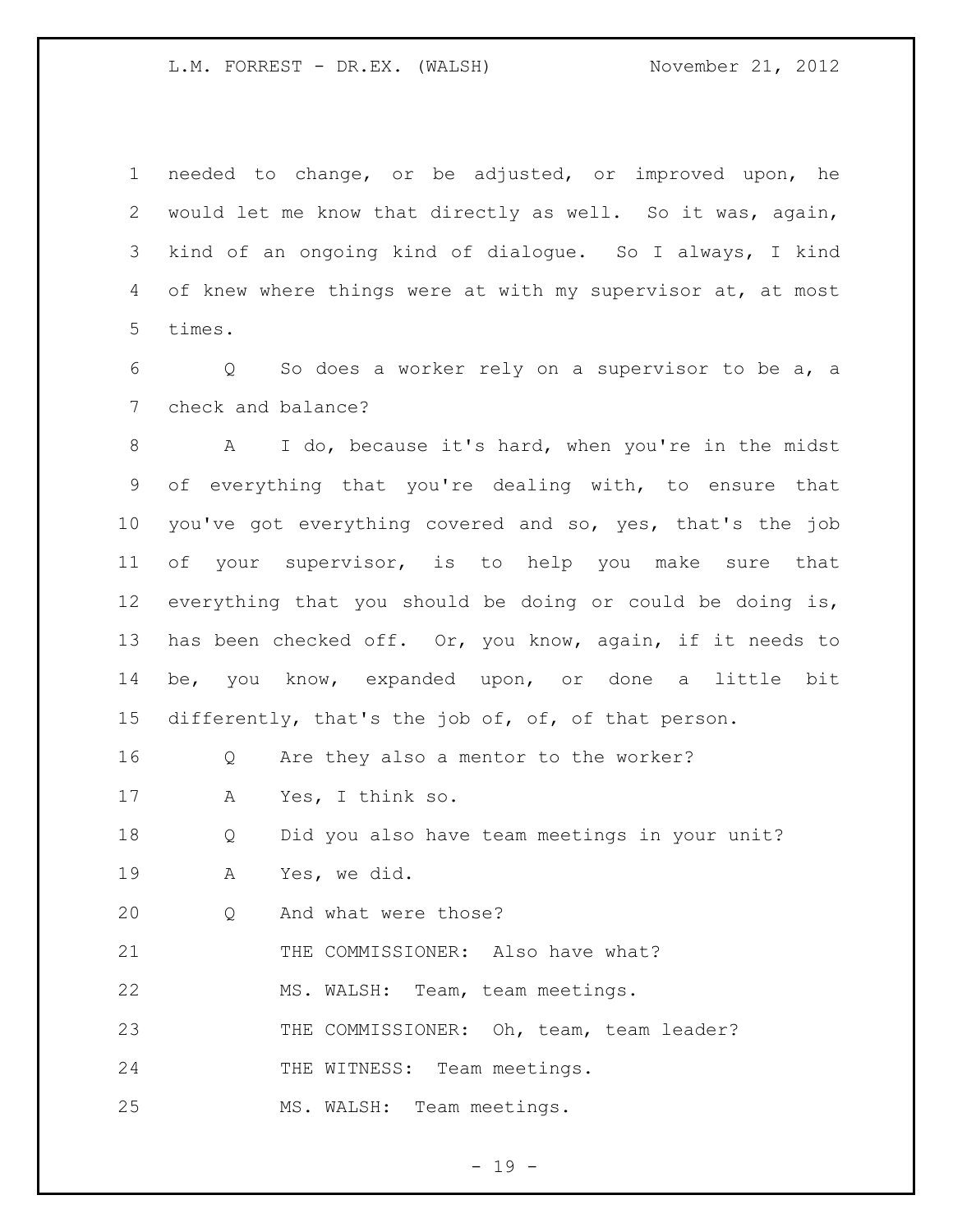1 THE COMMISSIONER: Team meetings. MS. WALSH: Sorry, my -- I'm not always in front of the microphone. THE WITNESS: We would meet, as a team, think almost on a weekly basis, I think. But we did meet on a regular basis and at that time, he, our supervisors would provide any kind of updates with respect to the agency, or the office and we'd maybe discuss cases, we'd discuss unit issues, you know, all kinds of things like that. BY MS. WALSH: Q During the time that you worked as an intake worker, were you informed whenever a, a new standard or a policy was taking effect? A I believe that they'd let us know, like, yeah, that there was some changes, in terms of what we -- you know, if there was changes in a, I don't know, like a, how we should, how should, how we should be doing some case recording, or if there was, like, a standardized format for an intake transfer summary, kind of, they would let us know if there was something that was changing on that, yes. Q And who's they? How would you -- A Oh, I'm sorry -- Q -- be informed of that? A -- our, our supervisor would let us know --

 $- 20 -$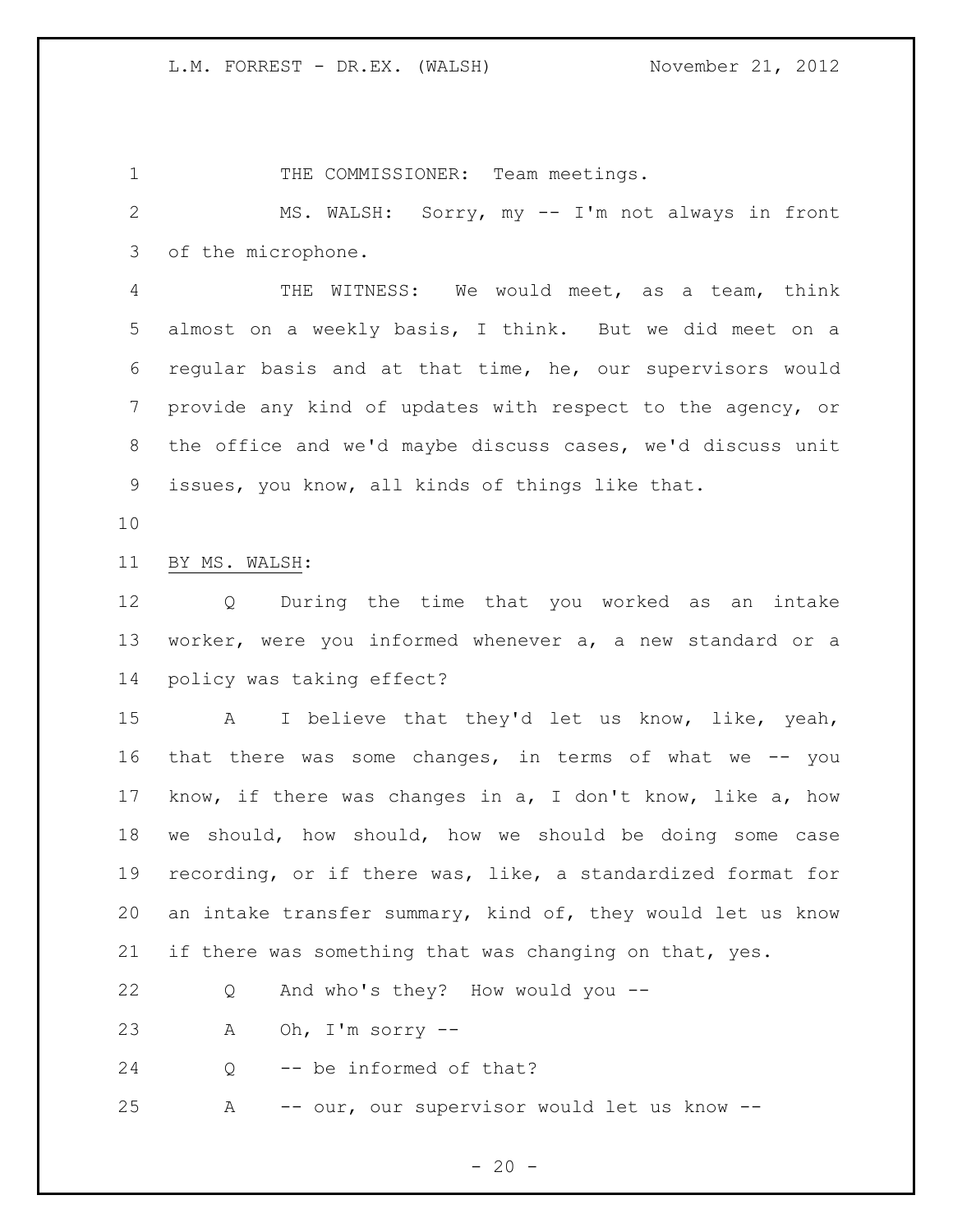Q Okay.

| $\overline{2}$ | A -- and he, and that would come from his meetings                 |
|----------------|--------------------------------------------------------------------|
| 3              | with his management, like, his upper management, so                |
| 4              | All right. In terms of your work as an intake<br>$Q \qquad \qquad$ |
| 5              | worker, is intake sometimes described as tier 2?                   |
| 6              | When it $-$ yeah, it, it evolved over the years,<br>A              |
| 7              | so there was a tier 1 level, which was the immediate crisis        |
| 8              | response team, so that was the first level of contact. So          |
| 9              | when a person would call the agency, they would speak with         |
| 10             | a worker from the tier 1 level of intake. And if those             |
| 11             | workers determined that a family required for ongoing              |
| 12             | assessment, they would refer it up to tier 2, which was            |
| 13             | where I was at.                                                    |
| 14             | Okay. And so is tier 1 what became CRU in --<br>Q                  |
| 15             | Yes.<br>Α                                                          |
| 16             | $--$ in 2001?<br>Q                                                 |
| 17             | Yes.<br>A                                                          |
| 18             | Crisis response unit?<br>Q                                         |
| 19             | Α<br>Yes.                                                          |
| 20             | Okay. So just very briefly, just explain what<br>Q                 |
| 21             | the role of an intake worker was when you performed that           |
| 22             | service?                                                           |
|                |                                                                    |
| 23             | Okay. We would get a referral and<br>A<br>our                      |
| 24             | responsibility was to go through that referral and then --         |

- 21 -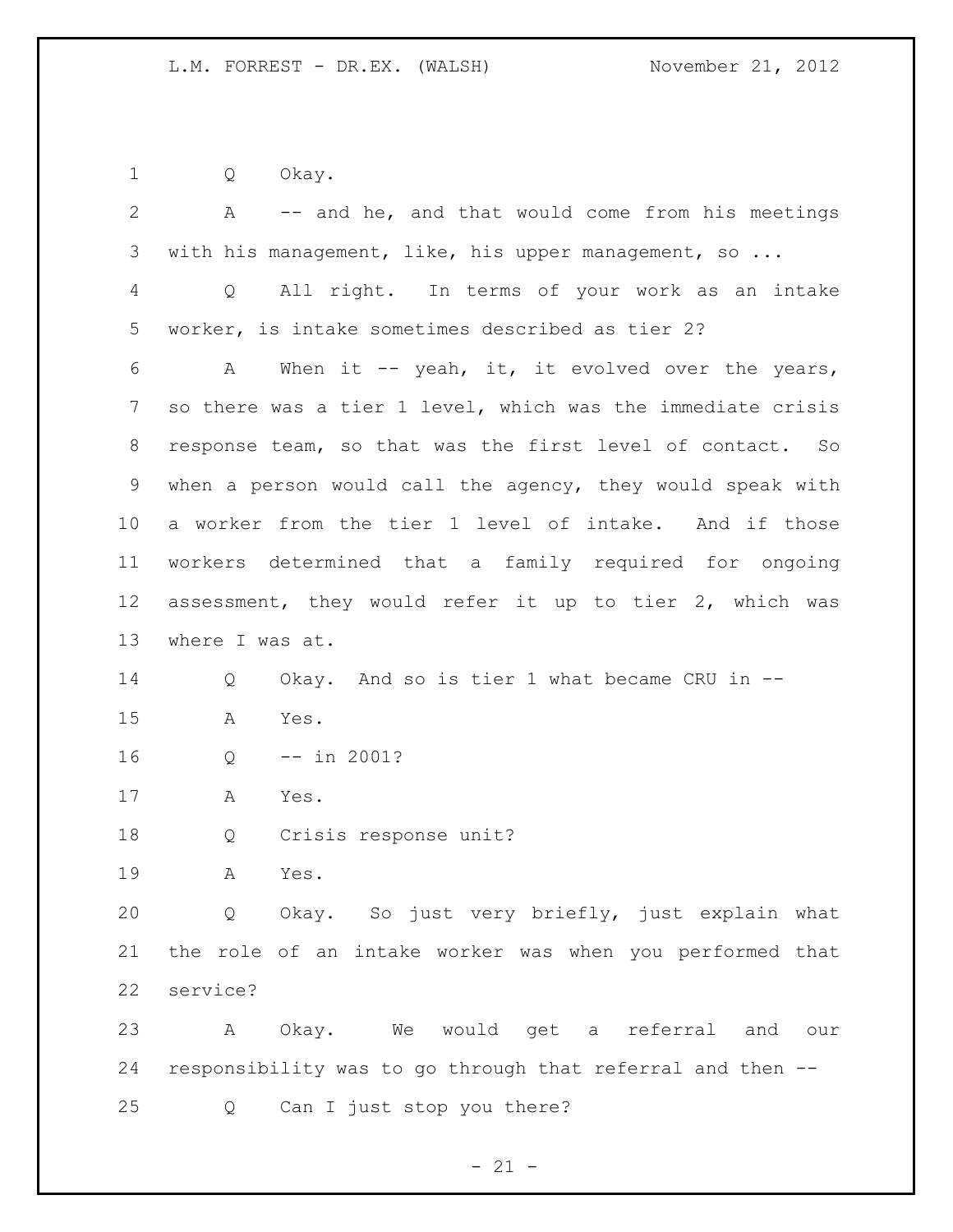1 A Sorry.

Q How did you get the referral?

 A Well, I would get it from the tier 1 level. So they would write up a report, they'd send it to their supervisor, who would review it. Their supervisor would direct it up to the appropriate supervisor in tier 2. And then our supervisor at tier 2 would distribute the cases amongst the workers in the unit.

Q Okay. Thank you. Sorry, carry on.

 A That's okay. So we'd, I'd get the referral, I'd go through it. So your job, as an intake worker, is to do an assessment of the family situation, you know, the reason for referral and determine what kind of intervention would 14 be required for a family, based on the presenting factors, you know, historical review. You'd meet with families, you'd discuss with them possible interventions, address, you know, talk about the concerns, talk about possible interventions, see what you could do to support them, whether that required referrals to outside community resources, like AFM, which is alcohol -- Addictions Foundations, or if you could do something, maybe, that was an internal support, an in home support worker from the agency. That might be helpful, parenting programs. And you determine whether or not family would require ongoing involvement from CFS, based on the concerns, risk to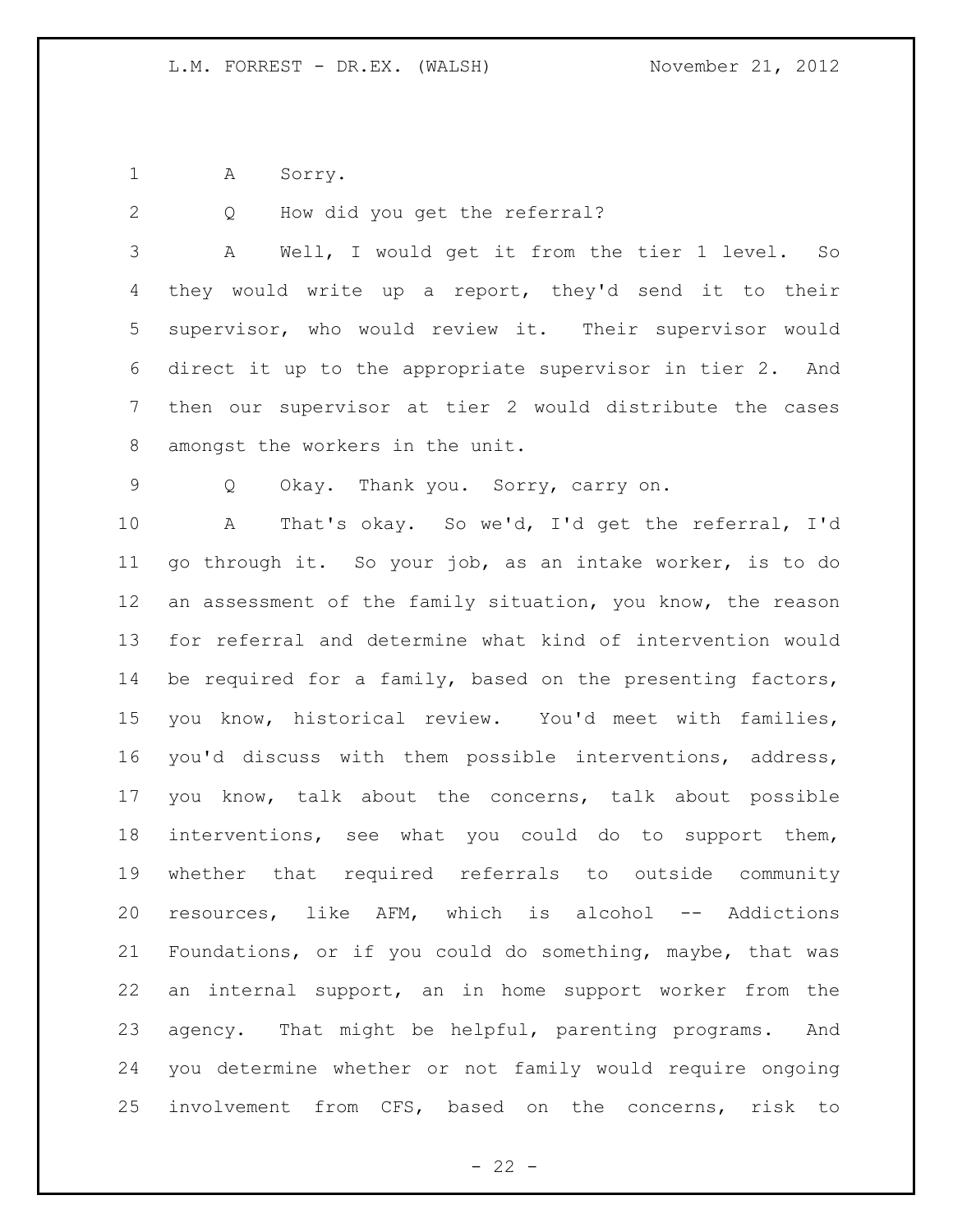children, families' need for service and even, you know, if they volunteered for that and/or whether or not you could close off on a service if issues had been resolved enough for that to happen.

 Q And if the issues had not been resolved, what would your options be?

 A You, you, you could look at, again, you could look at a referral to an outside service and refer also for ongoing service to a family service worker within the agency. Also, I mean, part of our responsibilities were attending court, if children were in care, or bringing children into care. I mean, if you'd go out to meet with the family and there was a problem and, and a concern for that child, you would apprehend a child and bring them into care. We did home studies, guardianship, guardianship studies for other provinces.

Q So a fairly broad range of --

A So a broad range --

Q -- services?

A -- of services, yes.

 Q And was there a typical time period in which you were expected to continue to work on the file before either closing or transferring it?

 A I don't know if there was a typical time. I think that the priority was to do a proper assessment of

 $- 23 -$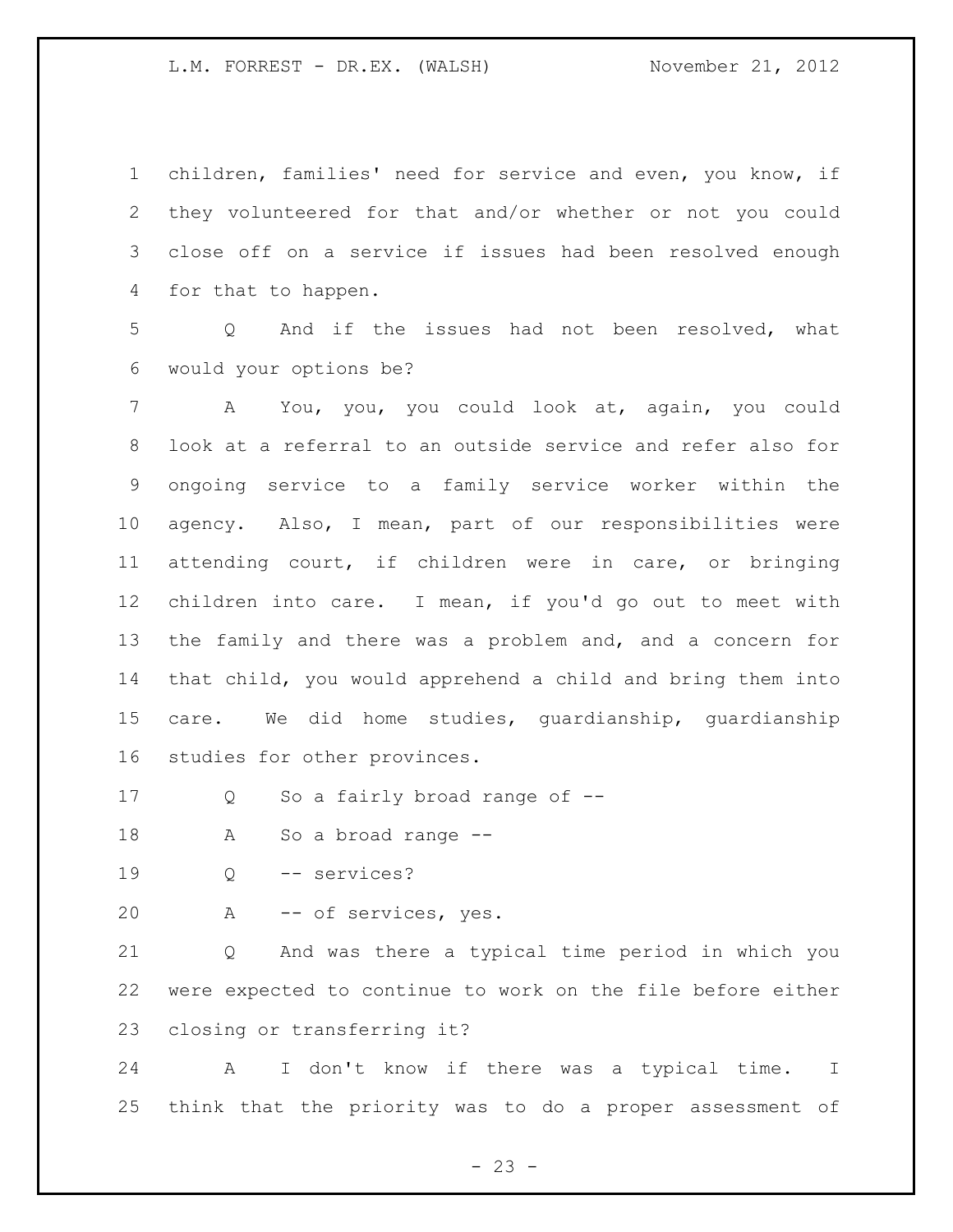the family and ensure that, if they needed other services, how they were going to get those and whom they were going to get those from. And, and then make a determination as to how the case should be disposed of. So I didn't, I didn't have a timeframe. Sometimes it would take me a week maybe to work with a family, sometimes it would take me longer. So ...

8 Q And I believe we heard your, your supervisor, when he testified, say that there were other responsibilities beyond specifically working with a family that intake workers had. Do you know what he would have been referring to in, in that regard? What other responsibilities did you have, besides direct contact with, or work with a family?

 A I think some intake workers were -- or like, some workers were involved in, you know, committee work, or whatever, depending on, you know, there, I think there was always committees, in terms of policy development, or you know, resource development. Some people sat on those kinds of committees. I didn't. But in terms of other than direct service with families, for me, that's primarily what 22 I focused my energies on, but with other workers, they might have been involved in either community, like, organizations and that kind of stuff. They sat on boards, maybe child abuse committee, that kind of stuff, so, which

 $- 24 -$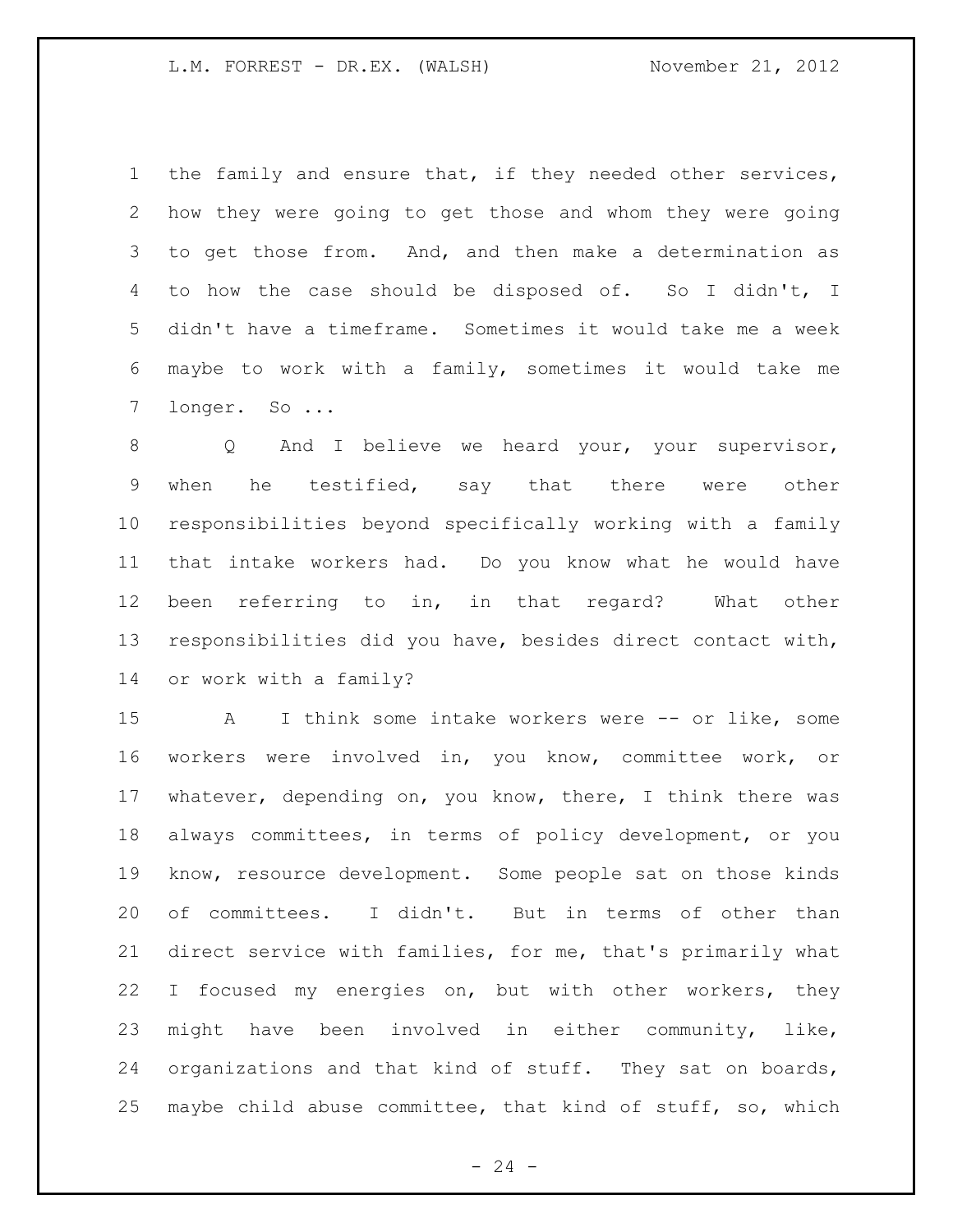I did not.

 Q From time to time, did you take time to do professional development?

 A There, there was some training available, yes, so if that was available and we were able to get the time to do that, that was an opportunity for us. Sometimes it was mandated, so we had to do that, like, the core training, CFSIS training, you know, that was all mandated. So we had to take that training. So that took away time from your actual work. Yeah, and sometimes you -- we had a program, at some point in our timeframe, where it was like a family preservation development program. So when we had workers involved with our families on that, we actually held those cases on intake. So then you'd be working very closely with that worker as well. So it wasn't just a, a crisis response kind of service, you were also kind of an ongoing service manager as well.

Q Okay. And was that true in 2003?

 A Can't remember when that time happened, but I know that that was one of the things that we had done in our intake program. I don't know if it was in 2003 though, I can't remember the date, I'm sorry.

 Q And can you recall, when you were an intake worker, whether the, the full complement of six workers was regularly in attendance?

 $- 25 -$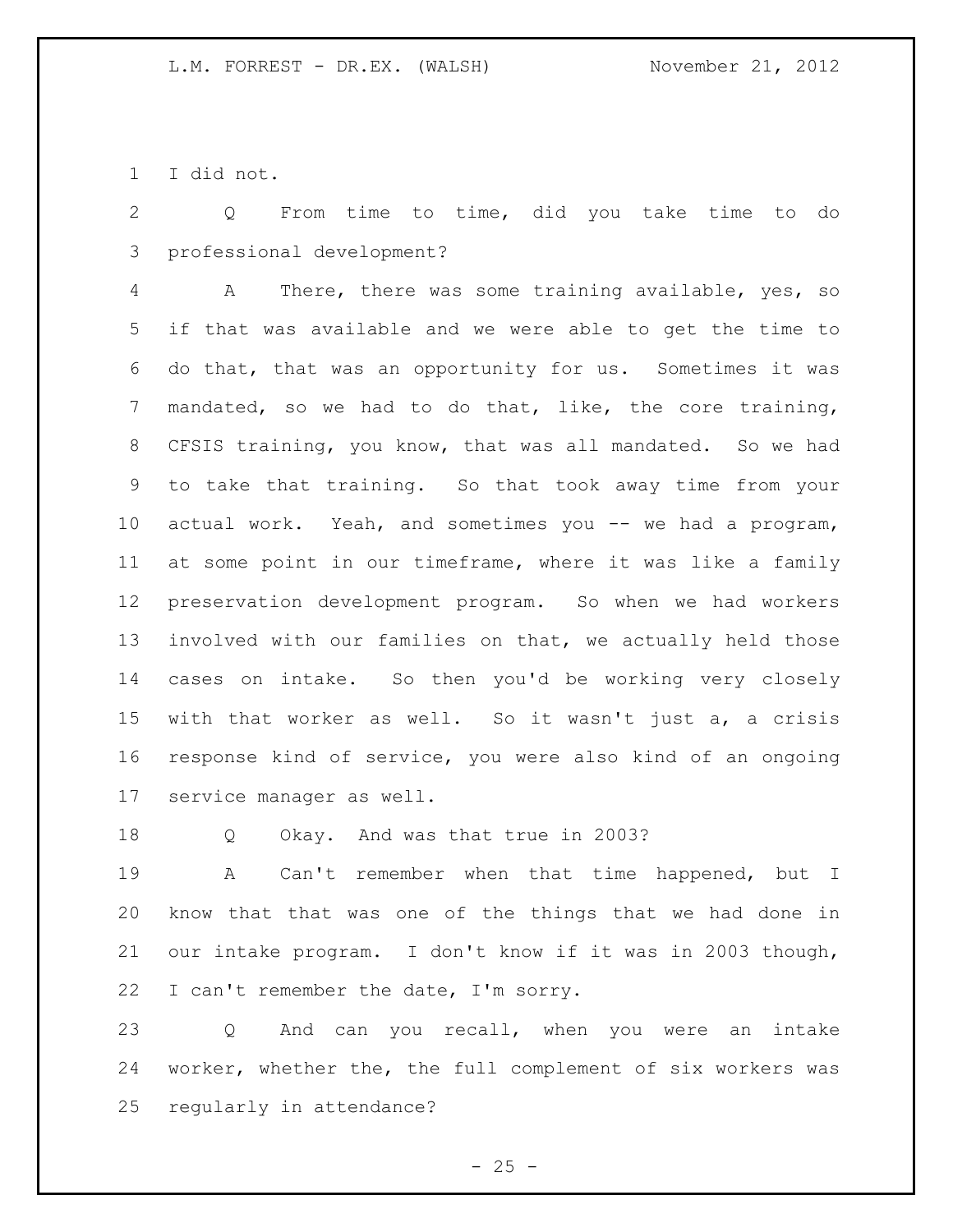A Well, no, because some people are away on holidays, some people get sick. We did have a fairly solid unit and everybody tried their best to be there, but again, vacation time was always a busy time, because people would be away. And sick, you know, sick leave. Sometimes if other units were struggling, you know, we would maybe help, we would assist other units, in, in terms of some of the case load numbers. I know that that happened for us as well. So, you know, we tried to, we tried to support each other, individual workers and units as well, because it was, it was tough some days. Q Okay. In terms of CFSIS -- A Um-hum. 14 Q -- C-F-S-I-S -- A Um-hum. Q -- were you using it as of 2003? A Yes, I was. Q And what did you use it for? A To do a prior contact check. So when you'd get a, you'd get a referral, you'd do a search to see what other involvement the family had had with child welfare, or, or -- and eventually your reports would be loaded, would be downloaded onto CFSIS, onto that case. Q Okay. And did you enter information into CFSIS yourself?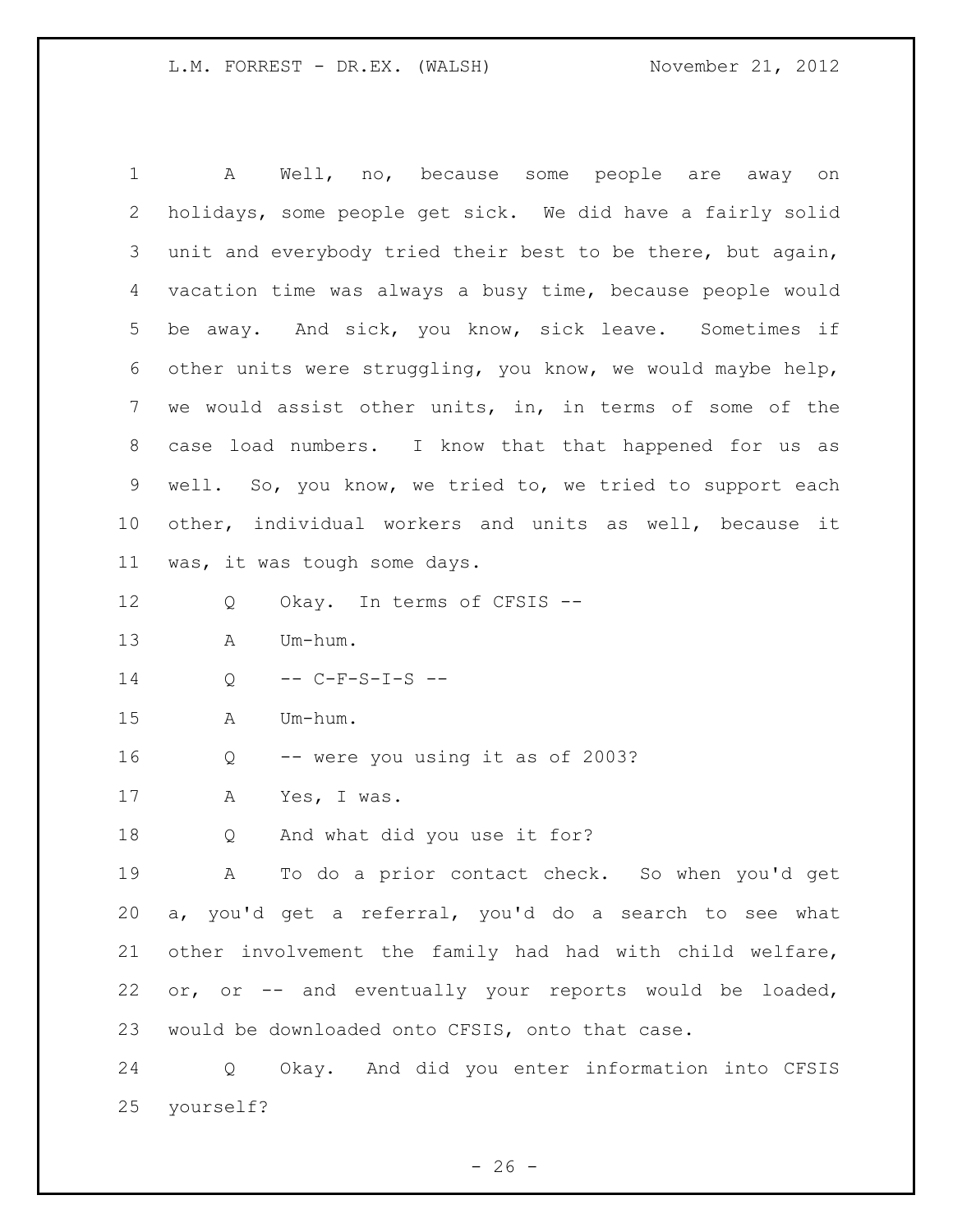A When it, when it was first introduced we did, but then they changed the practice and they had us complete our recording on a Word Perfect, like, on a Word document and then we could forward that to our admin and then she would attach that to the case in CFSIS -- Q Okay. 7 A -- so ... Q And did you receive training no how to use CFSIS? A Yes, we did. Q Did you have any difficulties using it? A I don't think I did, no. Q What type of information was entered into CFSIS? A It should be all the demographic information with respect to a family. So that's, you know, names, dates of birth, address. Eventually, I mean, if children come into care, that information would be in there as well. It would also include when the family was active with the agency and so an opening and a closing. So it would include all the reports as well. So you'd have a history of when that family was active with the agency and when it wasn't. Q So CFSIS is an electronic form of file recording? A Yes. Q And then records were also kept in a paper file -- A Yes.

 $- 27 -$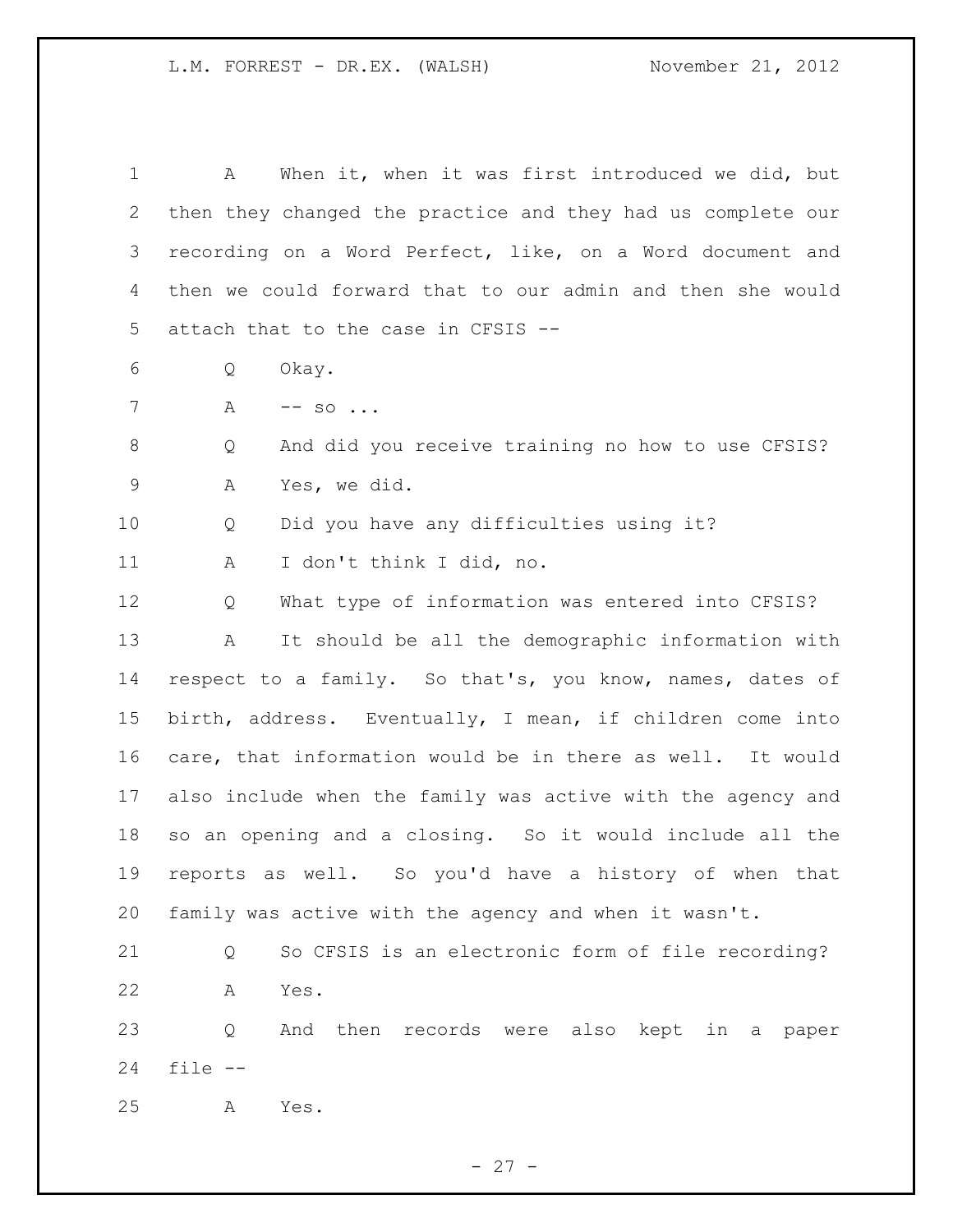- Q -- a hard copy?
- A Um-hum.

 Q Were the two, were the contents of, of the two 4 files, the paper file and the CFSIS file, when you were an intake, were they supposed to be the same?

 A The transfer summaries or the closing summaries would be the same. If worker had a handwritten note, that may not be in CFSIS, because I don't know if they scanned those and put them in at that time. I don't think that they did. Medical reports, like, say a letter from a doctor or something, may not be on CFSIS, because again, I 12 don't think, at that time, everything was being scanned and put on, into the system. So that would be in the -- those kinds of things would be in the paper file, not in, not in CFSIS.

 Q Do you know whether there were any standards or policies that indicated what was supposed to be put into CFSIS?

 A I don't, other than our, our summaries, like, our, like, the opening and closing, or transfer summaries, I don't know if there was a policy saying that all of these other things should have been. And I don't know whose responsibility that would have been either.

 Q Okay. What about, do you know whether there were any standards or policies that indicated what a worker was

 $- 28 -$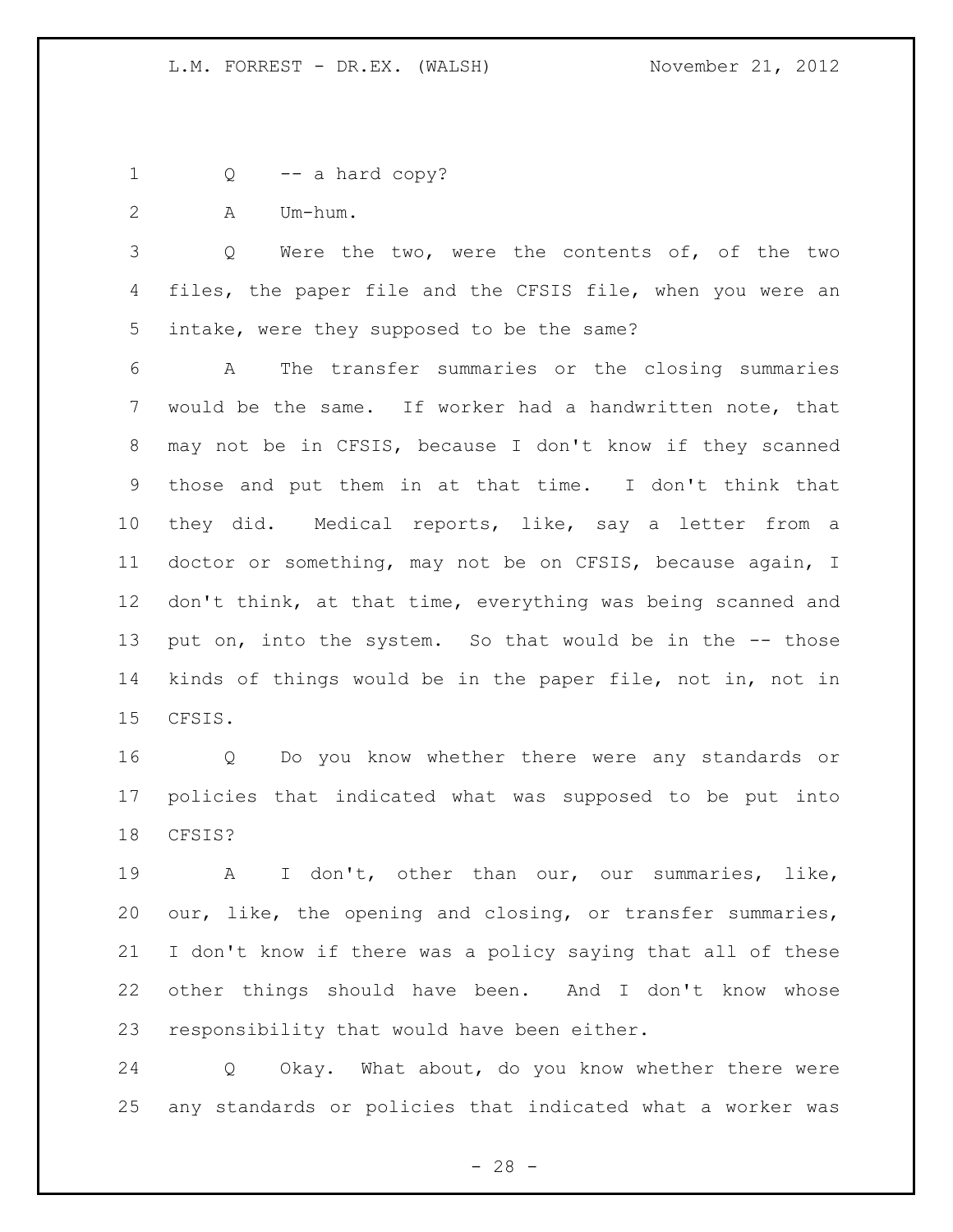supposed to include in a file generally?

| $\mathbf{2}$ | Again, like I said, if you had notes, that would<br>A       |
|--------------|-------------------------------------------------------------|
| 3            | -- you know, if you had notes, like, written ones, or typed |
| 4            | ones, that would be in your, in your file and any           |
| 5            | correspondence that you could receive from people,          |
| 6            | hospital, school, that would be on a file. But I don't      |
| 7            | know if those were all transferred on to CFSIS at that      |
| $8\,$        | time.                                                       |
| 9            | No, my question was though --<br>Q                          |
| 10           | Okay. Sorry.<br>A                                           |
| 11           | -- do you know whether there were any standards<br>Q        |
| 12           | that indicated what you were supposed to put into the paper |
| 13           | file?                                                       |
| 14           | A I'm not aware of a specific standard. I think I           |
| 15           | just, that's what we put in our files. We knew that that's  |
| 16           | what all, whatever information we could gather on a family  |
| 17           | was what we put in the file, so that we knew.               |
| 18           | Q And when you received a file for the first time,          |
| 19           | a referral --                                               |
| 20           | Um-hum.<br>A                                                |
| 21           | -- what did you review?<br>Q                                |
| 22           | The referral, like, the intake referral that<br>A           |
| 23           | would come in with the presenting concern. Then you'd do a  |
| 24           | historical review. You could review on CFSIS. You could     |
| 25           | request a file.                                             |
|              |                                                             |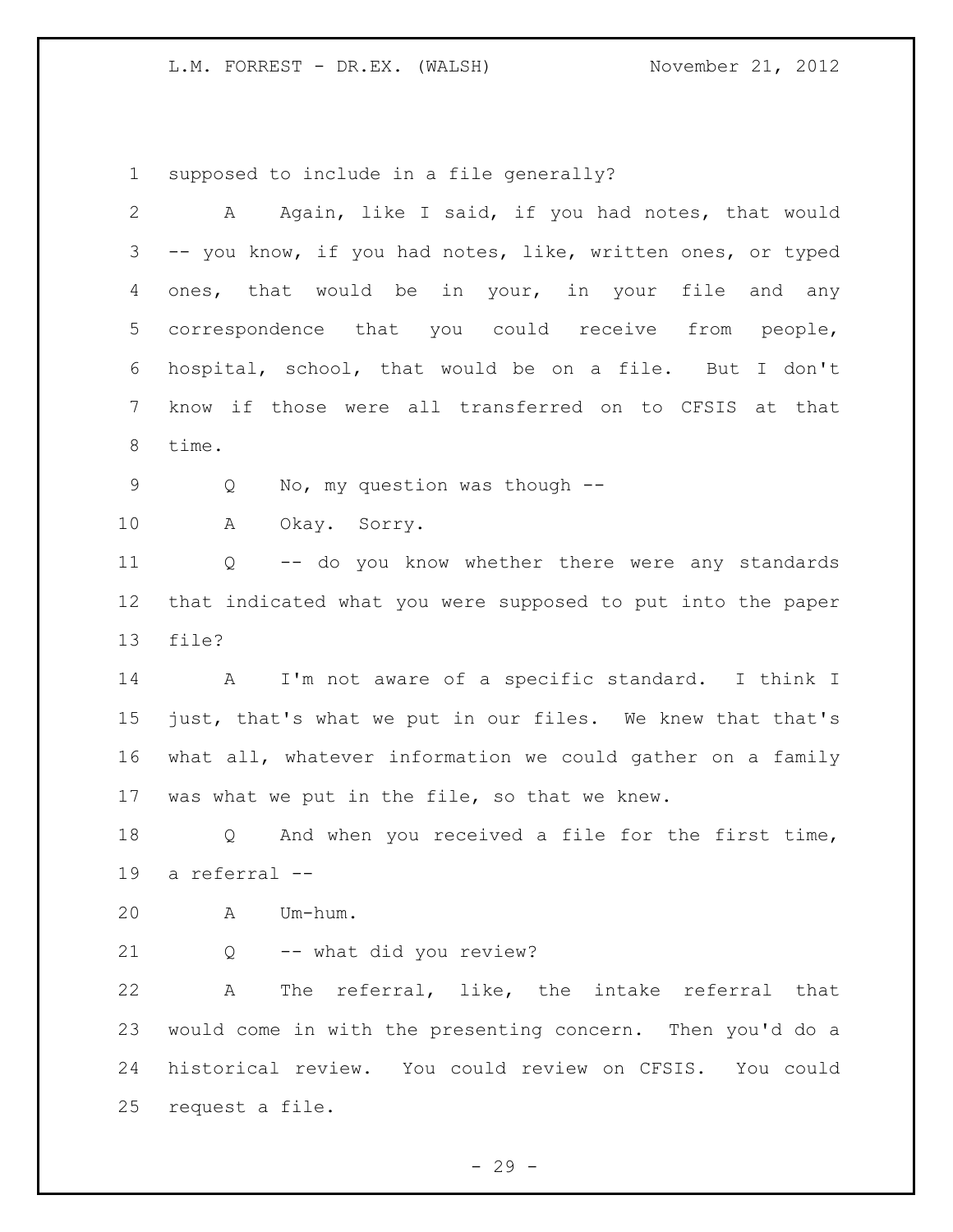1 Q What was your practice?

| $\overline{2}$  | Probably one or both, depending on, you know,<br>A          |
|-----------------|-------------------------------------------------------------|
| 3               | what was, what the family situation was. Sometimes a        |
| 4               | family didn't really have a significant history of          |
| 5               | involvement, so you could get all the information from      |
| 6               | CFSIS, or you could request the file and, and see if there  |
| $7\phantom{.0}$ | was anything else in it. So I think we tried to do both if  |
| 8               | we could. Sometimes it, you know, it was maybe just one,    |
| 9               | maybe it was just CFSIS. So                                 |
| 10 <sub>o</sub> | Q If you wanted to review the paper file, that was          |
| 11              | accessible to you?                                          |
| 12              | A A family service file, it was, yes.                       |
| 13              | Now, you're making a qualification; was there a<br>Q        |
| 14              | file that was not available to you?                         |
| 15              | A Yes, sealed child-in-care files were not                  |
| 16              | immediately accessible to me. So if a, if a family file     |
| 17              | had children that were in care and their children in care   |
| 18              | files were not closed, I could access those, but once a     |
| 19              | child turned 18, I -- and that's, and that file was sealed, |
| 20              | I could not just access that file.                          |
| 21              | But you could have access to a child-in-care file<br>Q      |
| 22              | if the child was still under the age of 18?                 |
| 23              | Yes, um-hum.<br>Α                                           |
| 24              | And is that something that you would ask to see?<br>Q       |
| 25              | It would usually come with the paper file as<br>Α           |

- 30 -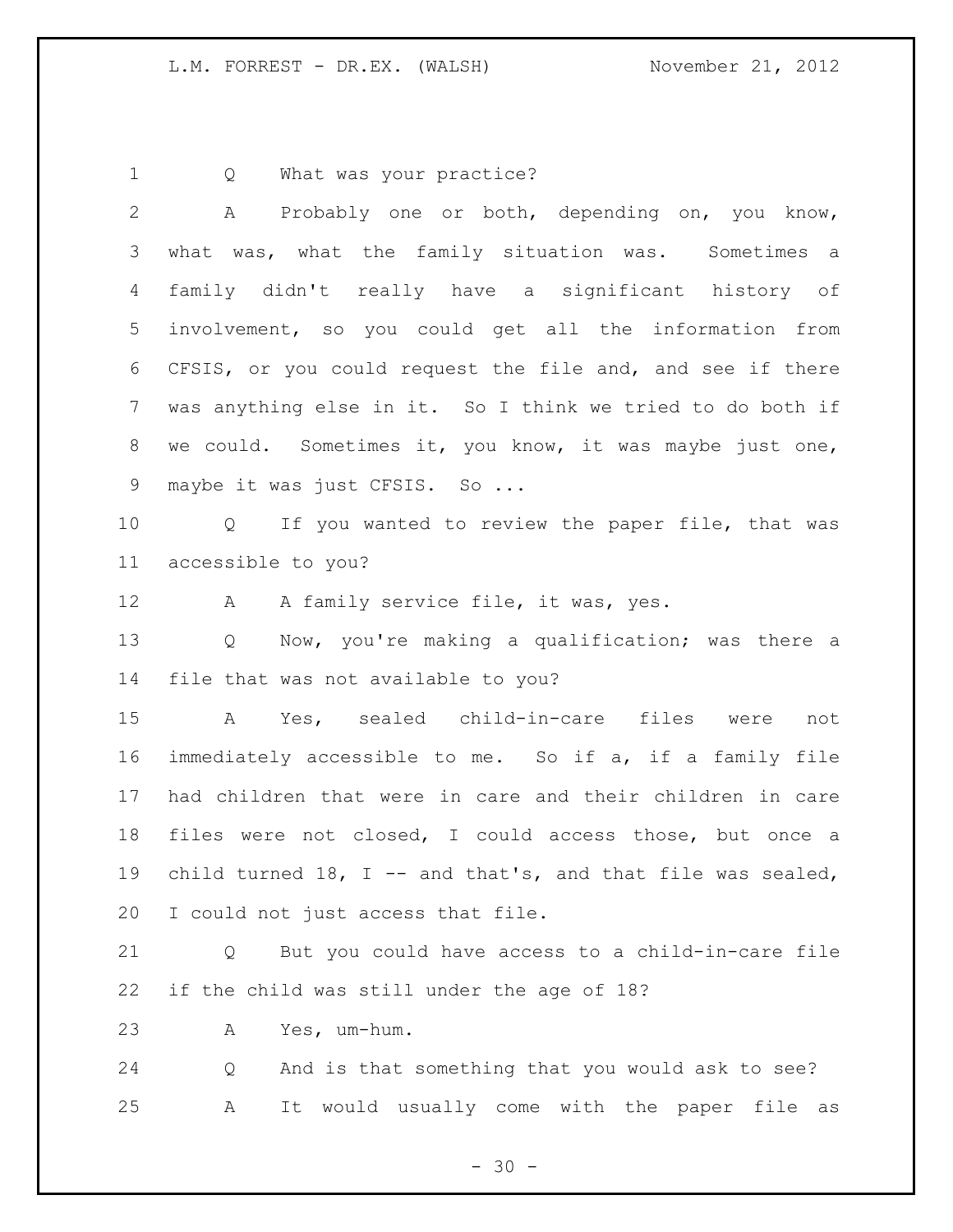well. Q Paper file being the, the parents' -- A The -- Q -- file? A -- the, yes, the, the, the family service file. Q So let's move to your involvement with Phoenix Sinclair and her family. I understand that you were assigned to work on Steve Sinclair's file on February 28th, 2003? A Yes. Q And was the file assigned to you by Mr. Orobko, your supervisor? A Yes, it would have been. Yes. Q Yeah. So let's pull up, you'll see the screen in front of you, if we can turn to page 37397. Pull up more of the page please. No, the page is 17 good, if we can just pull up more of it on -- good, thank you. So what we're looking at is a CRU intake and AHU form and this is from CD1796, which is Steve Sinclair's protection file. And it says at the top that it was prepared by Roberta Dick and it is, it's two pages; did you receive this document when the file was assigned to you? A Yes, I did. Q Did you read it?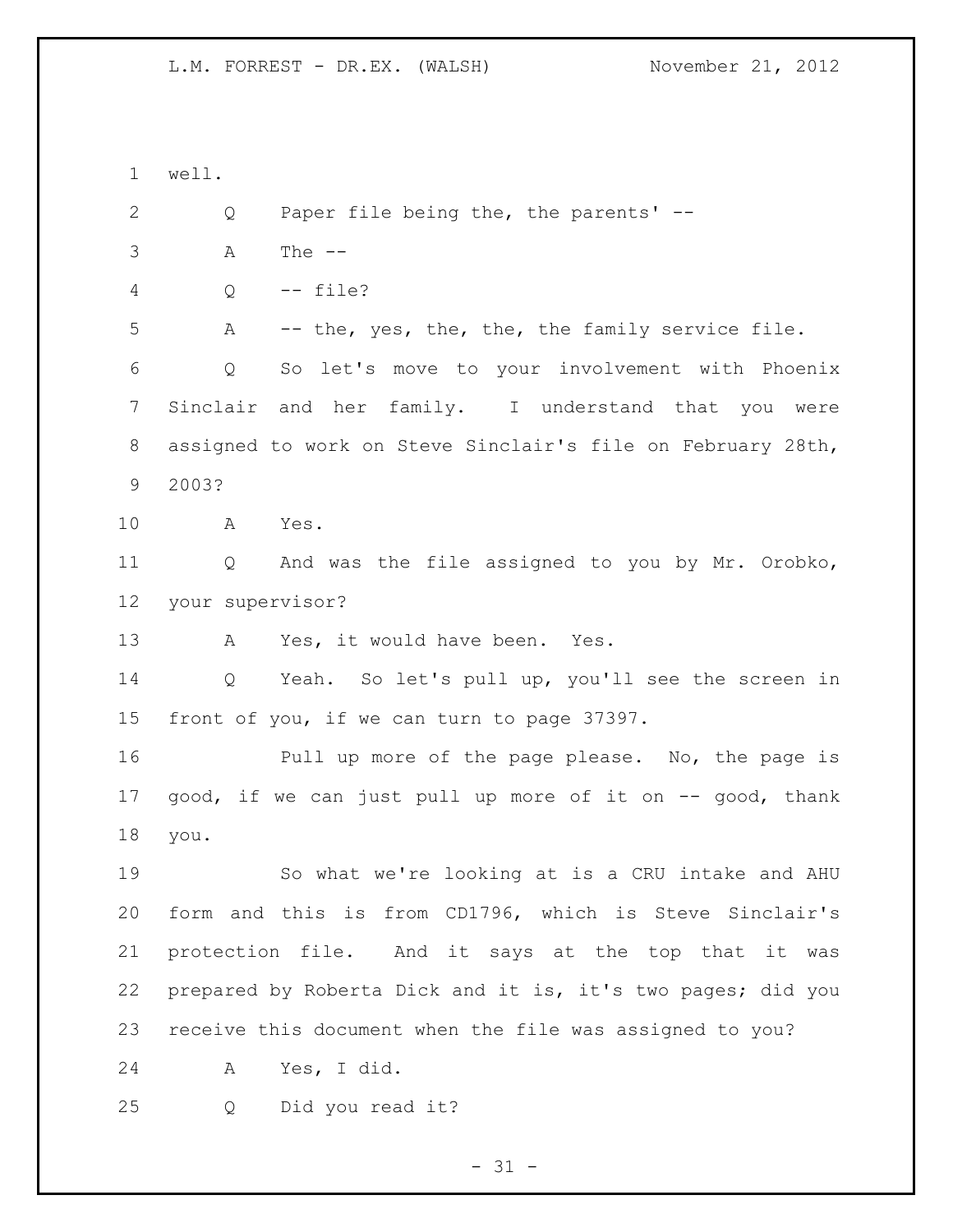A Yes, I did. Q So let's walk through this document. You've got a history there and you say: "For detailed child welfare history see October 2, 2000 under Samantha Kematch" And then it gives the history of: "On [on] April 24, 2000, [the] HSC social worker ... called the 13 Agency to advise that Samantha 14 gave birth to baby girl, Phoenix, after having no prenatal care. In discussions, it was discovered that Samantha had another child 18 that was in the care of Cree 19 Nation CFS. When asked why, Samantha thought it was because 21 they thought she might hurt the baby, as her mother did her. In further questioning the couple, it was discovered they had not made 25 any purchases for the baby

 $- 32 -$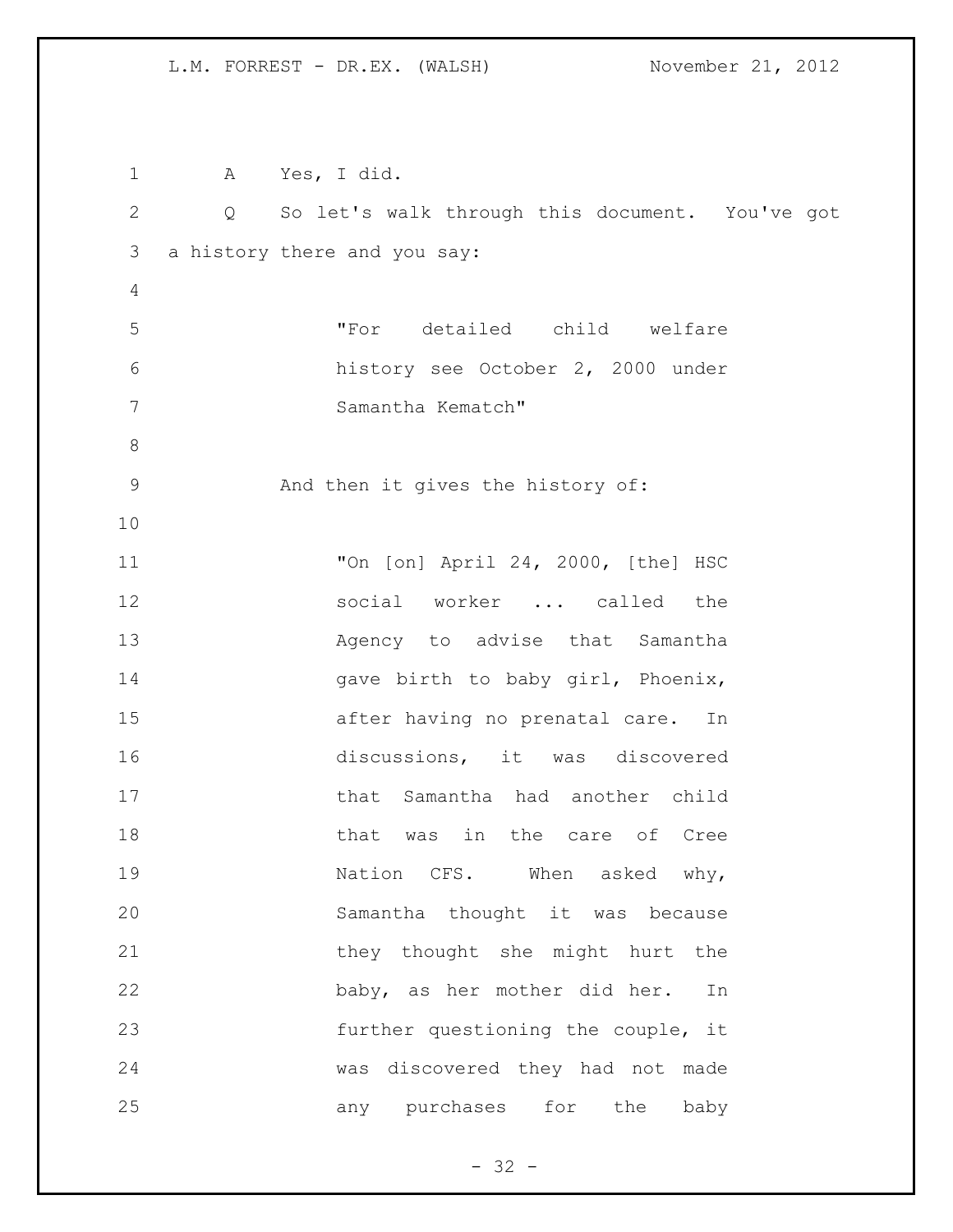whatsoever and Samantha indicated not being emotional ready to parent. [Night duty] workers attended the hospital on this date 5 to meet with the parents, and both indicated ... they were not **prepared** to care for this baby, 8 either financially or emotionally. Some of the options were discussed **Institute [with this]** with the couple 11 (around adoptions, VSG, etc)." Do you know what VSG is? 14 A It's a voluntary surrender of quardianship. Q Okay. "Both parents indicated that they **18** required some time to think about 19 their options and required the baby be placed in Agency care in order to do so. The workers noted that Samantha presented as quite immature in her presentation and did not seem to understand the seriousness of the matter at hand.

 $- 33 -$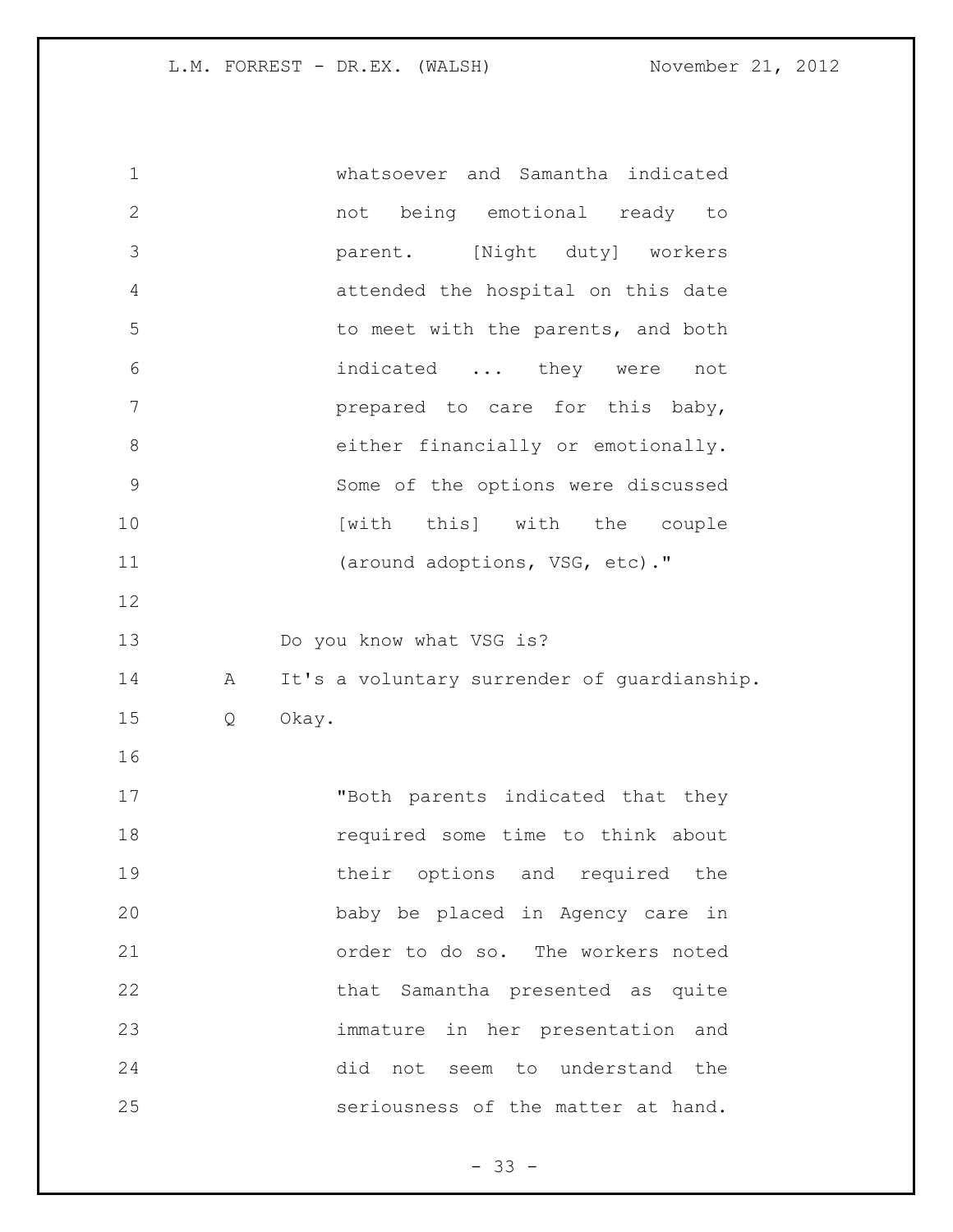1 1 In the end, Phoenix Sinclair was placed under apprehension with the agency on April 24, 2000." And then you've got the reference to the children and it says placement with dad and did you understand that to mean as of the date of the intake form? A Yes. Q Okay. And if we just scroll to the top of the form, the date on that is February 26th, 2003? 11 A That's correct. Q Okay. Now, if we could just go to the bottom of the page please. 14 And then it says source of referral, CPC; what did you understand that was? A Child Protection Centre -- Q If we can -- 18 A -- at Health Sciences. Q -- turn the page please? The time of referral's 3:20 and the presenting problem is described as follows: "On February 26, 2003, [an individual] called to report that Phoenix was brought to Children's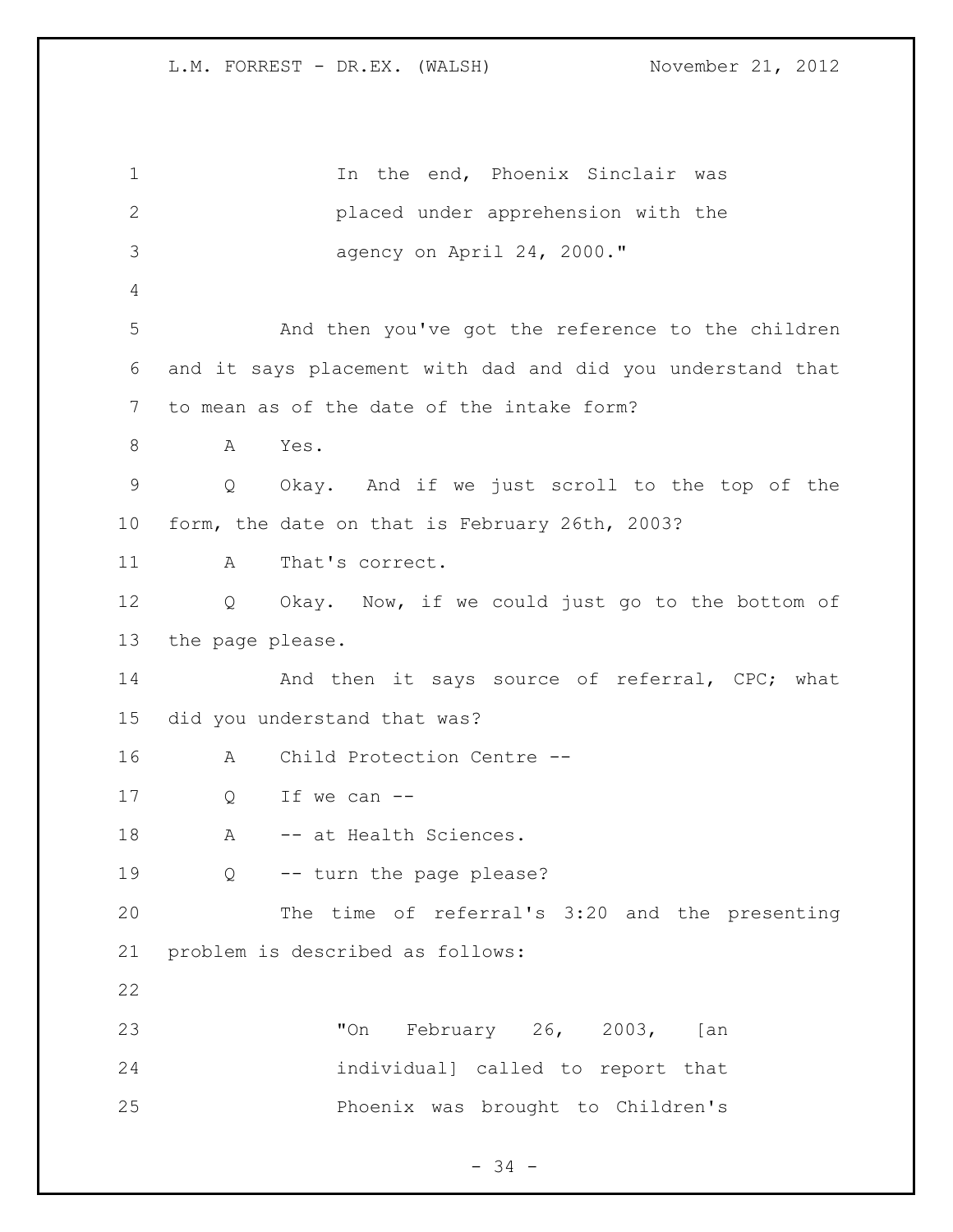| $\mathbf 1$  | Emergency by her godfather on     |
|--------------|-----------------------------------|
| $\mathbf{2}$ | February 25, 2003. According to   |
| 3            | the SOR, Phoenix had a foreign    |
| 4            | body in her nose since November   |
| 5            | 2002. The godfather had told      |
| 6            | Steve to take Phoenix to the      |
| 7            | doctor at that time, but Steve    |
| 8            | never did. The godfather decided  |
| $\mathsf 9$  | to bring her to the hospital for  |
| 10           | treatment.                        |
| 11           | The foreign body was removed from |
| 12           | Phoenix's nose and the discharge  |
| 13           | in the nose was very foul         |
| 14           | smelling. The mucosa in her nose  |
| 15           | was red and sore. Antibiotics     |
| 16           | were prescribed, but [the         |
| 17           | individual] did not know if the   |
| 18           | antibiotics would be given to     |
| 19           | Phoenix or not. The hospital      |
| 20           | requested that this matter be     |
| 21           | assessed further given<br>the     |
| 22           | concerns related to physical and  |
| 23           | medical neglect and inadequate    |
| 24           | care of the child."               |
| 25           |                                   |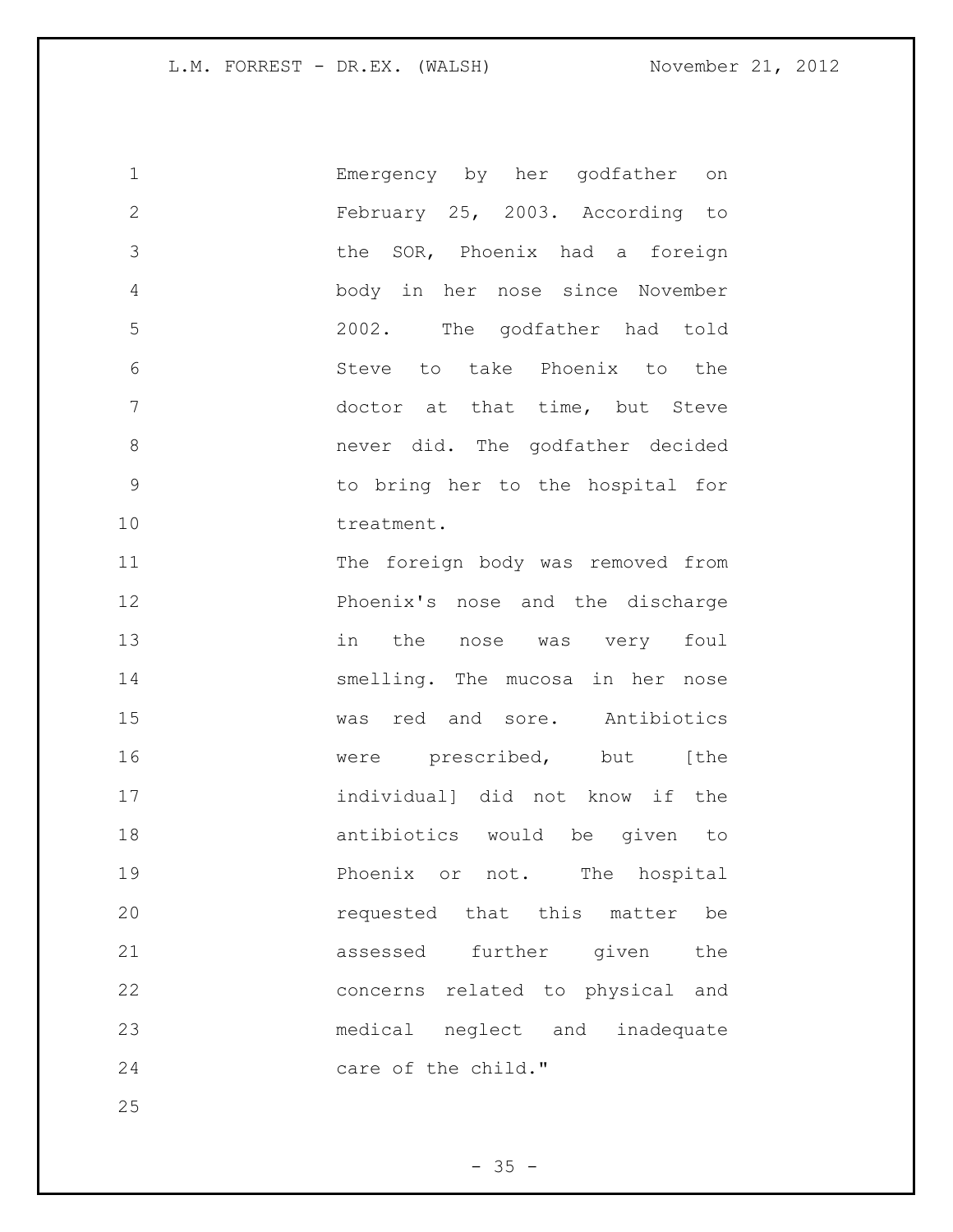And the recommendations are that: "... this case ... be followed up for further assessment. Based on 5 the safety assessment, this case should be responded to within five days." So if we can turn to the safety assessment at page 37464. So the, the CRU form that we looked at was prepared and signed by Roberta Dick and this safety assessment was also prepared by Ms. Dick, who was the CRU worker; is that right? A Yes. Q Okay. And what is this document, the safety assessment? A It's what they use to determine a response time when they took in a referral. So they would go through the criteria that's listed there and best match it with the information that they had received, to assist us in determining how quickly we should be responding to the case. Q Okay. And so the CRU unit was responsible for filling out the safety assessment form?

 $- 36 -$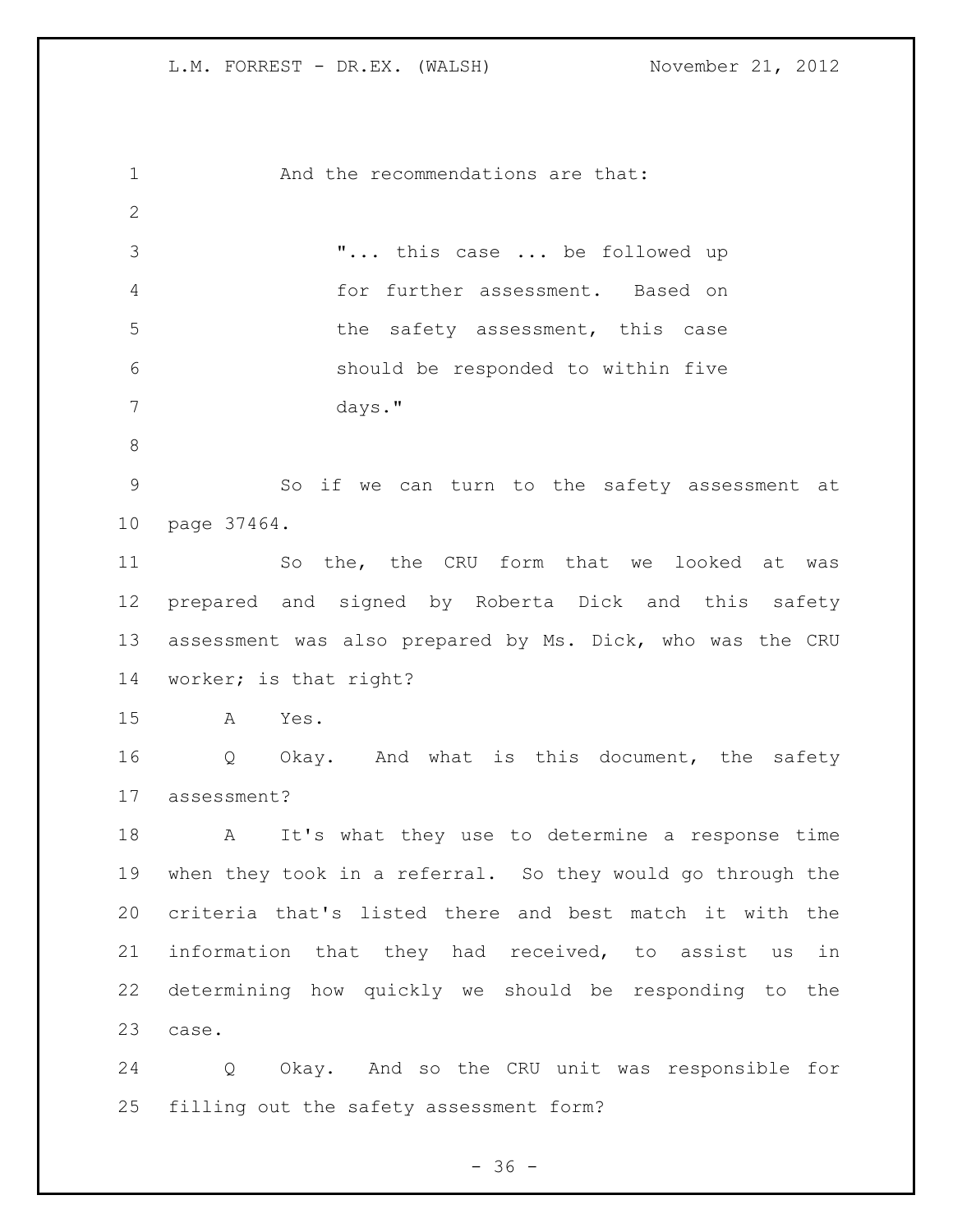A Yes. Q Okay. Do you know whether it was a requirement that it be filled out? A Do I know if it was a requirement? Q Yes. Was it something that a CRU worker had to do? A I believe so, yes. Q Was it something that you routinely received with a CRU or AHU form? A Yes, yeah. Q Is it something that you looked for? A It was part of the recording, so it would, it would be something that we would have there and review, yes. Q Okay. And would you rely on that assessment, in terms of response time? A It would be part of the information that I would consider in my assessment, yes. Q Did you necessarily have to follow the response time indicated in the safety assessment by the CRU worker? A You could look at it and then if you're assessing it a little bit further, like, once you get the file and you look further into the family situation, perhaps you might find a bigger history than what's contained in the initial report that suggests that maybe you should even go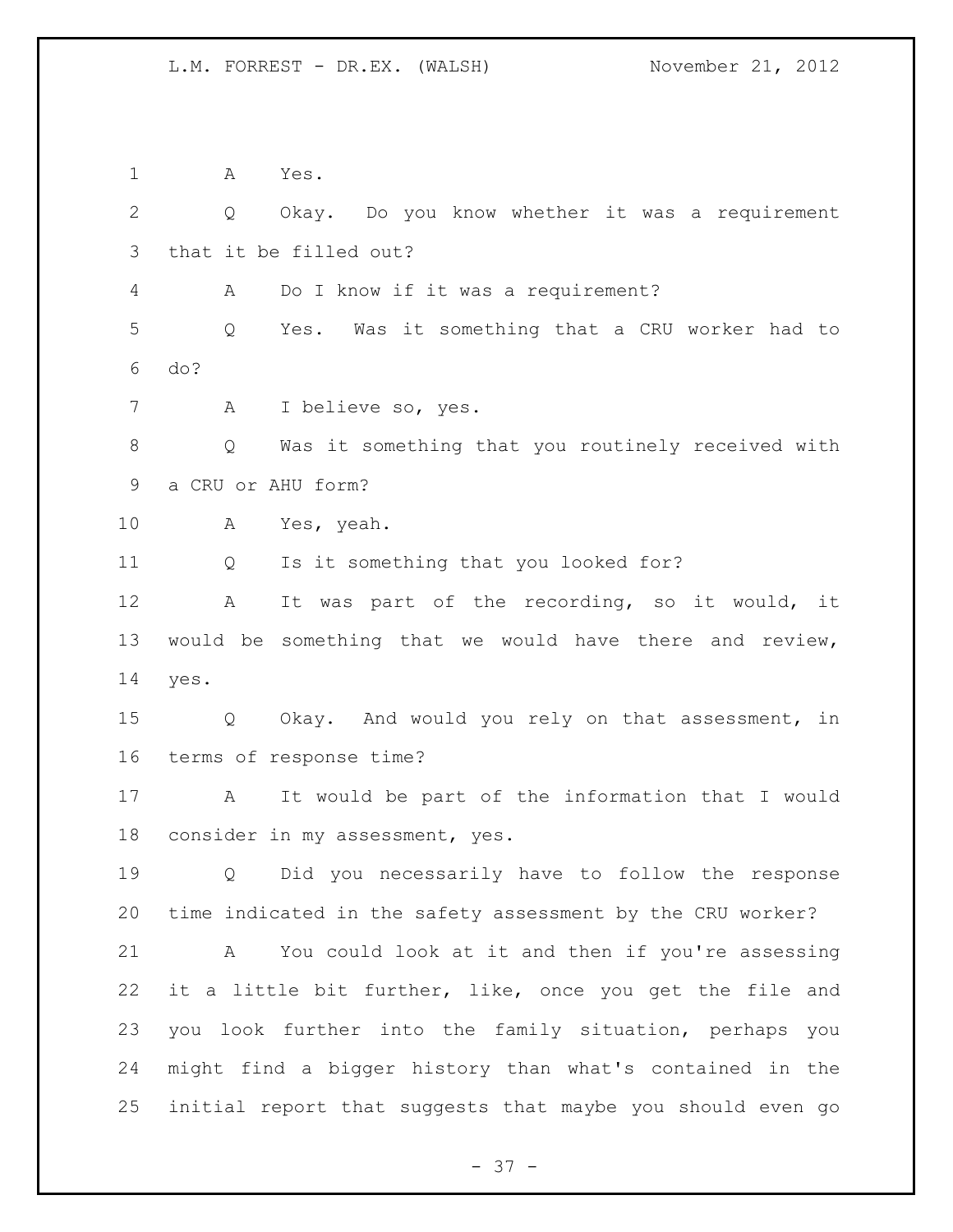out a little bit quicker, then you could do that, yes. So it's, it's a, it's a guideline to begin with, but it doesn't necessarily have to be the ultimate response time that you should be following. 5 MS. WALSH: Okay. THE COMMISSIONER: And, and Ms., Ms. Dick was the one who got the call in the first place and then referred it on to you? 9 THE WITNESS: That's correct --10 THE COMMISSIONER: Yeah. 11 THE WITNESS: -- yes. 12 THE COMMISSIONER: From CRU to you? 13 THE WITNESS: Yes. BY MS. WALSH: Q So it would have gone from her supervisor, to your supervisor, to you? 18 A That's correct, yes. Q Okay. And did you review the safety assessment when you received it? A Yes, I did. Q Okay. So we're on the first page of it. There's a 24 hours response and a number of boxes and if we can just scroll through that please. Those boxes are not checked off. Then there's a 48 hour response and those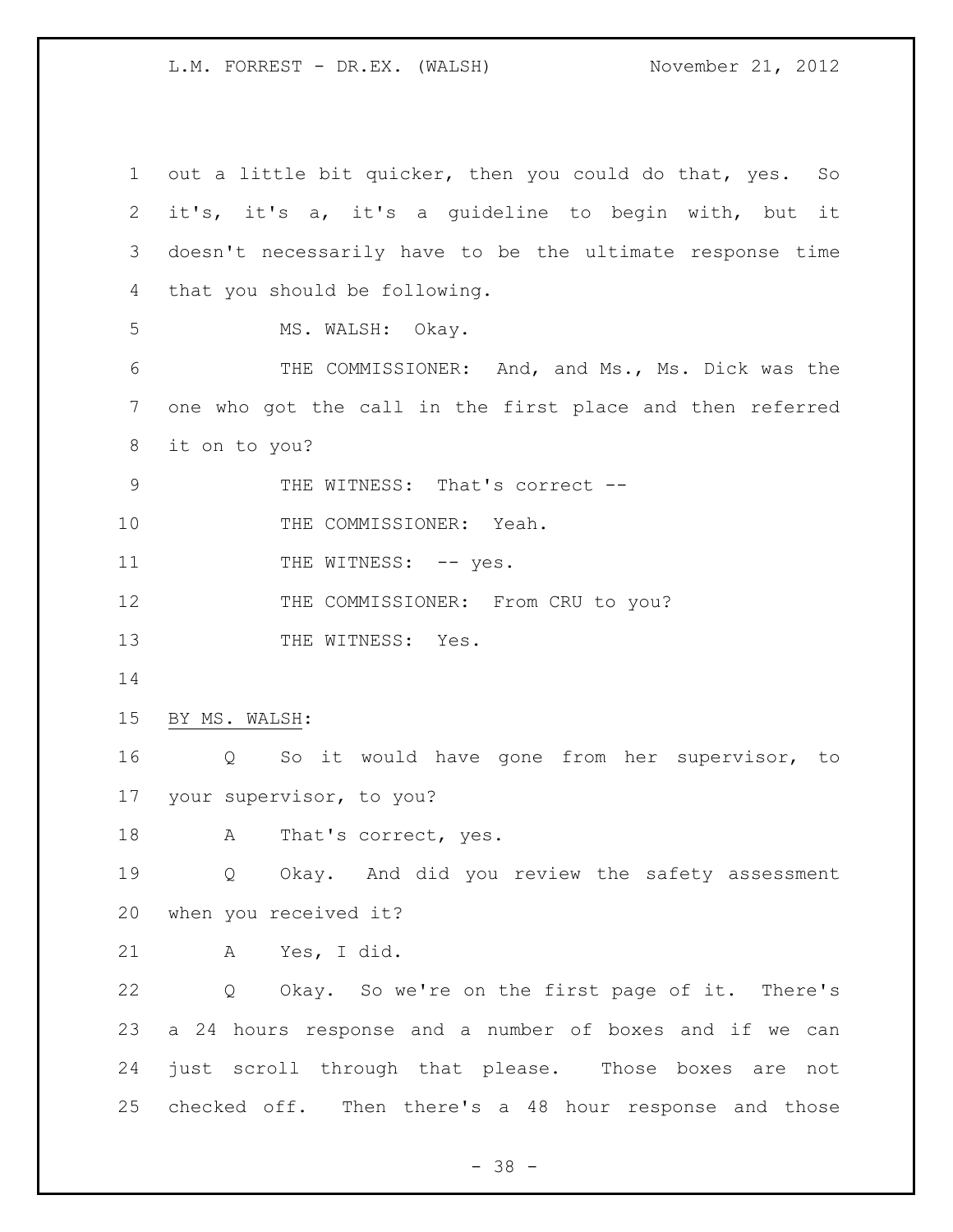boxes are not checked off. Then we have a, a, within five days' response and under that heading, low medical neglect is checked off. And that's described as: "(Failure to make appointments for routine medical/dental care; no follow up on plan of medical 8 treatment or medication; failure to make appointments for routine medical/dental care (e.g. Immunizations); no follow up on plan of medical treatment of medication.)" Now, you told us that, that you reviewed this safety assessment form and so that told you that the CRU worker was recommending a response within five days? 18 A That's correct, Yes. Q And you said the purpose of the safety assessment form was to go through the factors to assess response time? A Yes. Q And we heard that, in fact, from one of your colleagues from your unit, Ms. Saunderson. She described factors that would govern response time. And in fact, she reviewed with us a document that's in our disclosure,

- 39 -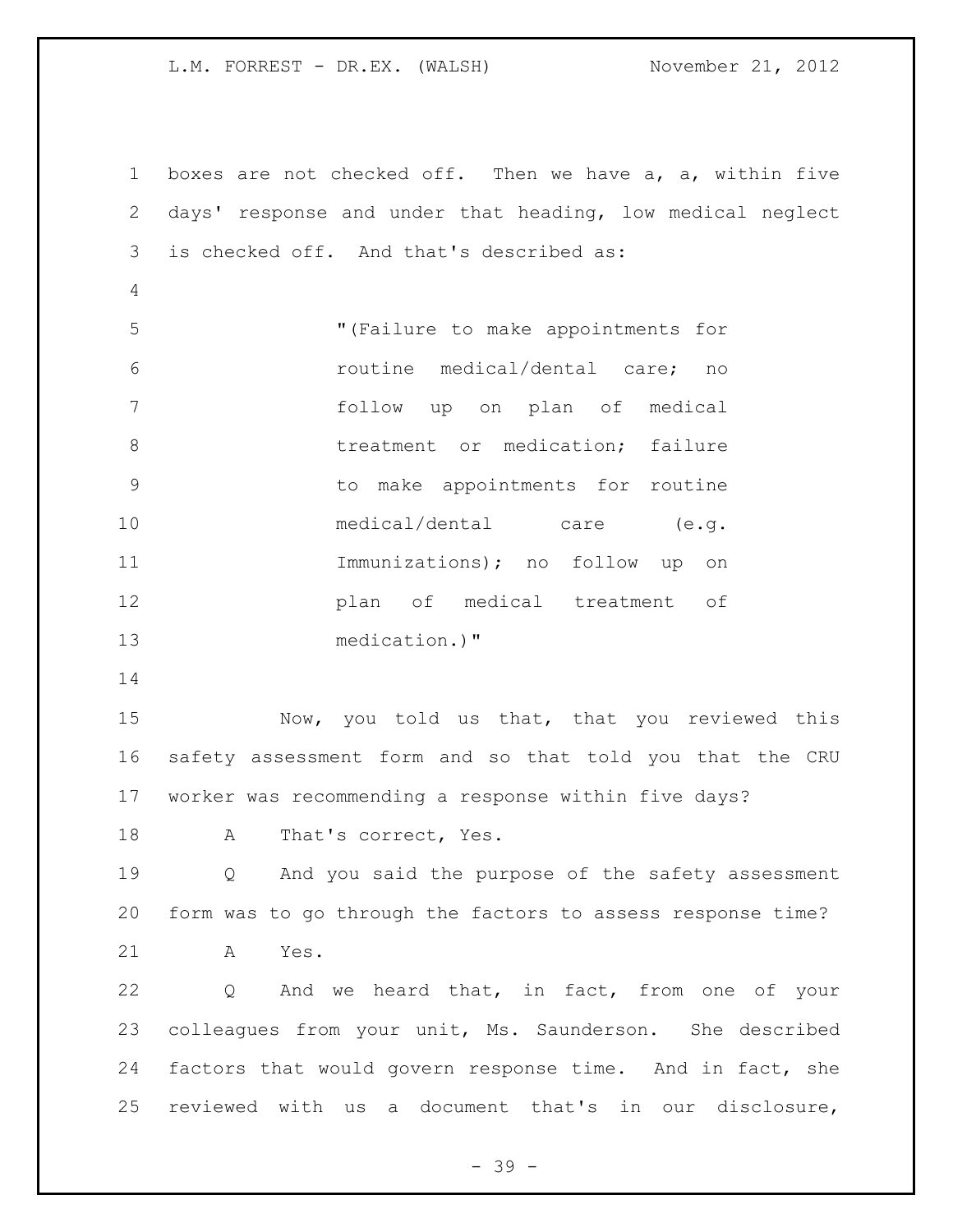CD992.

| 2              | And if we can just pull up pages 19636 and 19637.          |  |
|----------------|------------------------------------------------------------|--|
| 3              | So, under $--$ this, this is a portion of the              |  |
| 4              | intake manual. CD991 is, is actually called Winnipeg Child |  |
| 5              | and Family Services intake program description and         |  |
| 6              | procedures and it's dated July of 2001. I don't know if    |  |
| $7\phantom{.}$ | you've ever had occasion to actually review it?            |  |
| 8              | I would have back in 2001 and ongoing, but not<br>A        |  |
| 9              | lately, no.                                                |  |
| 10             | Q Okay. And if we can just go to the top of the            |  |
| 11             | page please, this is 19636. All right. So we'll scroll     |  |
| 12             | down, actually.                                            |  |
| 13             | Under 24 hour response, there's:                           |  |
| 14             |                                                            |  |
| 15             | "a) Severity"                                              |  |
| 16             |                                                            |  |
| 17             | And that's described as:                                   |  |
| 18             |                                                            |  |
| 19             | "HIGH PRIORITY (IMMEDIATE RESPONSE                         |  |
| 20             | WITHIN 24 HOURS) (LIFE<br>OR                               |  |
| 21             | THREATENING/DANGEROUS)"                                    |  |
| 22             |                                                            |  |
| 23             | And it lists a number of criteria. And if we can           |  |
| 24             | continue to scroll down, under b), there's a heading:      |  |
| 25             | Vulnerability. Now we're on page 19637, again, it          |  |
|                |                                                            |  |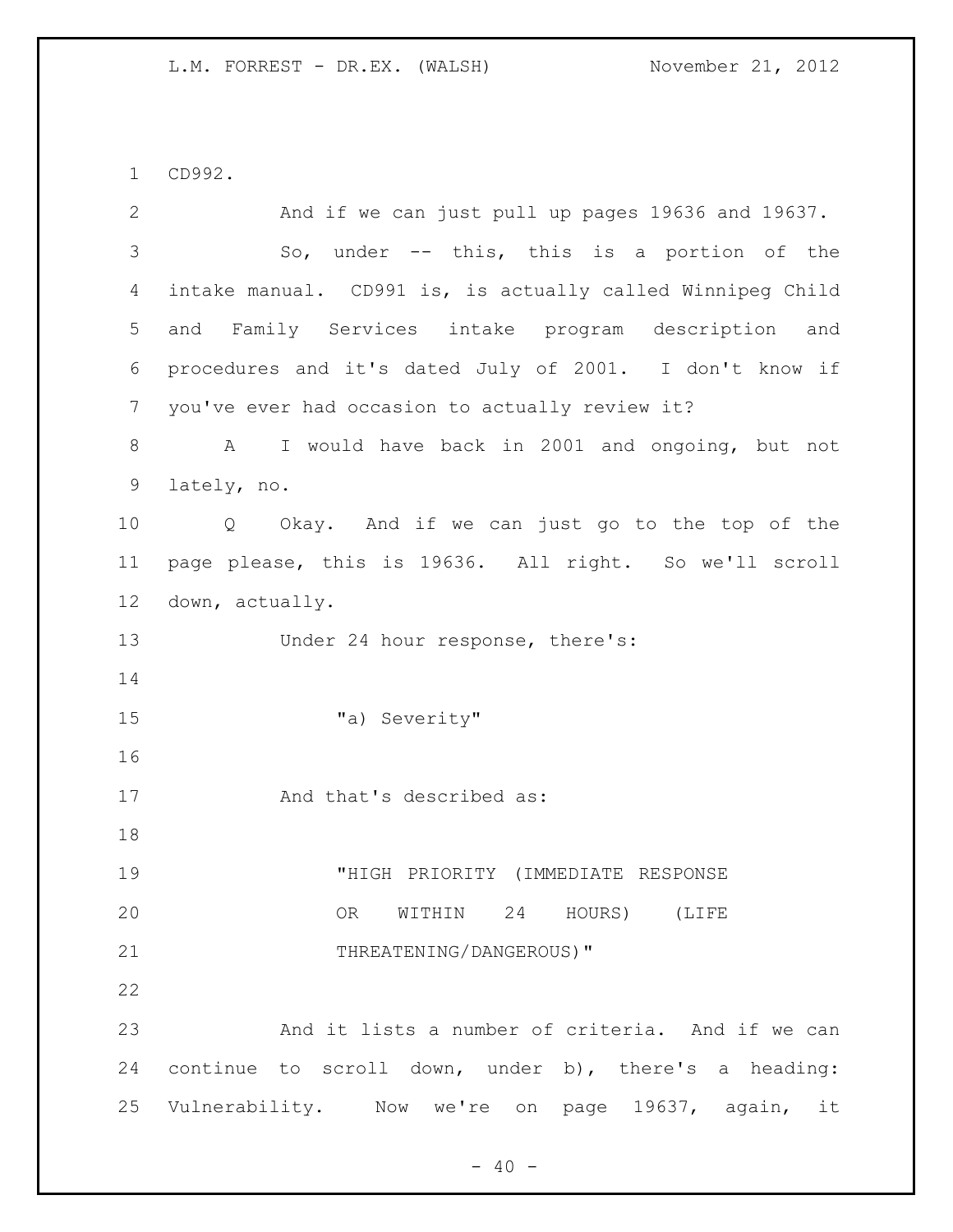says: "HIGH PRIORITY (IMMEDIATE RESPONSE OR WITHIN 24 HOURS) (LIFE THREATENING/DANGEROUS)" 7 And the first bullet says: "Young Child or Developmental Age" Was it your understanding that a child at a age of, of zero to five was a particularly vulnerable child? 13 A A child of that age is more vulnerable than one who is 12, so it is one of the things that you would look 15 at when you look at the referral that you do get, in terms of determining your response time, or your intervention. So, but it's not the only thing that you look at. You do look at many other factors. Again, history, support network, severity of whatever, if it's an injury, or circumstance, so it's one of the things that you consider in an assessment. Q Right. Because an assessment takes into account a number of factors -- A Absolutely. Q -- with the assessment --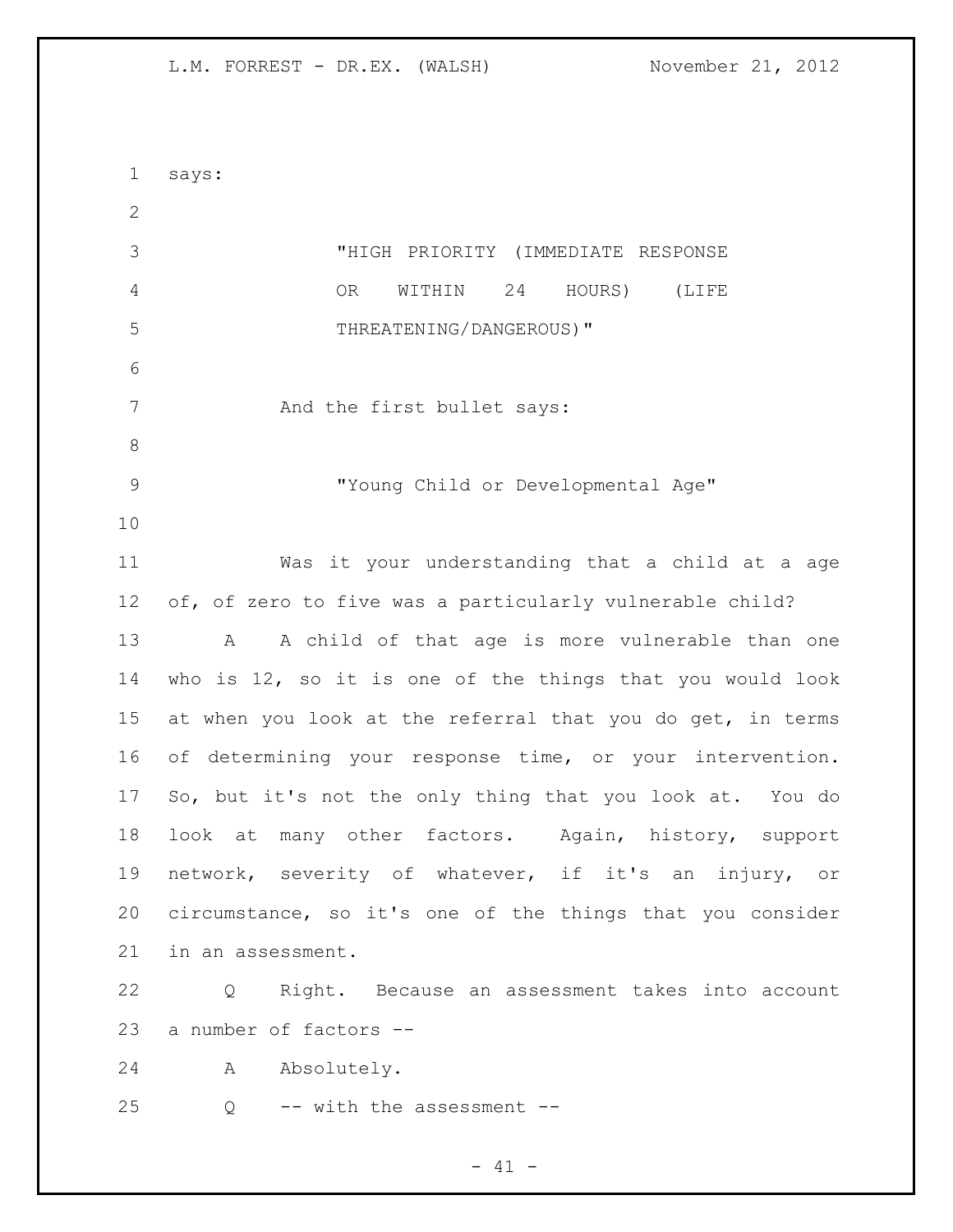A Yes.

2 Q -- or a response time assessment? A Or a risk assessment, a response time, yes, and intervention, so -- Q But is the age of the child a significant factor? A It can be, yes. Q And, and that's why it's listed under the 24 hour response, vulnerability is one of the criteria of the young child of developmental age. And how would you define a young child? The zero to five category? A Zero to four, five, yes. 12 Q If we go back to the safety assessment form, page 37464, and we look at the 24 hours' response and the various boxes that are listed there, there's no reference to that criteria, the vulnerability and age of the child; do you know why that's the case? A I don't, I didn't design this form. Q I appreciate that. Do you know whether that was something that -- the age of the child, was that something that you took into account when determining response time? A Yes, yeah, you, I mean, you would look at ages of children, numbers of children, numbers of caregivers. So yes, so an age of a child would be something to consider in your response time and intervention. Q And a particular child, under the age of five

 $- 42 -$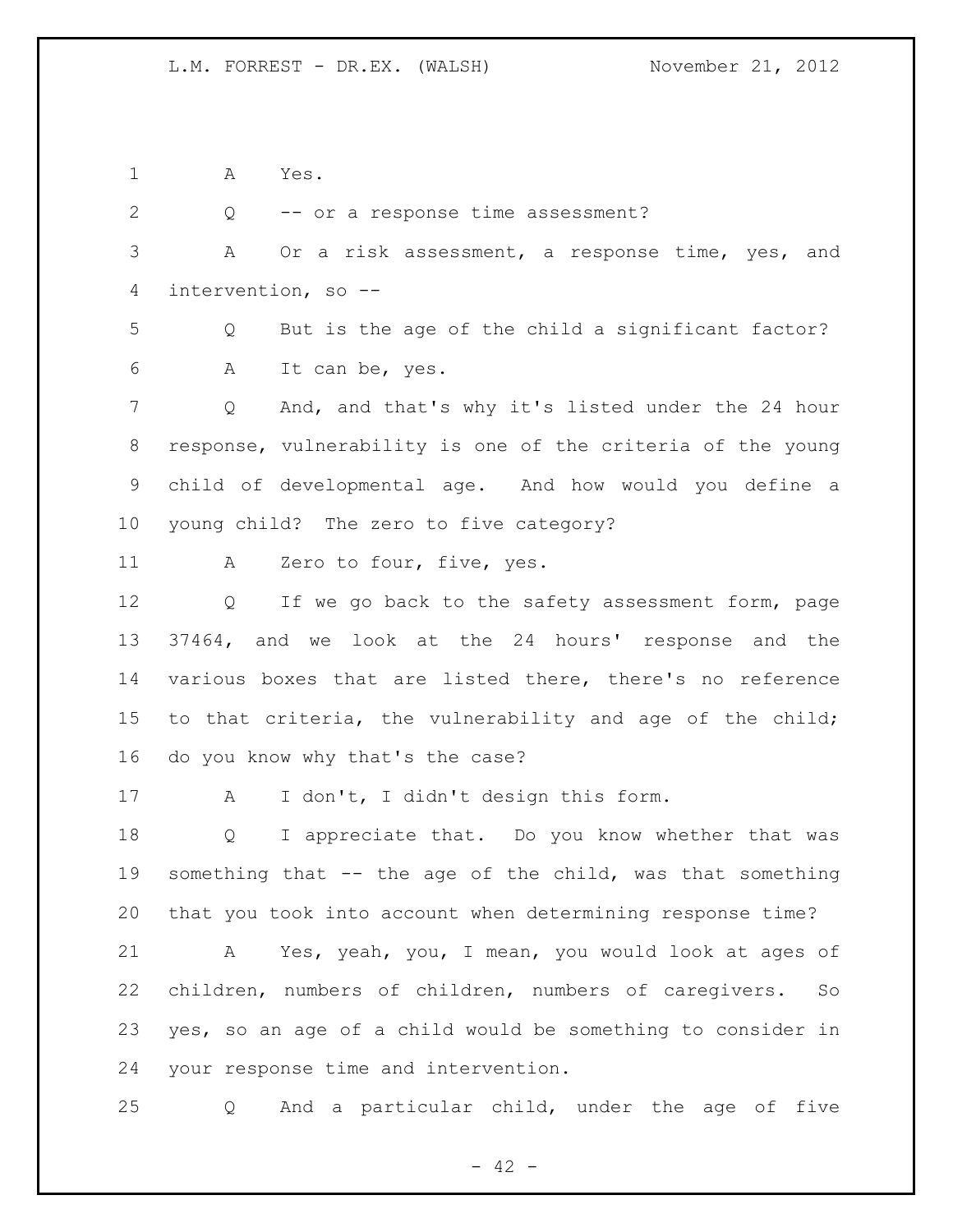would be vulnerable?

 A More vulnerable, yes, um-hum. Q And when the file was assigned to you, did you look at any other information besides the CRU form and the safety assessment form that we've just looked at? A I can't recall, on that date, how much of a review I did on past involvement with the family, but that would be something that I would do, as I work with a family, is check to see -- obviously there was a referral to, you know, one, you know, our involvement with the mother, Samantha, but I would have reviewed that or gone to see if there was any other involvement with our agency and the family. So -- Q And do you have any independent recollection of working with this file beyond your file recordings? A I don't have, I'm sorry, but I don't have any independent recollection. I'm looking at this and that is 18 what I have to base my memory on, so --19 Q That and, and what your practice was? A Yes. Q So would it have been your practice to ask to see the paper file for Mr. Sinclair?

 A Paper and/or, like, whatever would be available on CFSIS. So if there was nothing on CFSIS, but there was a, there was a file of involvement, then I would request

 $- 43 -$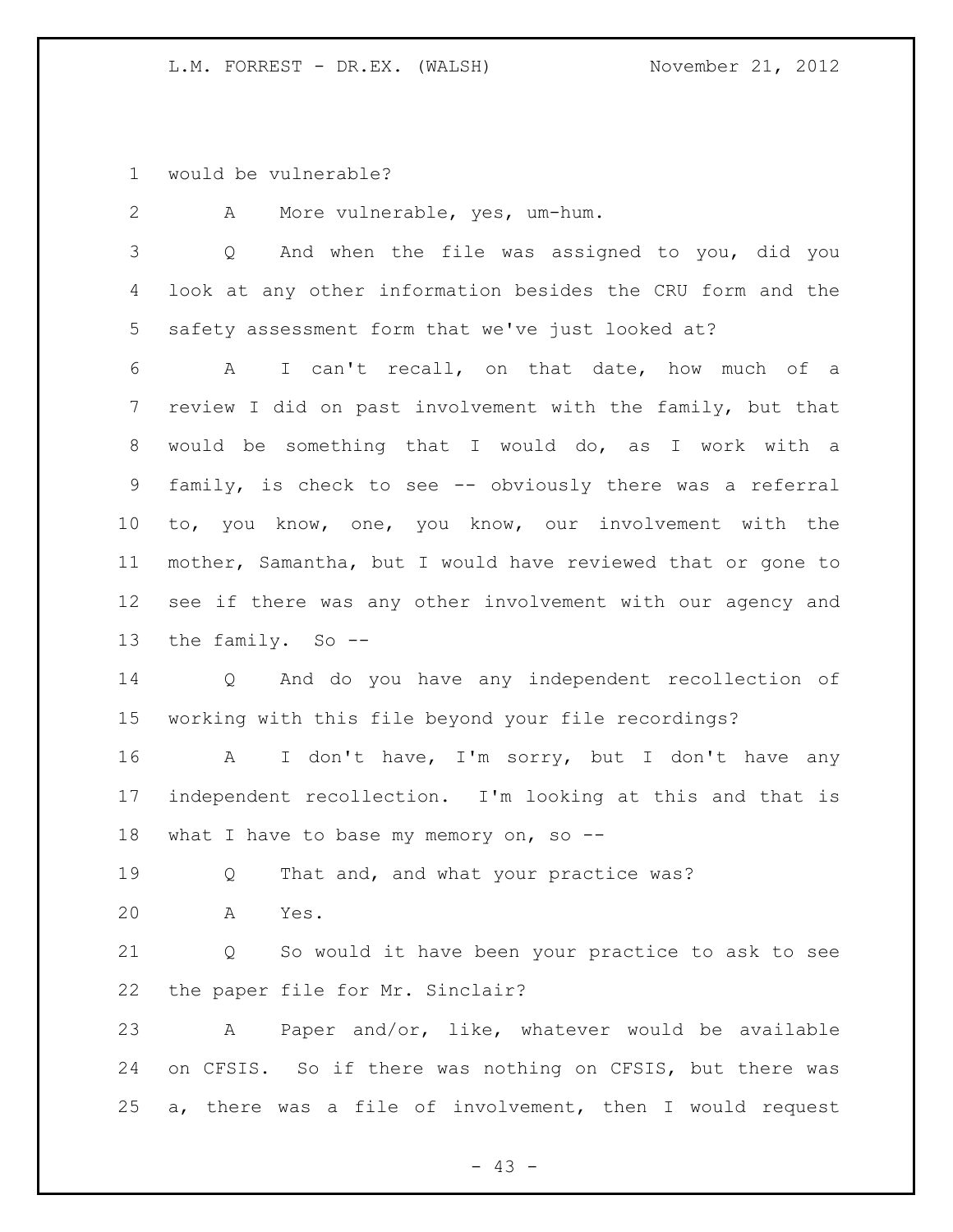for the file.

 Q What about the file relating to Ms. Kematch, as Phoenix's parent? A Again, if it was on CFSIS, if I could review that, that would be part of -- I could do that. If it wasn't, if it, if there was no recording available, or information available, then I, I could request the file. 8 And I don't know which -- if I did one or the other at that time, I cannot recall. I know I, I reviewed history, I just don't know if it was one or the other, or both. Q Are you talking about just when you first got the referral, as opposed to -- 13 A And throughout. Q -- throughout -- you're talking about -- A Yeah. Q -- throughout -- A Um-hum. Q -- your work with the file? A Yes. Q Where were the paper files for Winnipeg CFS physically maintained? A Initially they were, they were, they were stored at Garry Street, but then I think they moved them to a different location and I don't know. They're, they're not -- I have to, I have to, I would have to contact somebody

 $-44 -$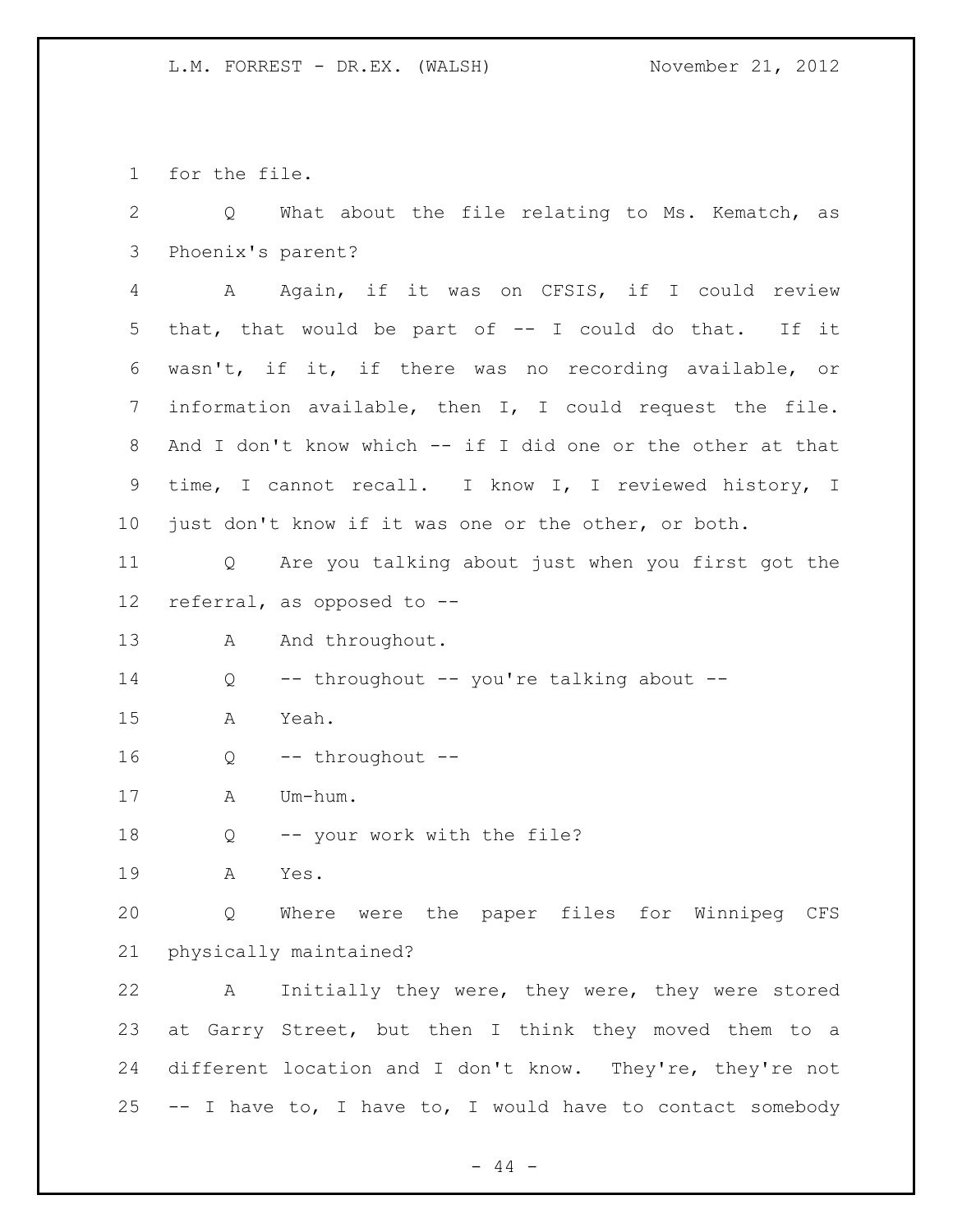to get them and then they would be couriered to me. So they were in a different location than I was at. Q How long would that take, generally? A A day, maybe, or two, depending. Q So let's look at your file recording, the transfer summary, at page 37365. And we're still in Steve Sinclair's protection file, CD1796. And it, this, the last page is 37375. If we could just go to that page please? 10 THE COMMISSIONER: That is, this document runs from 65 to seventy what? 12 MS. WALSH: Five. 13 THE COMMISSIONER: And who was it prepared by? 14 MS. WALSH: This witness. 15 THE COMMISSIONER: At what time? THE WITNESS: I'm sorry, what was the question, sir? THE COMMISSIONER: When, when did you prepare this document? MS. WALSH: We'll just pull that date up on the screen. I think that'll -- 22 THE WITNESS: Okay. 23 MS. WALSH: -- 37375. THE WITNESS: The final submission of the document would have been in June 2003, but what I did was,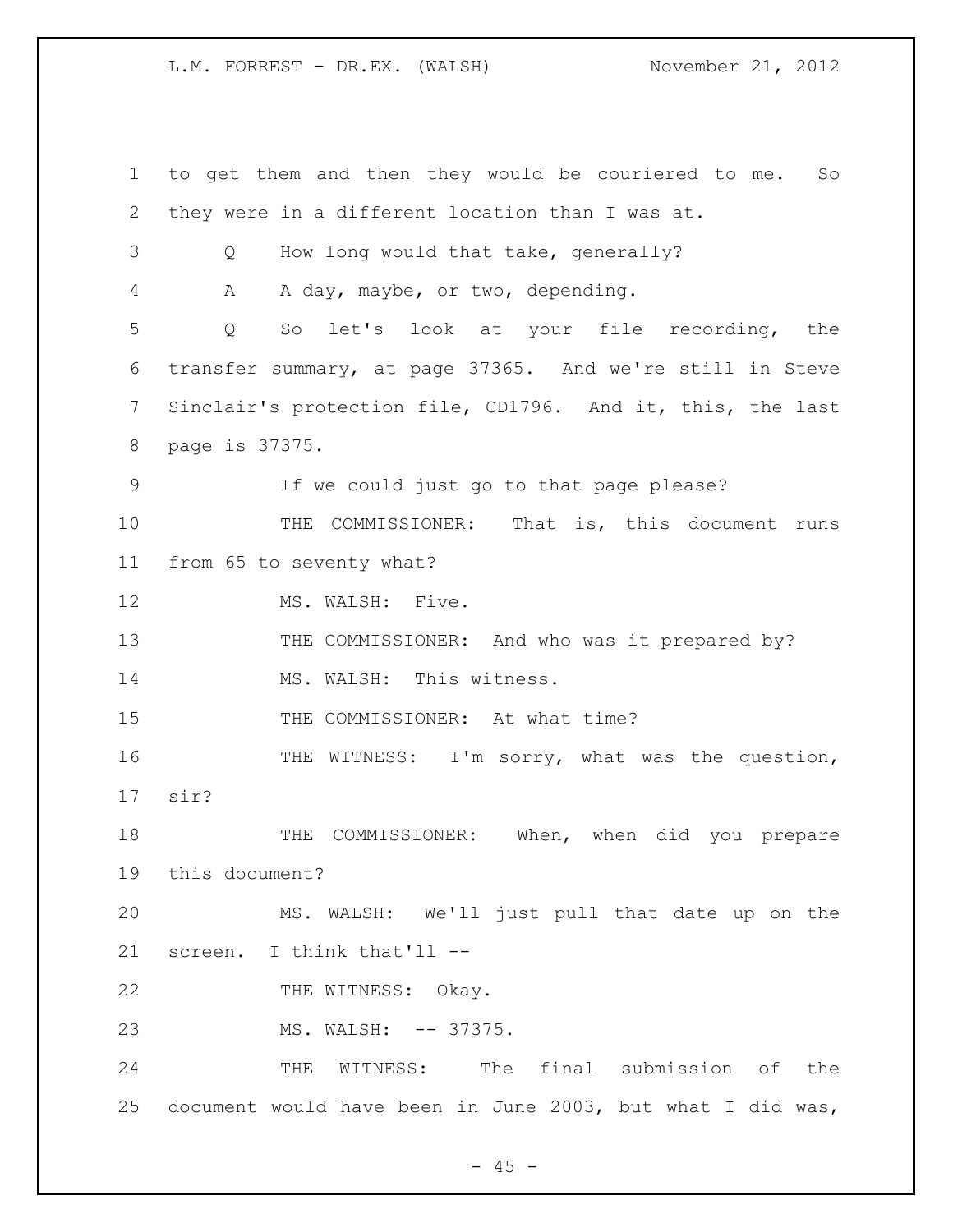| 1     | when I started working with a family, is I'd create a Word  |
|-------|-------------------------------------------------------------|
| 2     | document in the computer and I'd start -- it was sort of a  |
| 3     | template. We'd kind of start off, intake summary.<br>And    |
| 4     | you'd add the demographic information that you had and then |
| 5     | you'd kind of build from there. So it was an ongoing --     |
| 6     | that's how I kept my notes, was on this document, in Word   |
| 7     | And then once it was completed and<br>Perfect.<br>the       |
| $8\,$ | information with respect to the assessment<br>and           |
| 9     | recommendations were able to be put into that document,     |
| 10    | then that's when it was completed and forwarded to the      |
| 11    | admin for attachment to CFSIS.                              |
| 12    |                                                             |
| 13    | BY MS. WALSH:                                               |
| 14    | So your transfer summary was completed on June<br>Q         |
| 15    | 27, 2003?                                                   |
| 16    | Α<br>That's correct.                                        |
| 17    | But the 10 pages of documents that we'll review<br>Q        |
| 18    | your involvement, starting<br>in<br>reflect<br>February of  |
| 19    | 2003?                                                       |
| 20    | Α<br>That's correct, yes.                                   |
| 21    | Until the date of transfer?<br>Q                            |
| 22    | Yes.<br>Α                                                   |
| 23    | Okay. And you're noted as the intake worker and<br>Q        |
| 24    | the unit supervisor is Andrew Orobko?                       |
| 25    | That's correct.<br>A                                        |

- 46 -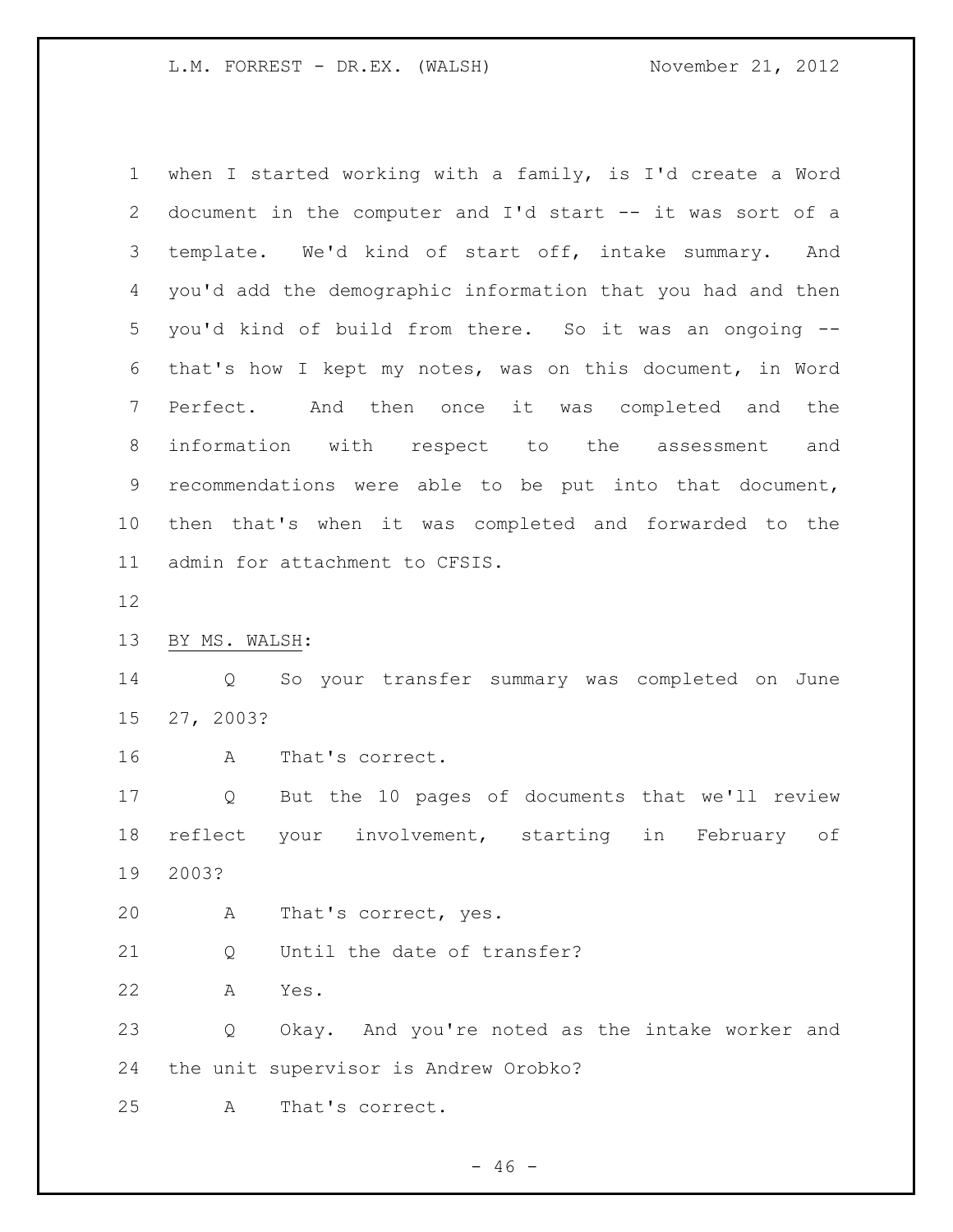Q And is that his signature next to, or his initials next to his name? A Yes, it is. Q Okay. And was that something that you had to obtain at the time of transferring a file? A Is his signature, like, his review? 7 Q The supervisor's review, yes? A Yeah, a, a file would be reviewed by the supervisor before being transferred, yeah. Q Okay. And we also know that -- 11 THE COMMISSIONER: Where, where, where are you, where were you transferring it? THE WITNESS: At this time, I would have been transferring it to a family service worker. 15 THE COMMISSIONER: On --16 THE WITNESS: It, it required ongoing service, this file. It could not stay at intake, it could not be closed. It required further service. THE COMMISSIONER: But it had been in intake for three or four months? 21 THE WITNESS: That's correct. MS. WALSH: So we're going to review what this worker did, Mr. Commissioner, during that timeframe, starting from when she received the referral in February of 2003, until the time she transfers it at the end of June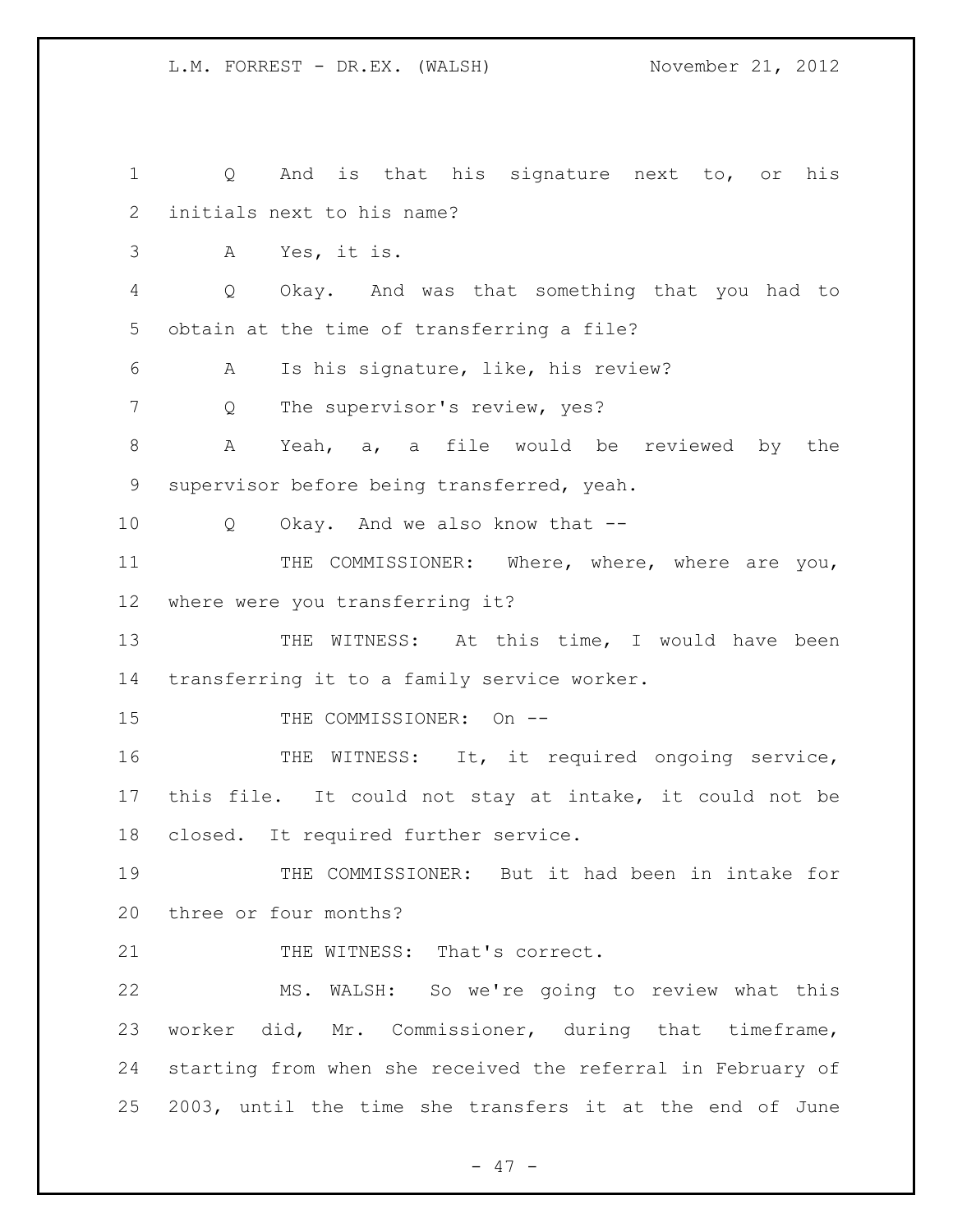2003. BY MS. WALSH: Q And just so that you know then, there are two pages that are entitled an addendum, pages 37376 and 77. So it's the next two pages. So if we can just go to the, the second page of this addendum please. So this is an addendum that you added to your transfer summary after June 27th, '03? A Yes, it is. Q Okay. And we'll, we'll walk through that entire involvement. 14 THE COMMISSIONER: Is it dated? 15 THE WITNESS: I don't -- I have dates of my contact, but I don't have a final date on that addendum, it doesn't look like, on the -- 18 THE COMMISSIONER: Do you know what it was, approximately? THE WITNESS: Could I see the document again please? BY MS. WALSH: Q So you referred to work you did July 2nd, '03 and July 7th, '03?

 $- 48 -$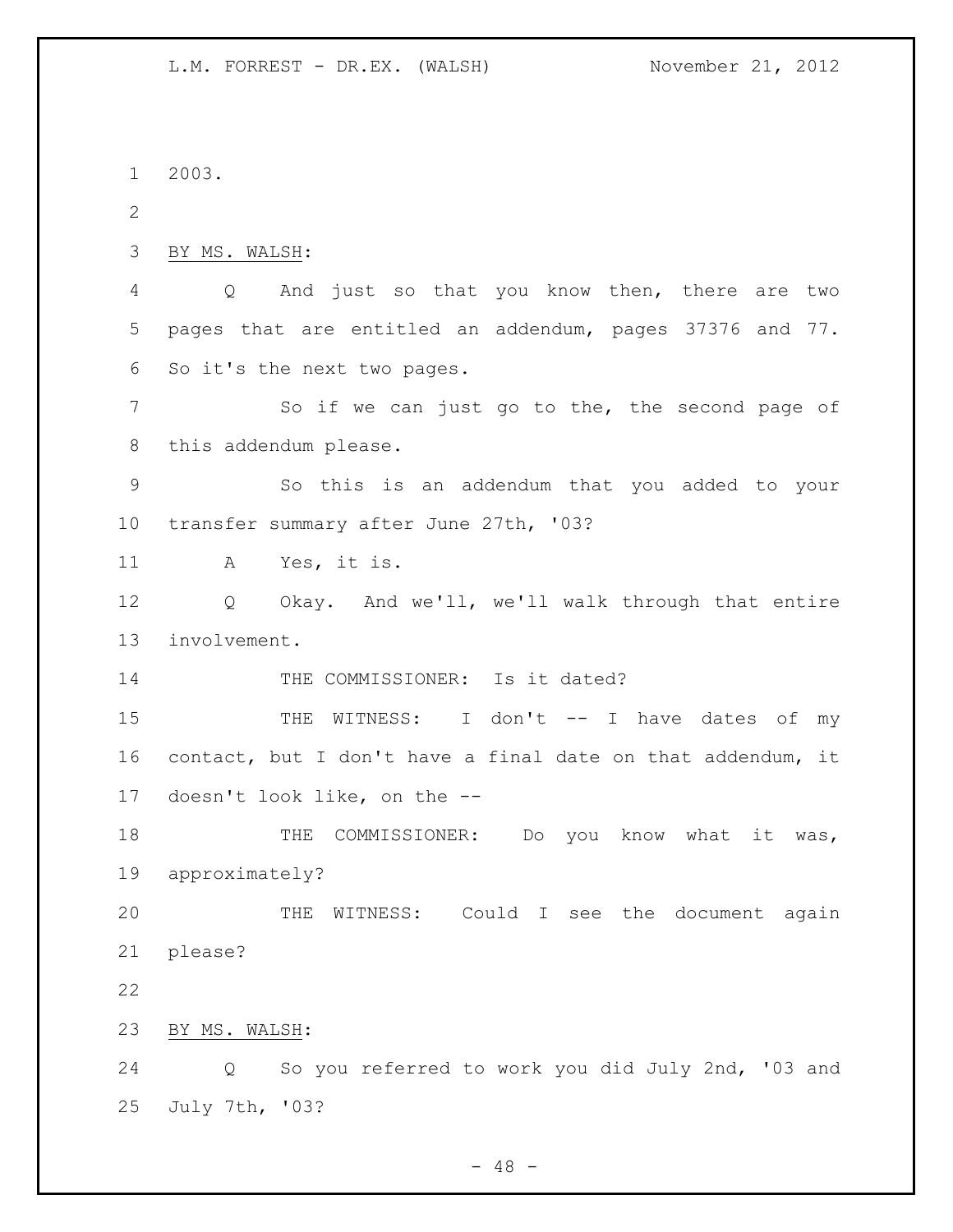| $\mathbf 1$  | It would have been around July 7th, yes.<br>А                       |  |
|--------------|---------------------------------------------------------------------|--|
| $\mathbf{2}$ | So the purpose of this transfer summary?<br>Q                       |  |
| 3            | It's to provide, it's to summarize the agency's<br>A                |  |
| 4            | involvement with this family. So it provides the referral           |  |
| 5            | information. It provides brief history. It provides my              |  |
| 6            | interventions and then my assessment and recommendations            |  |
| 7            | for the disposition of this case.                                   |  |
| 8            | And the case was remaining open and, and being<br>$Q \qquad \qquad$ |  |
| 9            | transferred to a family services worker?                            |  |
| 10           | A<br>That's correct, yes.                                           |  |
| 11           | And in terms of preparing the document, I didn't<br>Q               |  |
| 12           | any handwritten notes in the file; did you<br>make<br>see           |  |
| 13           | handwritten notes as you did your work?                             |  |
| 14           | My notes are in this document. So I would, if I<br>A                |  |
| 15           | any intervention, I would do it directly onto the<br>had            |  |
| 16           | document.                                                           |  |
| 17           | Q Okay. So let's start with page 37365 and there,                   |  |
| 18           | you start with demographics; where did you get<br>that              |  |
| 19           | information?                                                        |  |
| 20           | A File and/or conversations with the family members                 |  |
| 21           | that I spoke with.                                                  |  |
| 22           | And what's the significance of documenting this<br>Q                |  |
| 23           | information?                                                        |  |
| 24           | A Well, I mean, it's just important to know where                   |  |
| 25           | to contact a family if you have that information.<br>The            |  |
|              | $-49 -$                                                             |  |
|              |                                                                     |  |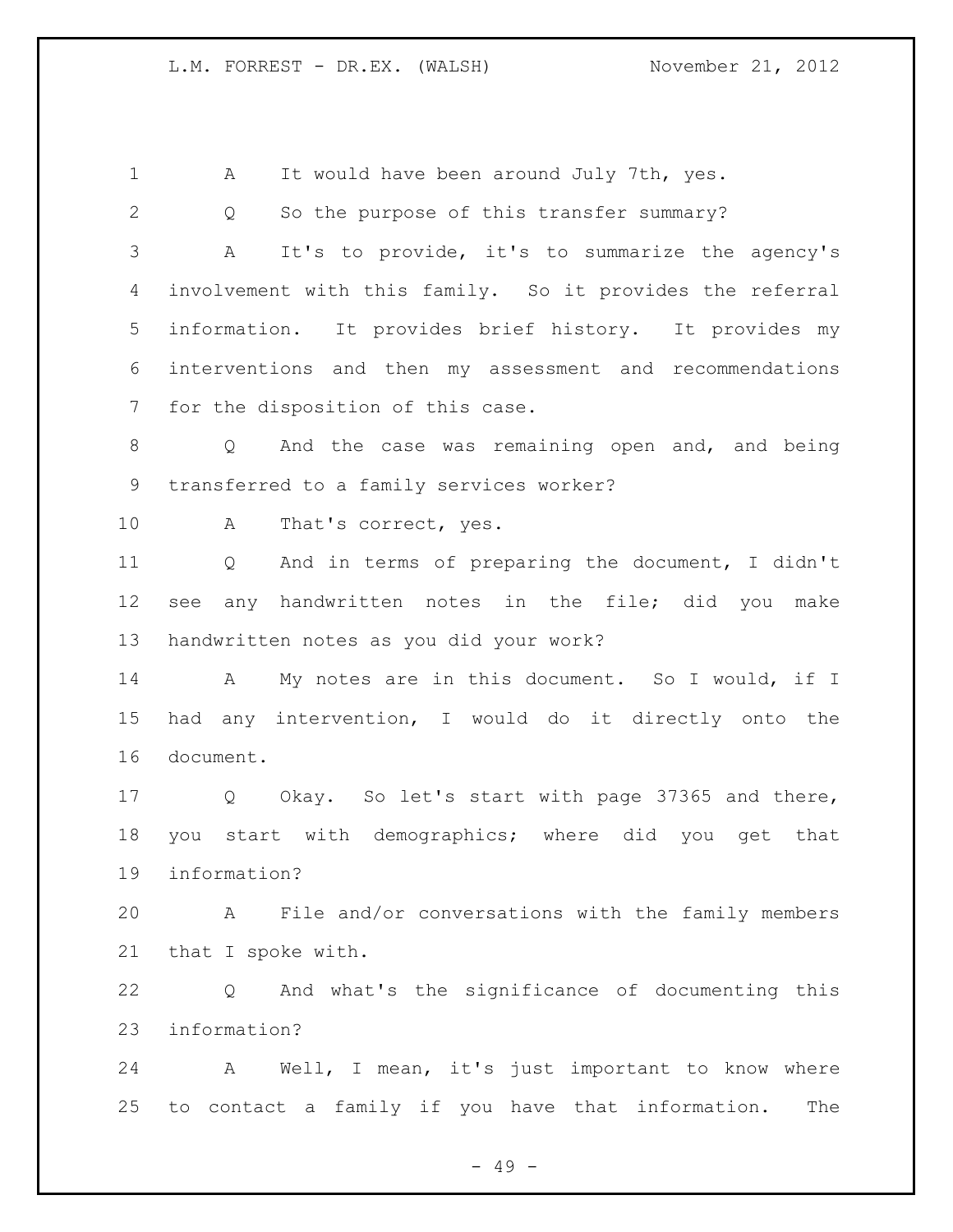| $\mathbf 1$    | status was important at the time, because we were now           |
|----------------|-----------------------------------------------------------------|
| 2              | involved in the process of having families determine which      |
| 3              | agencies they wanted to work with and so there, therefore       |
| 4              | which agencies would be responsible for proving ongoing         |
| 5              | service. And it provides locations of children, especially      |
| 6              | if they're in care.                                             |
| $\overline{7}$ | Okay. So you've got the names of the parents and<br>$Q_{\cdot}$ |
| $8\,$          | their authority of record, as you indicate?                     |
| $\mathsf 9$    | A<br>Yes.                                                       |
| 10             | And the child who was in care in April 2000.<br>Q               |
| 11             | Can we scroll down please?                                      |
| 12             | You've referenced Phoenix's sister, who died on                 |
| 13             | July 15th. Then you've got significant others, Samantha's       |
| 14             | first child and that child's father, Steven's sister.           |
| 15             | Can we scroll down please, to the next page?                    |
| 16             | And a couple more sisters. And then you have the                |
| 17             | reason for referral and you ask to:                             |
| 18             |                                                                 |
| 19             | " refer to [the] CRU report                                     |
| 20             | completed by Roberta Dick  for                                  |
| 21             | particulars regarding concerns                                  |
| 22             | about medical neglect of Phoenix                                |
| 23             | whose primary care provider is                                  |
| 24             | her father Steven Sinclair."                                    |
| 25             |                                                                 |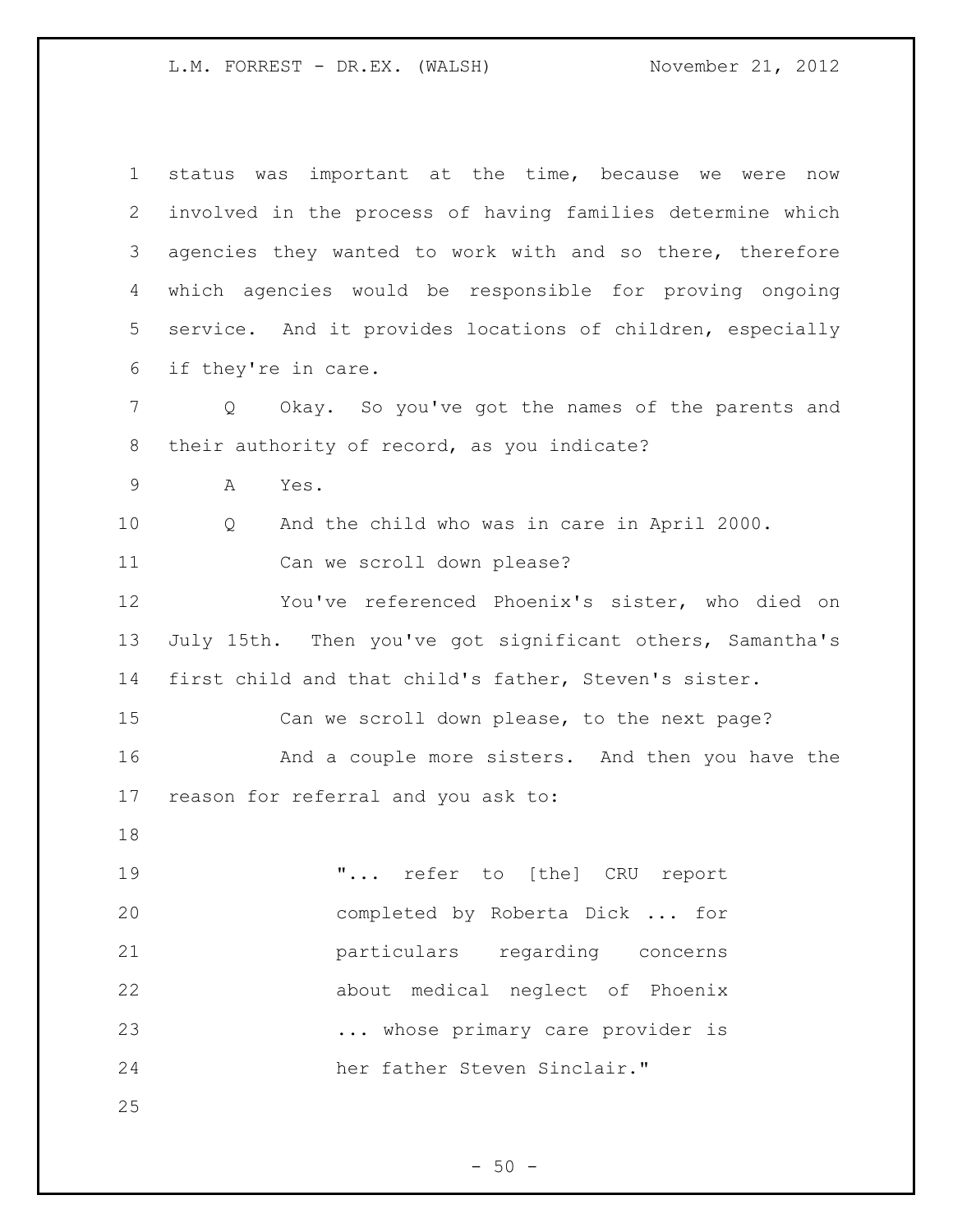Now, for whose benefit are you writing this summary?

 A It would be for the family service worker that will be getting -- the family server, service worker, pardon me, and their supervisor, who will be getting this report. So it assists in terms of it provides a frame of reference how this case came to the attention of the agency in the first place.

 Q Okay. And then you set out the history and where did you obtain the information that you included in the history?

 A From my review of past involvement. So that would have been either the physical file, or reviews on CFSIS.

- Q Of both parents?
- A Of both parents, yes.

 Q Okay. Because you've got history relating to both parents?

A Yes.

 Q Okay. And I won't read through the entire history. It's entered into the record. Is it fair that this is, you're repeating what you've seen in, in other files at this point?

 A Yes, it's a summary of what I've seen, yes. Q Okay. And if we go to page 37368 -- well, let's

 $- 51 -$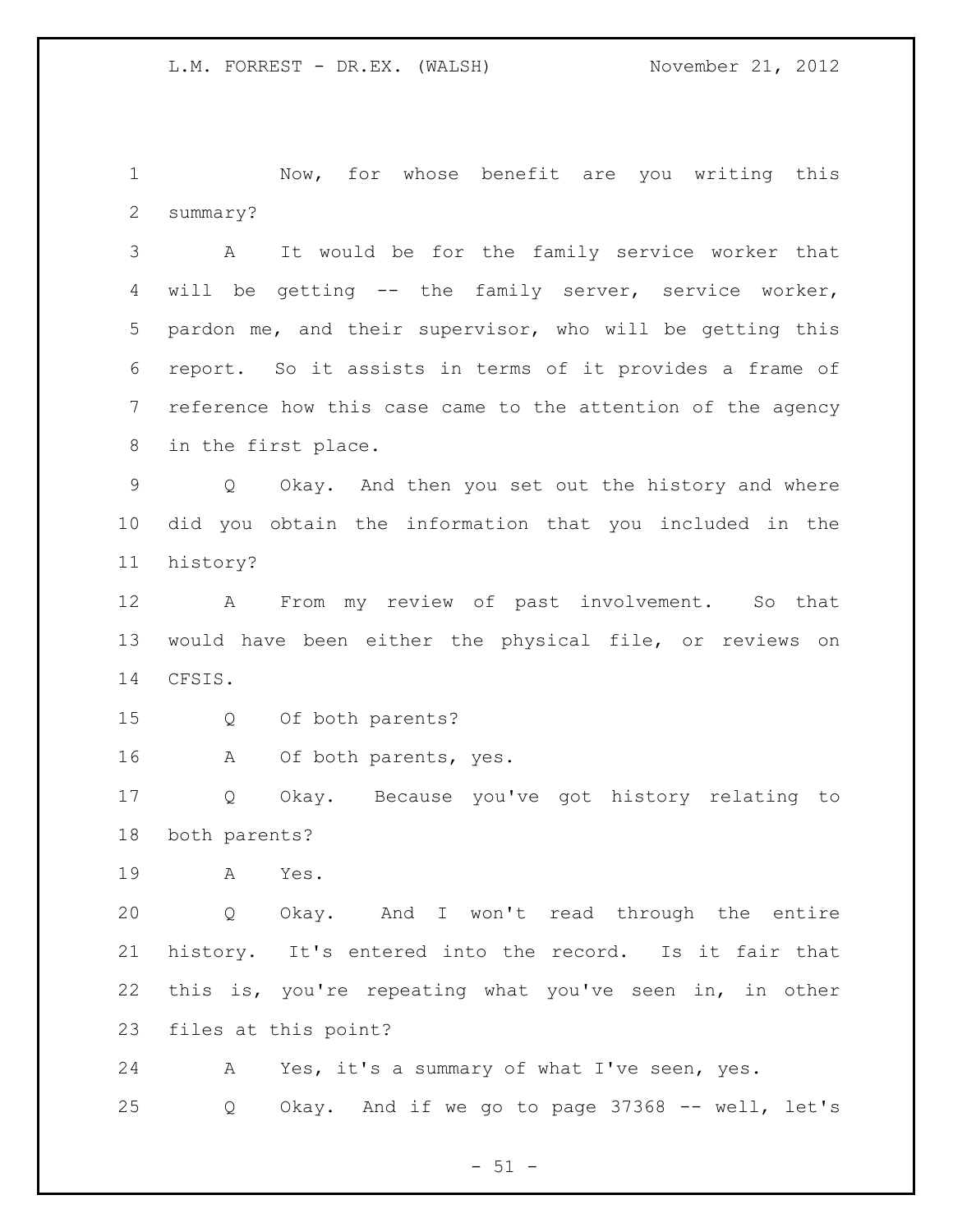just go through page by page. So just scroll down please, to the next page. And you've done a fairly extensive history, both -- is it fair to say that the history relates to the parents before Phoenix was born and then from the time that Phoenix was born? A Yes. Q Okay. And you include the discussion of the death of Phoenix's sister -- A Yes. Q -- in 2001? And if you'd just scroll down a little bit please? Thank you. 14 Here, starting about midway through the document, you say: 17 Th July 2001 the agency was notified of the death of the child. She had apparently been suffering from a cold and fever 21 and was transported to the hospital after her father ... had discovered her not breathing. The child was pronounced dead upon arrival at the hospital. The

 $- 52 -$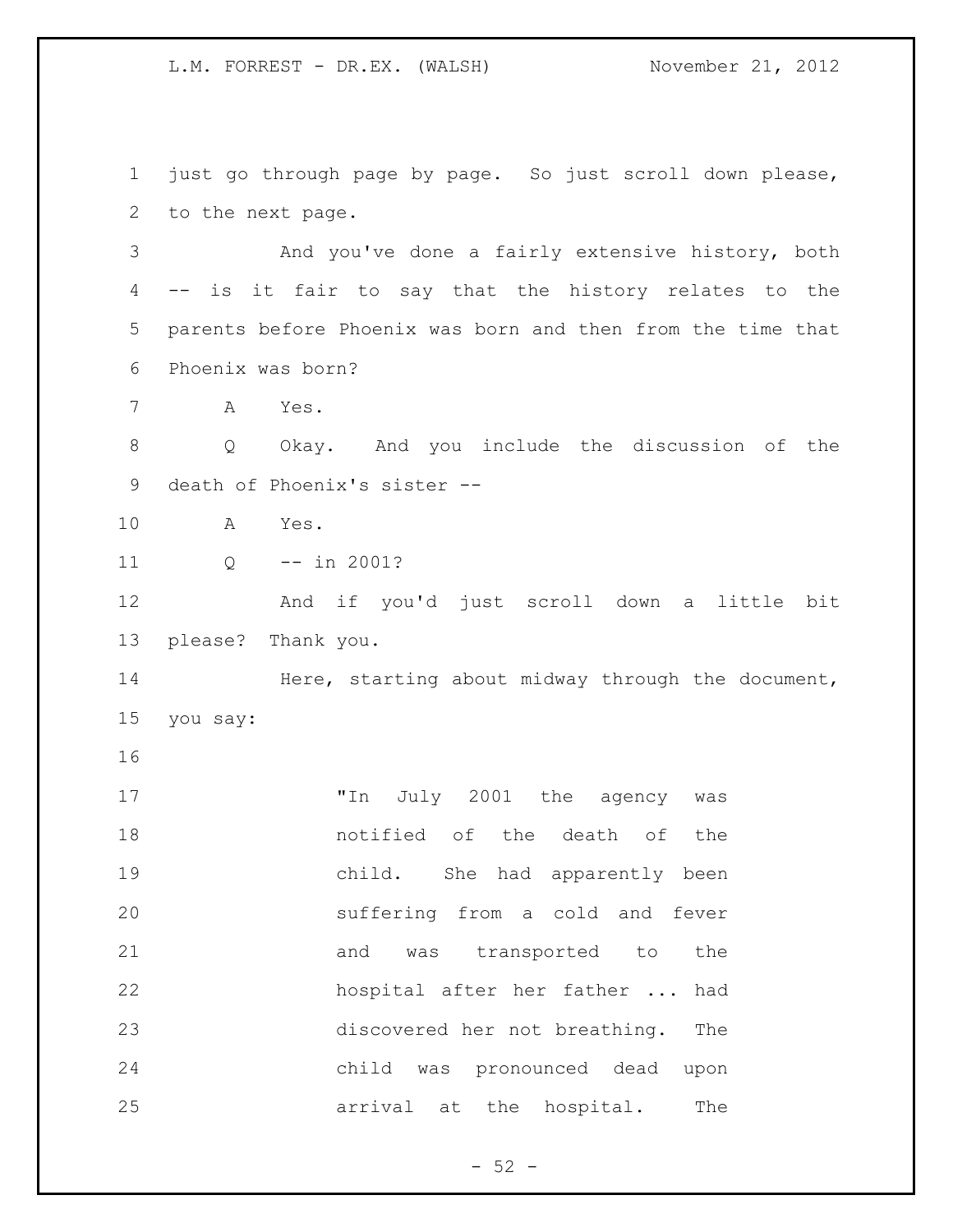| 1            | [police] Abuse Unit and the Chief  |
|--------------|------------------------------------|
| $\mathbf{2}$ | Medical Examiner's Office  were    |
| 3            | involved in the subsequent         |
| 4            | investigation into the baby's      |
| 5            | death. There is little on file to  |
| 6            | indicate the findings of the       |
| 7            | investigations except a brief      |
| 8            | mention that the police did not    |
| $\mathsf 9$  | feel that the child's death was a  |
| 10           | result of foul play and they had   |
| 11           | cleared Steven of any suspicion.   |
| 12           | There is also a note indicating    |
| 13           | that the baby may have had a fast  |
| 14           | acting disease (complications from |
| 15           | pneumonia) that<br>may have        |
| 16           | contributed to her death. The      |
| 17           | agency's contact with the family   |
| 18           | during this time was minimal.      |
| 19           | Samantha Kematch, after a period   |
| 20           | of absence, resurfaced<br>and      |
| 21           | indicated that she wanted Phoenix  |
| 22           | out of Steven's care. The ensuing  |
| 23           | dispute between Samantha<br>and    |
| 24           | Steven resulted in police          |
| 25           | intervention at the funeral chapel |

- 53 -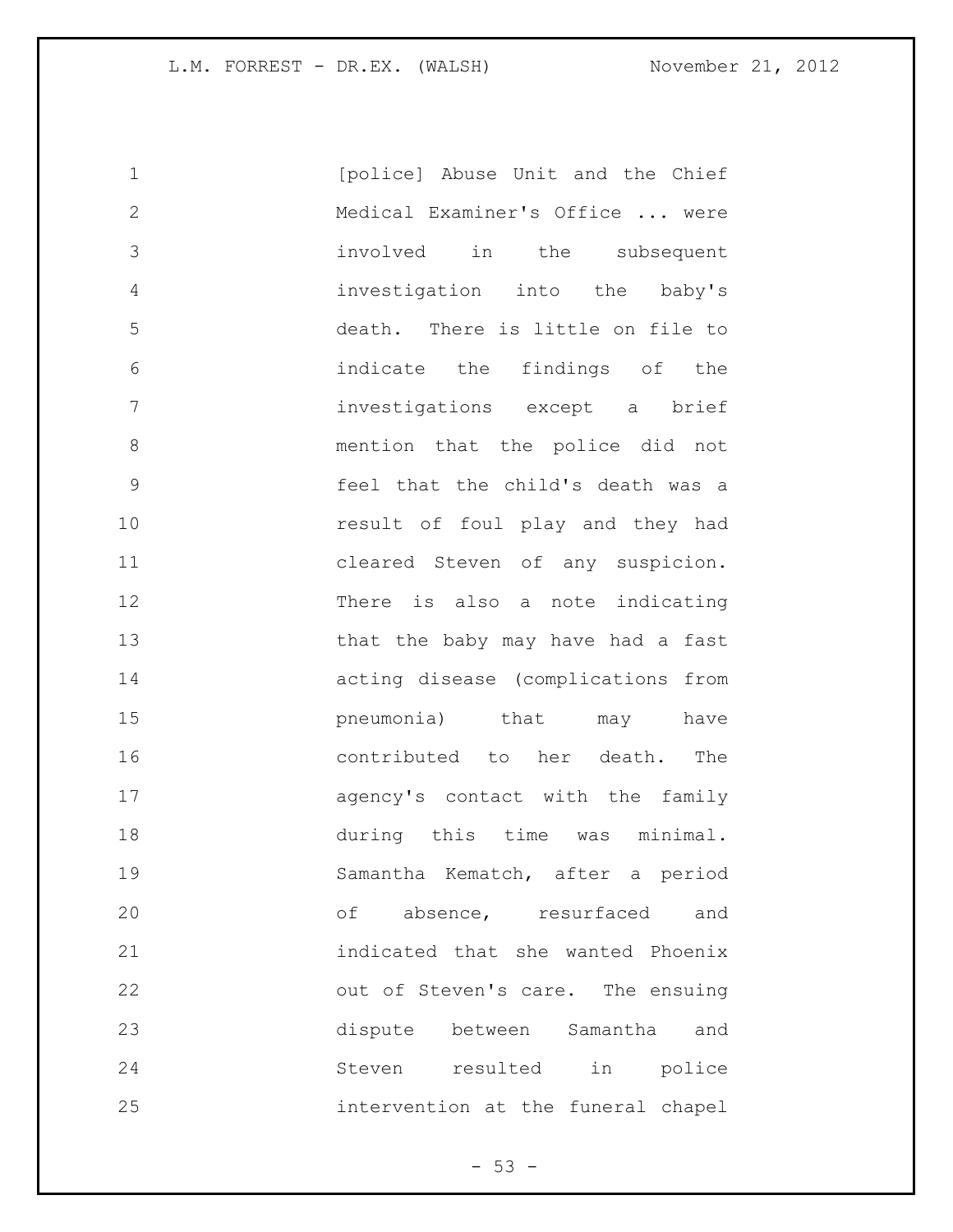| $\mathbf 1$   | during the viewing of [the         |
|---------------|------------------------------------|
| $\mathbf{2}$  | child's] body, with many persons   |
| 3             | expressing a desire to obtain      |
| 4             | quardianship of the child Phoenix. |
| 5             | The issues were either quietly, or |
| 6             | privately resolved or left, and    |
| 7             | Phoenix remained in the care of    |
| $8\,$         | her father, Steve Sinclair. Steve  |
| $\mathcal{G}$ | refused further services from the  |
| 10            | agency and the file was closed in  |
| 11            | March 2002.                        |
| 12            | Note: Steve has primary care and   |
| 13            | control of Phoenix, but<br>not     |
| 14            | interim or sole quardianship. The  |
| 15            | matter of quardianship has never   |
| 16            | been presented before or addressed |
| 17            | by the court"                      |
| 18            |                                    |

 Now, why did you note that in your history? What was the significance of that last piece of information? A Because in determining where a file should go, in terms of assignment, or even just to clarify who has care and control, or guardianship of a child, lot of times we work with families that they were separated families and there was no formal arrangement with respect to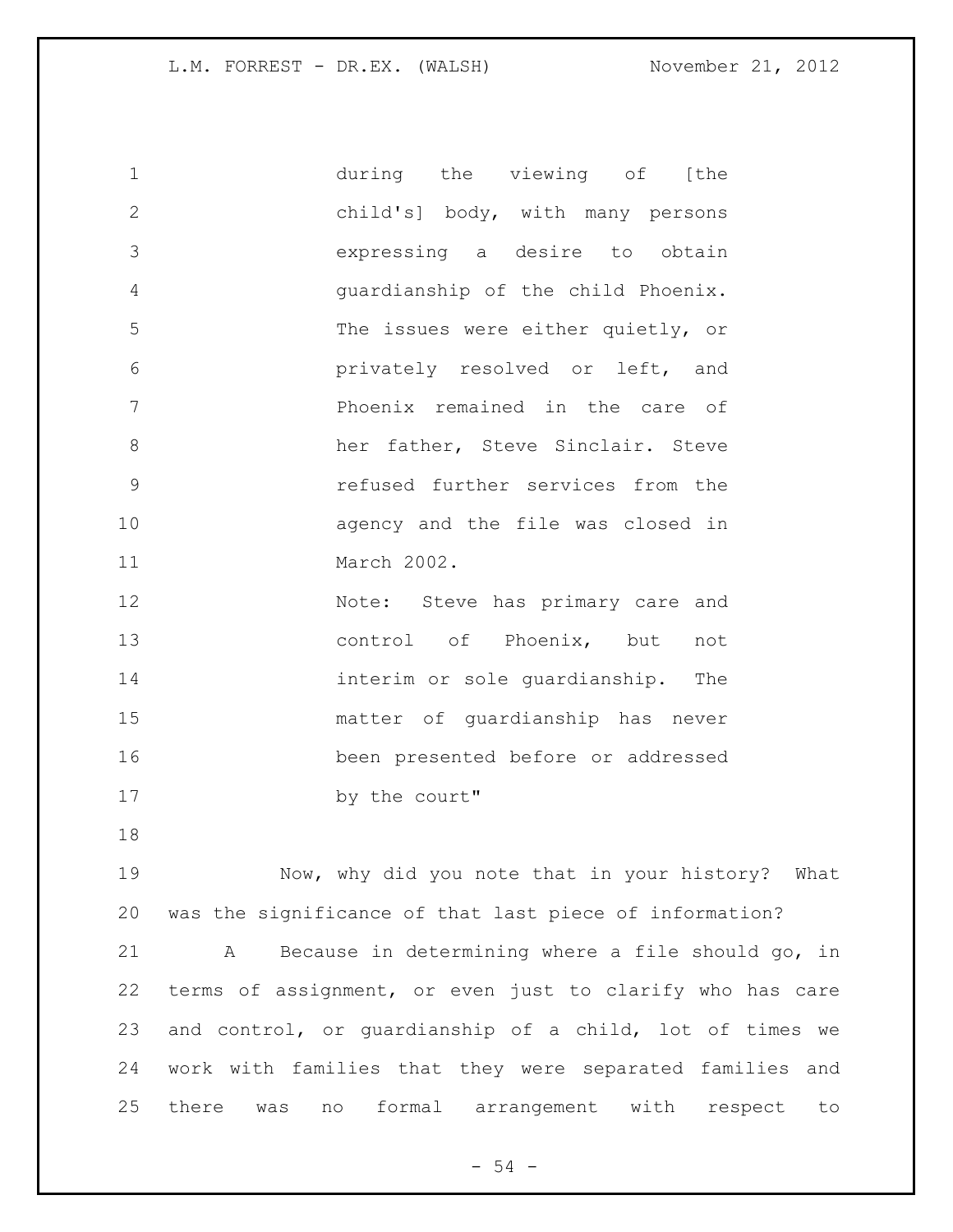guardianship. So it was just to clarify what the actual legal situation was with respect to her guardianship. Just to assist in that regard.

 Q And how do you decide what to include in a history, when you write it up? You've got a fair, a fairly lengthy history --

A Yes.

 $8 \qquad Q \qquad -- \text{ in here.}$ 

 A I guess I try to summarize as much as possible, to provide whomever's going to be reading this document a picture of what this family has experienced and what the agency has attempted, or what the nature of their involvement has been, what maybe worked or not worked. Again, it provides you a picture of what they've gone through. Doesn't mean that -- it's just part of the assessment process. You just want to see, you know, what, what this family situation has been like, what they've gone through and what -- maybe it'll help give you an indication of what needs to happen further for them and maybe what shouldn't happen, because it didn't work many other times.

 Q Okay. And then if we continue to scroll down to the next page please, under data intervention, you've got the date, February 28, 2003:

 $-55 -$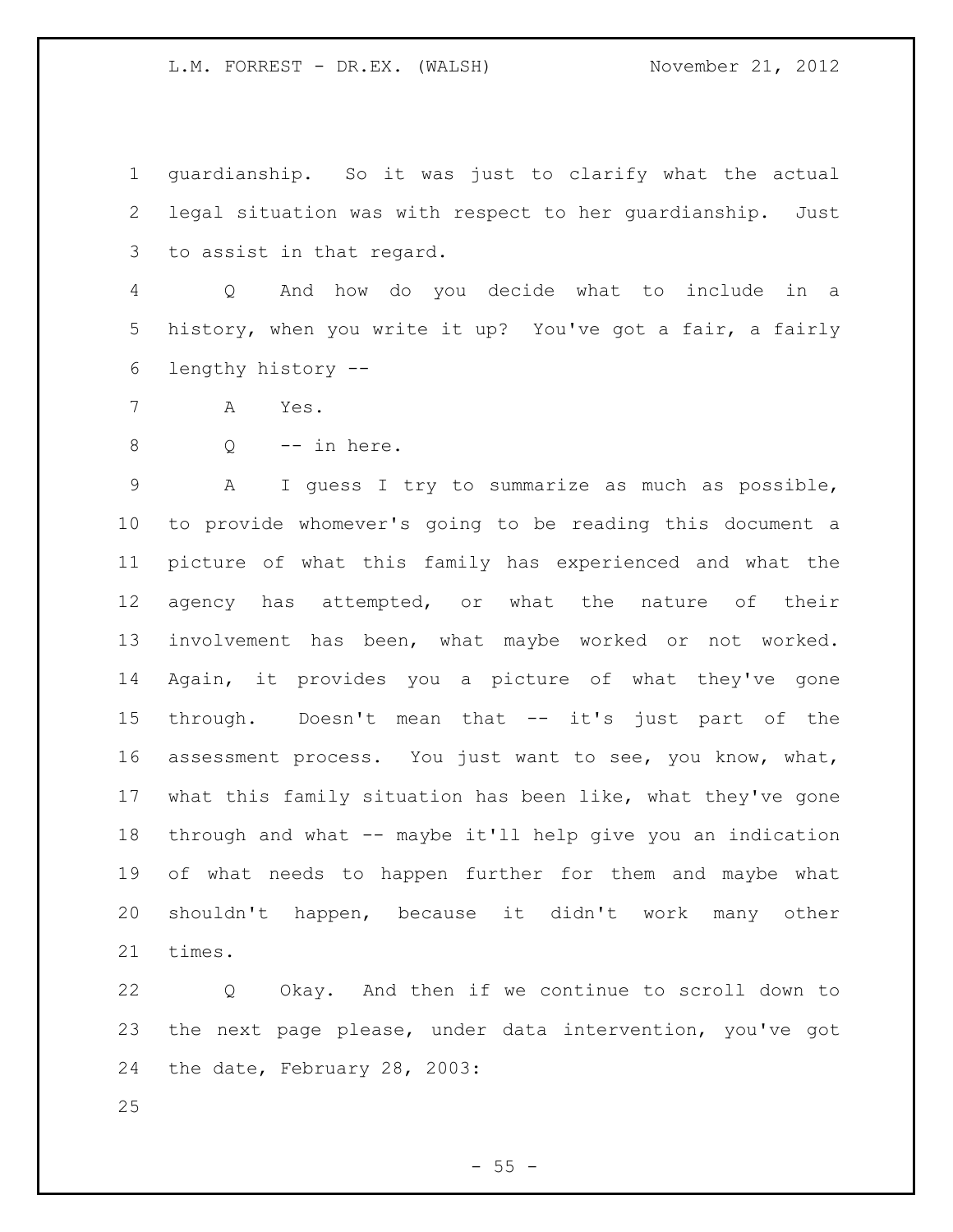1 TCase assigned to this worker. Received CRU report and file." So that's two days after the referral came in to CRU; right? A Yes. 7 Q Okay. That's when you received the file? 8 A Yes. Q Okay. And is this now where you're recording the work that you performed on the file? A Yes. Q So if we start with this first recording, February 28, 2003, you say that -- worker is you; right? 14 A That's correct, yes. Q Worker left a message, that's you? A That's me, yes. Q You left a message for the person at CPC, the Child Protection Centre: **... "...** for further clarification **120 regarding** the child's medical condition and the identity of the person who brought the child to 24 the hospital as none of this information was provided in the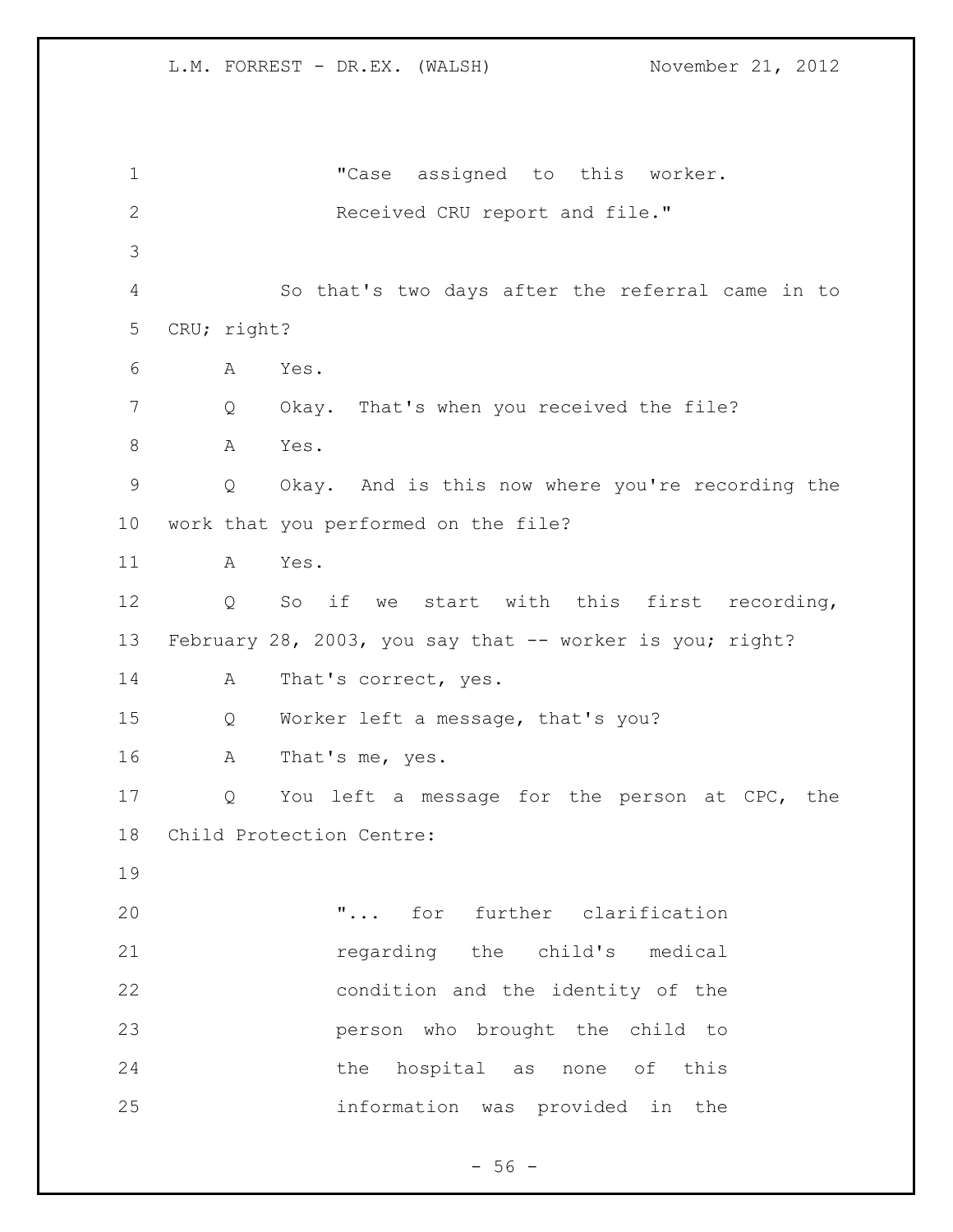CRU report." Why was that important? A The referral information was, was fairly brief and I, I felt I would like more information to make a better assessment or determination of what I should be 7 doing with the family. So I, I wanted to get some more information, if that was possible. Q Okay. So you left a message for the Child Protection Centre and then you went out to the home of Steve. It says you: **...** attended the home of Steve 14 Sinclair. He presented at the door in a rather foul, but sober manner. He was also sporting a 17 rather sizeable black eye, which 18 he refused to discuss. Steve stated that Phoenix was still in the care of his friend and would **remain** there for a few days. Worker noted no noises from the home to suggest that Phoenix was in the home. Steve would not provide worker with the friend's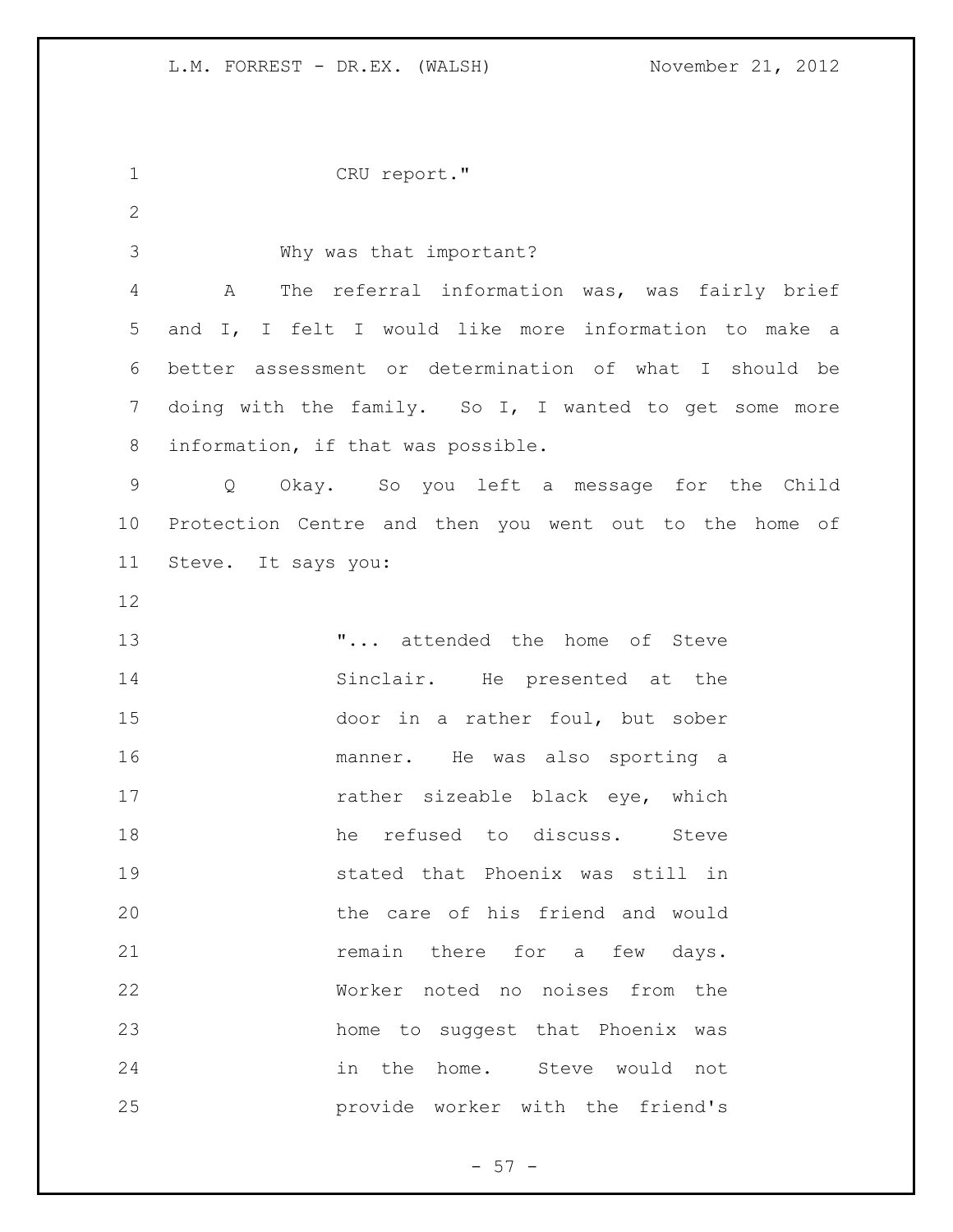name or address. Worker suggested that I needed to come back to see Steven and Phoenix to ensure her wellbeing and he stated 'we will see about that'. Worker left Steve with my card and informed him that I would return. Steve informed worker that he didn't need anything from the agency. He stated that he was unaware of Phoenix's ailment and that he always ensured that his daughter **13** received proper medical care." 

 And was this the first time that you had met Steve Sinclair?

17 A Yes, it would have been.

 Q And why did you make note of how he presented? A I often did, like, make a note of how -- I mean, if he was baking cookies in the kitchen, I would have made 21 a note about that. So I just kind of -- again, it just -- for me, it just provides me a picture of, you know, how they're presenting and that assists me in making my assessment, so ...

Q And was there any significance to you of the fact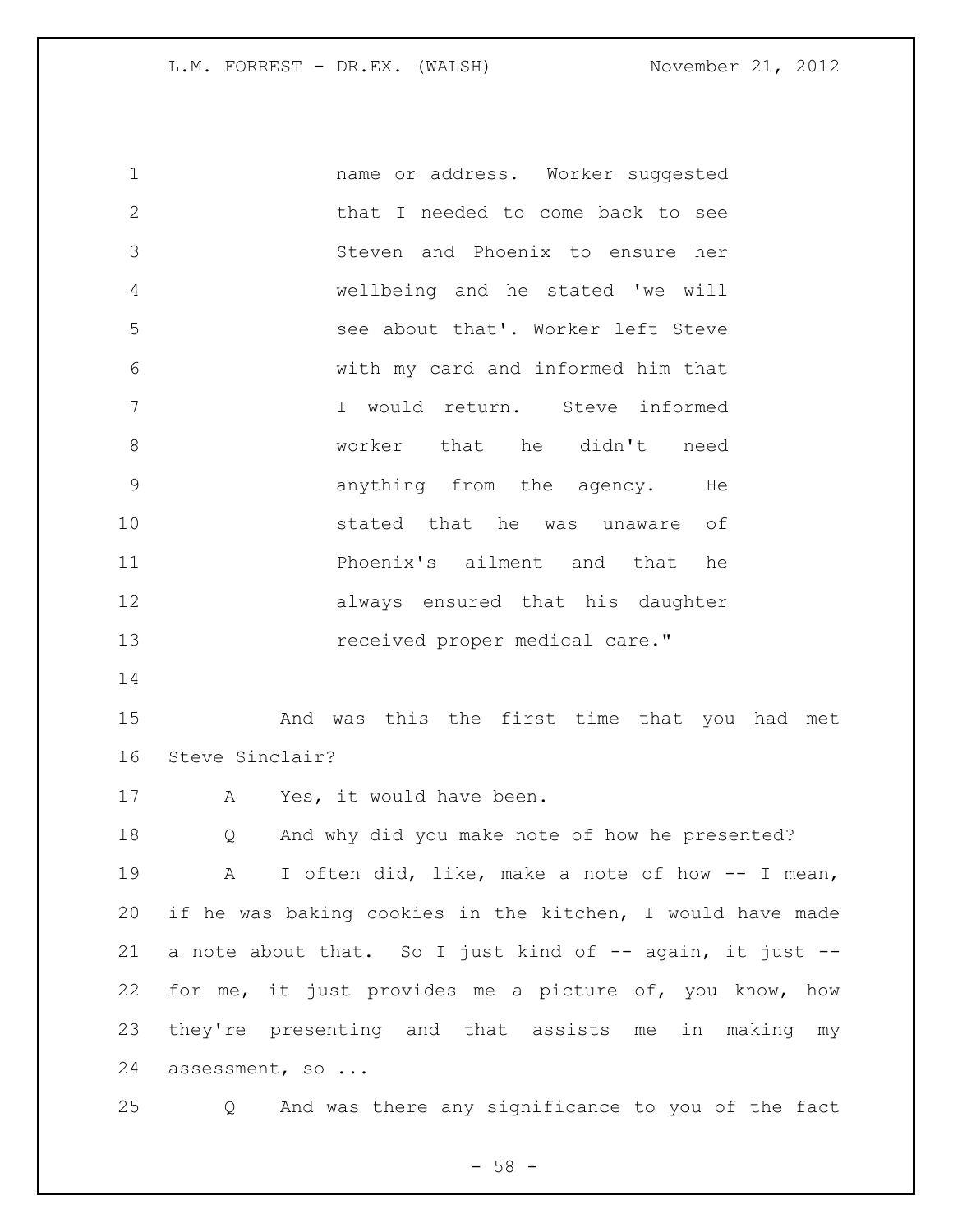that Mr. Sinclair was unaware of Phoenix's medical concerns?

 A He said he didn't know. I don't know whether he did or didn't, because he wasn't very cooperative with me on that date, according to my notes. So I, I don't know what he was thinking, or, or his knowledge.

 Q And you record that he informed you that he didn't need anything from the agency?

A That's correct.

 Q Was that in response to your asking whether he needed something?

A Yes.

 Q Okay. Did you have a sense that Mr. Sinclair did not want to work with CFS?

A Yes, I did.

Q And in your experience, was that unusual?

 A That is not unusual, in my experience. Many families do not welcome CFS into their home. They do not want this agency involved with their family. We have a very -- there's a very negative attitude and perception about what, who we are and what we do and so it is not uncommon, it happened every day.

 Q And the fact of a, of a parent then saying that they didn't want anything, or need anything from the agency, were you, as a worker, then able to accept that as

 $-59 -$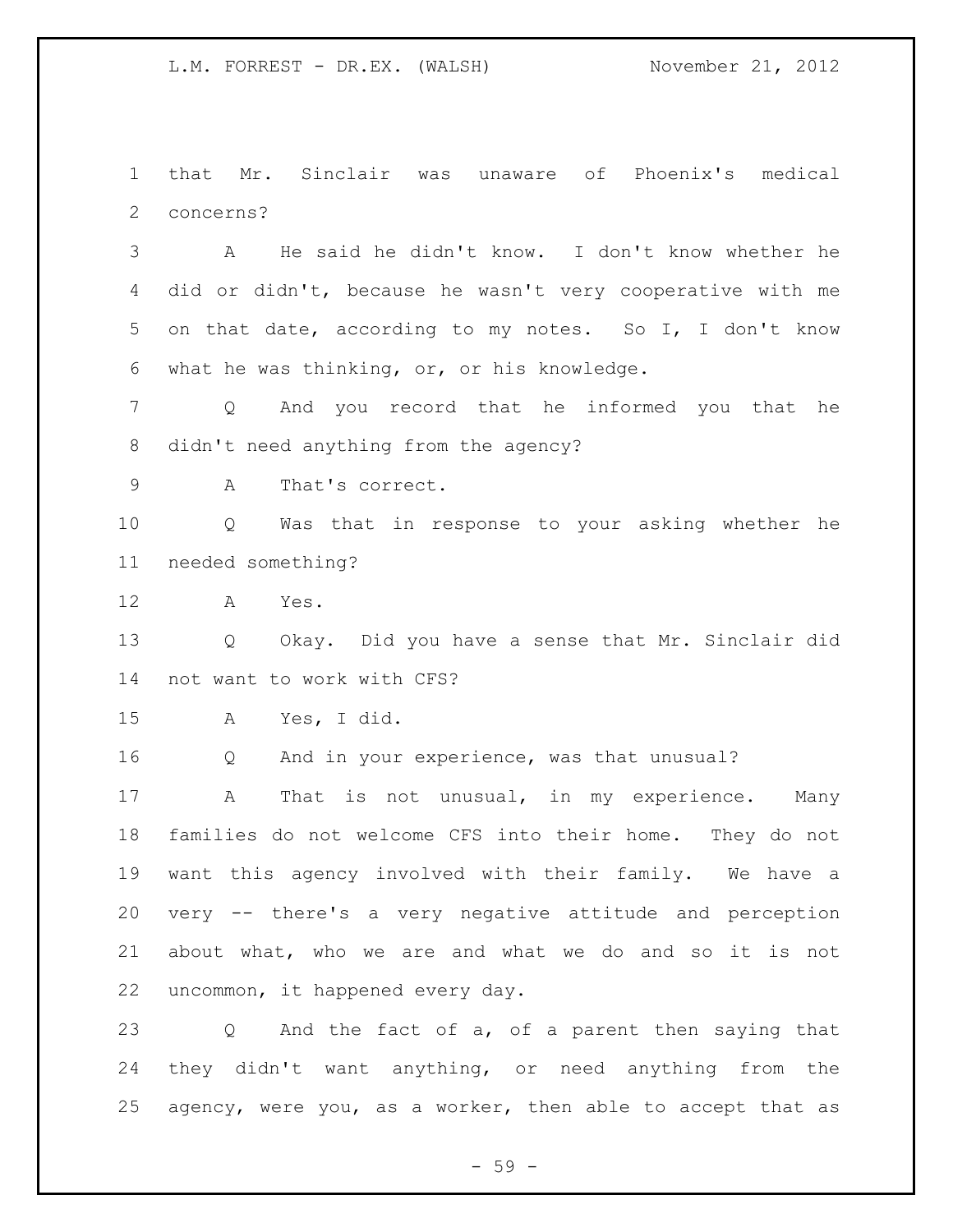meaning that their child was not in need of protection?

 A No, I mean, they may not want me there, but I still have further work to do, to see what there is that, you know, needs to be done to, you know, make sure that everything is resolved, supported, so yeah, so just because they tell me they don't want me there doesn't mean I'm going to necessarily walk away and call, and close the file.

 Q And is your answer the same if they say they don't need you there?

 A That's correct, yes. Again, if I can just clarify, I mean, this is my first meeting with him, so you know, that's how he presented. In your work with a family, if you've done some work with a family and, and situations are such that it comes to a point where you are looking, can we be involved? They may say, you know what, I don't want you involved. If there's no presenting, you know, or immediate child welfare concerns that suggests that we should continue to provide mandated services, then you could look at closing off a file, based on the fact that there's not much that we could do with the family and they also don't want us there. So I just needed to clarify that, because I know that that might not -- I don't want to say that just because they say we don't want you there, it could be, it could be one or the other. And you have to do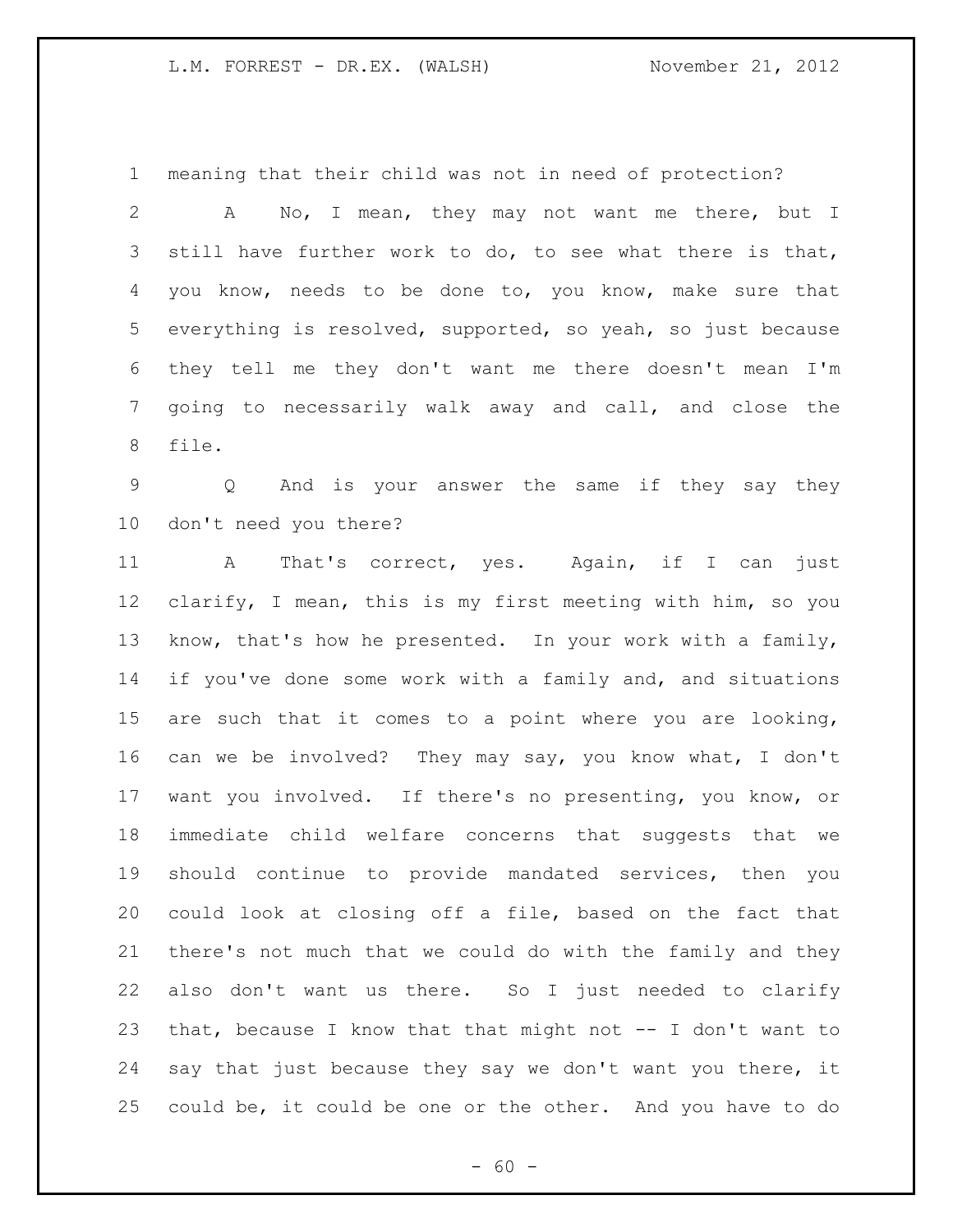the, make that decision based on your involvement with the family and assessment of their situation.

 Q So just because a parent says they don't want or need you there, doesn't mean you don't proceed with an assessment as to whether there is a child protection --

- A Yeah.
- Q -- concern --

8 A Um-hum.

Q -- is that right?

A Yes.

 Q Okay. And the phrase "child in need of protection", that comes from the legislation?

A Yes.

 Q And when you refer to, to mandated services, you're referring to services mandated pursuant to the legislation?

A Yes.

 Q And I just wanted to, to confirm that the definition of a, a child in need of protection. Do you know that off by heart, or would you like me to refer to, to the legislation?

22 A You can refer to it, if you don't --

Q Okay.

A -- mind.

Q So if you can pull up Exhibit 8, schedule E.

 $- 61 -$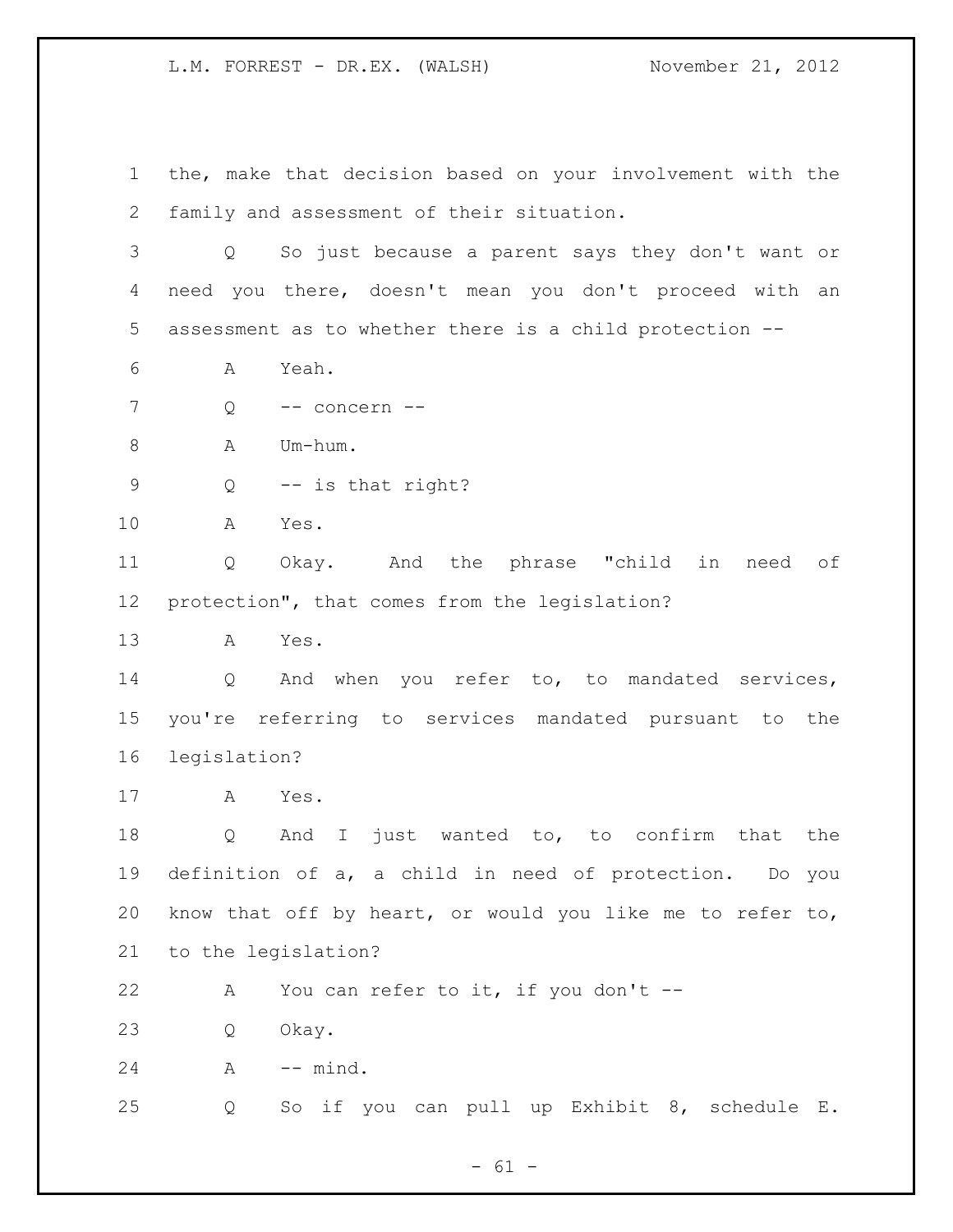Schedule E. C, D, there you go. So this is under the, Part III of the Act and, and that relates to involuntary services -- A Yes. Q -- services that the agency must provide; is that right? A That's correct. Q So a child in need of protection is defined in Section 17(1) as: "For purposes of this Act, a child is in need of protection where the 13 life, health or emotional well- being of the child is endangered by the act or omission of a person." 18 A That's correct. Q And so, a child in need of protection is not solely a child whose safety, in terms of their physical safety, is in need of protection? The Act refers to health and emotional -- A Health, life and -- Q -- wellbeing as -- A -- yes.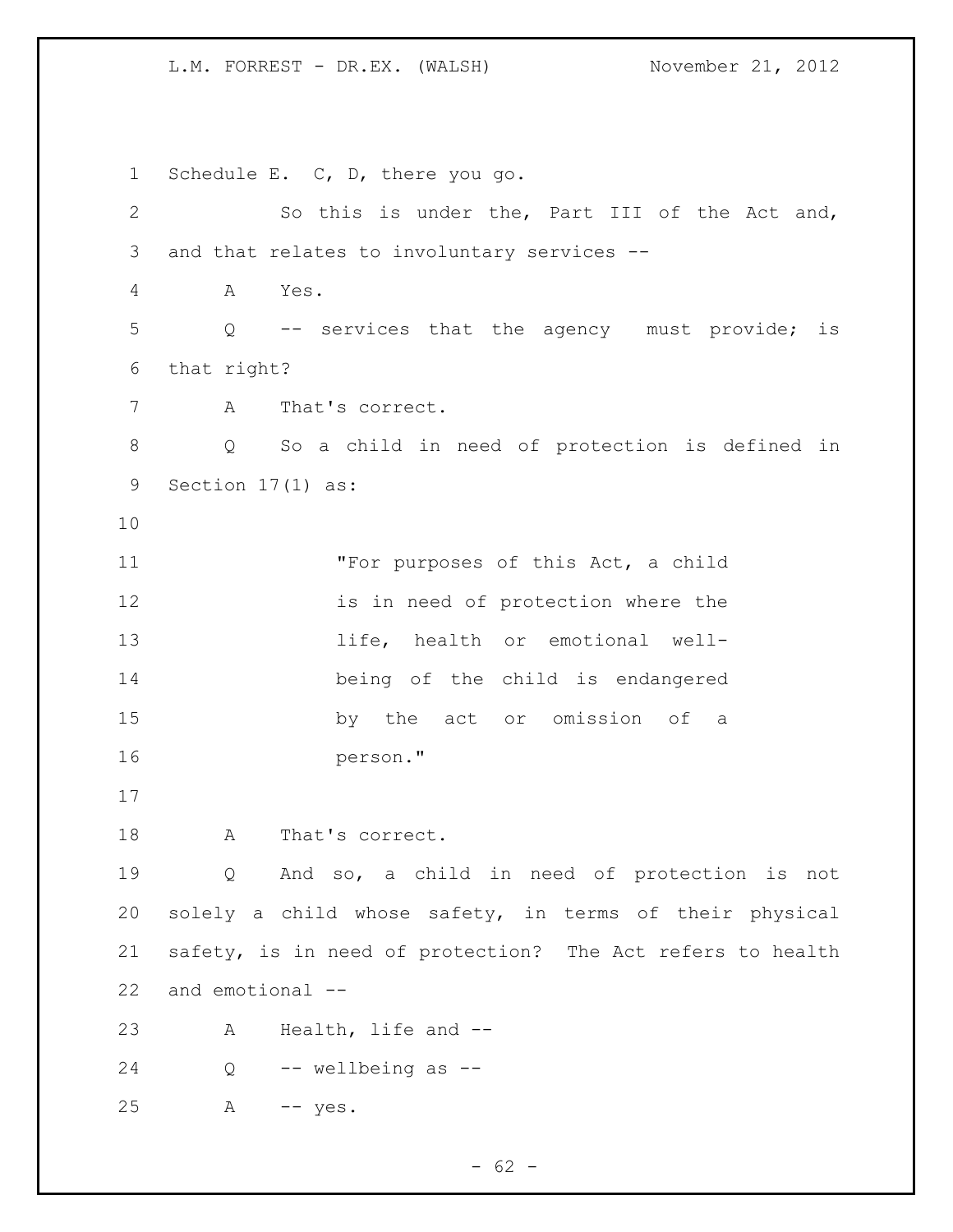Q -- as well as being criteria?

A Yes, it does.

 Q Okay. Now, did you see Phoenix on the day that you went out, on February 28th, 2003?

A I did not.

Q Was that a concern to you?

 A It, it's some -- I wanted to still see her, so I mean, the fact that I didn't see her, he had an explanation, in terms of where she was at, which is also not unusual, in my involvement with families, in, in terms of children being looked after by other family members, or friends, or whatever, of parents. But I still did want to see her, to ensure that I had done that. But I also still wanted to continue on with my assessment with the family. Seeing her is one thing, seeing isn't going to guarantee -- just seeing her isn't going to say oh, I've checked that off, I've seen her, she's okay, everything's good. That, in and of itself, isn't the only thing that I'm going to want to do with this family, to make sure that no other services are needed, or services are needed. So again, it's just one part of the assessment in my involvement with the family.

 Q Seeing the child would be an important part of your assessment?

A It would be a part of the assessment, yes.

- 63 -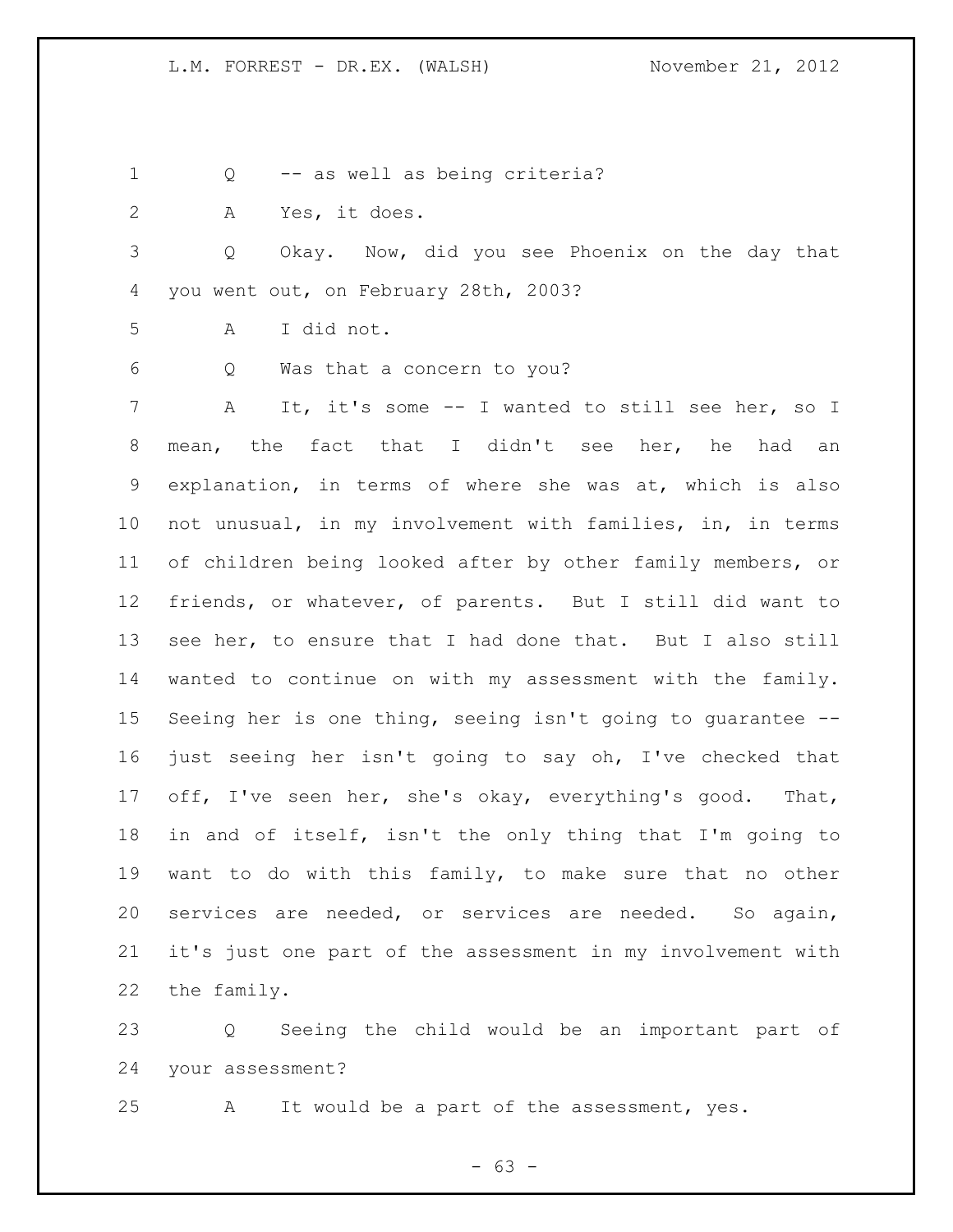Q And I think it's fair to say you couldn't fully determine whether a child is in need of protection without seeing them? A Yes. Q Now, we looked at the safety assessment form, which indicated a five day response time and you responded within two days, the day that you received the file -- 8 A Um-hum.  $Q$  -- why is that? MR. RAY: Sorry, I, I think the witness' evidence was she received the file on the 28th and responded the 28th. The file came to her, came to CRU on the, on, within two days. 14 MS. WALSH: Yes, no --15 MR. RAY: Sorry, I --16 MS. WALSH: -- CRU was --17 THE COMMISSIONER: It came in on the --18 MS. WALSH: -- the 26th -- THE COMMISSIONER: -- it came in on the 26th and she got  $-$  MS. WALSH: It came in on the 26th and Ms. -- THE COMMISSIONER: -- the file on the 28th. MS. WALSH: -- Ms. Forrest got it on the 28th and she -- MR. RAY: Sorry.

- 64 -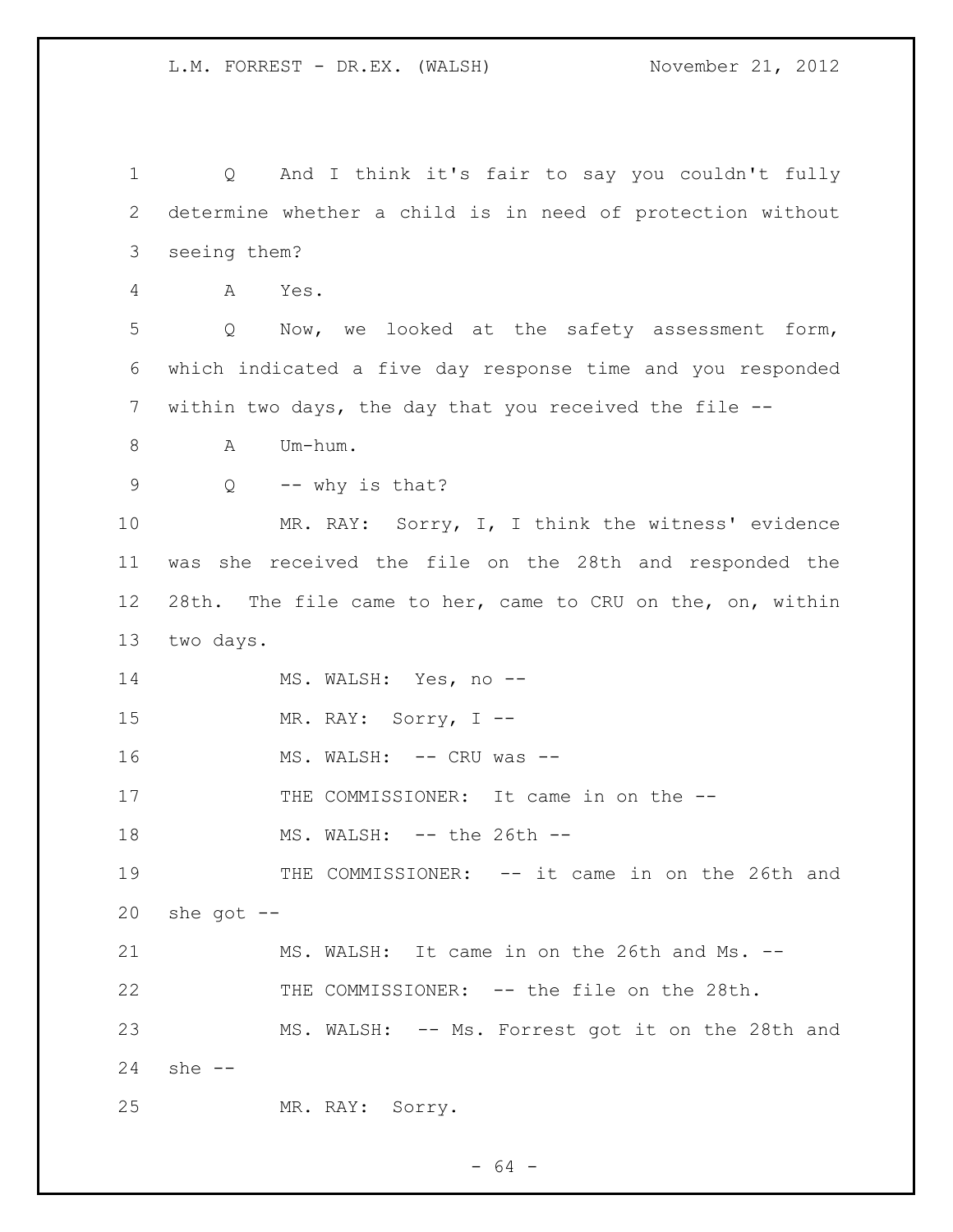1 MS. WALSH: -- responded on the 28th. MR. RAY: Okay. I'm sorry, I thought you were suggesting she waited two days before responding. MS. WALSH: No. MR. RAY: Thank you. 6 THE WITNESS: Okay. I, when I received the file, I went out to see him. I don't know what was going on for me that day, but obviously, if I looked at the information and thought, well, maybe I have, maybe I have the time to do that, I had the morning free to do that, or the day to free to do that. So I don't know specifically it was just the response time that directed me in doing that, or the fact that, you know, I looked at that and the age of the child, had my day free and could be able to do that, then that's what I did. BY MS. WALSH: Q So if we go back to page 37368, so we know that on February 28th you received the file, you went -- which was within two days of the file coming in to CRU, you attended to Mr. Sinclair's home. You were not able to see Phoenix. That was something you knew you needed to do? A Um-hum. Yes, it is. Q And so then your next file recording is March

 $- 65 -$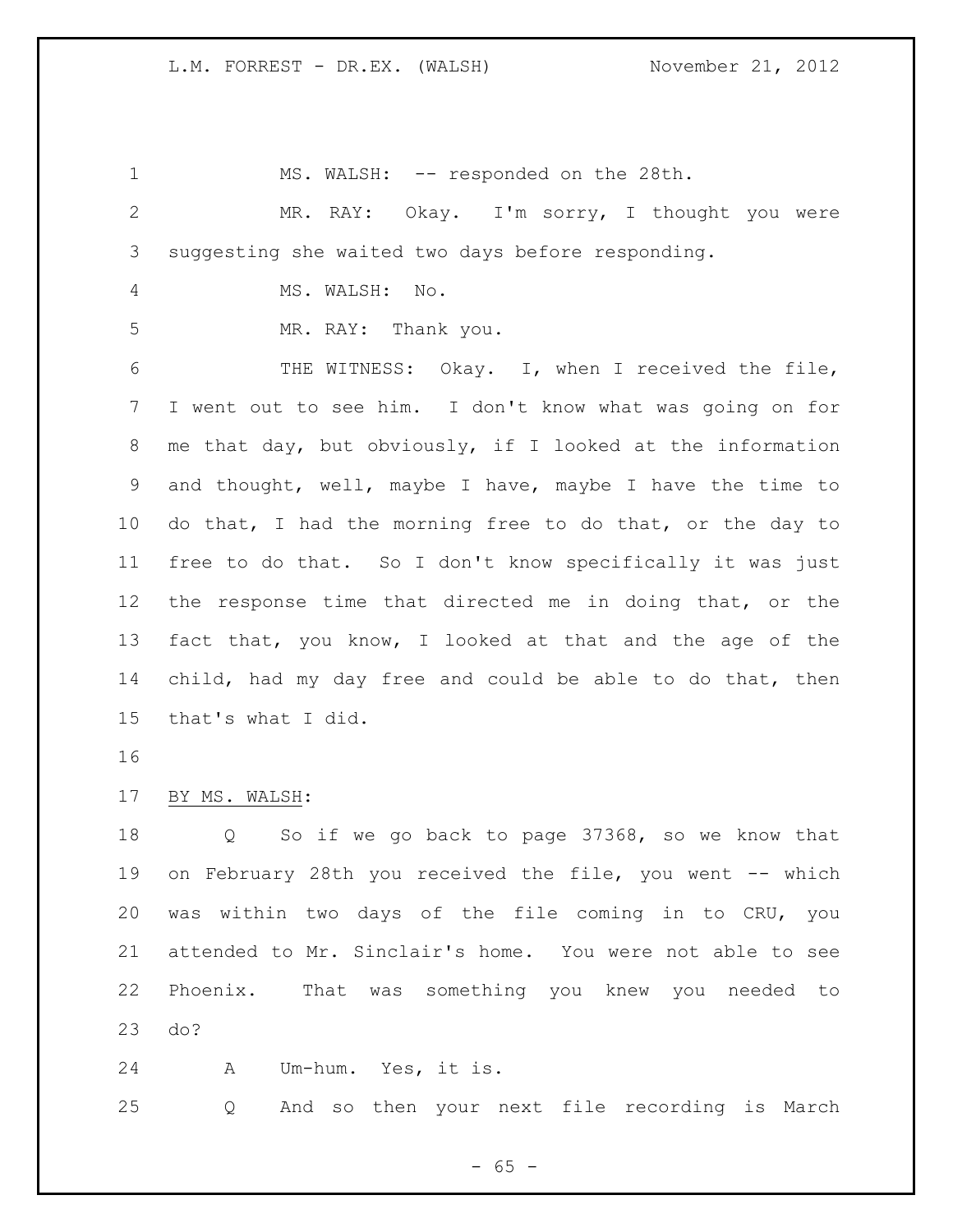12th, 2003 and that says: "Field to home. No one there. Worker left a card." A Yes. So I made an unannounced field to the home, to attempt to see Steven and Phoenix on that day. Q So that's, that's two weeks after your first attempt at, at seeing Phoenix? A Yes. Q Had you done anything with the file in those intervening two weeks? A Possibly could have done some file review, but not in terms of contacting the family. I, I -- it doesn't appear that, according to my notes. Q Okay. March 13, 2003: "Worker received a faxed letter from CPC (copy on file) briefly outlining Phoenix's visit. It was noted that a 'foreign body' was removed from her nose and that it was very irritated and infected. The child was prescribed antibiotics and released to her

 $- 66 -$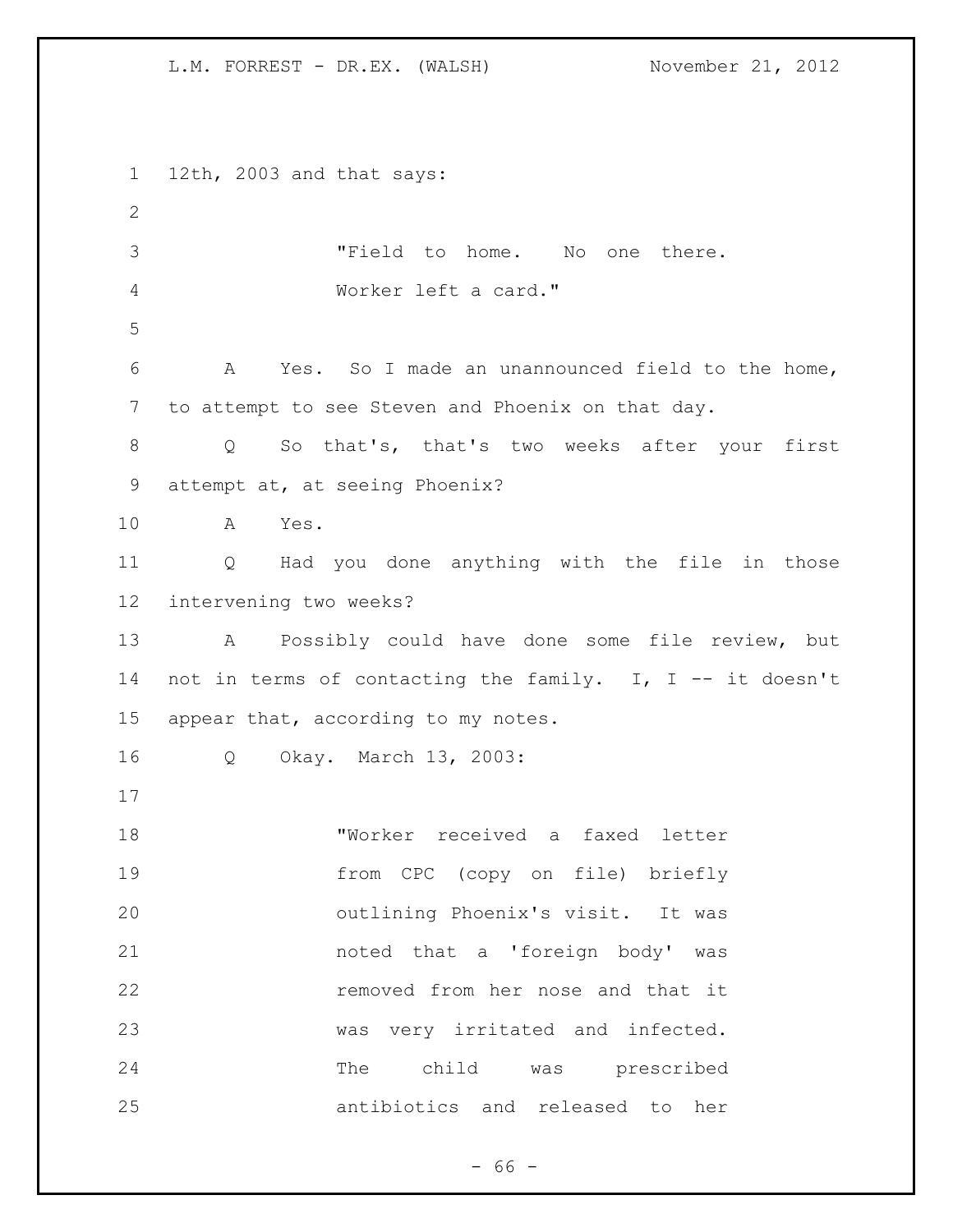'godfather', name not indicated." So if we go to page 37461 -- THE COMMISSIONER: By the use of the word "field", you mean your activity outside the office? 7 THE WITNESS: I, I attend, I drove to the home and -- 9 THE COMMISSIONER: Yeah. 10 THE WITNESS: -- attended the home, yes. 11 THE COMMISSIONER: Yeah, activity outside the office? 13 THE WITNESS: Yes, yes. BY MS. WALSH: Q So pages 37461 through 463 are, constitute a letter, dated March 13, 2003, from Dr. Debbie Lindsay of the Child Protection Centre. If we'd just scroll through the three pages please. So there you see, on that first page, the letter is addressed to you. This is the letter that you were referring to you in your file recording? A Yes, it is. Q Okay. And so it just advises you as to the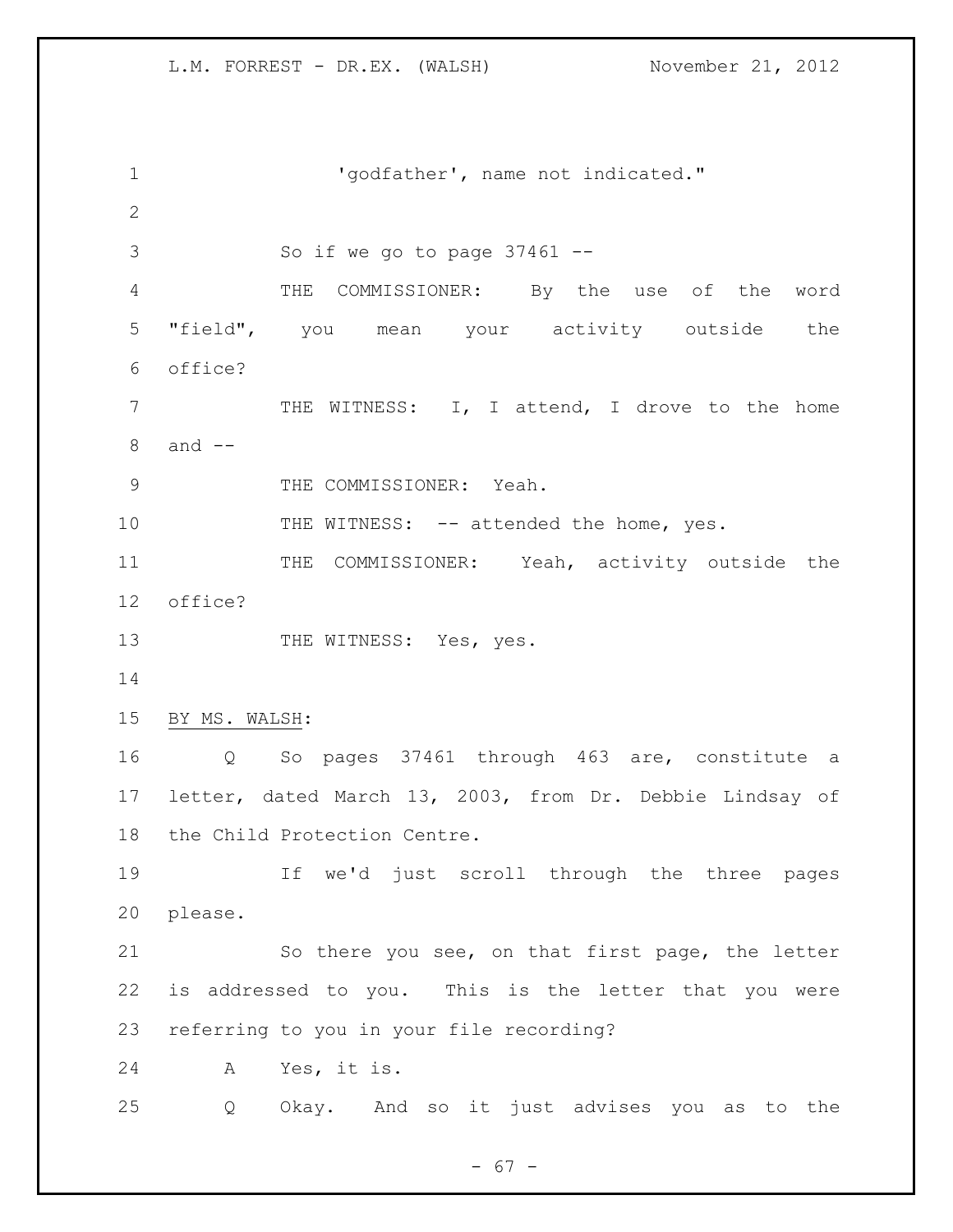information about Phoenix coming into the Children's Hospital with a foreign body in her nose. Pretty much says what the CRU form -- A Yes -- Q -- said? A -- it does. Q Okay. And if you go to the last page please and then it's signed by the associate director of child protection. Have you received, had you received a, a letter of this sort before, as of the time you received the letter in '03? A Like, regarding other families, or -- Q Yes. A Yes, we've seen, we've received these letters before, yes. Q Okay. Did you ever speak with Dr. Lindsay with respect to Phoenix's file? A I did not. Q We go back to your transfer summer please, page three seven -- 21 THE COMMISSIONER: Now, Lindsay's the associate director of Child Protection Centre, is that at the hospital? 24 THE WITNESS: Yes, it's at Health Sciences. 25 THE COMMISSIONER: Sorry.

 $- 68 -$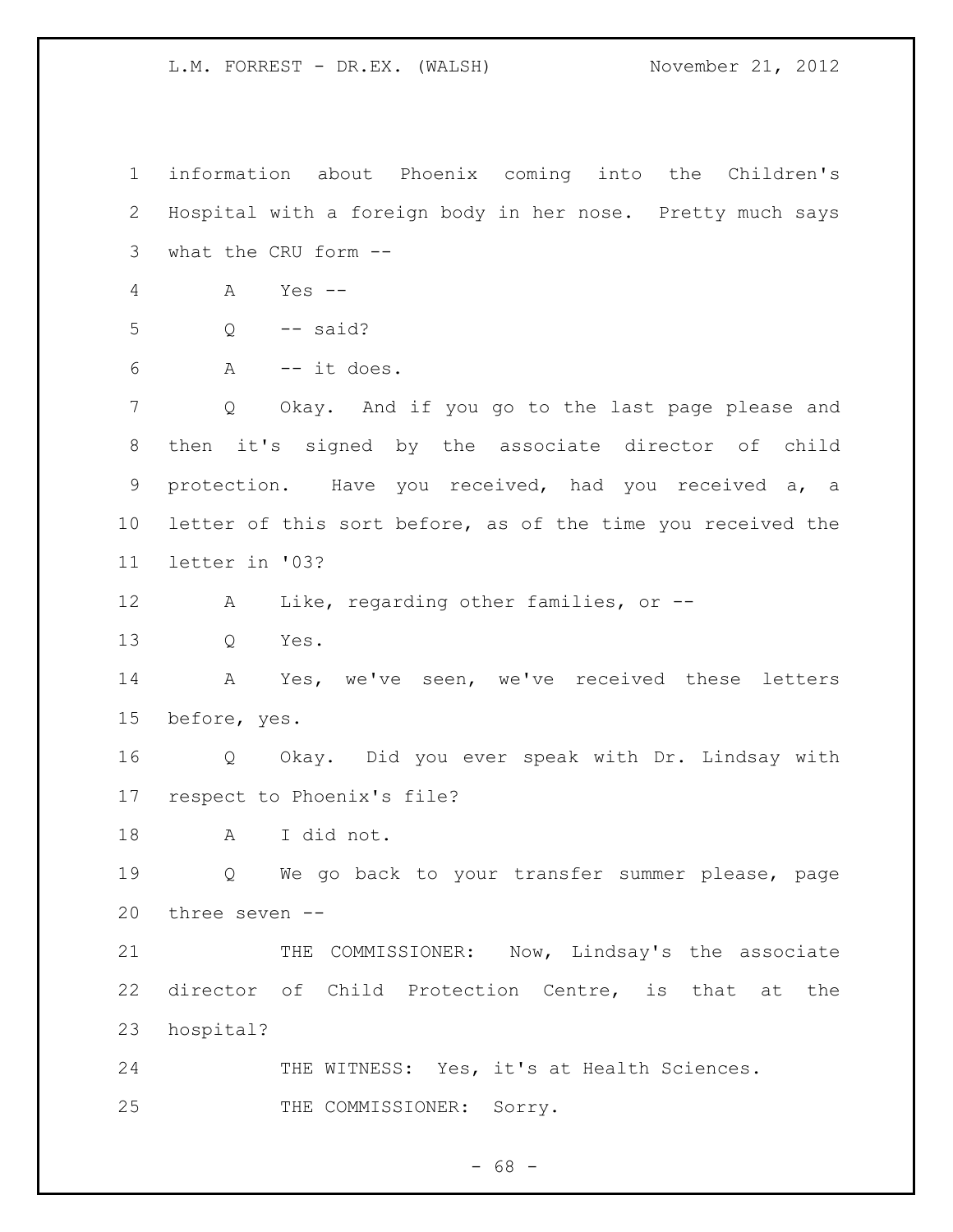1 MS. WALSH: It's okay. 2 3 BY MS. WALSH: 4 Q Three seven three six eight. So we've looked at 5 March 12, March 13, then your next file recording is March 6 31, 2003, it says: 7 8 Trield to home. No answer at 9 door. 10 10 In the absence of other concerns, 11 and with caseload demands, 12 subsequent fields to the home were 13 only attempted on April 17, May 1 14 and May 9, 2003 and all were 15 unsuccessful in establishing 16 contact with Steven and Phoenix." 17 18 A Um-hum. 19 Q So this says that you made several attempts to 20 see Steve and Phoenix at Steve's address? 21 A At this address, yes. 22 Q The address that you had first seen him at? 23 A Yes. 24 Q And other than that first day that you saw Mr. 25 Sinclair, on February 28th, you never saw him again?

- 69 -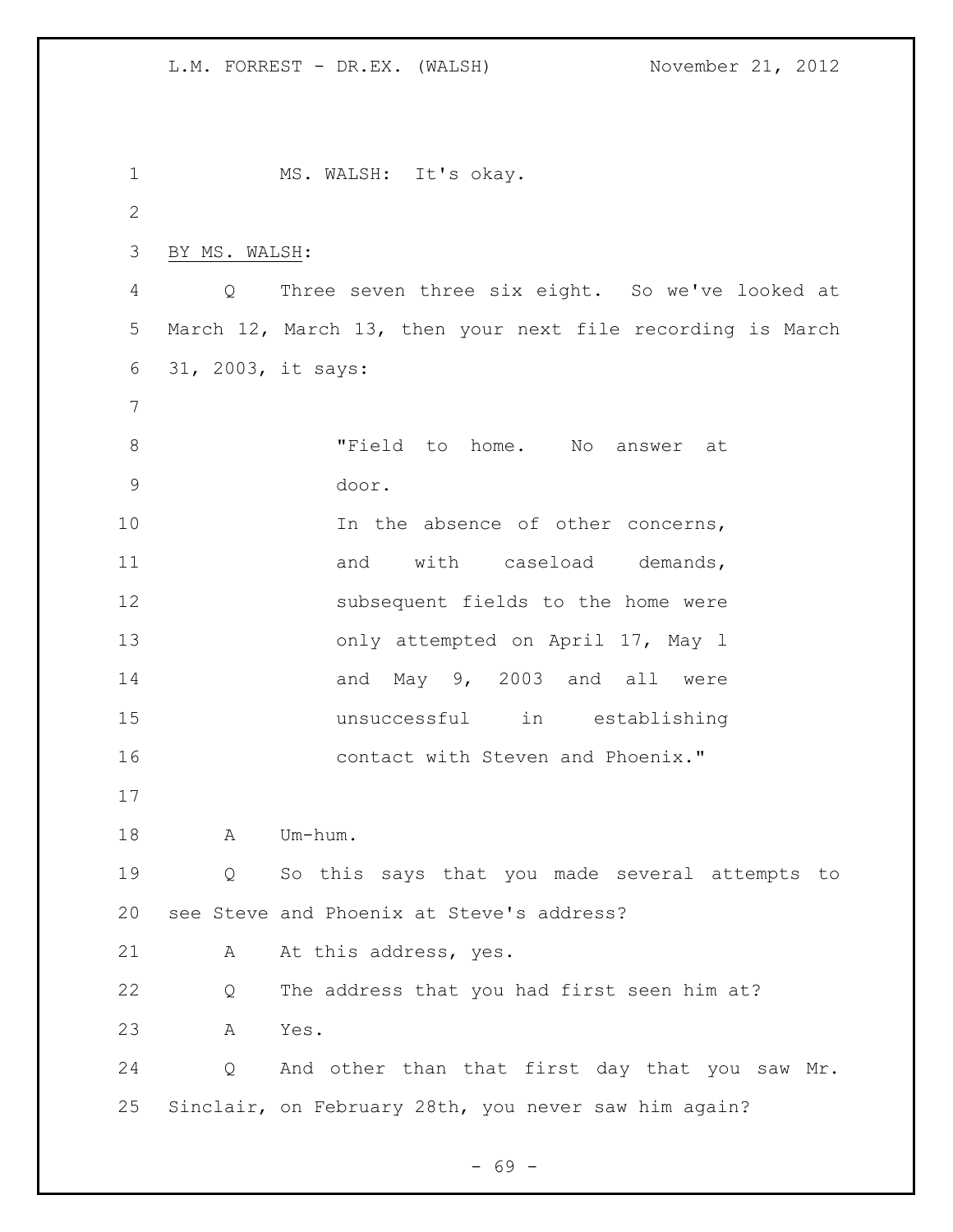A No, I did not.

Q And you never saw Phoenix?

- A I did not.
- Q Okay.

 A And in that time, that wasn't the only file that I would have been dealing with, so I know it looks like I didn't go out enough times, but I would have been dealing with other families and other cases, so I went out when I could, to try and see them. So, also had to priorize which families I had to see quicker or later, so that's part of the rationale, or the reasoning behind my inability to see him faster.

13 Q Now, you knew that, that Phoenix had been brought into the Children's Hospital with a foreign object in her nose that had been --

A Yes.

 Q -- there for several months and she had a bad infection?

A Um-hum.

 Q And you knew that the person who brought her in was not identified?

A Um-hum.

 Q And by May of 2003, some three months after the referral comes in, no one at the agency has seen Phoenix; is that correct?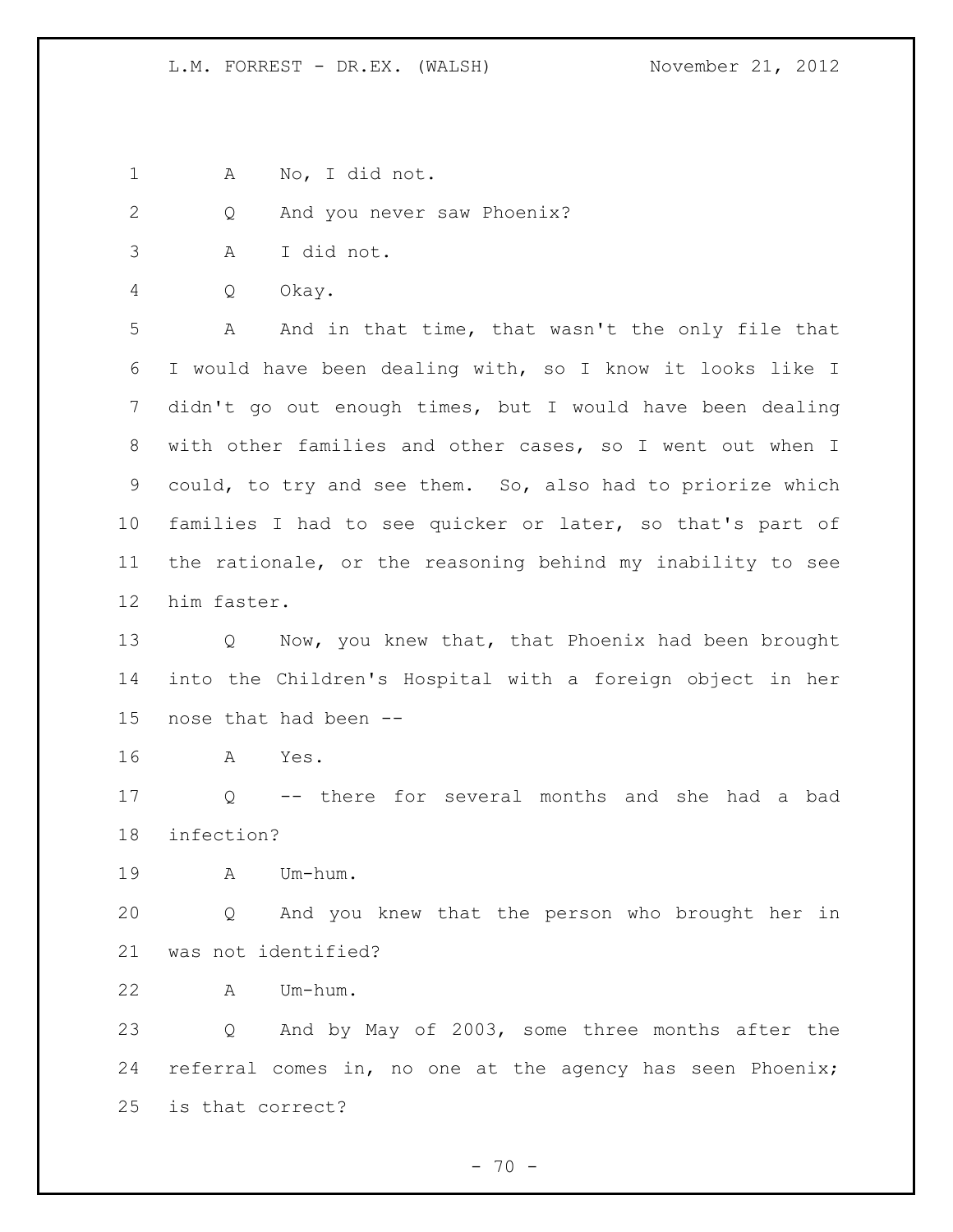A That's correct.

 Q So why, in terms of your referring to priorities, of priorizing (phonetic) (sic) your work --

- A Yeah.
- 

Q -- why did this file not take priority?

 A Well, there wasn't, there was the incident where she had something up her nose and how that came to be with a toddler, I'm not a hundred percent certain. It's not unusual for that to happen with little kids. There weren't any other, there wasn't any other information to support concerns about her wellbeing, or her other physical health needs. There wasn't any documentation from the hospital provided to me about that, or obtained about that. It was a lower risk family situation. There wasn't anything else presenting at the time of referral to suggest that there was other things going on that required, you know, more immediate attention. Would have I have liked to have seen her faster? Obviously. To, to just, you know, to figure out what I need to do with the family. But that didn't occur because maybe I had other cases going on where there were more immediate concerns, like life threatening concerns, or just, you know, more demands upon me. So that -- I have to balance out what I can get to in a day and what I can't, I have to try to the next day. And again, because I don't always get to plan my day and have my plans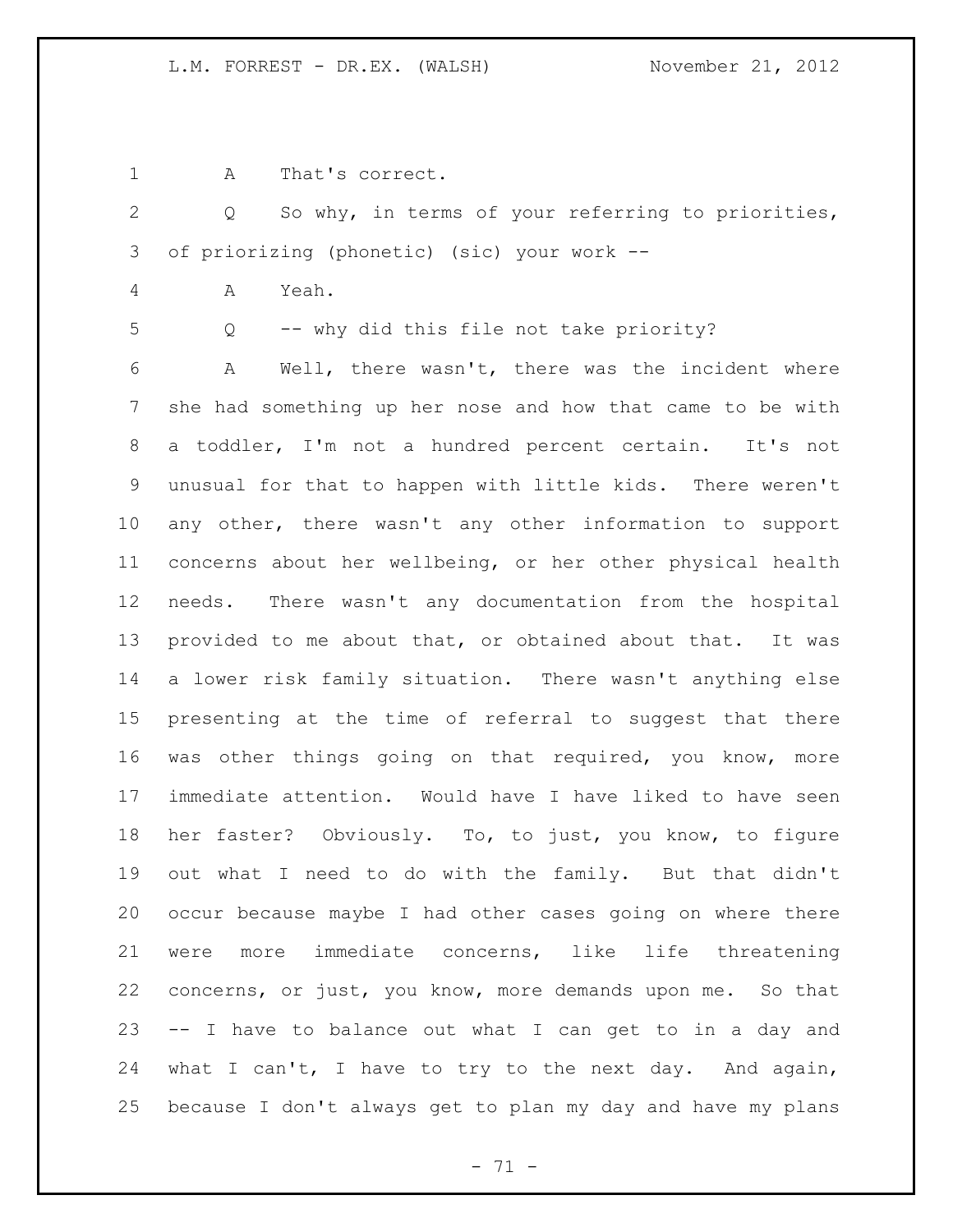work out, I don't know that I can, you know, I can't guarantee that I'm going to get to everybody fast enough. Q So at this point, Phoenix is, well, by May she's three? A Um-hum. Q And, and you know that, that no one has seen her since the hospital saw her -- 8 A Yeah. Q -- brought in by an unnamed person? A Nobody from the agency, but nobody has also called to say anything else about her. There's no, been no other presenting concerns about the family as well. So -- Q Other than the hospital's concerns? A -- other than the hospital concerns. So I don't have any other information from family or friends, or community, indicating other concerns or issues. So I'm working still on one, right now, what I know of as one incident, where she had something up her nose. And that, in and of itself, may or may not be, like, in other, in light of other cases that I'm dealing with, that may not be the most pressing matter that I have to get to, even though she's, you know, in that circumstance. Q And you understood that the, the referral came in not so much because she had something up her nose, but because it was left unattended for several months, to the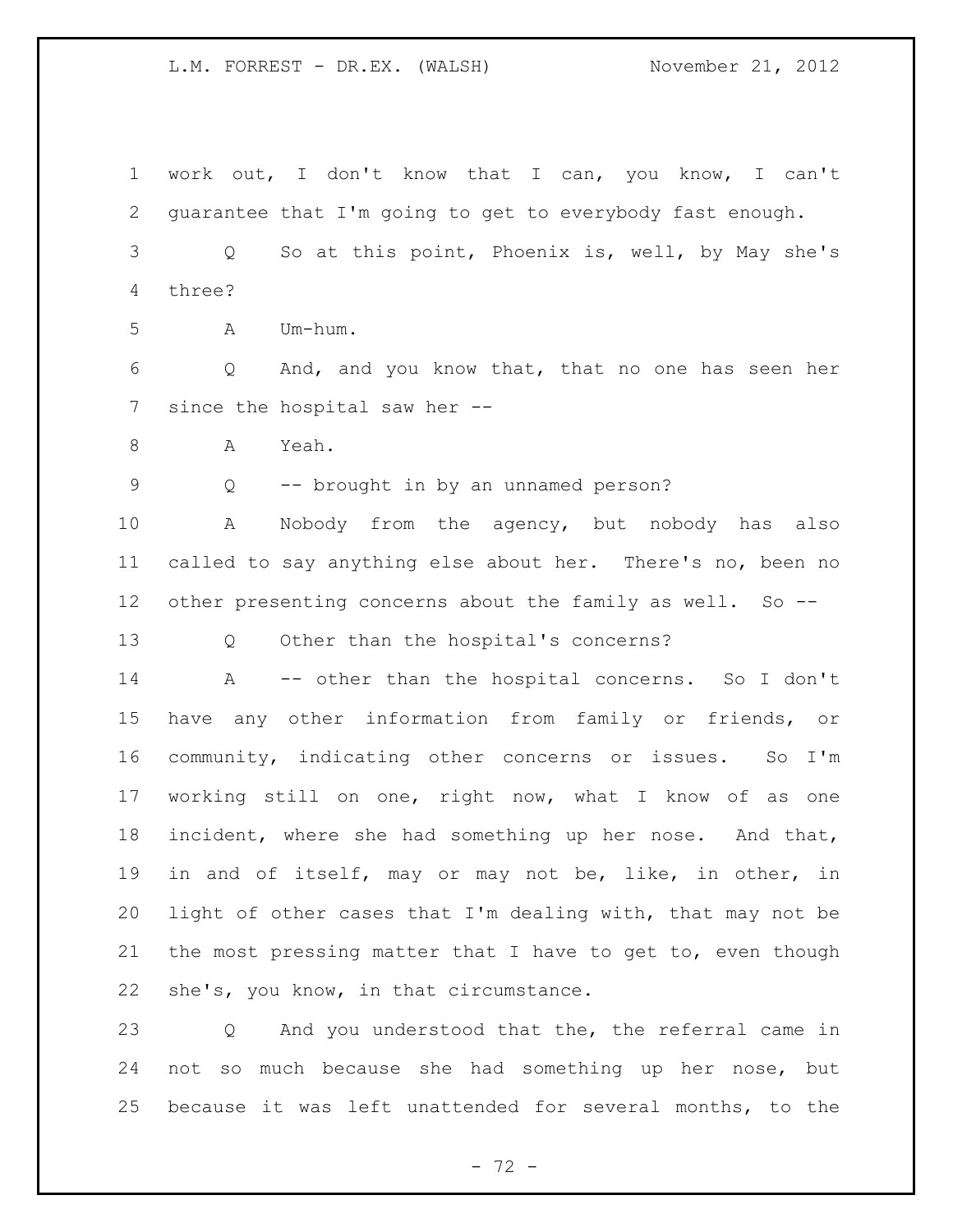point of, of a, a foul smelling --

- A Yeah.
- 

Q -- infection?

 A I don't, I don't have any other information about when, when that was noted, for, for how long it was there or anything like that. So, because again, I didn't have a name of a person to call and say, like, how do you know this? Steven wasn't talking to me to say, like, I couldn't even explore that further with him, to say, like, what happened? Because maybe it was attended to and I, nobody's telling me this. Or maybe people tried to get medical attention, but I didn't know, because nobody's talking to me and nobody's giving me other information. And that's, that's very difficult. Like, I can't make up stuff and I have to be respectful of a family's situation and try and find a way to work with them. And if he's not cooperative and doesn't want to deal with me, I have to keep trying to find a way to, to get him to, to talk to me and, and talk to me about what happened.

 Q So when you record, in your March 31, '03 recording:

 "In the absence of other concerns, 24 and with caseload demands, subsequent fields ... were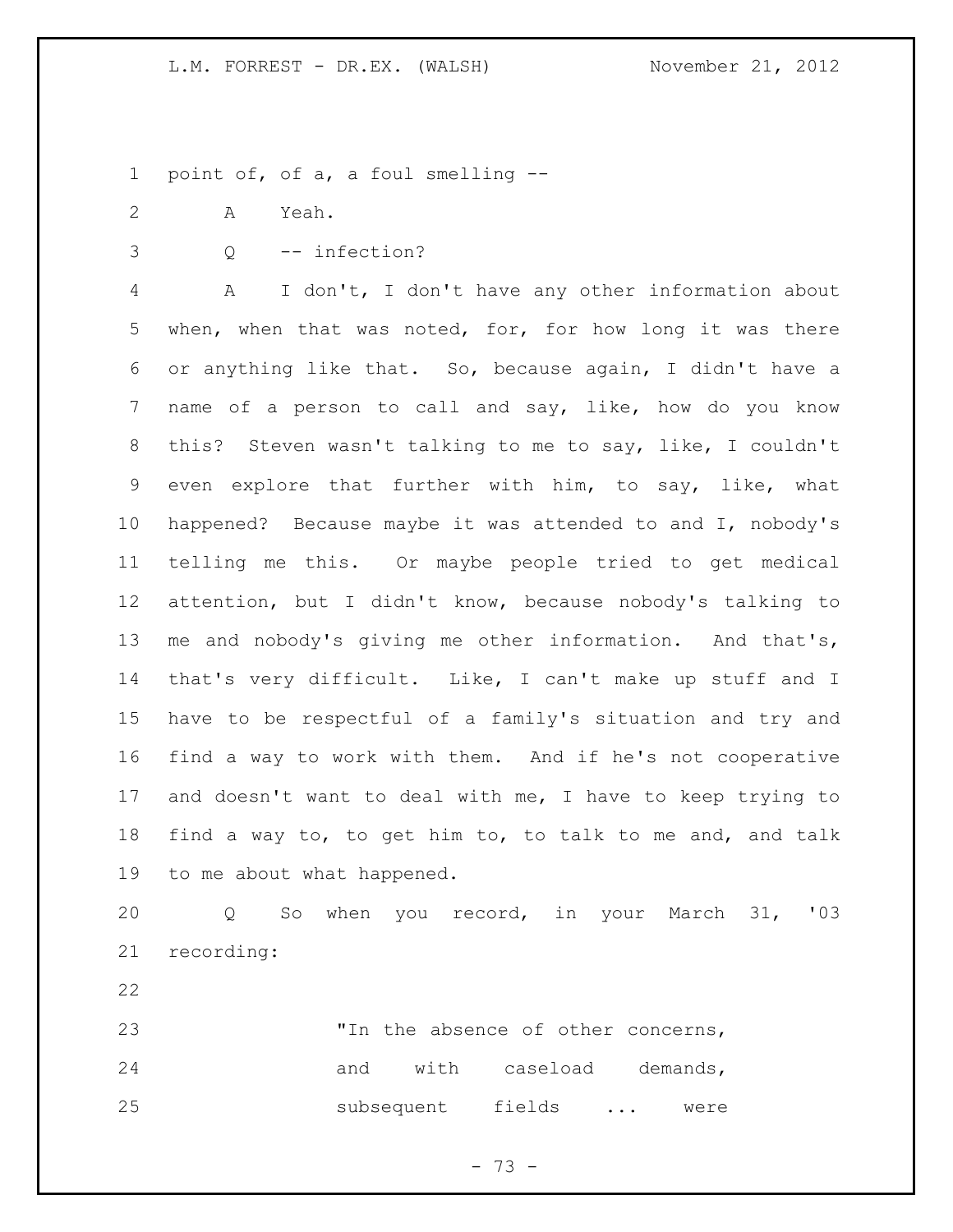| $\mathbf 1$  | attempted on [various dates] "                               |
|--------------|--------------------------------------------------------------|
| $\mathbf{2}$ |                                                              |
| 3            | Α<br>Yeah.                                                   |
| 4            | What's the significance of your noting:<br>Q                 |
| 5            |                                                              |
| 6            | "In the absence of other concerns,                           |
| 7            | and with caseload demands "                                  |
| $\,8\,$      |                                                              |
| 9            | Because, at times when it, when caseload or, or,<br>A        |
| 10           | when caseload was impacting my ability to get out quickly,   |
| 11           | these were things that I would discuss with my supervisor    |
| 12           | and, and I said, you know, I, I can't get to some stuff      |
| 13           | very quickly, or I'm not getting to this one very quickly    |
| 14           | and it, you know, I was encouraged to say, well, you have    |
| 15           | to be honest about why you're not going out there fast       |
| 16           | enough, or as quickly as you'd like to. And so that's what   |
| 17           | I did.                                                       |
| 18           | So you actually record in the file --<br>Q                   |
| 19           | If that was, if that was the case --<br>А                    |
| 20           | Q<br>Um-hum.                                                 |
| 21           | -- and, and explaining why I'm not going out<br>$\mathbb{A}$ |
| 22           | there, or my struggle, in terms of why I'm not going out     |
| 23           | there, then yeah, then I'm going to put that in<br>my        |
| 24           | recording.                                                   |
| 25           | Okay. So is it your evidence then that if you<br>Q           |

- 74 -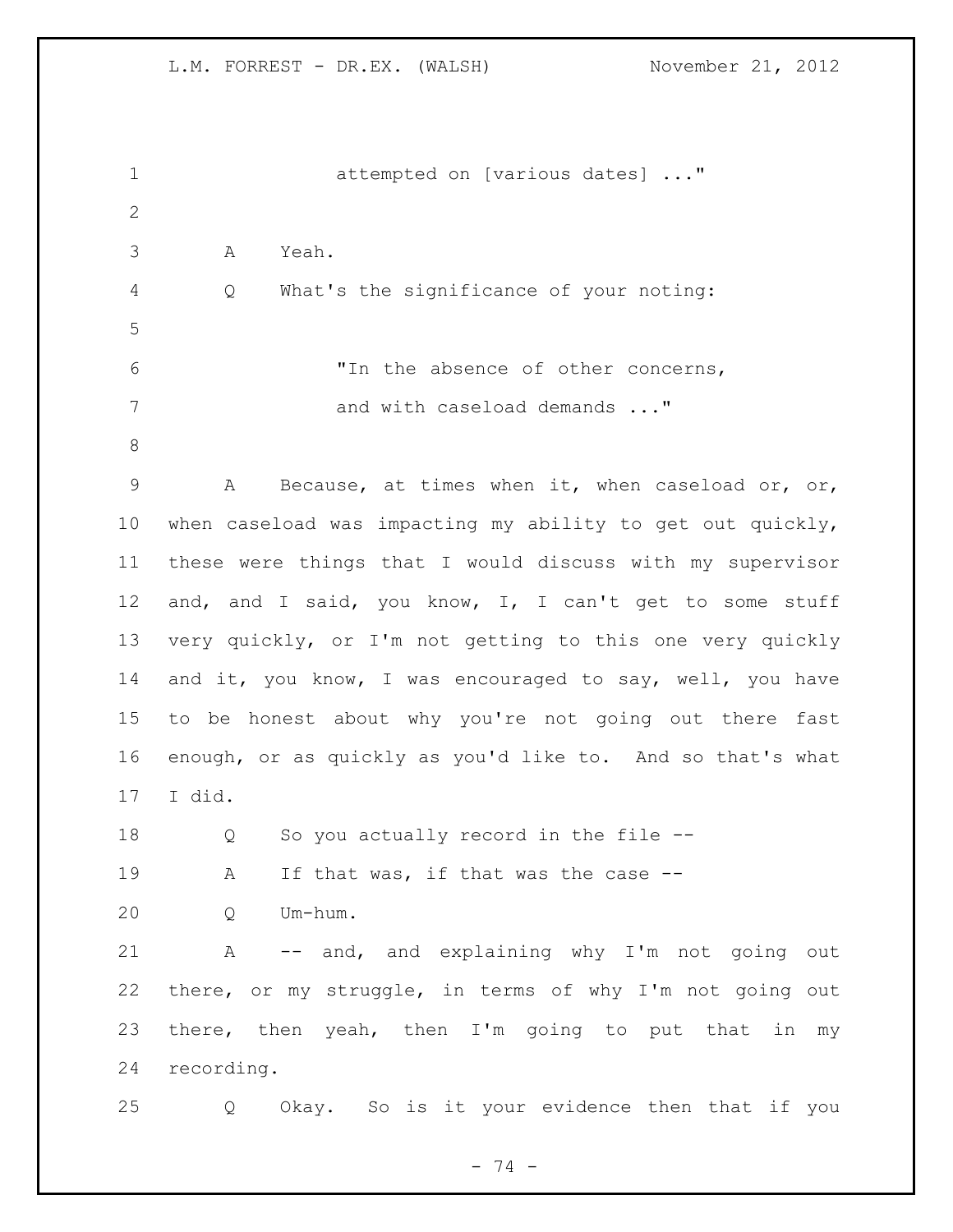had had a lighter workload in March of, March, April, May of 2003, that that would have affected how you delivered services to Phoenix and her family? A That and the cooperation or more information from the family would have been more helpful. I mean, I could out every day and if he's not there, or every second day, if it's not there and I'm not getting any further information, then I'm still in the same place. So -- THE COMMISSIONER: Did you have any indication who the godfather was who took the child into the hospital? 11 THE WITNESS: Not at the time, no. 12 THE COMMISSIONER: Was that information available to you? 14 THE WITNESS: It wasn't made -- nobody told me who he was. BY MS. WALSH: Q So let's go to page 37400 please. Just scroll down towards the bottom of the page. You'll see there's -- this is under the heading: Extended Family/Significant Others, and you'll see the name Jenny Sinclair and she's identified as Steve's sister? A Yes.

Q And her phone number is indicated. And then

 $- 75 -$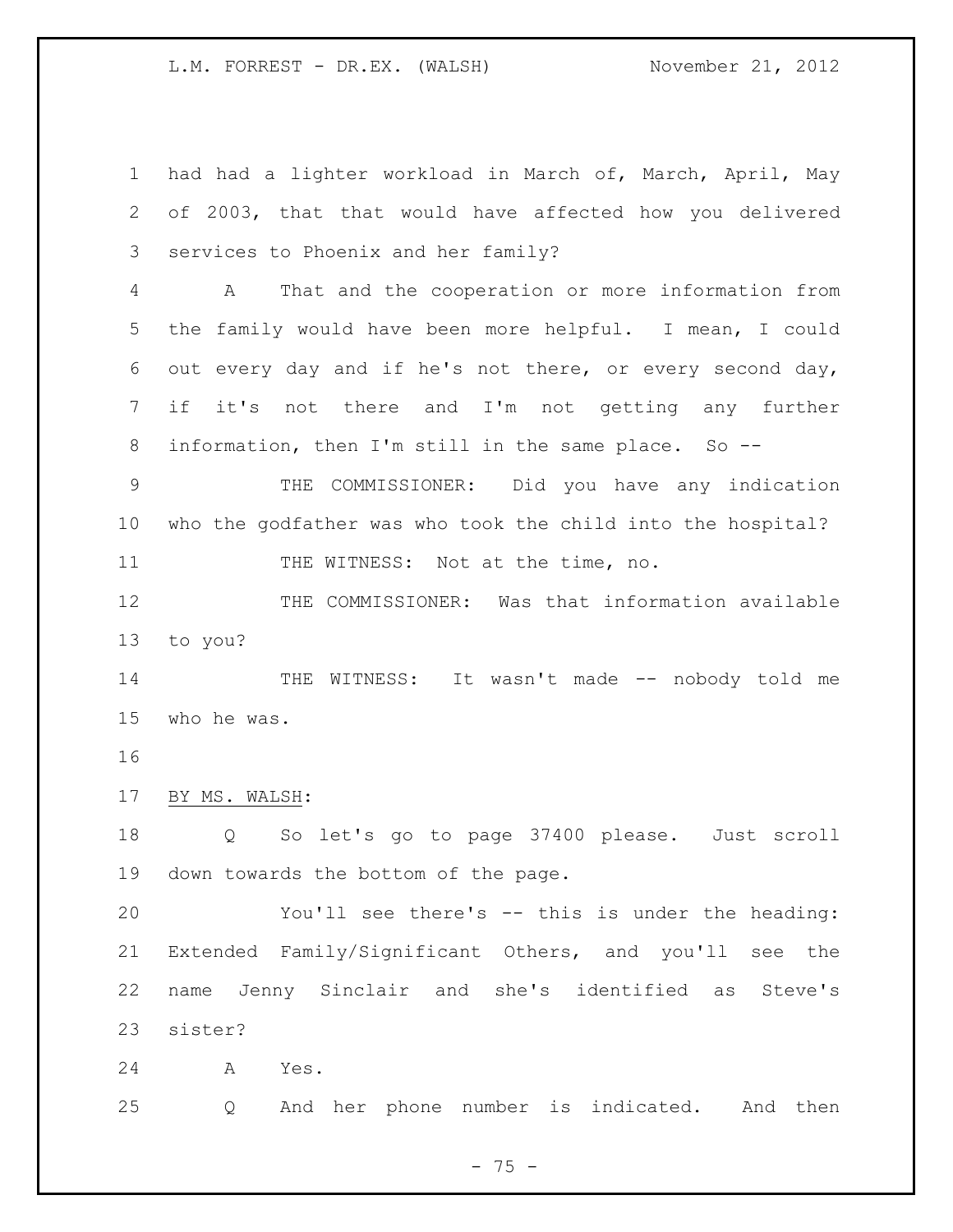below that is the name Kim Edwards, Steve's friend and her address is indicated?

A Um-hum.

 Q This is information that is contained in the transfer summary of August 16, 2001, from Samantha Kematch's file.

A Okay.

 Q This is information that you would have had access to?

A Um-hum, yes.

 Q So could you not have looked at that information and contacted either Steve's sister, or Ms. Edwards, to see if they knew where Phoenix was?

 A I suppose I could have, but I have to be mindful, in making contact with other people, will that, will that also directly impact my ability to work with Steven? Like, will he, will he not trust me to work with him, if I'm trying to locate him via other family? I can call upon a family and say hi, I'm Laura from CFS, and I'm looking for Steven. I don't know what kind of response I'm going to get, necessarily. It may not be an open, welcoming response. They may not say anything to me. My thought, my thought is always make direct contact with the family first, like, the immediate family first. If there's other presenting circumstances that require something else, I can

 $- 76 -$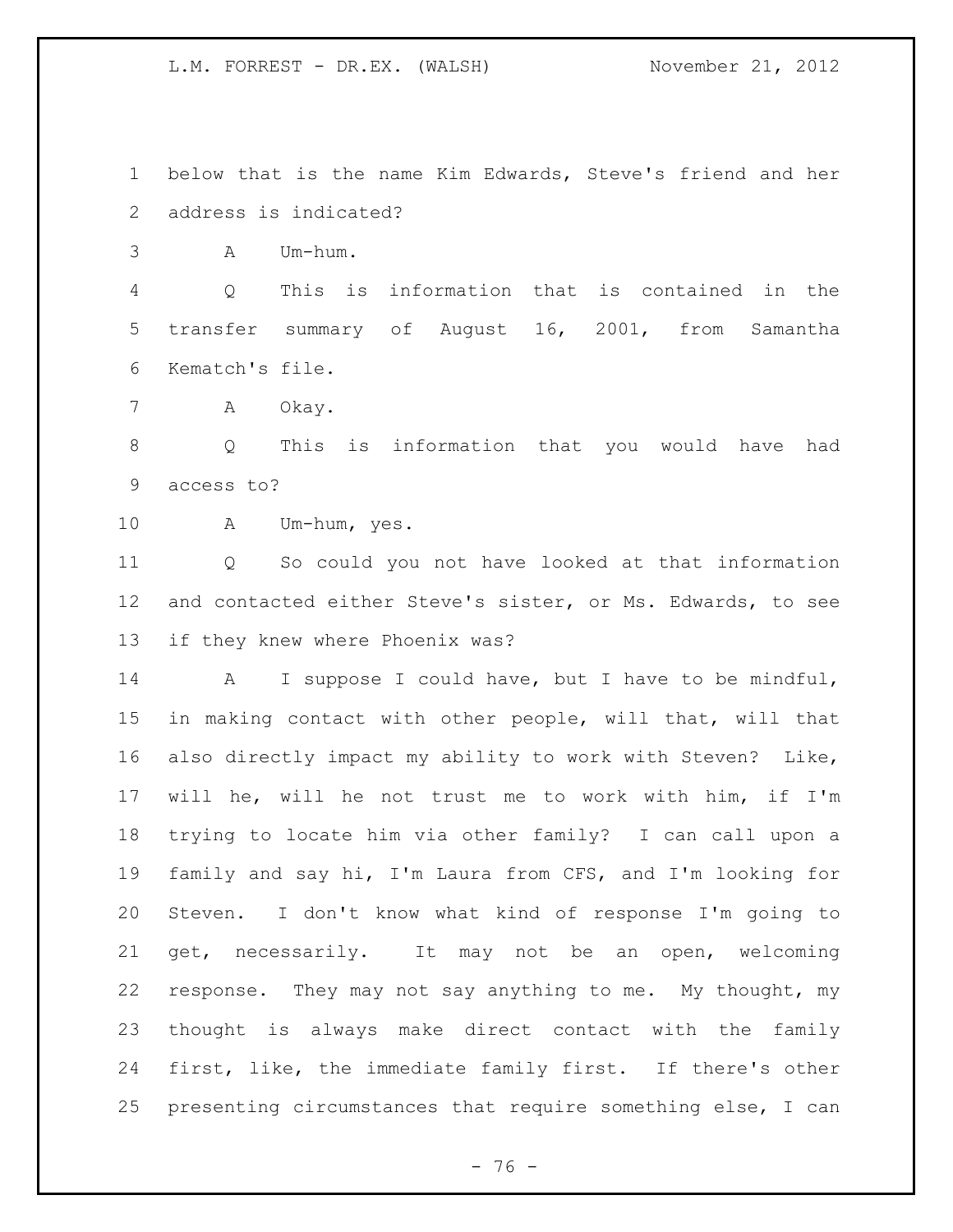look at that, but immediately, during that time, I was not considering calling other people. I maybe could have done that  $-$  Q You weren't just looking for Steven, you were looking for Phoenix? A Yes, well, both of them. 7 Q And that was important? 8 A Um-hum. Q Did you have any other tools available to you to try and find Phoenix, other than going out to the home on a number of occasions, unsuccessfully? A No, not particularly. If she wasn't -- I didn't get, have any information that she was in a daycare or

 anything like that, so I didn't have any, you know, way to determine if that was a way to see if she was there. So no, I guess, other than maybe then making direct contact with family, which I did not do at that time.

 MS. WALSH: Okay. Mr. Commissioner, it's 11 o'clock, would you like to take the morning break?

20 THE COMMISSIONER: Yes.

MS. WALSH: I'm sure the witness would too.

 THE COMMISSIONER: Yes. We'll take a 15 minute break.

MS. WALSH: Thank you.

25 THE WITNESS: Thank you.

- 77 -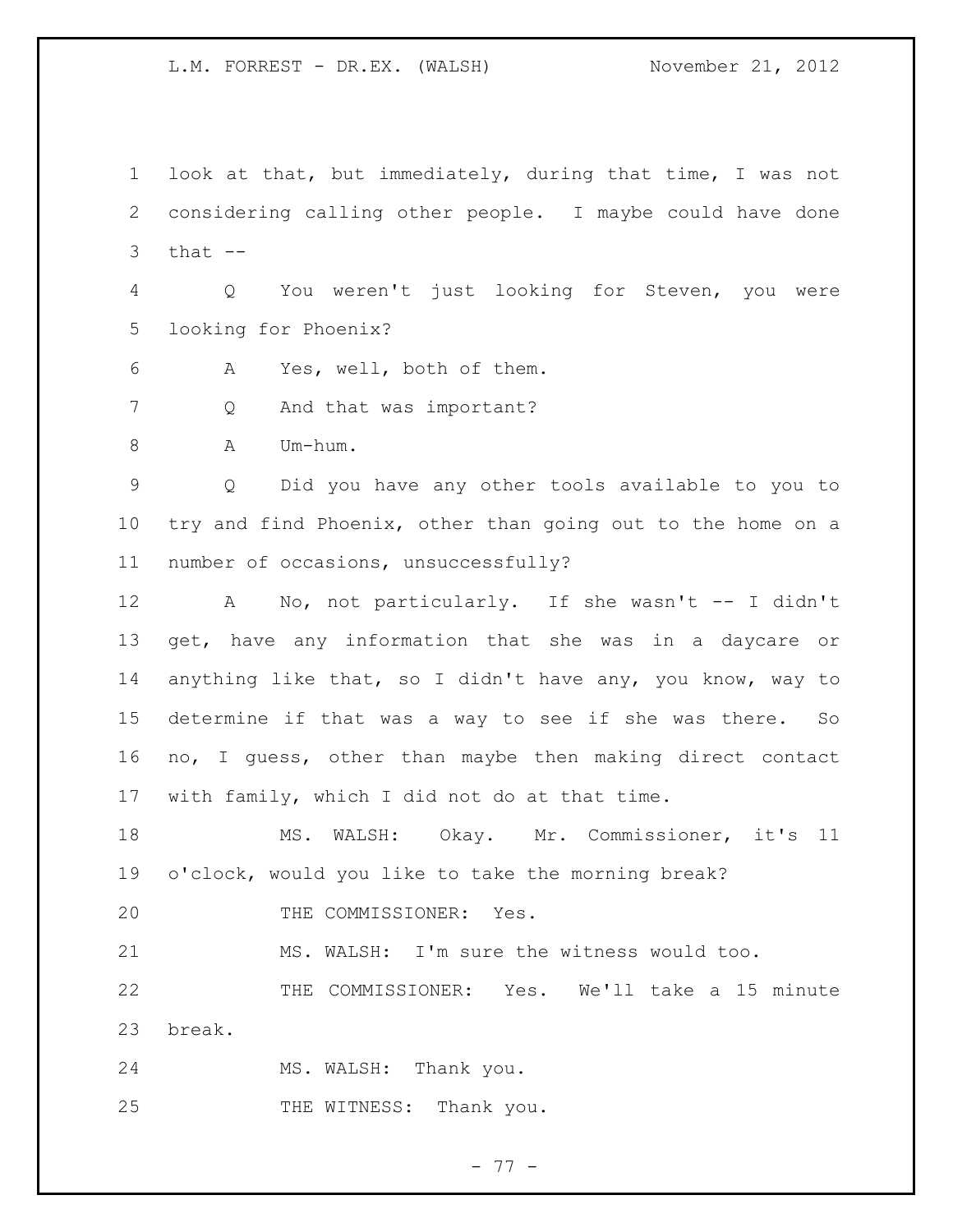1 MS. WALSH: Thank you. (BRIEF RECESS) BY MS. WALSH: Q So if we just, if we go back to your transfer summary please, page 37368. 8 Just, that's good, thank you. So we were talking about the fact that by May 9, 2003, you had still been unsuccessful in establishing contact with Steve and Phoenix? A That's correct. Q And I believe -- was it your evidence that you felt Steve was avoiding you? A It was a suspicion that I had, based on our first contact and probably some of the information that I had been reviewing of our past involvement with the family. Q Okay. A That didn't mean that anything was happening with Phoenix that was detrimental to her at the time. According to him, she was with a caregiver and that was the last report from the hospital. So didn't mean that he was hiding something about Phoenix, it meant that he was not wanting to talk with me. Q But, in fact, you didn't know where Phoenix was?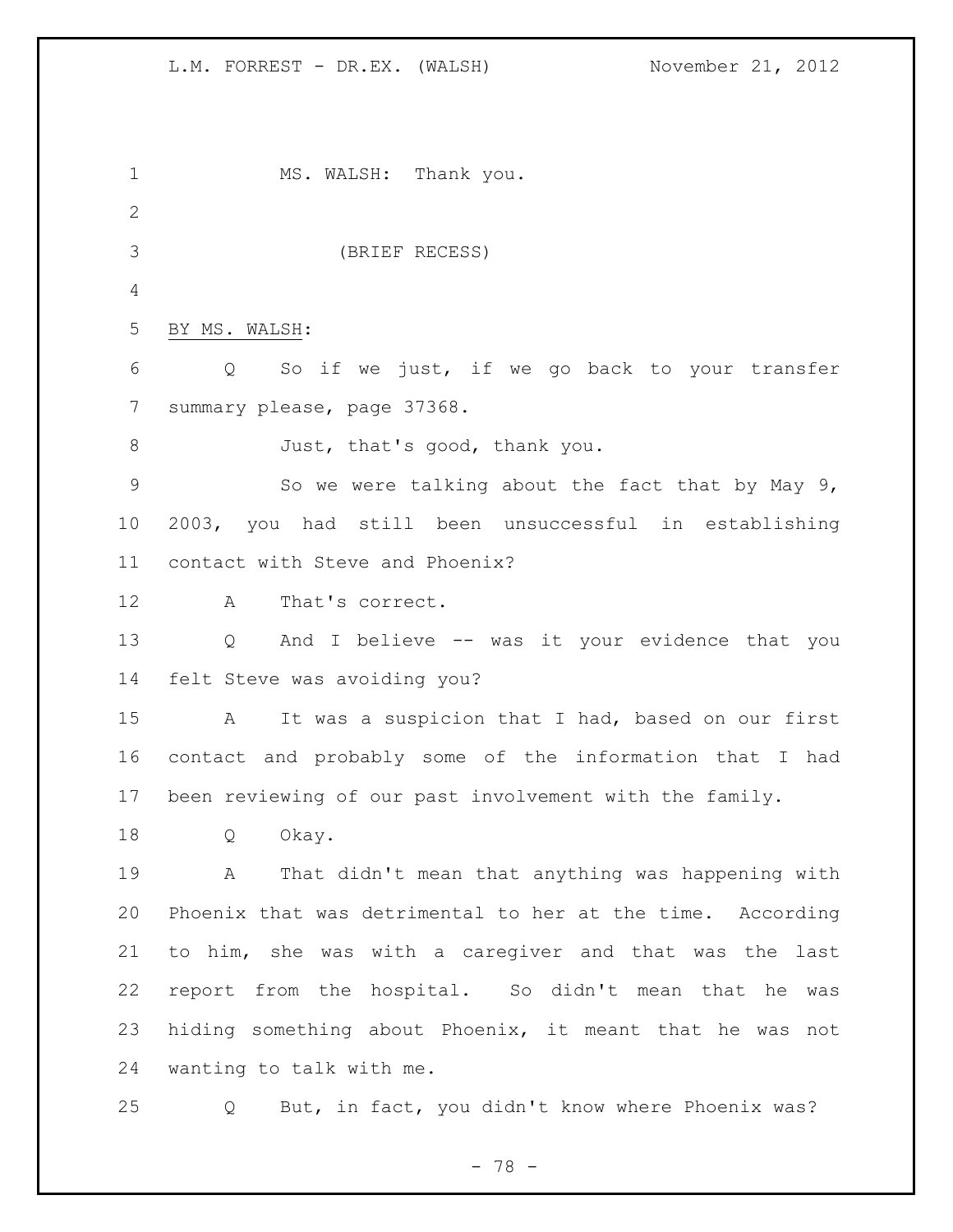A I knew that she was with the caregiver the last time I talked with him.

Q You didn't know who that caregiver was?

A No, he wouldn't provide that information.

 Q And the CRU referral that you got said the person who brought her to the hospital would not give their name?

 A That's -- there was no name. I don't know if they asked that. I, I don't know how they asked the person, or why they didn't get a name. I, I couldn't answer that.

Q You certainly knew there was no name --

 A There was no name noted on the referral, that's correct, yes.

 Q Right. So was it not incumbent on you to, to locate Phoenix, to ensure that, whether she was, in fact, in need of protection?

17 A And I was attempting to do that. I, I wasn't closing off the file, saying that everything was fine, because he said it was, or because she'd gotten some treatment. So I was pursuing that goal of meeting her and him. So that was still the work.

 Q But what, what steps were you taking, other than going out to Steve's house?

 A That was really what I was doing at that time, was trying to establish contact with the family.

- 79 -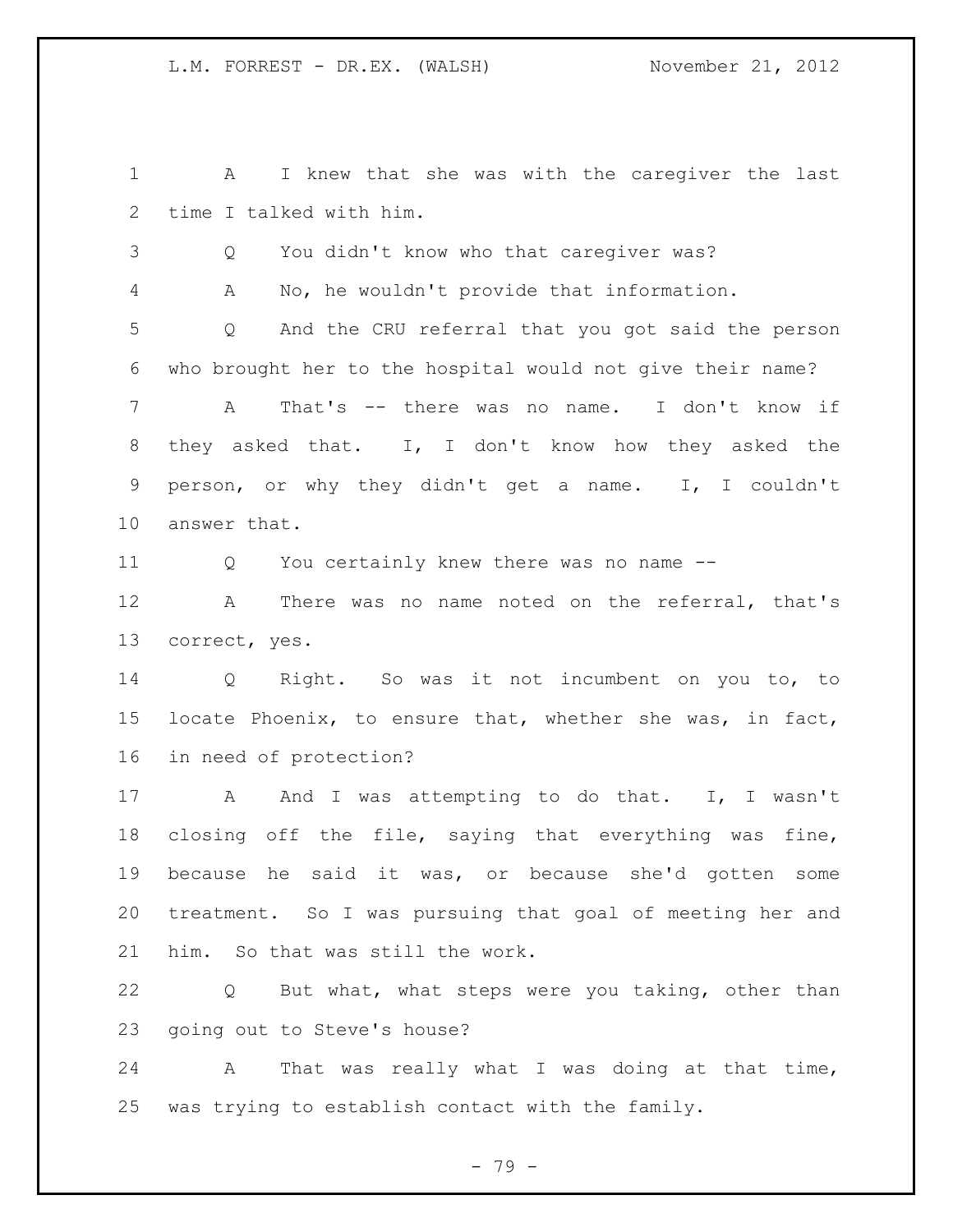1 Q And it was unsuccessful?

A Yes.

 Q So do you not need to be more proactive, in terms of -- and I don't mean just you, I mean CFS, does the agency, does a worker not need to be more proactive, in terms of investigating a referral that's come in from the Child Protection Centre?

 A Depends on the circumstance and the referral, you would look at how you can make other contact with the family. At that time, that's what I was doing. I had talked to my supervisor about these attempts and I was encouraged to continue in that fashion. So, in other circumstances, it could be different. So again, this was, this was not, was not deemed, and it still wasn't really deemed a real high risk situation. There were some things that needed to be assessed, yes, absolutely. Family still needed to be seen, but it wasn't as immediate as some of the other things that I was probably dealing with.

 Q Okay. So the factors that, that we know, that Phoenix was under three when, when the referral came in, that she'd had a foreign body left in her nose for months at a time and a foul smelling infection, brought into the hospital by someone other than a parent, whose name was not given, those didn't bump her file up on the priority list? A Not those, in and of themselves.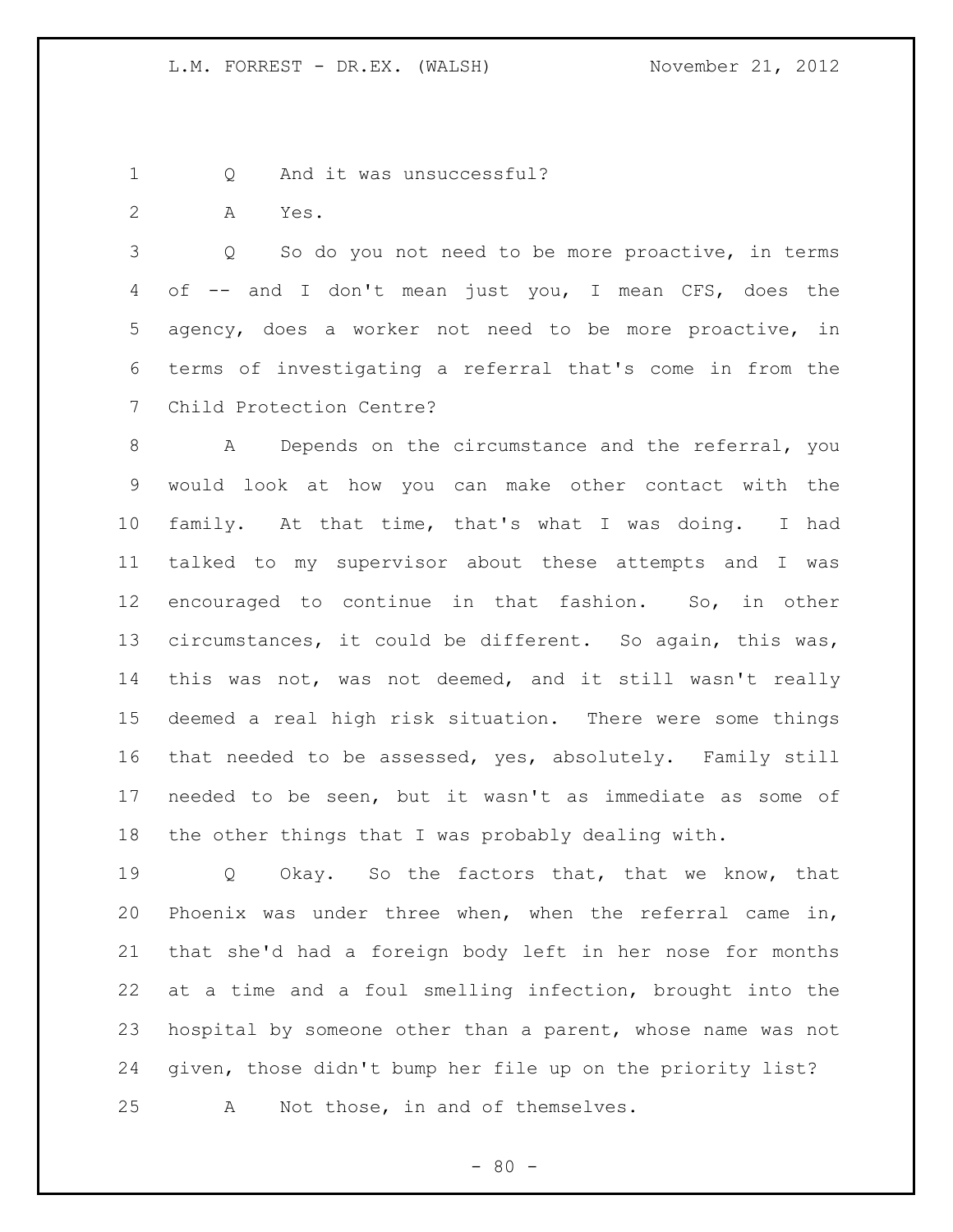Q Okay.

 A Again, I, I -- it's very little information that I have, so I'm still trying to assess it and still trying to find out more information. Q So you knew you needed to find out more information -- A Yeah. Q -- to determine Phoenix's safety and wellbeing? A Yes, and determine what I needed to assist the family to ensure they had the support they needed. Q Okay. So then let's, let's look at, at what you've recorded after you say that you made an attempt on May 9th. The next file recording from you is dated June 23, 2003 and you say you received AHS, that's an after hours report? A Yes, it is. Q **...** generated over June 21 and 22, 2003 with contributions from several [after hours] staff who were involved in the protection assessment and resulting apprehension of Phoenix." Now, first of all, am I correct in understanding

- 81 -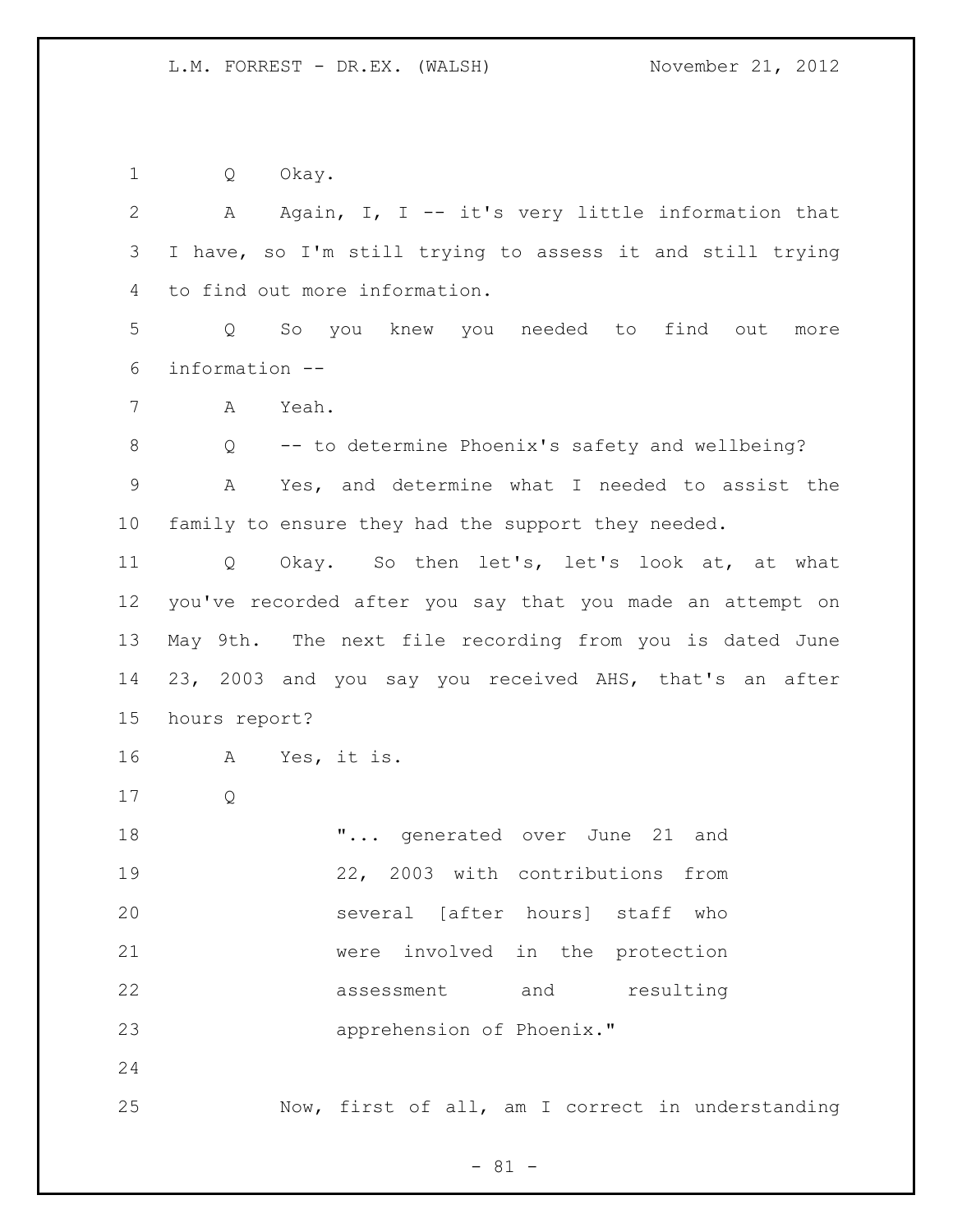that between May 9th and June 23, 2003, you had no involvement with this file? A That, that would be correct, according to my notes here, yes. 5 MS. WALSH: Okay. THE COMMISSIONER: What date was that? MS. WALSH: Between May 9th, 2003 and June 23rd. BY MS. WALSH: Q So then you go on to say that: "Phoenix was removed from her father's care due to concerns regarding his abuse of alcohol and drugs and exposure of the child to **numerous,** and sometimes inappropriate caregivers over the 18 weekend. Steven was not very cooperative with the agency staff or [Winnipeg Police Service] officers who attended and assisted in the removal of Phoenix and he was either not concerned or lacked insight about the presenting 25 concerns. It was noted that

 $- 82 -$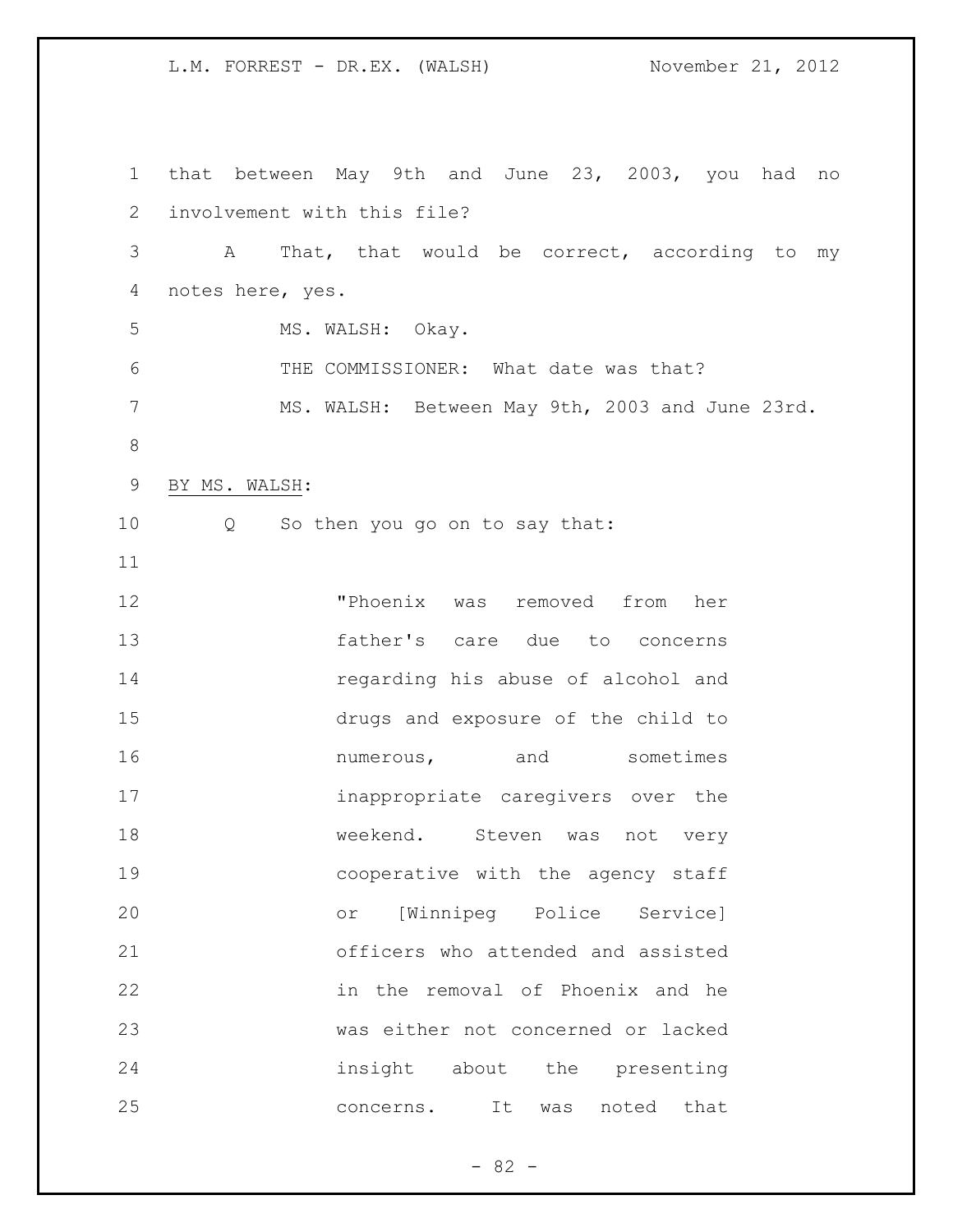Steven continued to abuse substance to the point of incapacity despite his knowledge of pending contacts over the weekend with the [after hours service] unit. The child was transported to a placement at the **b** [Place Louis Riel] - Room #914 without incident. She was clean, happy, speaking in an age 11 appropriate manner, and calling most females 'mom'." 14 So, and then you say that: "Notice of apprehension and [the] particulars [are] forwarded to the legal department [and] Greens were 19 also submitted." So we'll, we'll come to that. So now we know that as of June 2003, you're reporting that Phoenix has been apprehended again? Again meaning the first time she was apprehended was at birth? A Yes, yes, so she was apprehended again.

 $- 83 -$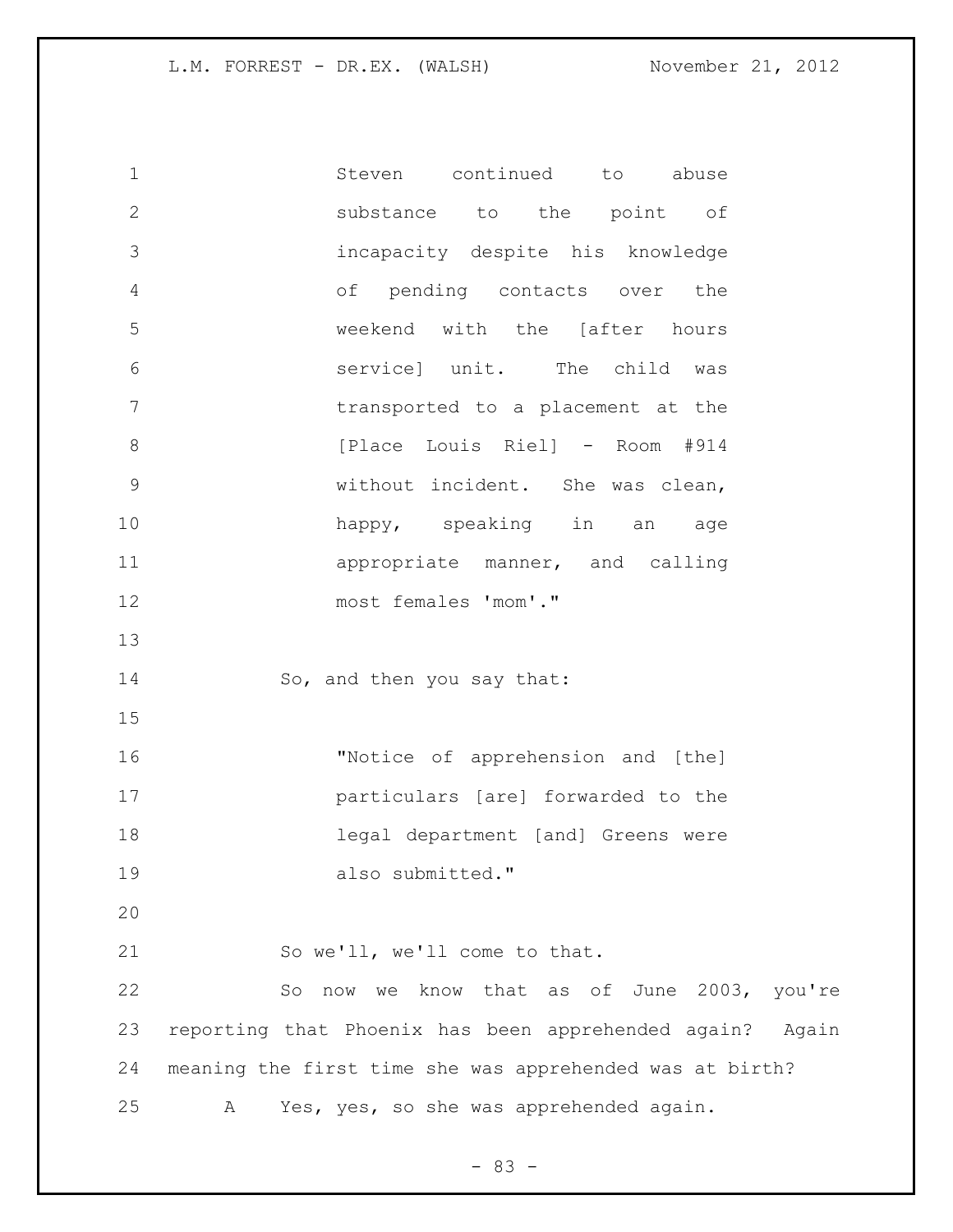Q Okay. And if we go to the, the CRU/AHU report at 37378, this is addressed to you from Bev Hutchison. It's dated June 21, 2003. This, this is the after hours report that you were referring to in your file recording? A Yes. Q And it was generated over the course of several days? 8 A Yes. Q Over from June 21 to June 23? A It probably was a weekend. Q Okay. And you received the report on June 23? A I believe I did, yes. Q And you summarized it, if we go back to, to your report, page 37369, that's the summary that, that I just read out to you -- A Yes. Q -- from this page and the page before, that's your summary of, of your reviewing the CRU report that you get -- A Yes. Q -- of the notice of her apprehension, of Phoenix's apprehension? A Yes. Q Okay. And the worker who ultimately apprehended Phoenix was Kim Hansen. If we go to the last page of the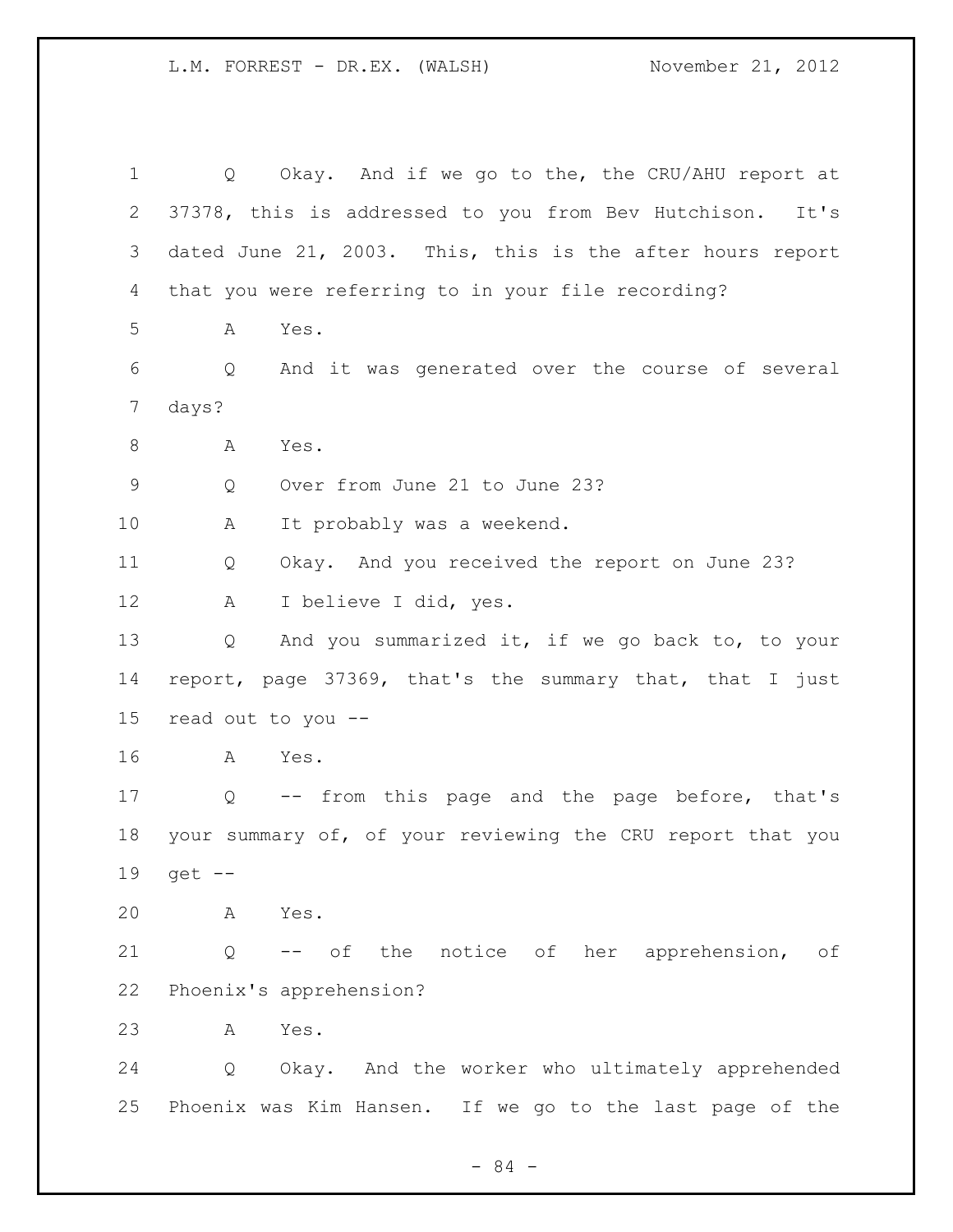after hours report, 37384, this is the, the report that, that started at page 37378 and was generated over the course of several days and it's signed by Kim Hansen. Am I understanding this, that she's the worker who ultimately apprehended Phoenix? Is that your understanding? A Yes. Q And we're going to hear from Ms. Hansen tomorrow, so I'm not going to walk you through her file recording and this entire CRU report. So how is it that you found out about the apprehension? A This CRU or after hours report would have been forwarded to me, so it would have been given to me. Q So and your name, we saw, was on the first page of, of that report. So the worker, the CRU worker would have seen that, that you were involved with the file? A They would have looked on CFSIS to see who was involved with the file and seen my name attached to that and yes, that would have directed where this report would have gone to. Q Okay. So let's go back to, to your summary, 37369. So you said: "Notice of apprehension and particulars forwarded to the legal

 $- 85 -$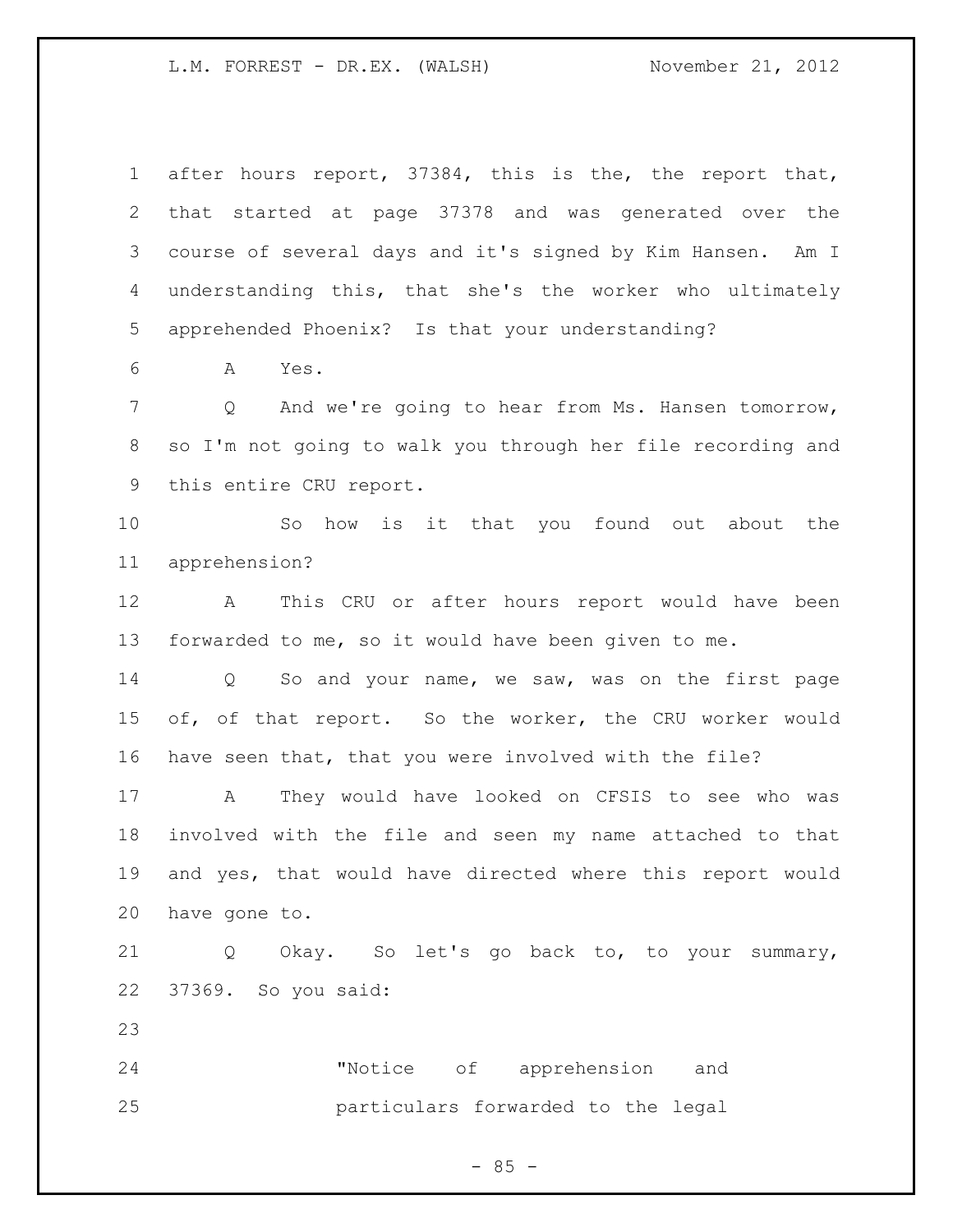| $\mathbf 1$     | department. Greens were<br>also                                 |
|-----------------|-----------------------------------------------------------------|
| 2               | submitted."                                                     |
| 3               |                                                                 |
| 4               | What are greens?                                                |
| 5               | Green is a, I'll call it a tracking sheet. It's<br>A            |
| 6               | information sheet when, we fill out when a child comes into     |
| $7\phantom{.0}$ | care and/or -- it starts off when a child comes into care.      |
| 8               | There's little boxes that you check off showing that the        |
| 9               | child was in a non-care situation and now has been placed       |
| 10              | into a care situation by an apprehension and it shows who       |
| 11              | child was apprehended from and what date. So it<br>the          |
| 12              | records the dates that children are in and out of care and      |
| 13              | the legal status that's attached to those times.                |
| 14              | And those sheets are actually coloured green;<br>$\overline{Q}$ |
| 15              | right?                                                          |
| 16              | They were initially coloured green --<br>A                      |
| 17              | Right.<br>Q                                                     |
|                 |                                                                 |

18 A -- I think they're now computer and, and not, but initially, they were green, which is why we called them greens.

 Q And they were located, kept in the child's child-in-care file?

A Yes.

 Q Okay. And what would, what information would have been provided to the legal department?

- 86 -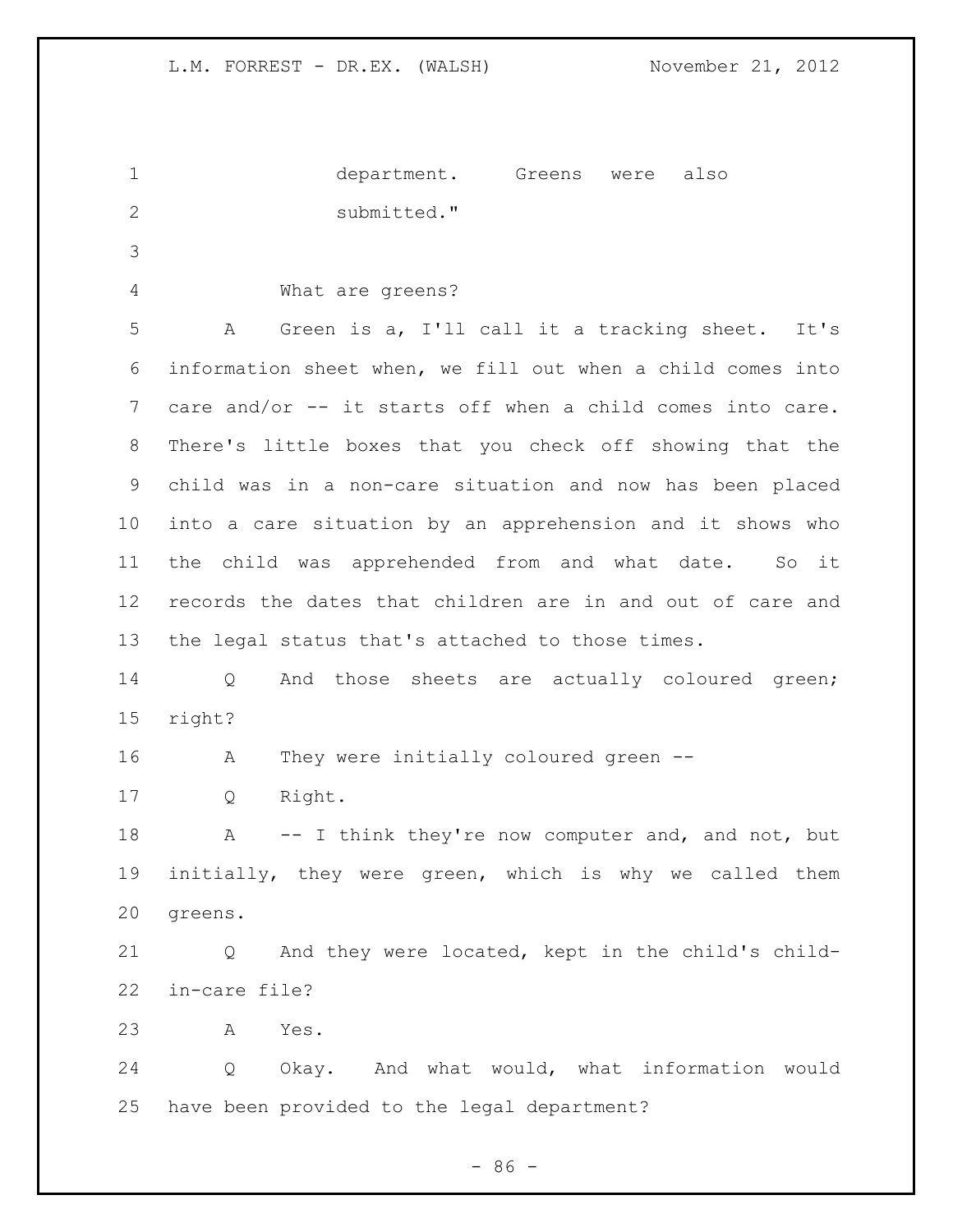A At that time, we notified them of the date that this child came into care, the circumstances under which 3 she was brought into care and who she was apprehended from. If we have to notify any aboriginal agencies, if the family is of aboriginal background, that information is also included in there.

 Q Okay. And I believe you said that as part of your role as an intake worker, you were involved with serving clients with --

A Um-hum.

Q -- notice of court proceedings?

 A Yeah. Yeah, in addition, when we, when a child is apprehended into to care, we would do this paperwork, in terms of notifying that this has occurred and then we would get the legal documents, notifying the parents that this was going to go forward in a court of law and we'd have to actually serve those documents upon a parent.

 Q Did that have an impact on the nature of your relationship with the client?

 A Yes, because you've just apprehended their child and now you're wanting, well, you have to meet with them to 22 give them the court document to show you then that, yes, we -- I mean, we, we are obliged to, you know, to say, this is why we brought this child into care. We have to justify to a court of law that apprehension and whatever plan we have.

- 87 -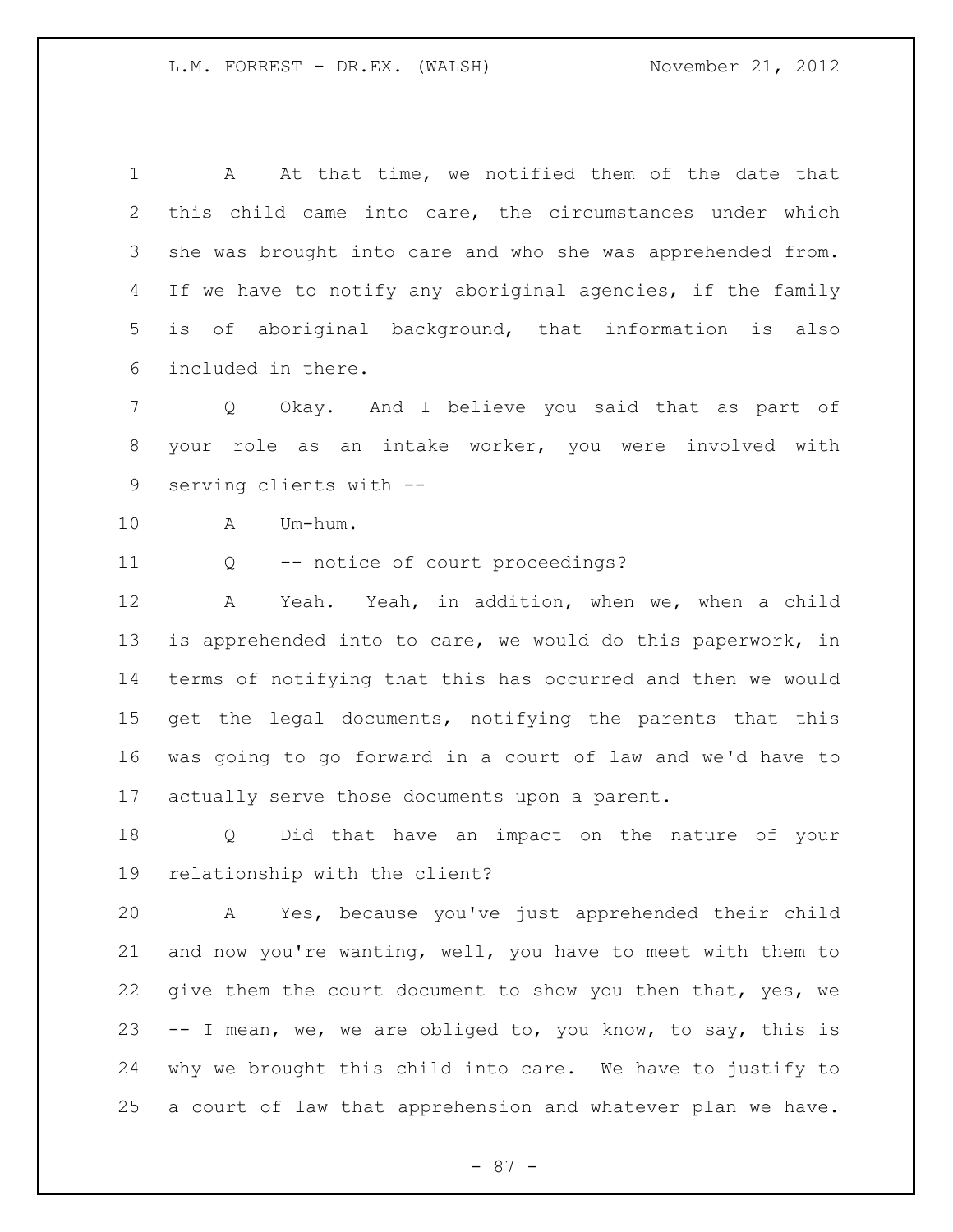So those court documents, when we have to serve them on parents, they're not -- I mean, it's a very stressful and traumatic time for them. I mean, they've lost a child. No matter what the circumstances are, they've lost their child and you are, you are, you are responsible for that, but you're also responsible for helping them through that and supporting them through that and helping find a way to see if there's a way, can you get your child back? What can we do to have that happen? So you've got this very negative involvement, but yet, you're trying to be a support and help to this family all at the same time. It's very difficult many days.

 Q So let's go to the legal section of Mr. Sinclair's file, page 37523. This is entitled: Particulars Summary, and your name is at the top and Phoenix's name is underneath. Did you make this document? 17 A Yes, I would have.

 Q And what is this document, what's the purpose of creating it?

 A This is a document that we forward to our legal department, who then, in turn, files these particulars and for motions to be served upon the parents. So this provides the information as to who should be served, which parents, which agencies and regarding what child.

Q So you've got the parents listed and their bands,

- 88 -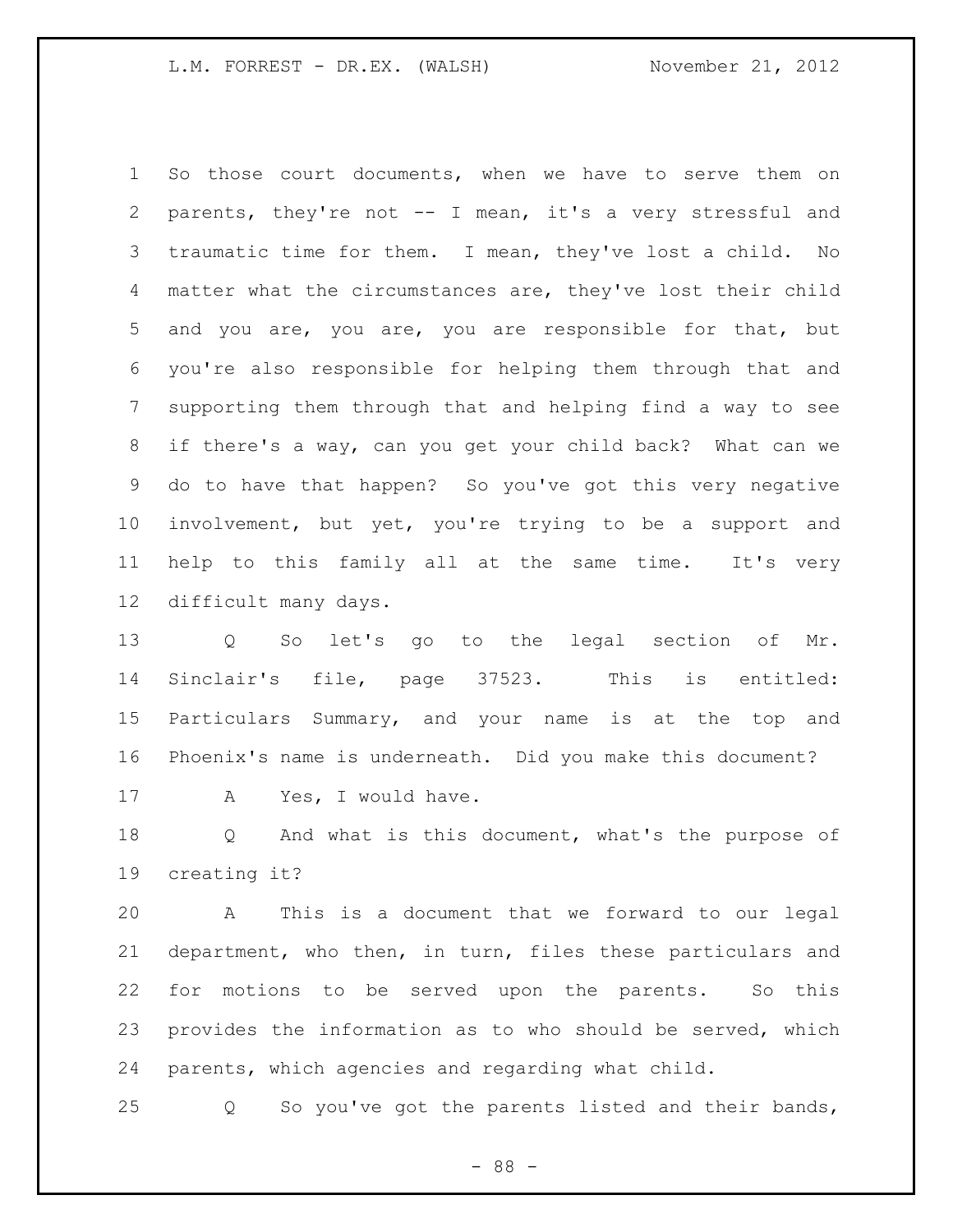the native agencies, the date of apprehension. You've got placement information. The question is: "Is child placed in a culturally appropriate placement? No. Is the child placed with extended family? No." Then the circumstances of apprehension: "Phoenix Sinclair was apprehended and removed from her [father's] care after he was found to be under the influence of alcohol/drugs, unable to care for **Phoenix** and without appropriate caregivers who could look after 18 the child." So then let's go back to -- so you prepared this document and sent it to the legal department? A Yes. Q And that's because once Phoenix was apprehended, there needed to be legal proceedings? A Once a child is brought into the care of an

- 89 -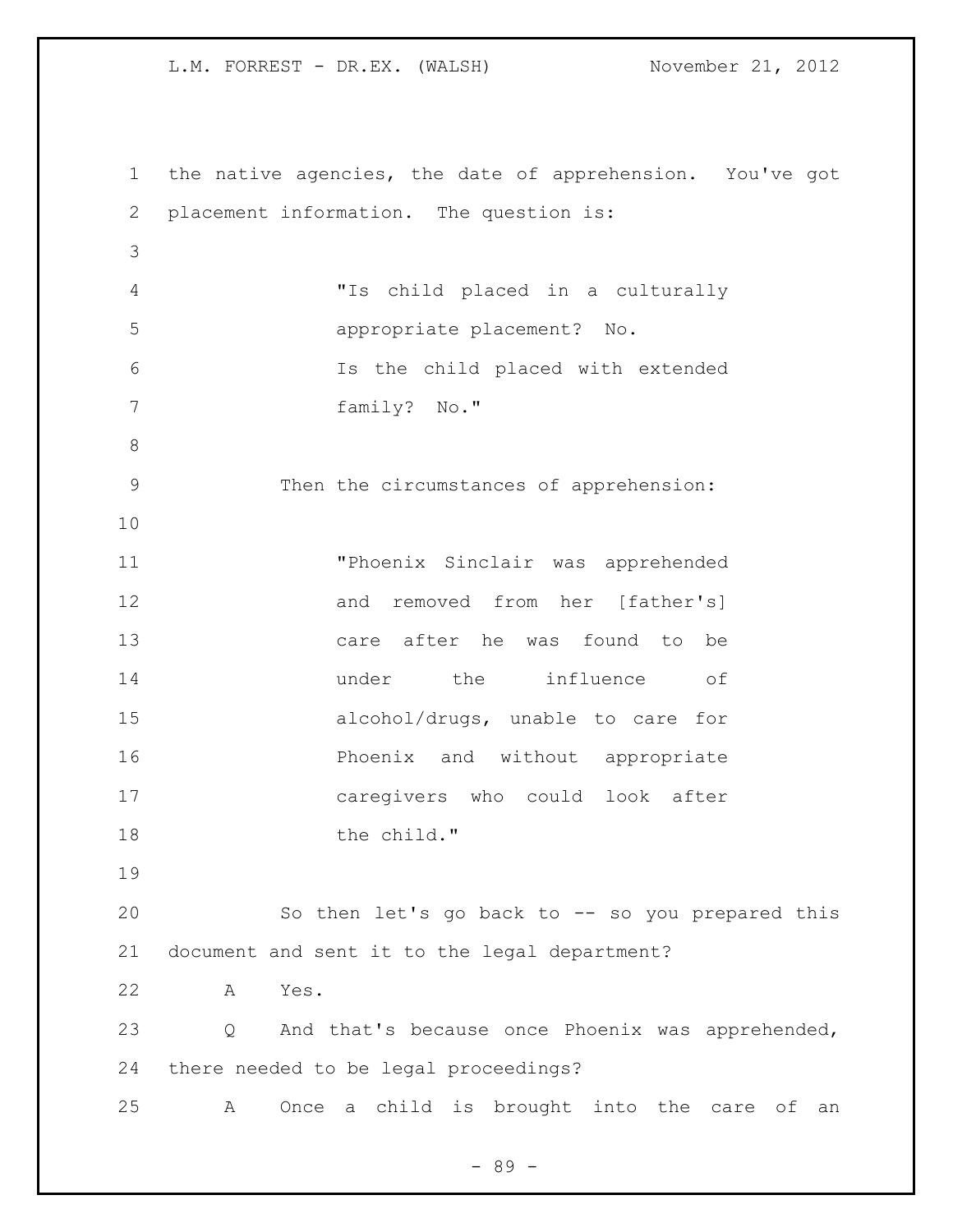agency, it is our responsibility to file, file these particulars to -- you know, we have to explain the reason and the rationale behind the apprehension, so that's what we do.

 Q Do you're, social workers are able -- Child and Family Service workers are able to apprehend a child without a court order initially?

 A Well, if the child is in need of protection, we have to, if we are going to apprehend that child, we do have to show to a court that we had reasonable and probable grounds for that apprehension. So we can't just go and apprehend any child, based -- with, without reasonable and probable concerns for their safety, wellbeing and best interests. So I mean, that is, you know, this is the document that starts that process, because yes, we do have to go to court and explain that apprehension.

 Q So even though you don't need a court order to initially apprehend, you ultimately do have to get some form of court order?

 A You have to file a motion before the court and then, because something needs to occur after that apprehension, will that child stay in care, will that child not stay in care? And under what, you know, under what kind of an order that child should stay in care, if they are. So yeah, so we, we have to explain that to a court of

 $-90 -$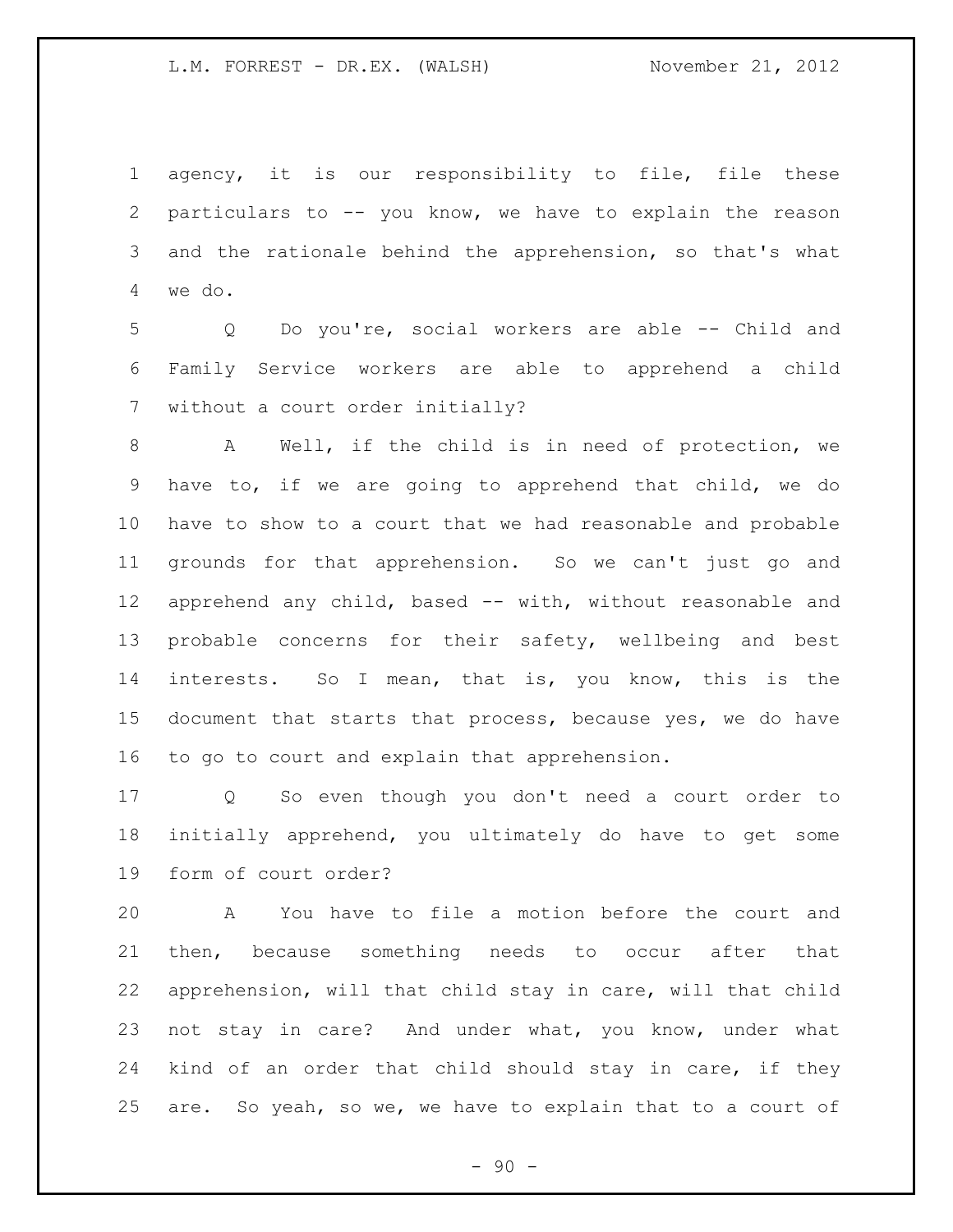law.

| $\overline{2}$ | Okay. So you receive notice of Phoenix's<br>$Q \qquad \qquad$ |
|----------------|---------------------------------------------------------------|
| 3              | apprehension and then you prepare the paperwork to go to      |
| 4              | the legal department for the court proceedings?               |
| 5              | Yeah, and then they file the motion in court,<br>A            |
| 6              | they provide me with the notices of services and those are    |
| 7              | the ones that we serve upon the family. If I can't serve      |
| 8              | it, then we do have a process server that assists us in       |
| $\mathsf 9$    | that regard as well.                                          |
| 10             | Q Okay. So let's go back to your transfer summary,            |
| 11             | page 37369. So you say:                                       |
| 12             |                                                               |
| 13             | "Worker received a telephone call                             |
| 14             | Samantha Kematch, who had<br>from                             |
| 15             | been informed about Phoenix's                                 |
| 16             | apprehension by Steve's sister                                |
| 17             | Jenny. Samantha provided worker                               |
| 18             | with her current address and voice                            |
| 19             | mail message number.<br>She also                              |
| 20             | informed that she was working at                              |
| 21             | Club Regent in housekeeping and                               |
| 22             | has been employed there for five                              |
| 23             | months. Samantha indicated that                               |
| 24             | she wanted Phoenix in her care and                            |
| 25             | that her life was much better now.                            |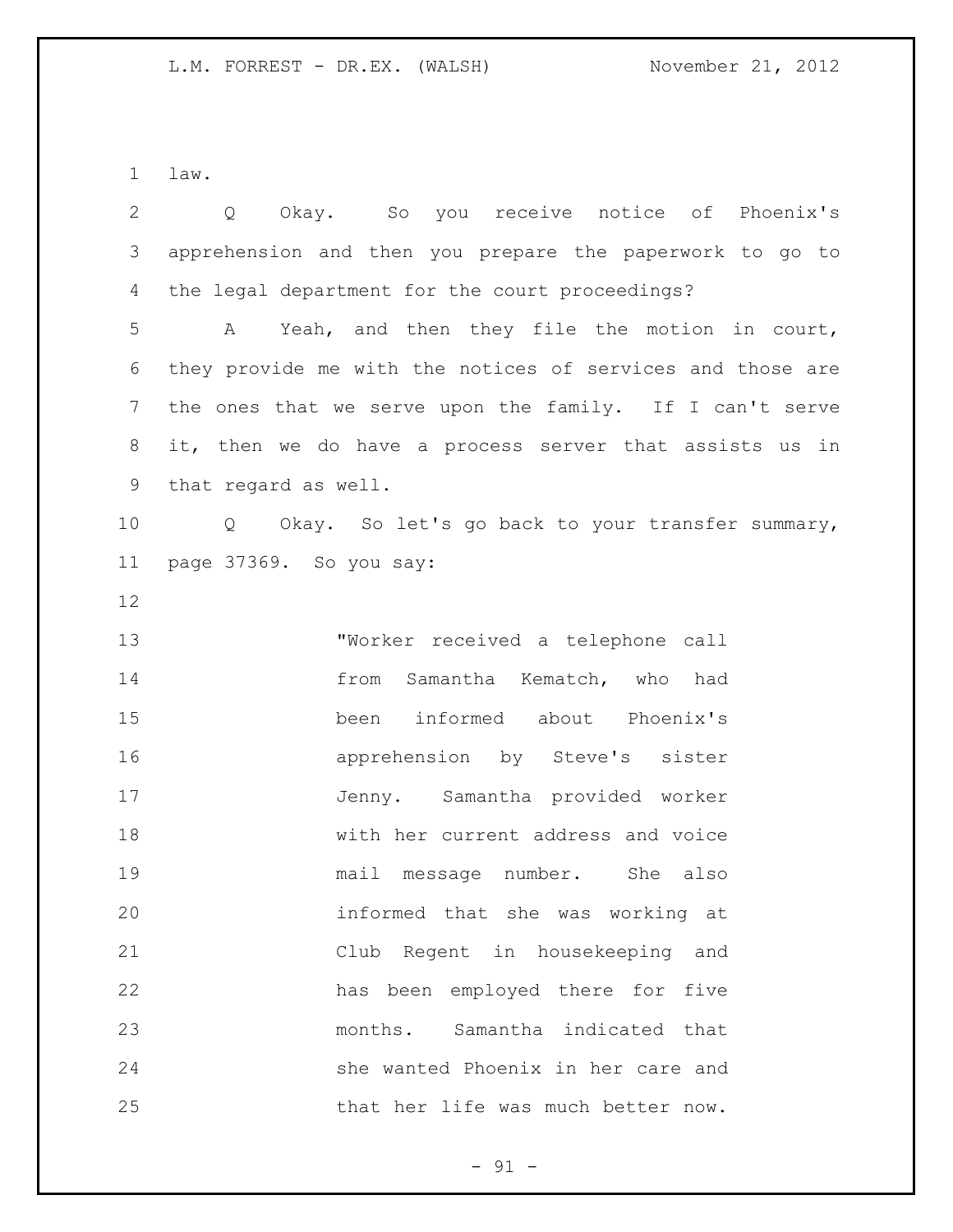| $\mathbf 1$   | stated that she has<br>She<br>been       |
|---------------|------------------------------------------|
| $\mathbf{2}$  | concerned about Phoenix because of       |
| 3             | Steve's alcohol abuse and recent         |
| 4             | suicide attempt that she learned         |
| 5             | about from Jenny. She also stated        |
| 6             | that Steven often left Phoenix in        |
| 7             | the care of other people and she         |
| 8             | felt that he wasn't as concerned         |
| $\mathcal{G}$ | about taking care of her any             |
| 10            | longer. Samantha has not seen her        |
| 11            | daughter since the spring of 2003        |
| 12            | when Steve's sister brought the          |
| 13            | child to Samantha for a visit.           |
| 14            | She stated that Steve does<br>not        |
| 15            | allow her to have access with            |
| 16            | Phoenix. Samantha confirmed that         |
| 17            | she has not attempted to address         |
| 18            | the matter of custody via legal          |
| 19            | means because she didn't know whom       |
| 20            | to call and she thought that it          |
| 21            | would mean that CFS would be             |
| 22            | involved.<br>Worker informed             |
| 23            | Samantha that at this point, it          |
| 24            | appeared that CFS would definitely       |
| 25            | be<br>involved and that if<br>she<br>was |

- 92 -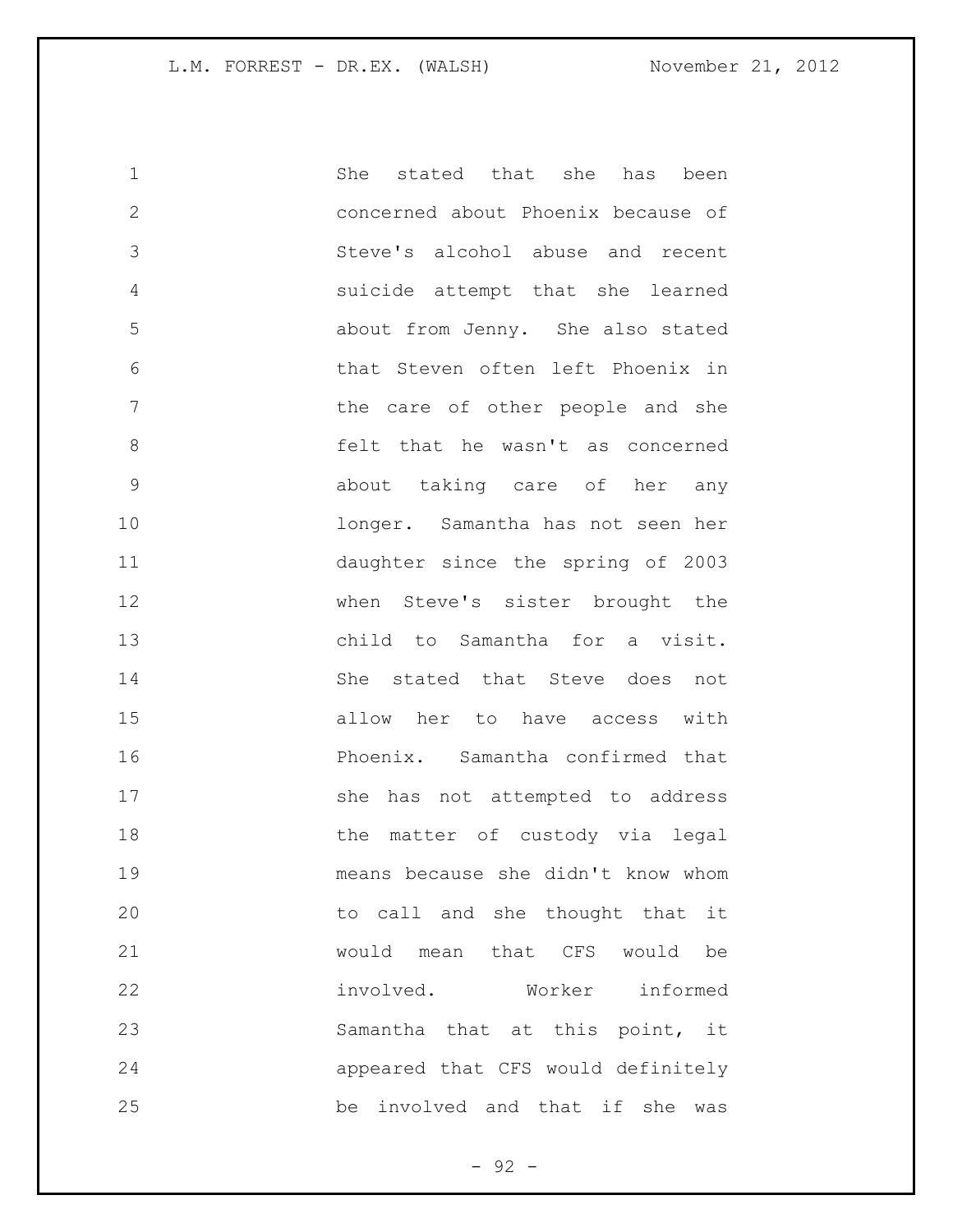| $\mathbf 1$   | sincere in her desire to parent    |
|---------------|------------------------------------|
| $\mathbf{2}$  | Phoenix her actions and activities |
| 3             | would be further scrutinized and   |
| 4             | challenged by the agency.          |
| 5             | Samantha stated that she had no    |
| 6             | problem answering the agency's     |
| 7             | questions. Samantha admitted that  |
| 8             | she has not taken part in any type |
| $\mathcal{G}$ | of counseling or parenting support |
| 10            | programs since her last contact    |
| 11            | with the agency because 'she       |
| 12            | didn't need to'. Worker informed   |
| 13            | Samantha that we still needed to   |
| 14            | talk to Steve about the incident   |
| 15            | and issues of concern, and that we |
| 16            | would then begin to determine a    |
| 17            | plan of action with respect to     |
| 18            | Phoenix's wellbeing. Worker did    |
| 19            | thank Samantha for calling and     |
| 20            | advised her that she would be      |
| 21            | contacted by the assigned worker   |
| 22            | for the case with respect to any   |
| 23            | further case intervention. Worker  |
| 24            | asked Samantha about Phoenix's     |
| 25            | health history however she stated  |

- 93 -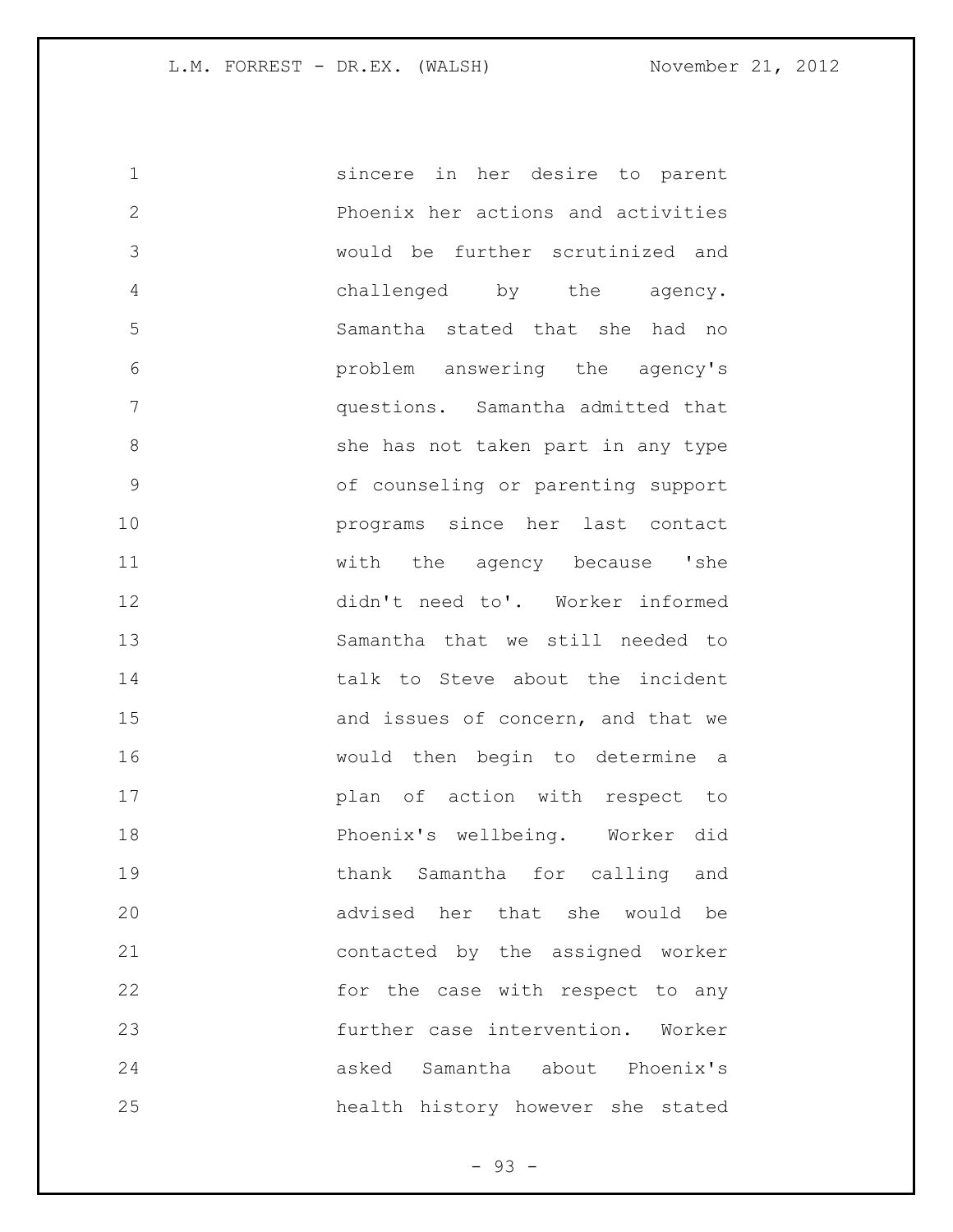| $\mathbf 1$    | that she knew nothing about this.                           |
|----------------|-------------------------------------------------------------|
| $\mathbf{2}$   | Samantha also told worker that she                          |
| 3              | thought Phoenix had treaty status                           |
| 4              | with Steve (not what CFSIS records                          |
| 5              | indicate)."                                                 |
| 6              |                                                             |
| 7              | And then you note:                                          |
| 8              |                                                             |
| $\overline{9}$ | "No calls from Steven today."                               |
| 10             |                                                             |
| 11             | And were you trying to contact Mr. Sinclair?                |
| 12             | I believe, according to my notes, I didn't have a<br>Α      |
| 13             | phone number for him. He would have obviously been aware    |
| 14             | of the apprehension, based on the involvement of the after  |
| 15             | hours unit and would have been most likely encouraged to    |
| 16             | call the agency once he was ready to do that. But I didn't  |
| 17             | get any calls from him and I probably didn't call him, if I |
| 18             | didn't have a phone number.                                 |
| 19             | Q And why were you looking for contact with the             |
| 20             | parents at this point?                                      |
| 21             | A You have to ensure that the parents are aware             |
| 22             | that the apprehension is there and that you want to talk to |
| 23             | them about their intentions for their child and see what,   |
| 24             | if any, opportunities they have for, you know, a            |
| 25             | reunification. So you want to see where they're -- like, I  |
|                |                                                             |

- 94 -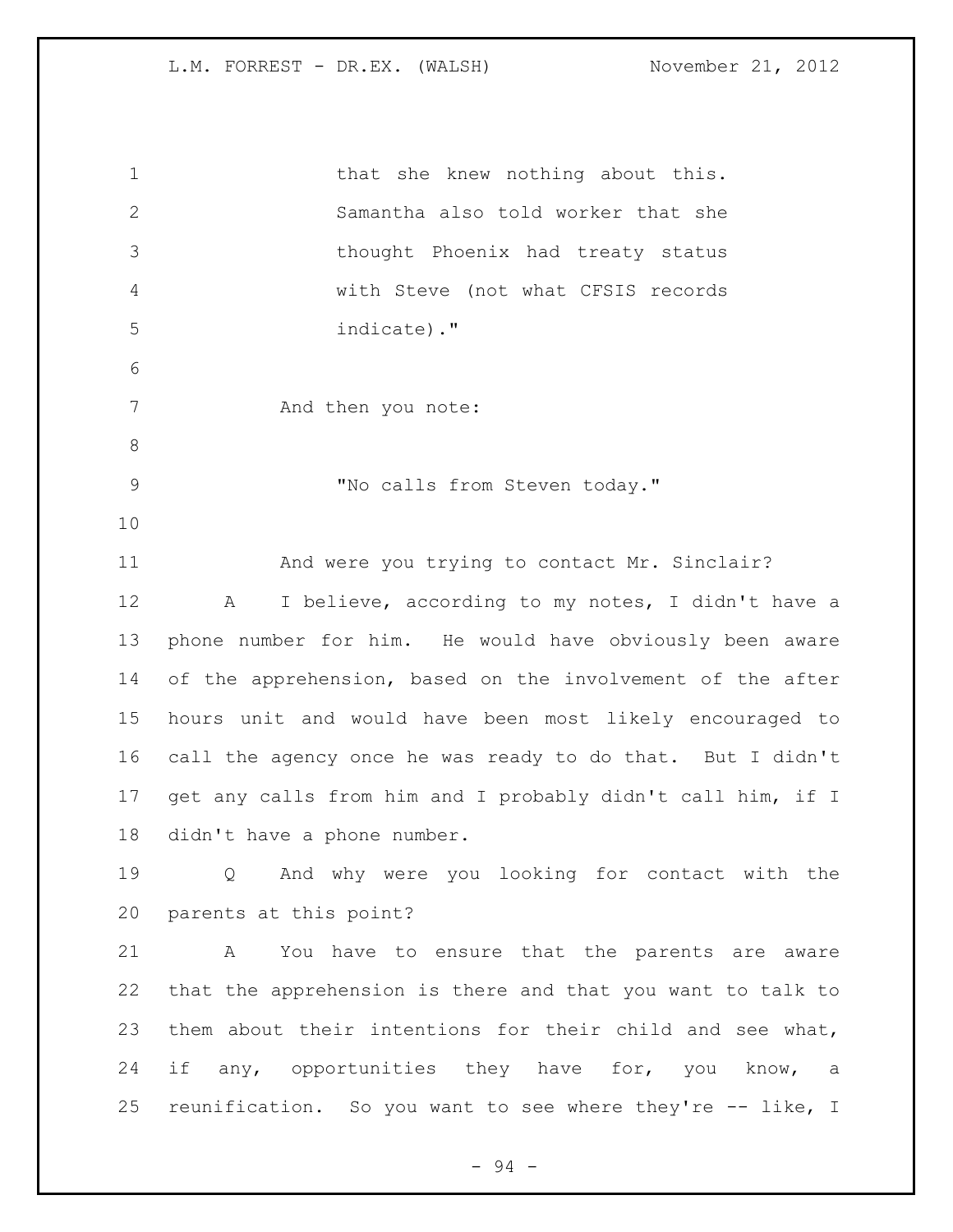mean, you want to determine what they're willing to work with on, on -- with respect to this, because it changes everything once they lose their child from their own care. Q Okay. Can we scroll up please. Thank you. June 24, 2003, this is the day after the apprehension, you record: 8 TWorker obtained MHSC and PHIN numbers for Phoenix from Manitoba Health. This information was provided to the Complete Care staff in Rm #914 ..." That's, that's the Place Louis Riel where Phoenix is -- A Placed. Q -- placed? A Yes. Q Okay. And would that be considered an emergency placement? A It is an emergency placement resource, yes. Q Okay. Place Louis Riel is a hotel? A Yes, it is. Q Okay. Rachel -- who's Rachel? A That would have been one of the complete care

 $-95 -$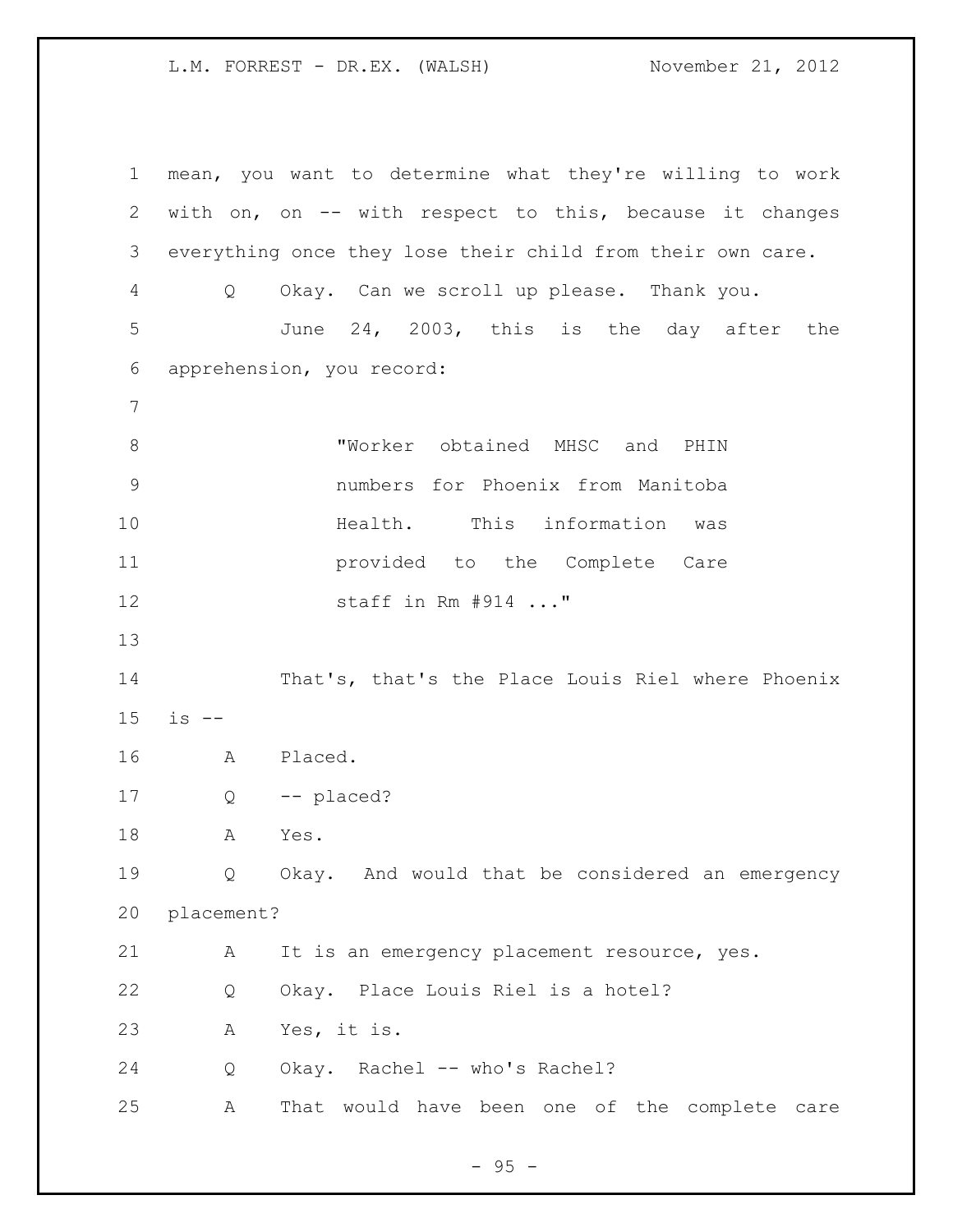staff that was in charge of Phoenix's care -- Q While she was at the hotel? A -- while at the hotel. Q Okay. "Rachel advised that Phoenix is doing well, appears to be healthy 8 and has a good appetite. Rachel noted that Phoenix can be stubborn at times and doesn't like to listen. Worker contacted Steve's sister Jenny ... She confirmed that she is a friend to Samantha 14 and told her about the apprehension on Sunday evening. Worker asked Jenny if she has talked to Steven and she said that 18 she saw him yesterday and when she asked him what he was going to do he told her that there was not much he could do. He later told Jenny's husband that he was going to get Phoenix back. Jenny described Steve as being lazy and could not fully explain why he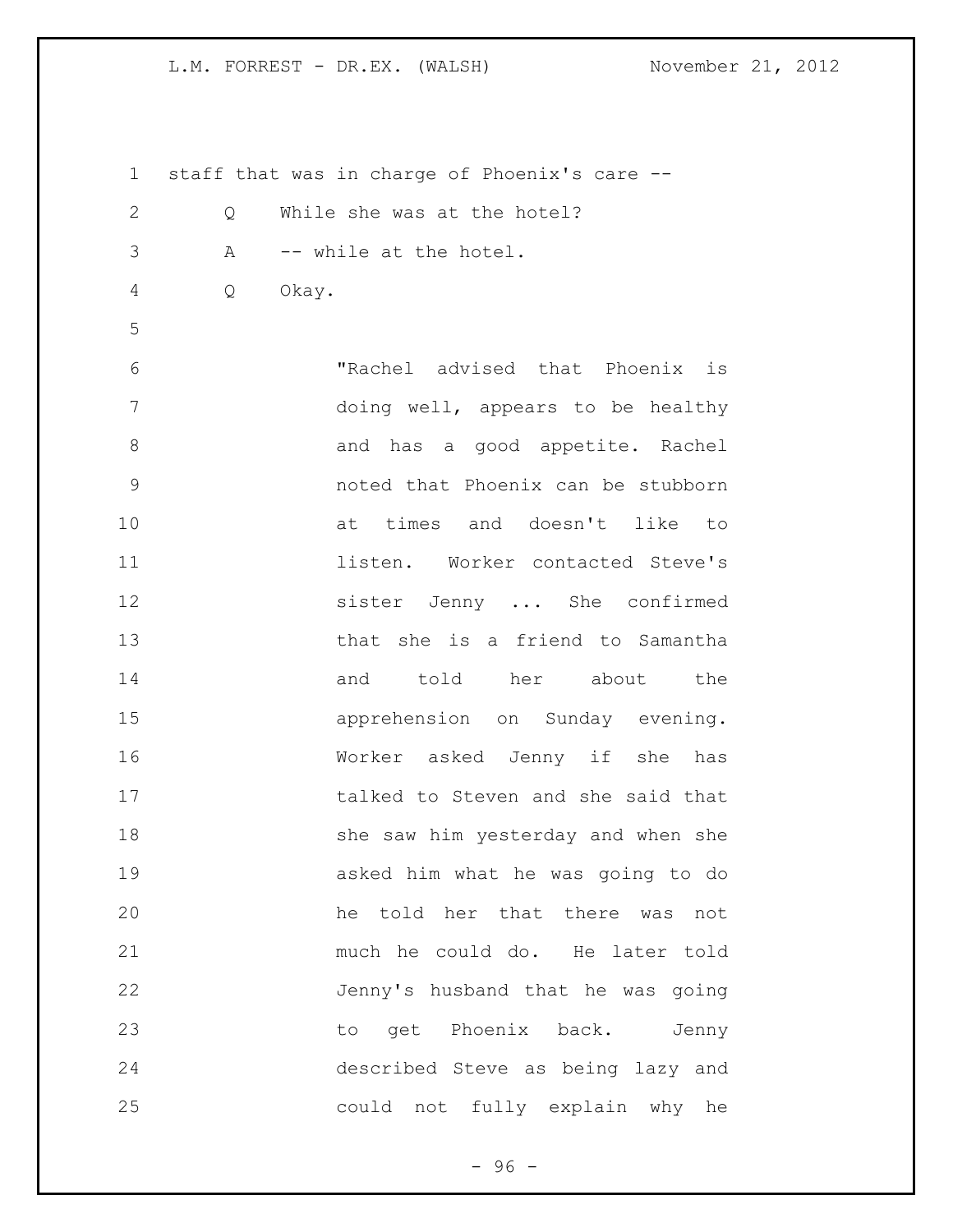only really provided care to Phoenix 3 or 4 days per month. Jenny informed that the child goes to stay with friends (names unknown or not provided) ..." Do you know whether you asked for the names? 8 A I would have asked, if, if somebody says, oh, they're staying with friends, I, I would normally ask. They may not know it, but I would normally ask, yes. Q Okay. 13 T... for the rest of the time. 14 Jenny admitted that Steve has issues as a result of his use of alcohol and drugs and his negative friends. She stated that she has 18 tried to talk to him about these problems but he only gets mad and her tells her to leave him alone. Jenny also admitted that she is the one that all her siblings go 23 to for help in times of crisis, and that they tell her to mind her own business otherwise. Worker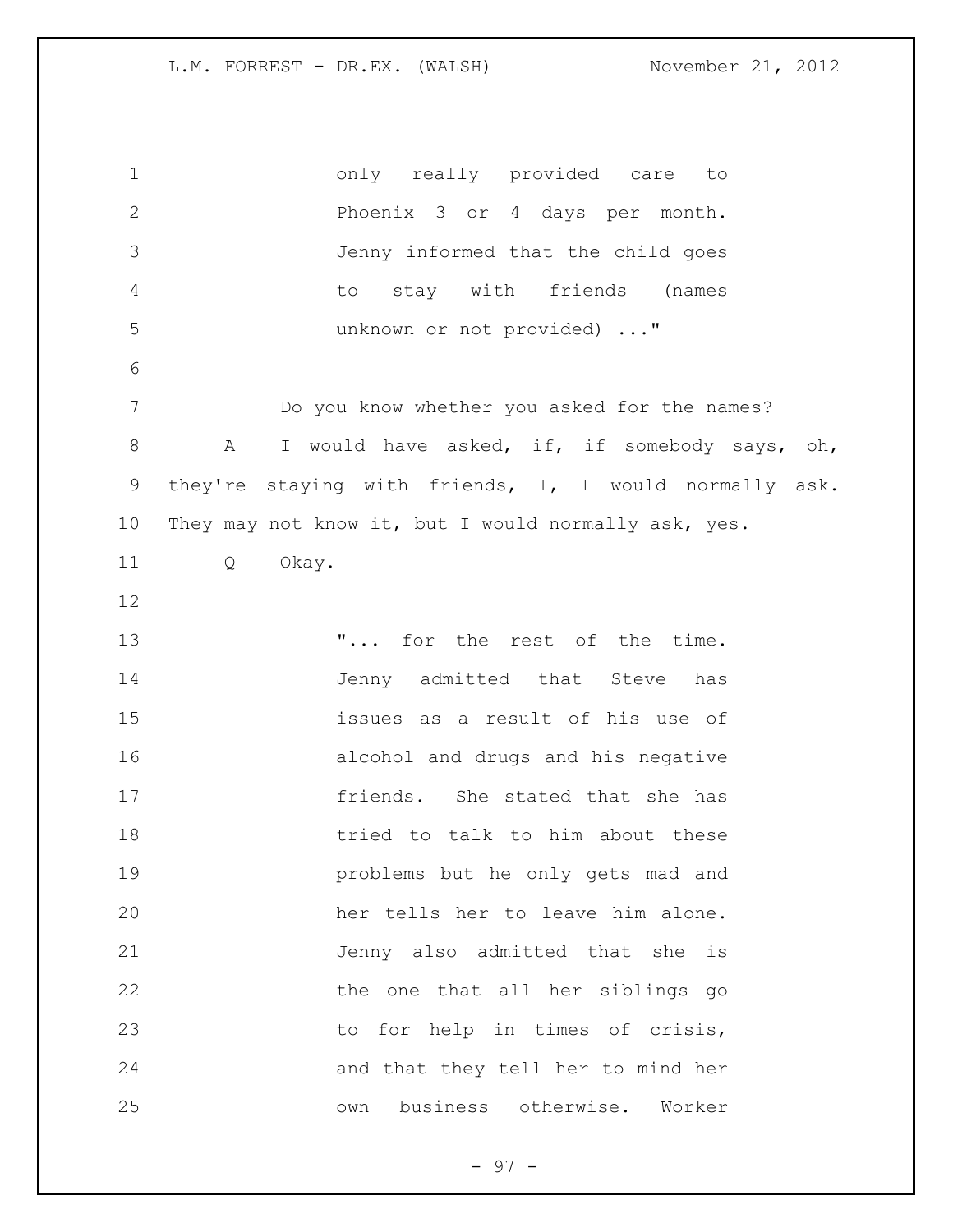asked Jenny to let Steve know that he needs to call me, and provided my name and telephone number to her. Worker received one phone message from Steve advising that he was 'told to call' and to call him back at the number where I had called to leave the message for him (Jenny's). Worker called Jenny's and learned that Steve had 11 left her home - Jenny indicated that she did expect him to come back and worker asked for her to 14 have Steven call me back. There were no other calls from 16 Steven on this date." Now, is it fair to say that at this point there's virtually no information about Phoenix herself in either Mr. Sinclair or Ms. Kematch's protection files? A Can, can you ask -- I'm not quite clear what you're asking. Q No information -- when I looked at the two files, as of this date, I didn't really see any information about Phoenix, about her developmental stage, what she liked to

- 98 -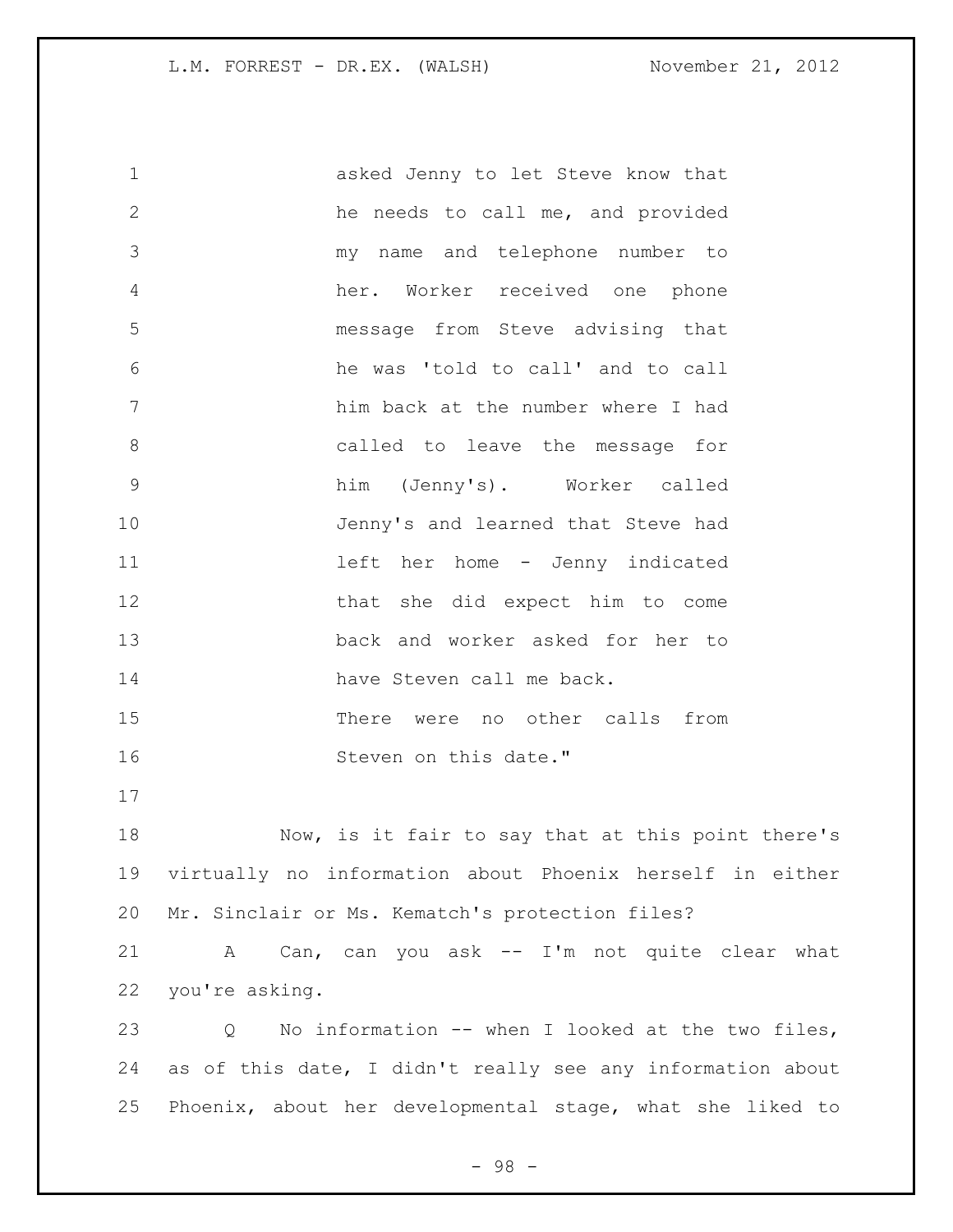do, her, her abilities?

 A Yeah, there, there wasn't really any information 3 that I can recall about that, you know, those, those topics specifically.

 Q And is that fairly common, that that kind of information about the child is, is not located in the protection files?

 A It seems like the protection files focus more, like, the family service files focus more on, you know, the, the adults. There may be some references to the children. I know that some of the transfer summaries do contain more information with respect to school, you know, interests and that kind of stuff. At the intake level, we weren't likely to get too much into those topics. We maybe didn't have all of that information, but at a family service level, you would know more about that if a child was in the care of an agency. So you would be able to note that in your summaries about them.

 Q So when a file is opened at the CRU or intake level, it's not likely to contain much information about the child herself?

 A Not specifically, I mean, I noted what I'd learned about her, through her caregivers, at this point, 24 in terms of her appearances or, you know, how she reacted, but I didn't have anything specific about her level of

- 99 -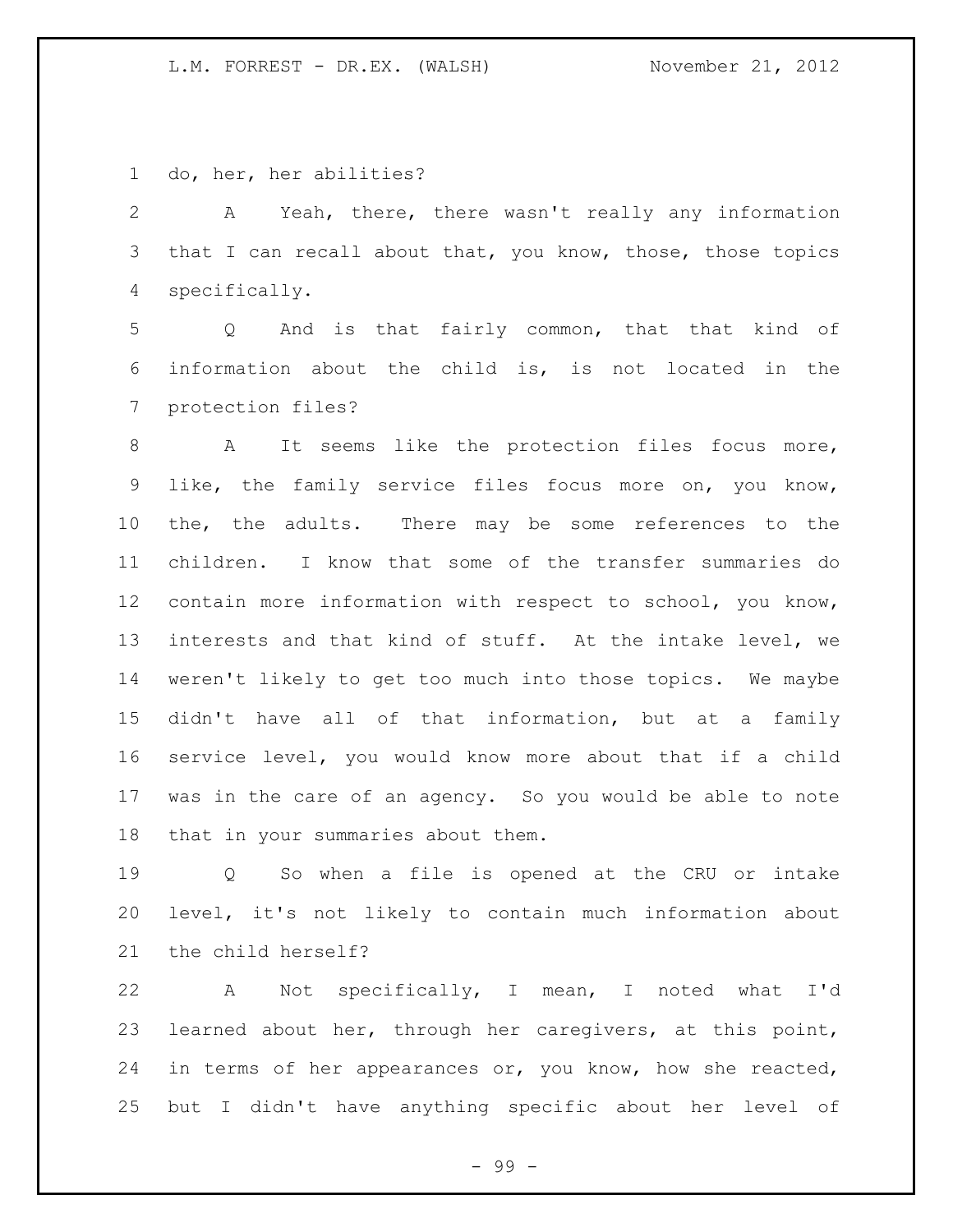development, or, or anything like that at this time. Q And the information that, that I just read out, that you had recorded, about Phoenix, was from the, the emergency placement worker at the hotel? A That's what she told me when I had talked to her, yes. Q Okay. Now, why did you contact Jenny Sinclair? A I don't know if I contacted her, or if she contacted me, or if I got a message, I don't know. Obviously, you know, we're trying to determine what to do with this case, trying to see if we can find Steve. Samantha, I don't think, knew where he was. Maybe she told me that he was at Jenny's, I don't know. Q If you, if you scroll back to the previous page, you -- that's good, thank you. 16 It does say, under June 24 -- A Yeah. Q -- worker contacted Steve's sister, Jenny. A I don't know under what circumstances, I can't recall that, I'm sorry. Q Fine. Can we go to the next page please? So under June 25, 2003, you say you: "... left a telephone message on Samantha's voice mail asking for

 $- 100 -$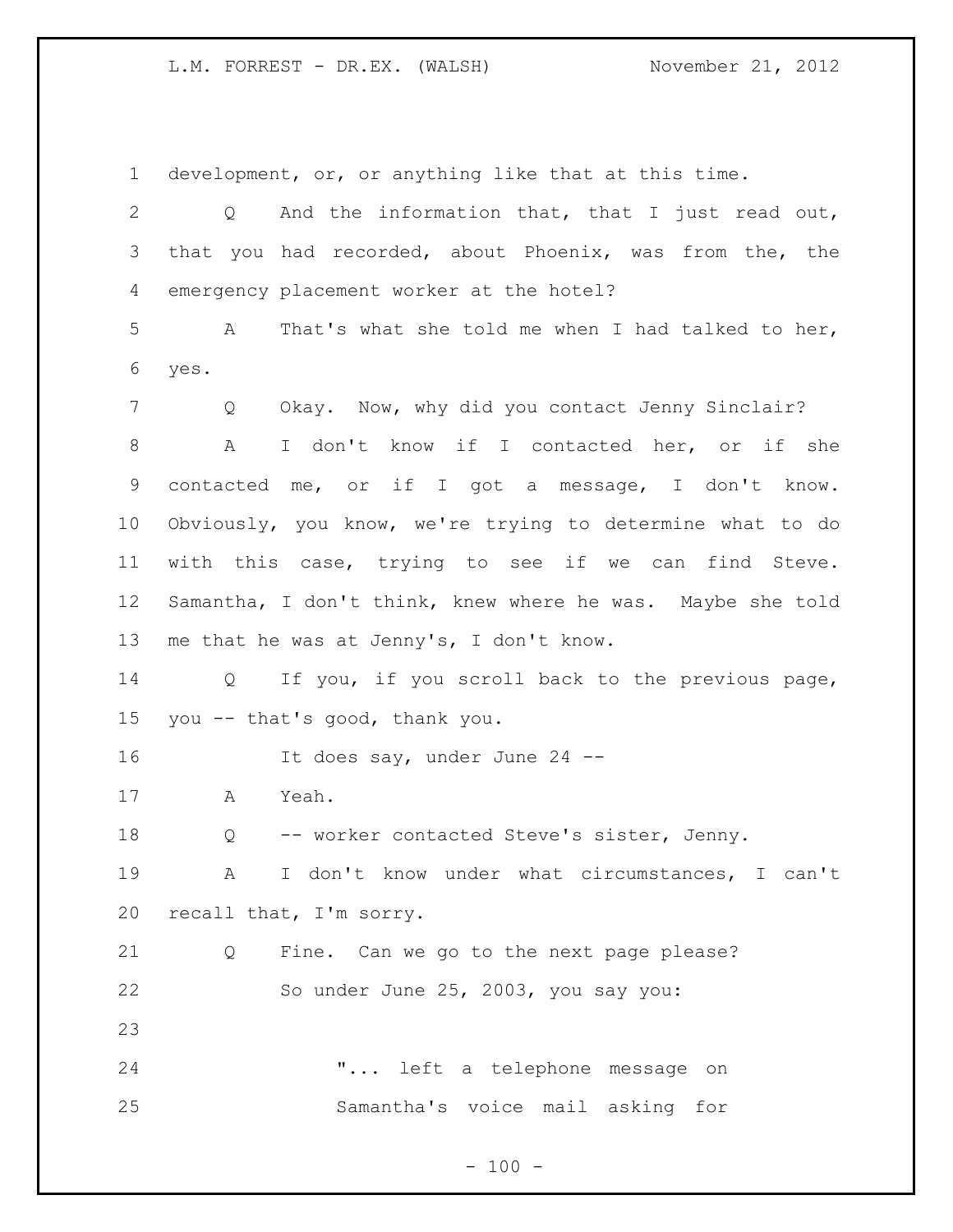her to call [you as soon -- because] needed to serve her with court papers." A Um-hum, yes. Q And then you record that you received a call from Steve's sister, Sheila: "She called to ask if she could have a visit with Phoenix. Sheila informed that she has not spoken with Steve, but heard about the 13 apprehension from ... Jenny. Sheila stated that she had regular contact with Phoenix and that the child would often stay with her. Worker informed Sheila that at 18 this time the matter of visits was being deferred to the assigned worker to handle and I would make a note for the assigned worker with respect to Sheila's wishes." Now, when you're referring to the assigned worker, you mean the, the family services --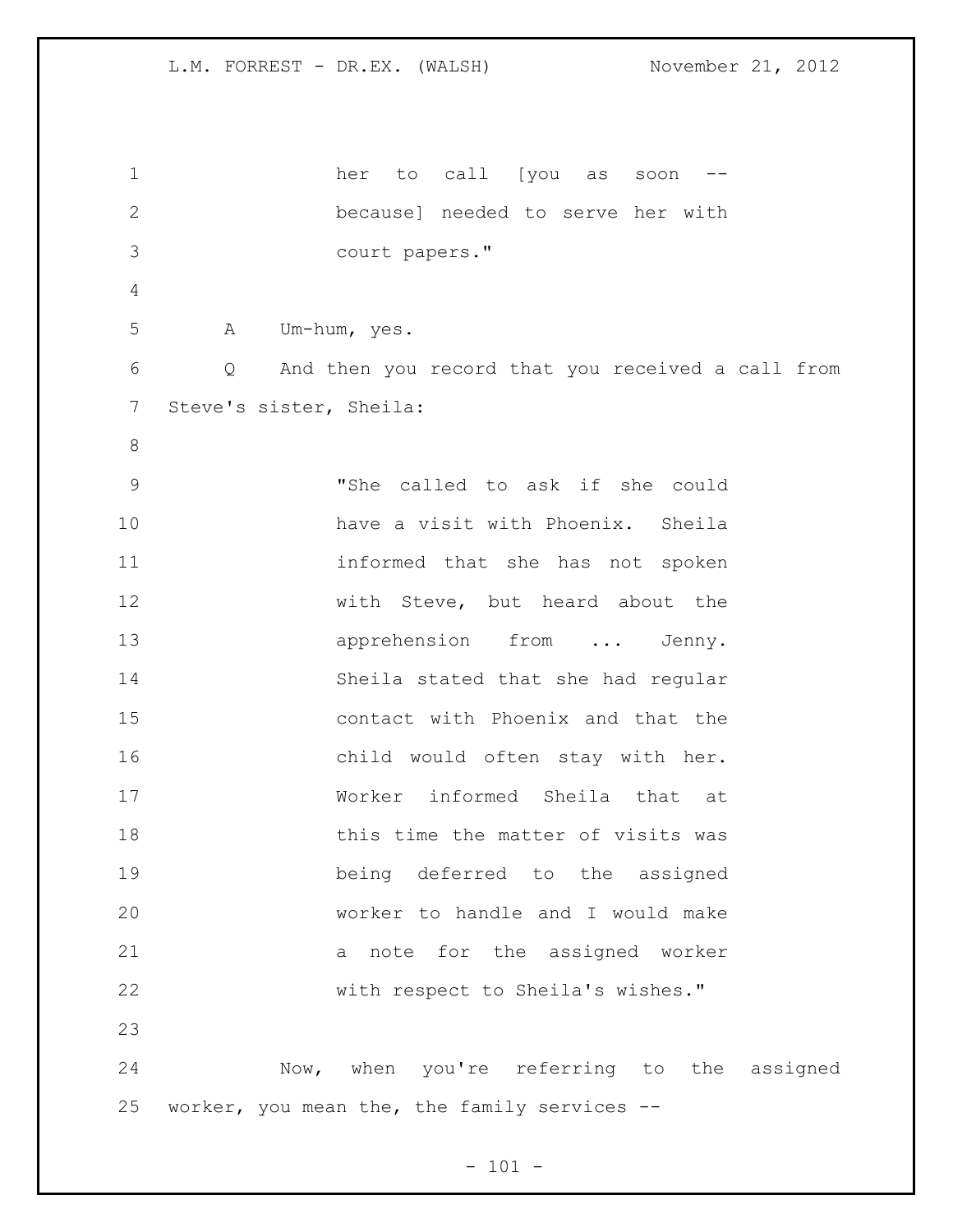1 A The family service worker that I would -- Q -- worker who's going to take the file? A Yes, that's correct. Q Okay. "To her credit, Sheila did ask how 7 Phoenix was doing. She also wanted to know what Steven would need to do to get her back. Worker suggested that Steve needed to call me. Sheila informed that she would [connect] with worker **13** next week to see if the case was assigned. Worker did ask Sheila if she was aware if Phoenix had 16 any health issues/allergies ... she stated that to her knowledge Phoenix had no health concerns. Worker conducted a CFSIS check following my conversation with Sheila and found that she is currently involved with the agency ..." No calls, and you noted, from either Samantha or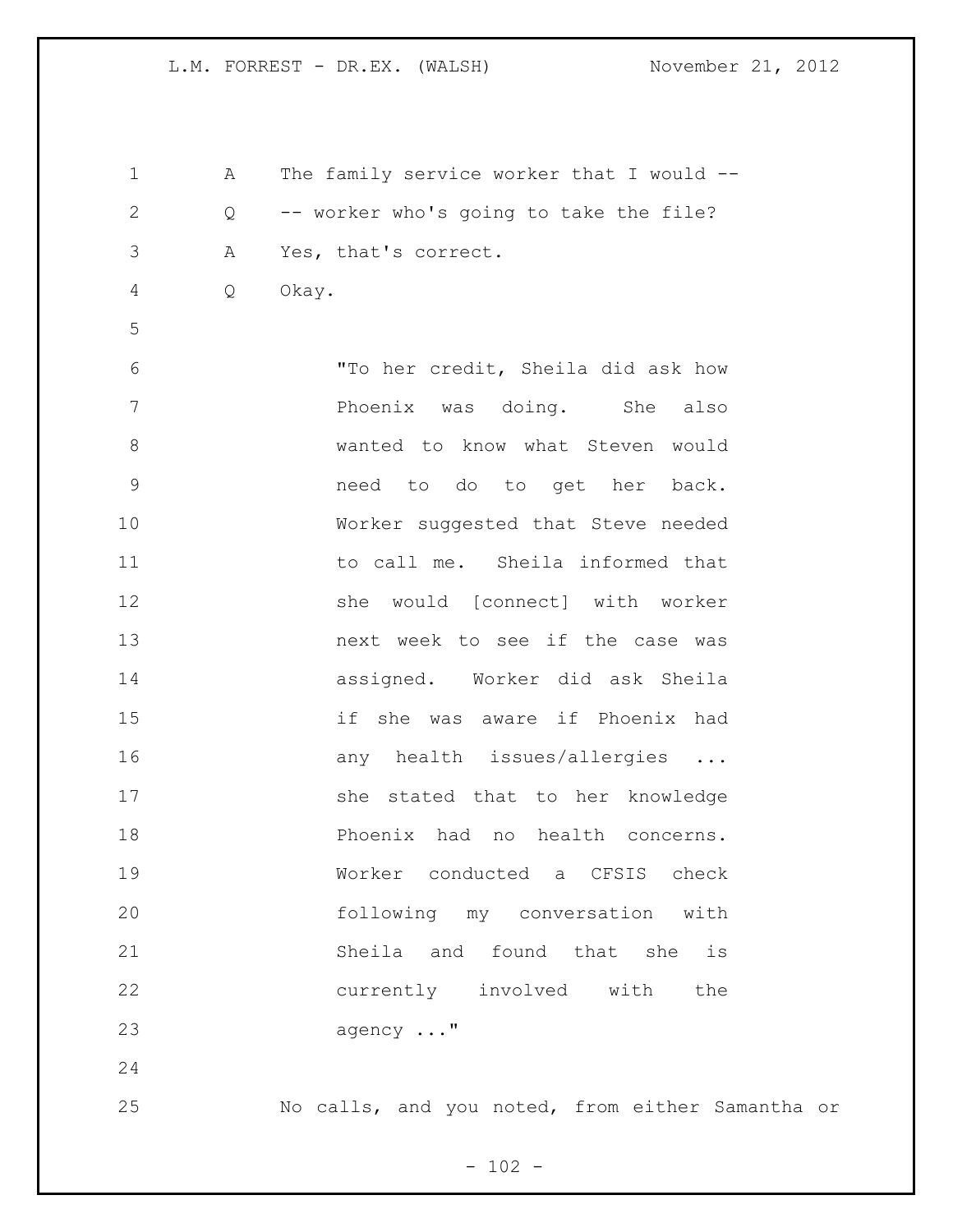Steve on that date.

 And so, at this point, Phoenix is, is in care in the hotel?

A Yes, she is.

 Q Okay. So now, on June 26th, there's that phone call left for Samantha asking for her to call?

A Yes.

 Q So you were still trying to contact Ms. Kematch?

10 A At this point, I need to serve them with court papers and that demand is being impressed upon me by my legal staff. So I have to, I have to make contact with them and provide that notice within a certain time frame. So there is a sense of urgency from the legal department for me to do that and from our lawyers. So then I have to try and do everything I can to locate them as well.

 Q Okay. So then you say that your worker and colleague attended Steve's home.

 "We could hear the sounds of a **radio from inside, but there was**  no response to our repeated knocking. Worker left a card in 24 the mailbox."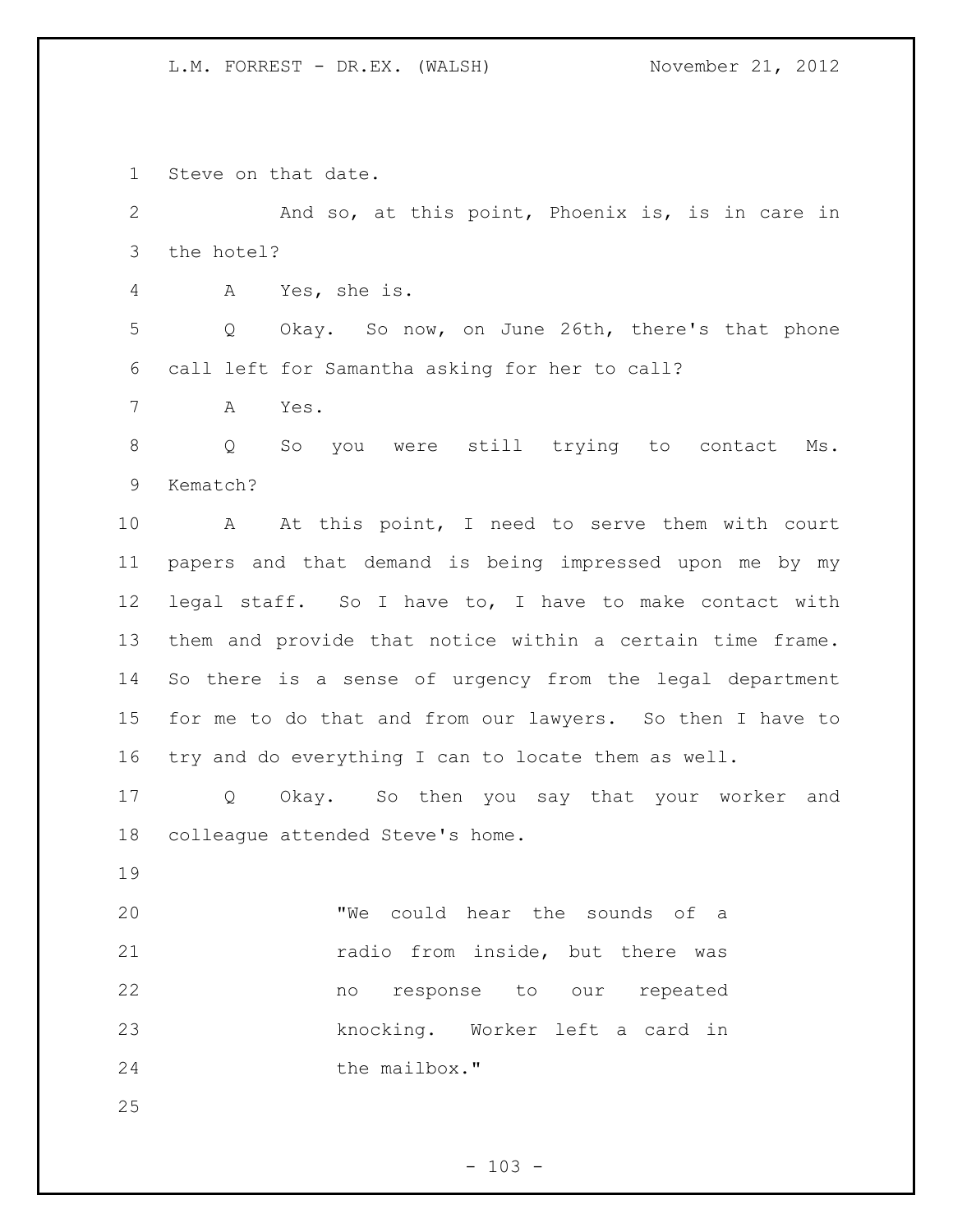1 And then to the next page please? "Samantha left a message advising that she might be able to meet tomorrow and would call me back. Worker called Indian Affairs to determine [whether or] if Phoenix was registered as CFSIS records and Samantha's information were inconsistent. Worker learned that Phoenix is registered under her **father with Lake St. Martin."**  Why was that information relevant to you? A Again, it's just to ensure that we're notifying the, the proper agencies, that we have the accurate information, in terms of her status. So just wanting to make -- it was probably -- I think my note says that it wasn't the same as what was suggested, so I wanted to see what the actual status number and -- was. So, as to -- Q And why did you need to know that? A Because at that point, we're involving aboriginal agencies and so we need to ensure that the right, the, the ones that have, are, are related to that status are the ones that are notified. So I needed to make sure which --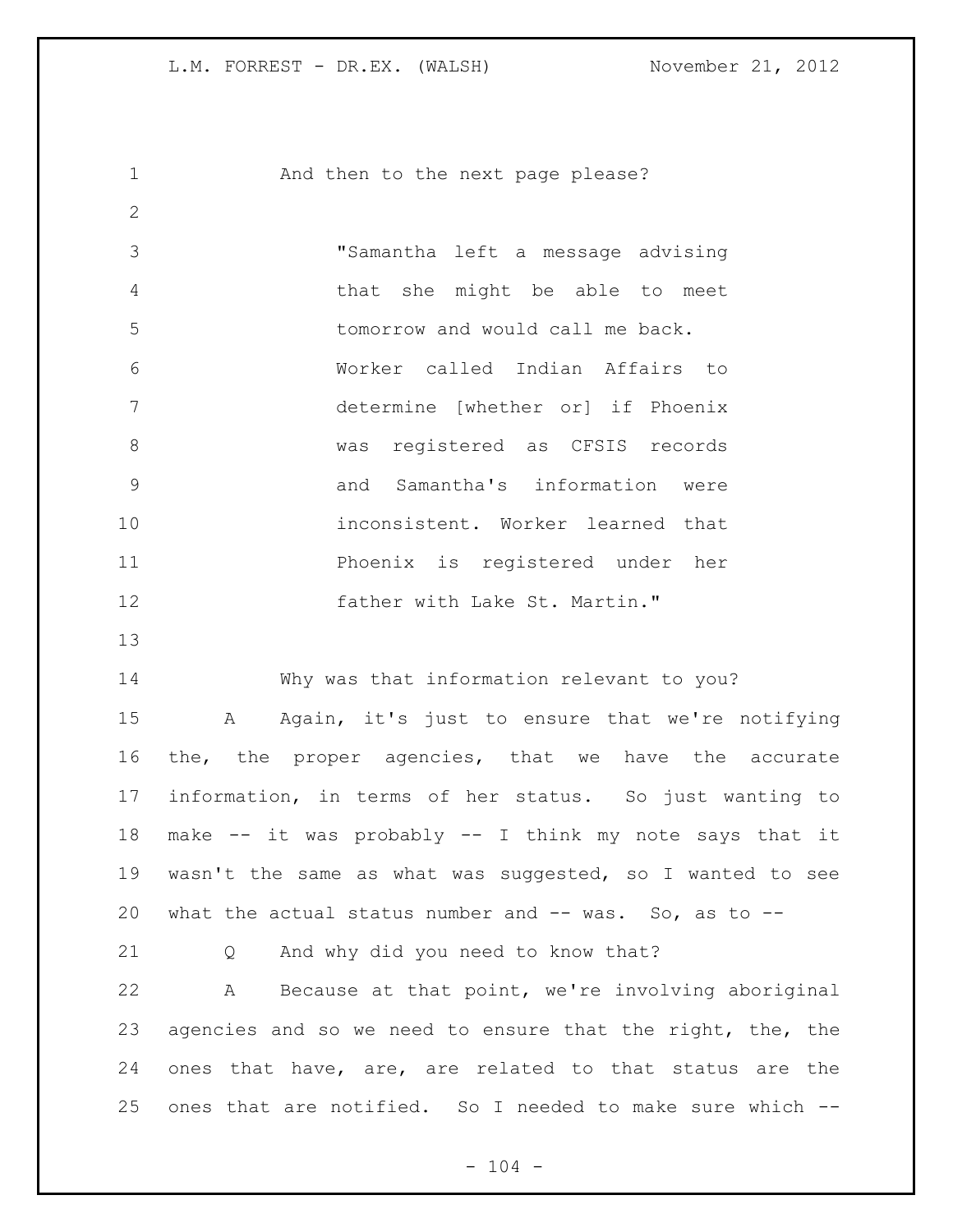who she -- which band or aboriginal agency she belonged to.

 Q And why, why were you involving aboriginal agencies at that point?

 A Well, families of aboriginal background, aboriginal -- required us to always notify aboriginal agencies of the apprehension, because, at that time, they may want to be involved with that family, to provide more culturally appropriate services. So they've always been notified of apprehension of children, but at the point that we were at in this case, in 2003, we were also involved in assisting families in determining which agencies they wanted to work with. So if they identified themselves as having an aboriginal background, they could choose their authority or aboriginal agency to work with, as opposed to Winnipeg Child and Family Services. So I needed to have that information as well, to assist in that process.

Q Okay. Thank you. Then you say:

 "No other calls from Samantha. No calls from Steve. Worker returned notices to Legal

 so that they could be forwarded to a Process Server."

- 
-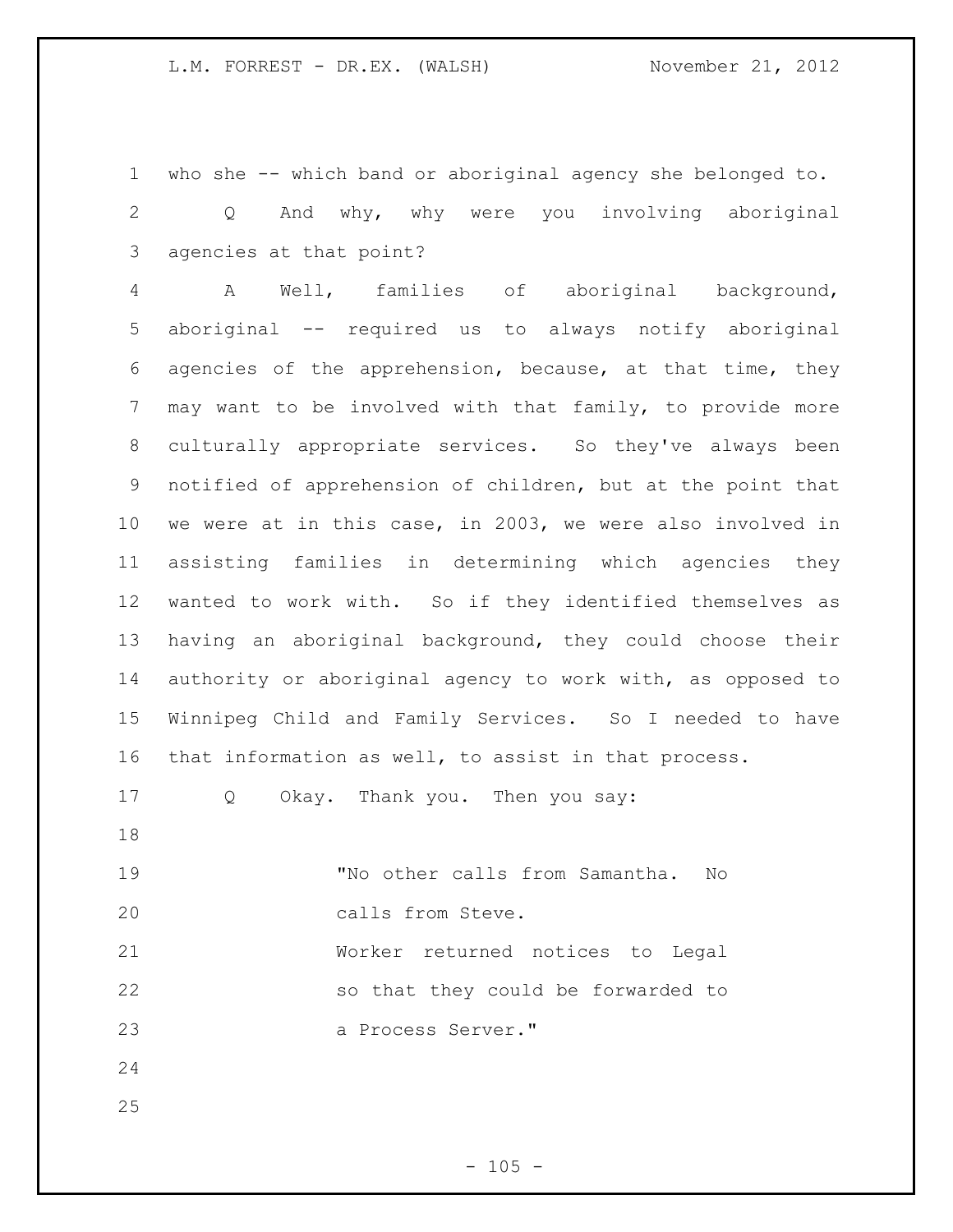So at this point, you're not going to keep trying to serve the parents?

 A I'd run out of time and, and then, there's only so many times -- like, you can call and call, and call, they're not calling you back. At some point there is a responsibility from that parent to make an effort to do something about this. I didn't have very many occasions where a parent never called me after a child was apprehended, very, very few. So you know, when that happens, at some point you have to say, you know what, I have to return this to the process server. I have to move on because this case needs to move on. I've got other cases to go as well and he's, he just wasn't responding. So it does have to move on. Again, the legal demands require me to keep that process going, so -- Q So then just finishing your activity, on June 27,

2003, you say:

 "Phoenix [is] moved to a new placement today."

 And it's identified. They came in to pick the child up from the hotel.

"Worker provided [them] with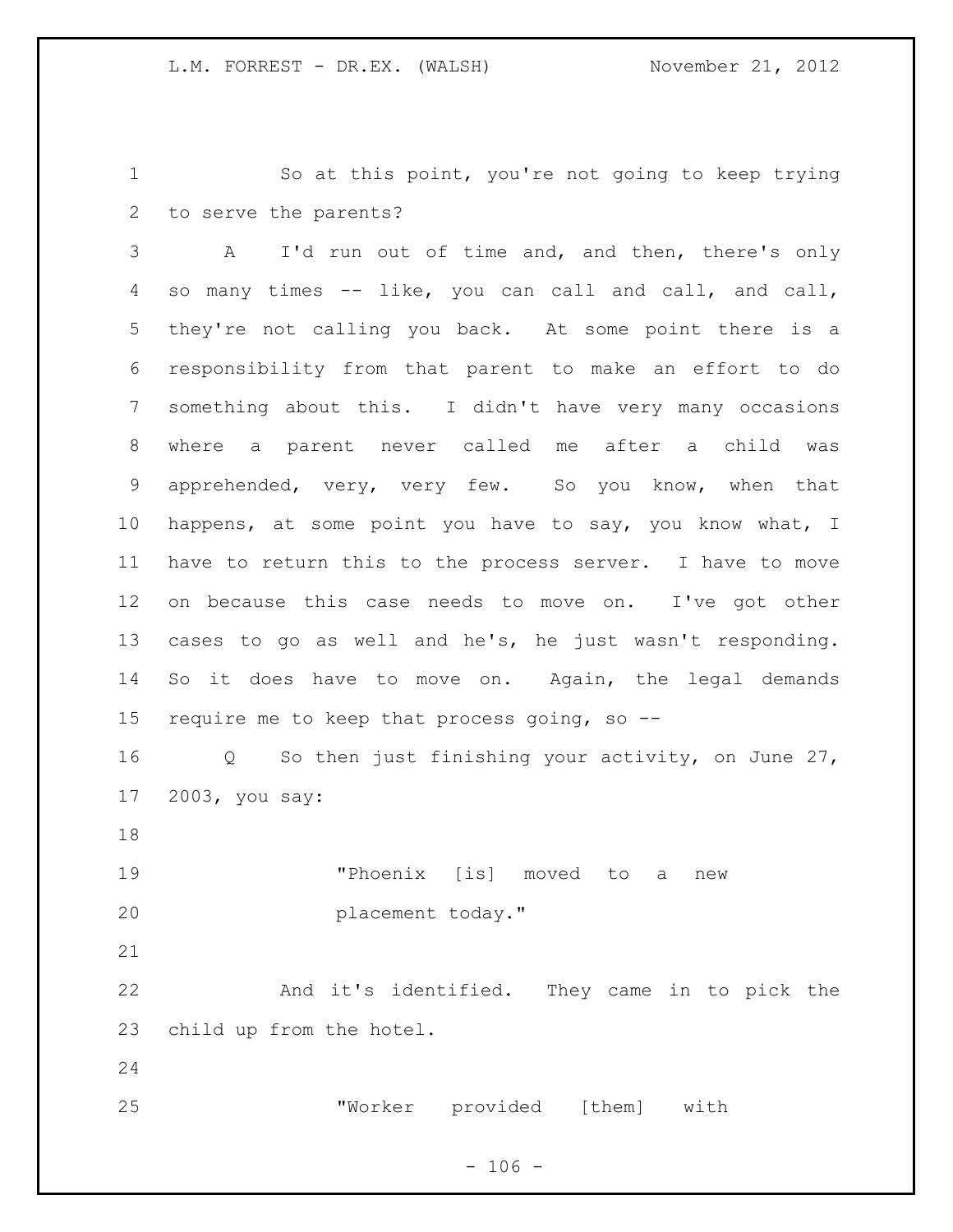| $\mathbf 1$  | whatever information I had about                            |
|--------------|-------------------------------------------------------------|
| $\mathbf{2}$ | the child along with the medical                            |
| 3            | numbers, [they were] encouraged to                          |
| 4            | call this worker if she needed                              |
| 5            | anything while the file was in                              |
| 6            | transition from Intake to Family                            |
| 7            | Service.                                                    |
| 8            | Greens completed showing change of                          |
| $\mathsf 9$  | placement."                                                 |
| 10           |                                                             |
| 11           | Those are the, the documents in the child-in-               |
| 12           | care --                                                     |
| 13           | A<br>Yes.                                                   |
| 14           | Q<br>-- file?                                               |
| 15           | Yes, so if a child moved from a placement, like,<br>A       |
|              |                                                             |
| 16           | she was initially in Place Louis, if she moved to a new     |
| 17           | placement, we had to do a green showing that move. Again,   |
| 18           | it's tracking that child's location and status while she is |
| 19           | in care.                                                    |
| 20           | Okay. And that information is kept in her child-<br>Q       |
| 21           | in-care file?                                               |
| 22           | Yes, it is.<br>A                                            |
| 23           | Q                                                           |
| 24           | "Worker received a [phone] message                          |
| 25           | left by Samantha, advising that                             |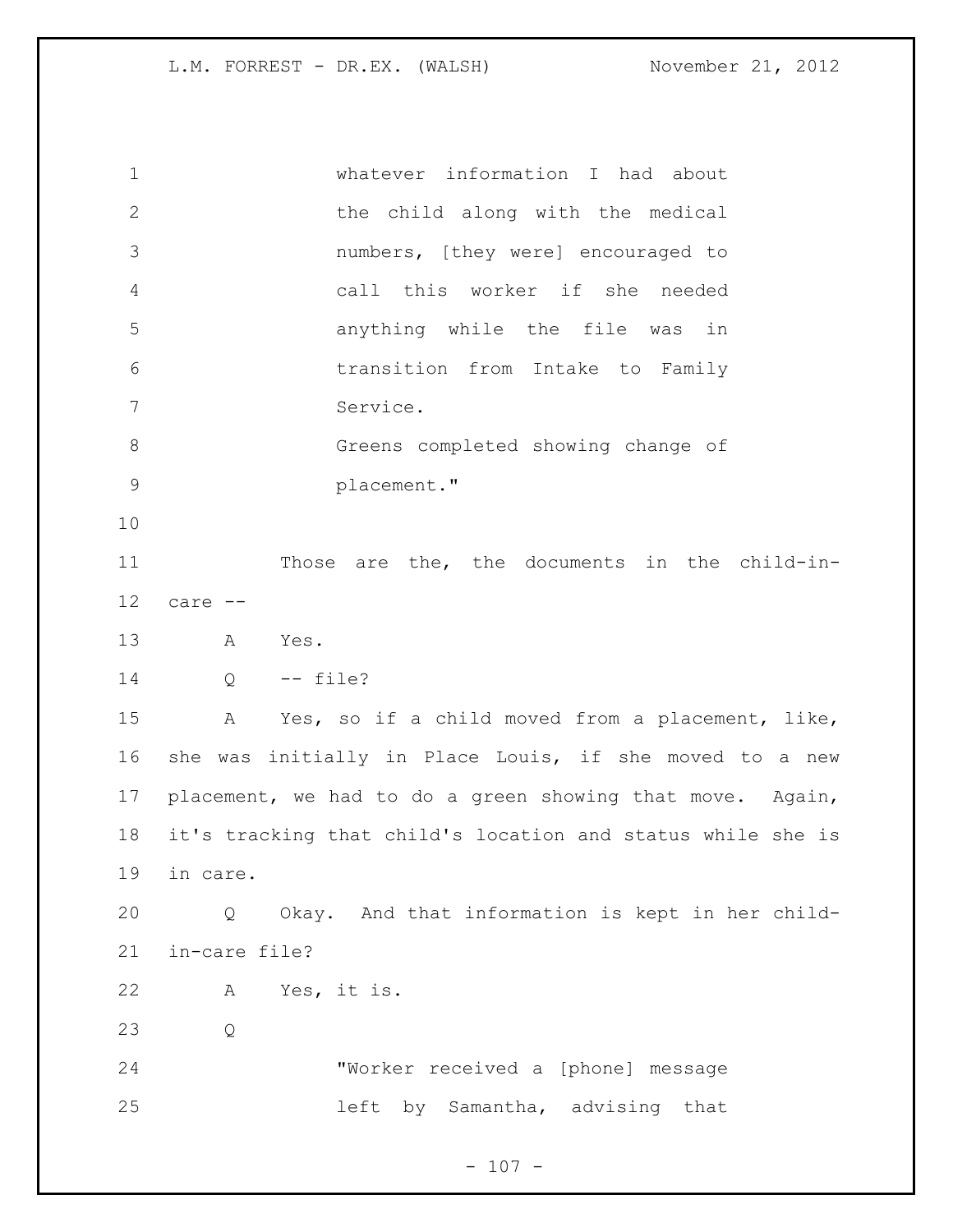she had been served with court papers and would call back. Intake summary completed and forwarded for transfer to family service as per authorization of unit supervisor." 8 And we saw that the last page of your summary, dated June 27, 2003, is signed off by your supervisor. A And I would have had a conversation with him prior to the actual signing, about this is where this case was, the direction of where this case was going and he would have verbally given me that authorization as well. Q Okay. Now, we know that you wrote quite a detailed assessment and statement of risk. We'll come back to that. I want to take a minute to look at Phoenix's

 child-in-care file. It's CD1797 and if we turn to page 37671, this is a note dated June 22nd. It says, Phoenix Sinclair, date of birth, her Manitoba Health number, the agency, the address. It's got your name as her worker.

22 Night duty emergency. Phoenix, inventory of clothing: One pair of pink panties washed out and hanging in bathroom, one blue and

 $- 108 -$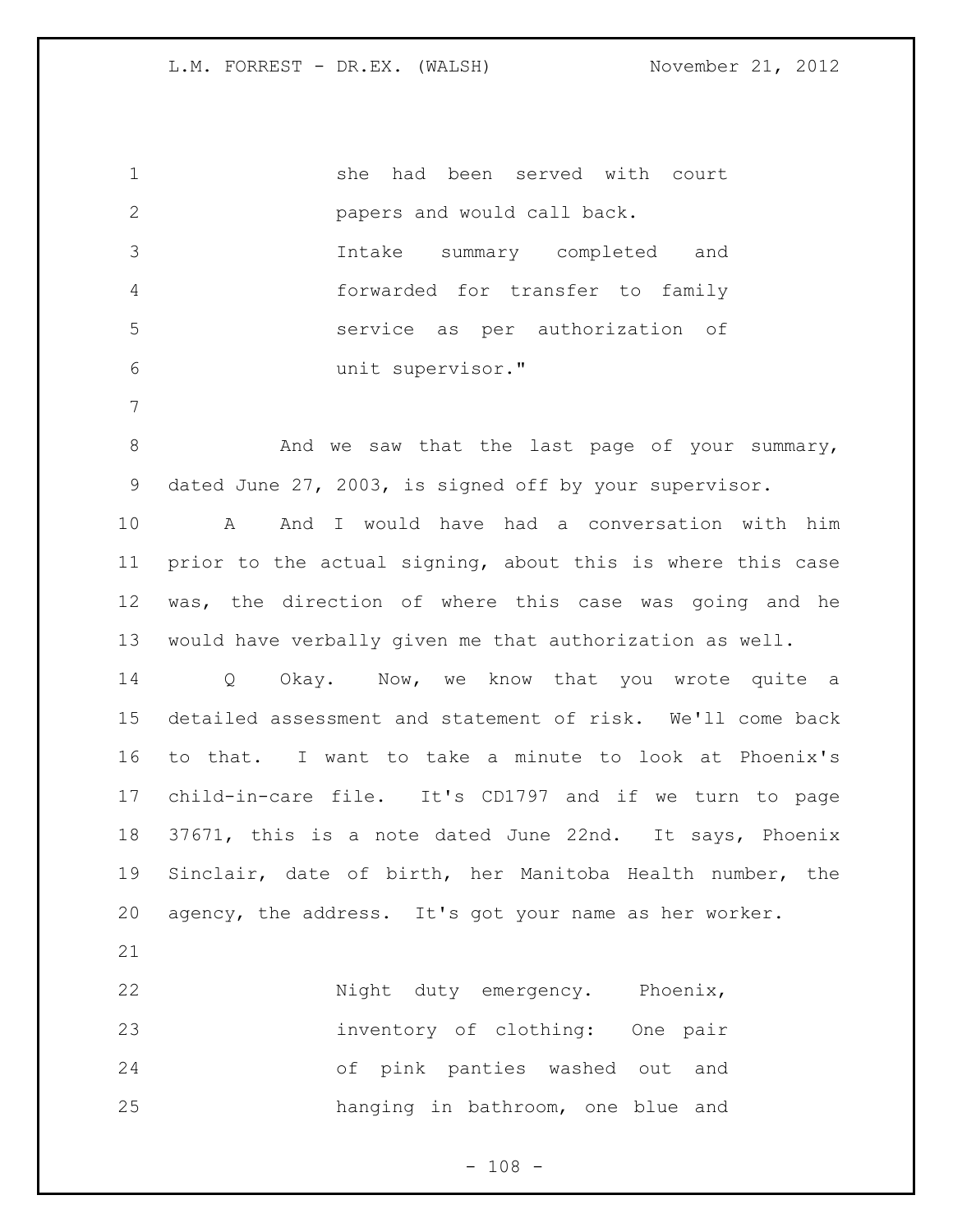white t-shirt, one pair of blue denim jeans, blue white t-shirt with shorts, one pair of white sandals with all of the fasteners all in good condition. 7 The Dougou know what this document is -- why this document is created and, and put into the child-in-care file? 10 A I, I don't know who wrote the document -- Q Right. A -- it might have -- can you scroll up to the top of it, please? I, I don't know who created this document. It, perhaps, is something that was maybe provided to or documented by the placement staff. So I honestly don't know who wrote it. Q The date, June 22nd, that's the date that, that Phoenix is -- A Yeah. Q -- taken into care; is it fairly typical to find documents like this that, that itemize what the child came into care with, in terms of -- A If -- Q -- belongings? A -- if they come into an emergency shelter, yes,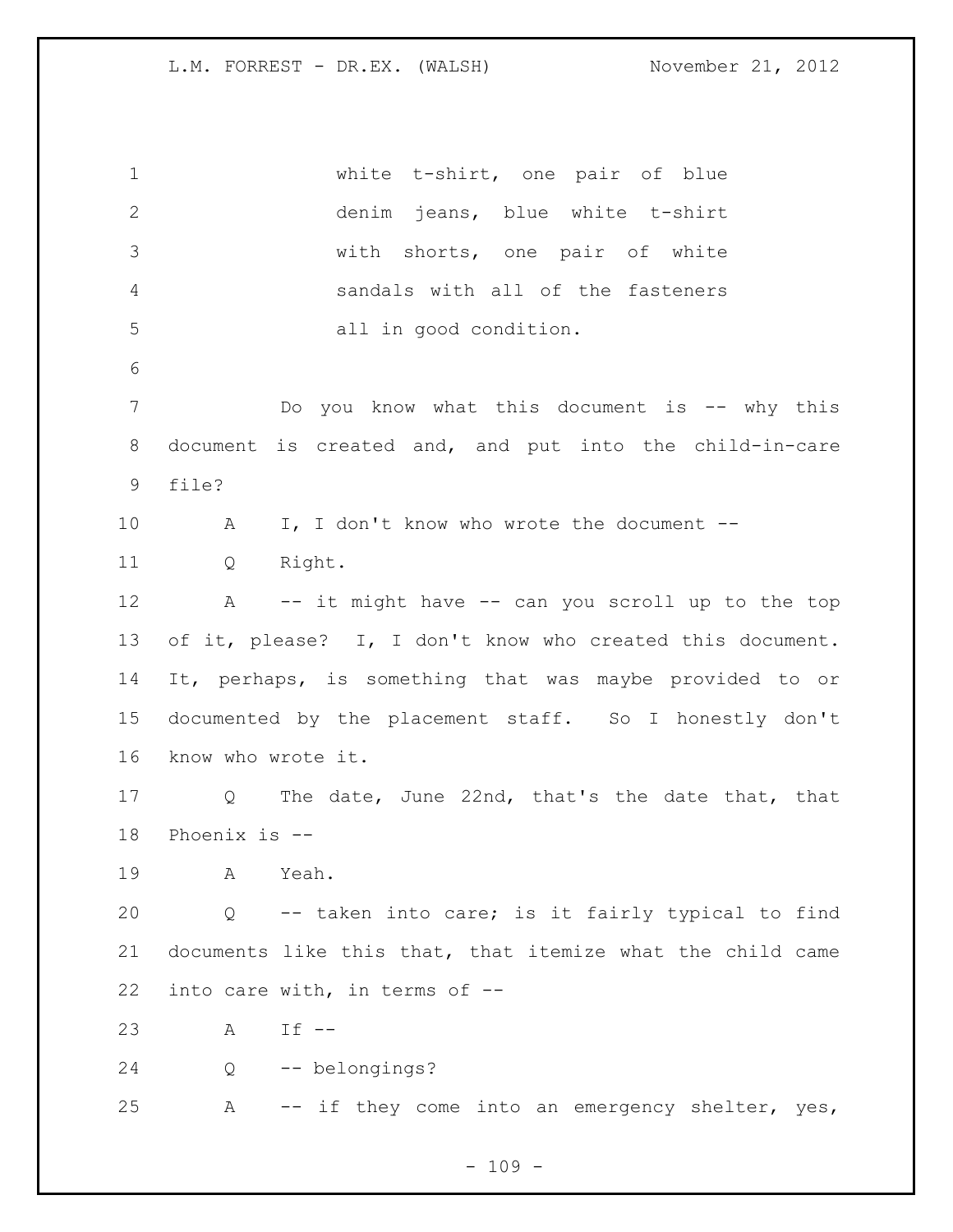it was a requirement by them to document anything that she came in with, so that that's what she would also go with when she moved to another placement, or back home. Q Okay. A So, yeah. Q And if we turn to the next page please? This is also dated June 22nd, it's got someone's name at the top and then it item, it documents: 8:45 p.m. Received a call from CFS **night** desk to say they were bringing a three year old into 13 room 914 Place Louis Riel. So this relates to Phoenix's apprehension? A Yes, it would have been probably authored by one of the care staff that were notified that this child was coming into care. So this is their notes about that. Q So they're documenting what happens once they have Phoenix -- A Yes. Q -- in their care? A Um-hum. Q Okay. So then they go on to say: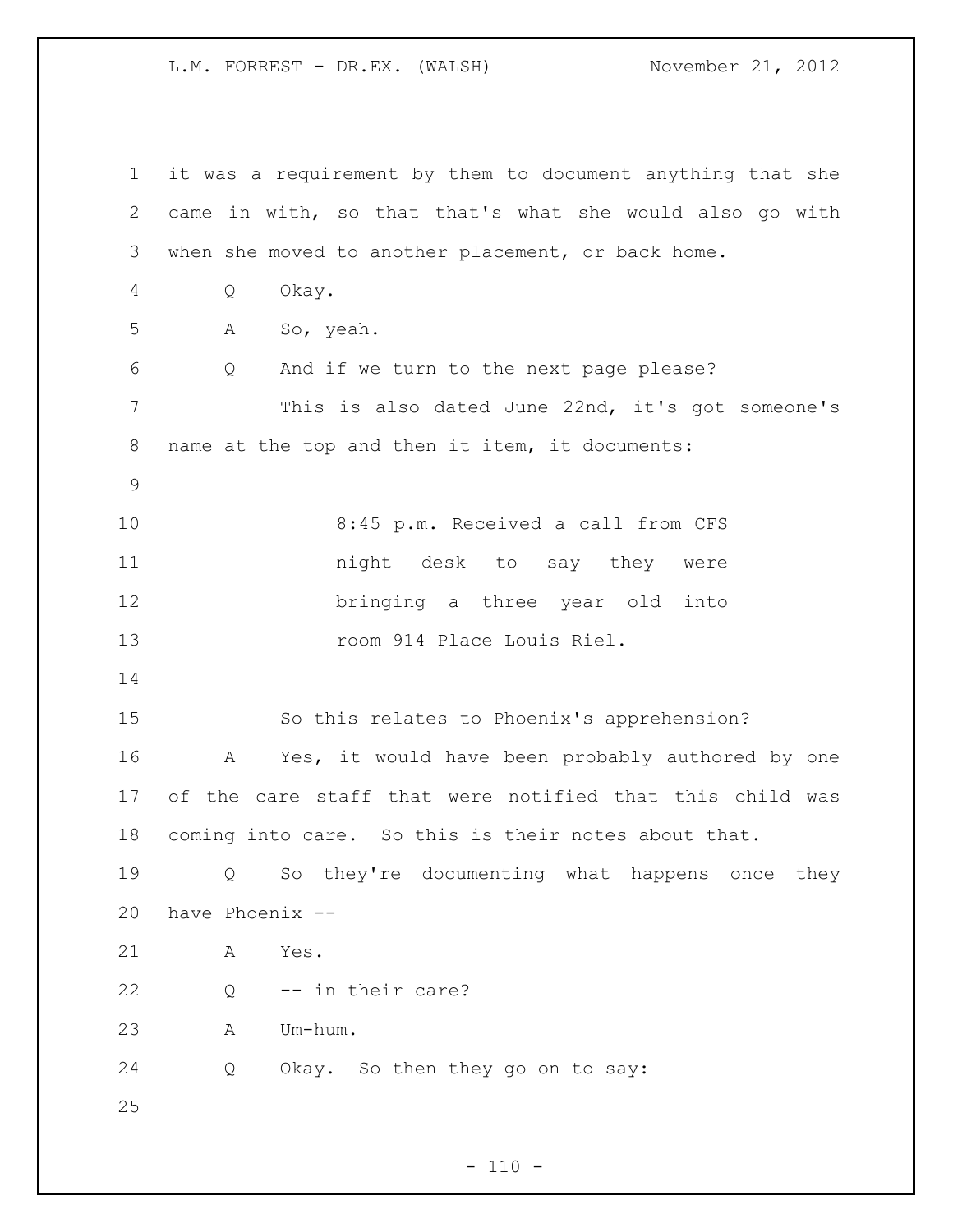L.M. FORREST - DR.EX. (WALSH) November 21, 2012 9:15 Phoenix dropped off. 9:30, she had a bath, which she enjoyed. Looks like she had two cups of milk, granola bar, cookies. She settled in right away and was happy when she saw we also had a baby here. 11 And then, can you scroll down please? At 10:00 p.m., it says she's in bed, watching Treehouse and by midnight she's asleep and she slept right through the night. So these are some documents that tell us a little bit about Phoenix herself? 17 A On that date, yes. Q Yes. A Um-hum. Q And then starting at page 37660, through to 37669, we have something called children's logs; do you know what those are for? A Children's logs are completed by staff in emergency placement resources. They document the child's activity while they are in that placement resource. So

- 111 -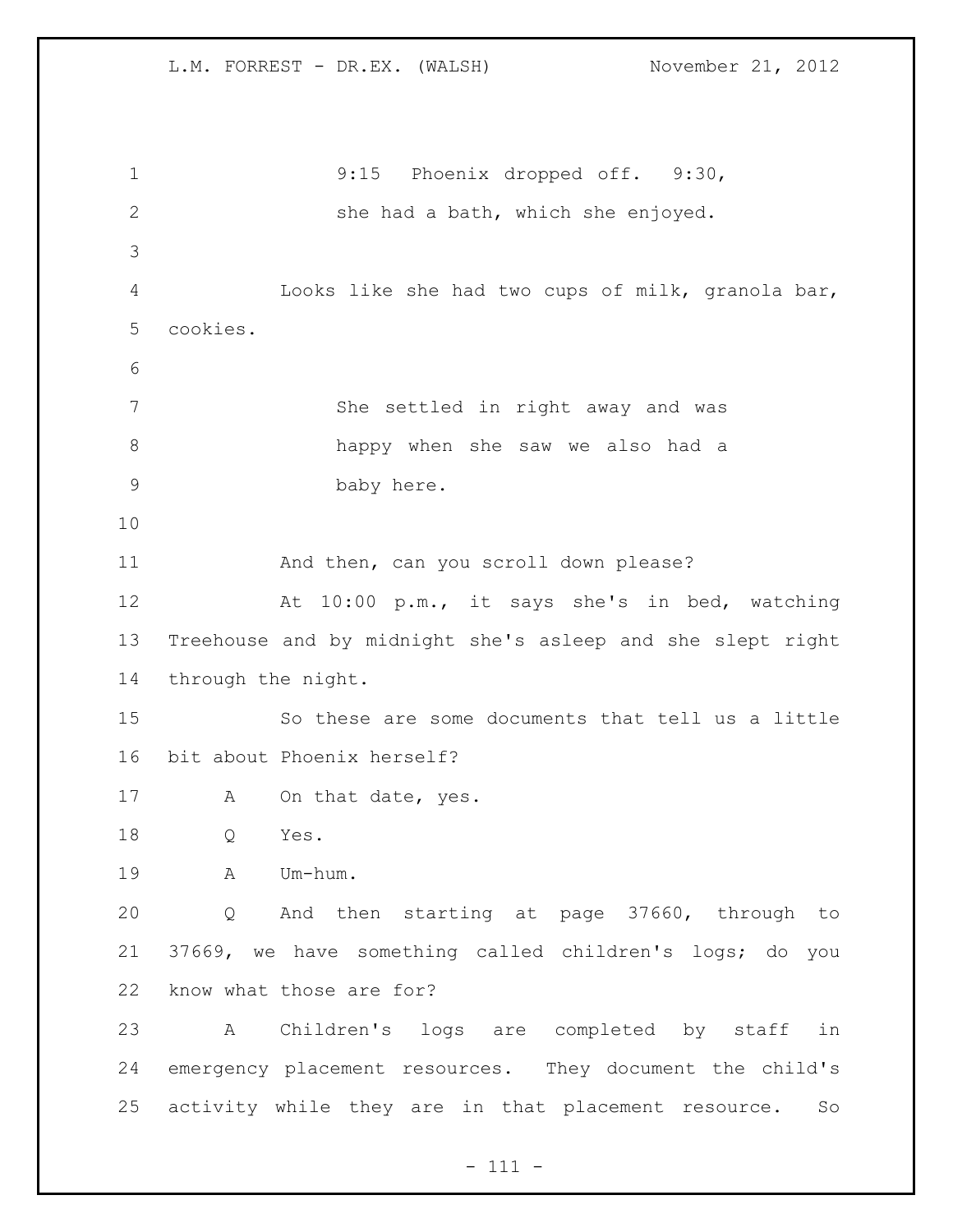eventually, they will find their way to the child's file, but it's a record of, of what they've done. Sometimes children fall and hurt themselves, so I mean, those are pieces of information that might be contained in those kinds of logs, just to keep a document of what happened with that child while they were in that emergency resource. Q All right. And since this is really the only information that we -- or some of the little information that we have about, about Phoenix, let's look at some of these logs. Page 37666. So this is dated June 24. It documents when she woke up and what she ate: Cereal, milk, eggs, toast. She's had a healthy breakfast. And then there's a summary of her overall behaviour, strengths, interests, concerns. And you see in that first line it says: 17 No problems. She is potty

18 trained. She is well behaved.

 Then if we go to 37662, for instance, again, it documents when she woke up, that she was grumpy, what she 22 ate. And under the summary it says, talks about -- I notice that there's different handwriting in the summary. Does that reflect that there would be different caregivers during the course of the day?

- 112 -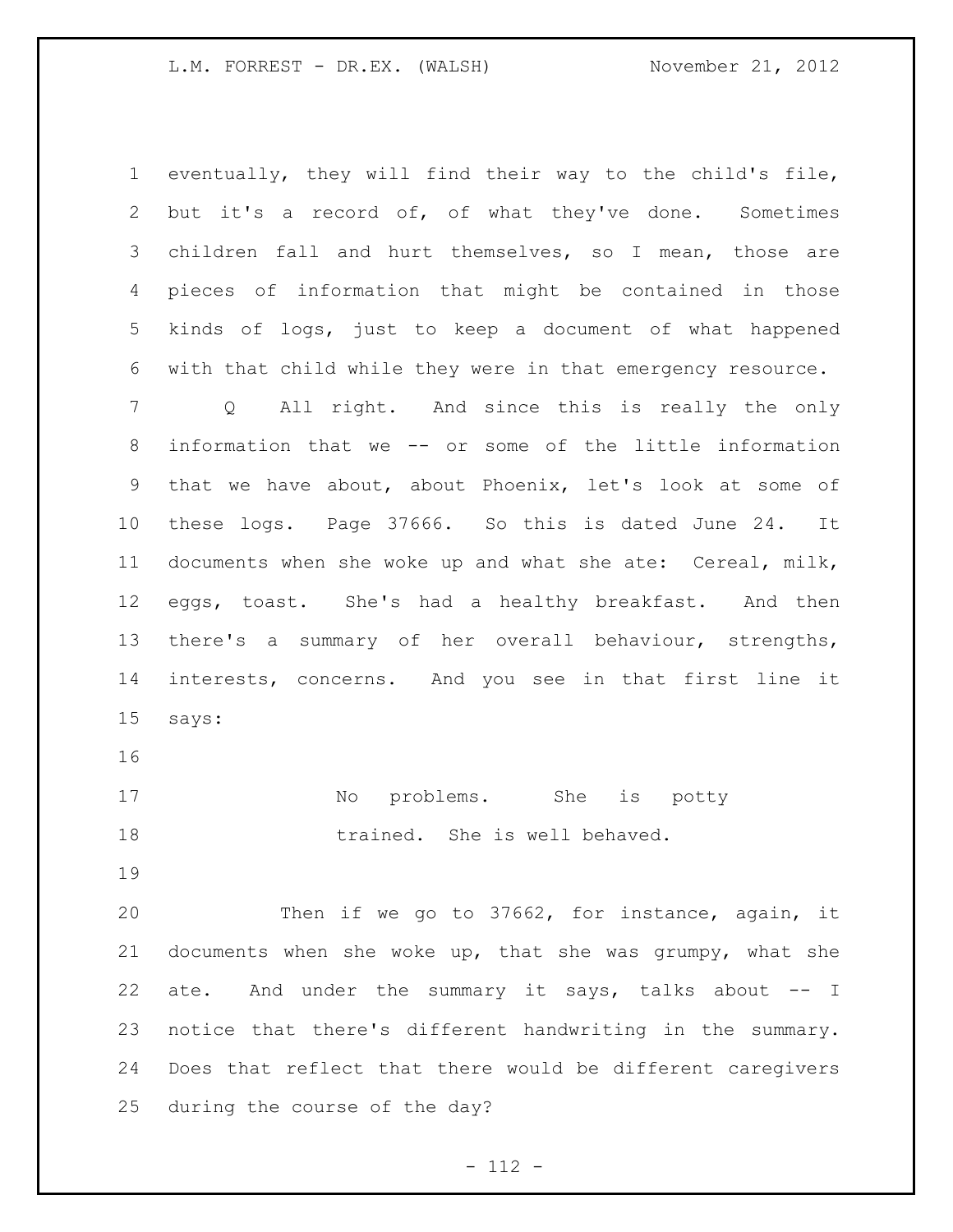1 A Yes, there would be.

| 2              | Okay. And it talks about giving Phoenix toys to<br>Q        |
|----------------|-------------------------------------------------------------|
| 3              | play with, that she ate everything. It says she has a very  |
| 4              | healthy appetite. It says -- they talk about her getting    |
| 5              | grumpy and needing a nap, but due to moving, they can't lie |
| 6              | her down. And then they have a, a new room ready for her.   |
| $7\phantom{.}$ | They washed her clothes.                                    |
| $8\,$          | Can you scroll down please?                                 |
| $\mathsf 9$    | And then they say that she slept through the                |
| 10             | night, no problems. And then finally, on the next page,     |
| 11             | they have Phoenix watching cartoons and then just scroll    |
| 12             | down please. It says:                                       |
| 13             |                                                             |
| 14             | "(I phoned after hours and they                             |
| 15             | will try to get something for                               |
| 16             | They will also<br>her).<br>let                              |
| 17             | [Phoenix]  know she's<br>in                                 |
| 18             | dire "                                                      |
| 19             |                                                             |
| 20             | Or Phoenix's social worker.                                 |
| 21             |                                                             |
| 22             | " know she's in dire need of                                |
| 23             | clothing. After hours came by and                           |
| 24             | dropped off a bag of clothes."                              |
| 25             |                                                             |
|                |                                                             |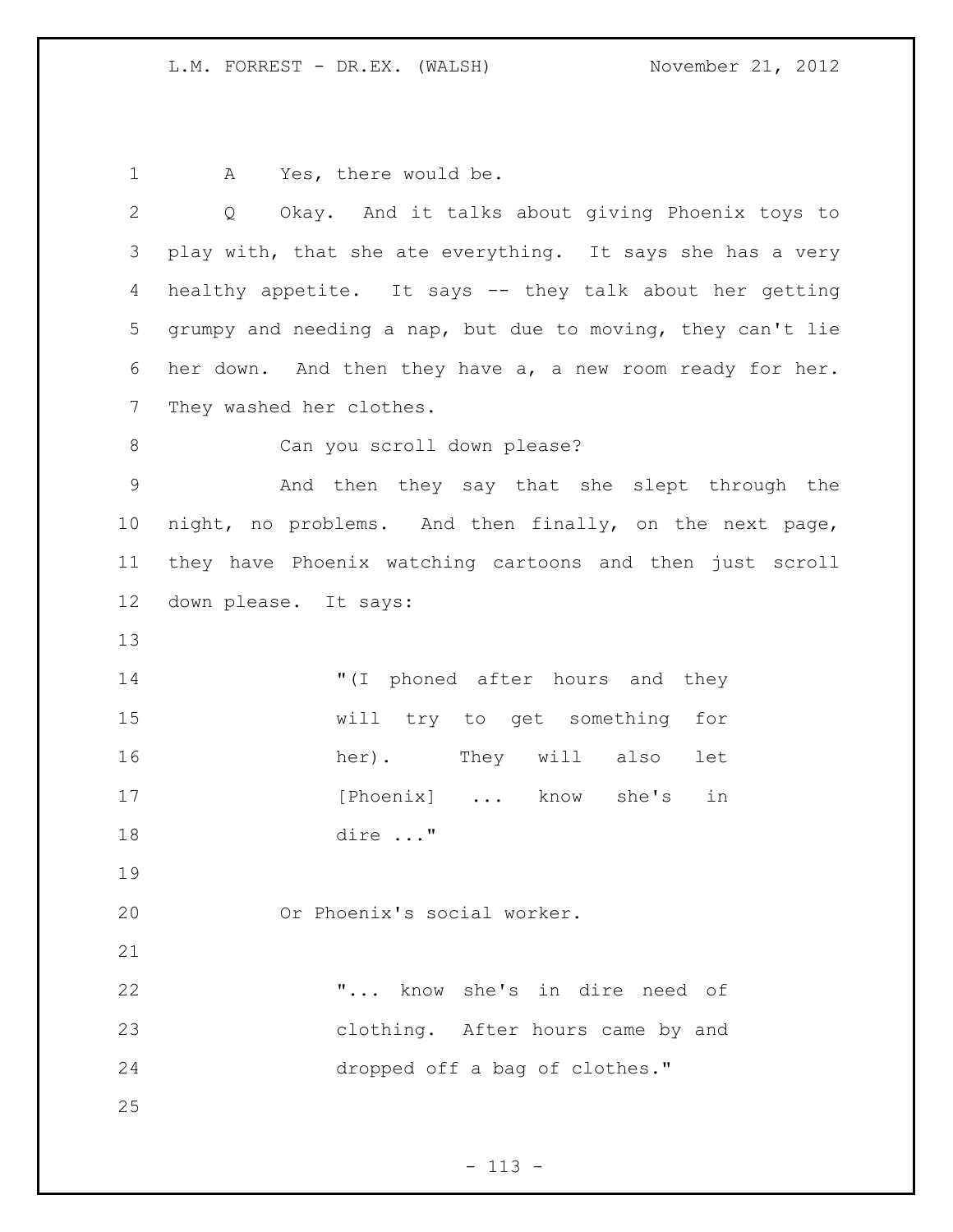Is that a common need for children in care? A When they come into care, yes, because, depending on the circumstance, you're probably not likely to have the opportunity to pack up some clothes when you're removing a child, you know, if there's a drinking party or whatever. Like -- not whatever, a drinking party, or some really hostile parent, you're not likely to get belongings and clothes. So yes, a lot of times we bring a child into care, they may not even have shoes or a jacket and you bring them in and we have to get them some things to wear. And I just wanted to clarify too, you asked -- 12 O Um-hum. A -- different people staffing. Emergency placement resource is not a same thing as a foster home -- Q Yes. 16 A -- so I mean, there -- it's, it's a, it's a, a assortment of staff that are, you know, contracted or employed by the agency to provide care to children in these resources. So there are shift changes and there are changes in staff during that time -- Q Yes. A -- while child's in care. 23 Q Thank you. Yes, and, and then we saw that she was ultimately moved to a foster home -- A Yes, she was.

 $- 114 -$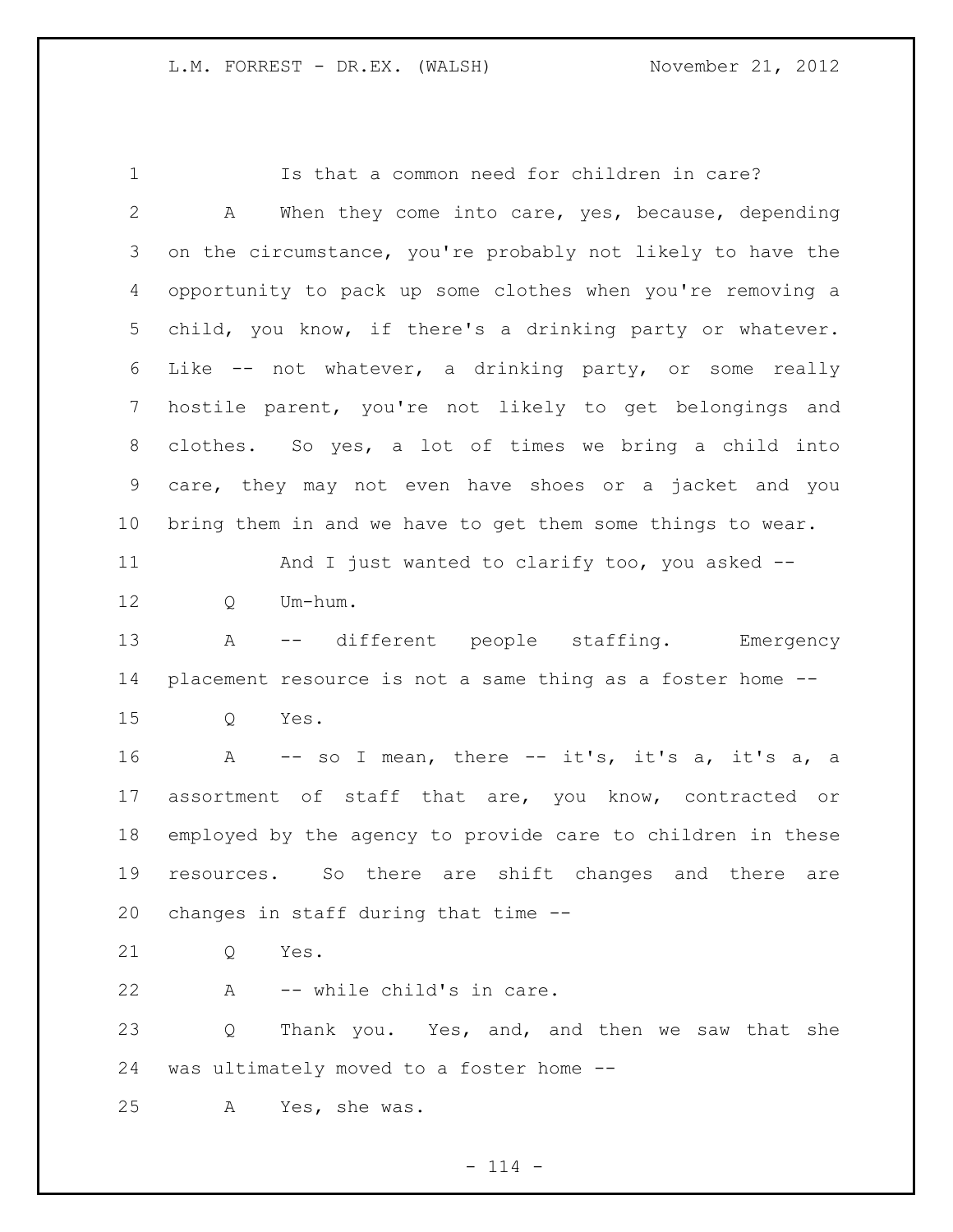Q -- which would be one, one caregiver?

A Yes.

 Q Thank you. So then if we turn to page 37637, this is the child care instruction sheet, dated June 27, 2003 and what is this document?

 A This is what we called greens. So it's also called the child care instruction sheet.

Q So this is a, an example of greens?

 A Yes, this is, is an example of greens. So this is the information that it would contain with respect to that child, her status, aboriginal or not, medical number information and activities. On this green, it showed that she changed placements on June 27th and it shows from which placement she left and which placement she was moved to.

 Q So it shows, under placement, that she went from a hotel to a foster home?

A Yes.

Q Okay.

19 A And also on the part where it says placement, it'll say emergency placement/hotel/motel and you cross that off and you move it over to foster home/agency. So that's how --

Q Right.

A -- they track it.

Q Okay. And then the greens that, the green sheet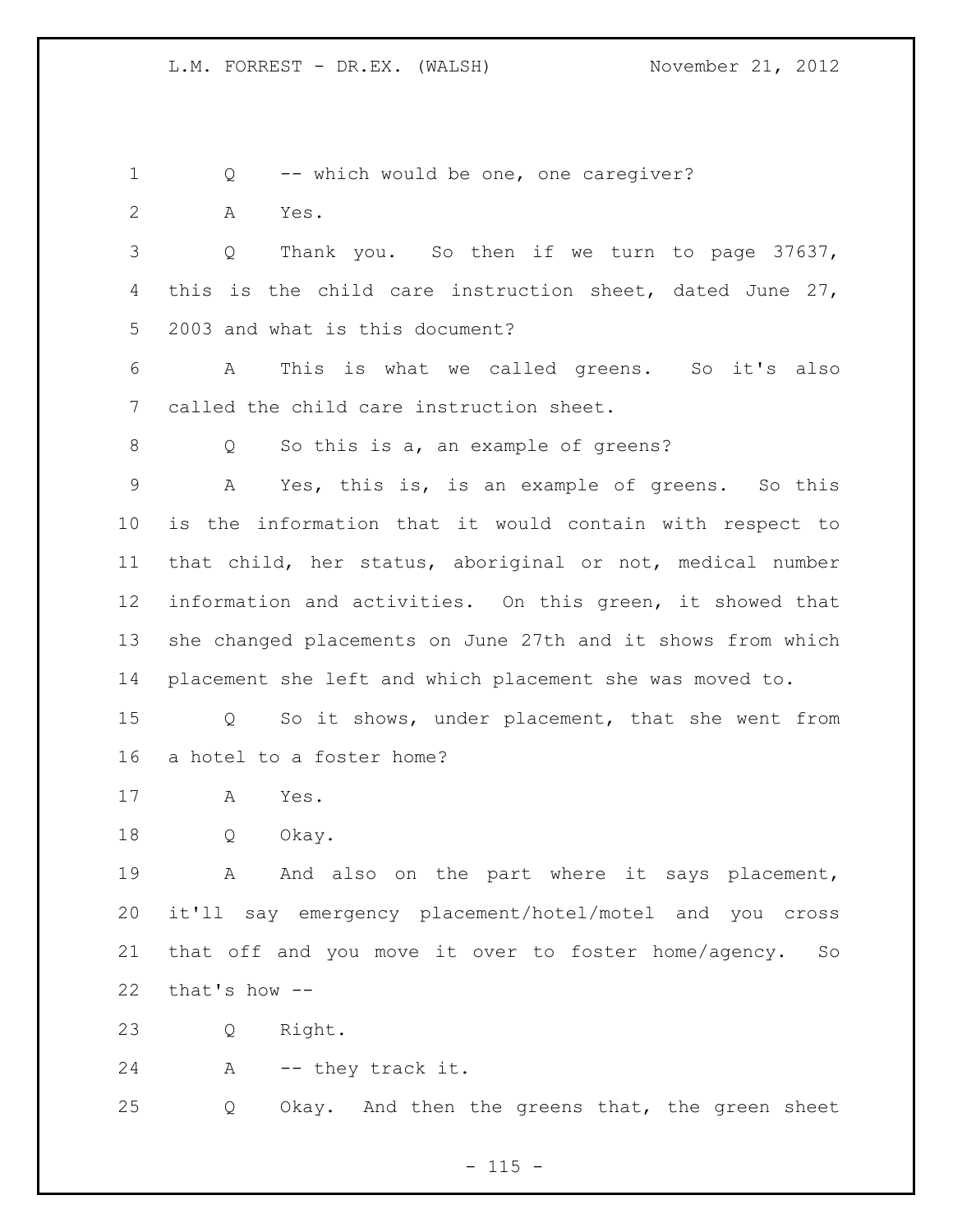that's found at page 37636, this one is dated July 3, 2003. And if you scroll to the bottom please? You'll see that the worker's name is now Stan Williams. So, and if we scroll up to, to placement, there's no change there but what's happening now, as of July 3, '03? Why is there a new instruction sheet? A Because there's a change of worker. So under activities, the options are there of either coming into care, being discharged, change of placement, change of legal status, or change of worker. So because it was moving from me to a new worker, the green had to be done. Because then that would be modified in CFSIS to show that the child-in-care file was now going to be assigned to Stan. Q Who was the ongoing family services worker? 17 A Who'd be the ongoing family service worker, yes. 18 THE COMMISSIONER: And it was moving from you? 19 THE WITNESS: From me. THE COMMISSIONER: But you'd had it throughout as an intake worker? THE WITNESS: I had her child-in-care file as of the date of her apprehension, which would have been June 23rd; right? Is that the date she was apprehended? I can't remember. When she was apprehended on the weekend,

 $- 116 -$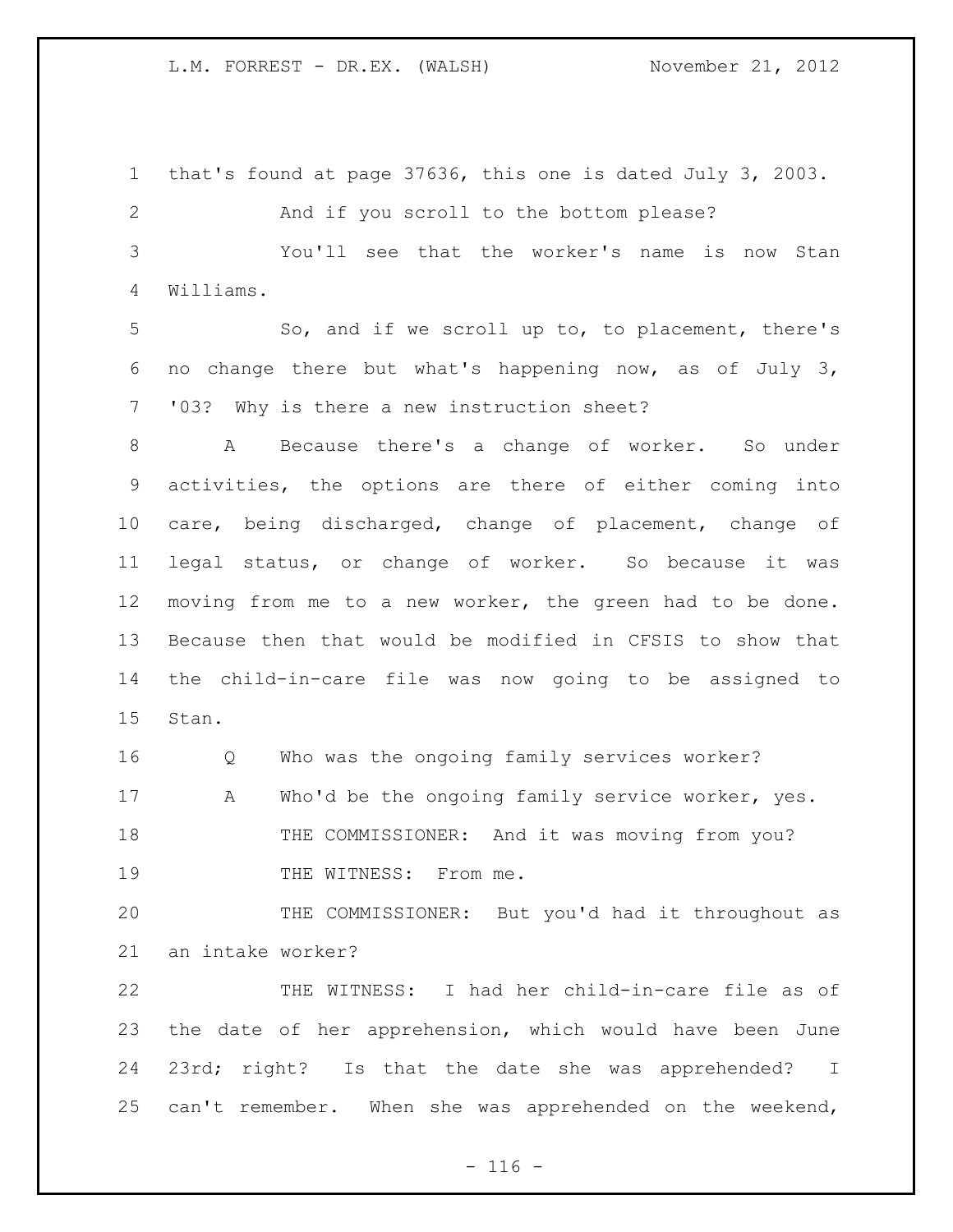that's when a child-in-care, that's when I was attached to her child-in-care file, because that's the day she was apprehended. THE COMMISSIONER: But, but you had been involved before that? THE WITNESS: I had been involved with the family before that, yes. 8 THE COMMISSIONER: As an intake worker? 9 THE WITNESS: With the -- as an intake worker, yes. THE COMMISSIONER: And then, when she was apprehended, was your status with the file different than it being an intake worker? 14 THE WITNESS: Was my status different? 15 THE COMMISSIONER: Yes. 16 THE WITNESS: No, I was still the intake worker, yes. BY MS. WALSH: Q So just so we understand, you were the intake worker when the referral came in, in February of 2003? A Yes. Q And you remained involved in the file until July of 2003, when the file was transferred to the ongoing family services worker?

 $- 117 -$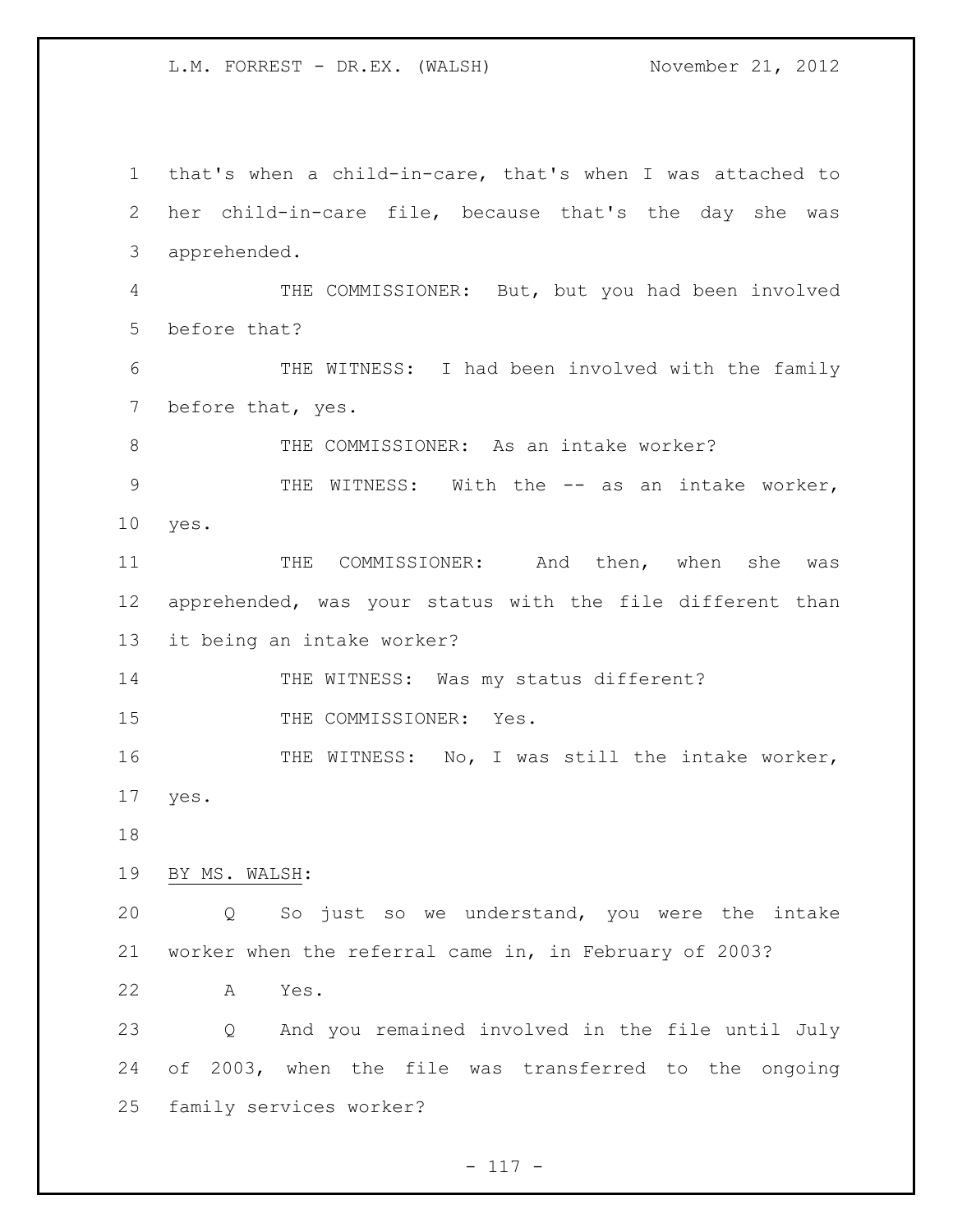1 A That's correct, yes. Q Okay. And that's Mr. Williams? THE COMMISSIONER: And that was what date? THE WITNESS: July 3rd, 2003, is when the file was transferred from me to Stan. THE COMMISSIONER: So you, you, you, you had supervision then for six months, had you? 8 THE WITNESS: Of --9 THE COMMISSIONER: Of the file? 10 THE WITNESS: Since February, yes. BY MS. WALSH: 13 Q We can go back now to the transfer summary, I want to look at the statement of risk and, and the assessment and statement of risk that you prepared, page 37371. 17 THE COMMISSIONER: And, and let me just ask this, it -- the trial, file was now being transferred to Mr. Williams -- THE WITNESS: Yes -- 21 THE COMMISSIONER: -- as a family service worker? THE WITNESS: -- he's a family service worker. 23 So the file, the family service file and then the new child-in-care file for Phoenix were transferred from me, on intake, to Stan, who was family service.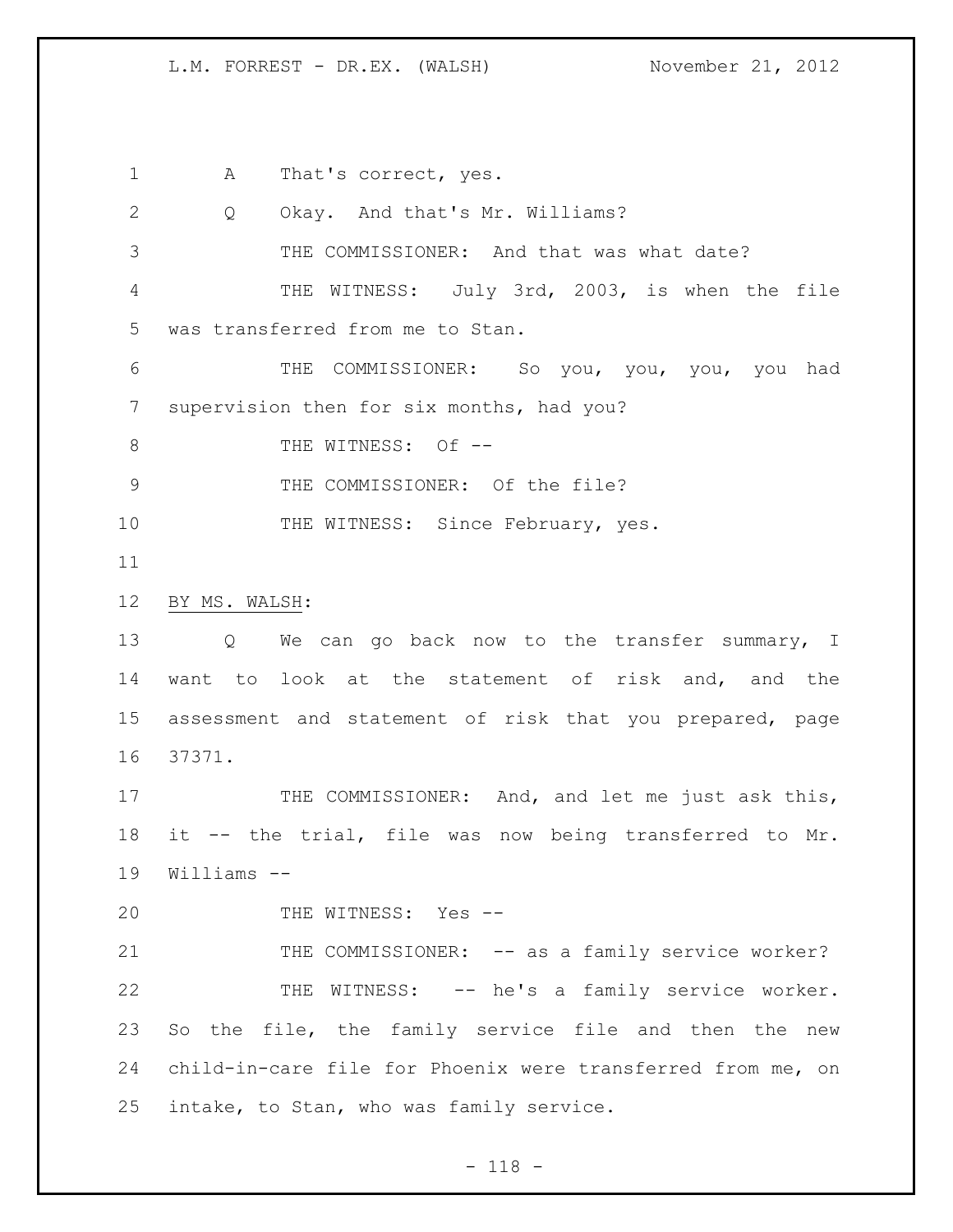THE COMMISSIONER: And what do you call the second file?

THE WITNESS: Child-in-care file.

 THE COMMISSIONER: As a result of the apprehension?

6 THE WITNESS: Yes.

BY MS. WALSH:

 Q So Phoenix was apprehended while you were her intake worker, or the intake worker assigned to the family? A Yes.

12 O And then she remained in care while the file was transferred to an ongoing family services worker?

A Yes, that's correct.

 MR. RAY: Mr. Commissioner, just, if I could just take a moment to clarify something, rather than doing it at a later point, because I just don't think it's controversial. You just mentioned to the witness that she had supervision of the file for six months. I think the evidence is that she took it on the last day of February. She had it from March, April, May, June, which is four months and then three more days.

23 THE COMMISSIONER: Okay. I, I --

MR. RAY: So, I --

25 THE COMMISSIONER: -- was including February --

 $- 119 -$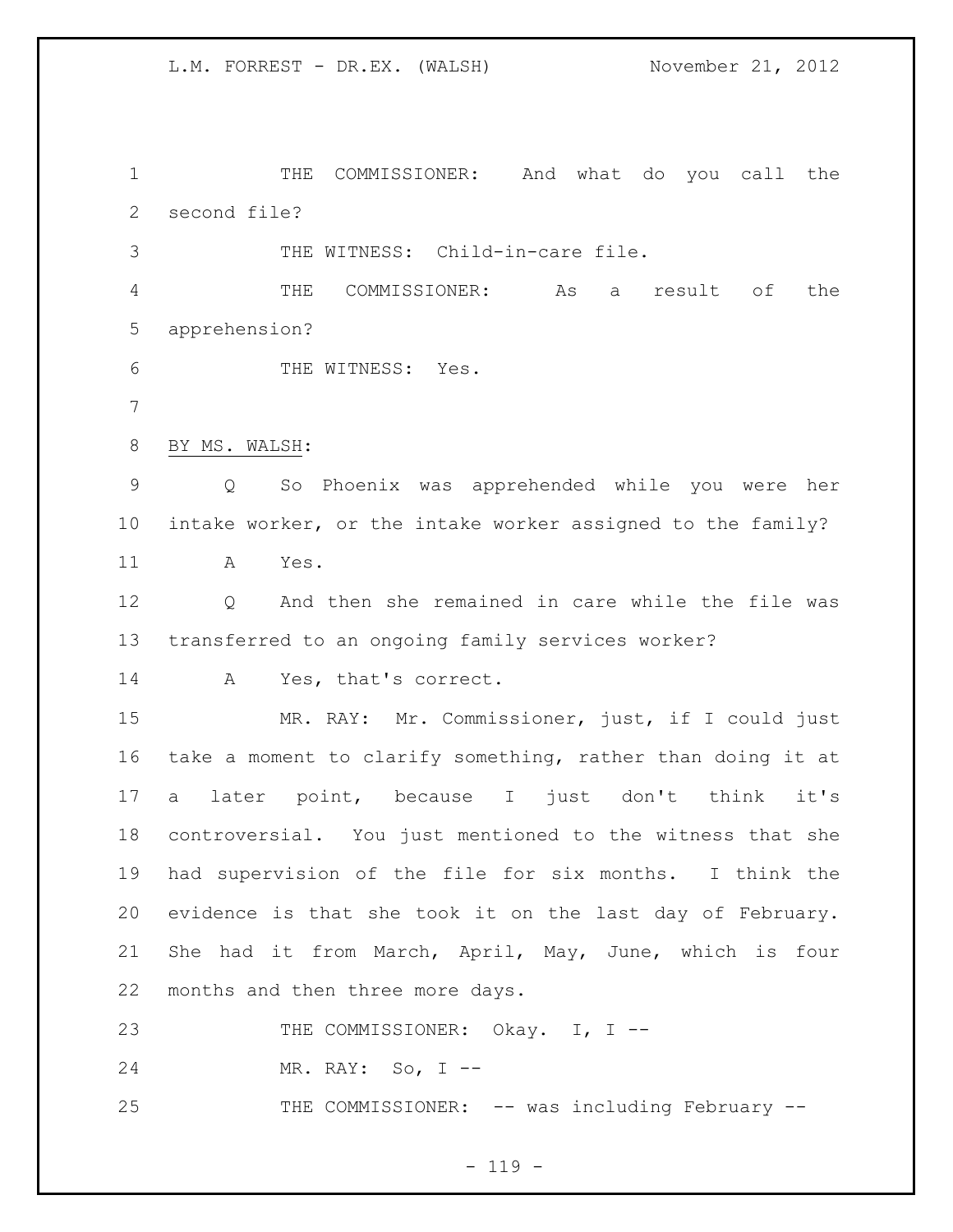1 MR. RAY: -- just wanted to --2 THE COMMISSIONER: -- and July, so you -- MR. RAY: Yeah. 4 THE COMMISSIONER: -- what you're saying is because it was end and beginning, it was more like four? MR. RAY: Yeah, I just, nothing really turns on it, but I just wanted to clarify. THE COMMISSIONER: Yeah, well, that's, that's reasonable. BY MS. WALSH: Q Okay. So now we're at the portion of your transfer summary entitled assessment and statement of risk. So we've looked at -- your transfer summary started off with your recording the history of the family, the social history and its, and the family's history with the agency -- 18 A Um-hum. Q -- right? And then you had your data intervention section, which was your work on the file? A Yes. Q And now what does this portion of the transfer summary indicate? A This portion of the file is my assessment of all the information that I've gathered since becoming involved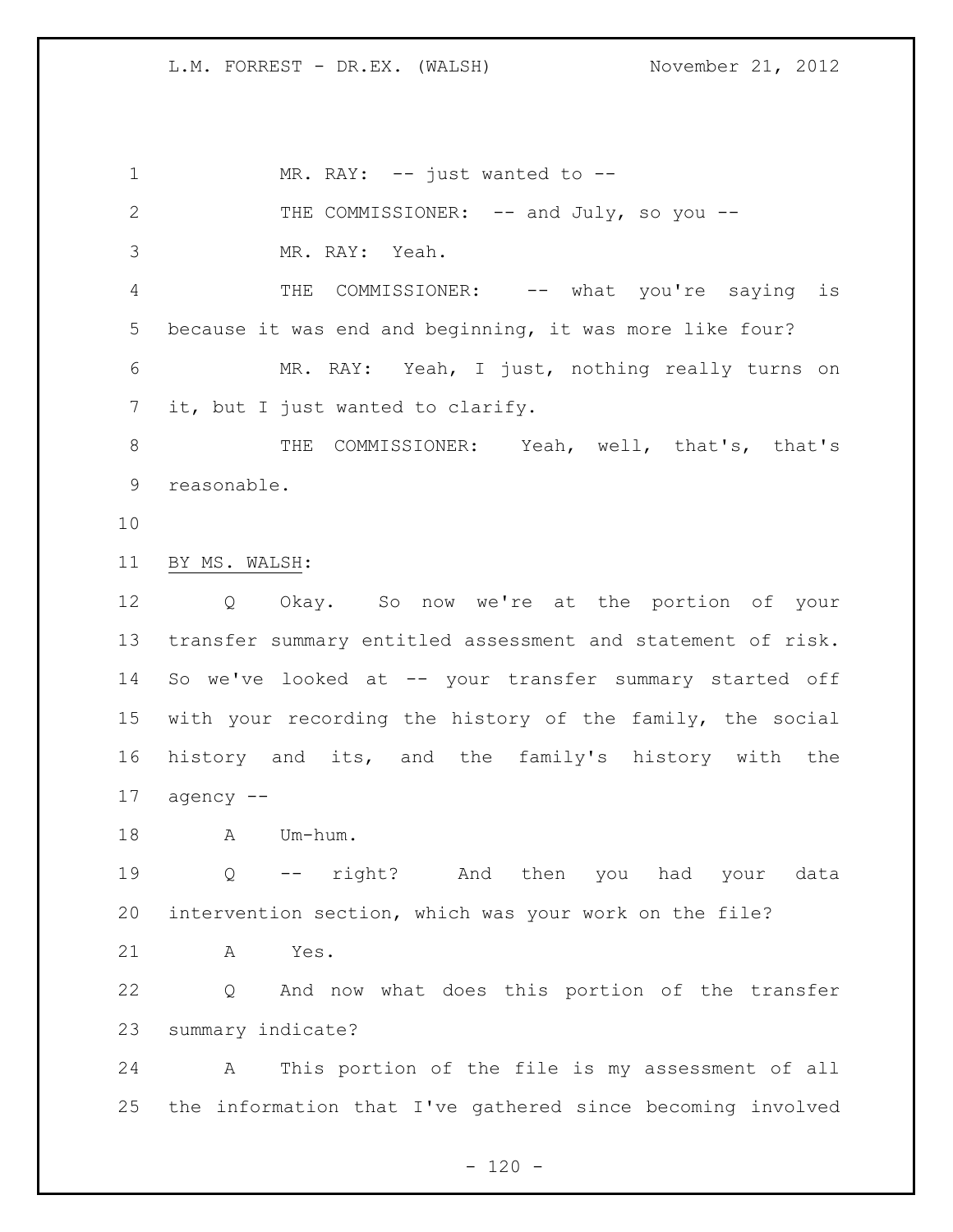| $\mathbf 1$    | with the family. So that's looking at the reason of         |
|----------------|-------------------------------------------------------------|
| $\overline{2}$ | referral, family history, what occurred during my           |
| 3              | involvement or non-involvement with the family and what I   |
| 4              | feel might be some of the potential issues or concerns that |
| 5              | might require some attention, or maybe improvement. And so  |
| 6              | it's my thoughts about what needs to happen with this       |
| 7              | family, from this point on.                                 |
| $8\,$          | And who do you expect will review<br>this<br>Q              |
| 9              | assessment?                                                 |
| 10             | The family service worker and their supervisor.<br>A        |
| 11             | Okay. And so you prepared --<br>Q                           |
| 12             | And my supervisor actually too, so --<br>Α                  |
| 13             | -- and that's who -- so you're preparing the<br>Q           |
| 14             | assessment and statement of risk with the family services   |
| 15             | worker in mind?                                             |
| 16             | Yes.<br>A                                                   |
| 17             | Okay. And anyone else who might pick up the file<br>Q       |
| 18             | subsequently?                                               |
| 19             | Yeah. Yeah, I mean, whoever will be involved<br>A           |
| 20             | with this family can look at this and hopefully it would be |
| 21             | helpful for them to determine what they need to do with     |
| 22             | this family.                                                |
| 23             | And we're going to go through it, but is, is this<br>Q      |
| 24             | assessment and statement of risk part of showing how the    |

file is recommended to be transferred to ongoing family

- 121 -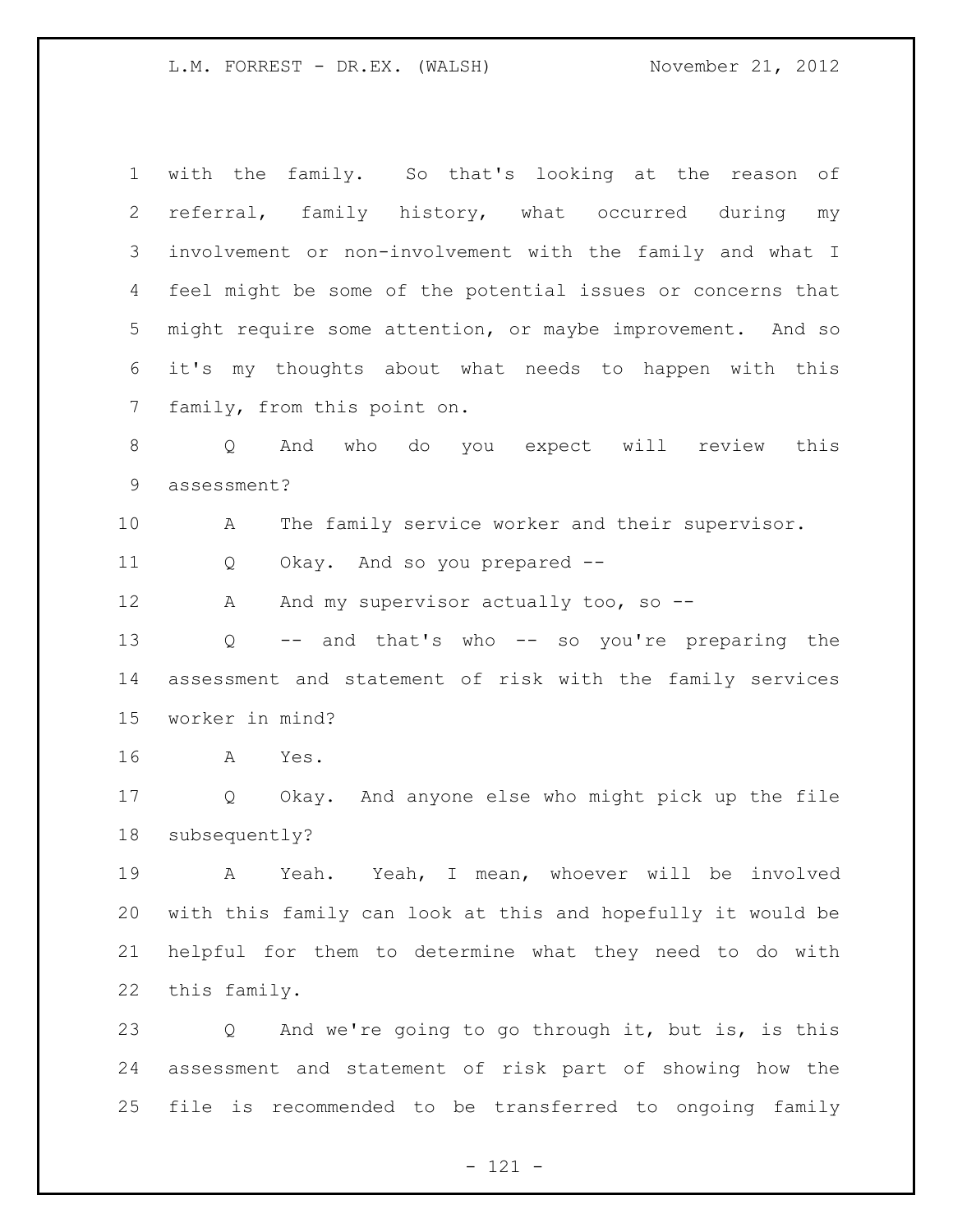services?

| $\overline{2}$ | Yes, it helps in determining why I made the<br>Α        |
|----------------|---------------------------------------------------------|
| 3              | decisions or recommendations that I do. It explain, it  |
| 4              | should explain that.                                    |
| 5              | Q All right. So you start with, I, I, I think it,       |
| 6              | it's fair to say that that first paragraph, under the   |
| $7\phantom{.}$ | assessment and statement of risk is, is really a, a     |
| 8              | repetition of the history that you noted earlier in the |
| 9              | file; is that fair? I don't, I don't want to --         |
| 10             | A Yes, it's a, a, another brief summary of the          |
| 11             | history.                                                |
| 12             | Q Okay. And including, toward the end of that           |
| 13             | paragraph, where you note that:                         |
| 14             |                                                         |
| 15             | "The couple eventually separated                        |
| 16             | sometime in June/July [of] 2001                         |
| 17             | and Samantha left the children in                       |
| 18             | Steve's care. She<br>made<br>no                         |
| 19             | significant attempts to reinvolve                       |
| 20             | herself as<br>mother<br>to<br>her<br>$\mathsf{a}$       |
| 21             | children until [the baby's] death                       |
| 22             | in July 2001. The child [has]                           |
| 23             | apparently died as a result of                          |
| 24             | complications from pneumonia.                           |
| 25             | Samantha resurfaced with a claim                        |

- 122 -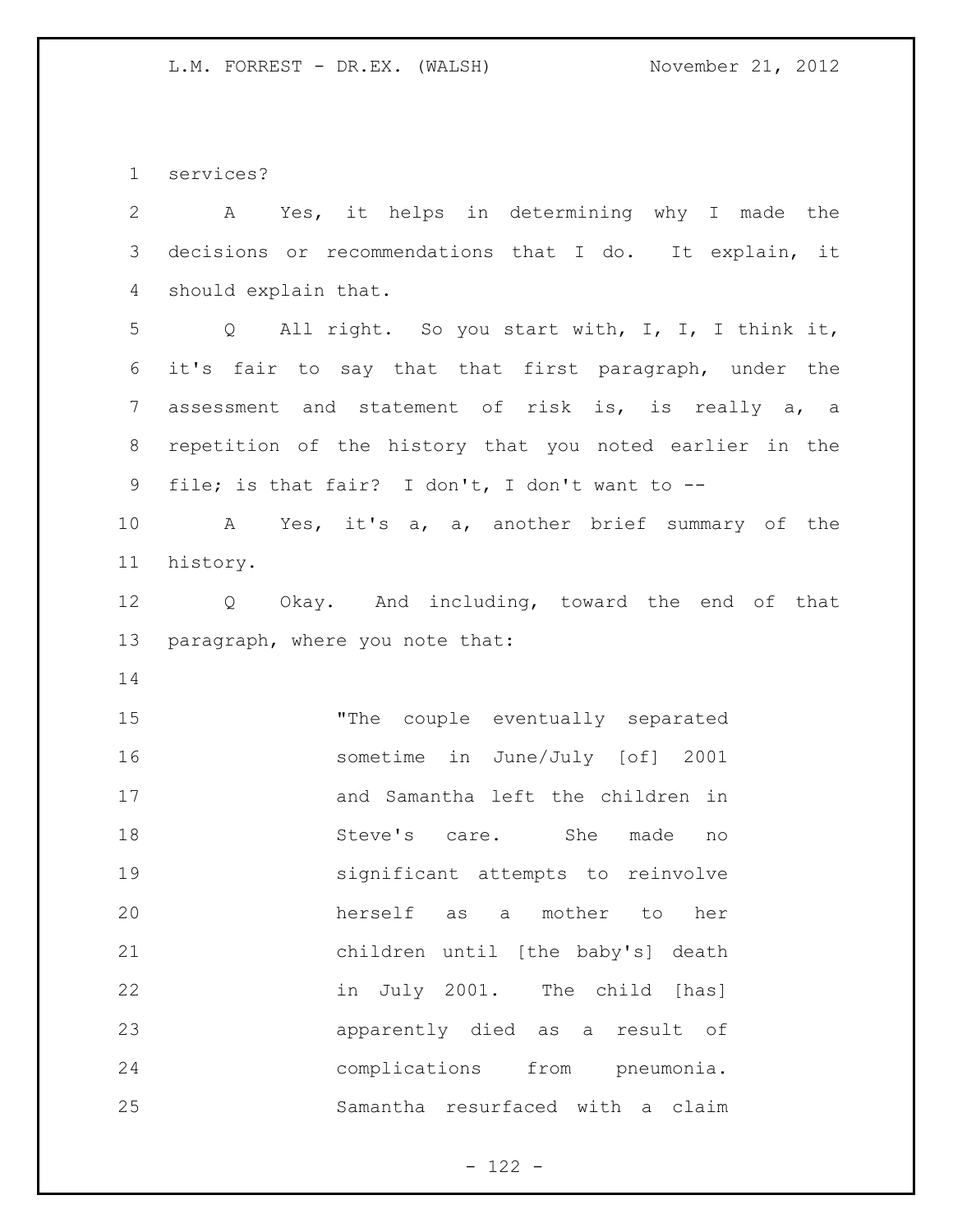1 that she wanted to parent Phoenix. Nothing further occurred and Phoenix remained in the care of her father, who was deemed to be parenting appropriately and was not interested in any services **from the agency.** The agency 8 terminated its involvement with the family in March [of] 2002." 12 And then you say: "Concerns about Steven's care of Phoenix were presented to the agency in February 2003 after the child was brought to the hospital **18** requiring medical assistance because a 'foreign body' in her nose. The unidentified 'godfather' who brought the child 22 to the hospital had indicated that the child had been suffering in this state for a few months. The child was treated and released to

- 123 -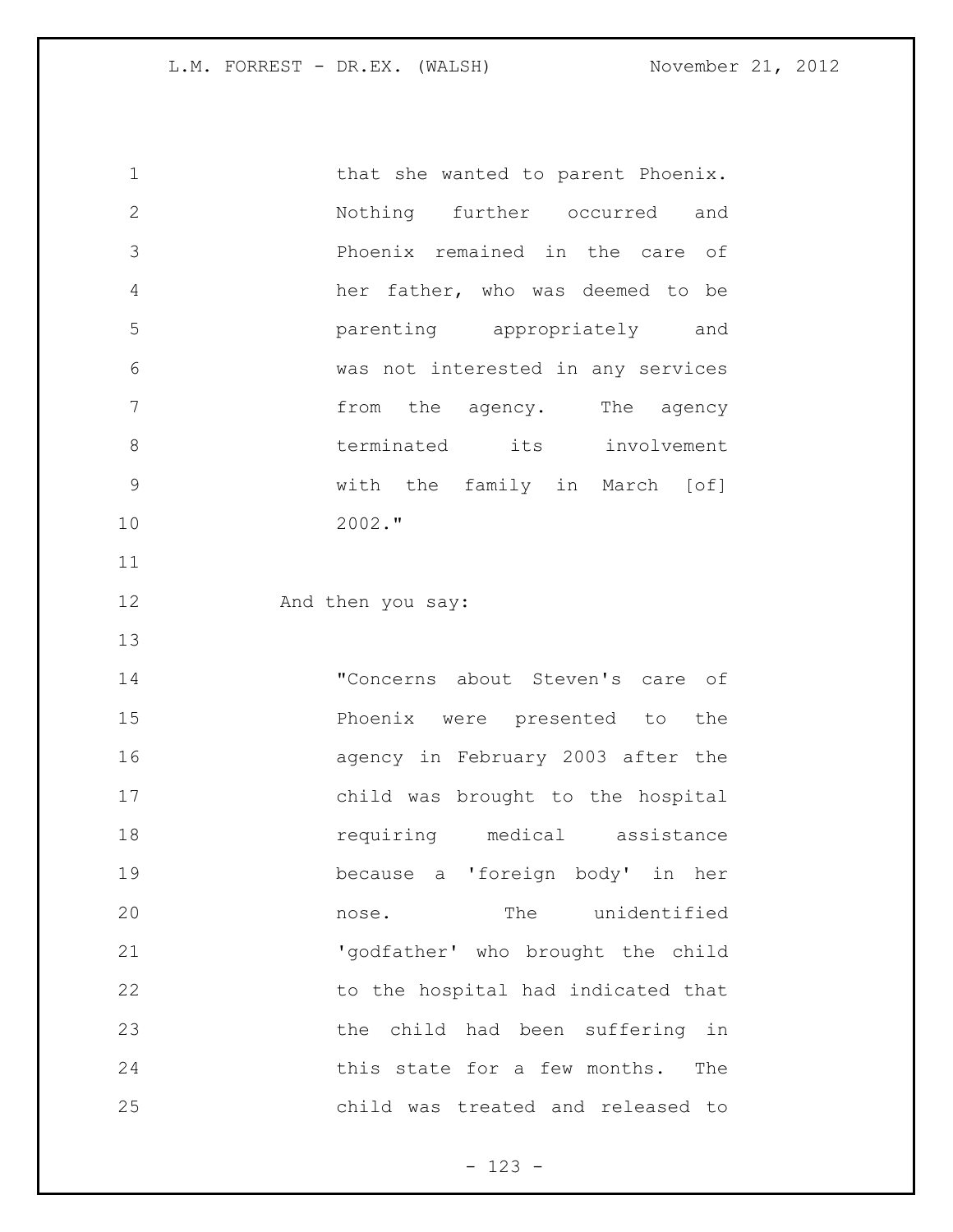| $\mathbf 1$   | the 'godfather' with the           |
|---------------|------------------------------------|
| $\mathbf{2}$  | subsequent referral to CFS<br>for  |
| 3             | follow up regarding medical        |
| 4             | neglect. Attempts to address this  |
| 5             | issue with Steve netted little     |
| 6             | success, as the child was not      |
| 7             | present during the one occasion in |
| 8             | which this worker  actually        |
| $\mathcal{G}$ | able to make contact with the      |
| 10            | family. No other issues or         |
| 11            | concerns were expressed to the     |
| 12            | agency until June [of] 2003 when   |
| 13            | Phoenix was apprehended after      |
| 14            | Steve was found to be under the    |
| 15            | influence of substance, unable to  |
| 16            | care for her, and without          |
| 17            | appropriate caregivers  Steve      |
| 18            | has refused to contact this worker |
| 19            | despite requests for him to do so  |
| 20            | therefore [there's nothing]        |
| 21            | nothing is known about his current |
| 22            | state of functioning or intentions |
| 23            | with respect to Phoenix. This      |
| 24            | worker has been able to glean some |
| 25            | information from the<br>child's    |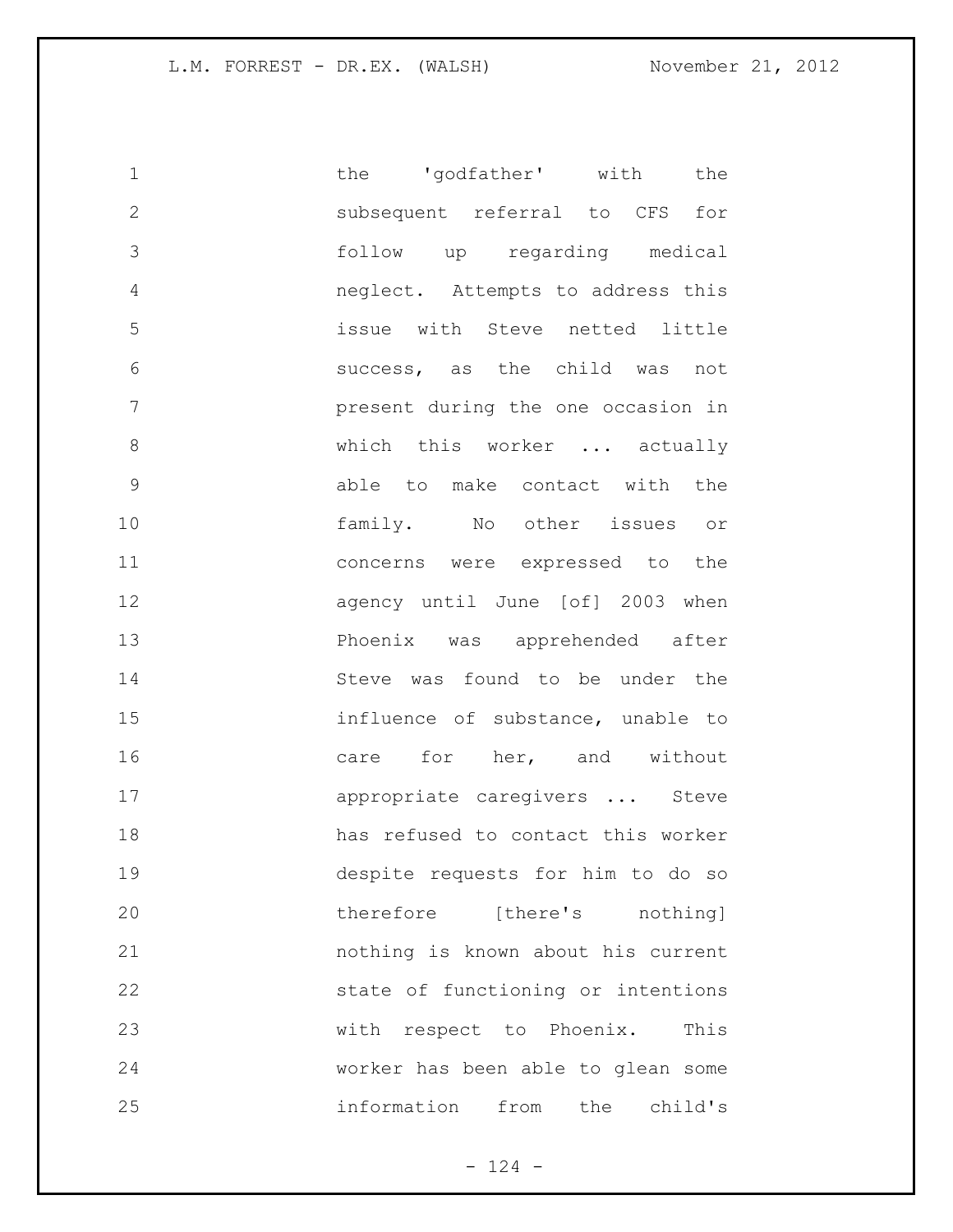| $\mathbf 1$  | mother, and maternal aunts and     |
|--------------|------------------------------------|
| $\mathbf{2}$ | this investigation has determined  |
| 3            | that Steve's capacity to care for  |
| 4            | Phoenix has deteriorated. He has   |
| 5            | been leaving Phoenix in the care   |
| 6            | of others for extended periods of  |
| 7            | time and has been abusing alcohol  |
| 8            | and drugs, and associating with a  |
| 9            | negative peer group (Indian        |
| 10           | Posse). Concerns regarding         |
| 11           | medical neglect of the child and   |
| 12           | an alleged suicide attempt by      |
| 13           | Steve have also surfaced and while |
| 14           | the information suggests that      |
| 15           | these concerns are not chronic,    |
| 16           | when one factors in the other      |
| 17           | issues it would appear that Steve  |
| 18           | is indeed struggling in his role   |
| 19           | as [a] parent.                     |
| 20           | There are a number of issues to    |
| 21           | consider and to accommodate if     |
| 22           | this agency is to effectively work |
| 23           | with this family. Both Steve and   |
| 24           | Samantha have had very difficult   |
| 25           | upbringings as a result of their   |

- 125 -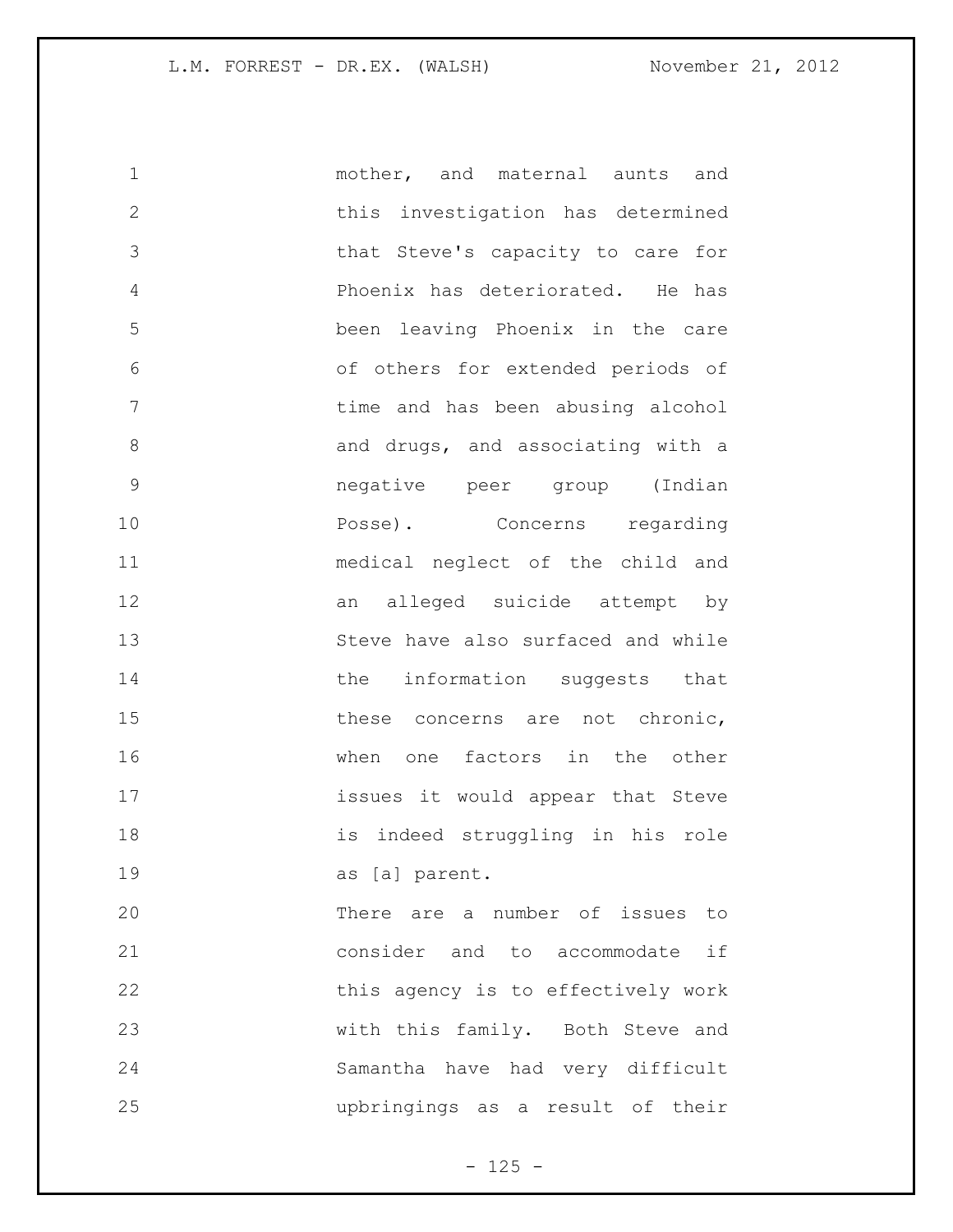| 1            | dysfunctional families of origin   |
|--------------|------------------------------------|
| $\mathbf{2}$ | and they view the system that was  |
| 3            | supposed to protect them (CFS) as  |
| 4            | being responsible for their        |
| 5            | troubles. Samantha has never       |
| 6            | demonstrated a true expression of  |
| 7            | commitment in<br>her role<br>as    |
| 8            | mother/parent. Of her three        |
| $\mathsf 9$  | children she has really only       |
| 10           | parented Phoenix for<br>any        |
| 11           | significant length of time. She    |
| 12           | has shown a pattern of leaving her |
| 13           | children, and will occasionally    |
| 14           | surface in a time of crisis but    |
| 15           | does not follow through with her   |
| 16           | expressed desires at the time to   |
| 17           | care for her children. Steve,      |
| 18           | while very resistant and negative  |
| 19           | about CFS involvement, took on the |
| 20           | responsibility of caring for his   |
| 21           | children without hesitation after  |
| 22           | his separation from Samantha and   |
| 23           | it would seem that he was able to  |
| 24           | adequately provide for and care    |
| 25           | for his children for a period of   |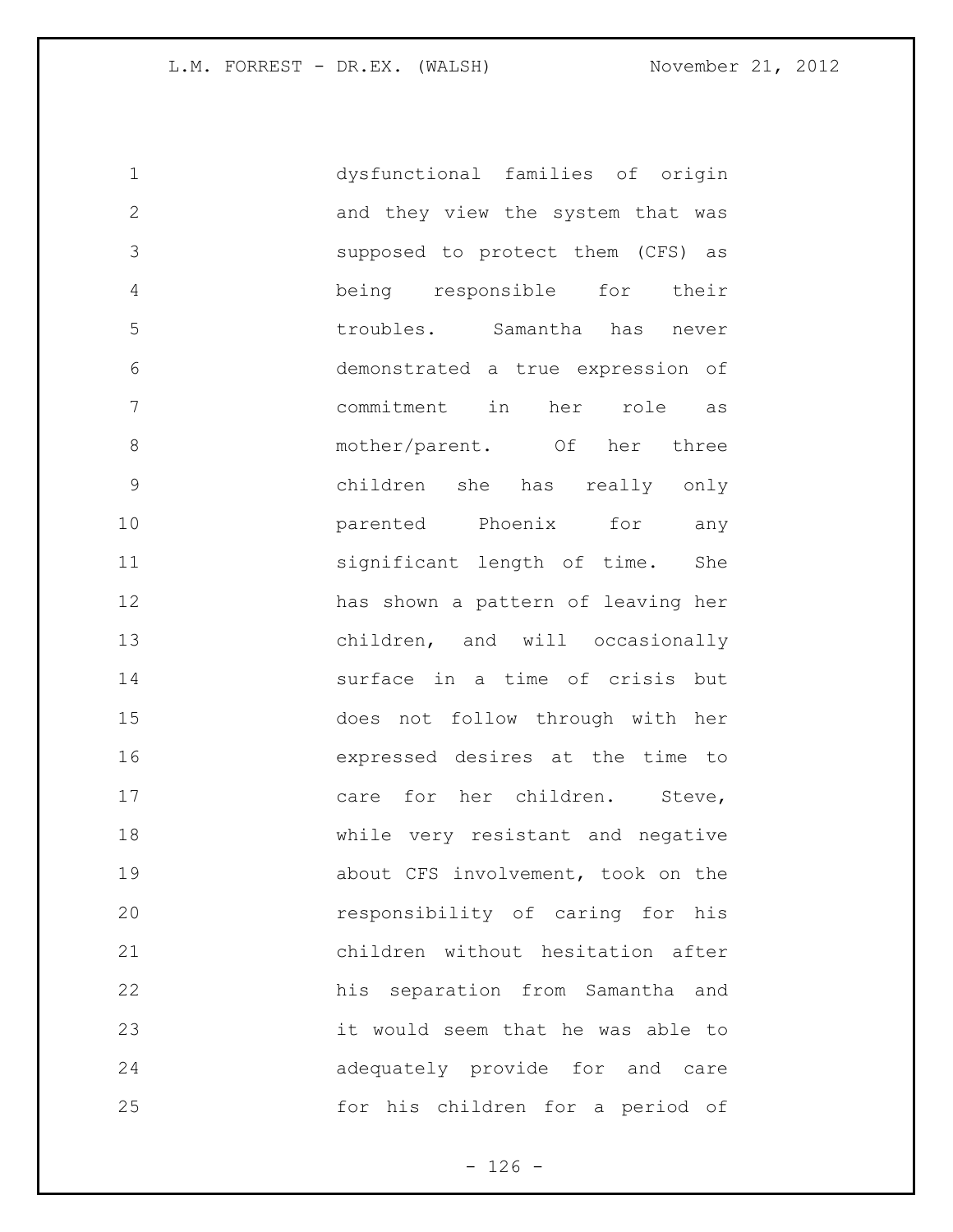| $\mathbf 1$   | time and there were no overt            |
|---------------|-----------------------------------------|
| $\mathbf{2}$  | concerns regarding his lifestyle.       |
| 3             | The family was dealt a somber blow      |
| 4             | when the child passed away in July      |
| 5             | 2001 and the impact of such is          |
| 6             | really unknown as the agency's          |
| 7             | contact with the family was quite       |
| 8             | minimal at that time. One of            |
| $\mathcal{G}$ | Steven's siblings had noted during      |
| 10            | recent contact with agency AHS          |
| 11            | staff that Steve has been having a      |
| 12            | difficult time, with things             |
| 13            | getting worse since [the baby's]        |
| 14            | death. Steve relies on his              |
| 15            | extended family for support             |
| 16            | however at this time we are only        |
| 17            | aware of one of his siblings            |
| 18            | (Jenny) as being one that is an         |
| 19            | appropriate or positive support         |
| 20            | Several of<br>Steve's<br>person.        |
| 21            | siblings<br>have<br>struggled<br>with   |
| 22            | various<br>issues<br>and<br>also<br>are |
| 23            | involved with<br>CFS<br>and<br>have     |
| 24            | children in care."                      |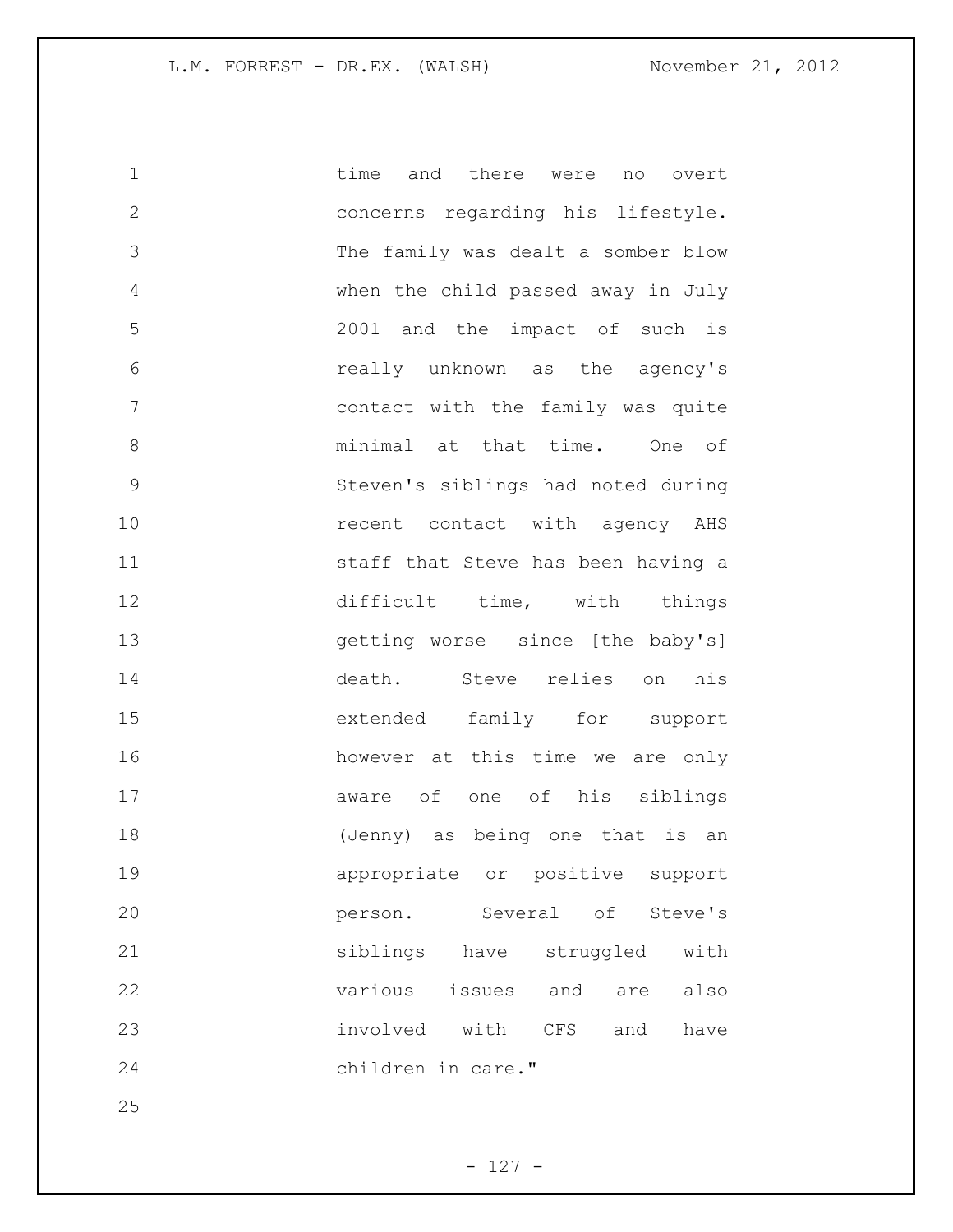Can you turn the page please?

 "One of Steve's siblings, Norma Jean Sinclair was charged in 1996 and convicted of manslaughter involving a child in her care, Steve's support system also seems 8 to include members of the Indian Posse gang. Steve does not view 10 the agency as being a support or a resource to him and this is unfortunate as the agency will need to be involved with him given 14 the concerns with respect to Phoenix's wellbeing. Steve has **16** refused to contact the agency since Phoenix's apprehension despite our efforts to contact him, and while we can speculate and be respectful of his reasons 21 for such, it does not help in addressing the issues so that Phoenix can return to her parent's care. Steve and Samantha have clearly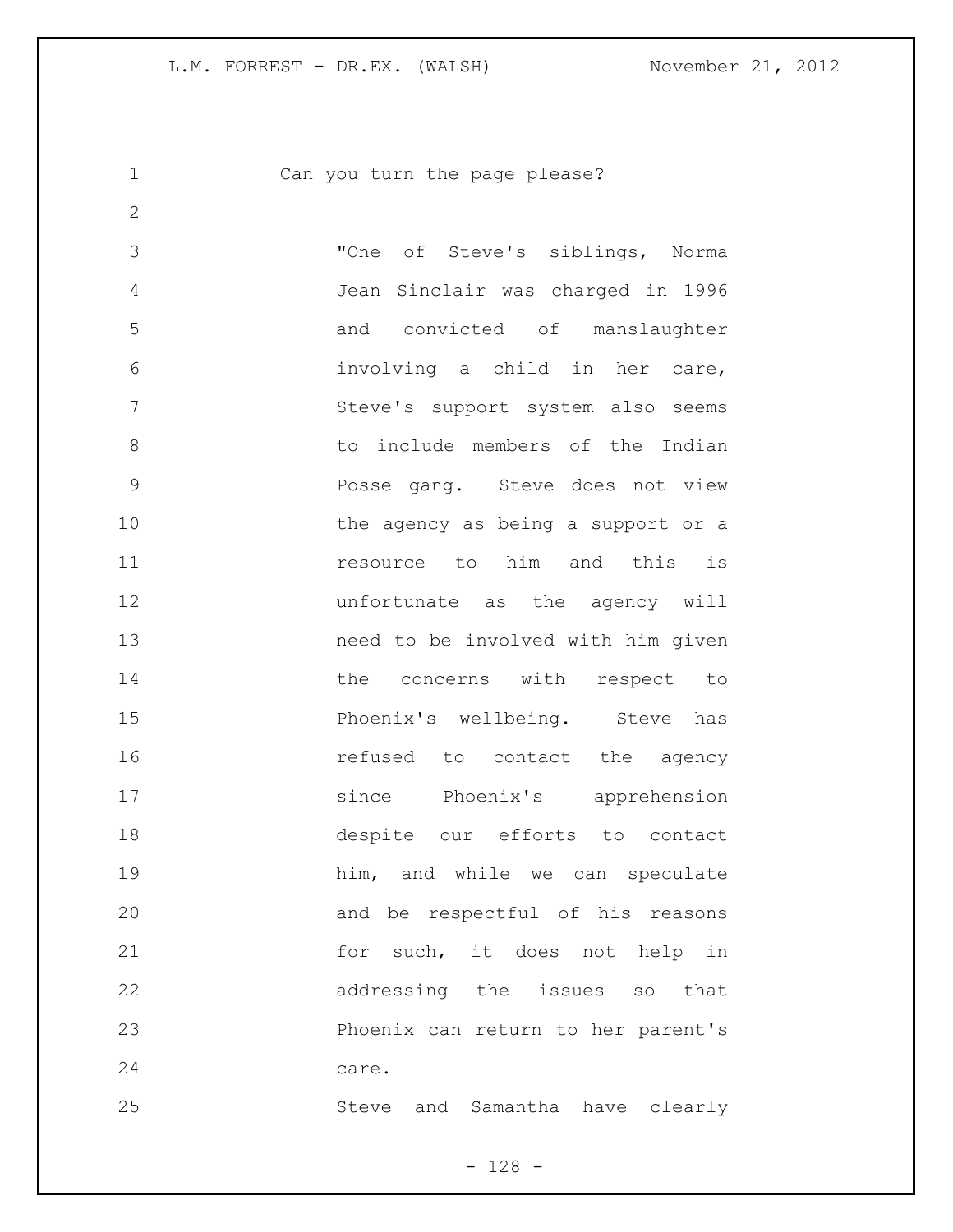indicated their mistrust and unwillingness to be involved with a child welfare agency however they have not demonstrated a capacity and commitment to ensure their child's wellbeing enough for 7 the agency not to be involved. 8 Unfortunately, because of their past involvement as wards of a child welfare agency they are not **11 receptive** to services from the 12 agency and they deny or minimize any issues presented in an effort 14 to keep the agency away from them. 15 They would do anything, or **16 nothing**, to keep the agency at bay. It is this worker's opinion that it is this attitude and disregard for the agency that has probably resulted in this agency's previous termination of services, 22 and not a lack of child welfare issues, If one looks back in previous recording the identified and unresolved problems are still

- 129 -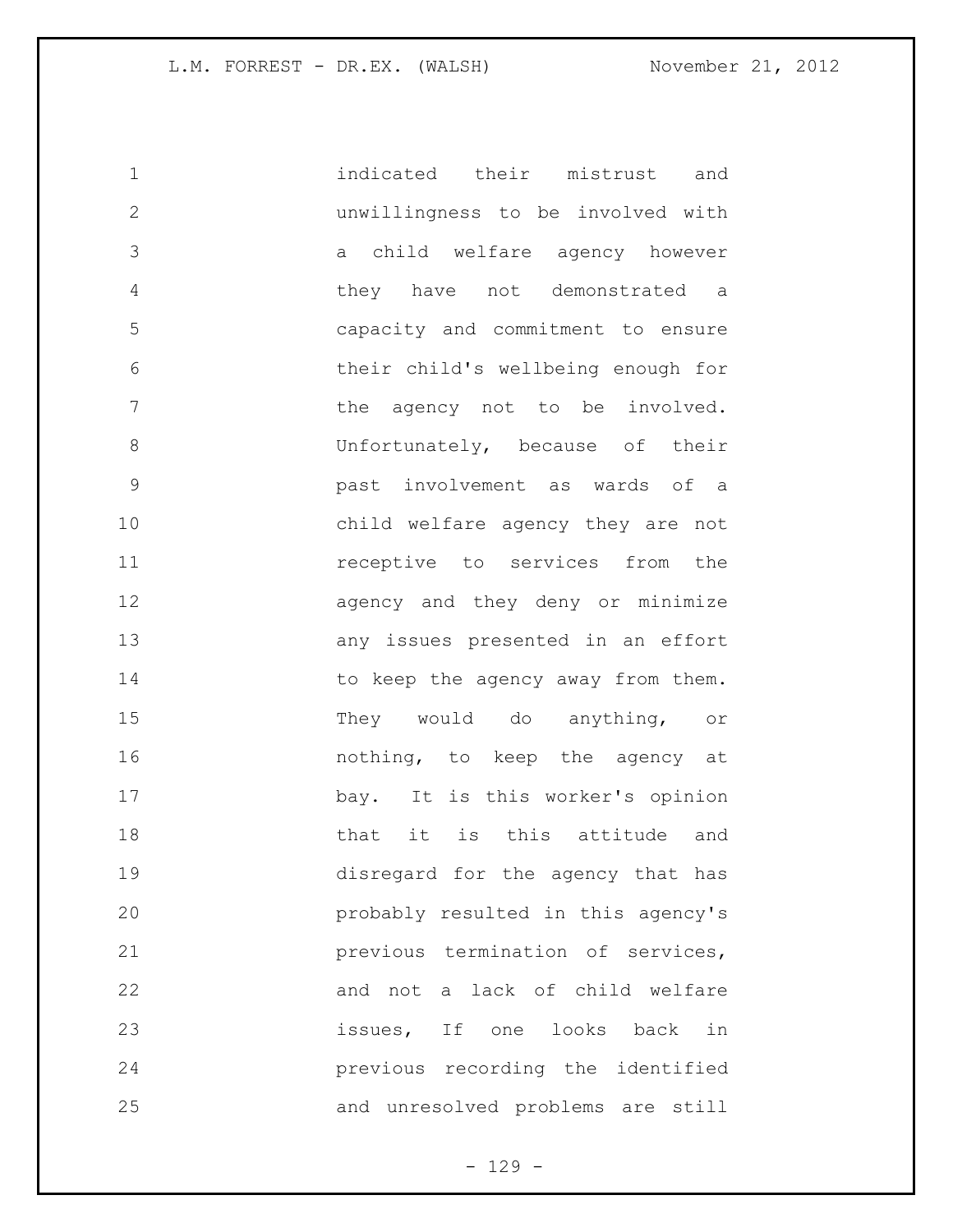very much present in the family's current situation. The problems haven't gone away, and now neither can the agency. The obvious 5 struggle in commitment, questionable parenting capacity, along with an unstable home 8 environment and substance abuse issues, and lack of positive support system all lend to a situation that poses a high level of risk to this child, for maltreatment and/or placement in **agency care.** Phoenix is in agency care now and it would probably not be in her best interests to be **returned to either parent at this** 18 time or until they can show something to indicate that they can and will be more responsible 21 and protective of her." So that's, that's the information that you were

 preparing in making the file ready to transfer to ongoing family services?

 $- 130 -$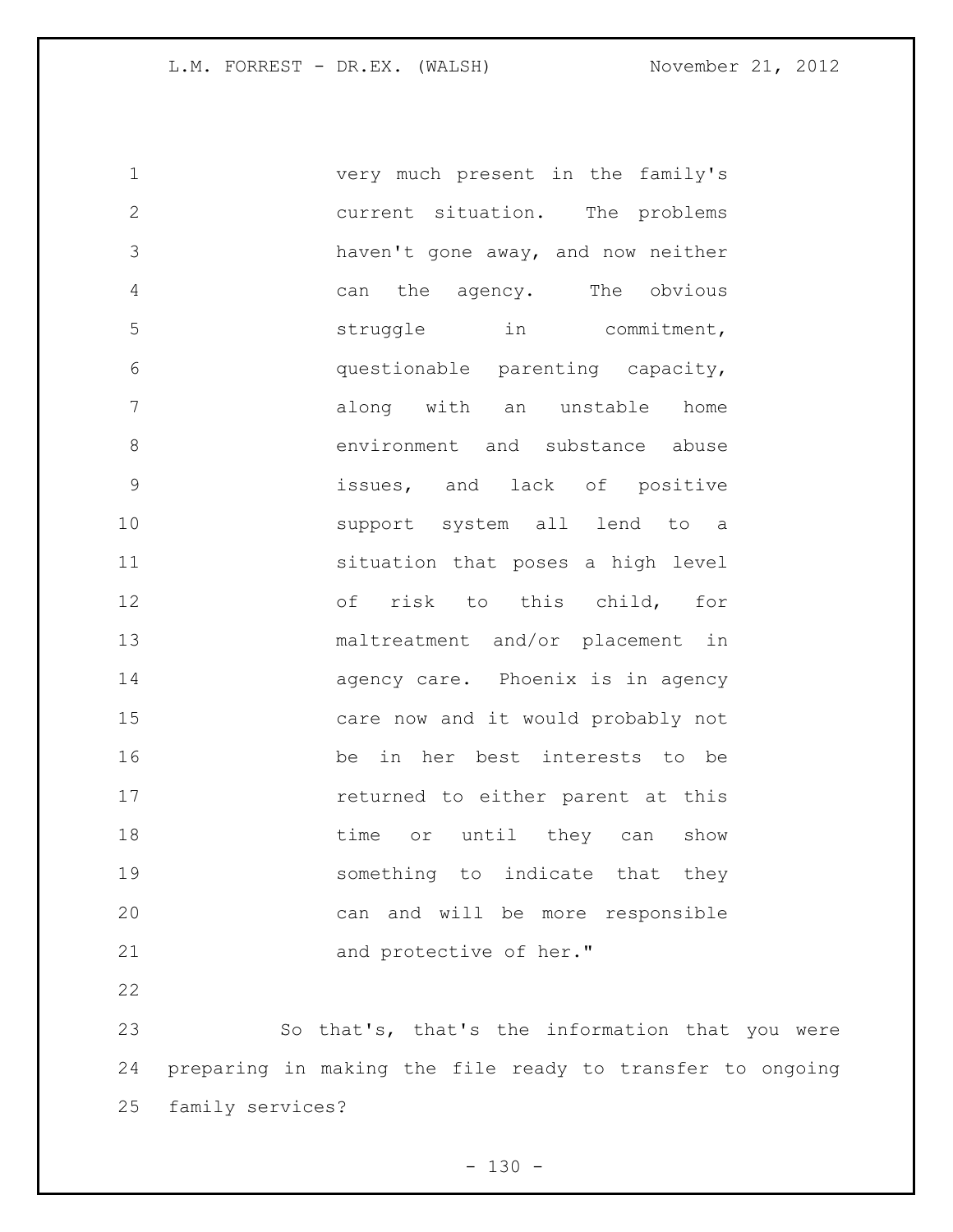| $\mathbf 1$  | Yes, it is.<br>А                                            |
|--------------|-------------------------------------------------------------|
| $\mathbf{2}$ | And when you refer to problems:<br>Q                        |
| 3            |                                                             |
| 4            | " identified problems  are                                  |
| 5            | still very much present "                                   |
| 6            |                                                             |
| 7            | What were you specifically referring to?                    |
| 8            | I guess, in the course of my involvement and the<br>A       |
| $\mathsf 9$  | information that I was learning through the conversations I |
| 10           | had with family and/or reviews of the file, it, it was      |
| 11           | evident that, you know, the commitment and parenting, that  |
| 12           | level of commitment and parenting consistently for Phoenix  |
| 13           | was not happening. Steven was obviously, at this point in   |
| 14           | time, struggling with substance abuse issues. How long      |
| 15           | that had been going on for, it wasn't identified at the     |
| 16           | time of the referral, when I got it, but it is obvious at   |
| 17           | the time that I have the file, at the ending. So again, I   |
| 18           | think, for me, at this point, the concerns were just some   |
| 19           | real questions about their capacity to provide safe and     |
| 20           | appropriate care to Phoenix and ensure her wellbeing at all |
| 21           | costs.                                                      |
| 22           | And you determined that she would be at a high<br>Q         |
| 23           | level of risk if she were returned at this point, to either |

parent's care?

A Yes. I, I, I did believe that at that time.

- 131 -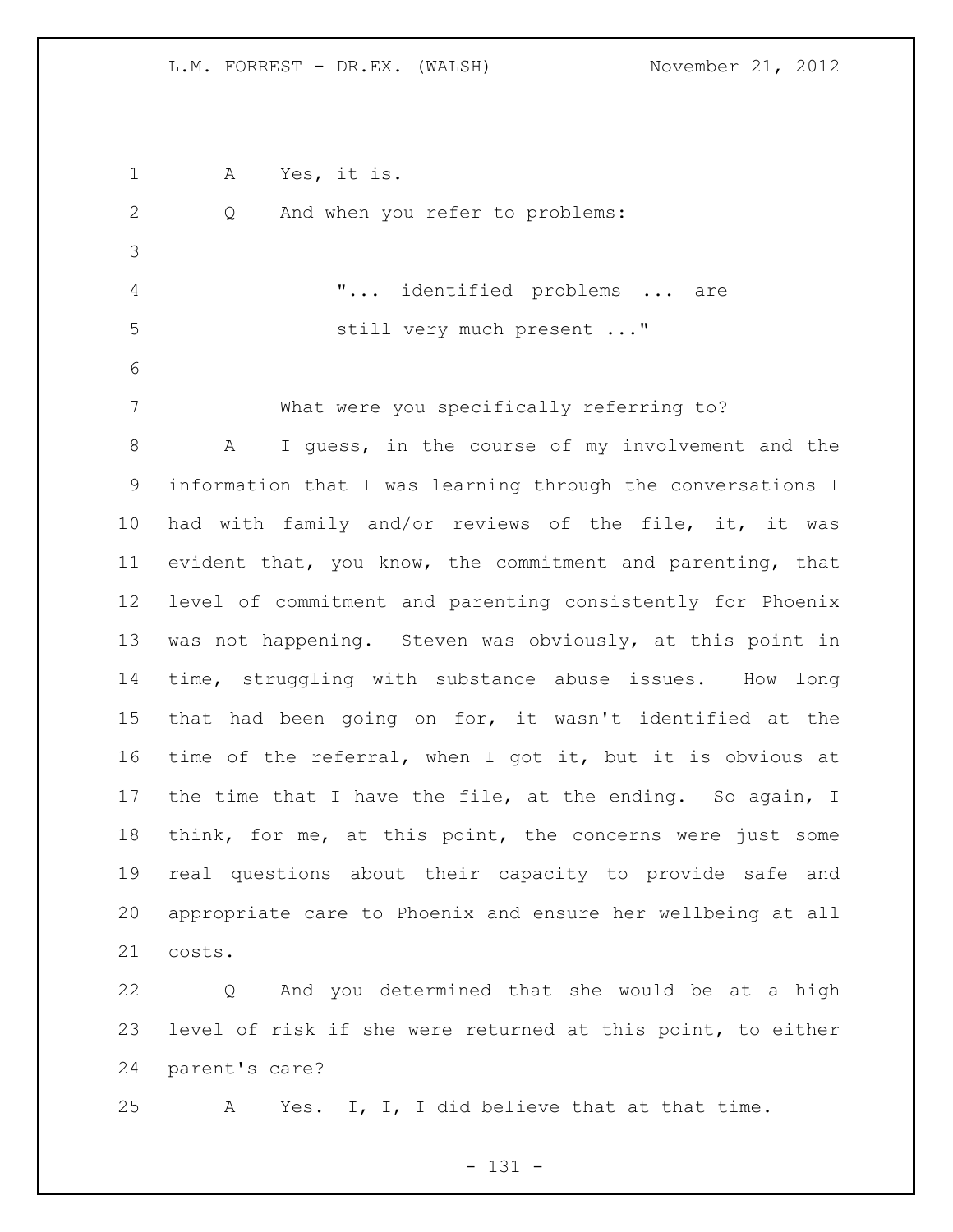1 Q And when you say that: "They would do anything, or nothing, to keep the agency at bay." 7 And that it was your opinion that: "... it [was that] attitude ... 10 [towards] the agency that has ... **11** resulted in [the] agency's **previous termination** ... and not a lack of child welfare issues ..." What, what did you mean? A They were really not cooperative and that is pretty clear from the involvement and the records of 18 involvement. So when they're not -- when nobody's providing information and that includes family and community, including the direct family, when nobody's providing information to support, you know, suspicions that we have, or concerns that we may have started out working with the family, you know, there's not much we can work with on the, on that. So this family was very clearly, they were very open in terms of their distrust of the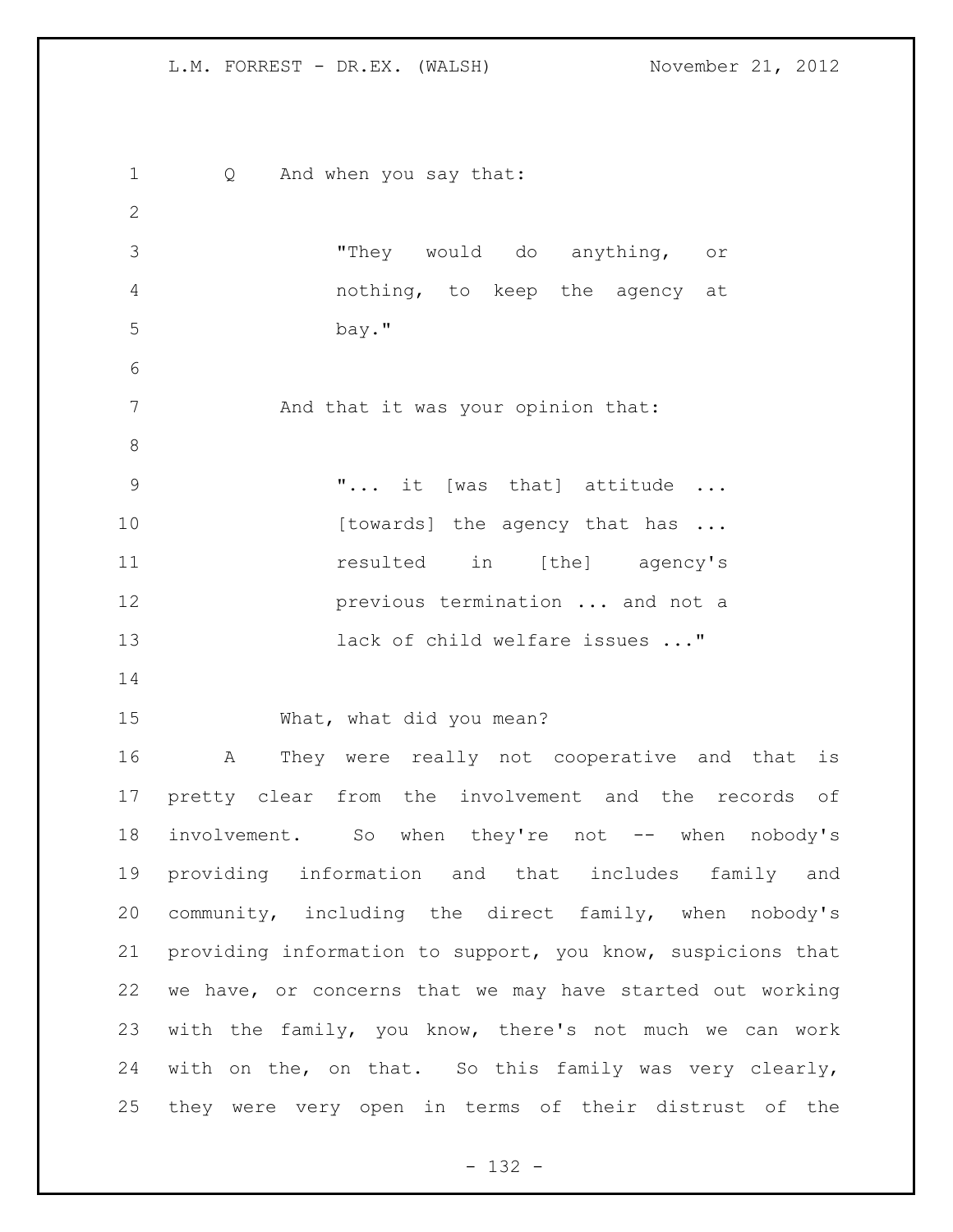agency. They weren't going to -- they didn't want us around. So they would do whatever they could, or say whatever they could to not have us around. It's really 4 that, it is that way. And that's not unusual for many families. I mean, it's not, because they don't want us there. We are intrusive and it's negative and people don't always view us as helpful, despite their concerns or abilities. They want to do the best they can. They don't want their child in care. They don't want us involved. So they will say, or they won't say what is going on, just to keep us away.

 Q And so, when you record that you think that it was that attitude and not a lack of child welfare issues that caused the file to be closed, is that sort of further to what you were telling me earlier this morning, that is, that just because a, a family says no thanks, I don't want any help, that doesn't necessarily mean that the agency shouldn't still be investigating whether --

A Yes.

Q -- a child is in need of protection?

 A Yes, and so, in my investigation, while I wasn't certain what I was going to find at the end of my involvement with the family, that is what I found out.

 Q So at this point, in, in June of 2003, you're determining that more investigation needs to be done about

- 133 -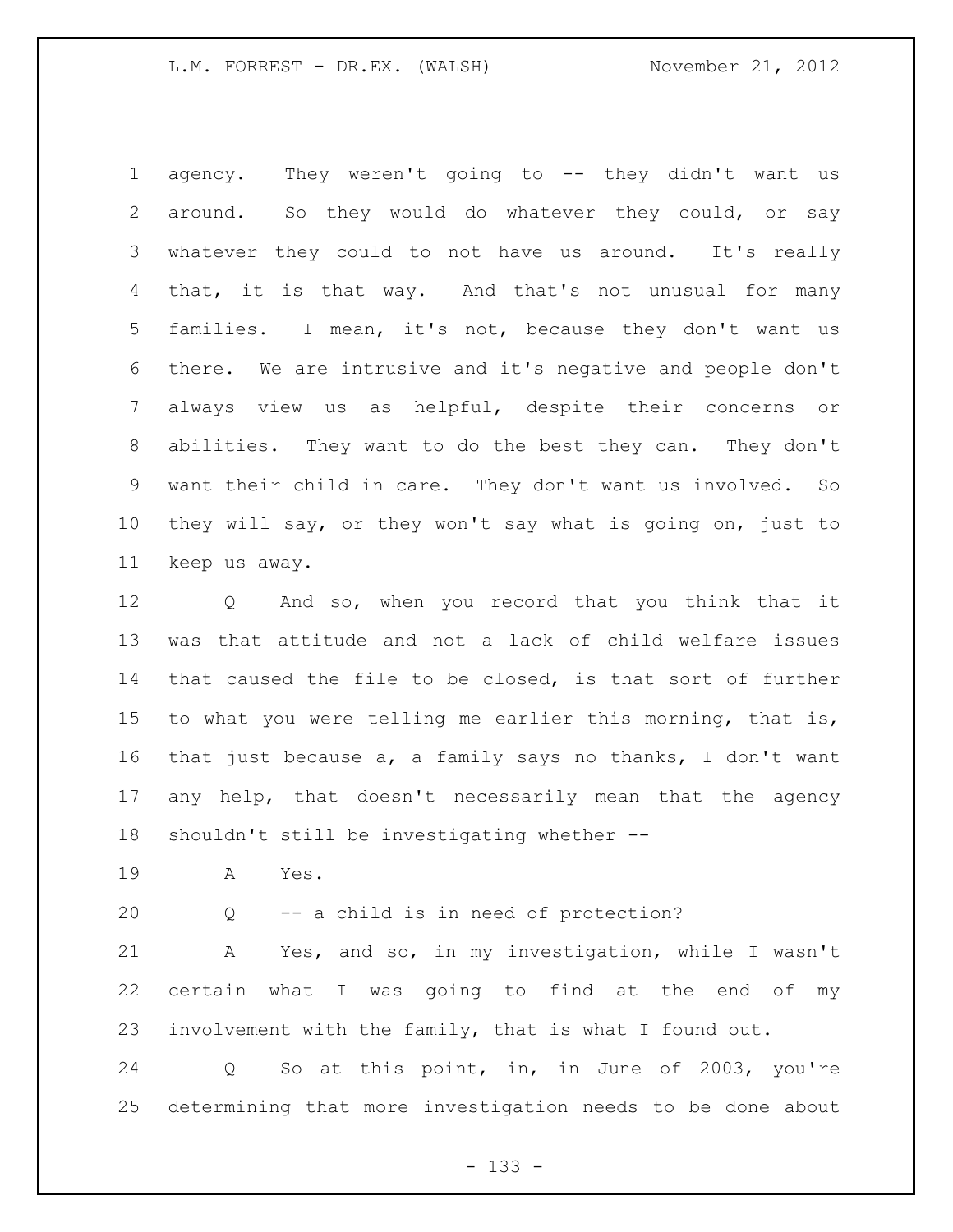this family?

| $\mathbf{2}$    | Well, more, I quess more involvement, further<br>Α         |
|-----------------|------------------------------------------------------------|
| 3               | assessment and further intervention, which would mean some |
| 4               | support services, an assessment about their parenting      |
| 5               | capacity and commitment to Phoenix.                        |
| 6               | So not just investigation by the agency, but<br>Q          |
| $7\phantom{.0}$ | actually working with the --                               |
| 8               | With the $-$<br>Α                                          |
| 9               | -- parents?<br>$Q \qquad \qquad$                           |
| 10              | A<br>-- family, yes.                                       |
| 11              | Okay. And you felt that needed to happen before<br>Q       |
| 12              | the level of risk to Phoenix in the care by the parent     |
| 13              | would change?                                              |
| 14              | Yes.<br>A                                                  |
| 15              | Q Okay. And we know that -- and you would have             |
| 16              | seen that from looking at the file, that the file was      |
| 17              | opened on April 24, 2000, in Ms. Kematch's name and then   |
| 18              | closed on July 6th, 2001. And then it was opened in Mr.    |
| 19              | Sinclair's name on July 6th, 2001 and closed on March 1st, |
| 20              | 2002. And then it's opened again in Mr. Sinclair's name,   |
| 21              | February 26, 2003?                                         |
| 22              | Um-hum.<br>Α                                               |

 Q So is that what you're referring to when, when you say that the previous terminations are probably as the result of family, of the family not wanting services? It's

- 134 -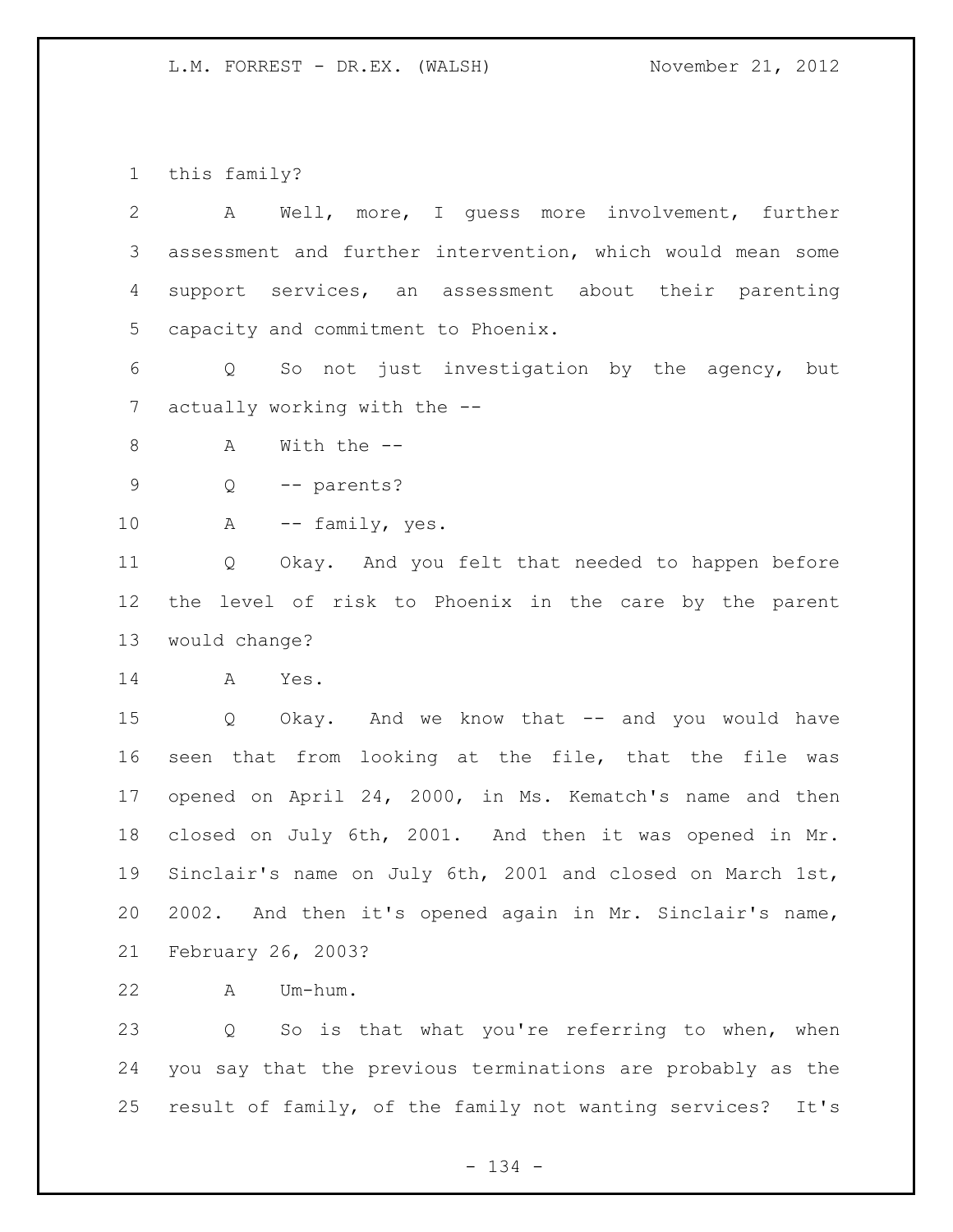that opening and closing?

 A It would be one of the things to consider. I'm not going to say that, at the time of closings, that the people involved hadn't felt that they had covered what they needed to cover with respect to assessing the risk, but my concern in that statement was that I don't know if the family was always being honest about what was actually happening in these circumstances, because of their mistrust and experiences with the agency. So perhaps that didn't allow those workers involved to have an accurate or honest assessment of what was actually going on with those families. They based their assessment on what -- on the information they had and that's what determined their involvement and then closures. So I can't say that they didn't do what they could to find out what was happening with those families. I think that they probably did, but if a family won't also honour that, then it's very difficult.

 Q And you talk about the mistrust that is common on the part of the family with respect to CFS; have you ever had any training in strategies to deal with resistant families, untrusting families?

 A I'm trying to think. I think there are some opportunities for that. I don't know, I don't recall exactly when that would have occurred for me. I know that,

 $- 135 -$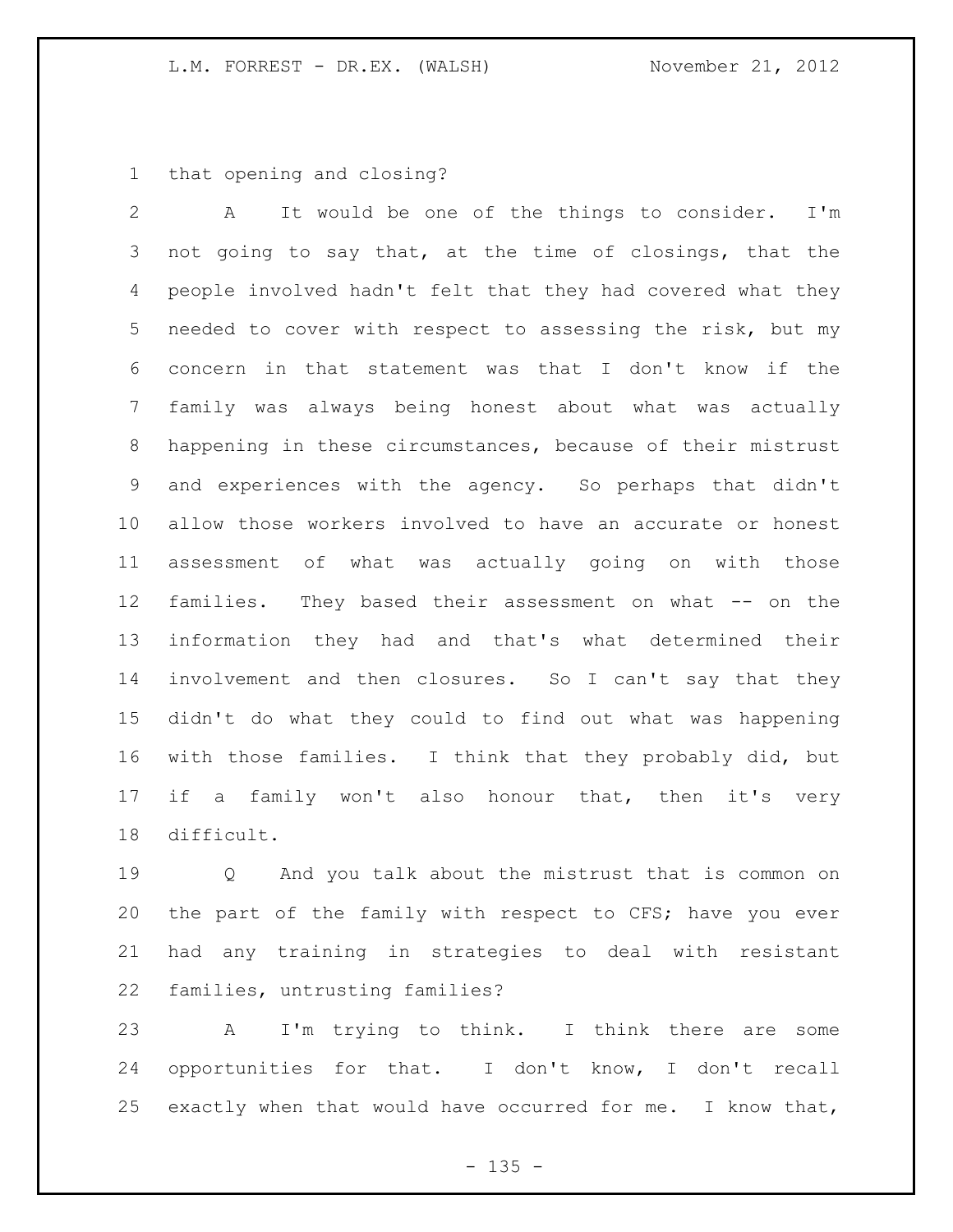in terms of discussions with our peers or supervisors, that is often a topic that we do discuss, because we mostly deal with uncooperative and hostile families.

 Q So what strategies can you employ to overcome that?

 A I found that it wasn't very helpful to come in with a real heavy hand. I found if you could show that you were respectful and not trying to be intrusive, but that you had a purpose, you had a role that you had to do with the family, that sometimes was a lot -- I got a little bit further with the family in my work with them. Because I have to remember that these are people and they make mistakes, they're not perfect. They got a call to CFS about them. Other families maybe have the same kind of circumstances, they don't get the call, because it just doesn't happen. So I have to find creative ways to be aware of their circumstances and how to work with that, so that I can build a relationship with them. Because that is 19 what will help make some change. If you can't -- if they don't -- if they're not -- if you don't have a relationship, if you're disrespectful, if you're coming in with this, you know, attitude that is not positive, I don't find that that's very helpful. That's my personal style. Maybe that doesn't work for everybody else. And maybe it doesn't work all the time. But I think you get a lot

- 136 -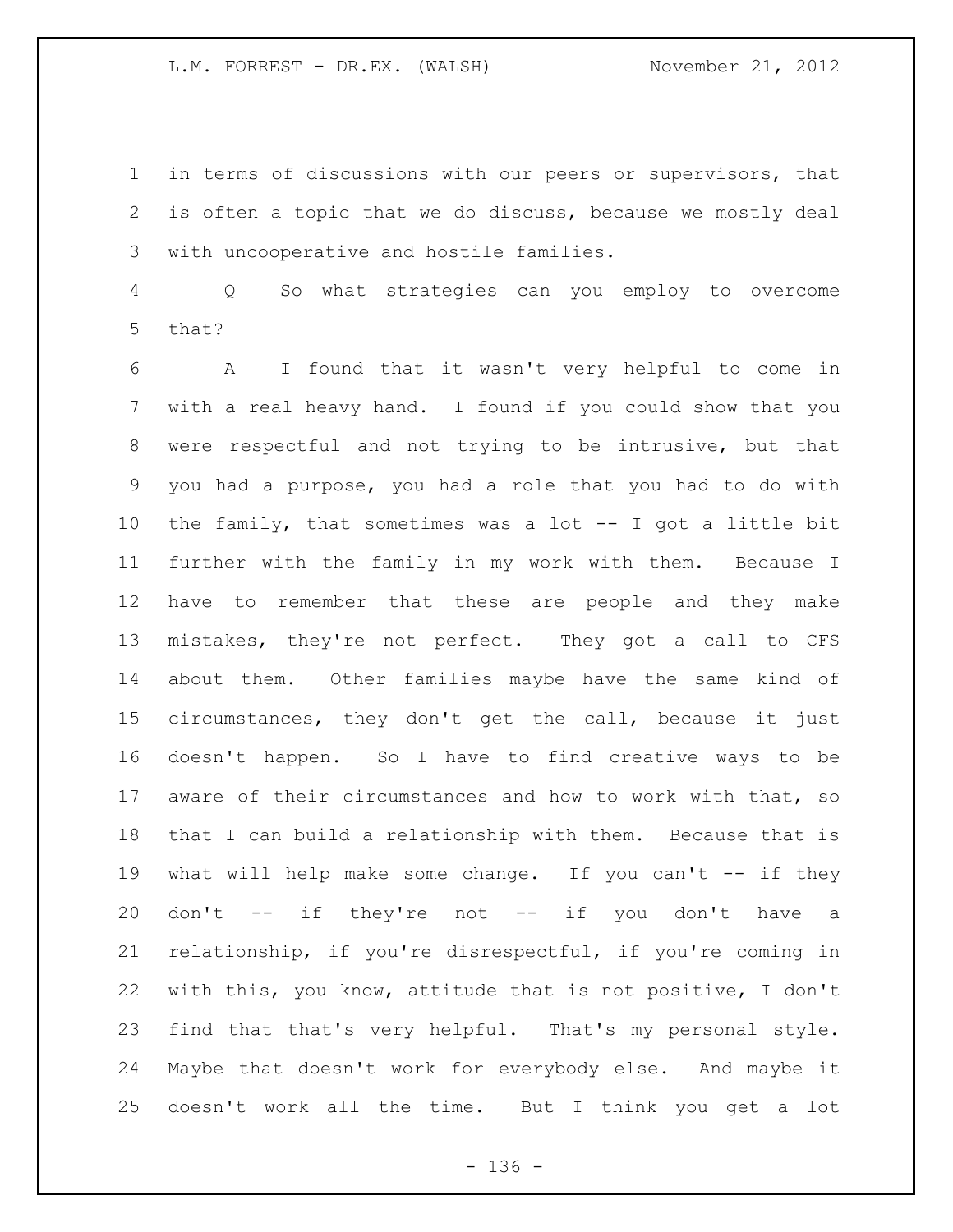| $\mathbf 1$    | farther when you show people that you care and you're not   |
|----------------|-------------------------------------------------------------|
| $\overline{2}$ | there, I wasn't there to apprehend Phoenix right off the    |
| 3              | hop. I really wanted to help get things sorted, so that we  |
| 4              | wouldn't have to be involved. Because ultimately, we don't  |
| 5              | want to be involved with every family in the city.          |
| 6              | Q Right. And when you say, at the end of your               |
| $\overline{7}$ | assessment, that:                                           |
| $8\,$          |                                                             |
| $\mathsf 9$    | " it would probably not be in                               |
| 10             | [Phoenix's] best interests to be                            |
| 11             | returned to either parent                                   |
| 12             | until they can show something to                            |
| 13             | indicate that they can and will be                          |
| 14             | more responsible and protective of                          |
| 15             | her."                                                       |
| 16             |                                                             |
| 17             | What, what would you be looking for as an example           |
| 18             | of that?                                                    |
| 19             | I think that they -- possible examples would have<br>A      |
| 20             | been, you know, a working relationship with their workers   |
| 21             | and actually, you know, more discussion about what was      |
| 22             | going on with them, in terms of personal life and issues.   |
| 23             | Obviously given the presenting concern of Steven's alcohol  |
| 24             | abuse, it seemed like that would be something that he would |
| 25             | need to address and, and you know, look at dealing with.    |

- 137 -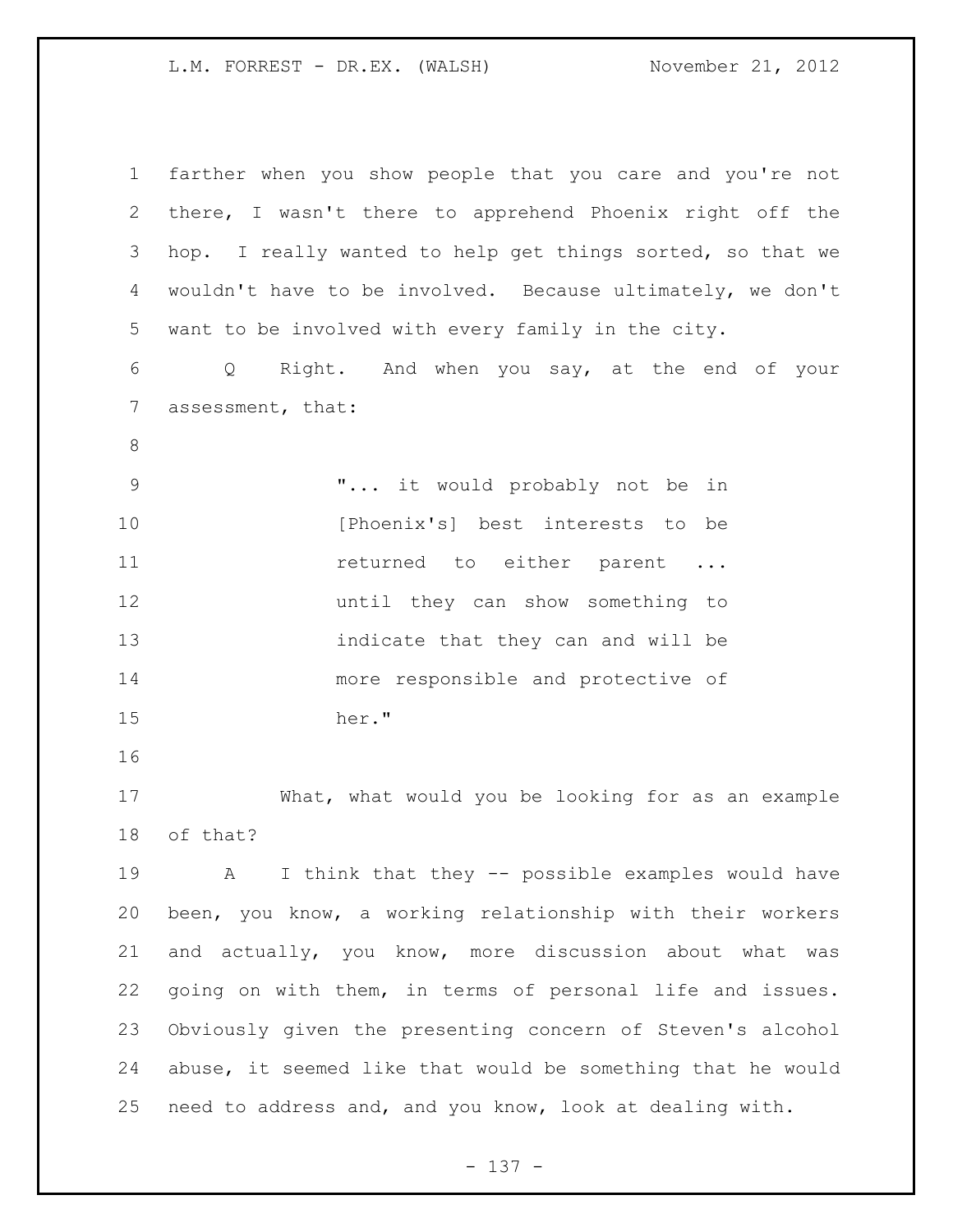With Samantha, probably -- I mean, both of them probably a parenting capacity assessment of some sort would be helpful maybe. But again, these are suggestions and these are my thoughts. It is really up to the family service worker to look at the information I presented and, and meet with the family and determine how can we actually resolve these issues?

 Q So you expected those assessments and, and interventions would be conducted by the family services worker?

 A Yes, that's their, that's their role. That wouldn't be all of intake to do.

Q Okay.

A Yeah.

 Q So then scrolling down on your summary, you've got a, the child profile. Again, is that part of the standard inclusion in a transfer summary?

A Yes, yes, it was.

Q Okay. Had you met Phoenix at this point?

 A I cannot recall meeting her. I don't know if I did or didn't in her placement. I, I know I did not meet her before she came into care, but I do not honestly recall if I saw her in her placement. I don't have a note on there. It -- I could have seen her during the case transition and maybe didn't include a note, but I honestly

- 138 -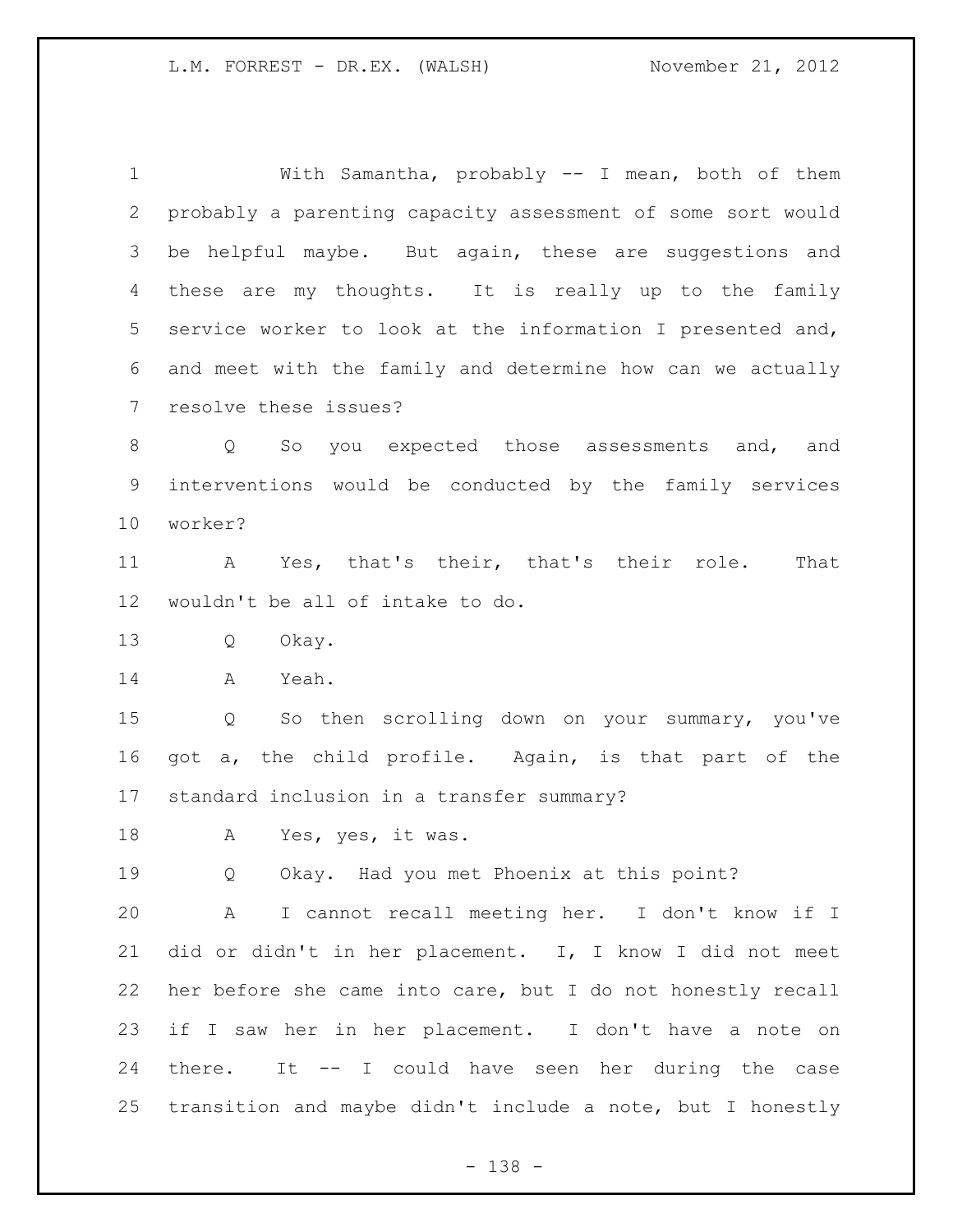do not remember meeting her.

 Q And if you had seen her, would you have made a note of that? A If it -- well, up until July 3rd, if I would have, at that point, I probably would have, but if the case is gone from me, I maybe didn't add anything further to that. Q Okay. So let's go to the next page please and this is further demographic information about, about the child and the profile. And then you have a, a plan. So who's formulating this plan? A I am. Q Okay. Did you do it in consultation with your supervisor? A Yes. Q And the plan was to be carried out though by the family services worker? A What I'm saying here -- I don't want to tell a family services worker what they should or should not do. What I'm suggesting is interventions and considerations, at this point, based on my involvement with the family. Q And was that your standard practice -- A Yes. Q -- to put in a plan in as a recommendation to the next worker?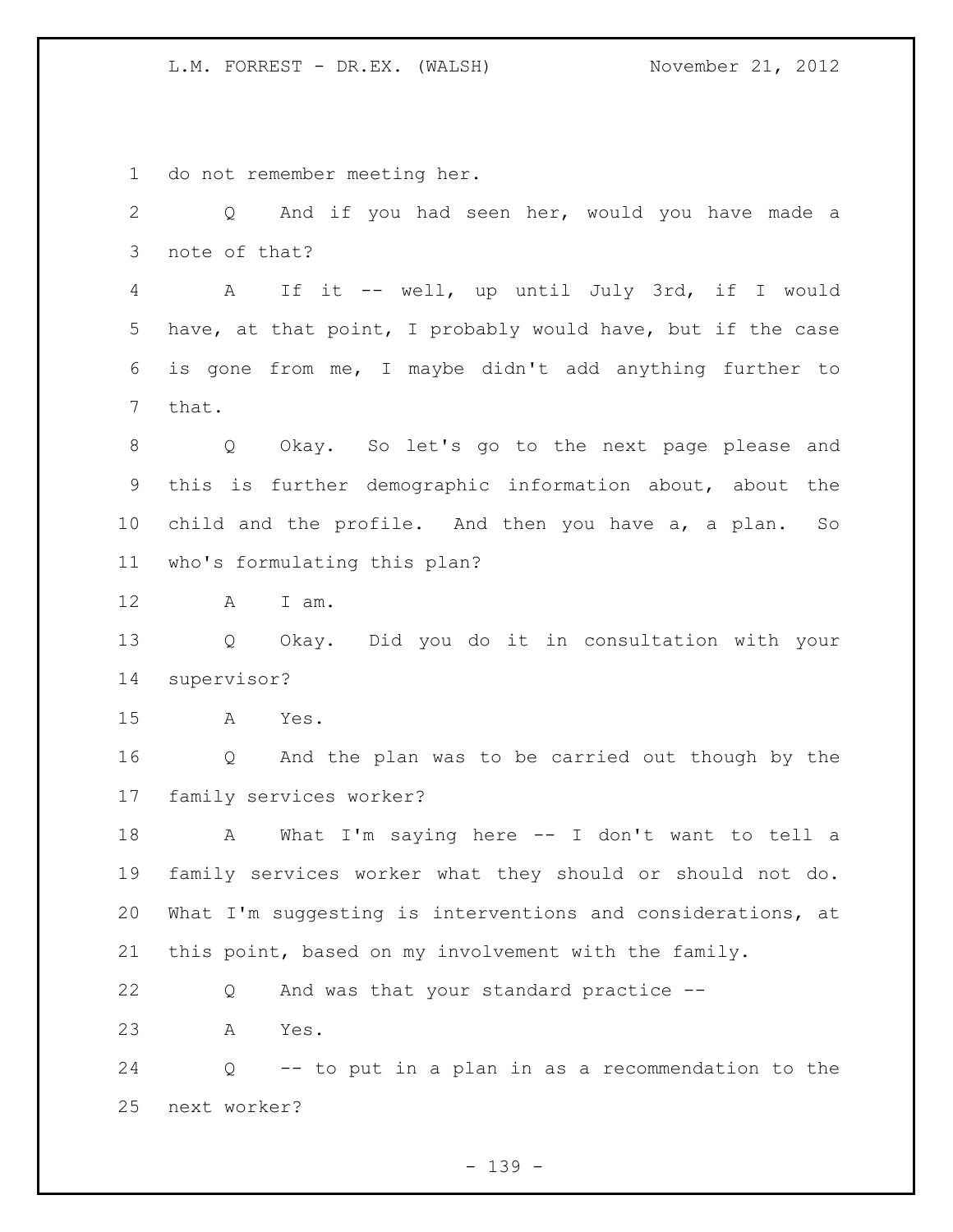L.M. FORREST - DR.EX. (WALSH) November 21, 2012 1 A It was what as required in the transfer summary, so  $-$  Q Okay. So let's look at the plan. Number one -- and you do call it suggested interventions and considerations: "Assigned worker to establish ..." The assigned worker being the family services worker; right? A Yes. Q "... to establish contact with both parents to continue with a further assessment of this situation and their circumstances. 17 To date, there has been no contact 18 with the father ... despite this worker's messages asking for him 20 to call. There has been one contact from Samantha. It is known that Steve and Samantha harbor some resentment and mistrust of the agency based on their past experiences as children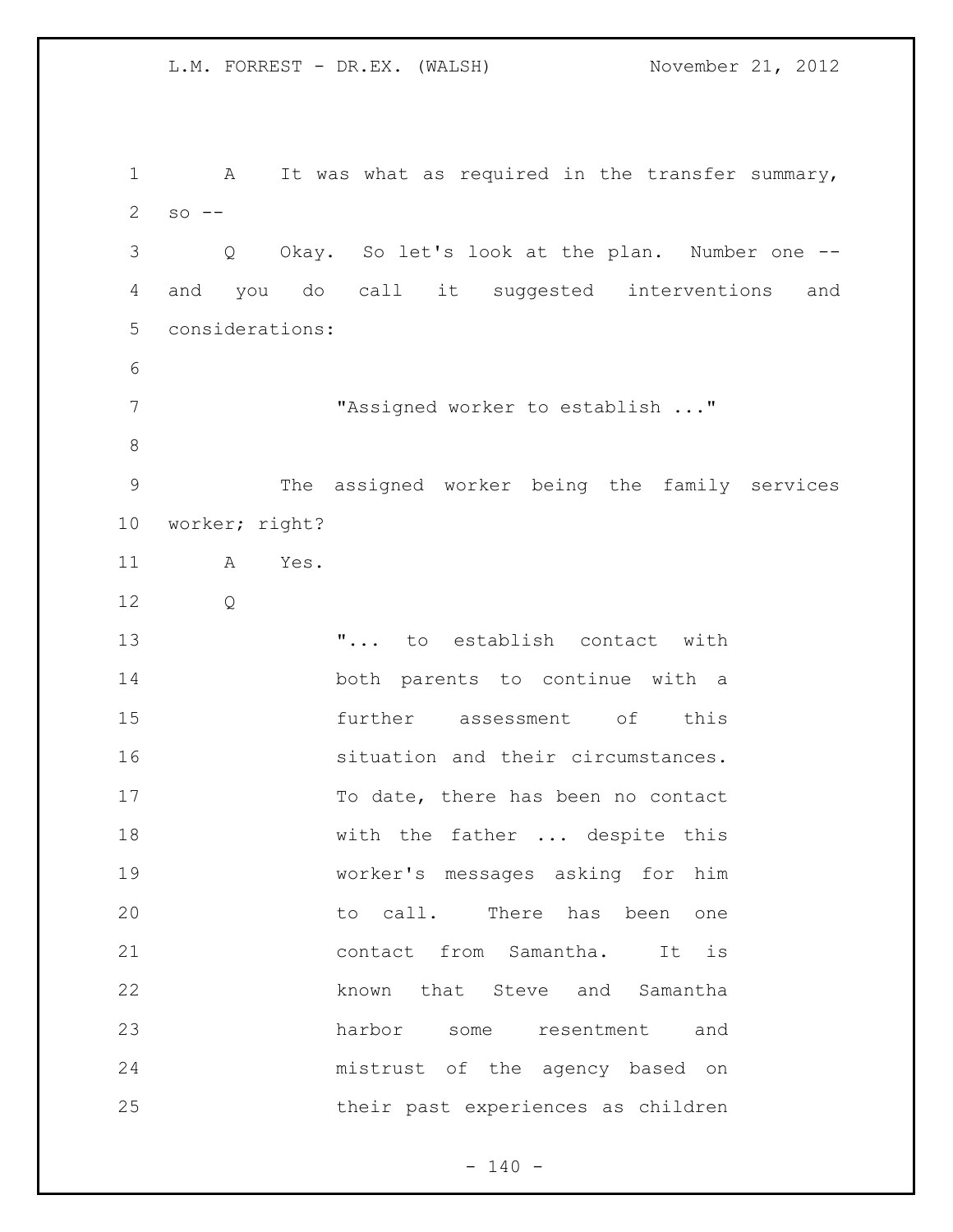| $\mathbf 1$  | in care and unfortunately this may |
|--------------|------------------------------------|
| $\mathbf{2}$ | present a barrier in the agency's  |
| 3            | interventions. What the parents    |
| 4            | should or need to do if Phoenix is |
| 5            | to be returned to their care is to |
| 6            | be determined by the assigned      |
| 7            | worker upon their further contact  |
| 8            | [and] assessment of the family."   |
| 9            |                                    |
| 10           | Then you've got:                   |
| 11           |                                    |
| 12           | "Court is scheduled for [July      |
| 13           | 2nd]. The agency will attempt to   |
| 14           | have the parents served by a       |
| 15           | Process Saver as neither parent    |
| 16           | has made themselves available to   |
| 17           | this worker to have this done. As  |
| 18           | the  file will be in transition    |
| 19           | from Intake to Family Service at   |
| 20           | the time of court, this worker     |
| 21           | will attend court on [July 2nd]    |
| 22           | with the expressed plan being that |
| 23           | the file is being transferred to   |
| 24           | family service for further follow  |
| 25           | and the agency will be<br>up       |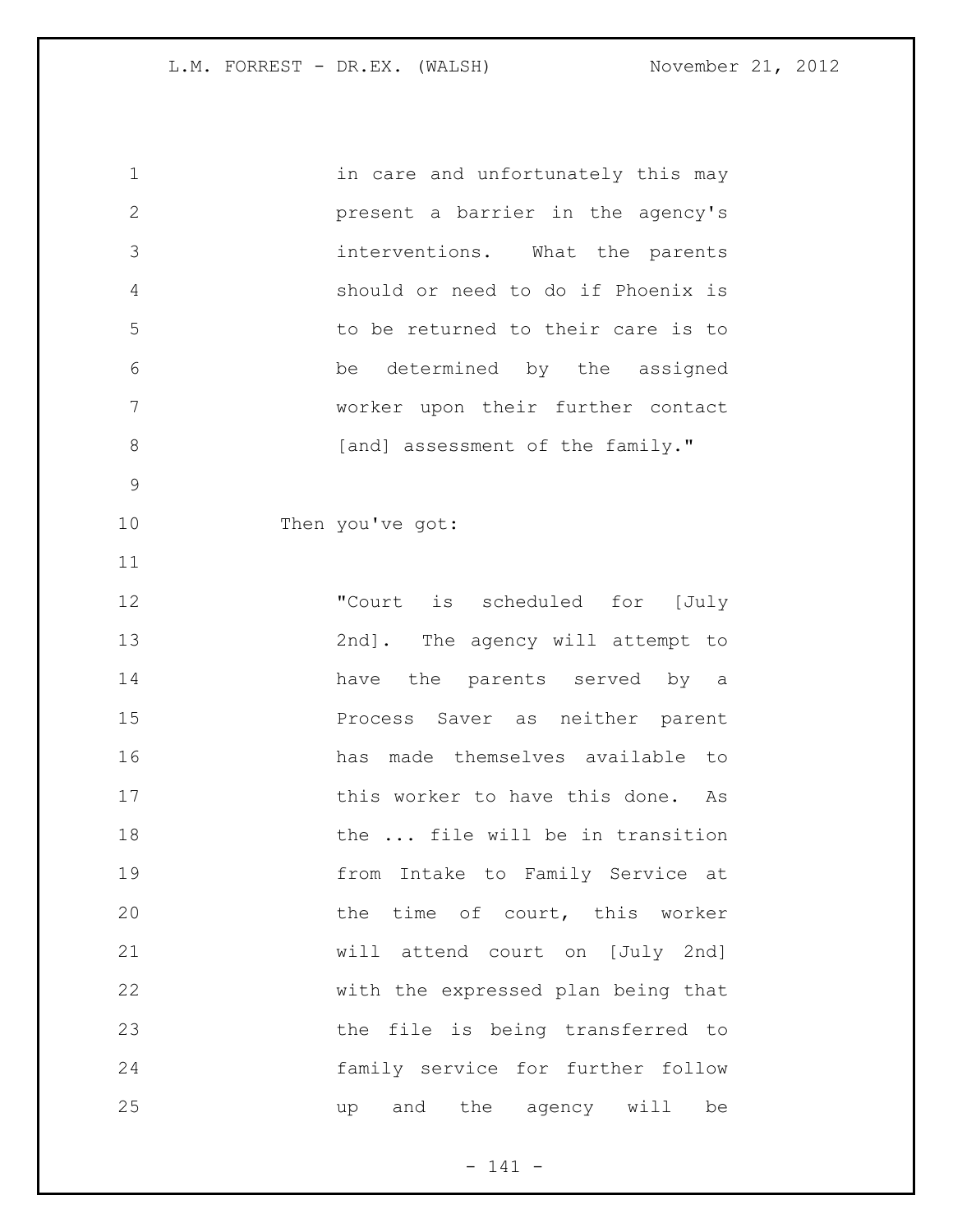| $\mathbf 1$  |   | requesting a short order<br>оf                  |
|--------------|---|-------------------------------------------------|
| $\mathbf{2}$ |   | temporary quardianship (three to                |
| 3            |   | six months) to allow for further                |
| 4            |   | assessment and to implement a plan              |
| 5            |   | for reunification."                             |
| 6            |   |                                                 |
| 7            |   | Does that mean returning Phoenix to her family? |
| $8\,$        | A | Yes.                                            |
| $\mathsf 9$  | Q |                                                 |
| 10           |   | "Any further requests<br>$\circ\texttt{r}$      |
| 11           |   | requirements for court (long                    |
| 12           |   | particulars) shall be left to the               |
| 13           |   | assigned family service worker to               |
| 14           |   | complete."                                      |
| 15           |   |                                                 |
| 16           |   | And then you say:                               |
| 17           |   |                                                 |
| 18           |   | "Family visits to be arranged by                |
| 19           |   | the family service worker. As the               |
| 20           |   | child is placed out of town,<br>a               |
| 21           |   | driver may need to be arranged.                 |
| 22           |   | Authority of Record and ADP "                   |
| 23           |   |                                                 |
| 24           |   | That's authority determination protocol?        |
| 25           | Α | Yes.                                            |

- 142 -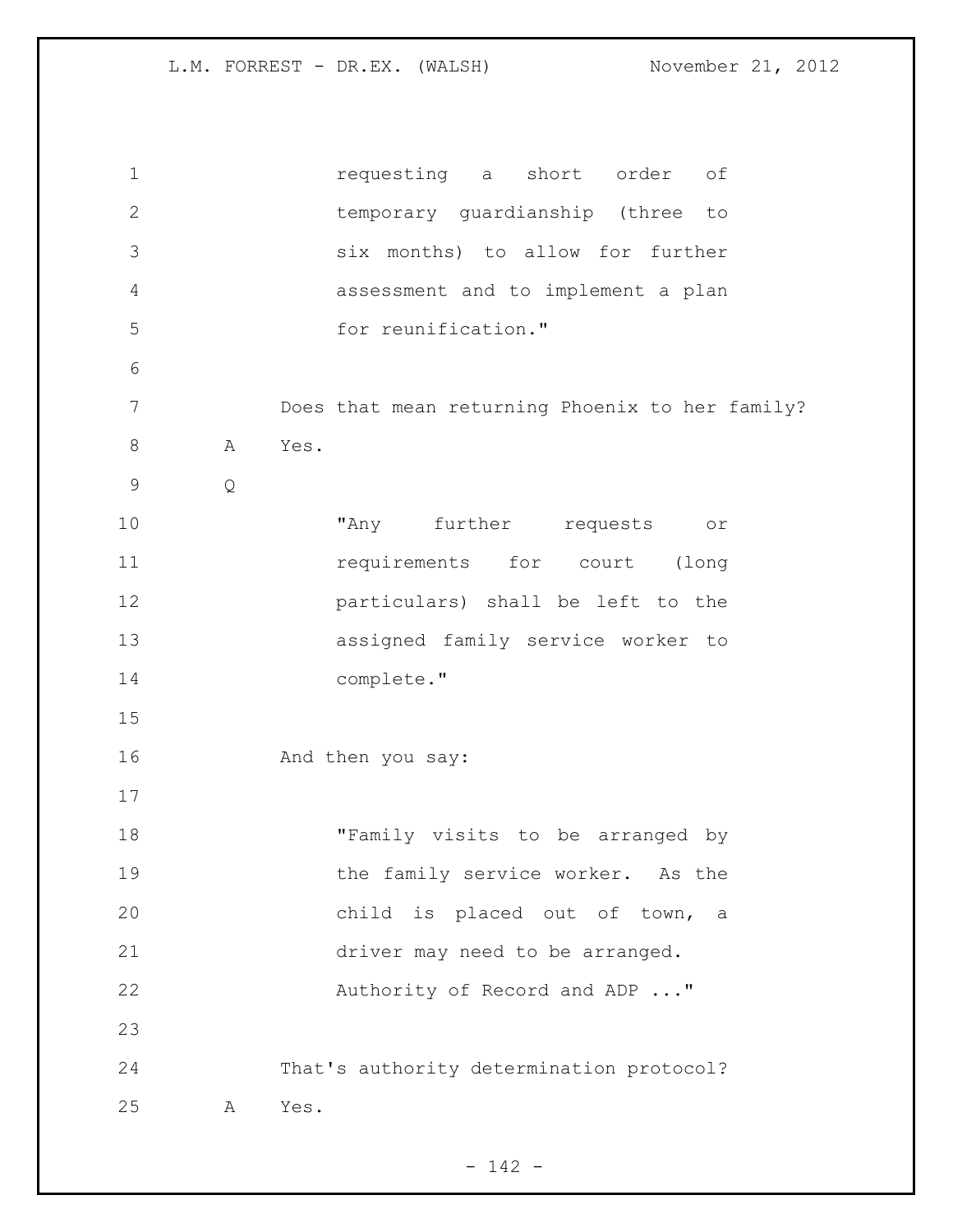Q "... forms were started, but not completed due to the [the] family's lack of response to worker's efforts to make contact. This worker will keep the forms with the intent to complete them with the parents at court on [July 2nd]. The ADP forms will be **forwarded** to the assigned worker." And then: "Any pertinent information received by this worker during the file's transfer from Intake to Family Service shall be recorded by this worker and forwarded to 19 the assigned Family Service worker." So can you just tell us what item number 4 is referring to please? A In my earlier testimony, I talked about the process by which families were provided the opportunity to

- 143 -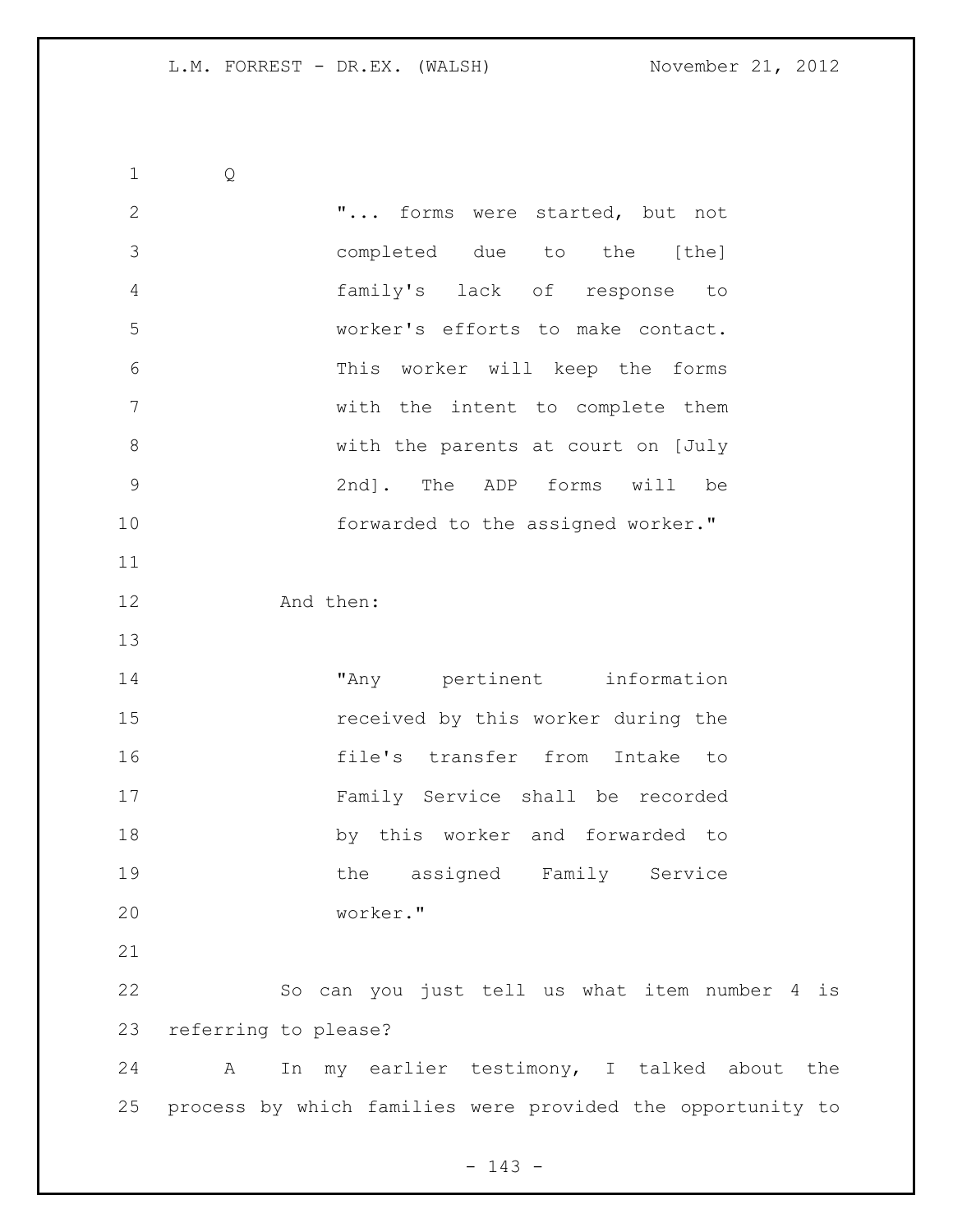| $\mathbf 1$ | choose which agencies would provide service to them. So we |
|-------------|------------------------------------------------------------|
| 2           | would have to meet with them to determine their, if they   |
| 3           | were aboriginal or not, or what their cultural background  |
| 4           | was and to offer them the opportunity to make a choice as  |
| 5           | to which agency would provide services to them.            |
| 6           | Okay. And then, on the next page, you have your<br>Q       |
| 7           | addendum. It's two pages, as we saw. So why did you write  |
| 8           | this addendum?                                             |
| 9           | It was after court and the information about<br>A          |
| 10          | court is relevant, so I wanted to ensure that the worker   |
| 11          | would have that, along with the, my intake summary.        |
| 12          | Okay. And so you outline it at, your attendance<br>$Q_{-}$ |
| 13          | in court. And in the second paragraph, you say you:        |
| 14          |                                                            |
| 15          | " attended court on July 2,                                |
| 16          | 2003. Also in attendance<br>was                            |
| 17          | Samantha Kematch, Phoenix's mother                         |
| 18          | and a family friend by the name of                         |
| 19          | Ron Stephenson "                                           |
| 20          |                                                            |
| 21          | Had you ever met Mr. Stephenson before?                    |
| 22          | No, I had not.<br>A                                        |
| 23          | Okay.<br>Q                                                 |
| 24          |                                                            |
|             |                                                            |

- 144 -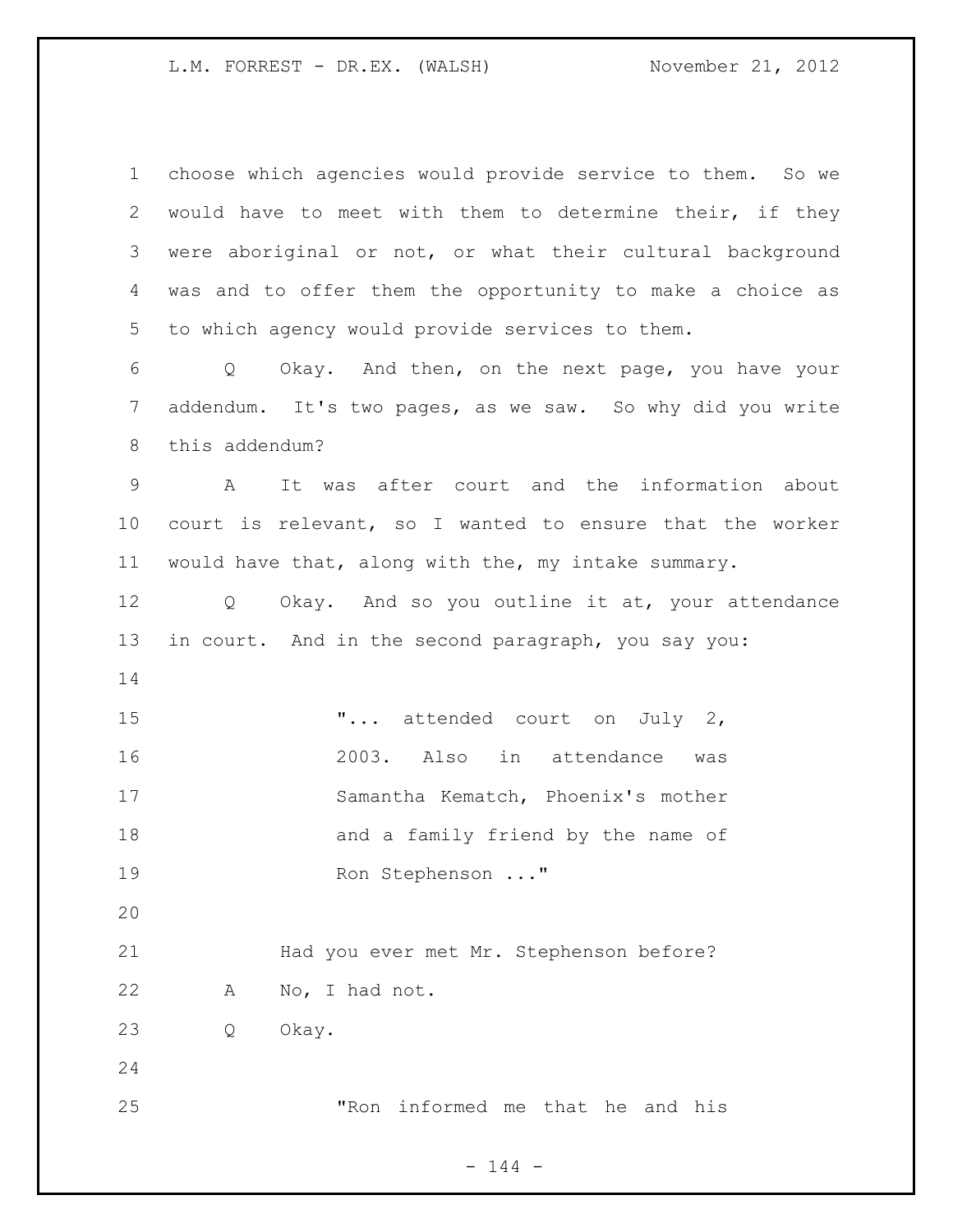| $\mathbf 1$   | wife Kim have provided care to     |
|---------------|------------------------------------|
| $\mathbf{2}$  | Phoenix for 30 to 50 percent of    |
| 3             | the time that Steve has had her in |
| 4             | his care. Ron was there because    |
| 5             | he wanted to know if there was     |
| 6             | anything that he could do to help  |
| 7             | and also expressed an interest in  |
| 8             | being a placement for her if that  |
| $\mathcal{G}$ | was needed. Samantha stated that   |
| 10            | she would prefer the child stay    |
| 11            | with Ron than anyone. Steve did    |
| 12            | not appear at court. Ron stated    |
| 13            | that he talked to him the night    |
| 14            | before and was expecting him to    |
| 15            | show up. Ron stated that Steve     |
| 16            | does binge drink, and that he      |
| 17            | apparently said he would go to AA. |
| 18            | Worker requested a three month     |
| 19            | temporary order of Phoenix with    |
| 20            | the agency's plan to work with     |
| 21            | mom, possibly with dad to resolve  |
| 22            | the issues of concern so that      |
| 23            | Phoenix could be reunited with a   |
| 24            | parent and to explore a friend of  |
| 25            | family as a possible placement.    |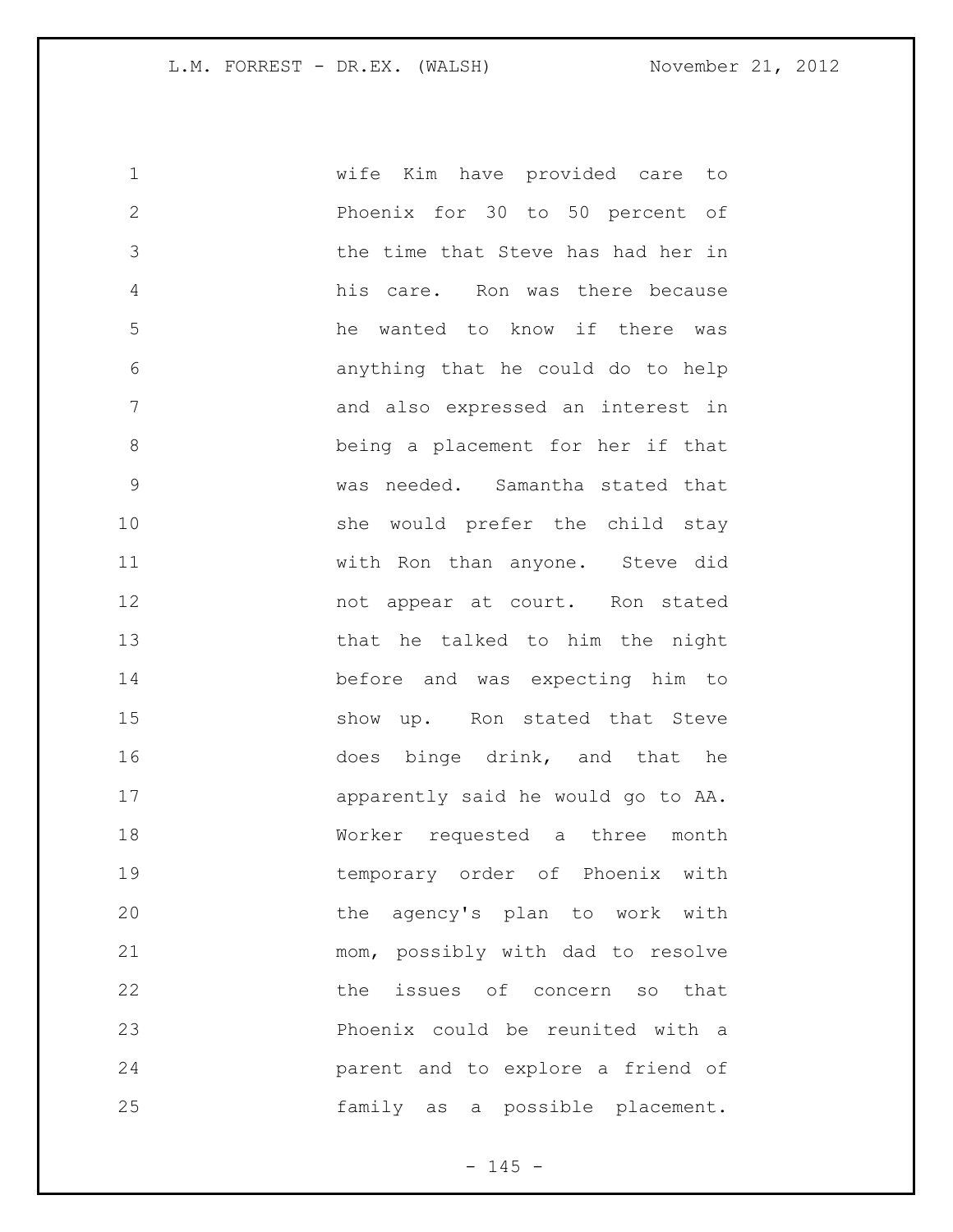| $\mathbf 1$    | Samantha consented to the plan,                |
|----------------|------------------------------------------------|
| $\overline{2}$ | even after having the opportunity              |
| 3              | to speak with a legal aid                      |
| 4              | representative."                               |
| 5              |                                                |
| 6              | And then you say:                              |
| $\overline{7}$ |                                                |
| 8              | "Worker learned that Samantha has              |
| 9              | been in a relationship  for two                |
| 10             | years. [This person] has met                   |
| 11             | Phoenix and has some knowledge                 |
| 12             | about the situation, but Samantha              |
| 13             | did not<br>feel comfortable                    |
| 14             | discussing all the issues in front             |
| 15             | of him. [That person] accompanied              |
| 16             | Samantha to court.                             |
| 17             | After court worker obtained                    |
| 18             | particulars from Ron about his                 |
| 19             | family for the purposes of                     |
| 20             | assessing their suitability for a              |
| 21             | place of safety. Ron and Kim                   |
| 22             | Stephenson reside at 1331 Selkirk              |
| 23             | Avenue "                                       |
| 24             |                                                |
| 25             | And do we understand that to be Kim Stephenson |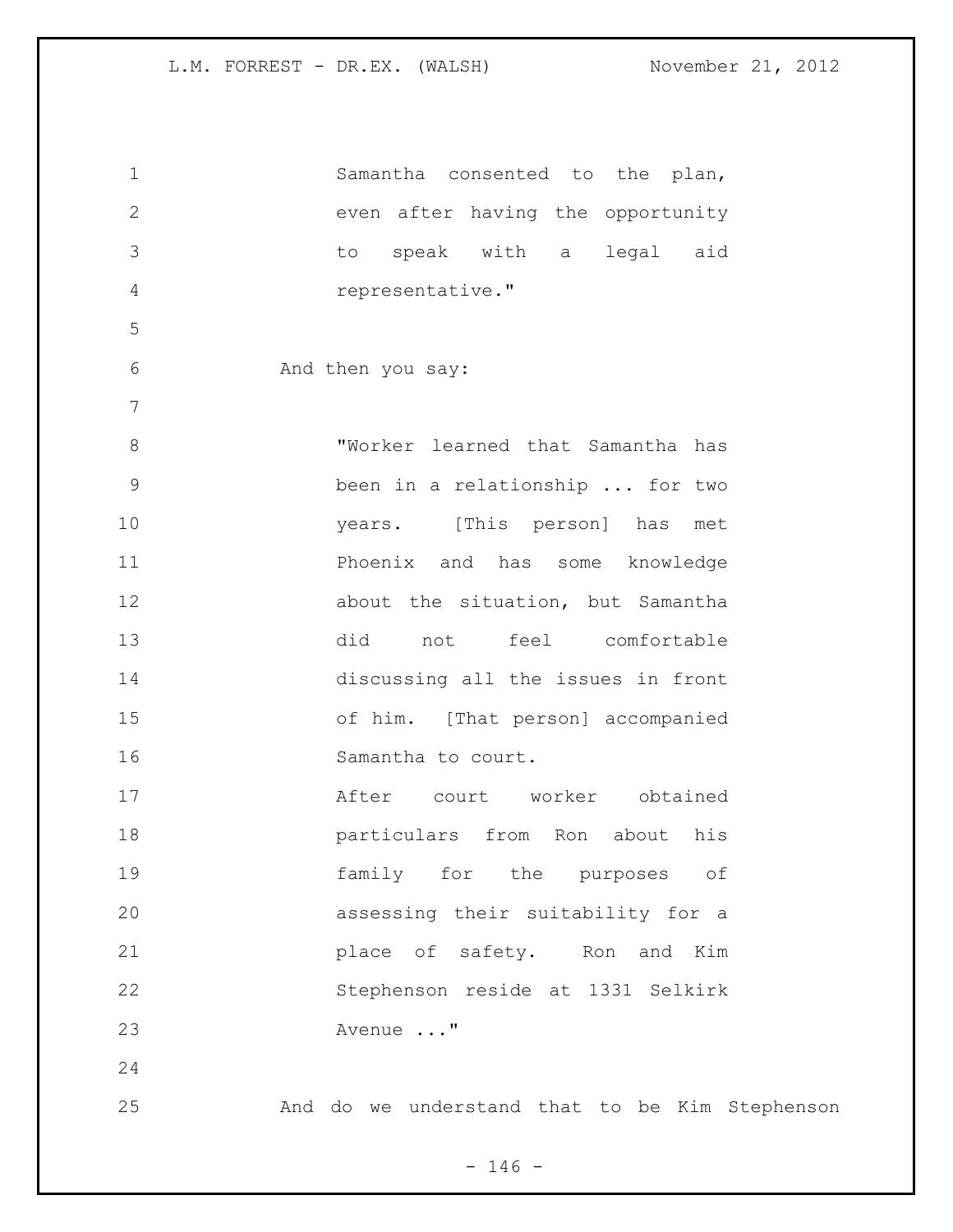L.M. FORREST - DR.EX. (WALSH) November 21, 2012

 is, is actually Kim Edwards? A Yes, I, I guess so. Q You know that now? A I know that now, but at the time -- Q Right. A -- that was what I heard -- Q Right. 8 A -- yes. Q "Ron's date of birth is November 11 10, 1970 and Kim's is August 5 ... 12 They have three children ... Ron is employed as a support worker to quadriplegic persons residing at 1010 Sinclair and Kim is **unemployed**. Ron and Kim have provided a lot of care to Phoenix 18 and would be very interested in being a placement resource for her. I advised Ron that this information would be forwarded to 22 the assigned worker for further assessment." So this is information based on meeting with Ron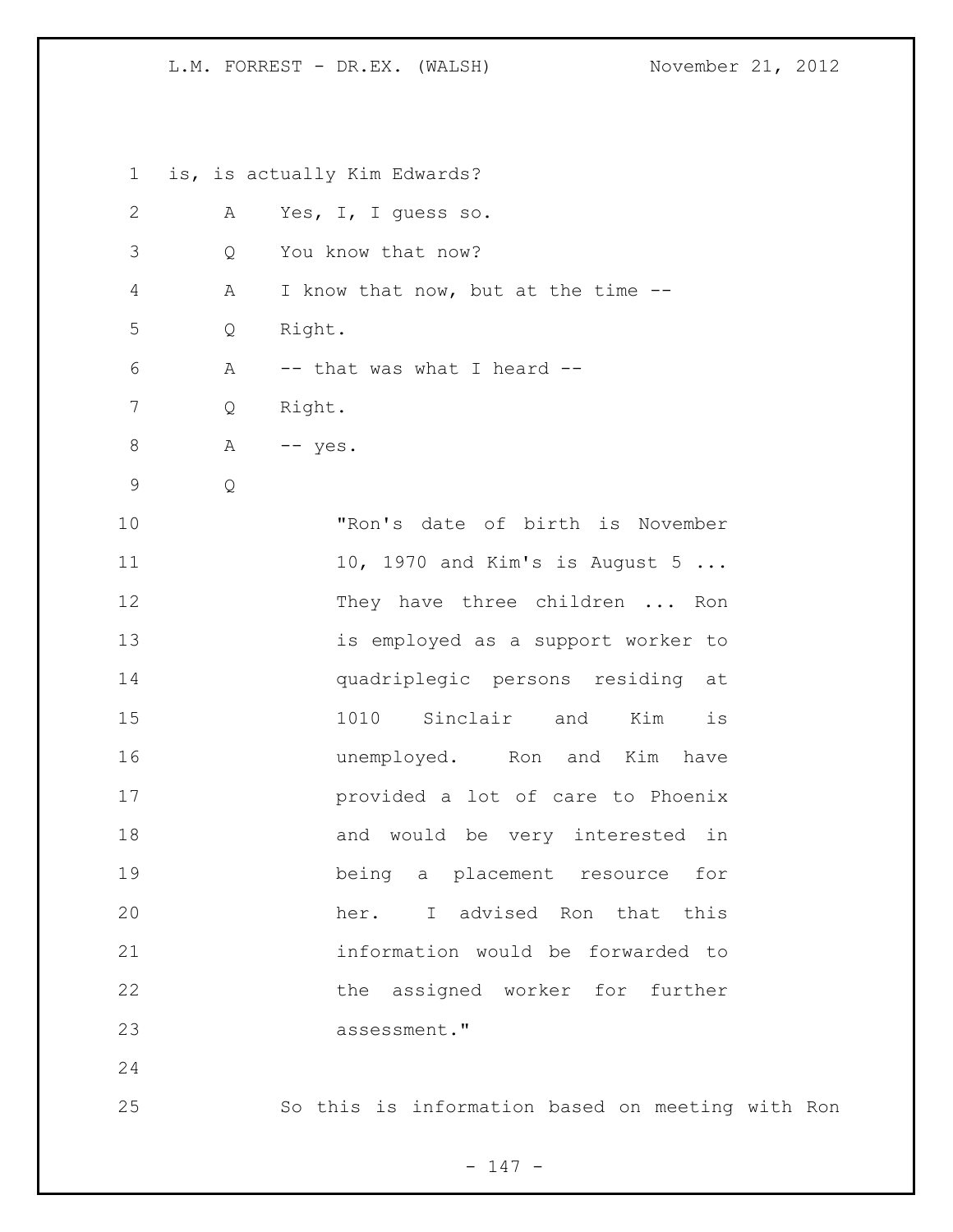L.M. FORREST - DR.EX. (WALSH) November 21, 2012

 and Kim on the court date? A With Ron and Samantha, I have never met Kim. Q So Kim was not in attendance? A No, she was not. Q Okay. "E-mails were exchanged between 8 this worker and Heather. Edinborough on July 3, 2003 10 regarding the case." 12 Now, who was Heather Edinborough? A She's a supervisor of the assigned family service worker. Q So Stan Williams' supervisor? A Yes. 17 MS. WALSH: Okay. 18 THE COMMISSIONER: Let me just ask, who, from the department, attended the court hearing? You were there? THE WITNESS: I did. 21 THE COMMISSIONER: Were you the sole person? THE WITNESS: I was the worker that was there, yes. 24 THE COMMISSIONER: And what -- and had it already been decided that the file's going to be transferred to

- 148 -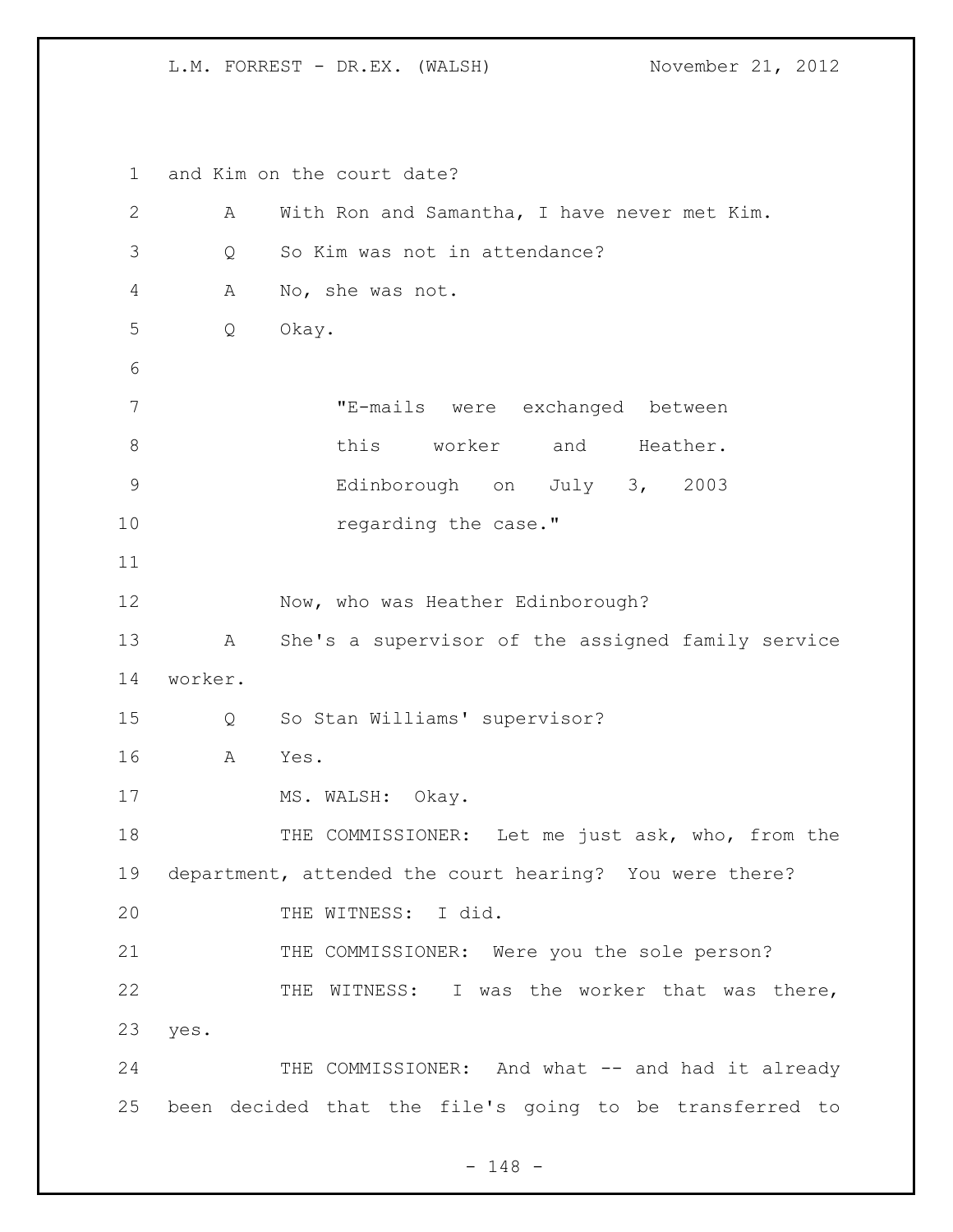L.M. FORREST - DR.EX. (WALSH) November 21, 2012

 Williams? THE WITNESS: I'm not certain if I knew if it was Stan on that date or not -- THE COMMISSIONER: So he -- THE WITNESS: -- on the date of court, the 2nd. THE COMMISSIONER: -- he wasn't, he was, he wasn't there? 8 THE WITNESS: He was not there, no. The agreement was that I would attend court on -- 10 THE COMMISSIONER: Before you --11 THE WITNESS: -- as a courtesy --12 THE COMMISSIONER: -- before you --13 THE WITNESS: Yes. 14 THE COMMISSIONER: -- finished the transfer? 15 THE WITNESS: Transfer was finished and it was, it was forwarded to the family service unit. But in the timing of it, I agreed to go to court to assist in that process, to keep things moving along and because I was familiar with the case and could speak to it and Stan would have not had the file yet. 21 THE COMMISSIONER: Thank you. BY MS. WALSH: Q So you've indicated that you exchanged e-mails with Heather Edinborough, who was the supervisor of the

- 149 -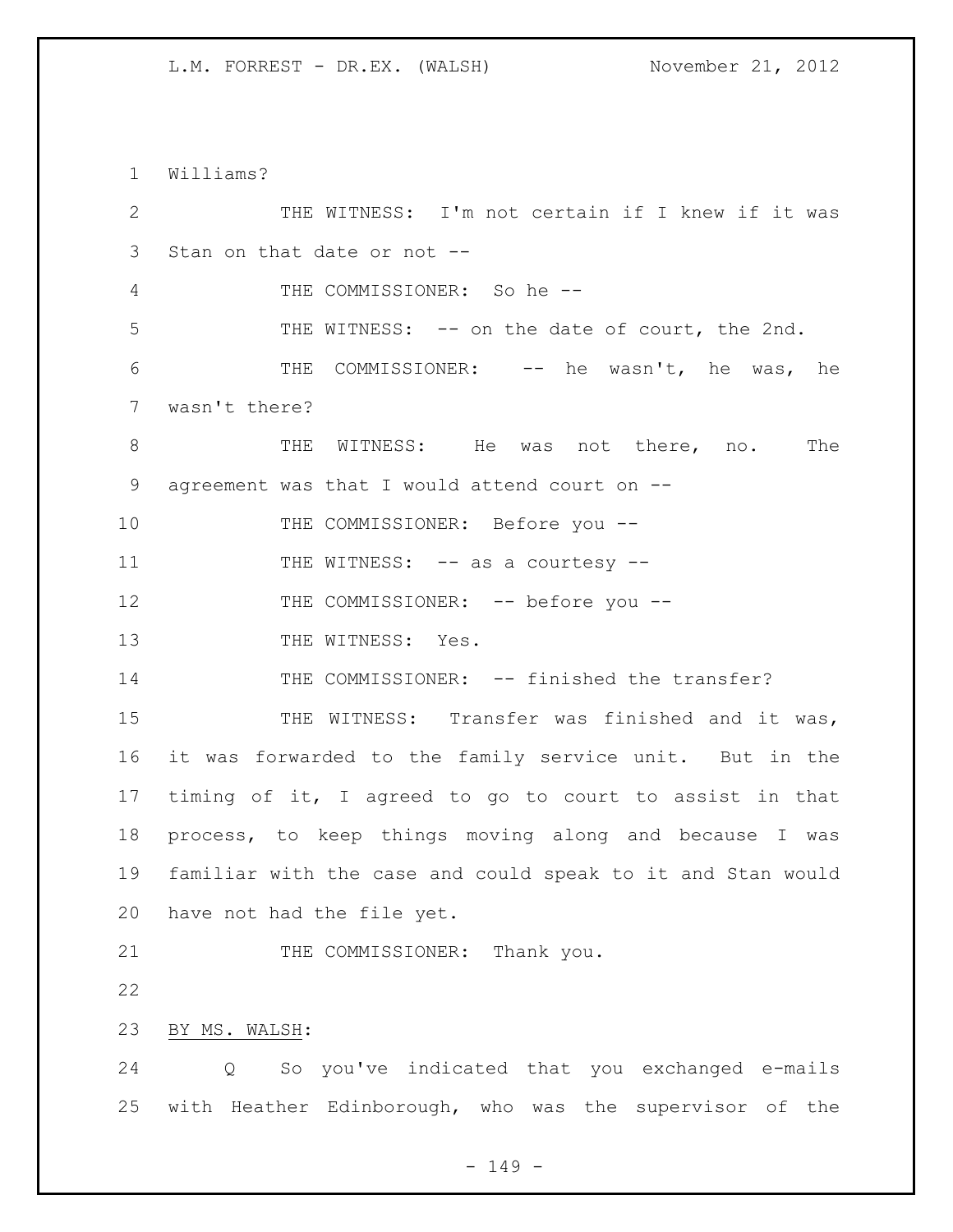L.M. FORREST - DR.EX. (WALSH) November 21, 2012 family services worker who was going to receive the file? "Worker asked if it would be possible for the now worker to complete the ADP forms given 7 Steven's lack of response ..." Those are the authority determination forms? A Yes. Q "... and Heather indicated that this could be possible. Worker committed to attend court again on 15 July 9, 2003 to speak about the **plan for Anishinaabe CFS."**  What was that about? A They weren't at the first court hearing. I believe the one in West Region was, but Anishinaabe was not. Q Okay. And we'll look at -- A Or they did not have the information. I'm not clear what, but I had to speak to the plan to that agency as well.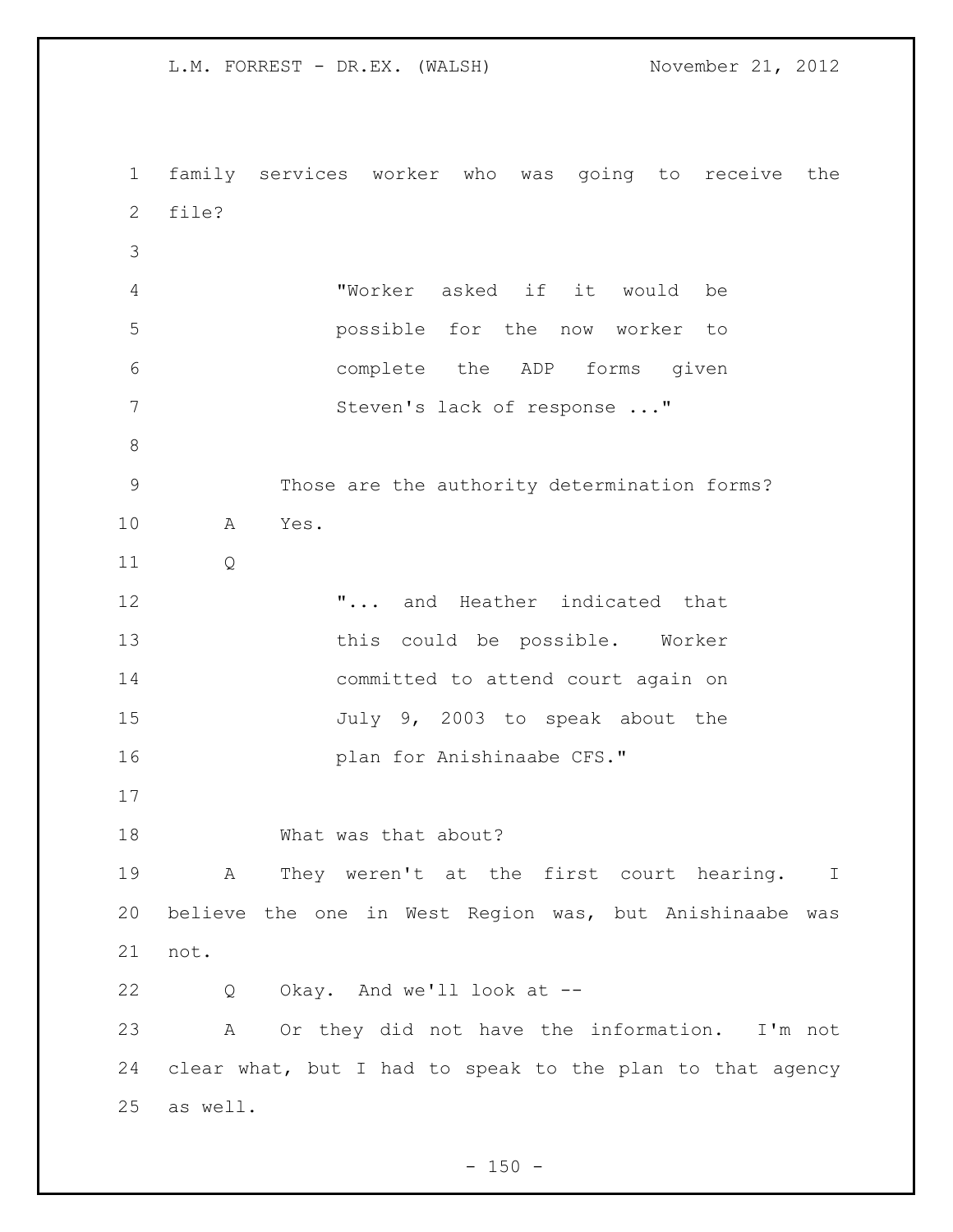1 Q All right. And then on the next page, you say that you: "... spoke with Ron Stephenson on July 7, 2003. He has tried to make contact with Steve but has had no success. 8 A message was left for Samantha on July 7, 2003 advising her of the name and telephone number of her new worker." That would be Mr. Williams then? A Yes, that's correct. Q "The started ADP forms and a hard copy of this addendum sent to the assigned worker Stan Williams on July 7, 2003." And then you note: "Samantha Kematch has a file with 24 the agency that is currently closed. If she resumes care and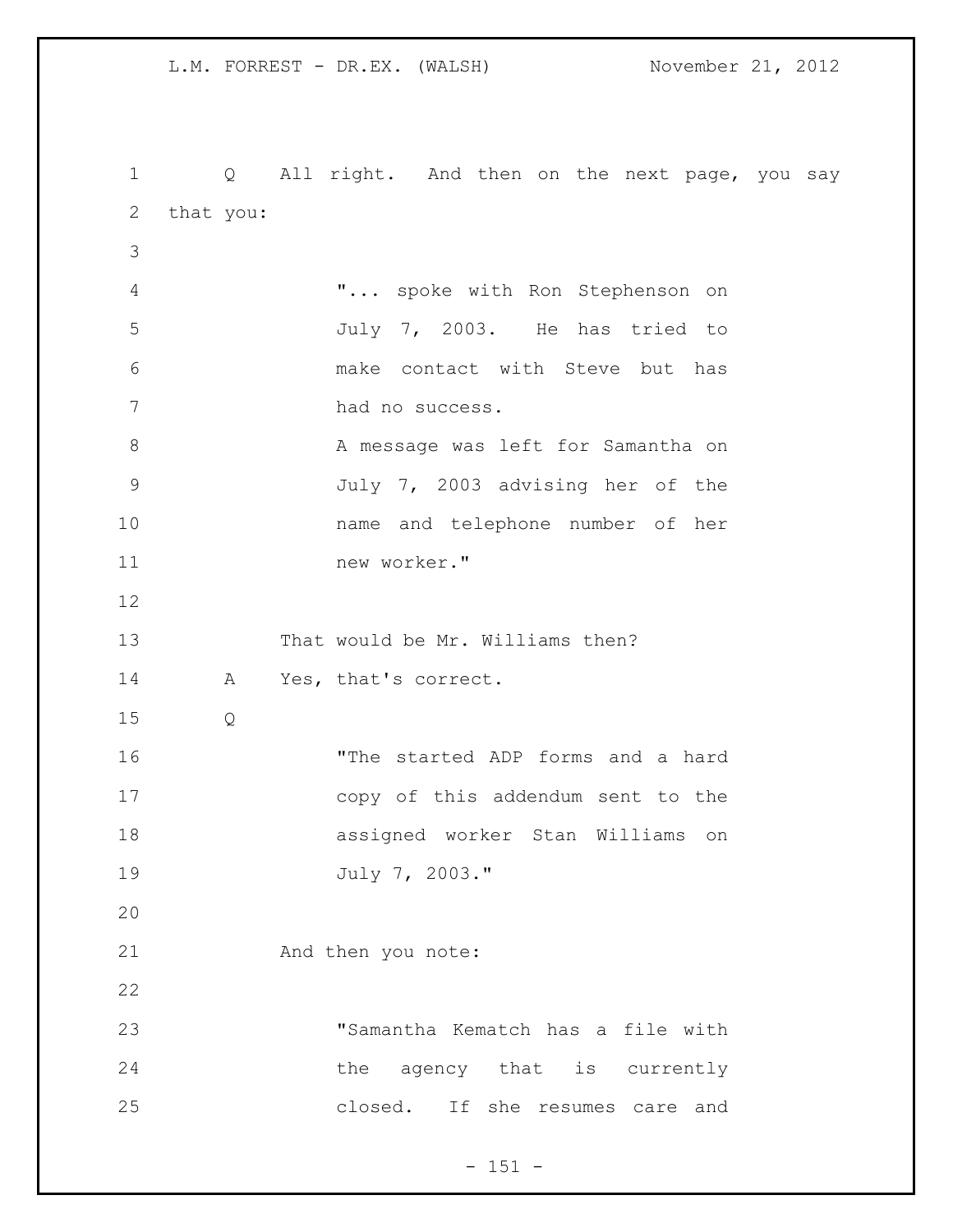control of Phoenix, her file will 2 need to be reopened." Q Why did you include that? A Because my file pertained to Steven, so if they were looking at Samantha, they would have to look at that -- it's a different file. They're, they're two completely different files. So it was just a notation just to have them know that, yeah. MS. WALSH: Mr. Commissioner, I'm about two- thirds of the way through my examination of this witness. This be an appropriate time, from your perspective, to take a break? THE COMMISSIONER: Yes, and then I understand that we have to set her down for awhile, while there's another witness coming; is that right? MS. WALSH: That's correct, a witness who was originally scheduled to testify yesterday has been good enough to come back today. I don't imagine that that witness will take more than an hour at the most. So if Ms. Forrest would be good enough to come back this afternoon, after that, just wait until that witness has testified and then we'll resume your evidence -- 24 THE COMMISSIONER: Well --25 MS. WALSH: -- yes.

 $- 152 -$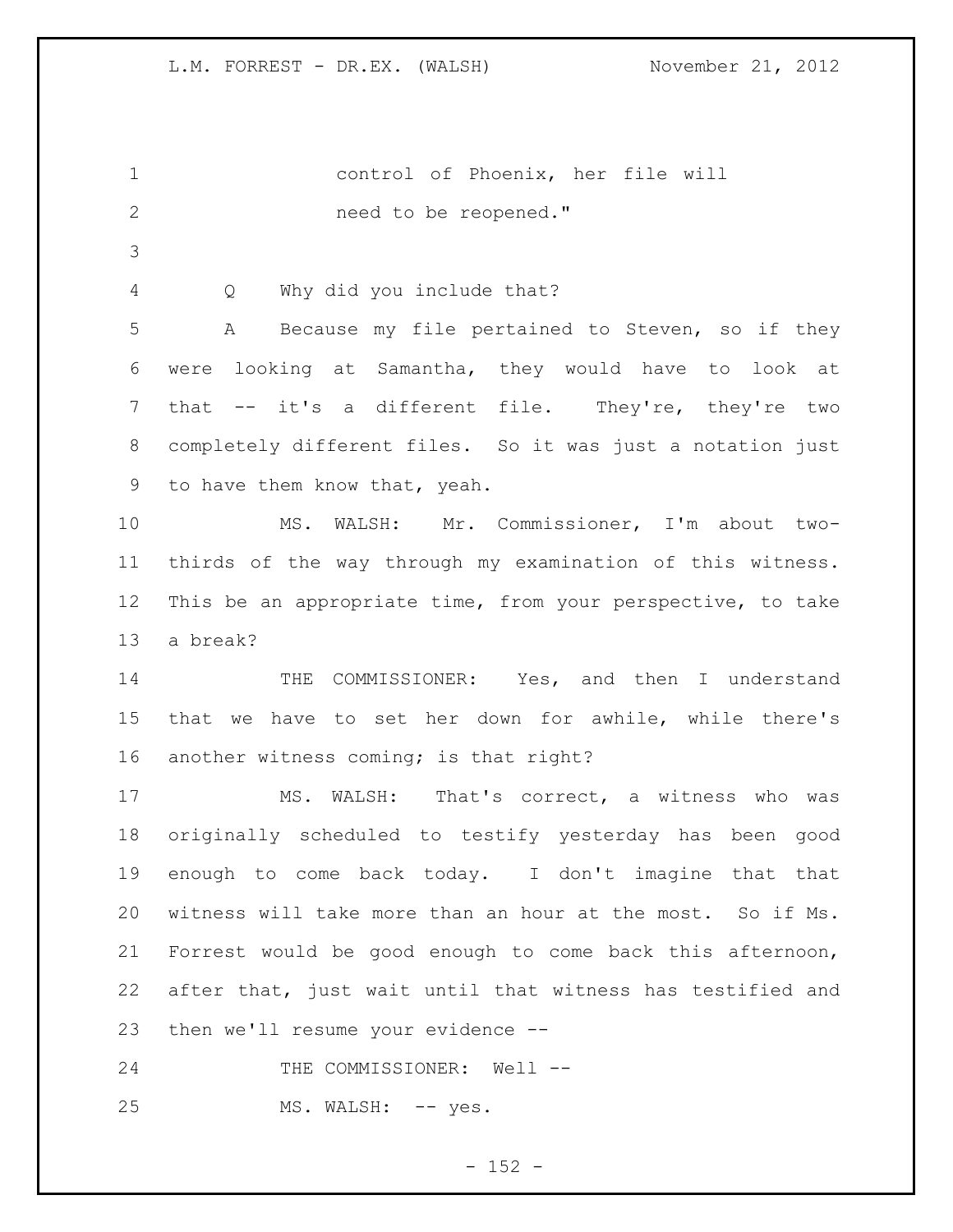PROCEEDINGS November 21, 2012

1 THE COMMISSIONER: -- if she's back at three 2 o'clock, if, if the other witness gets finished, we'll take 3 our break or, or do you want her here at 2:45? 4 MS. WALSH: Thinking maybe 2:45. 5 THE COMMISSIONER: Yeah, we -- don't forget --6 yeah, the -- you, you're not sure how long the other 7 witness will be, because there's other questioning, 8 but -- 9 MS. WALSH: Well, that, I'm factoring that 10 into -- 11 THE COMMISSIONER: All right. 12 MS. WALSH: -- to my --13 THE COMMISSIONER: All right. 14 MS. WALSH: -- time assessment. Yes, you're 15 absolutely -- 16 THE COMMISSIONER: So, so --17 MS. WALSH: -- right. 18 THE COMMISSIONER: -- if you can come back at 19 2:45, witness? 20 THE WITNESS: Yes, I can. 21 THE COMMISSIONER: Thank you. 22 THE WITNESS: Thank you. 23 24 (WITNESS ASIDE) 25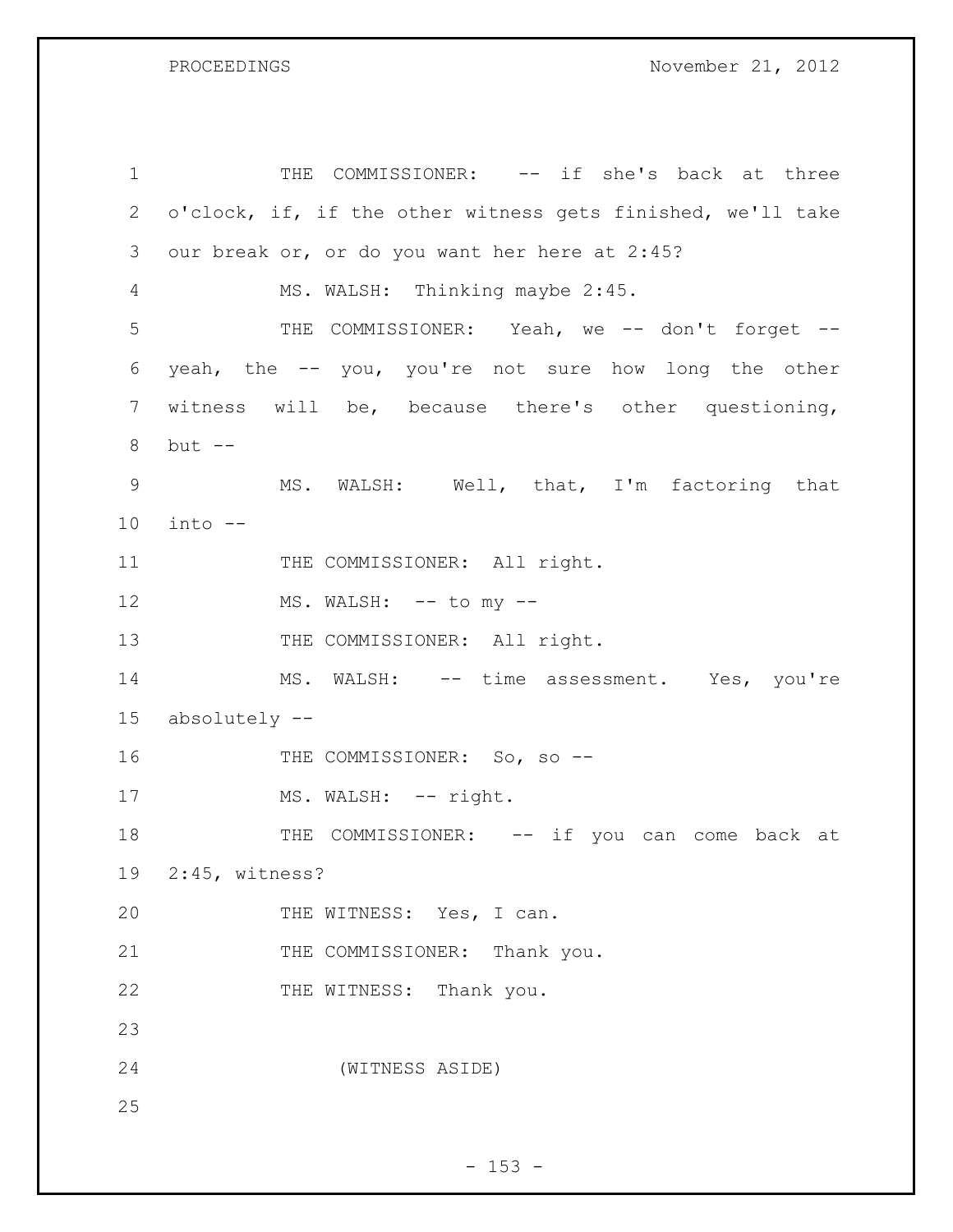PROCEEDINGS November 21, 2012

1 THE COMMISSIONER: All right. We'll rise now 2 until two o'clock. 3 MS. WALSH: Thank you. 4 THE WITNESS: Thank you. 5 6 (LUNCHEON RECESS) 7 8 THE COMMISSIONER: Mr. Olson? 9 MR. OLSON: Ms. Humenchuk, you're the -- 10 MS. WALSH: She hasn't been sworn. 11 MR. OLSON: Oh, sorry. Has she been sworn? 12 No. 13 THE CLERK: Is it your choice to swear on the 14 Bible, or affirm without the Bible? 15 THE WITNESS: Affirm without the Bible, 16 please. 17 THE CLERK: All right. Just stand please. State 18 your full name to the court. 19 THE WITNESS: Nikki Humenchuk. 20 THE CLERK: Spell me your first name? 21 THE WITNESS: N-I-K-K-I. 22 THE CLERK: And your last name please? 23 THE WITNESS: H-U-M-E-N-C-H-U-K. 24 THE CLERK: Thank you. 25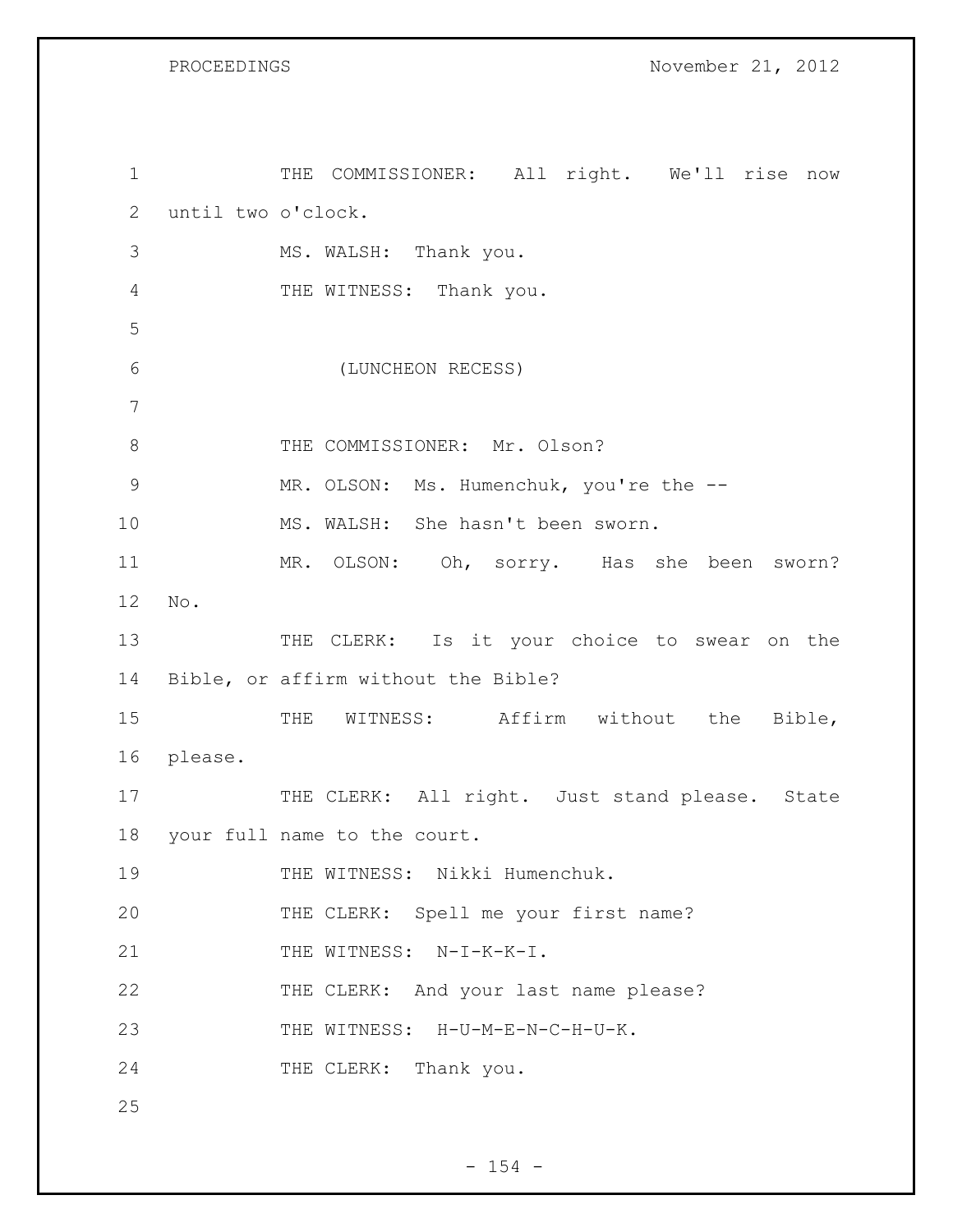**NIKKI HUMENCHUK,** affirmed, testified as follows: THE CLERK: Thank you. DIRECT EXAMINATION BY MR. OLSON: Q Ms. Humenchuk, your previous name, last name, was Taylor? A Yes, that's correct. Q And so we've heard from other witnesses that there was a Nikki Taylor involved in advocating for Steve Sinclair and Samantha Kematch and that would be, that would be you? A Yes, it would. Q Yeah. Just in terms of your educational background, you have a Bachelor of Arts and also a bachelor psychology? 18 A A Bachelor of Arts in Psychology, yes. Q Okay. And I understand that when you were involved in this file, you were employed by the Boys and Girls Club? A Yes. Q And in what year did you start working for the Boys and Girls Club? A In June of 1999.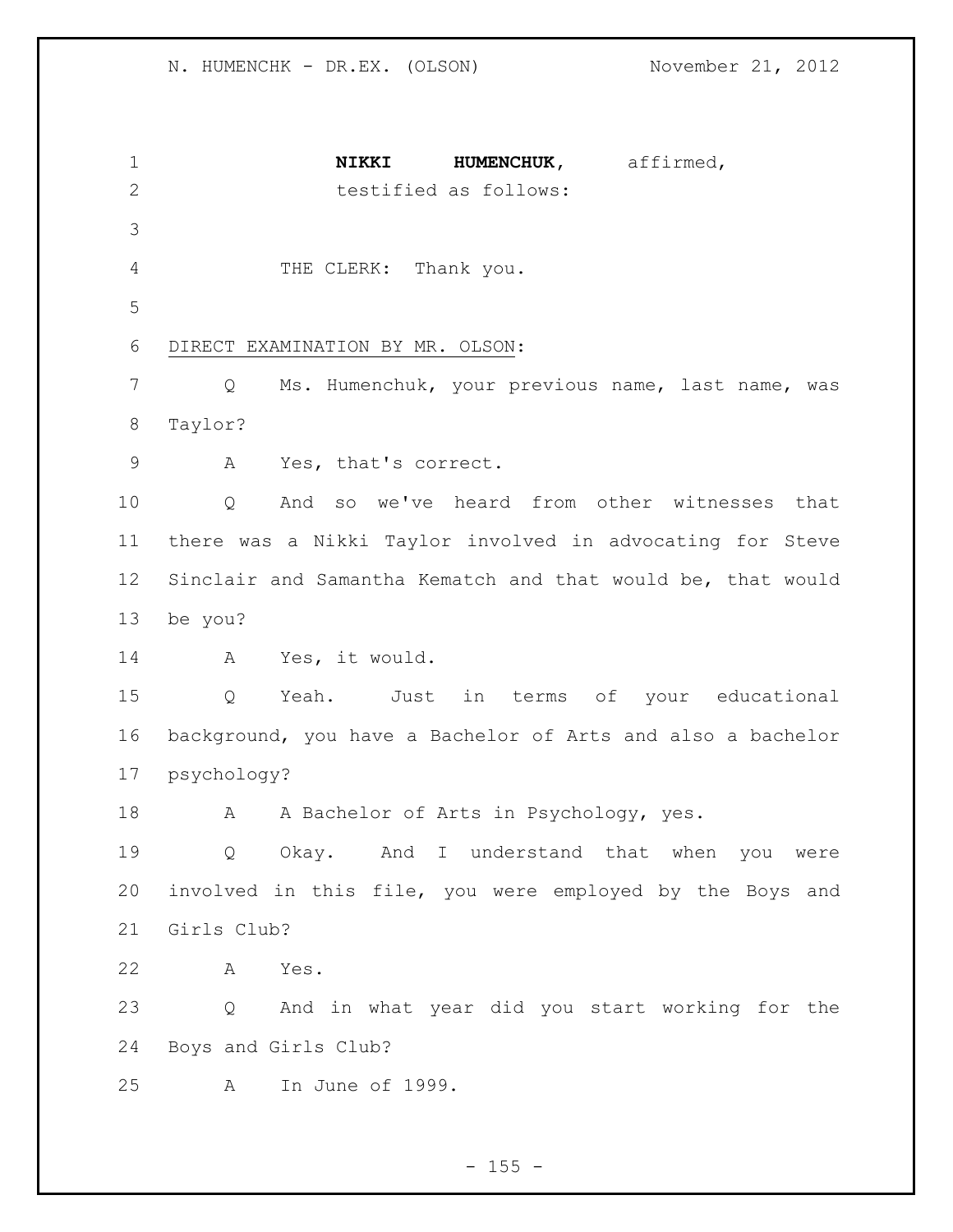Q Okay. And for how long were you employed there? A Four years. Q And I understand you started working, you started Winnipeg Boys and Girls Club Aberdeen Club? A Yes. Q And where is that? 7 A That's on Stella Avenue. Q Okay. And so that would be in the North End of the city? A Yes, it would. Q What was your position? A I was supervisor. Q And I understand, as well as being supervisor, you also managed staff and saw the running of the club and also worked with clients; is that -- A Yes, that's all the duties. Q So you really, you did everything? A YES. Q Okay. A Not by myself, but yes. Q Not by yourself, with help -- A Yeah. Q -- but -- and so, so what sort of programs would you oversee as supervisor? A Well, we had a variety of programs at that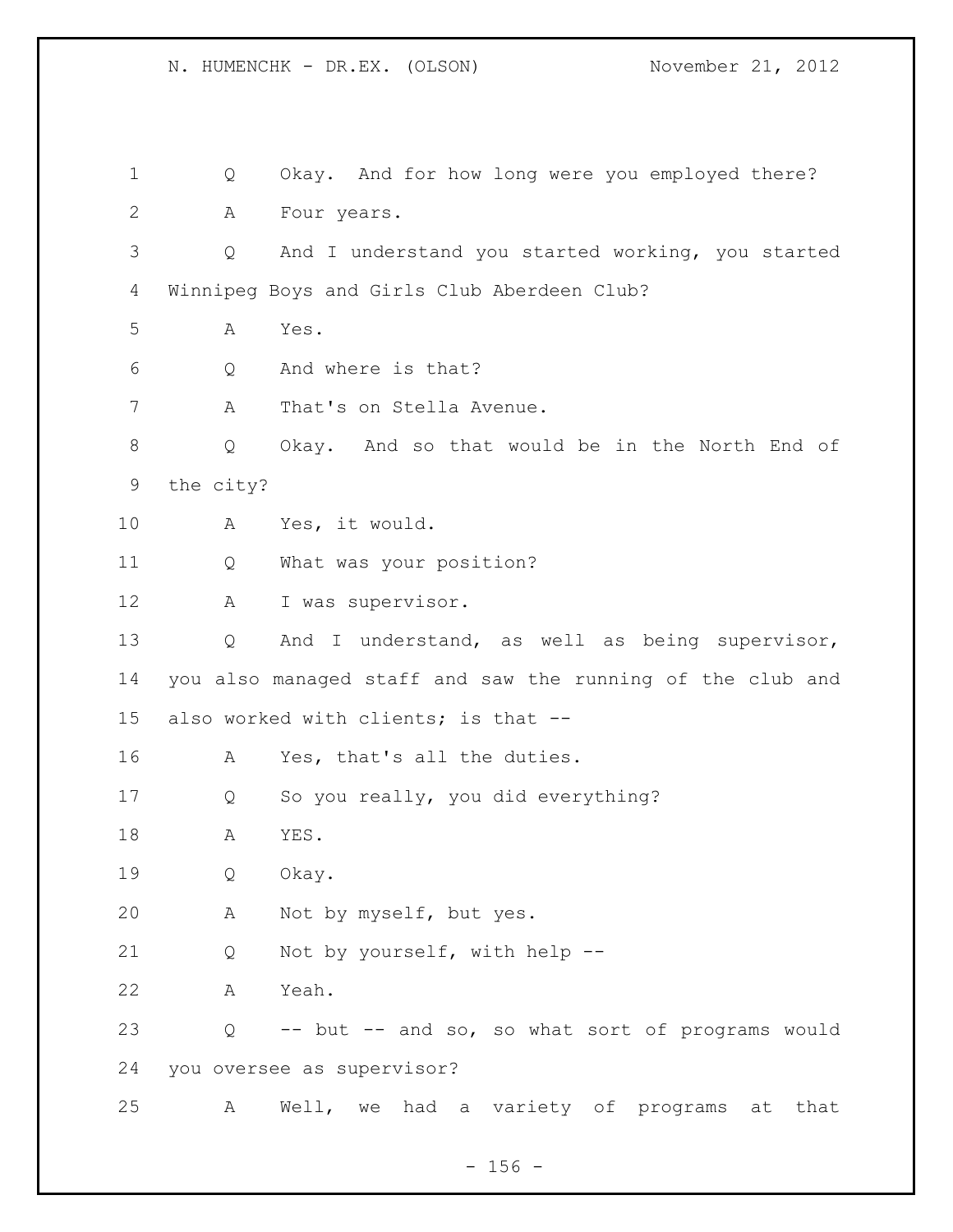particular drop-in centre, from employment programs, we ran a healthy choices program, we had a girls' group and sometimes various summer programs would come into effect, just for the summer months. Q Okay. And the population you would serve was? A Like, the number of kids that would come through? Or the  $-$ 8 O Yeah, what sort of -- who would attend the club? A School aged children from grade 1, so about six or seven years old, up to 18, but we flexed on that and allowed youth over the age of 18 to come. Q Okay. So, so formally, you serviced people up to age 18, but people beyond that age would attend the club? A Yes. Q And was there any cost, or any fees, or any charges to attend the club? 17 A No, all services were free. Q Okay. Now, in terms of the services that were provided by the facility, I understand there was an after school program for children and teenagers? A Yes. Q Okay. And there were also computers available? A Computers, a pool table, video games, snacks, crafts. Q And you would -- you mentioned there were -- you

- 157 -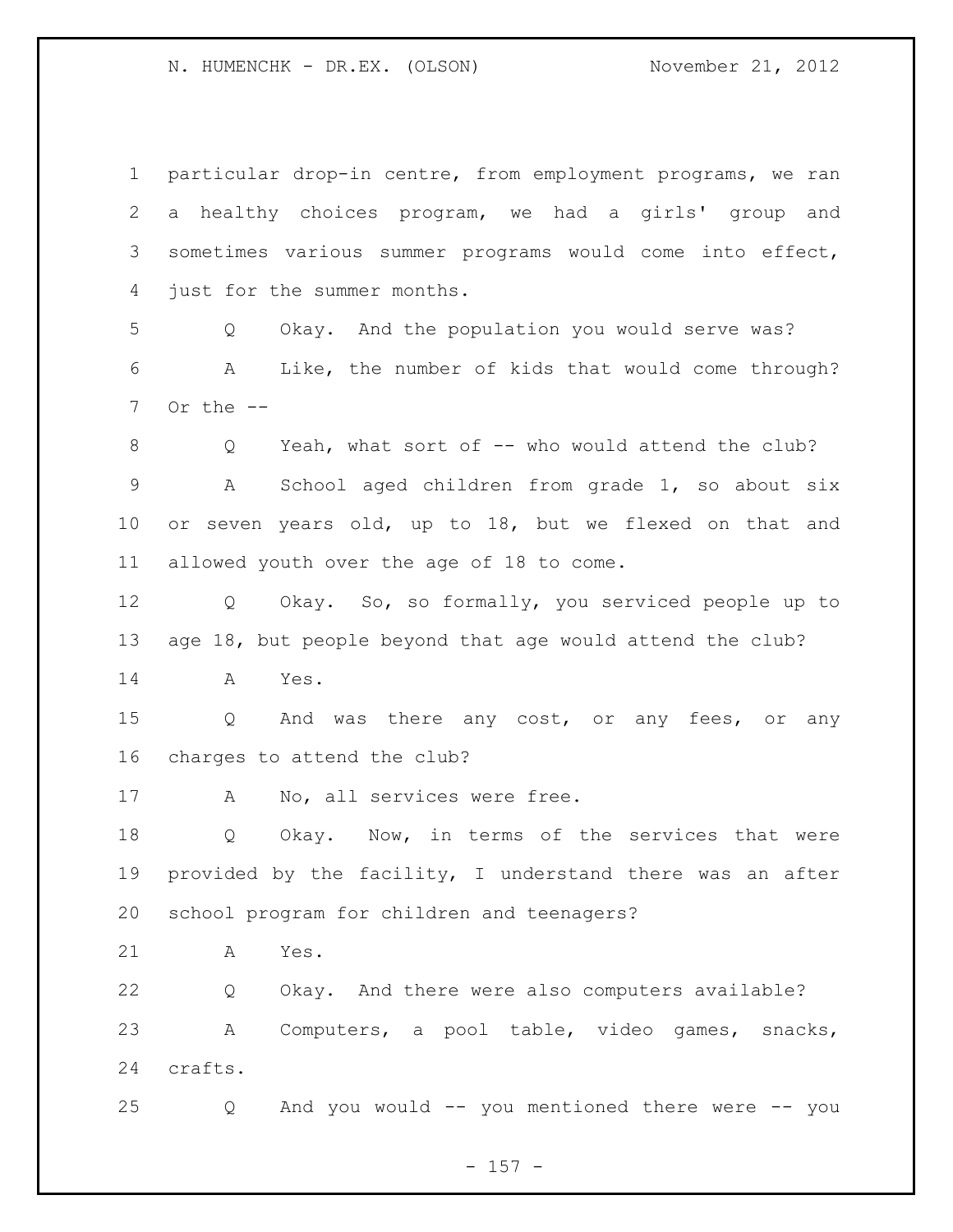would assist with helping clients find employment?

 A Yeah, we had an employment program that some of the teens would attend in the summer time to do some employment services, résumé writing, how to go through a job interview, how to be dressed at a, at an interview, those kinds of things.

 Q Okay. Do you know how many staff you had? And this is, this would be in and around 2001/2002?

 A There would have been probably two to three full time staff, including myself, probably two part-time staff and we -- or three part-time staff and we had volunteers and casual staff as well.

 Q Okay. And do you recall approximately the number of people that, clients that the club had? Did you keep track of that?

 A We did keep track of it. It varied from day-to- day. We were open seven days a week. On average, I would say there was anywhere between 30 and 60 kids that would come through in a day.

 Q So it sound, sounds like it was a pretty busy place then?

A It was a busy place.

 Q Yeah. And in terms of accessing it, there were no costs, but were there any other criteria, other than showing up?

- 158 -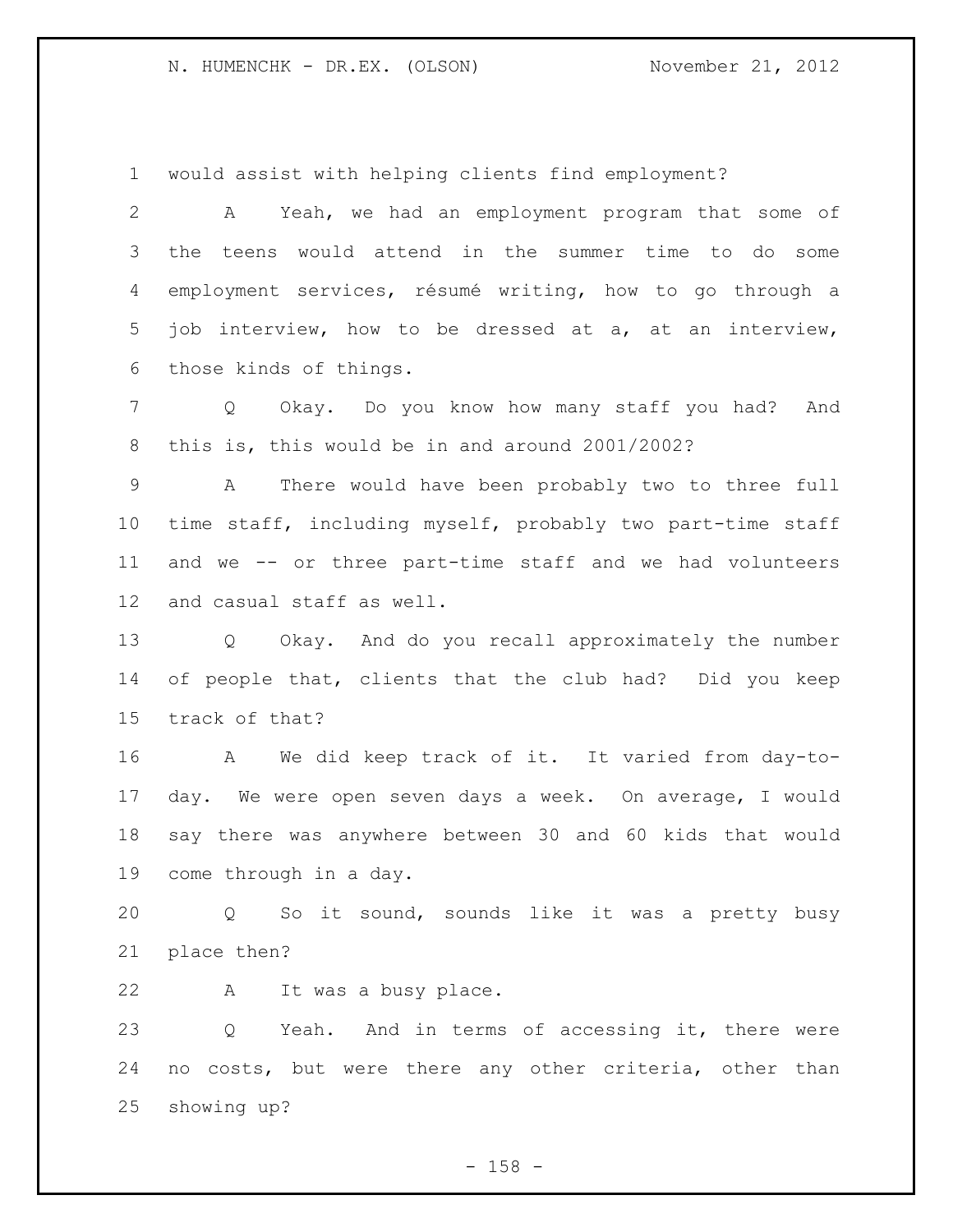A No other criteria, there were just some rules associated with being allowed in the club. Q Okay. And, and what were those rules? A You couldn't be under the influence of drugs or alcohol, no gang colours, no violence in the club and no weapons. Q So, for example, if someone showed up under the influence, would they be denied entry? A They'd be asked to leave and to try again the next day. Q Okay. 12 A And reminded of the rule. Q Right. When, what, when did you, for how long did you hold you position at the club? A I was supervisor until January of 2002. I started another job at that time and so I stepped down from supervisor, but I continued to run a program that I had, was already in the middle of running until June of that year. Q Until June of? A 2002. Q June 2002? A No, sorry, that was June of 2003, I believe. Q Right. A Yeah, sorry, three.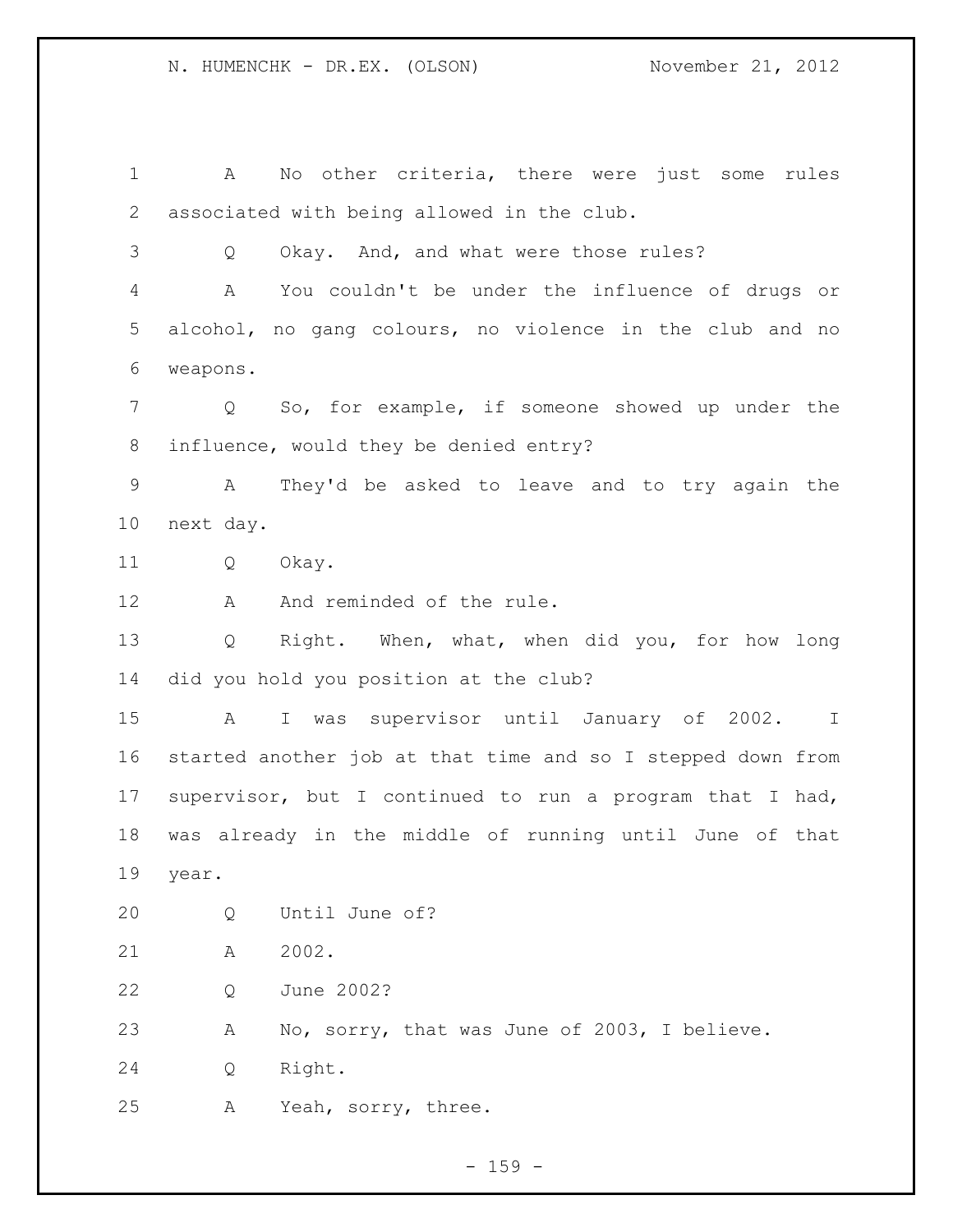Q And while you were working at the Boys and Girls Club, were you taking any other education relevant to that position? A I was. Sometime around 2001, I began taking an applied counselling course through the University of Manitoba. 7 Q So that was during your time working at the club? 8 A Yes. Q And were you specializing in any, any area? A Eventually, I ended up specializing in addictions studies. Q Okay. I understand after the Winnipeg Boys and Girls Club, you were hired by the Addictions Foundation of Manitoba? A Yes. Q Okay. Are you currently there? A I am still there, yes. Q Okay. Now, just in terms of your work history, you were a family support worker for Child and Family Services at one point? A Yes, long before I was involved with Boys and Girls Club. Q Okay. Do you recall when that was? A I believe it was 1994 to probably January of '95. Q Okay. So it -- that was a fairly short --

 $- 160 -$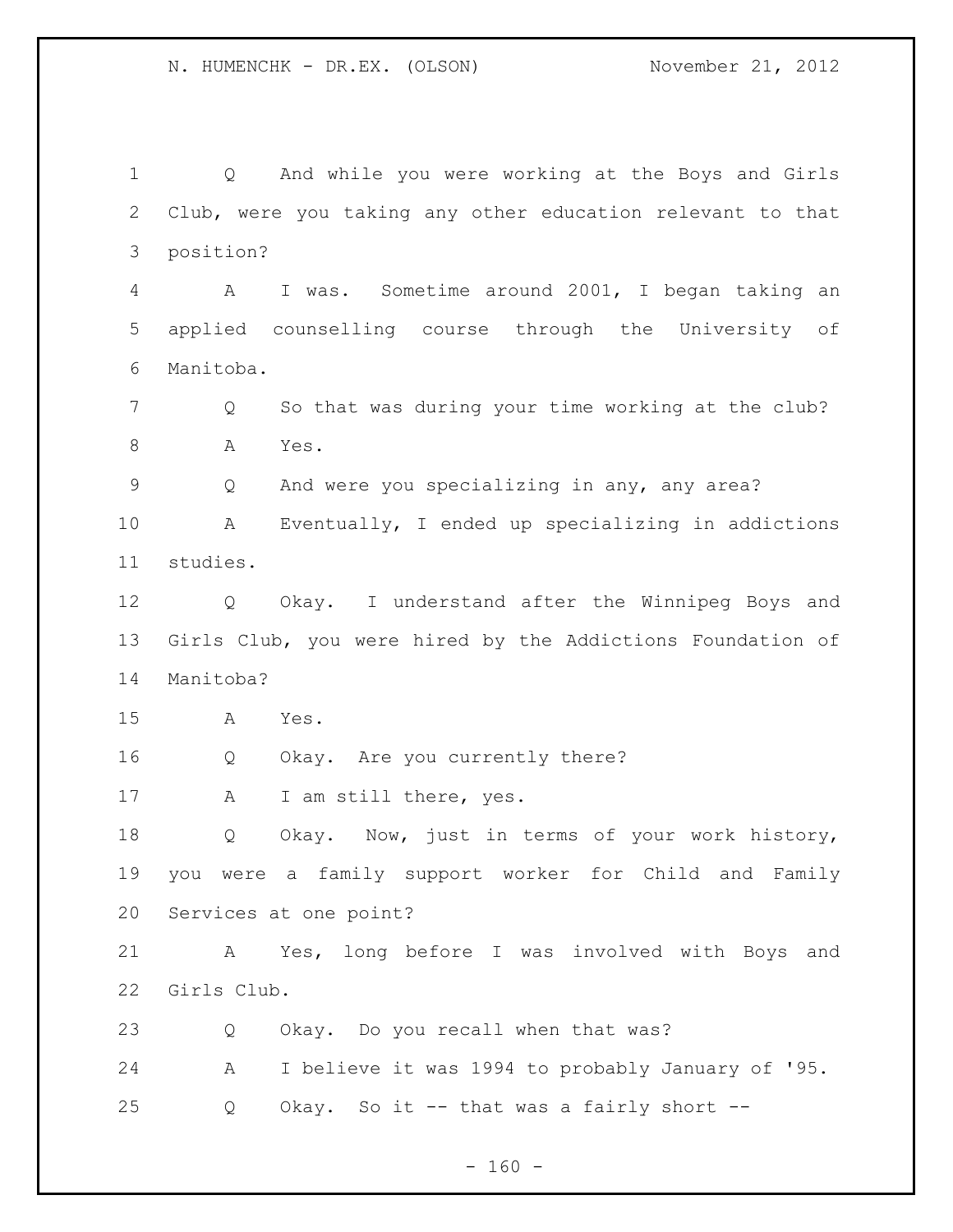1 A It was a fairly short period of time, yes. Q Okay. At the Boys and Girls Club, I understand that your position involved outreach to clients? A Yes. Q And how was that done? A On an as needed basis, clients would come in and maybe specify something they needed some help with, or families in the community as well and we extended our services beyond the doors of the club and within the community and the families of club members. Q So would you actually go out into the community? A Yes. Q Okay. And did you carry sort of a, a number of clients, or be involved with a number of clients? A We called them club members and none of us carried anybody specifically. If we were identified by a club member as a support to them, then we would be the one that would most commonly provide that support. But many of the clients felt comfortable with a number of the staff. Q So they could approach anybody for support? A Yes, yeah. Q Now, when it came to Ms. Kematch and Mr. Sinclair, they had identified you as their advocate or support worker? A Yes, they identified me as a support to Winnipeg

- 161 -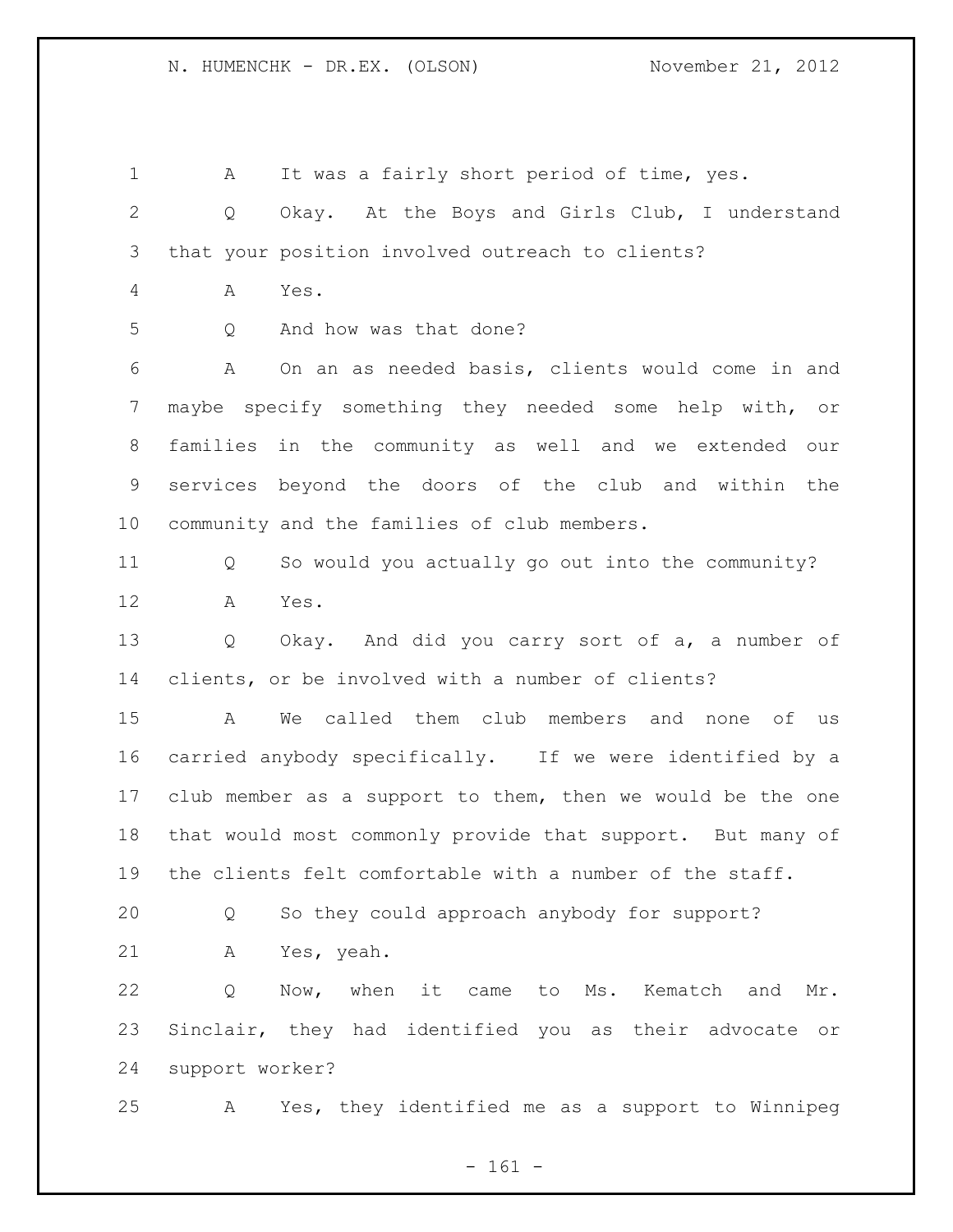Child and Family Services.

| $\overline{2}$ | And is that a, is that a role that you would play<br>Q      |
|----------------|-------------------------------------------------------------|
| 3              | for other clients as well?                                  |
| 4              | Α<br>Yes.                                                   |
| 5              | And what did that involve?<br>Q                             |
| 6              | With Steven and Sam, or with others?<br>A                   |
| 7              | Just, first, just generally?<br>Q                           |
| $\,8\,$        | Just generally? If anybody identified us as a,<br>A         |
| $\mathsf 9$    | as a support, it might mean helping with transportation,    |
| 10             | getting them to court or an appointment. It might mean      |
| 11             | helping find resources or services for them in the          |
| 12             | community, or in Winnipeg. Yeah, that was probably pretty   |
| 13             | much what we did.                                           |
| 14             | Q Okay. And would you do things like assess                 |
| 15             | parenting skills?                                           |
| 16             | A Not formally, no.                                         |
| 17             | Q Not formally? Okay. If you did notice problems            |
| 18             | with parenting skills, or concerns, would you report them   |
| 19             | $\circ$ --                                                  |
| 20             | Absolutely, yeah, we, like everybody else, needs<br>A       |
| 21             | to report to Child and Family Services if we recognized any |
| 22             | abuse or issues, yeah.                                      |
| 23             | And that's something you're, you were certainly<br>Q        |
| 24             | aware of?                                                   |
| 25             | Oh yes and I had called on some occasions, yeah.<br>A       |

- 162 -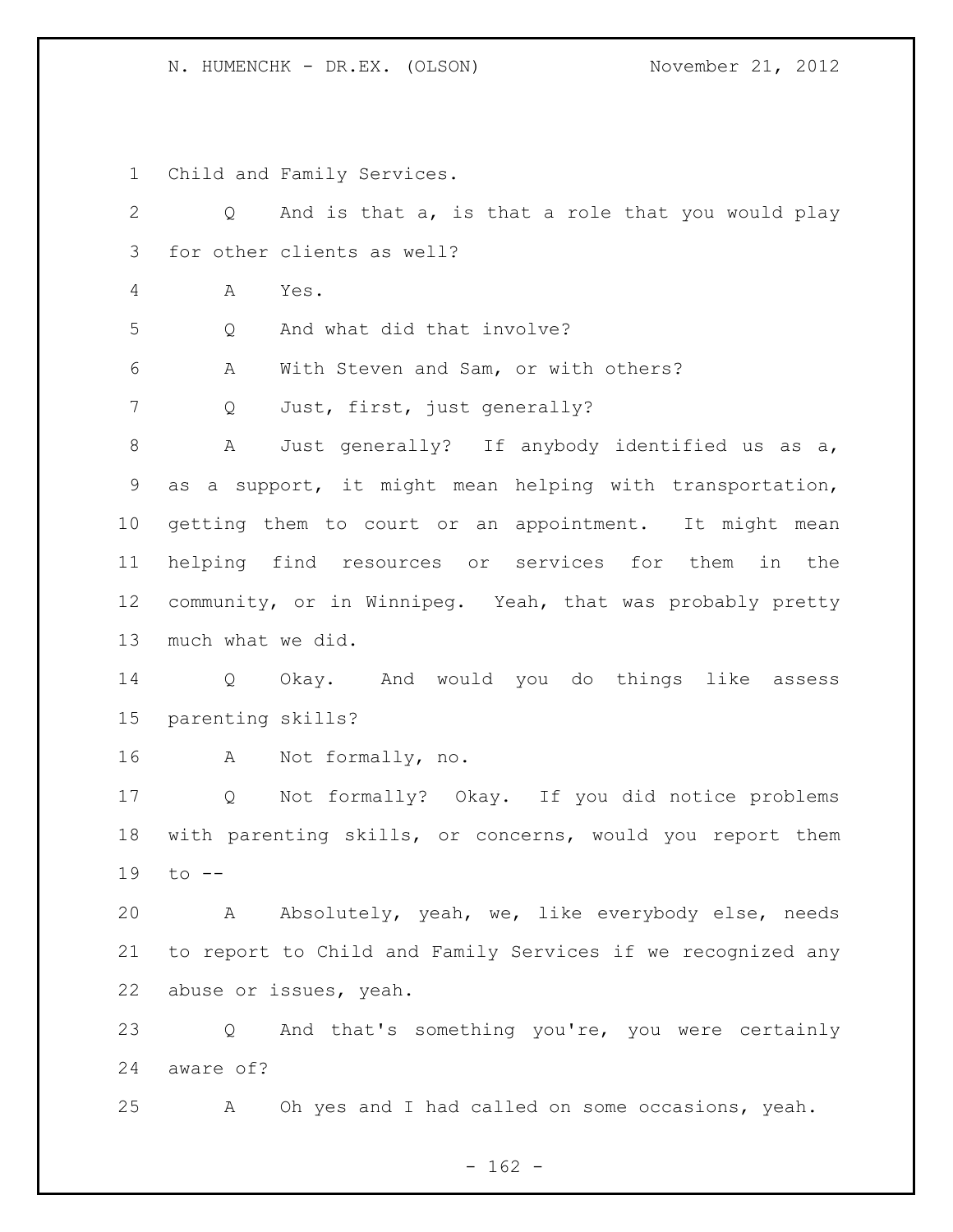1 Q Okay. Not with respect to -- A Not Steven and Sam, but other members. Q Okay. Do you recall when you first became involved with Steve Sinclair and Samantha Kematch? A They were already members of the club when I became employed there, so that's when I very first met them. Q Okay. And again, you said you, you were first employed -- A June of 1999. Q -- 1999? And so when did you actually first, I guess, start dealing with Steve Sinclair? A Sometime after my employment. They were members of the club, they would come there and that's how I got to know them and they would always come as a couple. Q Okay. So you knew them as a couple? A Yes, they were a couple from the time I knew them. Q And so that would have been in 1999? A Yes. Q And at that time, how often would they frequent the club? 23 A At that time, I would say anywhere between three and five days a week. We were open seven days a week. Teens didn't come as regularly on the weekends, because we

 $- 163 -$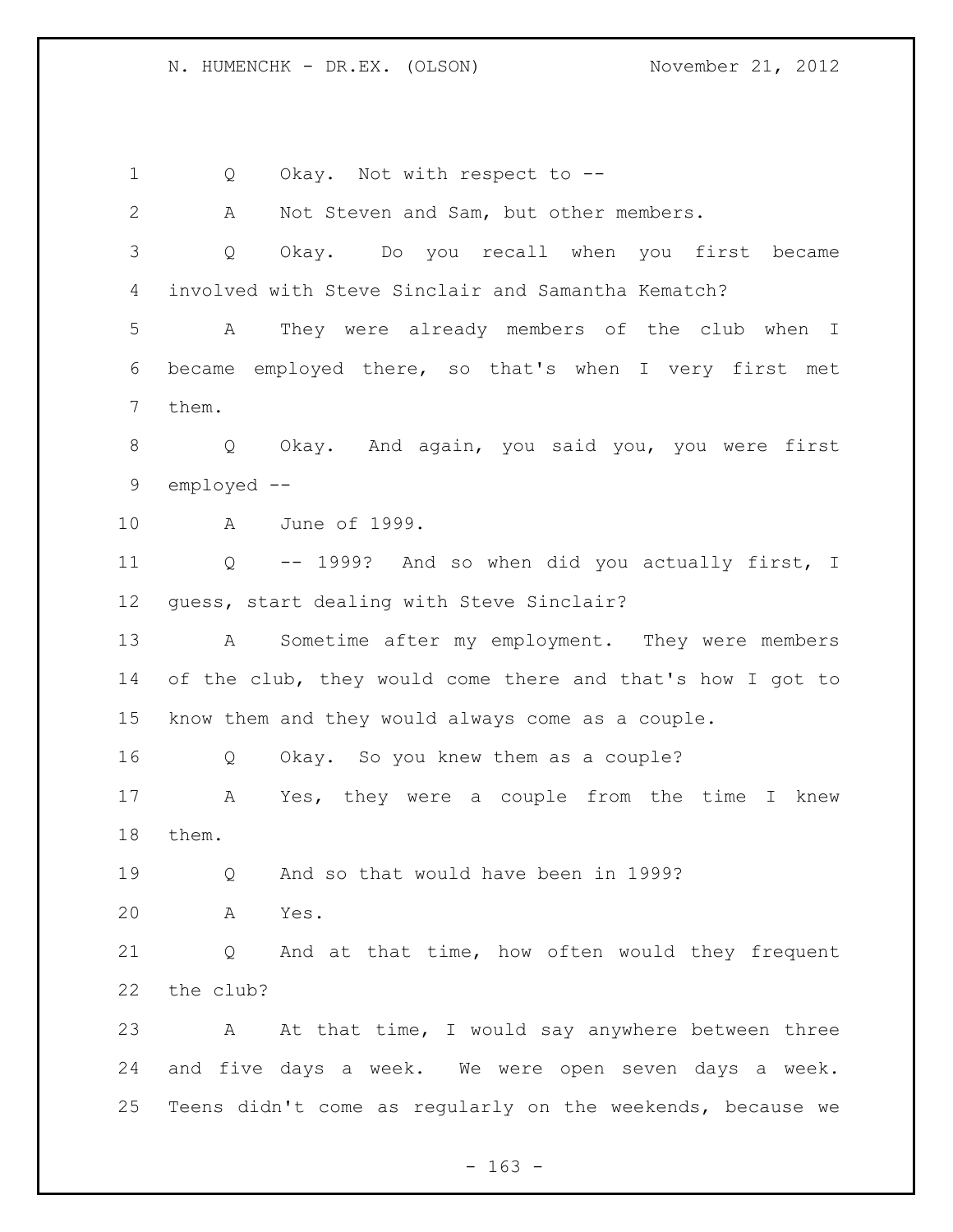ran daytime hours. So I think we started at 10:00 in the morning.

 Q And what, what sort of activities, or things would they do at the club?

 A Steve was an excellent guitar player. He often played guitar and mentored younger members, to teach them to play guitar. He would play pool. He would have whatever snacks, sometimes even help out in the kitchen a bit and make snacks. We allowed the older ones to sometimes make their own. Use the computer, maybe watch a movie or something on TV.

 Q Okay. And was there a peer group that they associated with that attended the club?

 A They, I think some of them became a bit of a peer group just in that they attended the club together. He had a couple of other friends that would come frequently with them and they would socialize with others, but I don't think they generally socialized outside of the club with many of the other members.

Q Okay. So it was mostly within the club?

A Yes.

 Q And what about Samantha Kematch, what, what would she do at the club?

 A She was often interested in what was happening in the kitchen, so she would often come in and make a snack,

- 164 -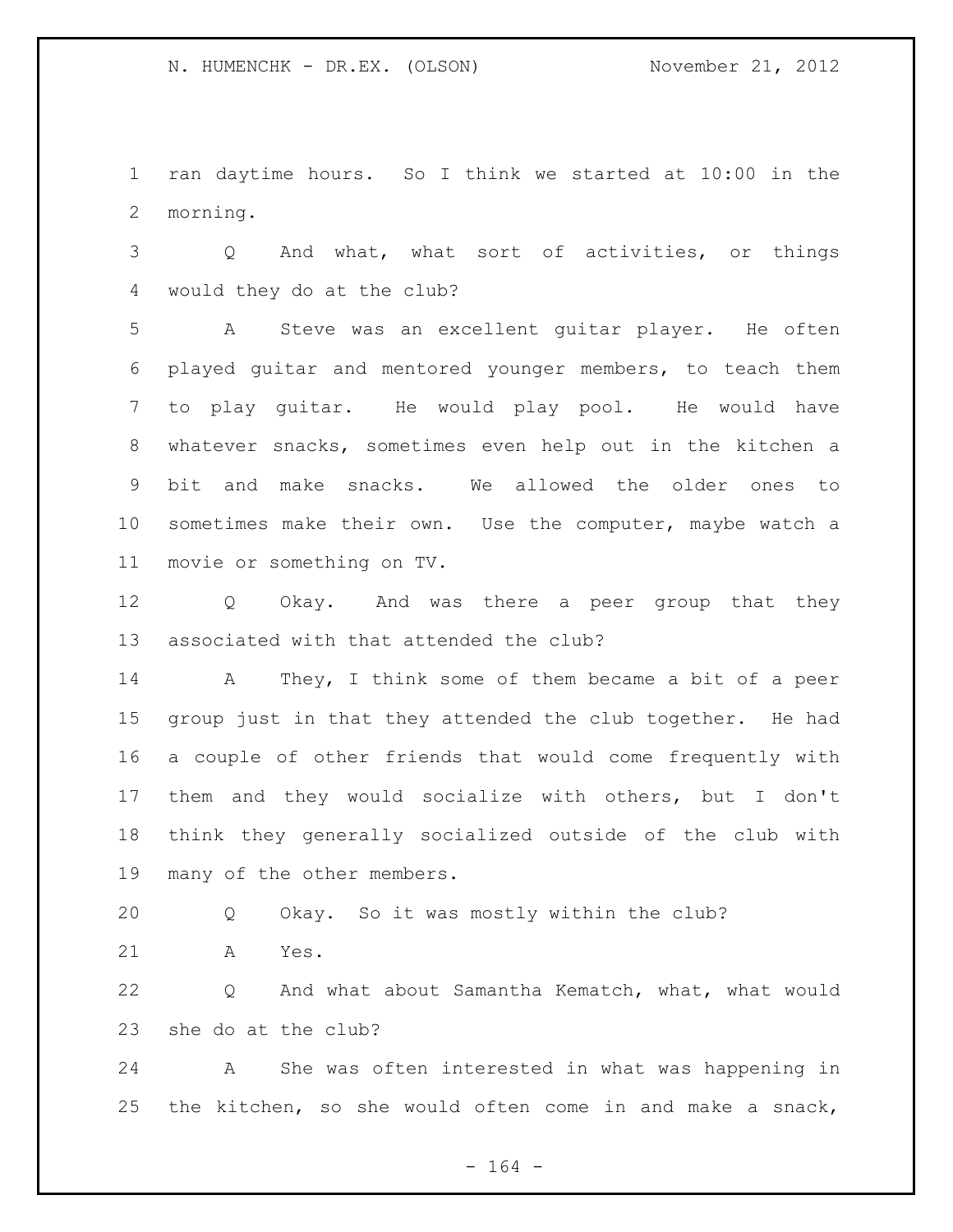or, or have a snack. She would also go on the computer, watch movies, chat with other members or staff primarily.

 Q Okay. At some point, they identified you as their advocate?

A Yes.

 Q Do you -- when -- do you know when that relationship sort of formed, where they started to view you as their advocate, at least from your perspective?

 A I think at one time, the time that I probably felt that they trusted me and needed some help, was sometime and I'm, I'm not even sure on the timeline, but they both needed their wisdom teeth out and they needed 13 transportation to and from the office and you can't, they couldn't release them on their own, because they were both getting their wisdom teeth done and they needed to be released to somebody who could get them back home and make sure that they were okay. So that was the first time that I remember doing anything on a, on an outreach type basis with them.

Q Okay. So you provided that service?

 A I provided the transportation, took them home, got their prescription filled and, and made sure they were okay and had food that they could eat during their recovery time.

Q Do you recall if you ever actually went into

 $- 165 -$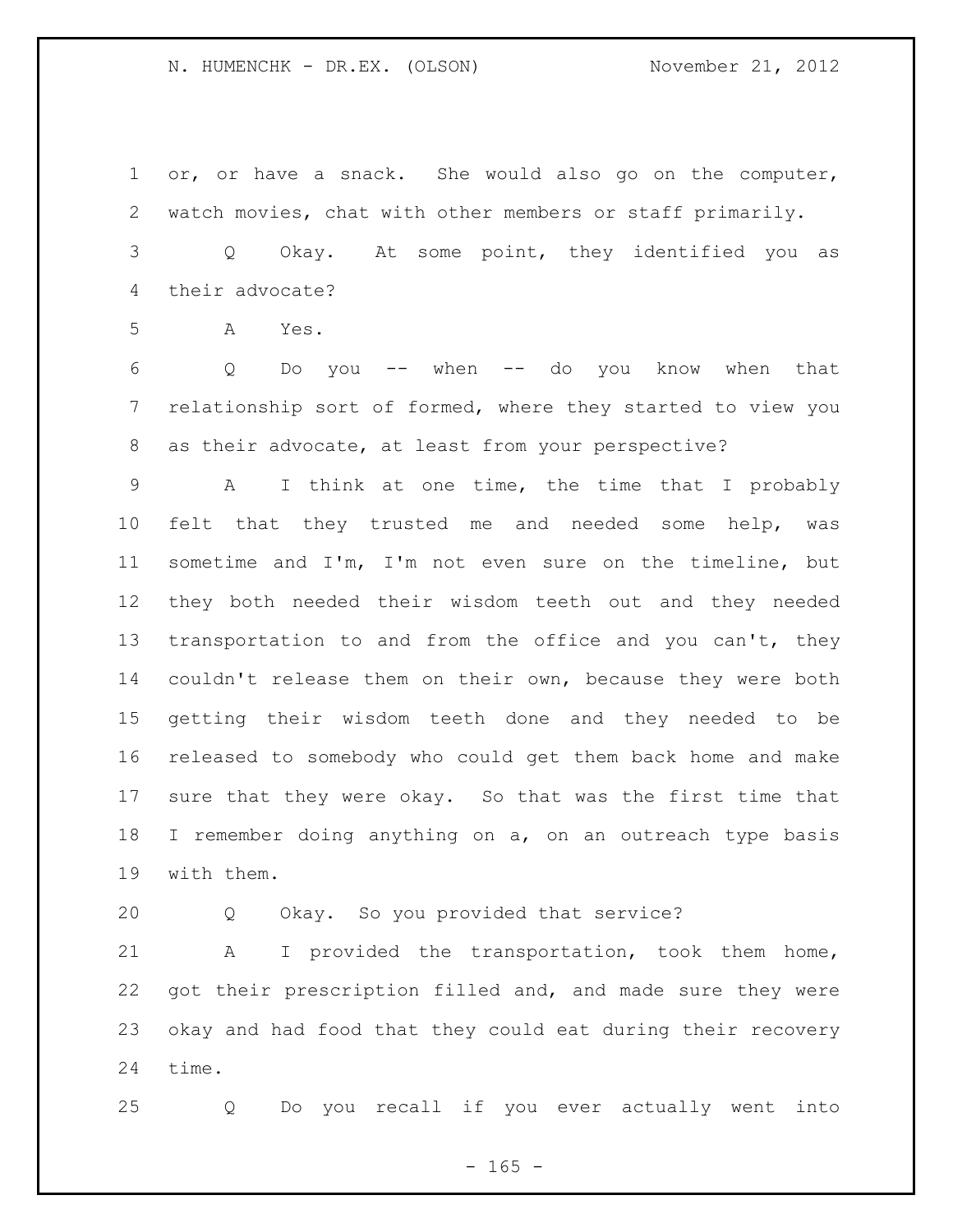their residence?

A Yes.

 Q Okay. And did you have any observations? Do you recall when that was?

 A I know I did go into their home after Phoenix was born, so --

Q Okay.

 A -- but likely before she was born is probably when they had their wisdom teeth out, I'm, I'm believing, or, or maybe it was during the period of time just after Phoenix was born. I'm not clear on exactly the timeframe, but yes, I did go in their home.

 Q Okay. What, if anything, did you know about Ms. Kematch?

A About her past?

Q In terms of her past?

 A That she'd been in foster care. That she had an alcoholic mother. She wasn't terribly close to her family. Her brother, Mickey Kematch, used to come to the club as well. I knew she had other siblings, but I didn't know any details about them. That was all that I knew directly.

 Q Okay. And how did you learn this information? A Over time, her telling us.

Q So she would share that with --

A Yes.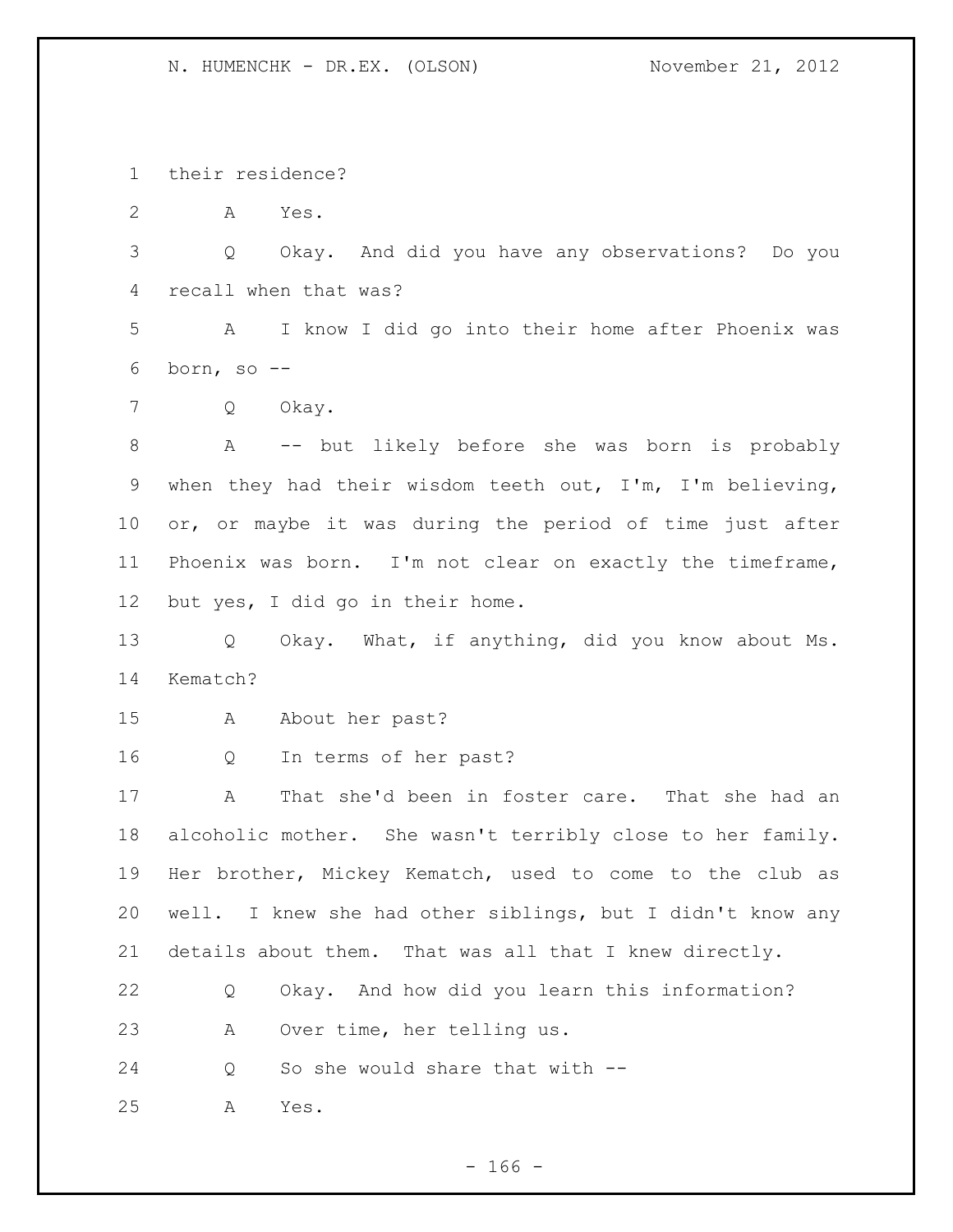Q -- you? Okay.

with you openly?

A Yeah.

A No.

 Q Okay. So did you have to work with her to get it, get that information?

Q And was she -- I mean, would you describe her as

someone who was willing to share that type of information

 A I think, over time, trust was built and she would share bits and pieces of that, or just in discussion, you know, with other teens, sharing things, she might offer some information about herself, but no, she wasn't an open book.

 Q Okay. How would you describe, describe her? A Immature, cognitively delayed, trouble with showing emotions and expressing her feelings.

 Q And did you ever experience her be violent or aggressive?

A No, not within the club, no.

MR. OLSON: Okay.

21 THE COMMISSIONER: How old was she when, when you were involved with her at the club?

23 THE WITNESS: Eighteen and 19 years old, I believe.

THE COMMISSIONER: Nineteen when she --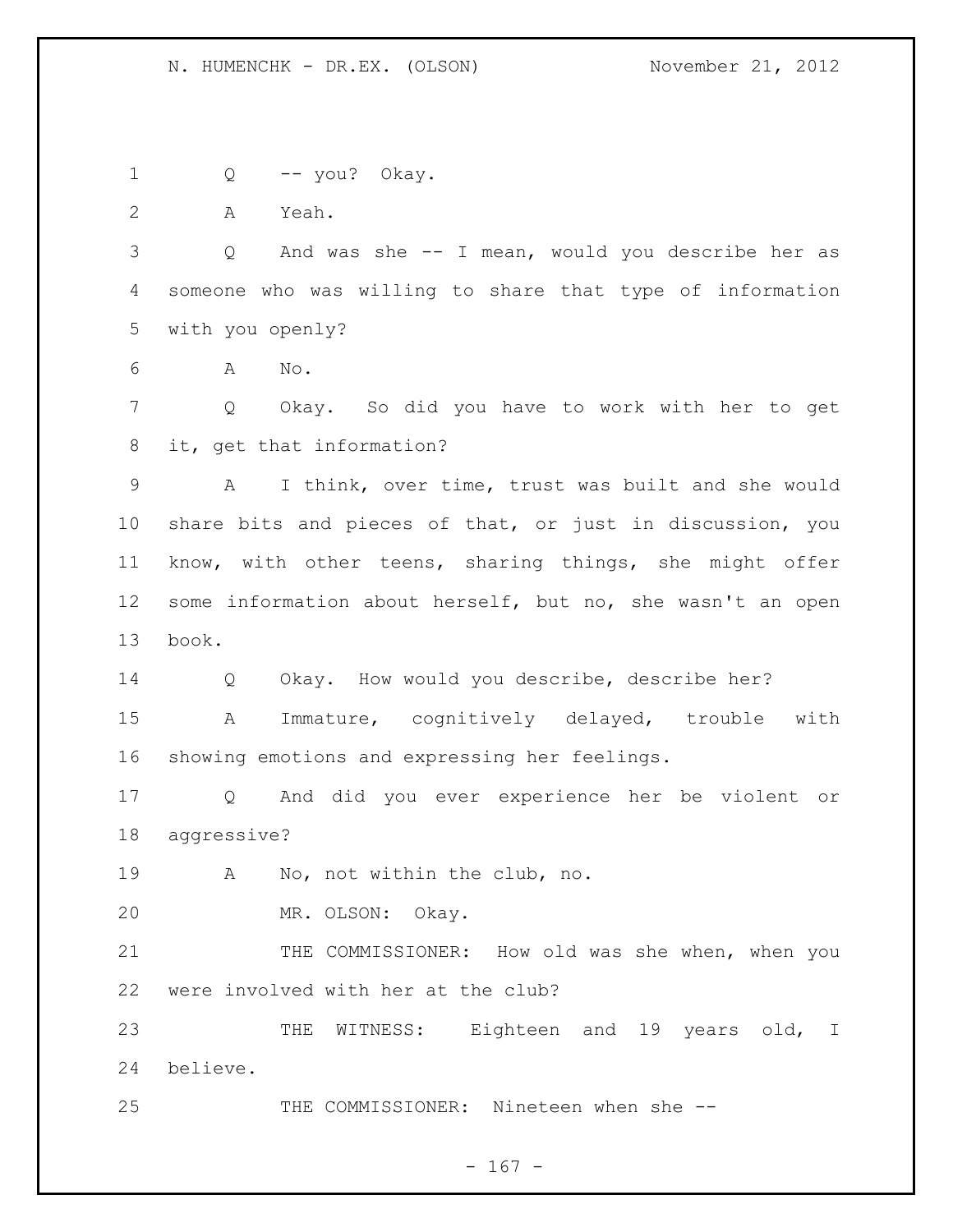1 THE WITNESS: Eighteen and 19. 2 THE COMMISSIONER: -- eighteen? THE WITNESS: Um-hum. BY MR. OLSON: Q And in terms of Steve Sinclair, how would you describe him? A Quiet, shy, surprisingly quite sweet, down to earth, all around a, a, a really nice guy. Q Okay. And did you know anything about his background? A Probably even less than Samantha's, except that hew as a child-in-care. He had a few siblings. I had no idea how many, or what ages they were. That was about all. Q Okay. And did either of them ever share any concerns they had with respect to Child and Family Services? A That it wasn't a great experience being a child- in-care and one of the things that we eventually set up with them at the club is the Winnipeg Boys and Girls Club also runs, not in our particular club, but in the main office, their, under their umbrella is the voices youth and care network and it's an advocacy for kids who have been in care, or are currently in care. So we set up a meeting with the person there and they attended a brief -- or at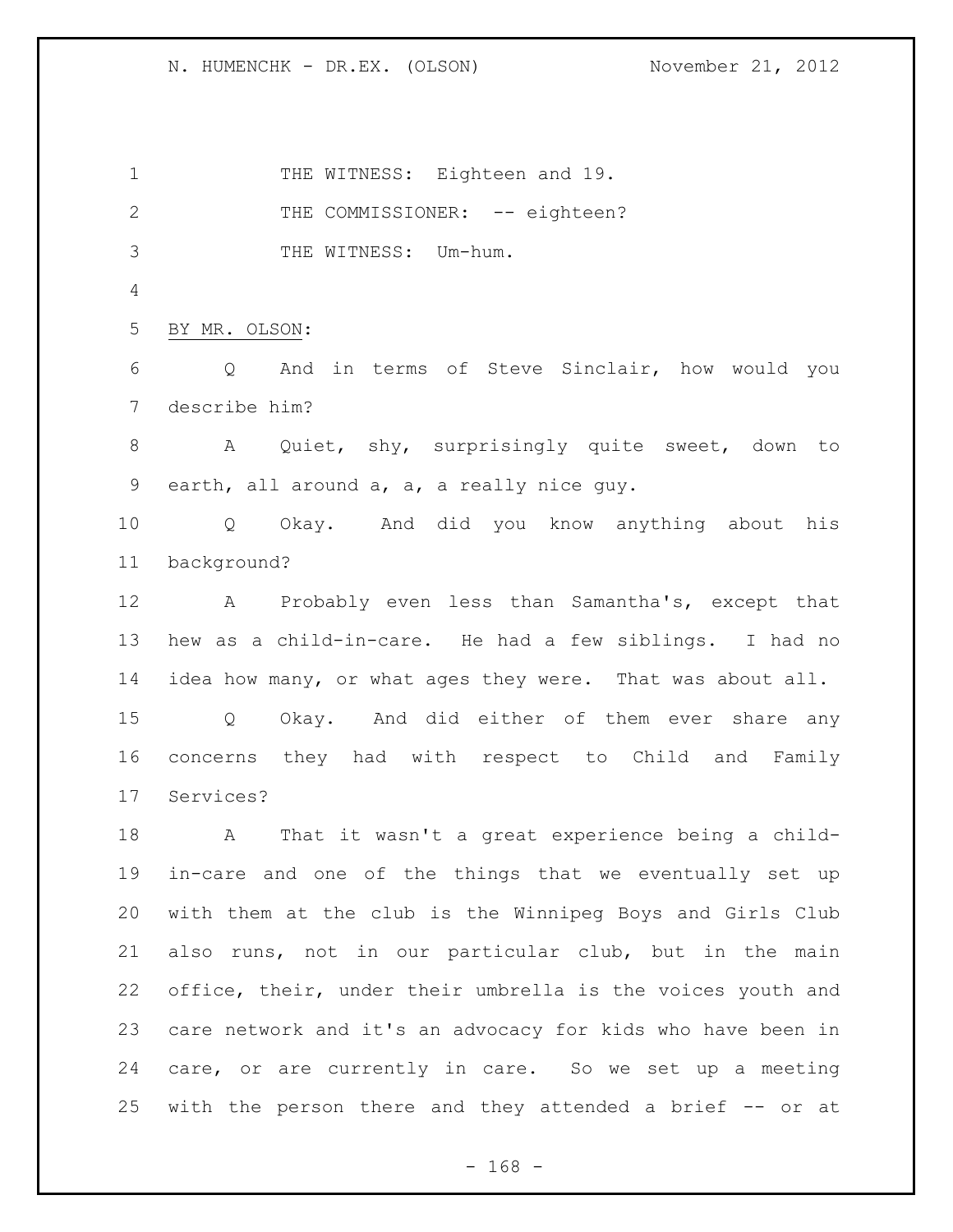least Steven attended a brief group in talking and sharing their experiences about being in care. Q Okay. You said Steven attended? A Steven did. I don't believe Samantha did. I believe Steven and Mickey, actually, Samantha's brother, both attended that group -- Q Okay. 8 A -- with some other club members. Q And was that just one session, as far as you know? 11 A One or two, yeah, it was a very brief -- Q Yeah, okay. 13 A -- experience. Q And they -- so he didn't become more involved in that -- A No. Q -- as far as you know? A No. Q Okay. And approximately when was that? Was that after Phoenix was born, or prior? A I believe it was prior. Q Okay. You mentioned that you thought that Ms. Kematch might be delayed mentally? A Yes. Q And what  $-$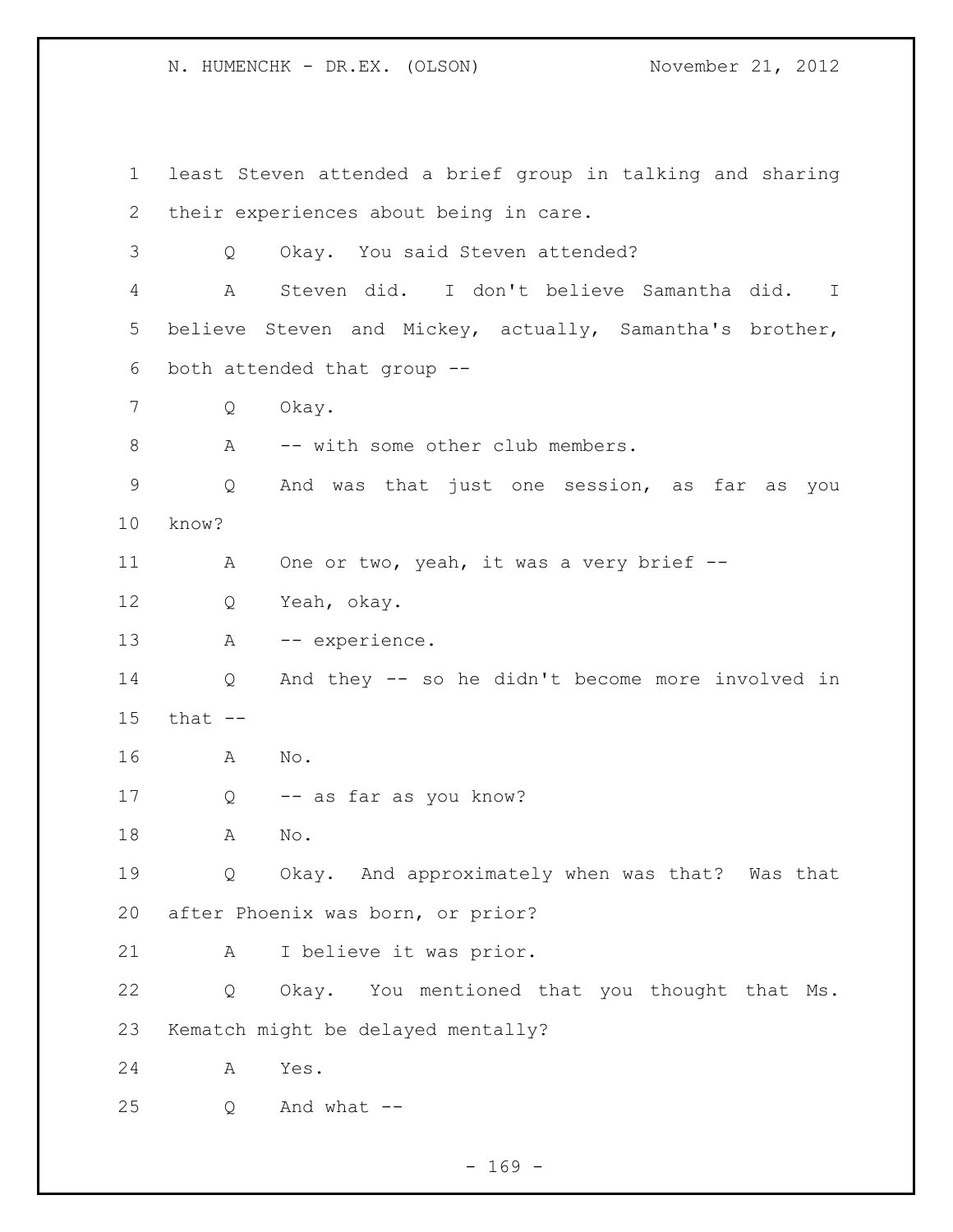1 A Cognitively, yes.

 Q -- cognitively, and what gave you that impression?

 A She struggled with a lot of language, often would ask for clarification on what things meant. She was not very in tune to her emotions. She was not connected to people easily and readily. She would often be teased by either her brother or Steve as being kind of dumb, if a joke, or something, was made and she didn't understand it. She seemed to have not have a lot of understanding of certain terms and, and just the way things were done. She seemed to have a lot of immaturity.

 Q Okay. And was that apparent to you sort of immediately when you met her, or did it take some time?

 A It, I think it took some time. I probably didn't notice that right away.

 Q Okay. Were you aware, at any time, whether or not Ms. Kematch, or Mr. Sinclair were using any substances? Alcohol, drugs?

 A I was aware at times that they would drink on weekends or evenings. There was the odd conversation that would happen on, you know, what, what did you do this weekend? And they would report that there was some drinking. I never saw them come to the club under the influence of anything and they were never asked to leave

 $- 170 -$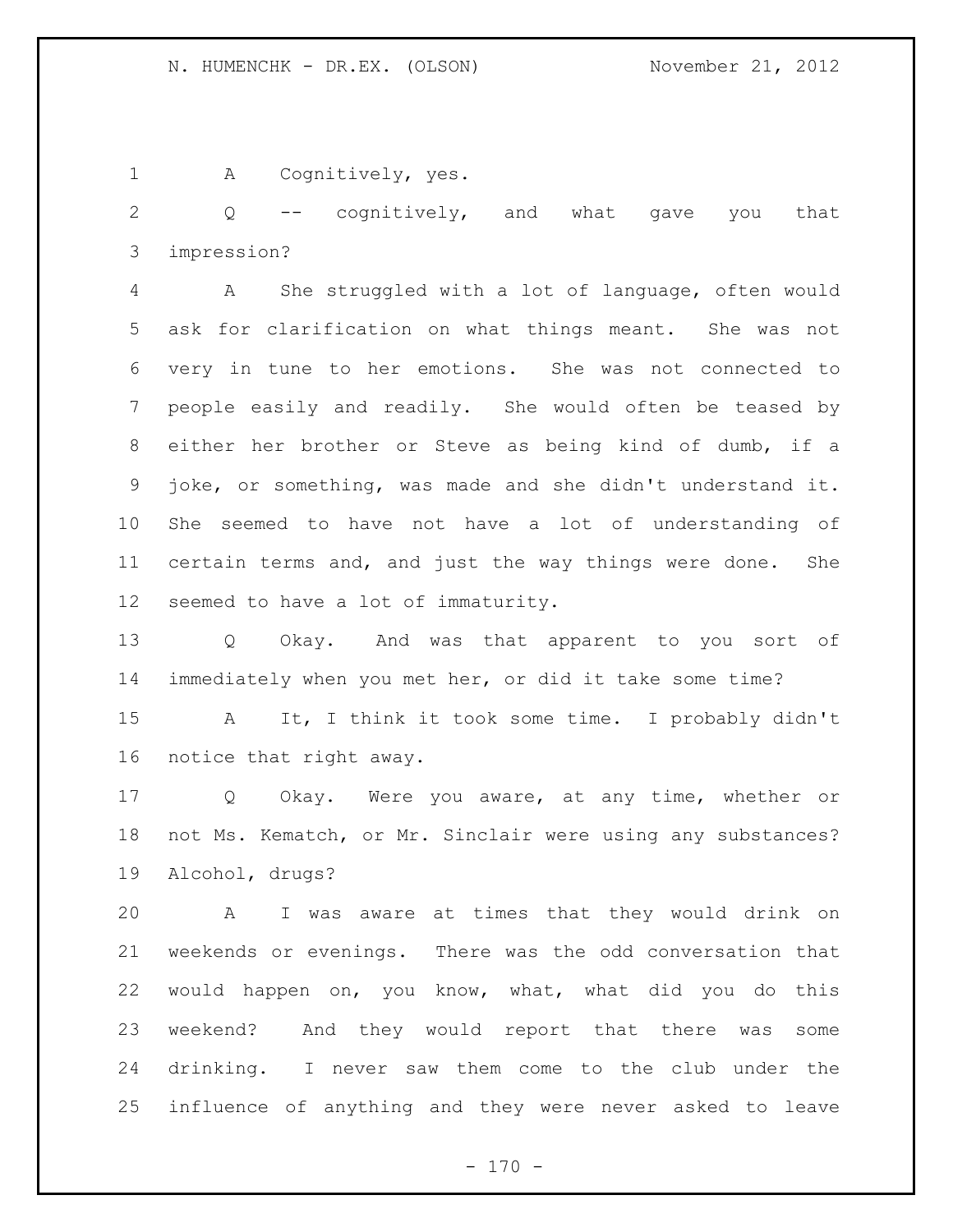due to being under the influence of anything. Q Okay. One of the things you said would prevent someone from gaining access to the club would be if they showed up wearing, I guess, gang colours and -- A Yes. Q -- that sort of thing? Was that ever a concern with either of them? 8 A No, not at all. Q Okay. Were you aware, when Ms. Kematch became, was pregnant, was there a time you learned that? A I learned that on the day Phoenix was born. Q Okay. So prior to that, had she and, and Steve been spending time at the club? A Yes. Q And was there any indication by either of them that there was a pregnancy? A No indication verbally by either of them. It was increasingly evident to myself and the staff that there was a possibility she was pregnant, just by her increasing size. Q She never shared that with you? A Absolutely not. Q And Steve never shared that with you? A No. Q And did that strike you as odd?

## - 171 -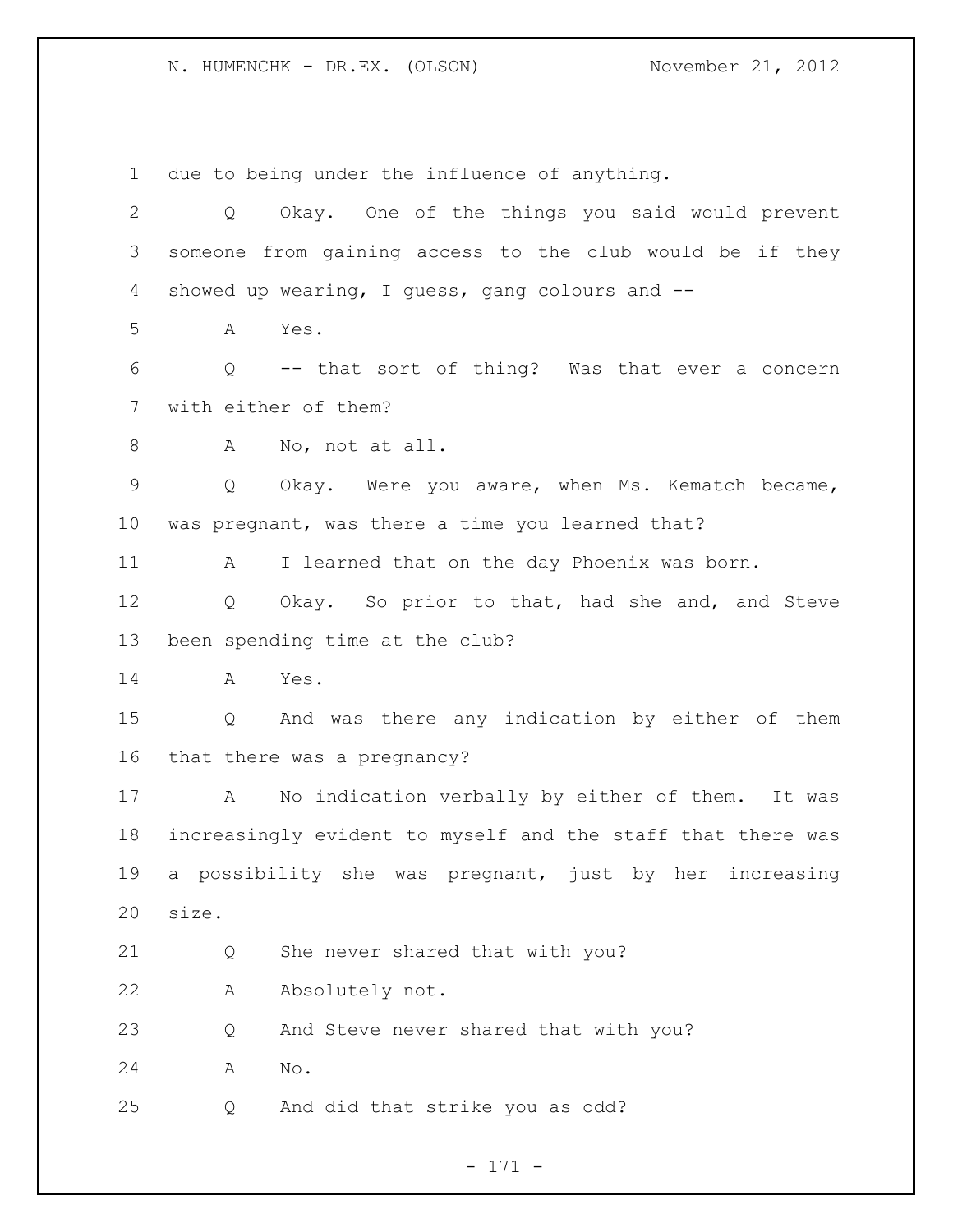A Yes. Q Okay. Were you aware of whether or not Ms. Kematch had any other children? A I believe I learned that after Phoenix was born. Q Okay. So prior to Phoenix's birth, you didn't know that? A I didn't know. Q Okay. Did you -- so you learned on the, on the day Phoenix was born? 10 A That she was pregnant? Q That she was pregnant? A Yes. Q And how is it you learned? A There was a telephone call that evening to the Boys and Girls Club and I answered the phone and it was Steven and he said, we're at Health Sciences Centre and Samantha just had a baby. Q Okay. And just before I go into that further, did, did you get the impression that she was trying to conceal her pregnancy? A Yes. Q And what gave you that impression? A Throughout the winter, she seemed to be gaining weight and eating an awful lot more than usual and wore a down-filled jacket in the club the whole time, even though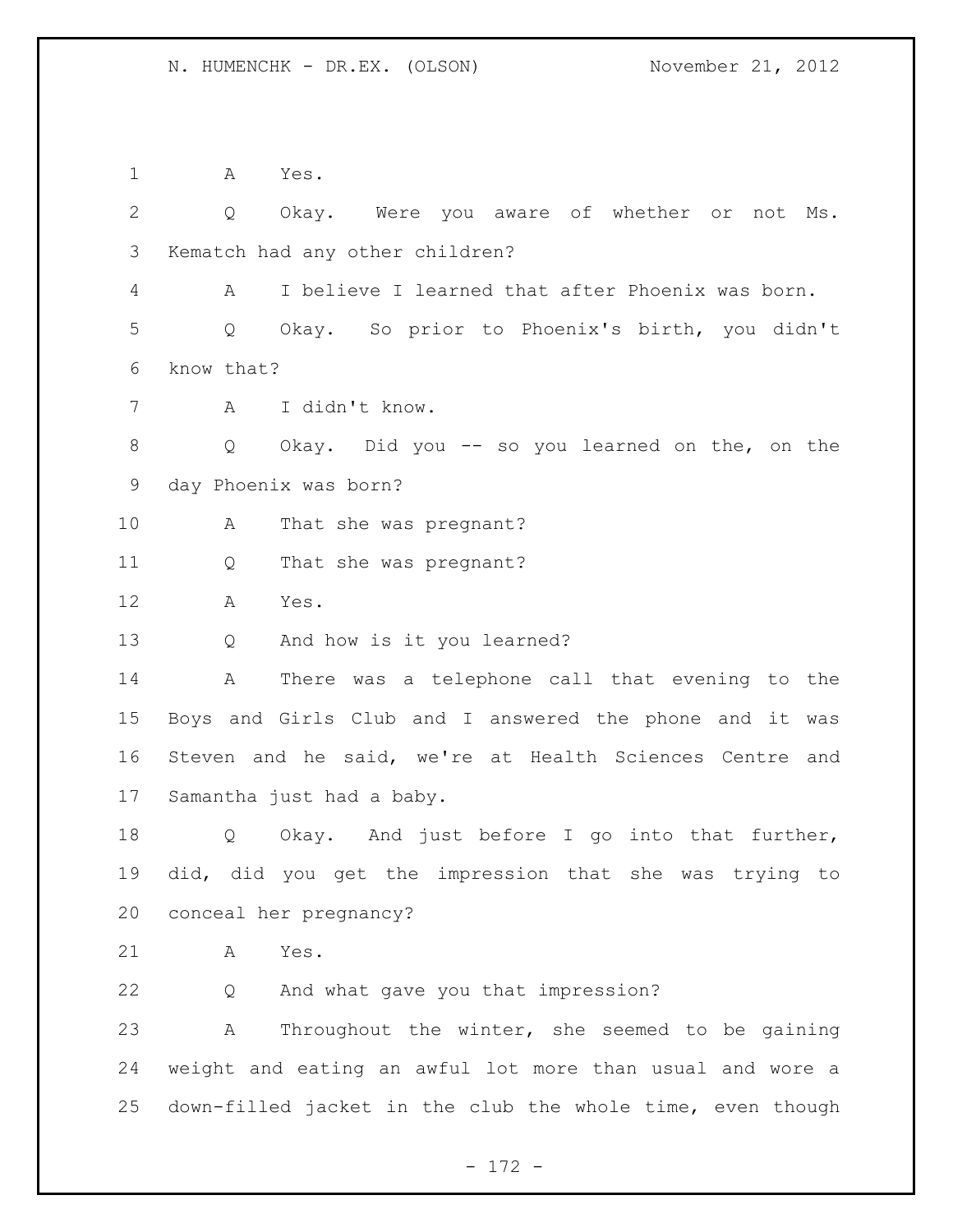it was a heated environment. And in the spring, she switched that to another type of jacket that wasn't quite as warm, but still refused to take it off at any time. Q Okay. And during that time, up until the birth of Phoenix, were they still attending the centre four or five times a week? A Yeah. 8 Q Okay. And then after Phoenix's birth, did they continue to attend the centre? A They did continue to attend. Not quite as regularly once they ended up with Phoenix back in their care. Q Okay. So you found out she was pregnant by a call from Steve Sinclair? A Yes. Q And did he ask you to come to the hospital? A He said, we're at the hospital, Samantha just had a baby. It was apprehended by Child and Family Services, we don't know what to do now. Q Okay. And what, what did you -- how was -- what was your reaction when you got that call? A Shock and I think I just said, I'll be right there. Q Okay. And then what did you do? A I drove to the hospital, met them in their room,

- 173 -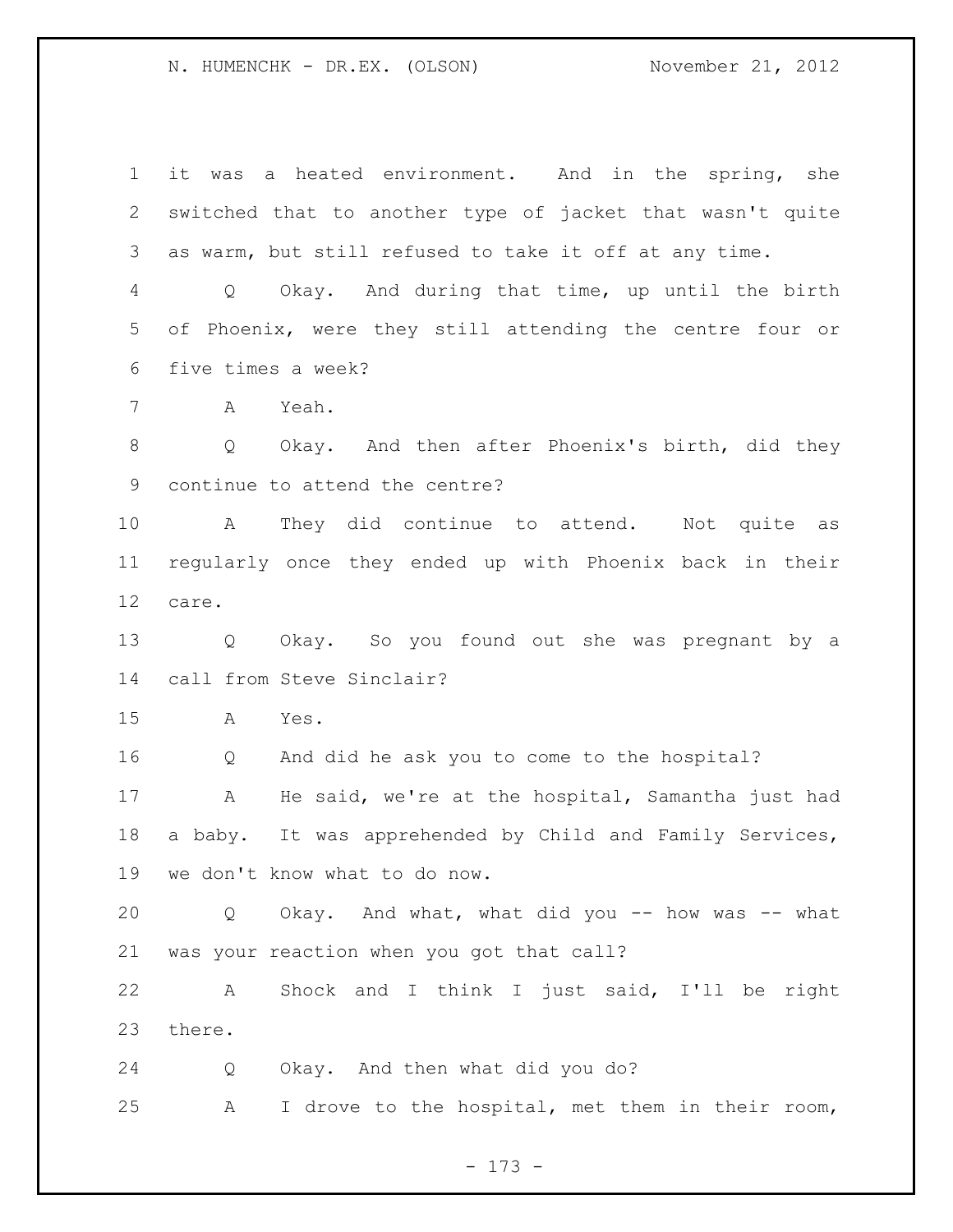asked them what had happened, why the baby was apprehended. We had a brief discussion and they gave me the -- I asked if there was a number or a name left by the Child and Family Services worker that we could contact and they showed me the worker's card. Q Okay. And did you recognize the name on the card? A Yes, I did. Q And why was that? A It was Marnie Saunderson, who's my first cousin. Q Okay. And we heard from Marnie Saunderson, some time ago, that because of that relationship, there was a conflict of interest -- A Yes. Q -- and she'd -- a new worker had to come on to the file -- A Yes. Q -- eventually? What, what did you talk to -- if you can recall, what sort of conversation did you have with Steve and Samantha with respect to why Phoenix was apprehended? A They told me that they think Phoenix was apprehended because they admitted to a nurse that they had had no prenatal care. They didn't have a doctor who had been looking after Samantha and they weren't -- they had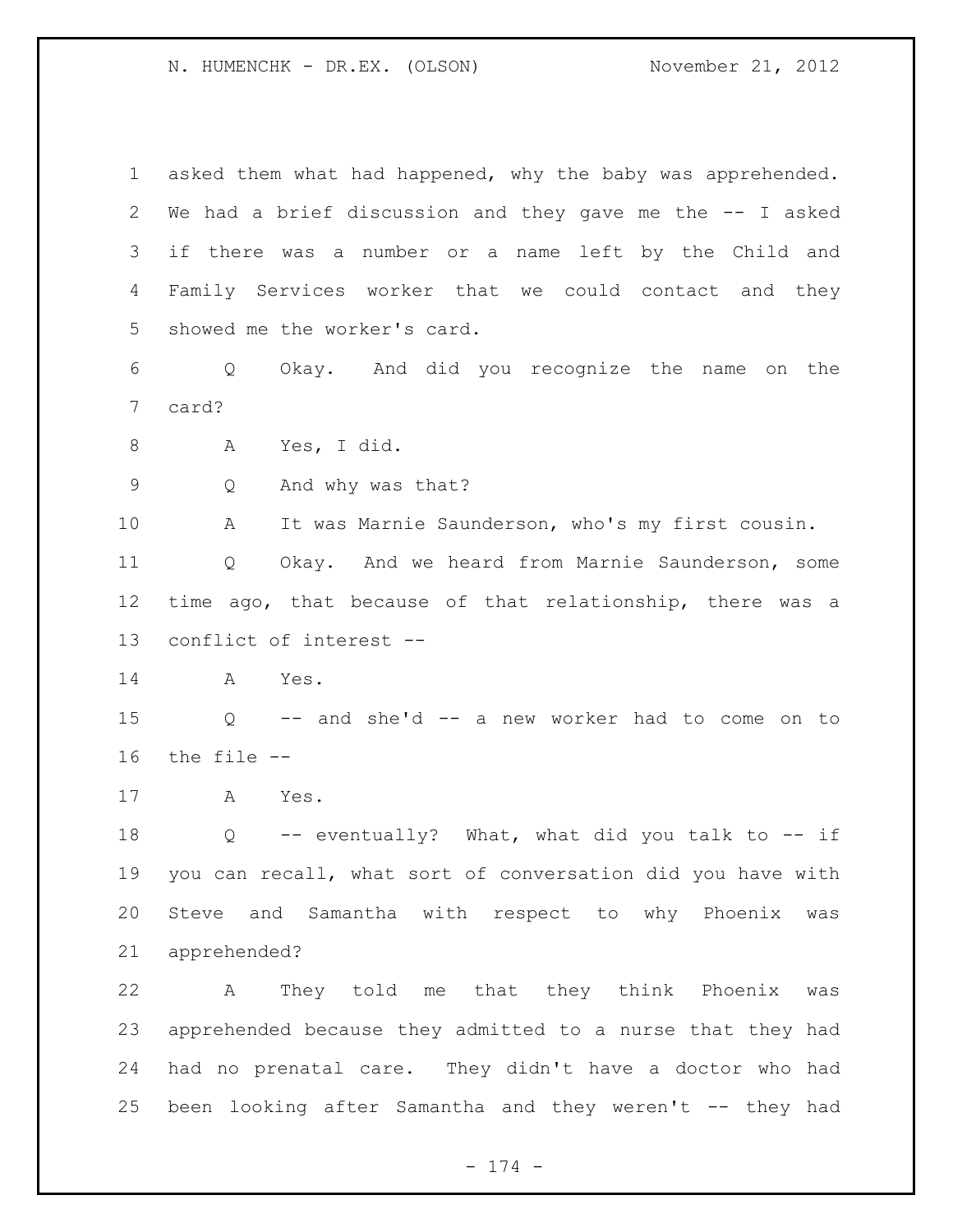hidden the pregnancy and they weren't really sure if they were ready to parent. Q Okay. And do you recall if anything else was discussed? A I don't recall anything else. Q Okay. And do you have a, an actual recollection of, of this happening? A Yes. I have no formal notes or files -- Q Right. A -- we didn't keep files on our -- Q Okay. 12 A -- club members. Q So everything you're telling me is based on your recollection? A Yes. Q Now, did you have any discussion with Marnie Saunderson? 18 A I did, the following day. Q Okay. Before we get to that, did you, did you -- what happened after you attended the hospital? Did you bring them somewhere? A No -- Q Okay. A -- they stayed in hospital. Q They stayed? Okay. And then you had a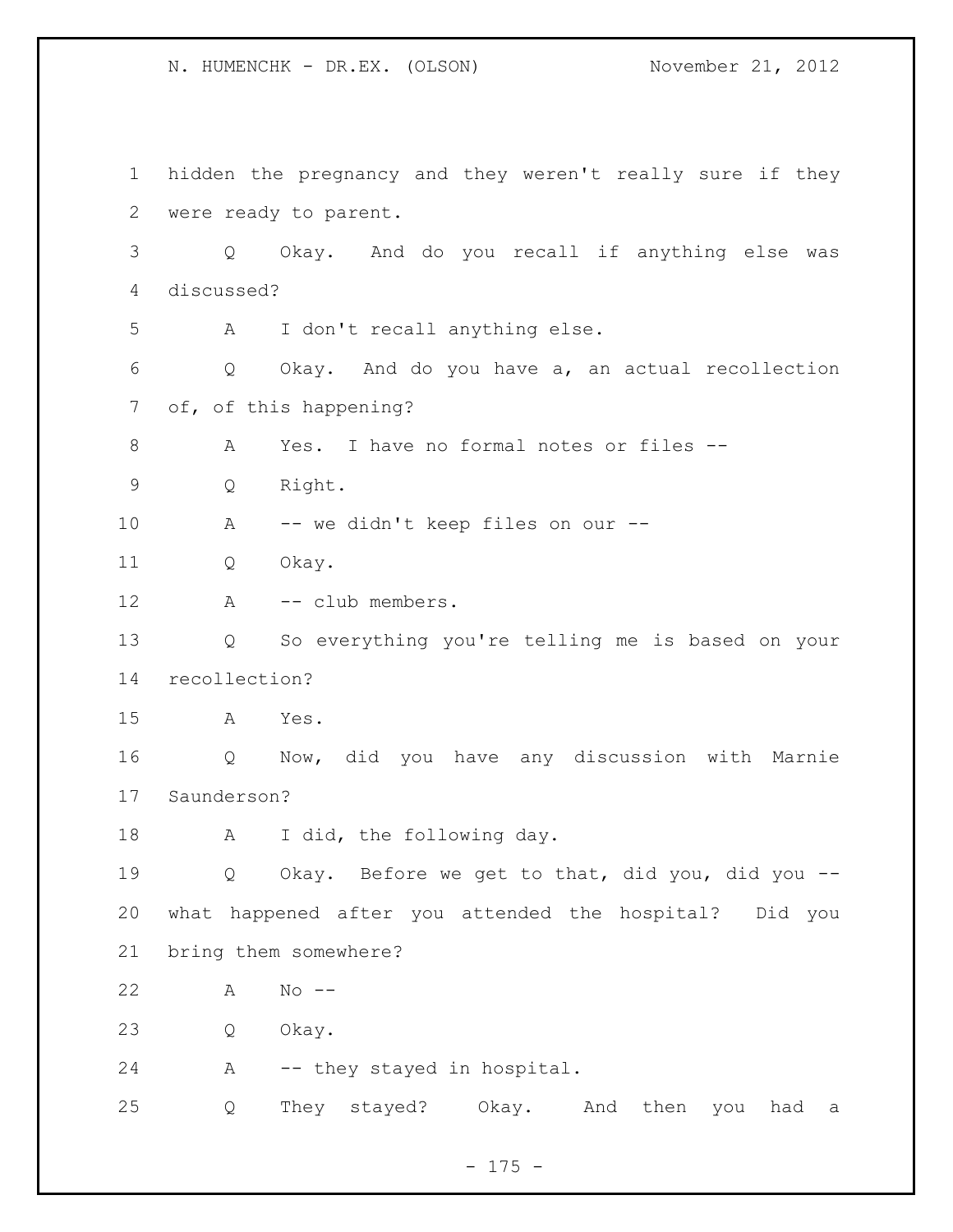conversation with Ms. Saunderson the next day?

A Yes.

Q And what was that conversation about?

 A I said I understand you were at Health Sciences Centre yesterday and apprehended a, a baby and met with a family? They happen to be members of the Boys and Girls Club and they have called me and I came to talk to them about it. And I think Marnie had already known this, at that time, because I think Steven had actually contacted her before I did.

 Q Okay. So you think Steven had called her and -- A Yes.

 Q -- let her know? And I meant to ask you, did Steve or Samantha tell you that they had not planned on, on caring for the baby initially?

 A They just told me what they had said to the nurse. They never told me that they had no, no desire to parent. They just said that that's what they had told the nurse.

 Q Okay. And did that come up at all then, whether or not they wanted to parent Phoenix at the time?

A That I don't recall.

 Q Okay. Now, you, you've been described as their advocate?

A Yes.

- 176 -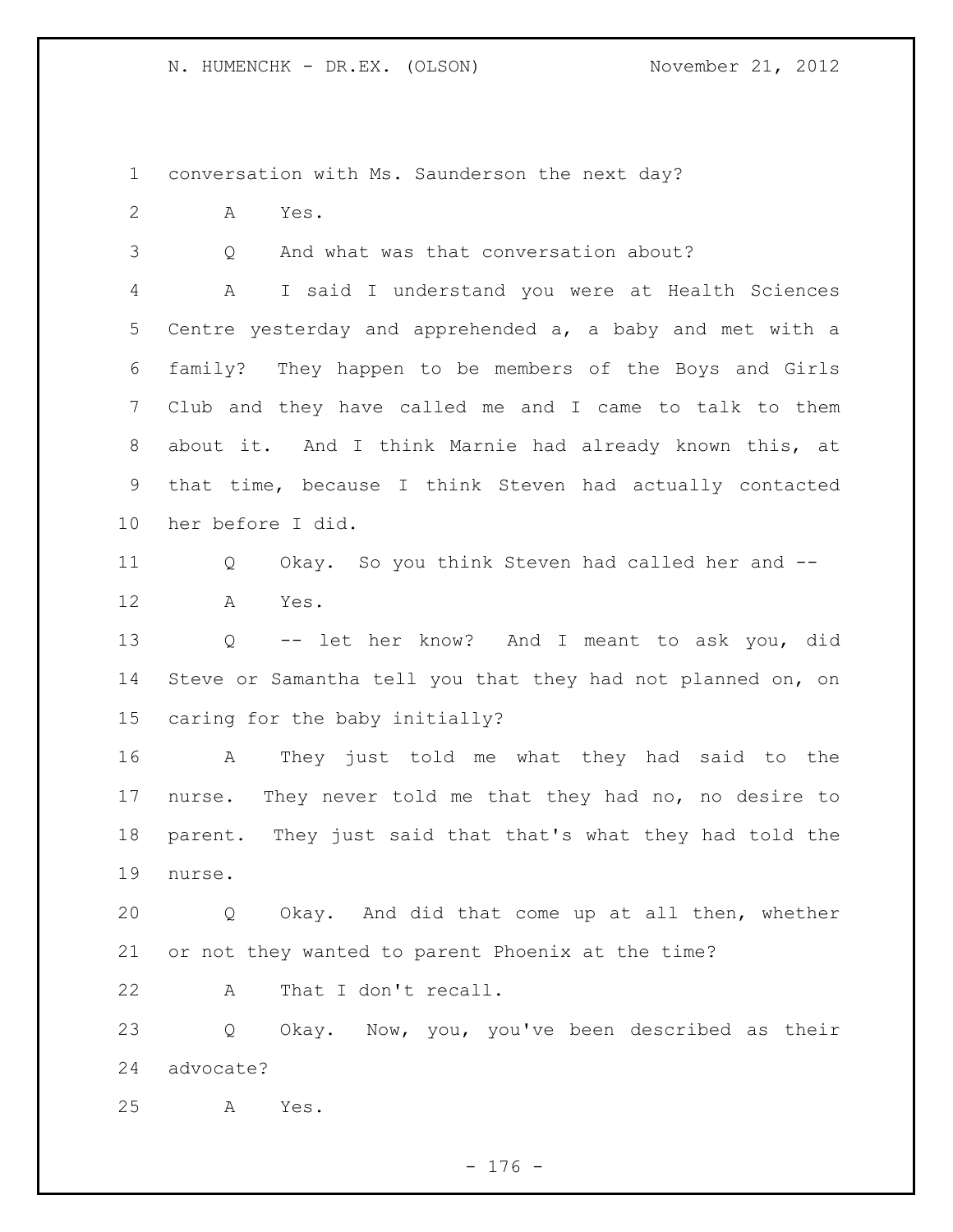Q Was it your understanding that they wanted your assistance to regain custody of Phoenix?

 A I believe they asked me to help them in a few different ways and I guess it depends on how one would define advocacy. My, my advocacy for them, or support to them was to navigate the child welfare system and any of the expectations that were set out for them. I wasn't necessarily advocating whether they got their child back or didn't get their child back. That wasn't for me to judge, or for me to decide, it was just to help them navigate that system.

 Q Okay. After you attended the hospital, when was the next time you had some contact with either of them? 14 A The next time that I recall, we -- which was likely a day, couple of days maybe after that, Steven and (inaudible) -- bless you.

17 THE COMMISSIONER: Sorry.

18 THE WITNESS: That's okay. I drove Steven and Samantha to the Child and Family Services office, to meet with my cousin, Marnie, who was the worker at the time, in order for the file to be transferred to her supervisor at that time.

BY MR. OLSON:

Q Okay. And was that the first -- there were,

- 177 -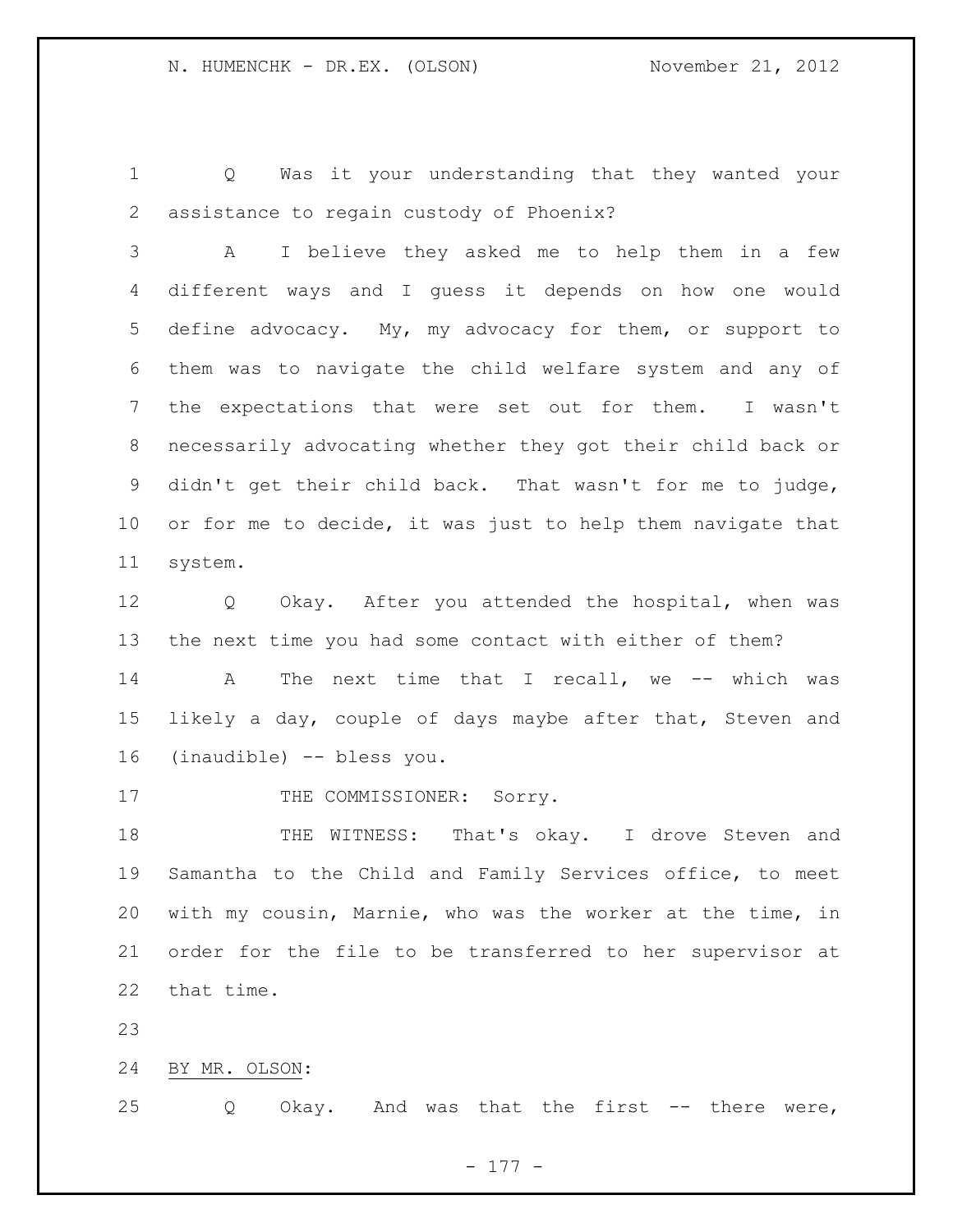there were visits arranged with Steve, Samantha and Phoenix --

A Yes.

 Q -- would that have been the first visit then? A I believe that was the first time they got to Phoenix as well.

 Q Okay. And according to the records, it looks like that would have been about April 27th, 2000; does that sound right?

10 A That sounds accurate, yes.

 Q Okay. And what do you recall about that meeting? 12 A I recall my cousin handing -- saying that the, the file was going to be handed over to her supervisor, Andrew Orobko. We met him. There was a meeting between all of us, or at least -- I'm not sure if, if Ms. Saunderson was in on that meeting or not at that time. She may have excused herself. I was asked to leave for a period of time, so there could be a discussion with Steven and Samantha without me in the room. And then I sat in the room when they had Phoenix as well, so I got to see her and hold her as well.

 Q Okay. And did you have a chance to observe each of the new parents with Phoenix?

A Yes.

Q And what were your observations?

- 178 -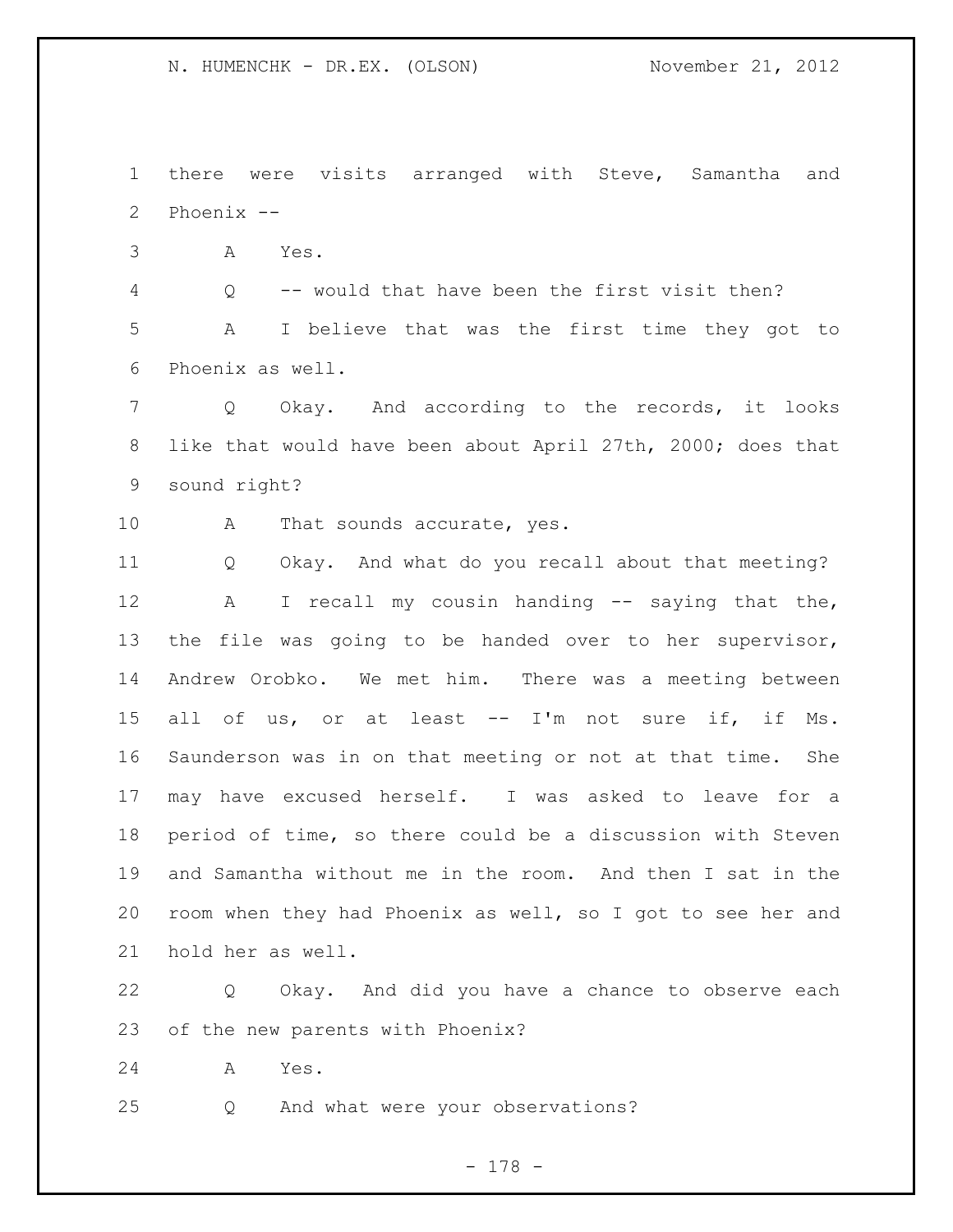A They seemed interested in seeing her. I mean, they hadn't seen her for a period of time. They were holding her. She was a newborn, so she wasn't terribly 4 interactive. They held her, each of them, they had -- I, I took a turn holding her. They seemed interested and caring and loving towards her.

 Q And when you say "they", you mean both Samantha and Steve?

A Both of them, yes.

 Q Okay. Was it unique for you to attend this sort of a meeting between CFS and, and parents?

 A Unique in the fact that I had not done that before with any other club members, but not unique that I haven't sat in on other meetings with other agencies, or, or organizations with other members.

 Q Okay. Now, after the meeting, did you have any further interaction with Mr. Orobko?

18 A Not that I do recall.

19 0 Okay. And was there any sort of understanding as to what would, would happen following the meeting?

 A I believe there was some expectations set out for them at that meeting, or one, a meeting shortly after that. They -- I believe it was discussed what the visitation 24 schedule would be like and possibly, I'm not sure if it was that meeting, or another one, that it was going to be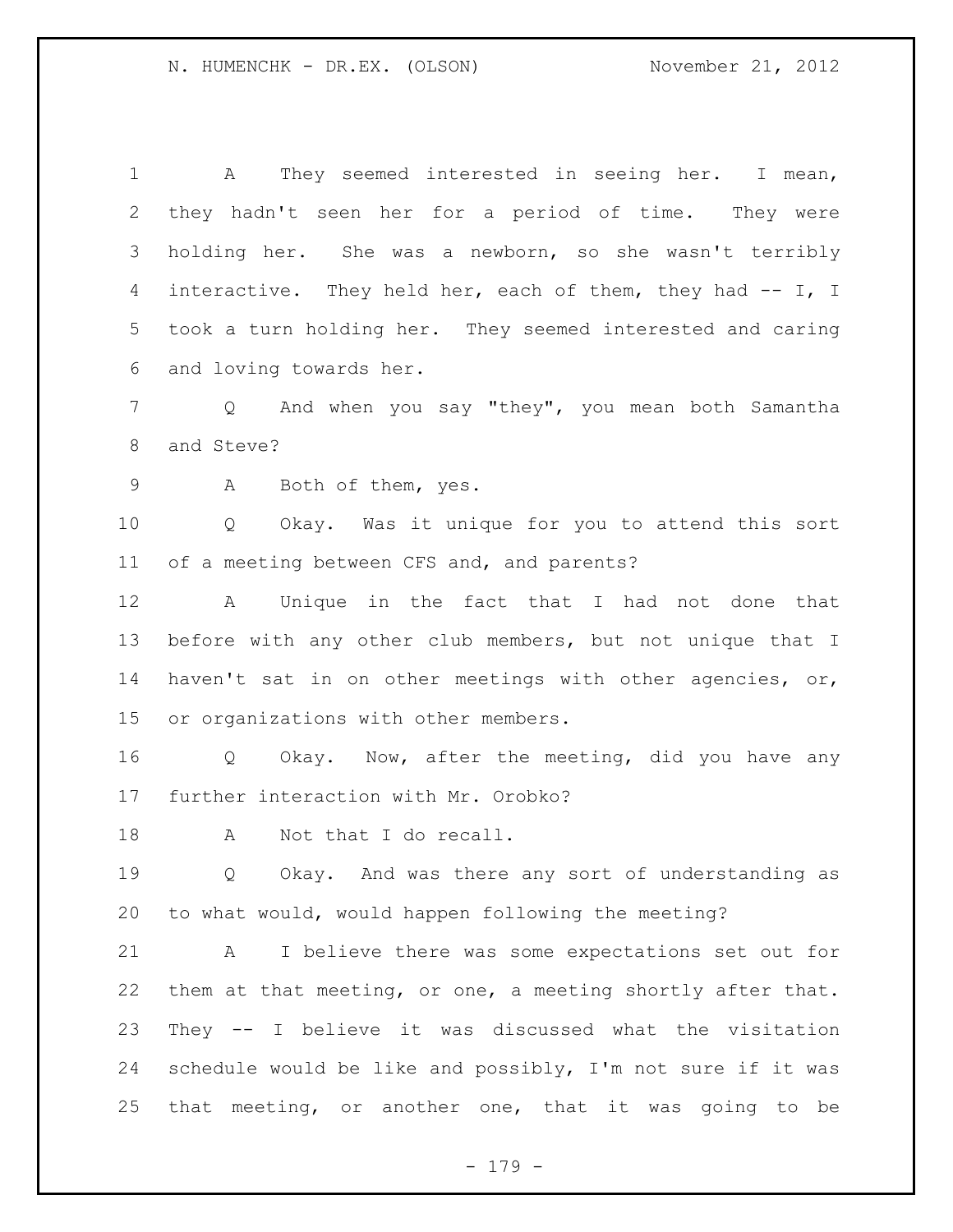switched from the Portage Avenue office, to the Jarvis office, which is was in their area. Q So it'd be closer for them too? A Closer for them, yes. Q And a plan, was the plan then, they would continue to have access visits with Phoenix? A As set out by Child and Family Services, yes. Q Right. At Child and Family Services -- 9 A At the office, yes. Q -- Jarvis? And were you to attend these meetings? 12 A I don't think I was -- necessarily had to, I think I was asked to by Steven and Samantha and I did attend a few other meetings, yes. Q Okay. And in terms of any services that CFS was asking from you -- A Yeah. 18 Q -- was there anything? Were you to -- A We were their telephone service. They didn't have a telephone at the time. So if Child and Family Services or anybody else needed to reach them, they would leave a message for them there. They also enrolled, shortly after that, in one of our summer employment programs, so they were -- Q Okay.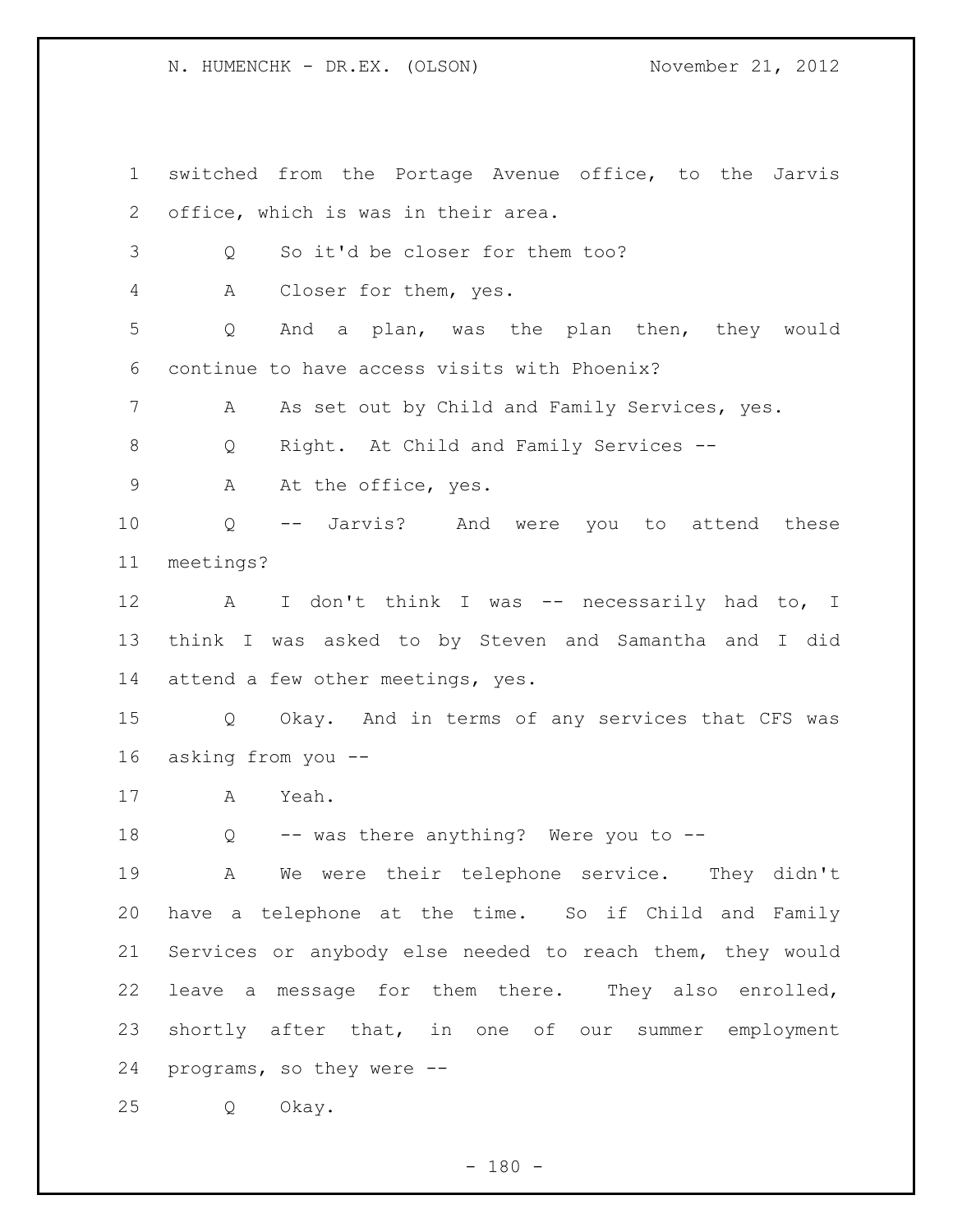1 A -- there on a daily basis, Monday to Friday, to participate in this program, so it was quite easy to reach them at the club at that time. Q Okay. And were you aware of any conditions that they were required to meet? A Yes. Q Okay. How did you become aware of those? A I believe I was in on that meeting and it was set out as to what they were going to need to -- Q Okay. 11 A -- fulfill. Q We've heard that the evidence, we've heard that the file was transferred on May 5th, 2000, for ongoing services, to Kerri-Lynn Greeley? A Yes. Q And do you recall having interactions with her? A I recall phone conversations with a Child and Family Services worker. Until this inquiry, I, I couldn't remember who it was. Q Okay. And do you recall the specifics of the telephone conversations? A Mostly over setting up meeting times, talking about some of the expectations. I had offered to help Samantha complete a part of her -- an, an expectation for her in the agreement, which was to get a psychological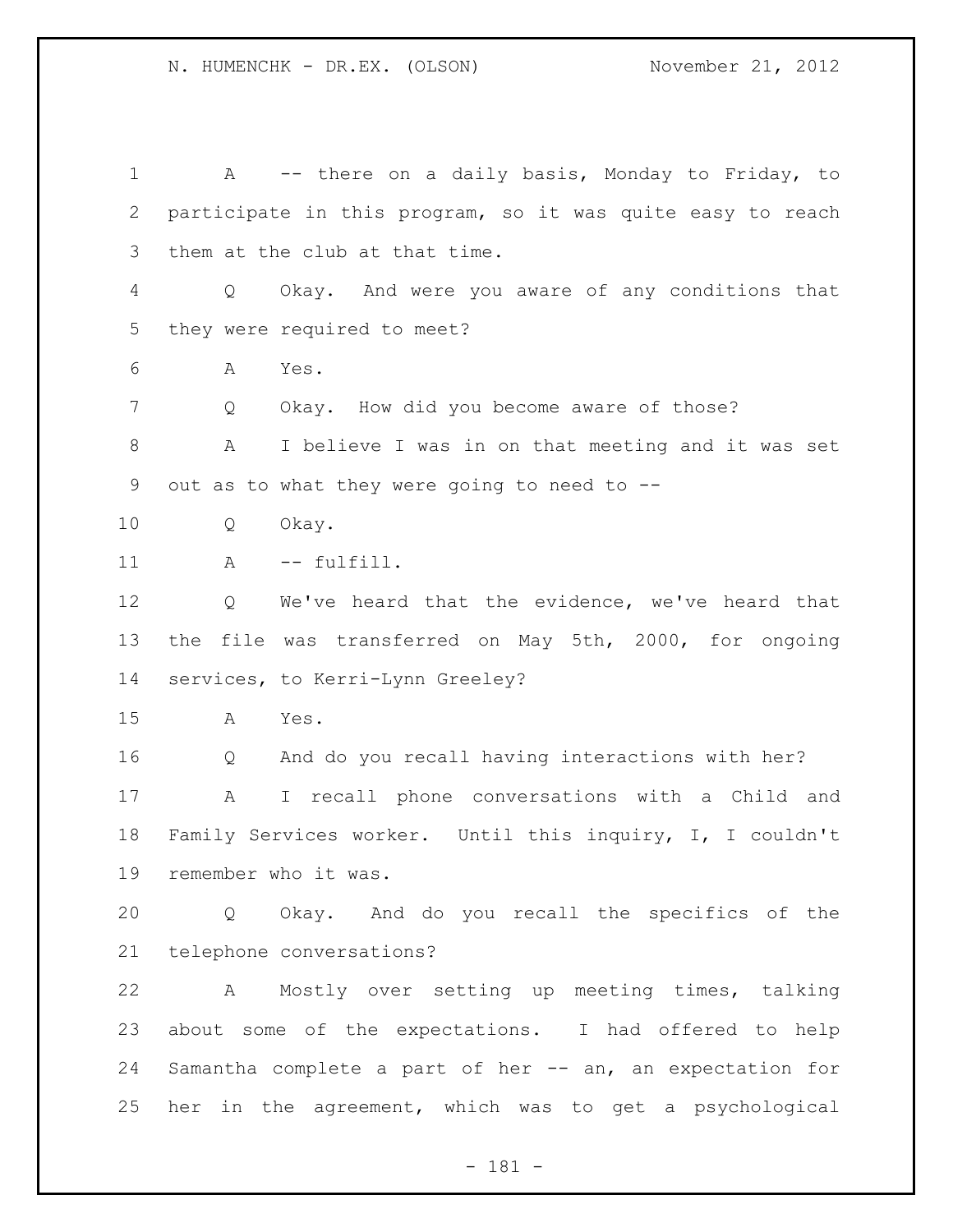assessment. Q Okay. And so that's something you were going to help her with? A Yes. Q Okay. And Ms. Greeley was -- you told Ms. Greeley you would do that? A Yes. Q Okay. Now, you said you weren't required to attend the visits between Samantha, Steve and Phoenix -- A Right. Q -- but did you attend some of them? 12 A I did attend some, yes. Q Okay. And do you, do you know, do you recall approximately how often you would attend? A I think I went to the office three or four times with them, but I, I don't recall exactly how many times. Q Okay. And would you actually sit through the whole, whole meeting? A Unless I was asked to leave, if there was going to be some personal information shared that I wasn't, didn't need to know, or they were respecting their privacy. Q Okay. And would Phoenix, Phoenix would be obviously there at the meetings with -- A Yeah, I don't know if she was actually in the room during the meeting. I think they set up meetings with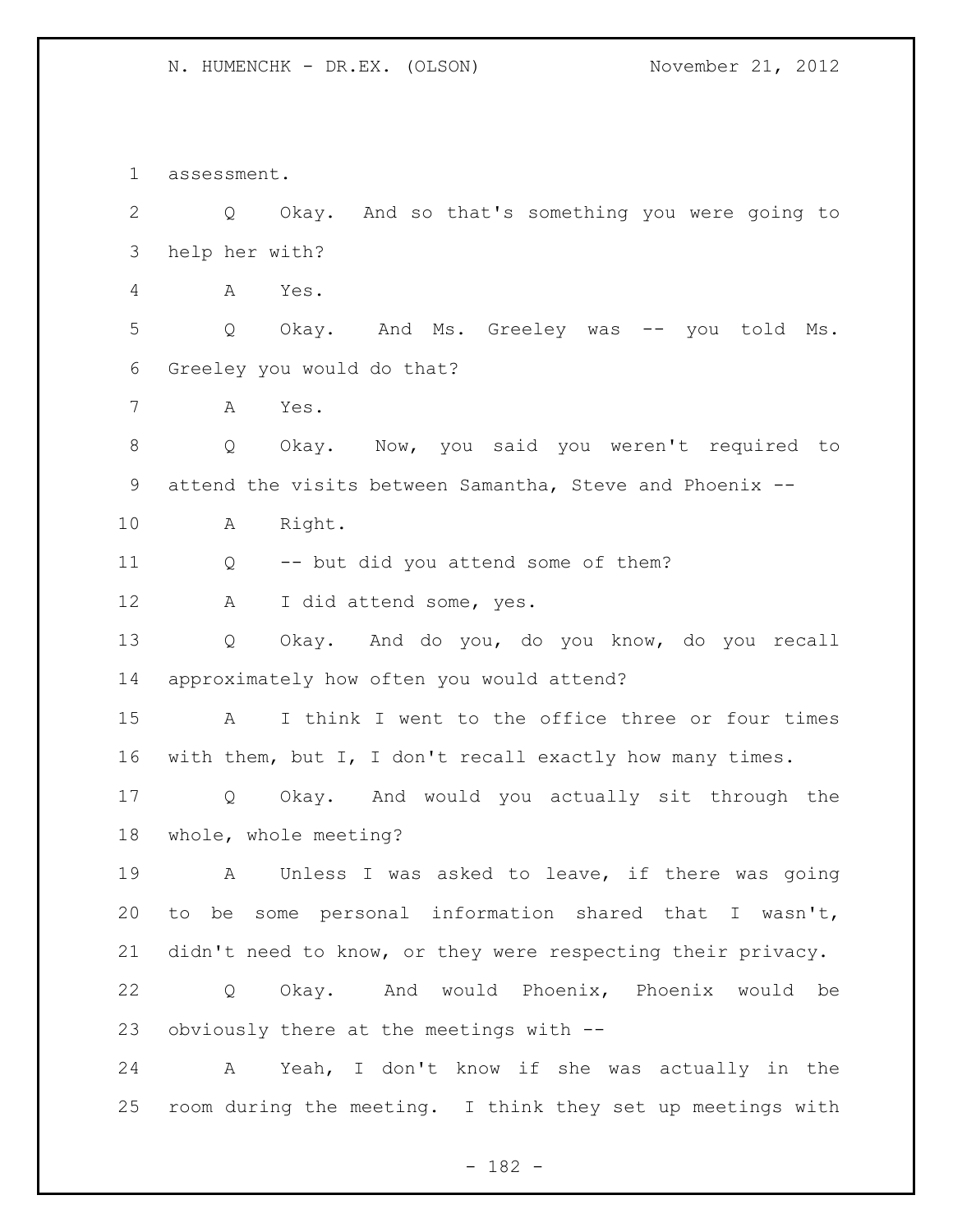the parents first, that I would sit in on -- Q Okay. A -- and then there was a room that you would move to, kind of a playroom/meeting room -- Q Right. A -- so that parents could have a good visit with their child. Q And would you be present at those meetings where -- 10 A I did sit on some of those, yes. Q Okay. And -- A They were set up on a weekly basis, I think, at first, and then I think it became more frequent and I just didn't have the time to be there every single time -- Q Right. 16 A -- with them. Q But this would have been another opportunity for you to observe the interactions -- A Yes. Q -- between -- A Yes. Q And did, and you, did you, do you recall what you observed during those meetings? 24 A Again, Phoenix was a newborn baby, so there wasn't a lot of, you know, play going on at that time.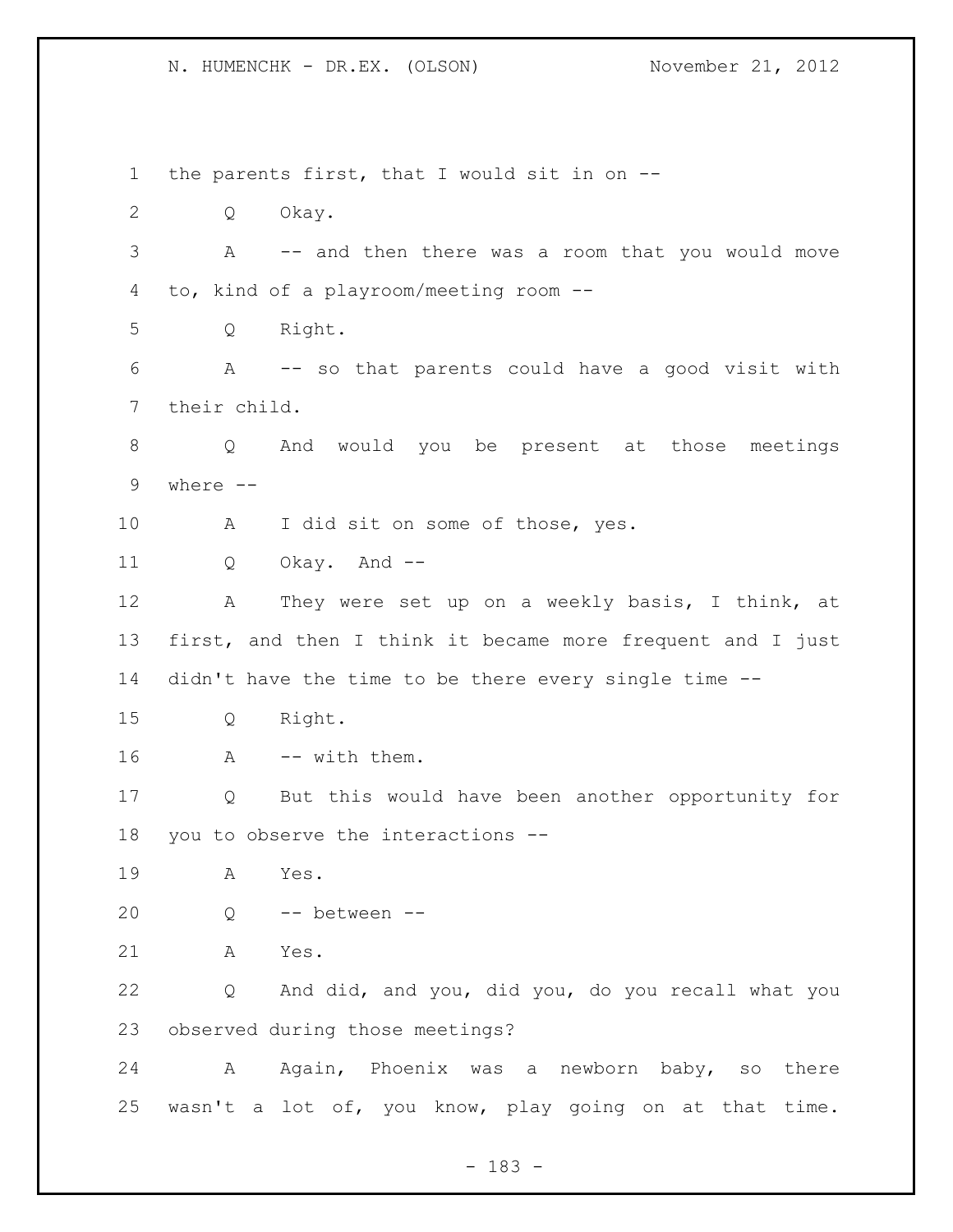They seemed to attend to her needs. They liked to take a look at, you know, what she looked like and how she was dressed. I do recall a time that they were concerned about, I think, how a diaper was put on, or not changed recently, or something like that, so they were attending to the needs like -- Q Okay. 8 A -- any other parent would. Q Any, any, were there any concerns you had with respect to -- A No, I don't recall any -- Q No? 13 A -- concerns at all. Q Okay. Now, you had mentioned the psychological assessment that you were going to help -- A Yes. Q -- set up? Do you, did you have an understanding as to why that was required? A No. Q Okay. A I didn't sit in on that part of the meeting. I was just told it was required for Samantha -- Q Okay. A -- only. Q So nobody shared their reasoning with you --

- 184 -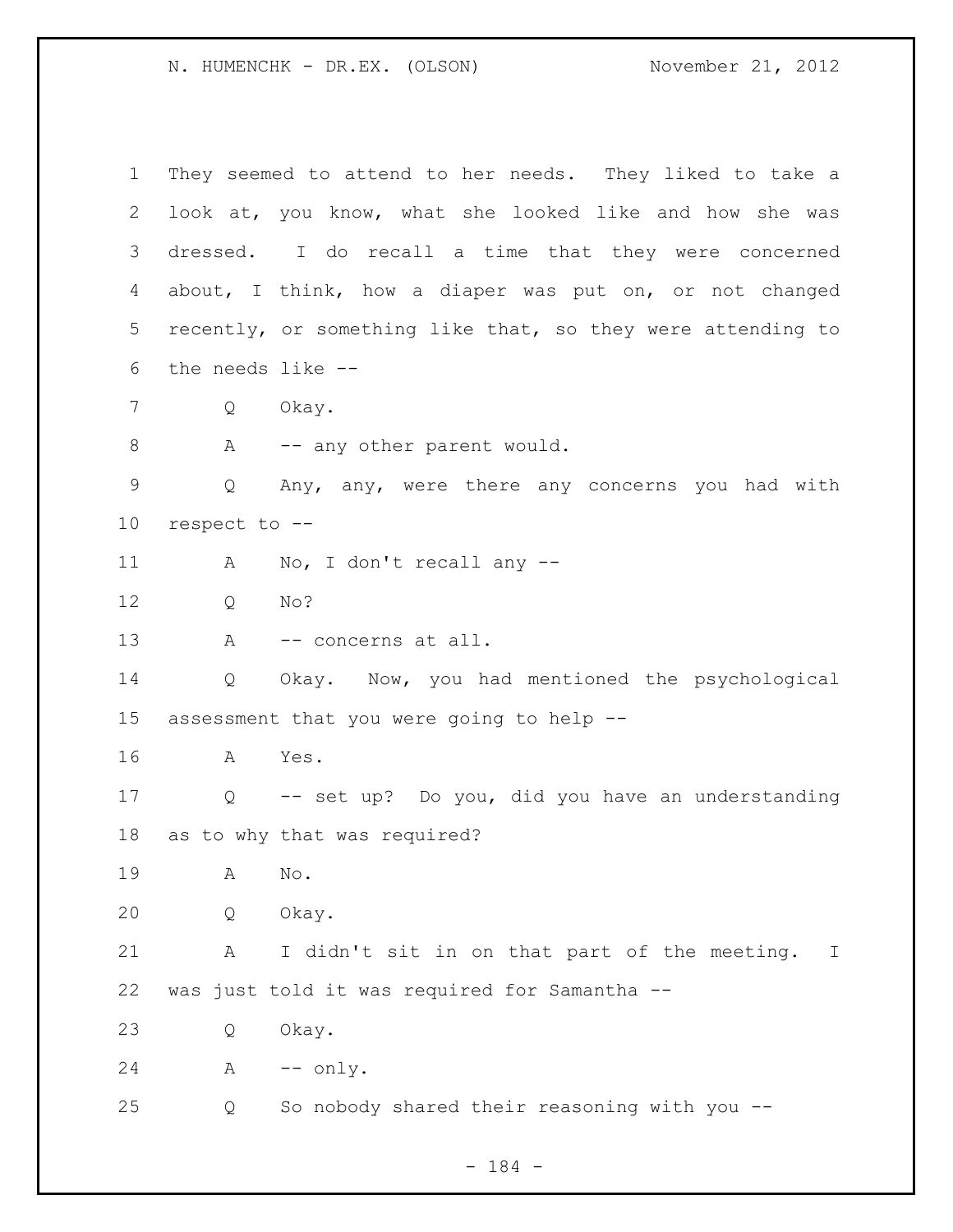- A No.
- Q -- as far as you recall?
- A No.

 Q And were you successful in, in finding this, someone to do the assessment?

 A No, we weren't. I formerly had worked for a, a company that had an employee assistance program. So I offered to try to connect Samantha to somebody that I thought might -- that she might find acceptable. Samantha was quite closed and she did express some concerns with men and, and speaking to men and being open with men. So we tried to find her a female at first. And when we couldn't do that, we moved on to trying to find a male that I thought would be acceptable for her. And we were not able to find anybody. This was getting close to summer time. It was becoming very difficult to do so. I went on holidays for a few weeks. So between myself and Child and Family Services, we were really struggling to find somebody.

 Q Okay. We've heard evidence that Phoenix was returned to Ms. Kematch and Mr. Sinclair on September 5th, 2000; were you still involved with them at that time?

A Yes.

 Q Okay. And so do you recall that happening around that  $-$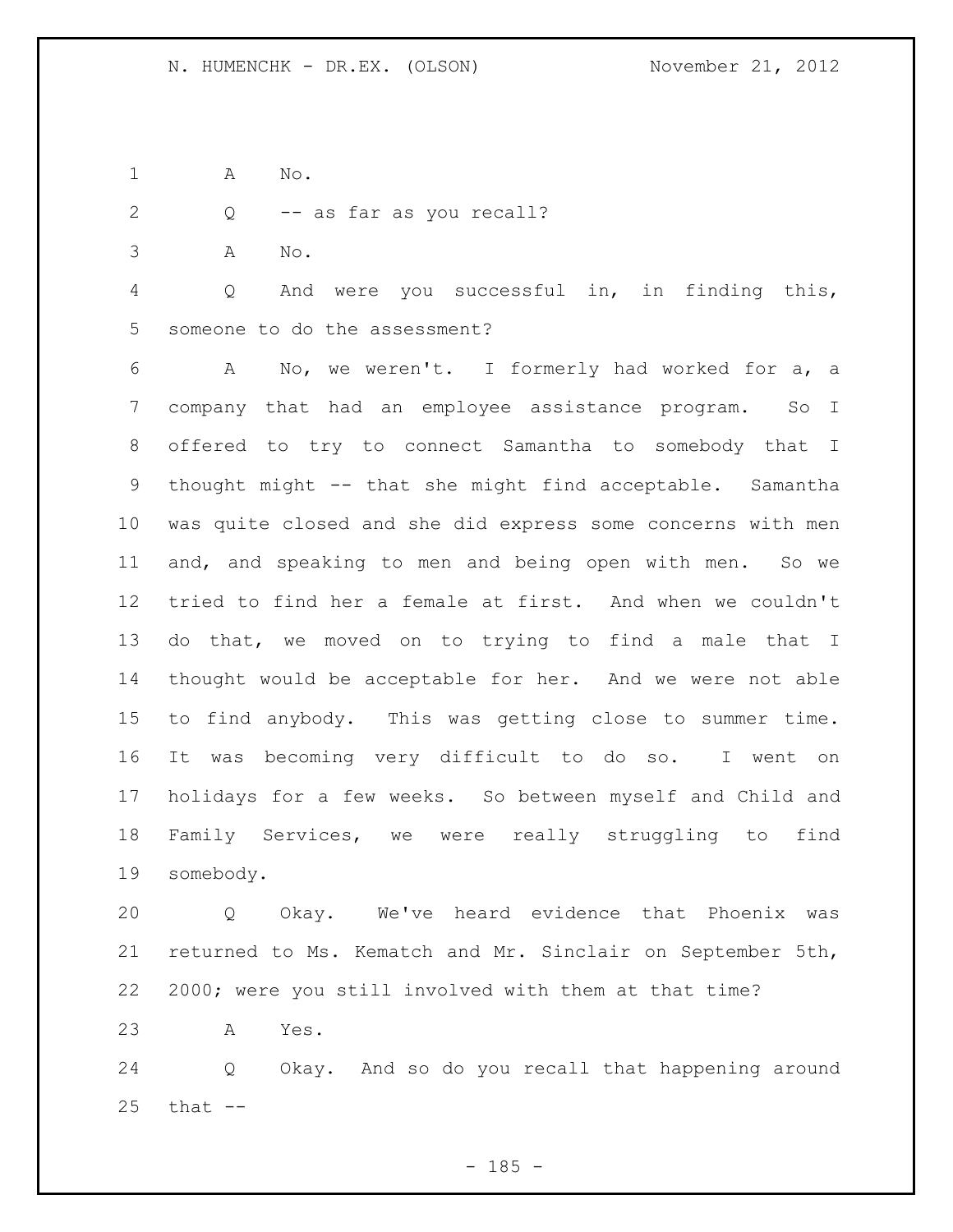A Yes.

| $\overline{2}$ | -- time? Okay. And what was, what was your<br>Q             |
|----------------|-------------------------------------------------------------|
| 3              | involvement like around the time Phoenix was returned?      |
| 4              | A I was still working at the club as<br>the                 |
| 5              | supervisor. I believe they were still coming to the club    |
| 6              | on a regular basis at that time. I don't know if I was      |
| 7              | part of any further meetings. I know that I would speak to  |
| 8              | the social worker from time to time, because I said, like I |
| 9              | said, we were sort of the message centre --                 |
| 10             | Q Right.                                                    |
| 11             | A -- for them and I do recall them telling me that          |
| 12             | they had a, a worker coming into the home to help prepare   |
| 13             | the home and then that they were going to get her back.     |
| 14             | But that's all that I recall.                               |
| 15             | Q When you -- when they came to the club, would             |
| 16             | they bring Phoenix with them?                               |
| 17             | A Yes, they started coming a lot less frequently            |
| 18             | once they had custody of Phoenix.                           |
| 19             | Okay. And in terms of -- were you able to see<br>Q          |
| 20             | their interactions with Phoenix when they did attend?       |
| 21             | Yes.<br>A                                                   |
| 22             | And did you have any concerns?<br>Q                         |
| 23             | Α<br>I don't know that I had necessarily any concerns.      |
| 24             | I did notice that Steven seemed a lot more attentive to her |
| 25             | than Samantha did.                                          |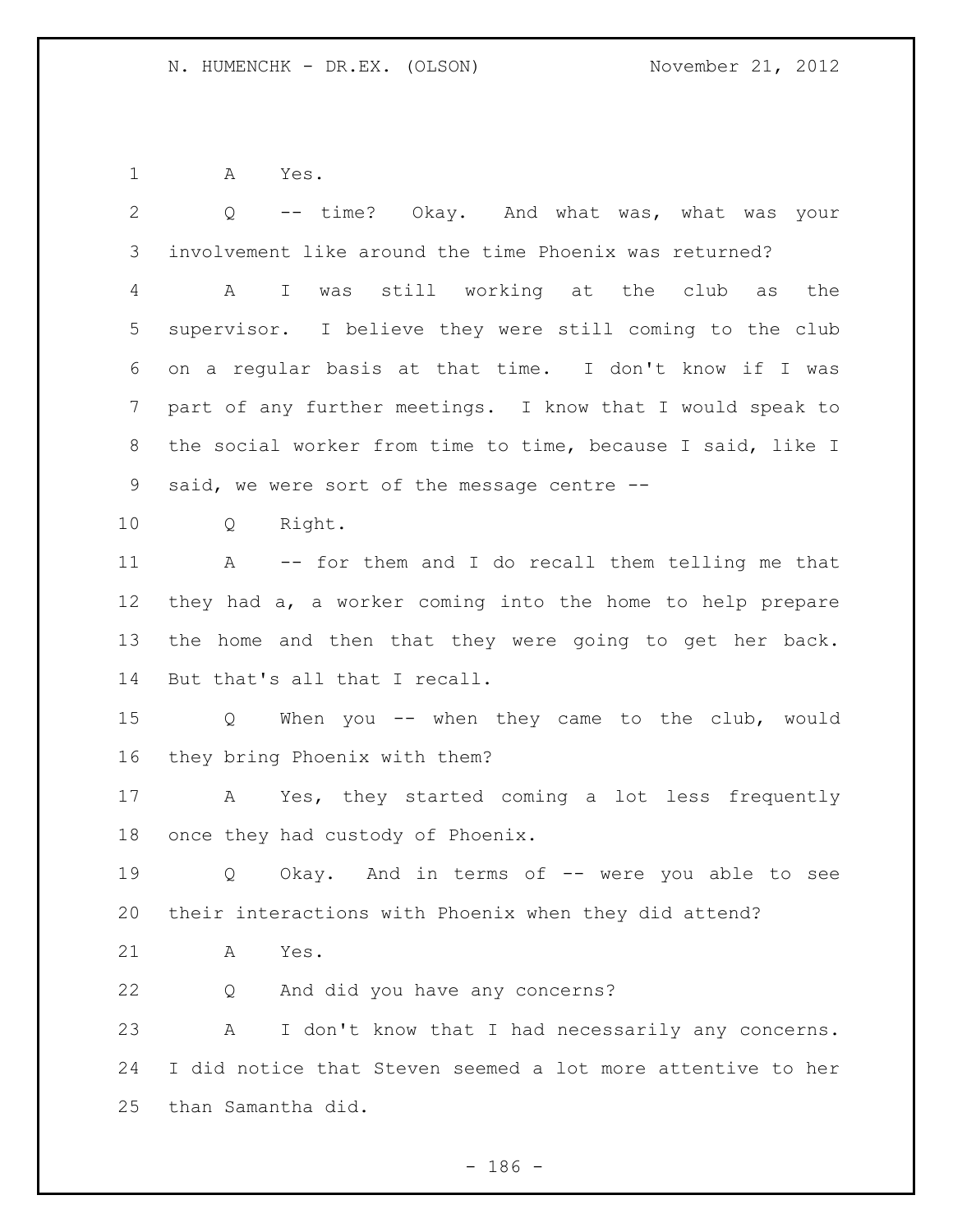Q Okay.

 A There was a few young women working at the club 3 at the time, so we all liked to, you know, hold her and cuddle her and have our turn with her as well and they seemed willing to do that. And it was a great way to offer respite. They were probably one of six or eight other teens that came to the club, from time to time, with their children, so it was not unusual for us to provide parents with a bit of respite or find something for the kids to do, so the parents could interact with their peers. Q Do you know if Ms. Kematch and Mr. Sinclair were accessing any other community supports? A I believe they were asked to access, or at least Steven was asked to access a parenting group that I believe I've read since that they both completed, at the Andrews Street Family Centre. Q Okay. A I know both of them had some connection to Ma Mawi. I don't know if any other services that they were accessing. Q Okay. We heard evidence that Ms. Kematch gave birth to another child -- A Yes. Q -- and that would have been in April 2001? A Correct.

- 187 -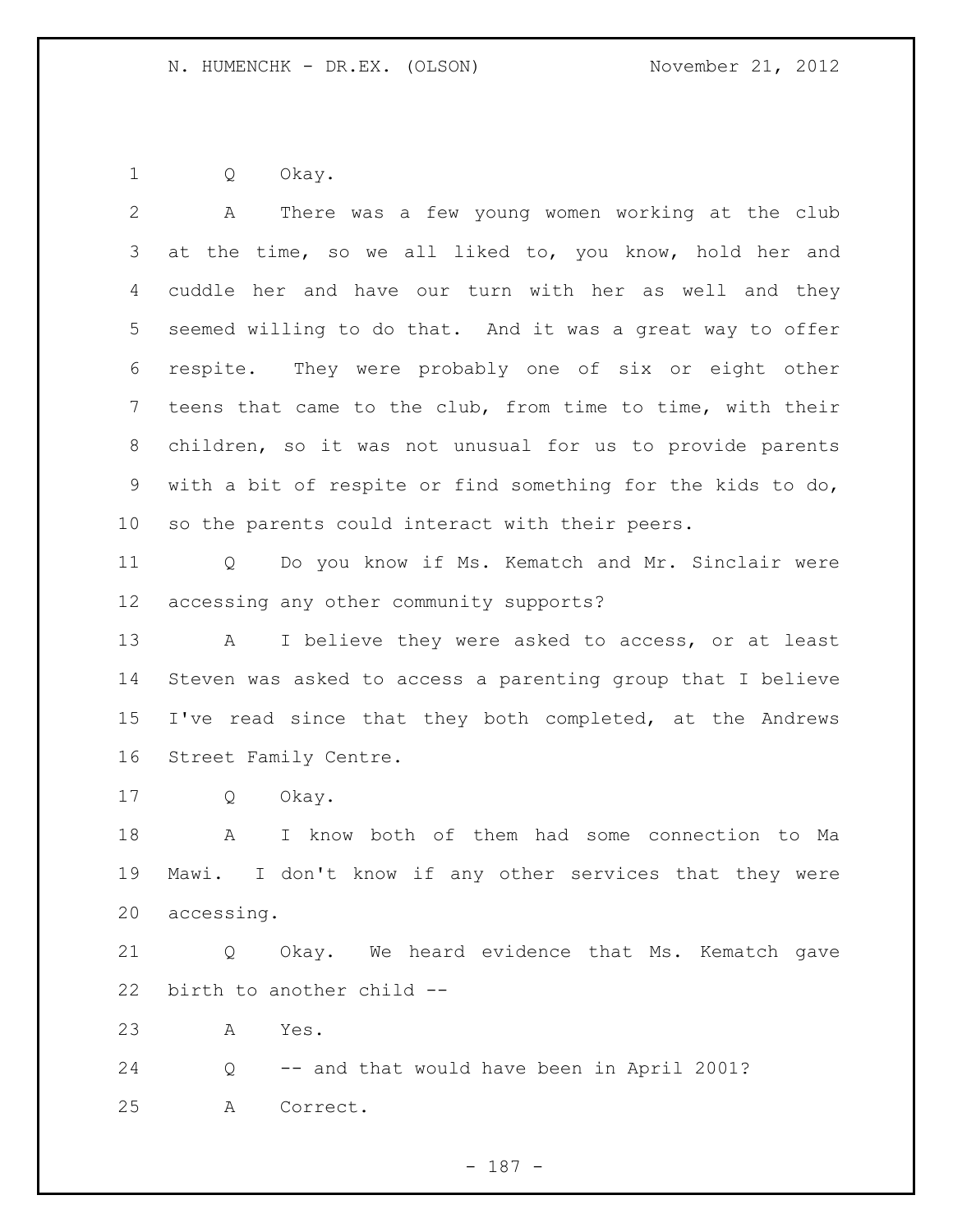1 Q And were you still involved with them at that 2 time? 3 A Yes. 4 Q Okay. And were you aware that Ms. Kematch was 5 pregnant? 6 A Yes. 7 Q Okay. And when did you become aware that she was 8 pregnant? 9 A I don't remember exactly when, but I do know that 10 we were aware, likely sometime late fall of that year, of 11 the year before the baby was born. 12 Q Okay. Did you get the impression that she was 13 trying to hide this pregnancy? 14 A No, I did not. 15 Q Okay. And so that's something then, they openly 16 shared? 17 A They told us they were pregnant, yes. 18 Q Okay. And did, did you have a chance to observe 19 whether or not they were equally parenting Phoenix around 20 the time she was pregnant with ? 21 A Yeah, any time they came to the club, they would 22 come together and they would bring Phoenix, but I wasn't in 23 their home, you know, making any observations on a daily 24 basis. And as I said, they started coming less frequently, 25 particularly in the winter. They had no transportation, so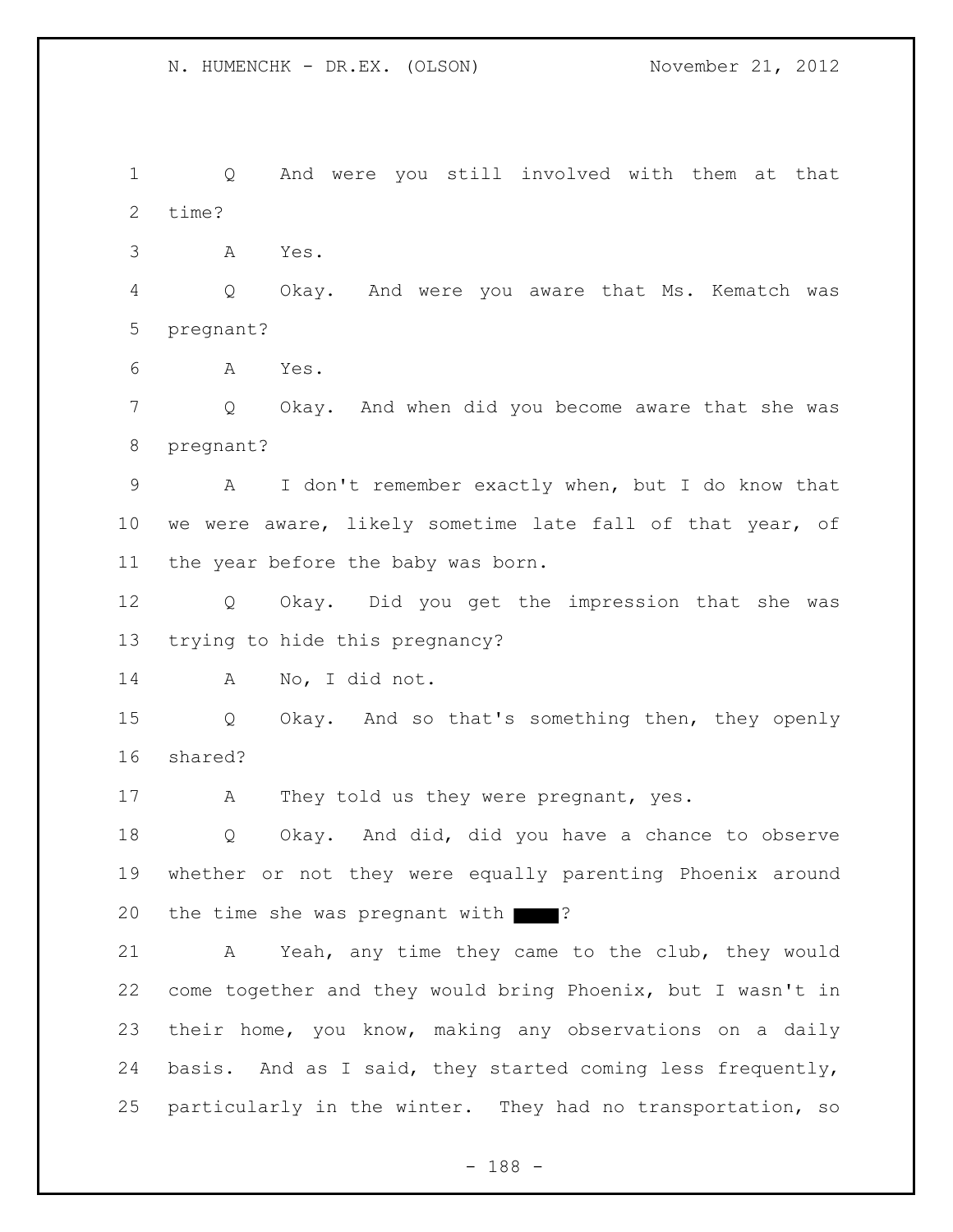1 it was hard to get a, a child dressed and, and bring her 2 all the way to the club. It was likely a 15 plus minute 3 walk for them. 4 Q Were you aware whether or not anyone else was 5 looking after Phoenix? 6 A I do recall them mentioning, from time to time, 7 that a neighbour of theirs and friend, would baby-sit at 8 times. Because I do think I recall them coming to the club 9 without her from time to time and we would ask where she 10 was and that's what the answer was. 11 Q Okay. And do you remember the friend's name? 12 A I didn't recall it at the time, until recently 13 and it was Kim Edwards. 14 Q Okay. And, and was Kim Edwards, did she come to 15 the club? 16 A I had never met her before. 17 Q Okay. So did you know anything about her? 18 A Just that she was a neighbour and a friend. 19 Q Okay. And so the, the baby was born; were you 20 able to determine how the family appeared to be managing 21 after that? 22 A They started coming a, a lot less frequently at 23 that point in time, because now they would have to be 24 bringing two kids along. They certainly did bring her and 25 I did meet  $\blacksquare$  and saw them parenting in the club, but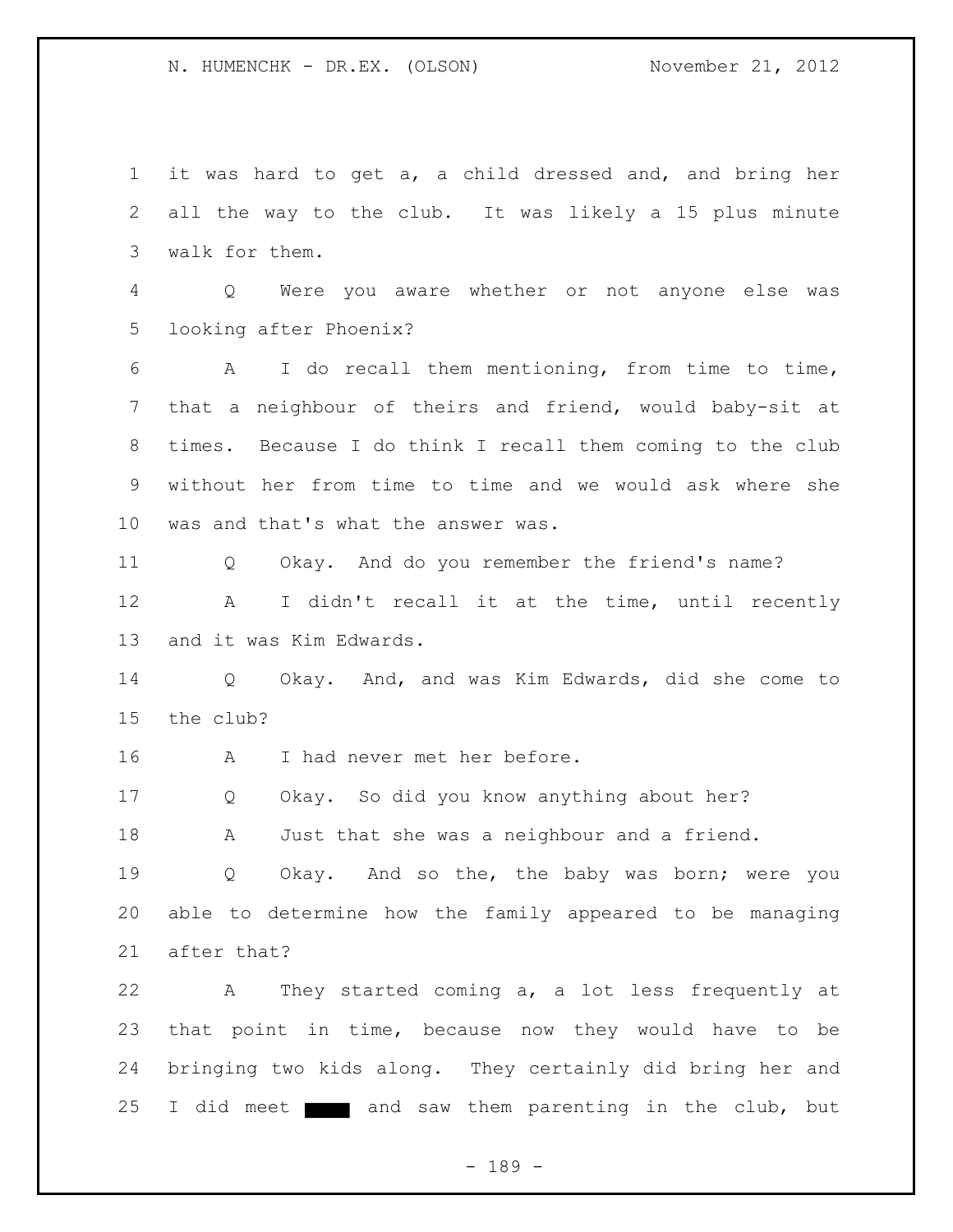just in context of the couple of hours that they would have been at the Boys and Girls Club. Q Okay. And what, what was your, their relationship like, at least from your observations, at that time? This would have been around June 2011? A Tell you the truth, I don't recall. Q Okay. Do you recall that at some point they separated? A Yes. Q And what do you recall about that? A I recall there being a lot of tension around that. I remember asking, you know, who has the kids and what's, that arrangement is and that it was a bit of a volatile situation. Q Okay. And were they attending the club very frequently at that time? A Not at all, no. Q Not at all? A No. Q Okay. A Very, very infrequently. Q So in terms of accessing the club as a support at that time, would you say that they were accessing the club as a support? A Samantha was, Steven was not.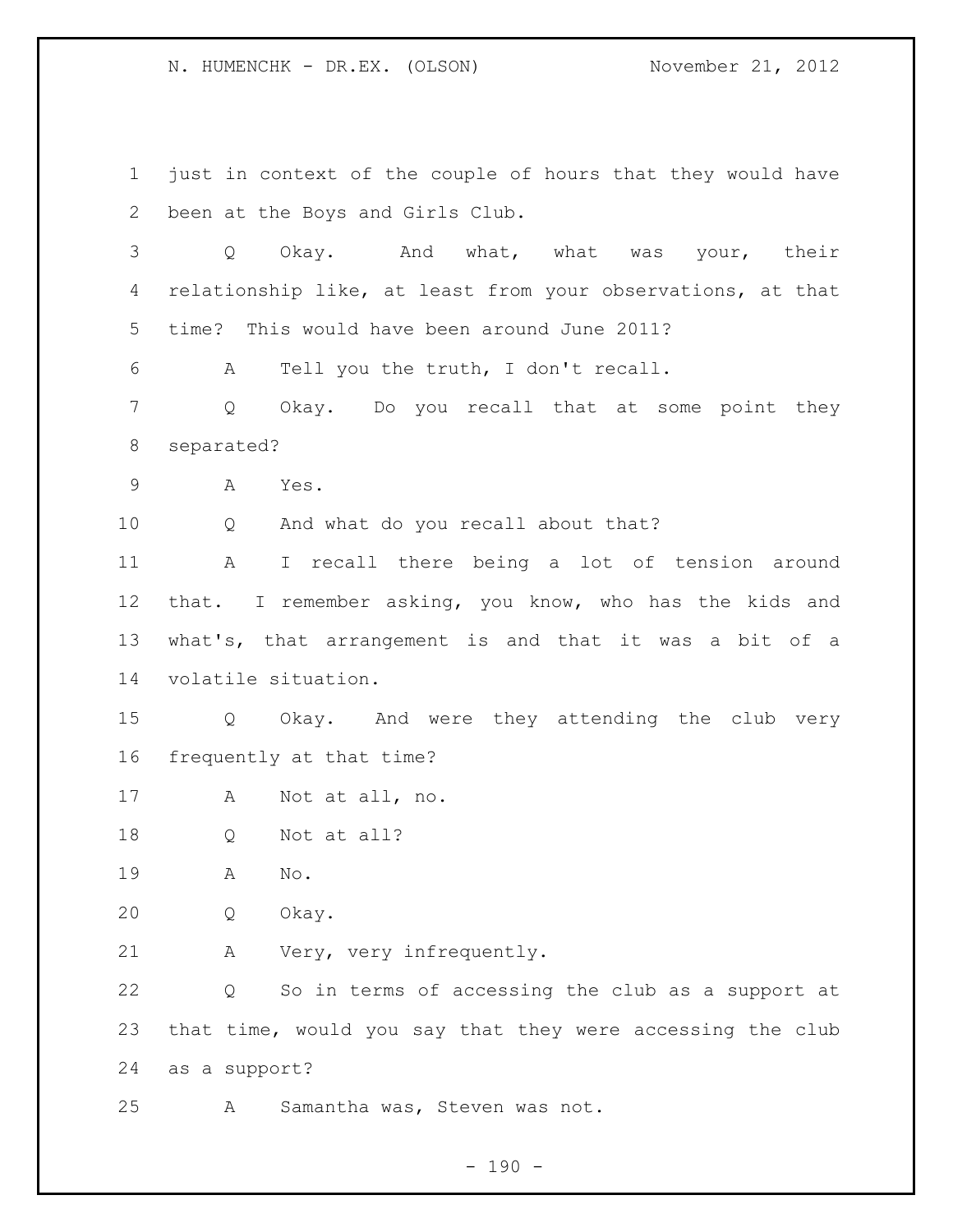1 Q Okay. So it was just Samantha then at that time? 2 A Yes. 3 Q Okay. And how was she accessing the club as a 4 support? 5 A She would just come when she needed to. She used 6 our phone, came for a snack, checked in and that was about 7 it. She wasn't really using it the same way that she had 8 before. 9 Q Okay. And were there any concerns about 10 substance abuse at that time by Ms. Kematch? 11 A No, I had never seen her come into the club under 12 the influence and there was no discussion of what she was 13 doing on her own time. 14 Q Okay. Now, we've, we've heard that the baby 15 passed away July 15, 2001? 16 A Yes. 17 Q Do you know who was providing care to the 18 children at that point? 19 A At that time, I believe Phoenix was with Samantha 20 and was with Steven. 21 Q Okay. And on what basis did you believe that, if 22 you can recall? 23 A I believe she told me that and I know that 24 was at home when she passed away and was under Steven's 25 care.

- 191 -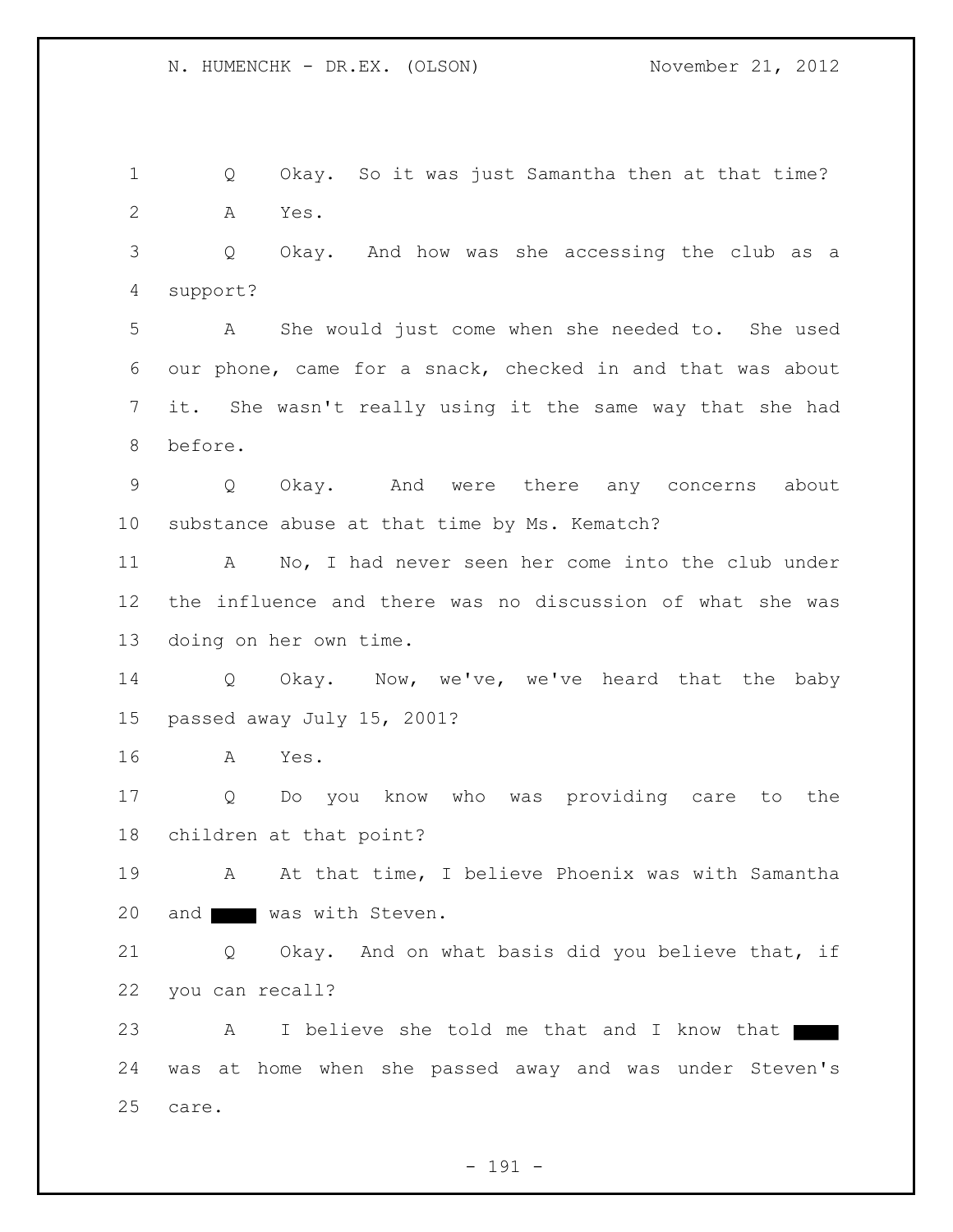1 Q Okay. Do you specifically recall having a 2 conversation about Phoenix being with her, with Samantha? 3 A I don't recall a specific conversation. 4 Q Okay. And did either Samantha or Steve access 5 support from the club after 's, after the baby's death? 6 A Immediately after the baby's death? Yes, 7 Samantha did. We didn't hear from Steven. After the 8 funeral, I don't recall seeing either one of them again. 9 Q Okay. So Steven never -- wasn't using the club 10 as a support then? 11 A No, he, I think he was quite busy parenting. 12 They were separated at the time. I'm not sure whether he 13 saw us as being more of a support for Samantha or not, but 14 he just wasn't coming to the club. 15 Q Okay. Did you attend the funeral? 16 A I did, yes. 17 Q Okay. If we could just put on the screen please, 18 page 37050. This is from Commission disclosure 1796. 19 This is a, the CRU intake form prepared by Ms. 20 Chief-Abigosis. Did you know, did you have any contact 21 with her? 22 A I didn't recall having direct contact with her, 23 but it's quite likely it may have been a couple of quick 24 phone conversations, or her calling to speak to Samantha or 25 Steve, but I didn't have meetings and things with her, that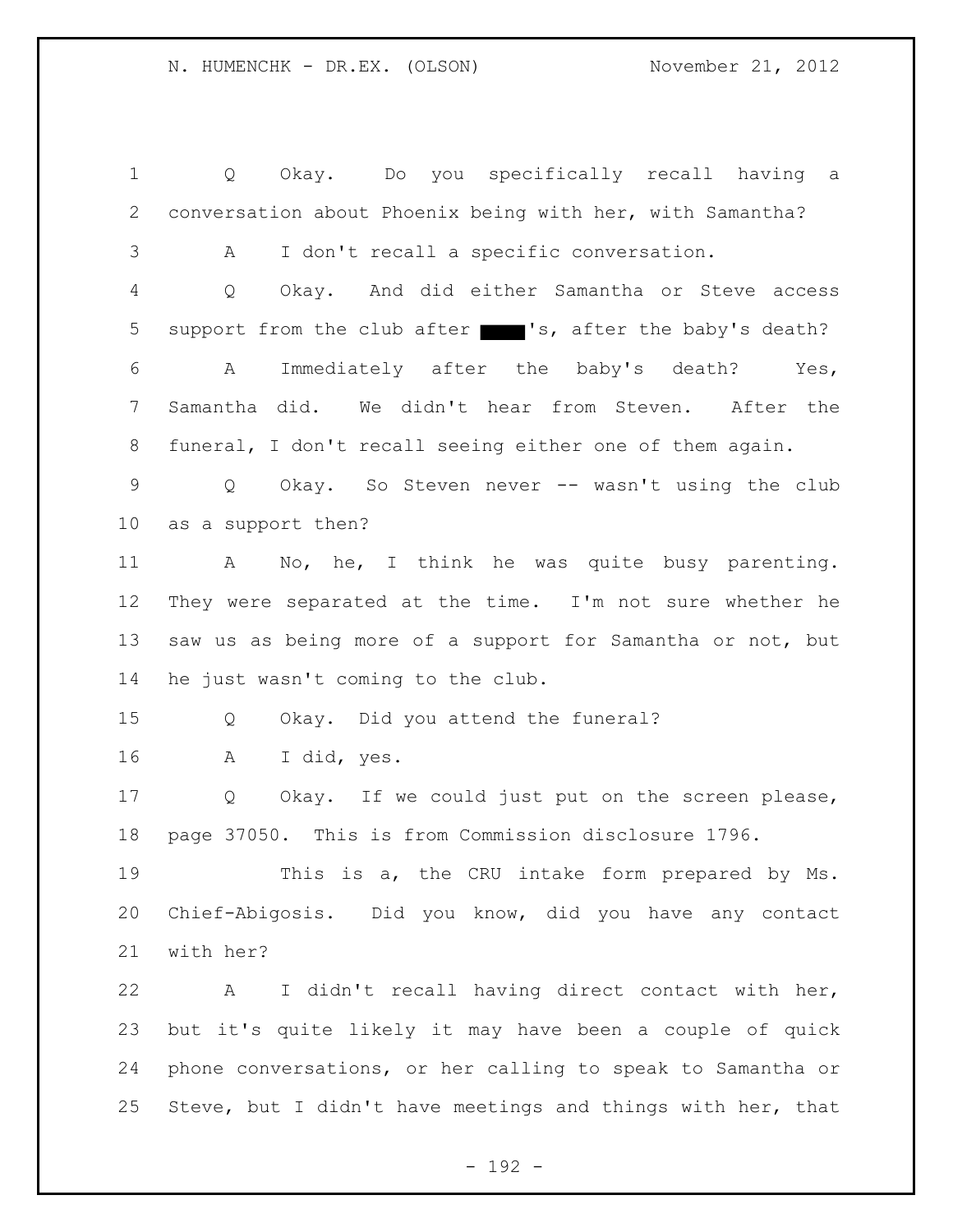I recall.

 Q Okay. And I misspoke a moment ago. This is actually prepared by Shannon Skogstad and was being sent to Ms. Chief-Abigosis --

A Okay.

 Q -- and dated July 18th, 2001. And the first 7 paragraph on page 37050 says the -- so there's an incident. The Winnipeg Police Service incident at the funeral chapel. It says:

 "The [source of referral] called to report that Samantha Kematch 13 and her partner, Steve Sinclair **are involved in a family dispute**  since the death of their daughter ... on July 15, '01. According to 17 the SOR the police actually had to attend the funeral chapel last night due to the tension which an outside source [has] indicated 21 might lead to violence. In fact, Stave's side of the family were to view the body from 7:30 to 9:30 pm and Samantha's side of the family was to view the body from 10:00 pm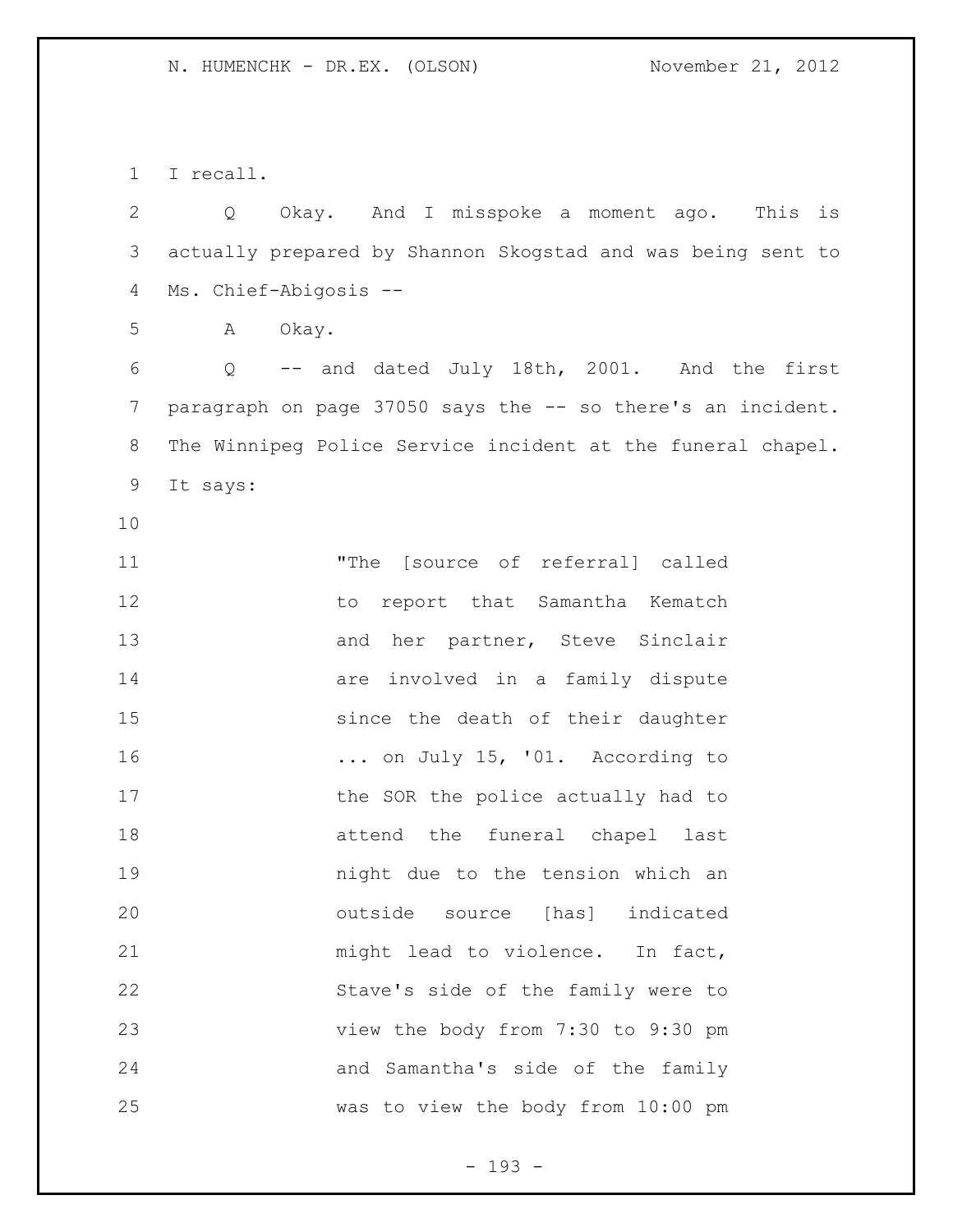| $\mathbf 1$    | to midnight. In addition, the                               |
|----------------|-------------------------------------------------------------|
| $\mathbf{2}$   | police were informed that a Nikki                           |
| 3              | Taylor worker for the Boys and                              |
| $\overline{4}$ | Girls Club, had actually examined                           |
| 5              | [the] body last night at the                                |
| $\sqrt{6}$     | funeral parlor. Apparently she                              |
| 7              | has accused the police of missing                           |
| 8              | marks on the body which of course                           |
| $\mathsf 9$    | are marks caused by the autopsy."                           |
| 10             |                                                             |
| 11             | Do you, do you recall that? This, this incident,            |
| 12             | viewing the body?                                           |
| 13             | Yes, unfortunately, I recall that very well.<br>A           |
| 14             | And what do you recall about that?<br>Q                     |
| 15             | It was actually the following day. There was a<br>Α         |
| 16             | viewing in the evening that was separated. Steve's side     |
| 17             | went first and then Samantha's side. And because Samantha   |
| 18             | had reached out to us, we were her support at that time.    |
| 19             | We attended the wake, I believe it was, until midnight.     |
| 20             | There was some issue around the cards that are made up by   |
| 21             | the funeral home, with the baby's picture and the obituary, |
| 22             | or some kind of write up being taken by Steve's side and    |
| 23             | there was some tension around feeling like that should have |
| 24             | been respected and some should have been left for Samantha. |
| 25             | there was a chat that occurred with somebody at the<br>So   |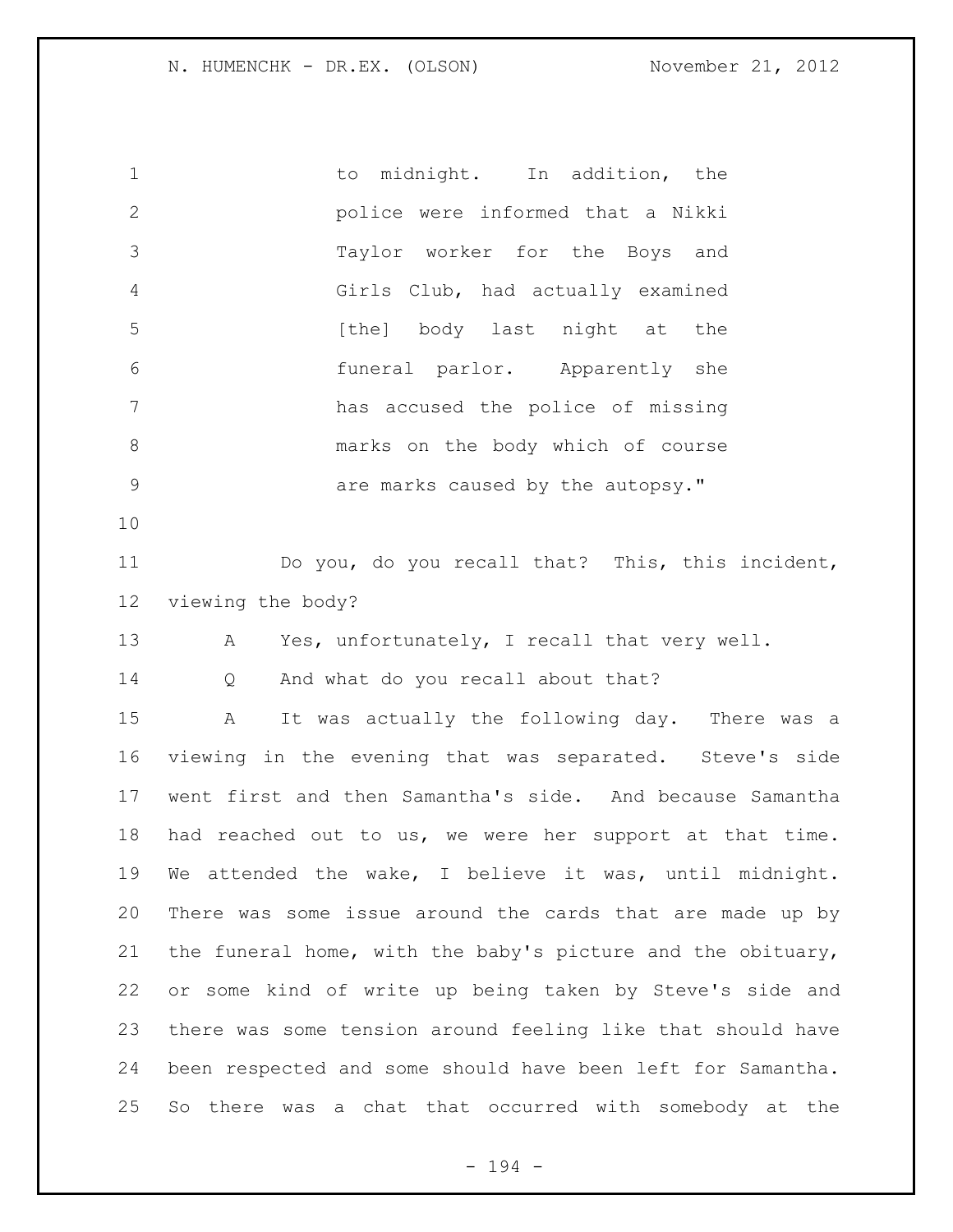| $\mathbf 1$     | funeral home, at that time, about getting copies made,     |
|-----------------|------------------------------------------------------------|
| 2               | which they agreed that they would. It was the following    |
| 3               | morning that I went to a friend of Samantha's place, to    |
| 4               | meet up with, with her and her side of the family, to      |
| 5               | prepare to go to the funeral that afternoon. And that's    |
| 6               | when I was met with very upset, very agitated group of     |
| 7               | people who alleged, Samantha alleged that she saw markings |
| 8               | on state of the wake the night before and was              |
| 9               | concerned that they we marks of abuse.                     |
| 10 <sub>o</sub> | Okay. And just, just $-$<br>Q                              |
| 11              | THE COMMISSIONER: And concerned what?                      |
| 12              | THE WITNESS: Concerned they were marks of abuse.           |
| 13              |                                                            |
| 14              | BY MR. OLSON:                                              |
| 15 <sub>2</sub> | And it says that, according to this, this note,<br>Q       |
| 16              | it says you accused the police of missing marks on the     |
| 17              | body; is that $--$                                         |
| 18              | I didn't accuse -- what I did, at that point in<br>A       |
| 19              | time, was ask Samantha what she saw --                     |
| 20              | Okay.<br>Q                                                 |
| 21              | A -- having never examined a dead body in my life,         |
| 22              | I went through the process of calling the funeral home to  |
| 23              | ask what one would do in this case and they suggested that |
| 24              | we contact the police. We contacted the police, who        |
| 25              | suggested we contact the chief medical examiner's office.  |
|                 |                                                            |

- 195 -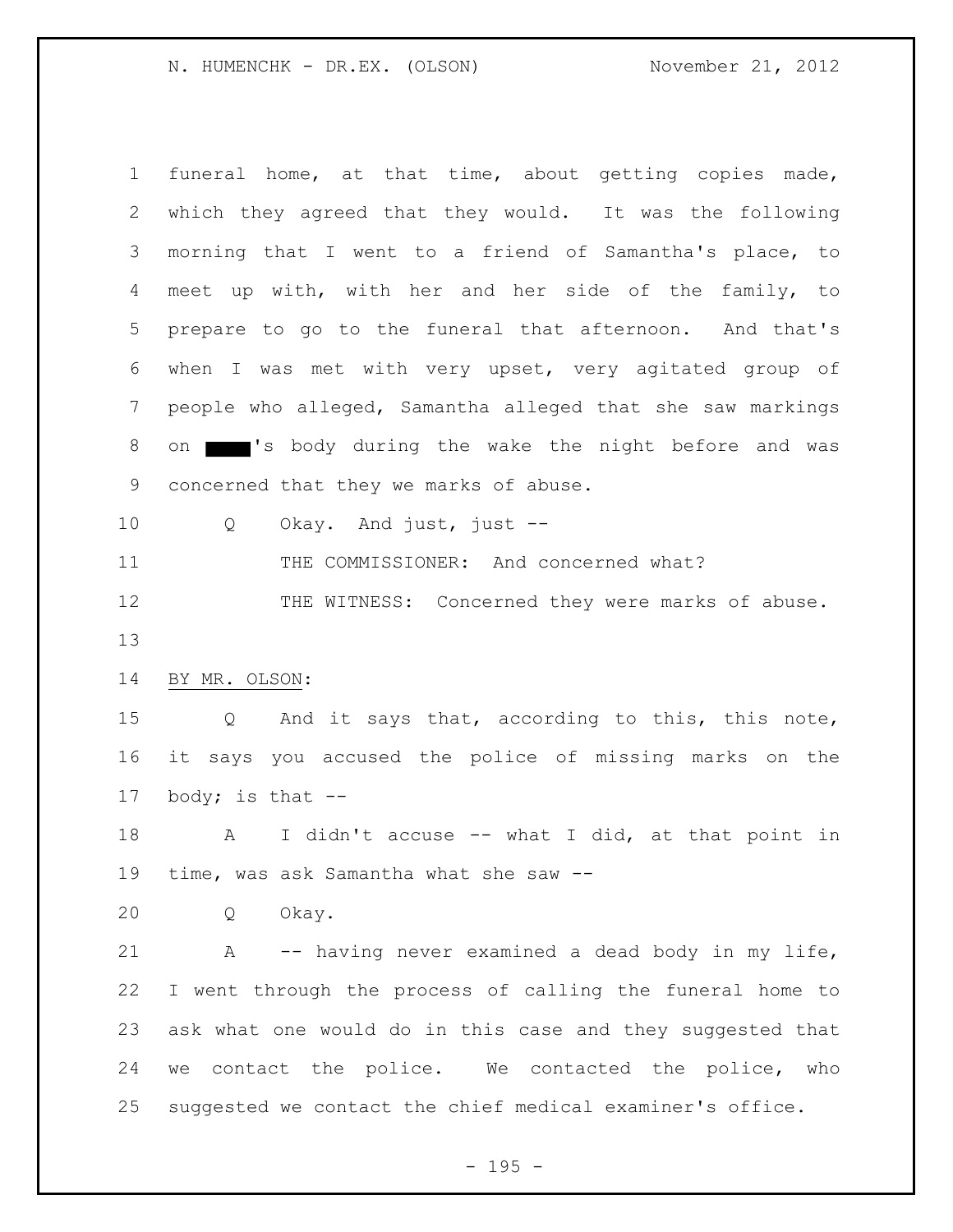Q Okay. And was it your understanding that Samantha was suggesting that somehow Steve was responsible for -- A Yes. Q Okay. And so there was -- was there animosity then between them? A Absolutely. Q Okay. And how would you describe the, the family situation at that time? A Between the two of them? Q Right. A Very tense, lots of anger. Q Okay. Did you -- were you concerned at all about Phoenix's safety? A She was in care at that time, of somebody other than both Steven and Samantha -- Q Okay. 18 A -- so they could attend the funeral. So I wasn't sure -- with a family friend is all that I knew -- Q Okay. 21 A -- at that time. Q So you had the understanding there was -- some care arrangements were made? A Yes. Q Okay. And do you know where -- if a CFS worker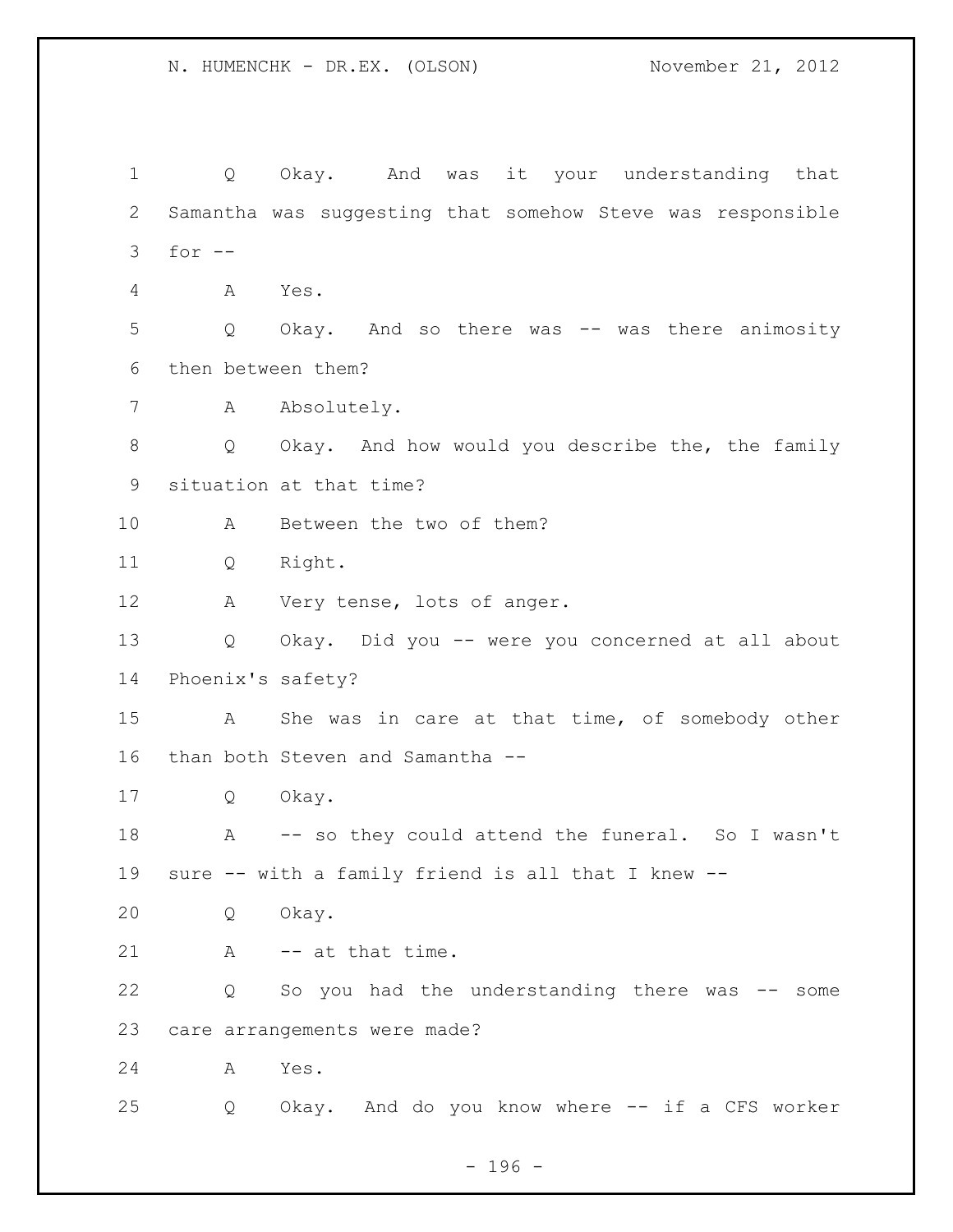1 was involved at this time? 2 A I had no idea if anybody -- 3 Q Okay. 4 A -- was still involved. 5 Q And did you consider calling CFS at this point? 6 A No, we were in touch with the Winnipeg Police 7 Service and the chief medical examiner's office at that 8 time -- 9 Q Okay. 10 A -- only. 11 Q And were you surprised at all that he didn't -- I 12 mean, did you get a call from a CFS worker? 13 A Not that I recall, no. 14 Q Okay. And did that surprise you? 15 A Not necessarily, if it was deemed that there was 16 no abuse concerns around 's death, I wouldn't expected 17 that I would have gotten a call. 18 Q Okay. When was the last time you had any -- had 19 spoken to Mr. Sinclair? 20 A At the funeral of his baby, 21 O So that was the last time? 22 A Yes. 23 Q And as far as you know, did he attend the club 24 any point after that? 25 A Not that I know of, no.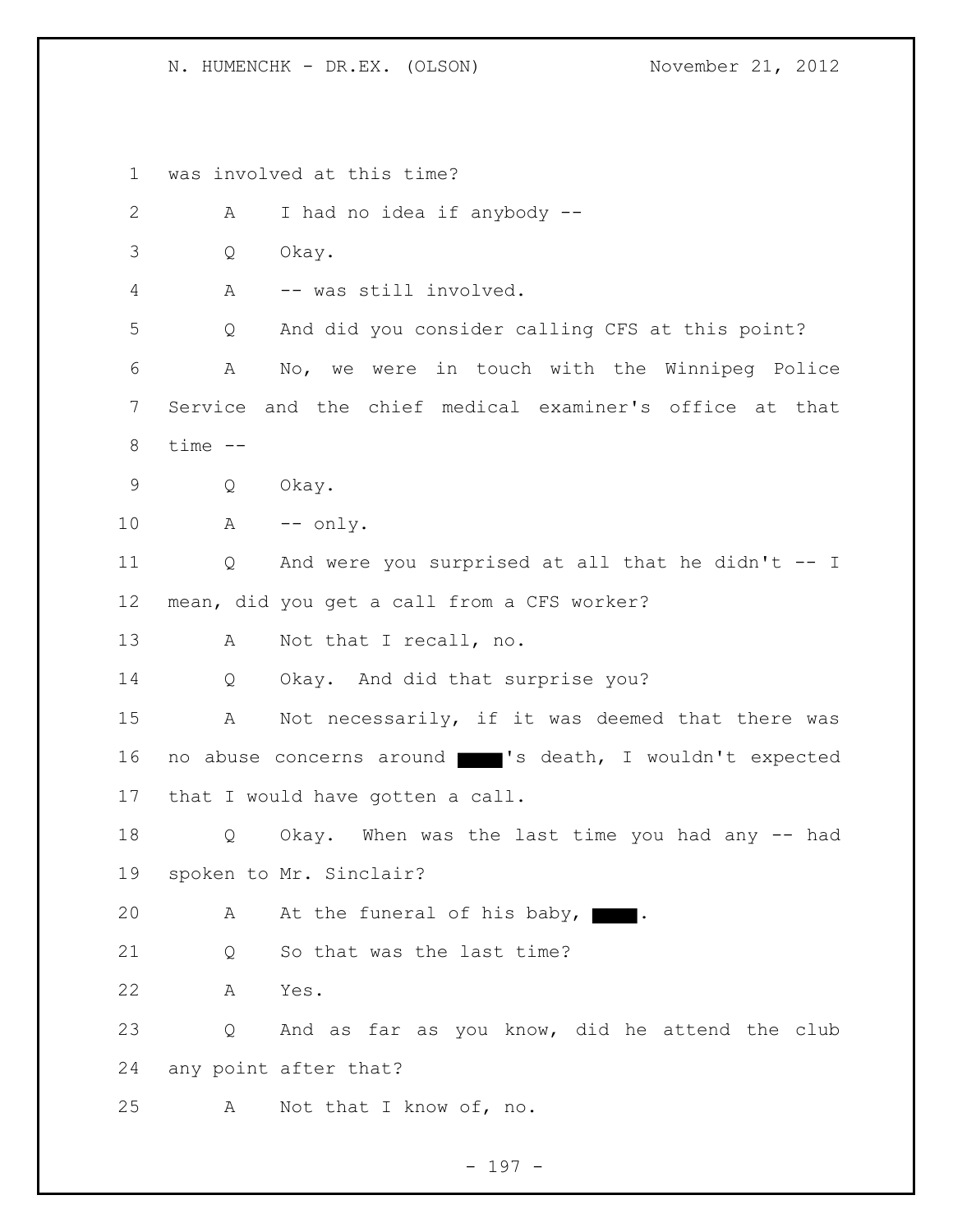1 Q Okay. And how about Samantha Kematch? When was the last time you spoke to her?

3 A During this process, I was trying to remember whether it was at the funeral, or shortly thereafter. And if it was shortly thereafter, it was very shortly thereafter. Her attendance at the club was non-existent at that time.

8 Q Okay. And did you -- I -- you mentioned that there were some friends that would hang out at the club with them?

11 A Yes.

12 Q Did they, those friends still attend the club? 13 A No, one was Samantha's brother and the other was his girlfriend, who was, they were caring for their own baby at the time.

16 Q Okay. Did you ever have a chance to hear how either Steve or Samantha were doing following the death of the baby?

19 A A number of weeks, or possibly even a month or more after 's death, one of Samantha's friends came in and she was somebody who would come into the club, you know, a few times a month a month maybe and I asked if she had seen Samantha lately and she said the last time she knew, she was drinking heavily and saw her somewhere on Selkirk, or Main Street, or something and that she was, she

- 198 -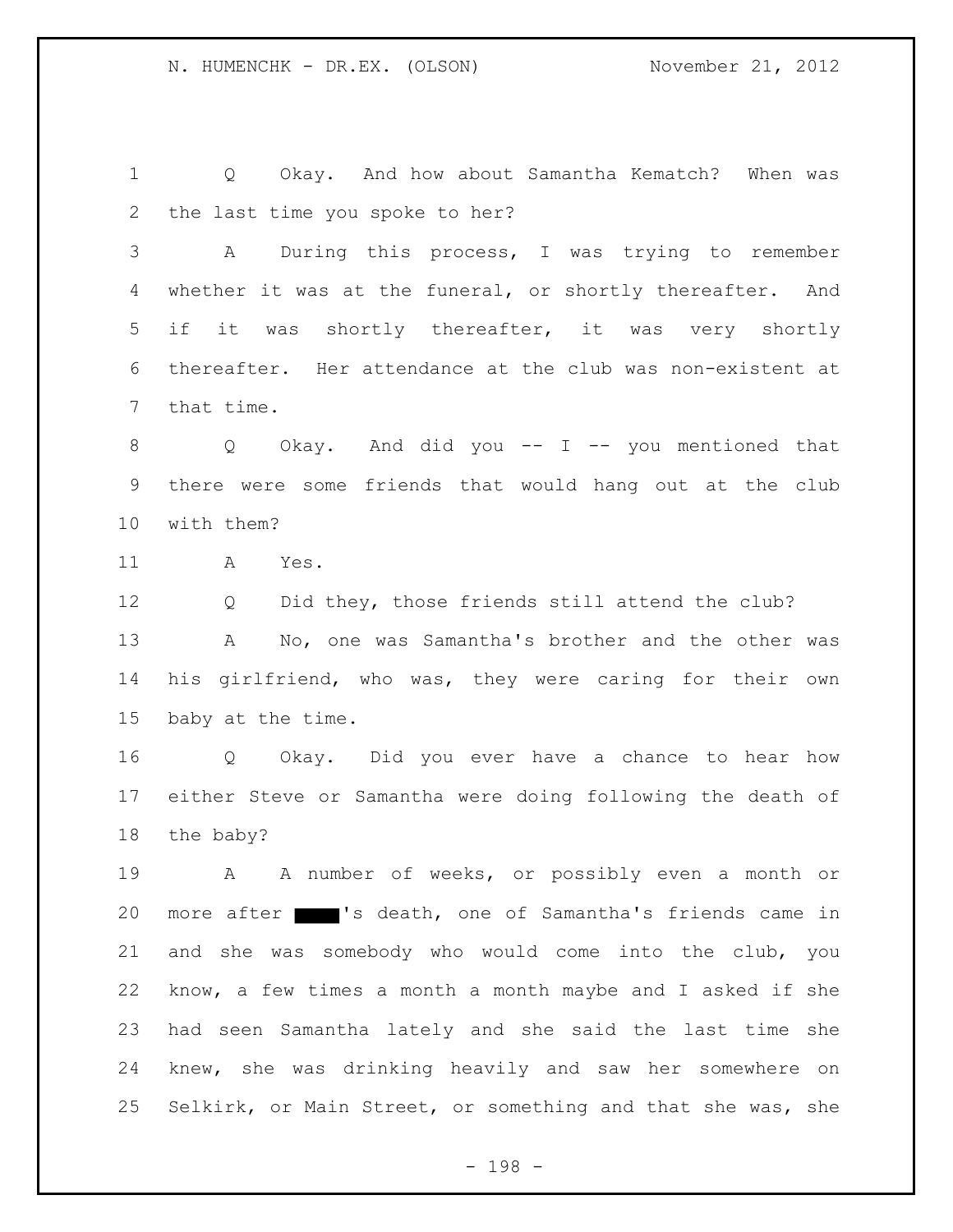was drunk.

 Q Okay. And what about Steve? Did you hear anything about Steve? A Never heard anything about Steve. Q Okay. And did you ever hear any, hear, hear from a social worker following that point? A Not that I recall. And since they didn't attend the club and I certainly wasn't identified a support, I can't imagine why I would have been contacted. Q Okay. And if a, if a social worker had contacted you to get information -- A Sure. Q -- is it -- would you be able to share information about Samantha and Steve? A I would have shared what I would have known, which is exactly what I have just stated. Q Okay. So there's nothing that would prevent you from sharing what you -- A No, we didn't have any confidentiality agreements and obviously Child and Family Services concerns would trump a lot of confidentiality anyway. Q Okay. Just a few more questions -- A Sure. Q -- with respect to community supports. How do you think community programs, like the Winnipeg Boys and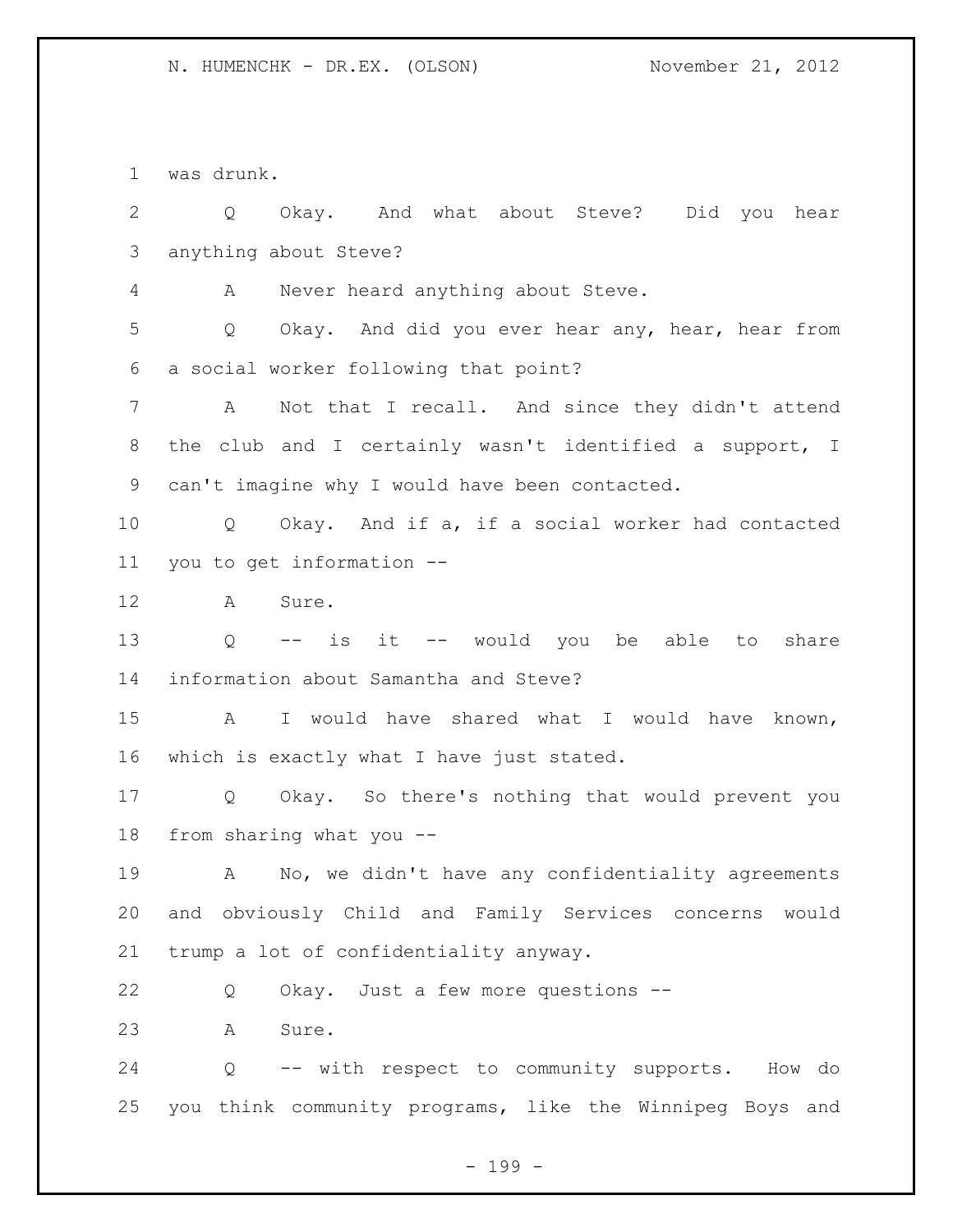Girls Club, can support families dealing with child welfare issues?

 A I don't think it's specifically a mandate of the Boys and Girls Club of Winnipeg to support families with child welfare, but certainly supporting any of the children who do come to the club in any way possible, and I think having them, allowing them somewhere to go that is safe, with role models and adults that they can trust, it's, provides recreation activities, so that kids aren't getting into trouble, aren't on the streets, have somewhere safe to go. It can also just be a safe place, because sometimes home isn't always the best place for kids either. There's lots of learning opportunities and recreational programs that children can learn from as well and develop lots of, lots of resilience and capacity building.

 Q Okay. And just in terms of trust, we heard that there are trust issues with people and CFS --

18 A Sure.

 Q -- you said that as, as -- in your role, you were able to actually get a fair amount of information from Samantha and Steve; do you know why that is? Do you know why you would have been, you're more likely to be trusted? A And I, I would say that I got some information, not a fair amount, because during, just even this process of the inquiry, I've learned an awful lot more about their

 $-200 -$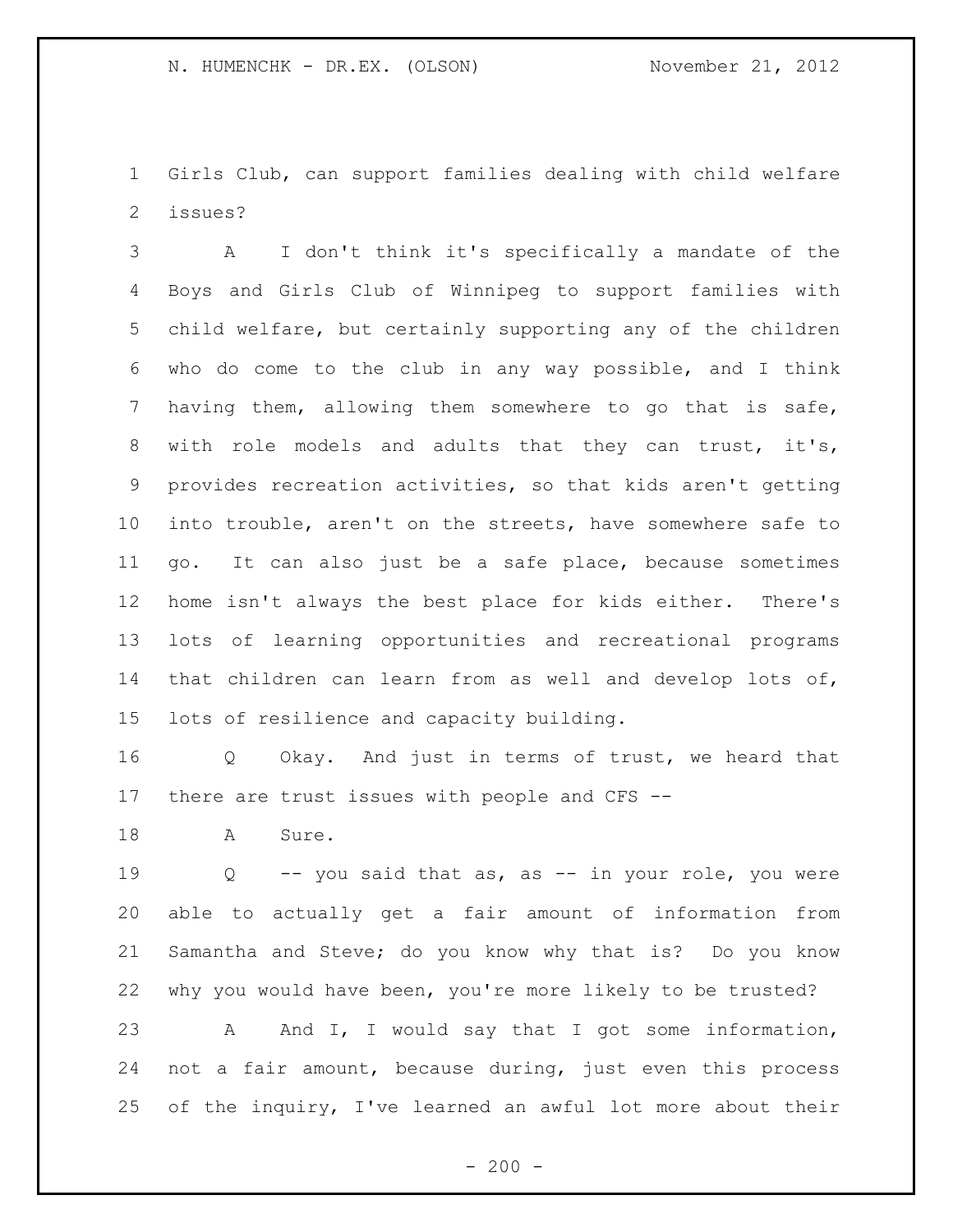lives and their backgrounds than I was ever privy to knowing from them personally. But I think we're a non- threatening environment. We don't necessarily, or didn't necessarily represent an agency that had any power over what could or couldn't happen with regards to parenting their child or having custody of their child. So I think we were seen as non-threatening. We were seen, in some ways, I think, as almost peers. We didn't have that level of real professionalism, or a really, an agency that really made decisions or judgments on what went on in their lives.

Q Okay. Just a final question --

A Yes.

 Q -- do you know if, when you, when you would talk to clients, would you tell them that if there are child protection concerns, you have, you, you need to report them to CFS?

 A Depending on the situation, we certainly would mention that, if it had to do with us discussing their child, or their child's welfare, we certainly would have let them know that. Other than that, certainly every club member that came in didn't have to sign any kind of consent form or an application form and we didn't inform them as they came in the door that we would let anybody know if there were concerns.

MR. OLSON: Okay. Thank you, those are my

 $- 201 -$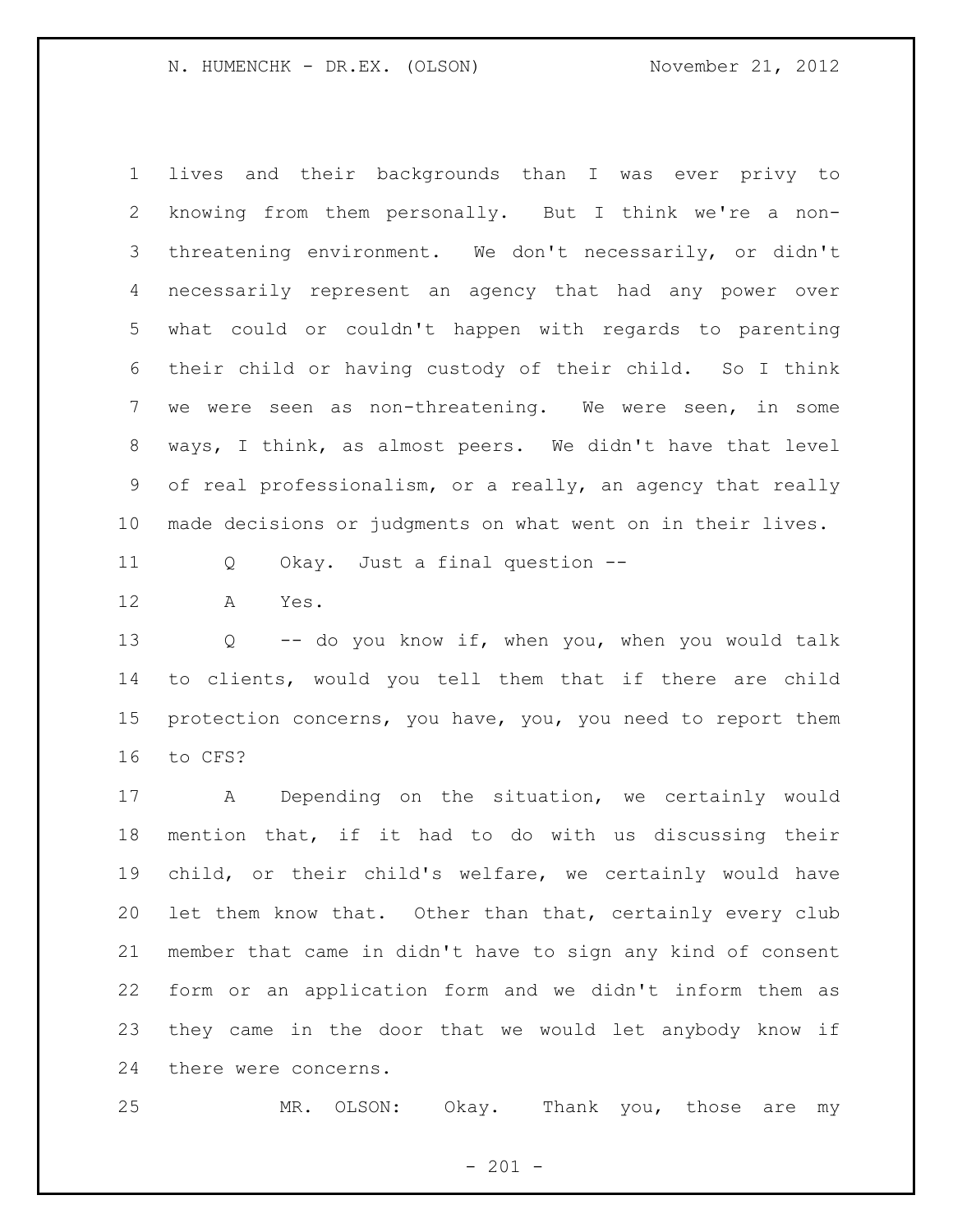questions. 2 THE WITNESS: Thank you. THE COMMISSIONER: Now, there may be some other questions from other -- THE WITNESS: Yes. 6 THE COMMISSIONER: -- counsel. 7 THE WITNESS: Thank you. THE COMMISSIONER: All right. Who's ... See some conferencing going on. Mr. Gindin, are you ready, or do you want to -- 11 MR. GINDIN: Think so. 12 THE COMMISSIONER: -- conference too? MR. GINDIN: I just need one moment. Good afternoon. 15 THE WITNESS: Good afternoon. MR. GINDIN: Jeff Gindin here for Kim Edwards and Steve Sinclair. 18 THE WITNESS: Hi there. MR. GINDIN: I have a few questions for you. 20 THE WITNESS: Sure. CROSS-EXAMINATION BY MR. GINDIN: Q Think you probably answered this, but it wasn't part of your job to keep notes of your interactions with various people?

 $- 202 -$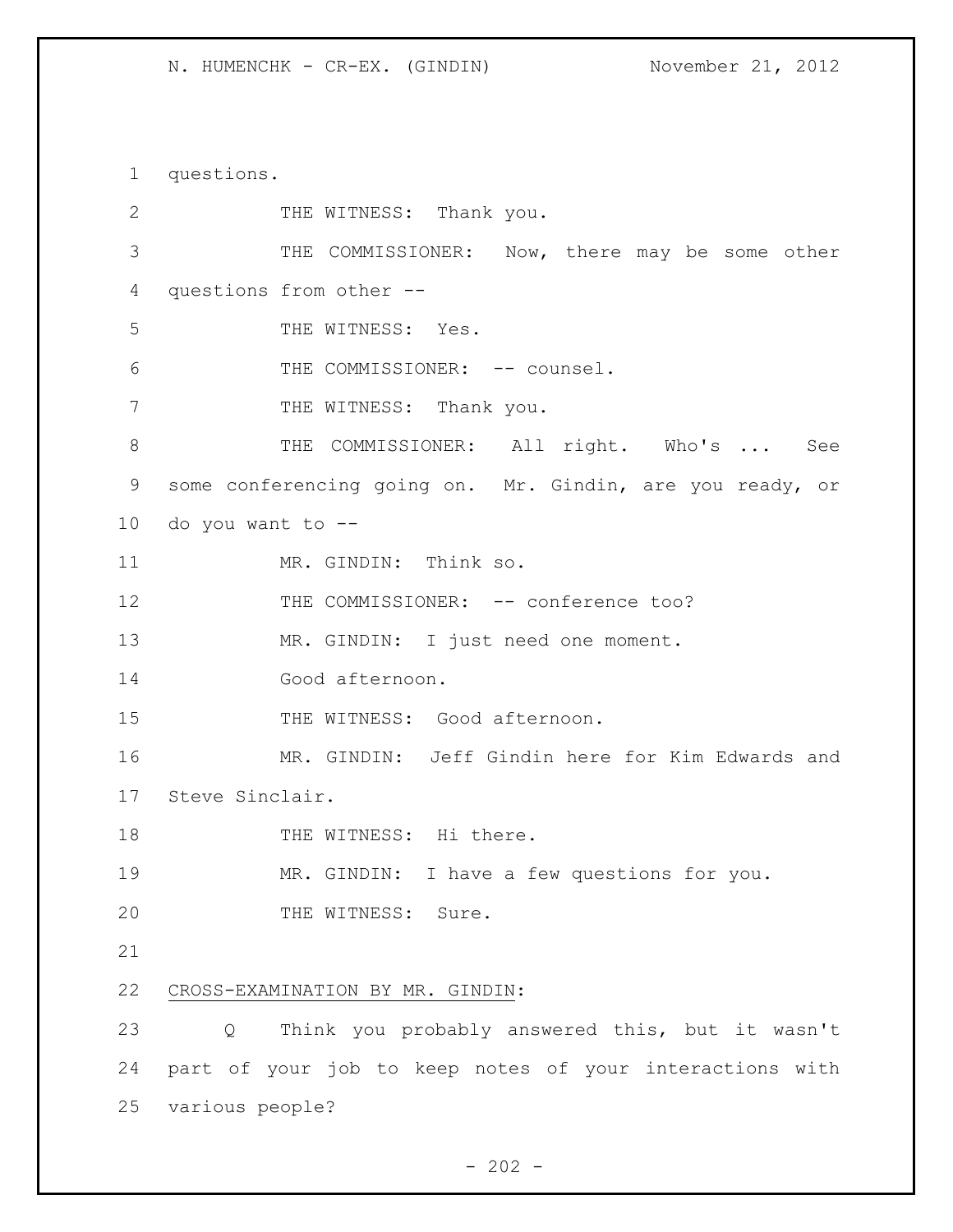1 A No, it was not. Q Even when it got to the situation where you were meeting with people like Sam and Steve at an agency office? A Correct. Q You were asked to give your impressions of both Samantha and Steve -- A Yes. Q -- and I'm just curious, when you were describing Steve, I think you said surprisingly sweet? A Um-hum. Q I'm not sure if you were using the word surprisingly because you were comparing him with other people there, or what did you mean by that? A Excellent question. I think because he was a fairly quiet guy who looked intimidatingly (phonetic) (sic) tough and many of the youth that grew up in that area seemed quite intimidating to me when I started the job, so my read was that possibly he was a very defensive tough guy and when I got to know him, he was anything but. Q I see, I see. You found him very down to earth and you described him as a, a really nice guy? A Yes. Q And with respect to observing him with Phoenix -- A Um-hum. Q -- you have told us that he seemed to be a little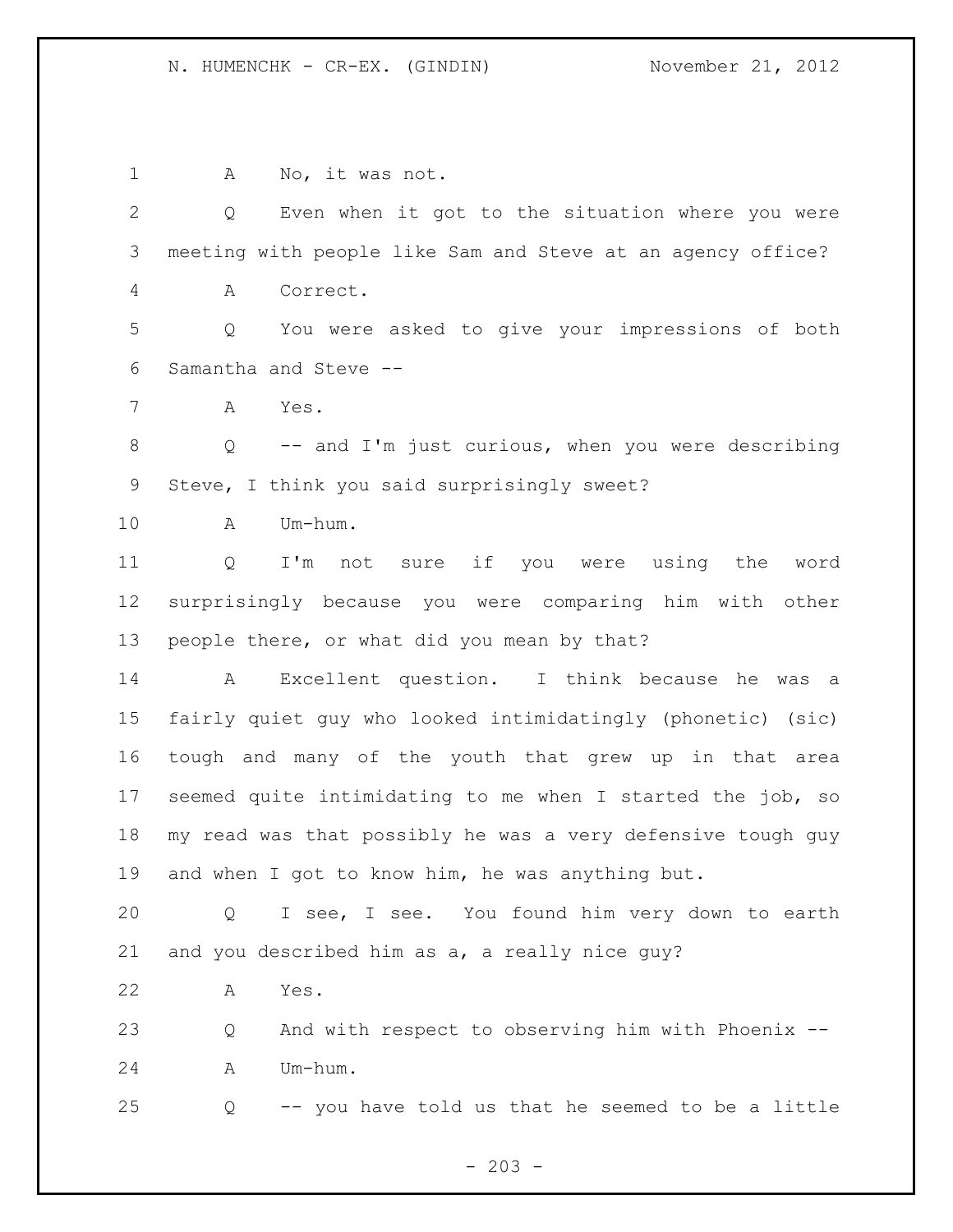more hands on of the two?

A Yes.

Q And what did you mean by that?

 A He often seemed to be the one that would be caring for her immediate needs. Often was the one that spoke of her and, and activities that they had been doing, or what they had been doing and how she was doing. He was often the one feeding her and attending to whatever needs she had while they were in the club.

 Q I see. And when you were talking about Samantha, I think you felt that she was mentally, I think delayed is the word that --

A Cognitively delayed, yes.

 Q -- cognitively delayed? And of course, you had a degree in psychology?

 A I have a Bachelor's degree with a, a major in psychology.

Q You majored in --

A Yes --

Q -- psychology?

21 A -- I'm not a psychologist.

 Q And that assessment seemed obvious to you when you  $-$ 

A Yes, it did --

Q -- observed her?

 $-204 -$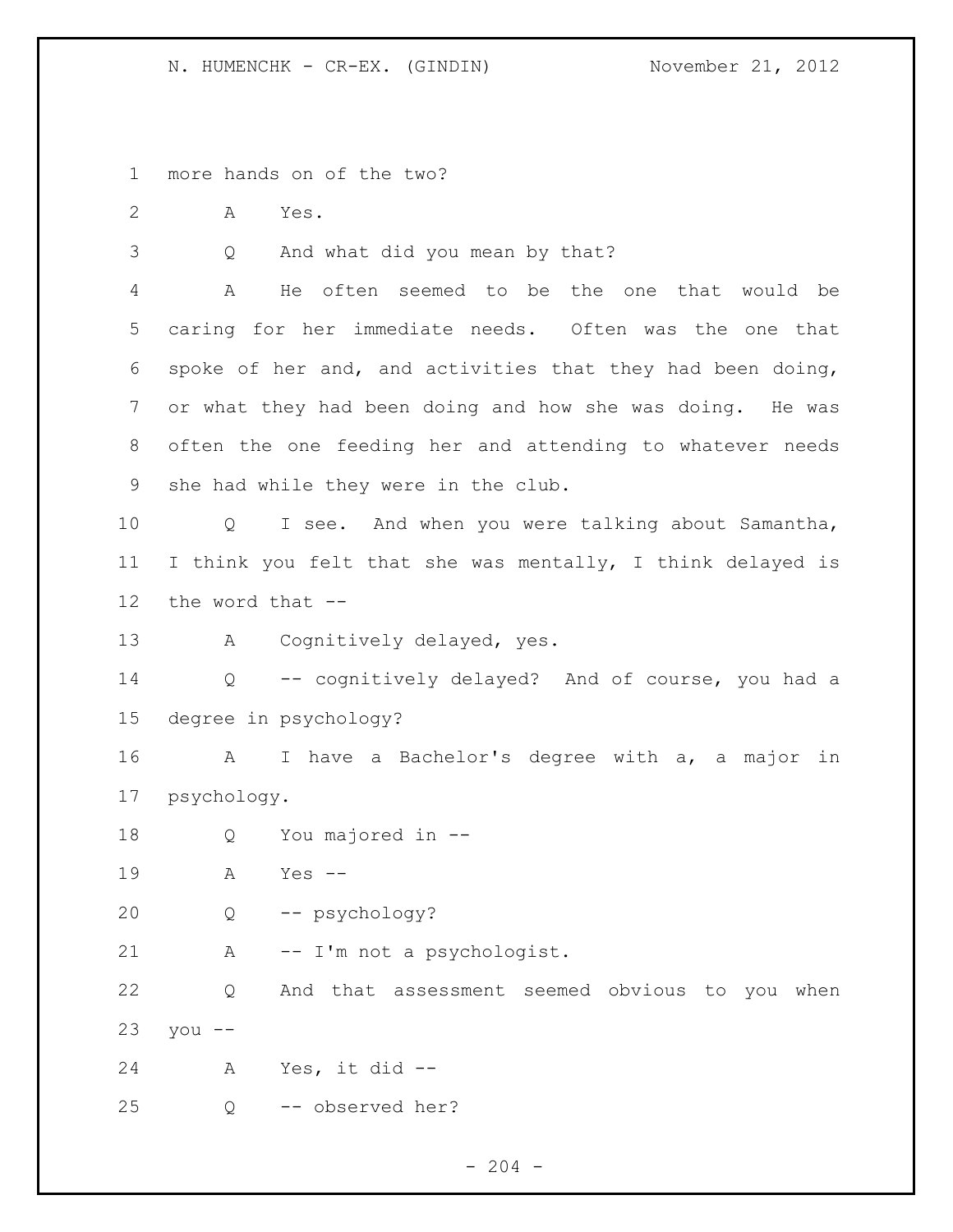1 A -- yeah. Q And you based that on the way she spoke, the way she interacted -- A Yes. Q -- the fact that maybe she didn't get jokes as quickly as other people, things of that nature? A Yes. Q Did you ever think that maybe she was depressed? Did that ever occur to you, from observing her? A I don't think I would have used the term depressed, no. Q You talked about her pregnancy with Phoenix as something that she was likely trying to hide? A Yes. Q But you considered it a possibility, based on some of your observations? A Of course, yeah. Q Did you ever come out right out and ask her if, if she was -- A Yes, I did. Q -- pregnant? And did she say no? A Yes. Both Steve and Samantha denied it, when asked. Q And did you make that concern known to anyone, like CFS, that you thought she might be pregnant --

 $- 205 -$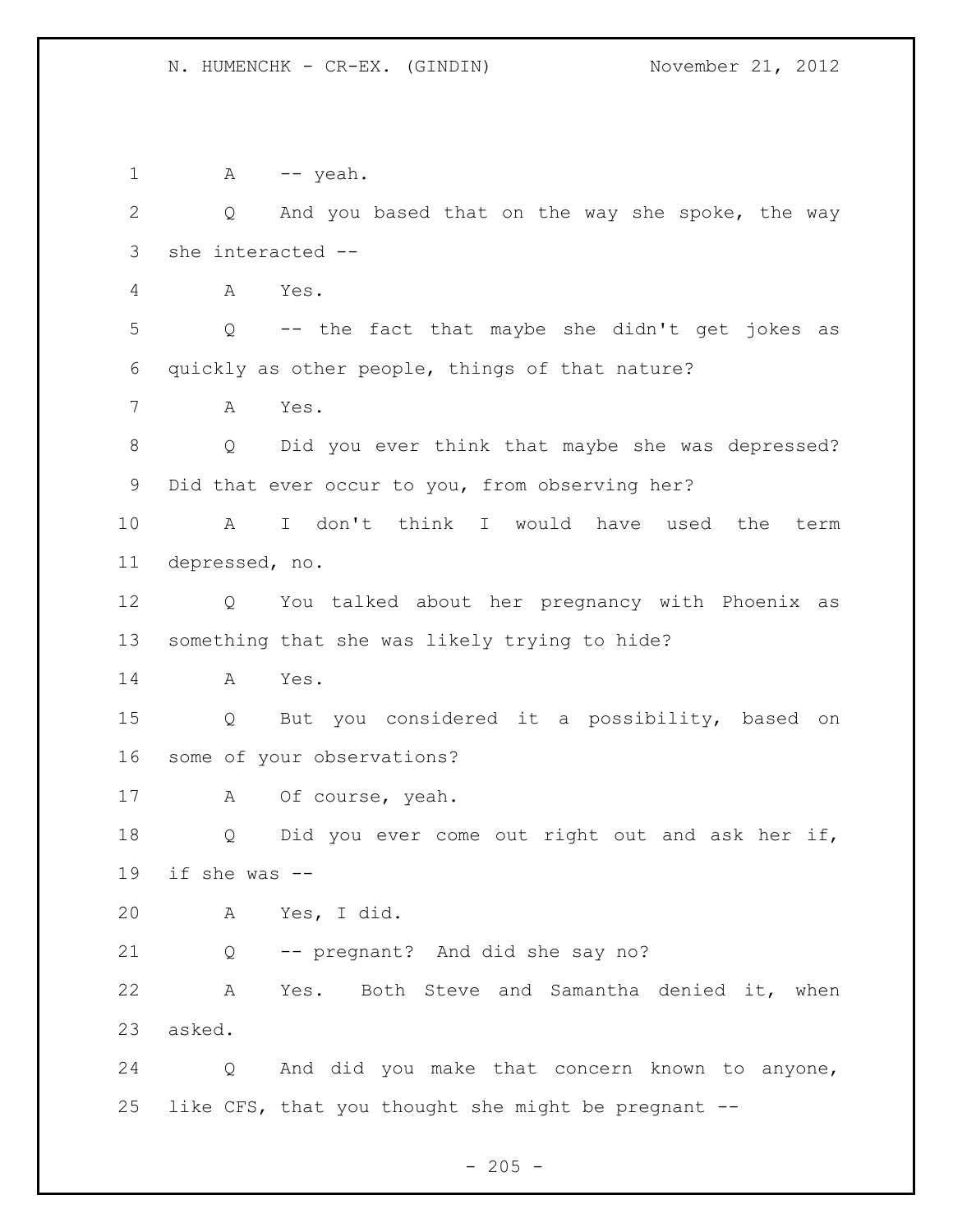A No, I -- Q -- having regard to their age, et cetera? A -- no I didn't, they were both over the age of 18, so I never expressed that concern to Child and Family Services. Q They were, they were still quite young though? A Yes. Q When you ended up at the hospital, when Phoenix was born, Steve told you a number of things that he had candidly told the nurse -- A Yes. 12 Q -- about how unready they were -- A Um-hum. 14 Q -- things of that nature -- A Um-hum. Q -- right? I think eventually you discovered that CFS wanted a psychological assessment for Samantha? A Correct. Q That didn't surprise you? A No. Q And we've heard that that took a little bit of time to organize. Now, you were supposed to help them with that; correct? A Yes, and I was trying to, yes. Q Did you have some sort of list of potential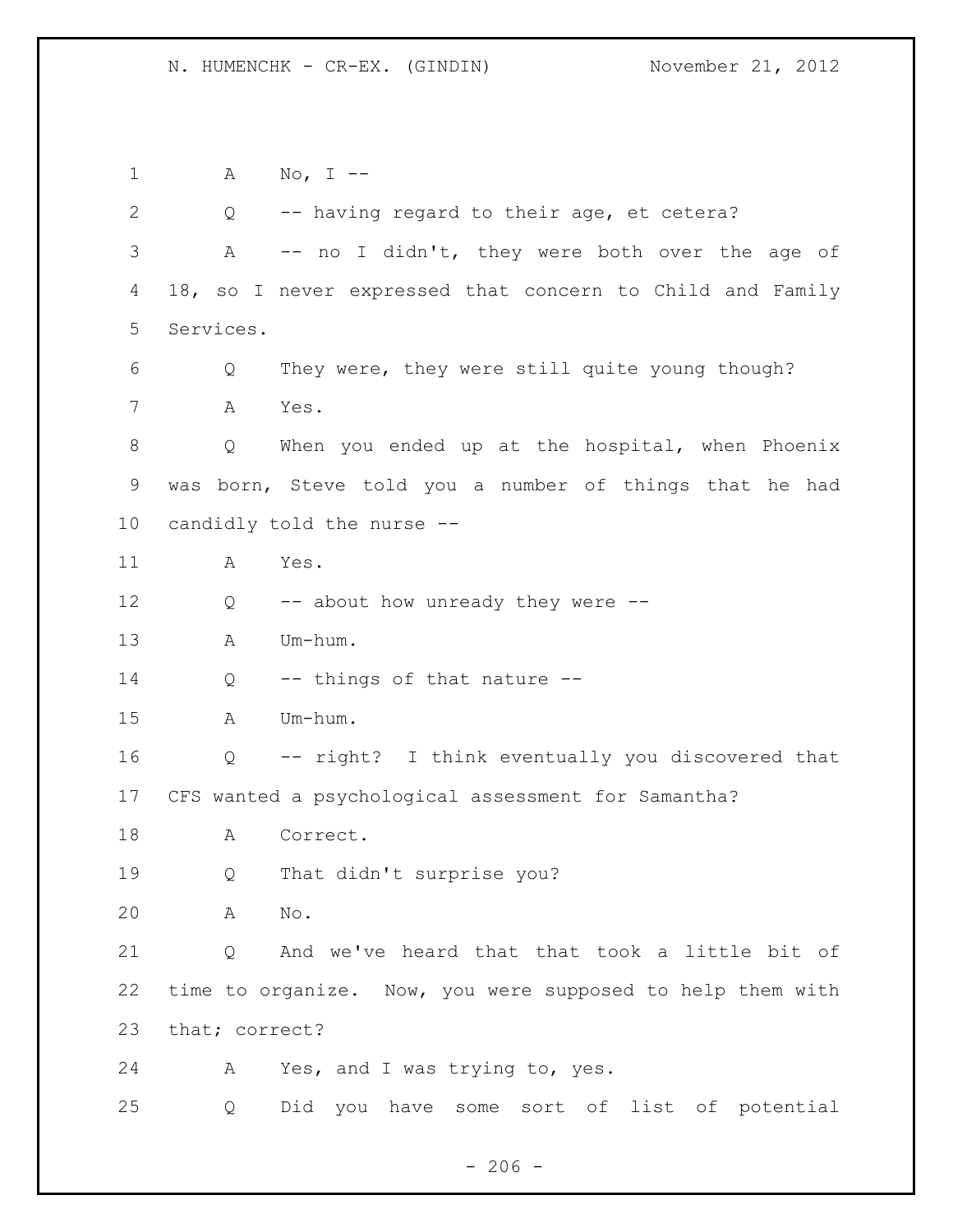psychiatrists, or psychologists that you could turn to? A Yes, from having worked for a place that had an employee assistance program, I had a few go to people that I thought -- Q Um-hum. A -- might be appropriate for it, but unfortunately, they were unavailable, and I believe, needed a referral to begin with and I wasn't enough to refer them -- Q Okay. 11 A -- or her, sorry. Q We now know that it took several months to arrange that -- A Yes, it did. Q -- so I'm concerned about the efforts you made. Are there a number of doctors that you spoke to, or tried to? A I believe I called Blue Cross, to find out if there was anybody that could be available. I know we tried to get hold of a couple of other places, organizations that have counsellors or doctors that could possibly refer her. I know I had offered to help with that process and to navigate that system for Samantha and as it turned out, it ended up being very difficult for even myself and Child and Family Services to navigate that system. So I can't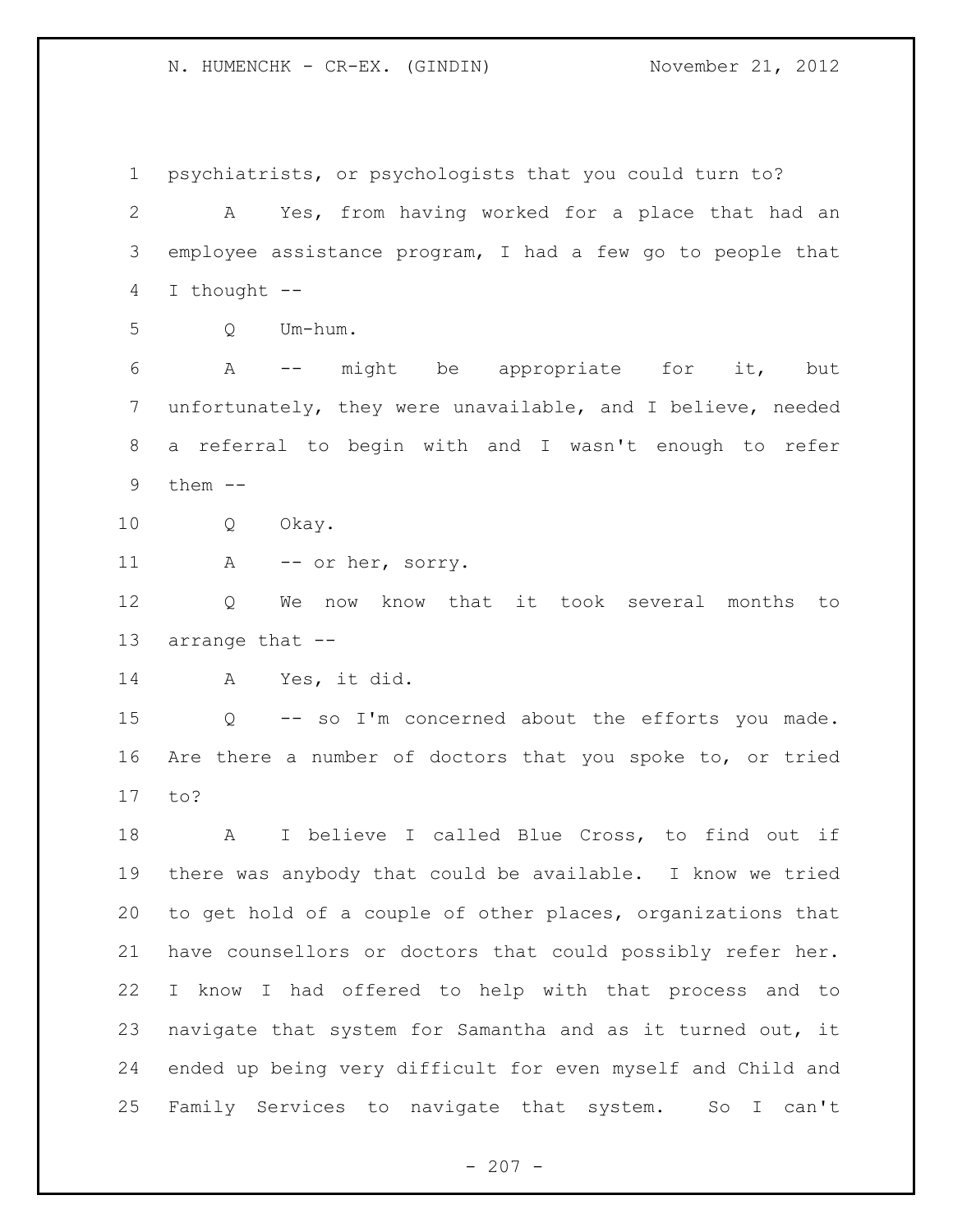imagine how she would have done on her own. Q So there was yourself trying and the -- A Yes. Q -- agency was trying? A Yes. Q And it was still too difficult? A It was long wait lists and it, as I said, part of it was over the summer time, so people were on holidays at the time and there was the need for a doctor's referral first. You can't just show up at a psychiatrist office and ask for some kind of assessment. Q And part of the problem, I think you said was that she preferred a female -- A Yes. Q -- doctor -- A Yes. Q -- or a psychologist? A Right. Q Did you know Dr. Altman at that time? A I didn't know him personally, I knew of him. 21 O I see. A I had worked with his brother. Q I see. Did you, in the end, try to contact him yourself? A I don't believe I ever made a phone call to Gary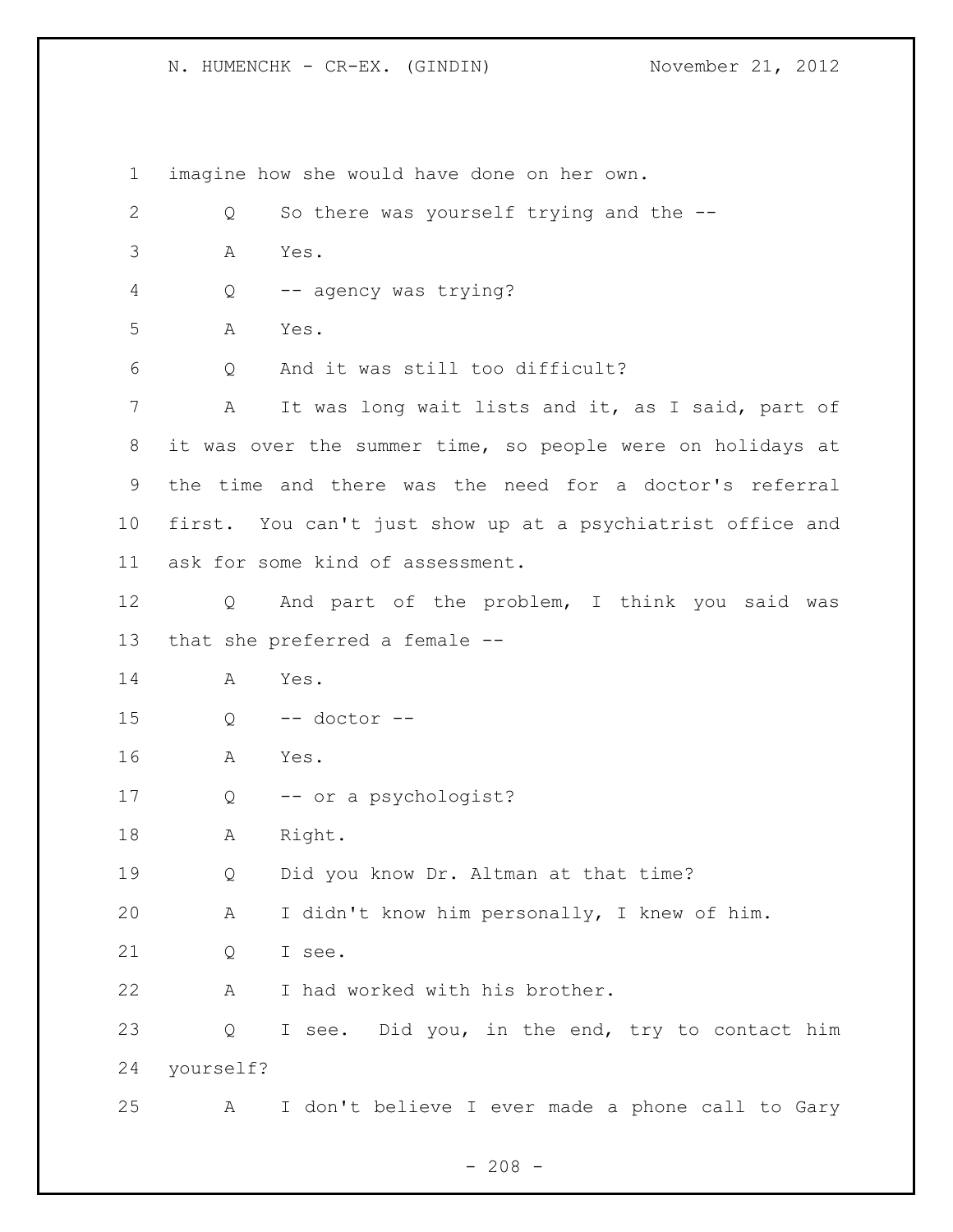Altman's office, no. Q With respect to the pregnancy that followed about a year later -- A Yes. Q -- this time you were aware of it? A Yes. Q It appeared to you that Samantha wasn't trying to hide it? A Didn't appear to me she was trying to hide it at all, no. Q Would you say it was obvious to you that she was pregnant at that time? A She was a, a bigger girl, who hadn't lost a lot 14 of the baby weight from the pregnancy -- Q Um-hum. A -- since the pregnancies were so close together. So it wouldn't surprise me that it could be hidden for a quite a period of time. Q Um-hum. But eventually it would become more obvious? A I would think, towards the end, it would become more obvious. Q And she, herself, was talking about it and wasn't hiding it? A No, it was an open conversation at the club.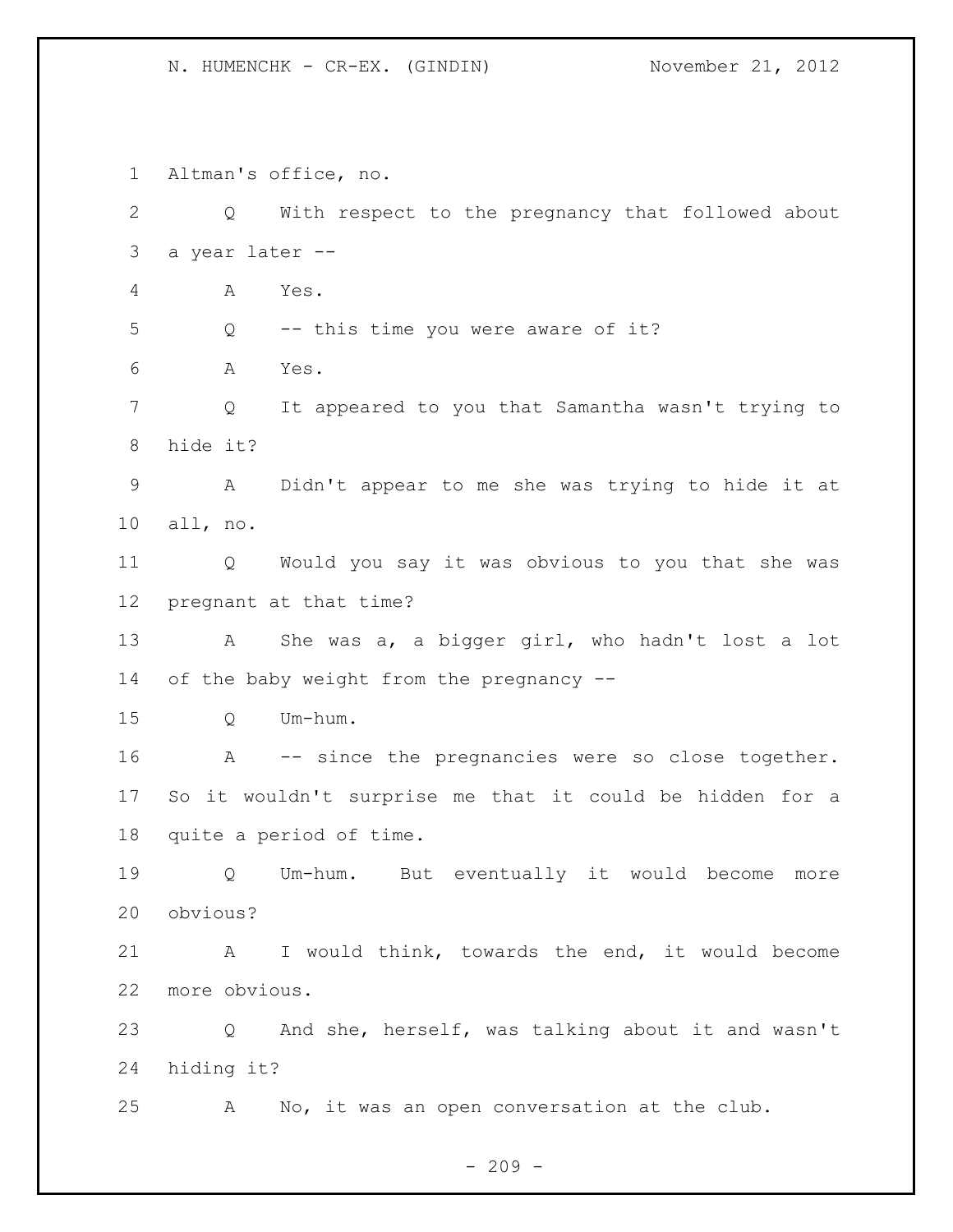1 Q Did you advise anyone, CFS, for example, that she was pregnant again, for any reason?

 A I did not and I didn't, probably did not feel the need, since I wasn't identified as a, as a support at that point in time. They had Phoenix back in their care, so my role became just pretty much club supervisor and somebody that was there for them if they needed, but I wasn't asked for any services at that time.

 Q You did find out, from talking to, I think it was Steve, I'm not sure, you can correct me if I'm wrong, that Phoenix was being taken care of by a family, a family friend?

A Yes.

 Q Which you found out to be Kim Edwards, after awhile --

A Correct.

 Q -- right? Do you recall having any sort of conversation about this person, Kim?

 A I don't recall. I could imagine that I would have asked if she was, you know, somebody who was trustworthy and why they would choose that individual. Again, it wasn't part of my job to necessarily ensure that the child was, was in safe care and, and certainly not my job to scrutinize who they chose.

Q But in all likelihood, you would --

 $- 210 -$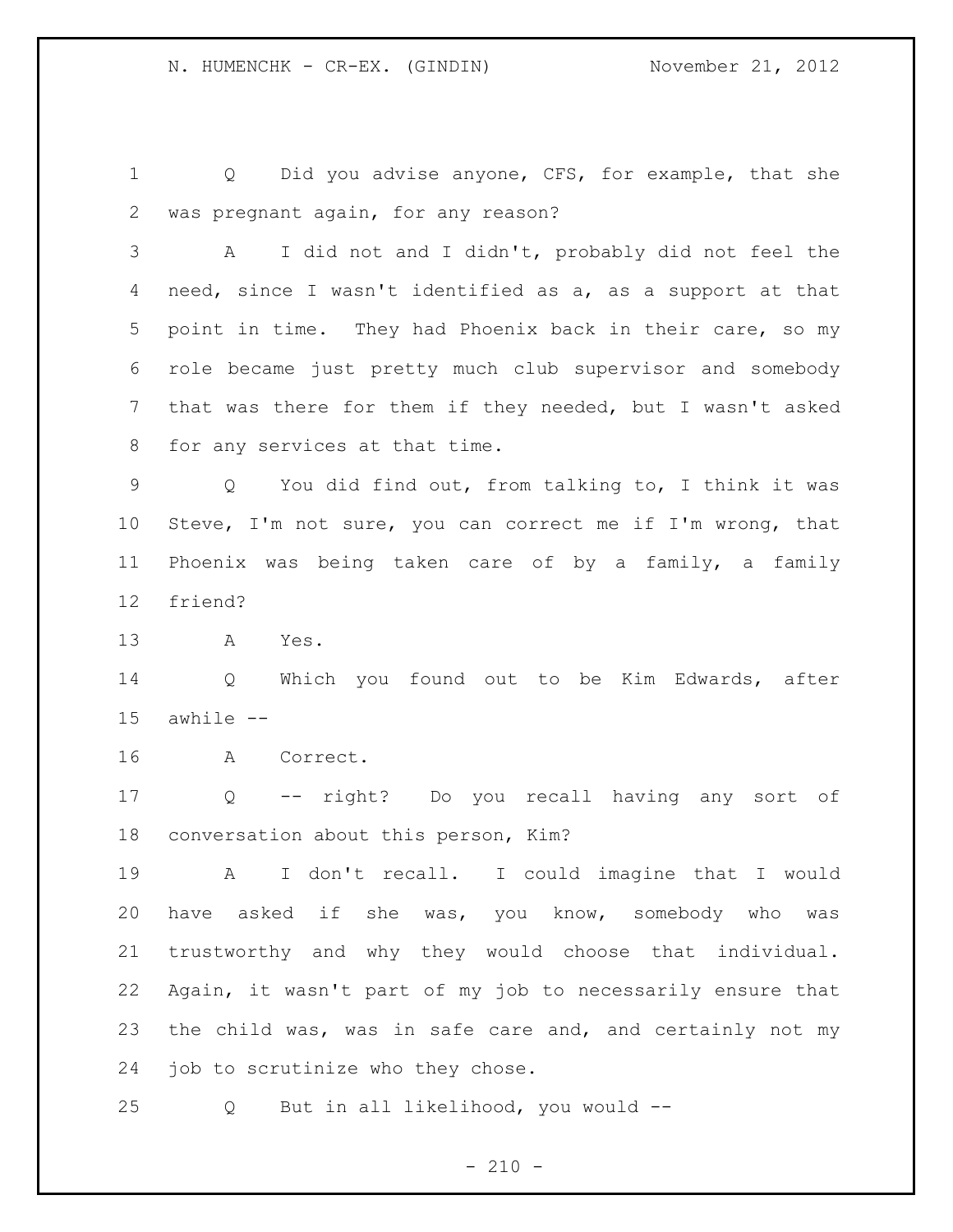1 A I likely asked. Q -- you probably would have asked and tried to assure yourself that -- A Sure, yeah -- Q -- things were taken care of? A -- absolutely. Q And if you had any concerns about the answers you got, you probably would have made those known to somebody? A I would have absolutely called Child and Family -- 11 O Yeah. A -- Services, yes. Q And that, of course, didn't happen, because there was no need? A Didn't appear to be any need. Q At some point, you indicated that you saw Steve quite a bit less, because it was clear that he was taking care of the children? A Yeah, I saw that as a good thing, if they were -- 21 O Yeah. A -- staying away and parenting their child in their home, absolutely. MR. GINDIN: Those are my questions, thank you. 25 THE WITNESS: Thank you.

 $- 211 -$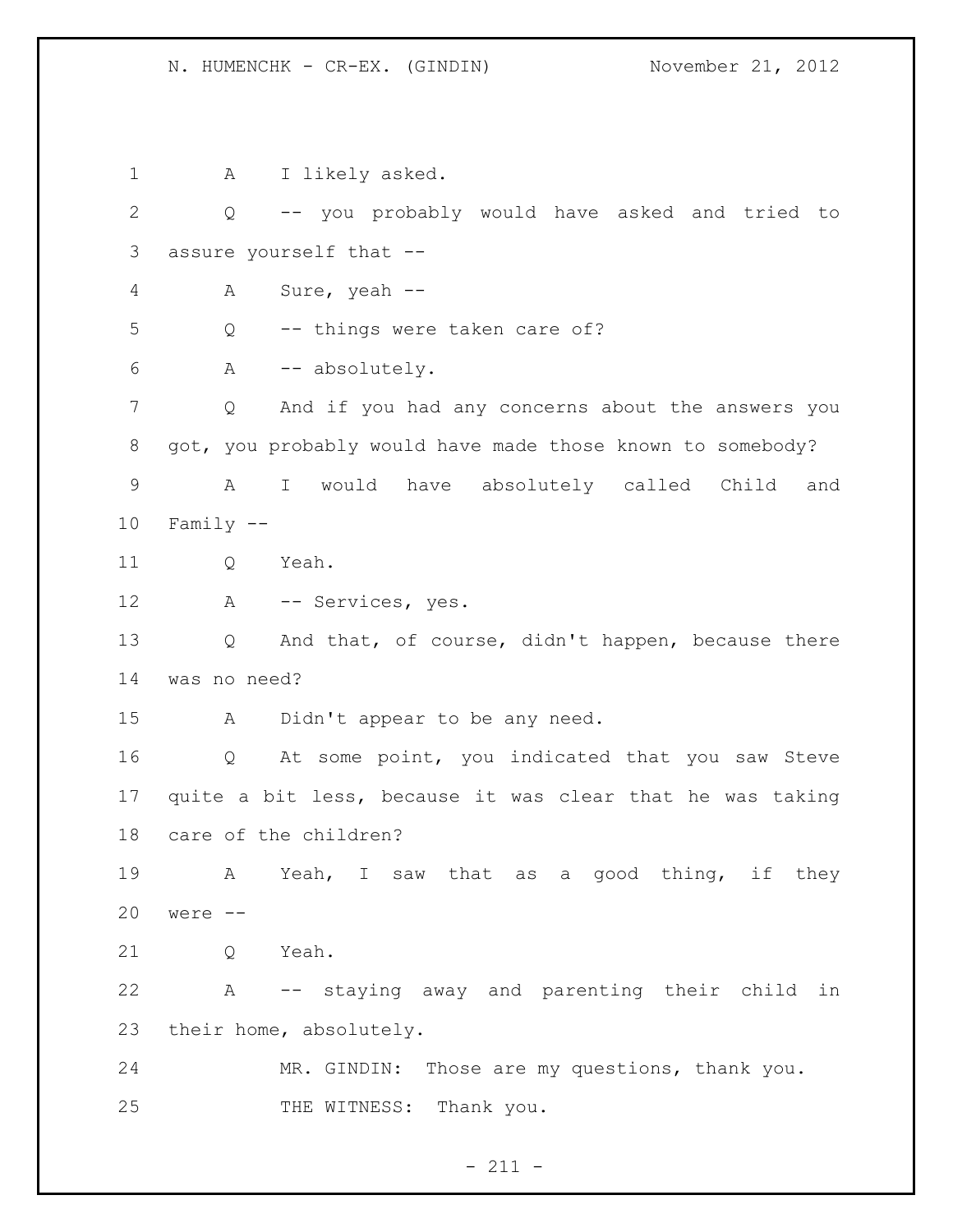1 THE COMMISSIONER: Thank you, Mr. Gindin.

Mr. Ray?

 MR. RAY: Good afternoon, Ms. Taylor, my name's Trevor Ray, I represent a number of social workers and the MGEU.

THE WITNESS: Good afternoon.

## CROSS-EXAMINATION BY MR. RAY:

 Q You mentioned that you used to be a family support worker for Winnipeg Child and Family Services; is that right?

- A Yes.
- Q How long were you a family support worker?

14 A Approximately eight or nine months.

 Q Eight or nine months? And were you the type of support worker that would go into the home and do teaching and parenting skills and help prepare a family for the children, that sort of thing?

 A That was a more minor role for me. I didn't do that one as often. What I mostly did was go in and provide some respite and some support for families with their children. So sometimes that actually meant taking the children out, out of the home, away from the parents and providing respite. Sometimes it was in the home and sometimes it was being part of a supervised visit. I would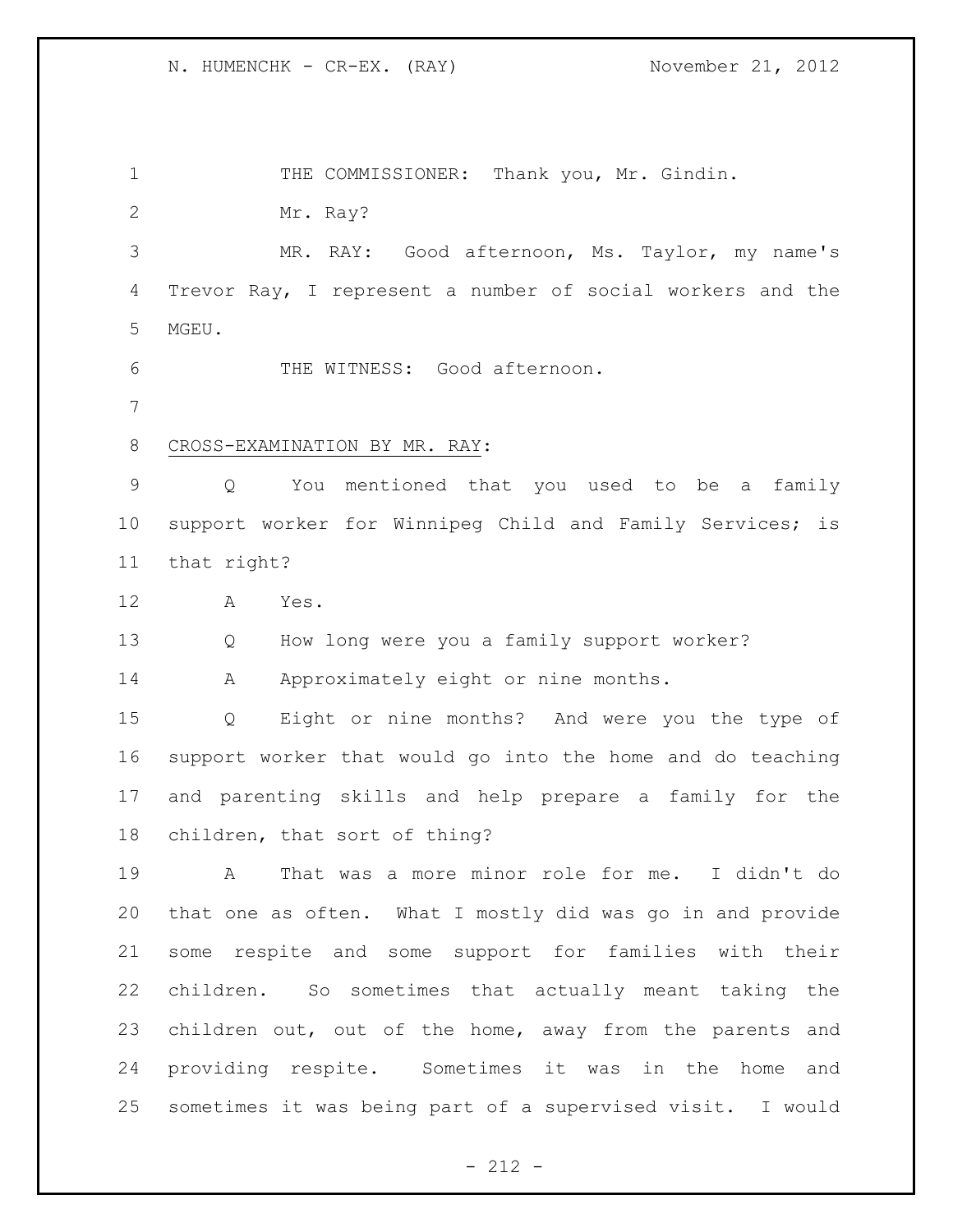either bring the children to a, a Child and Family Services office location, from a foster home, so that the parents could have a supervised visit and sit in on those visits, or bring them to the parents' home for a supervised in home visit.

 Q And as part of that job, I assume that you would have received some training or, and be told, by Child and Family Services, types of things you're supposed to look out for if a couple is showing signs of violence or alcohol, or drug abuse and you know that, in that role, that you would be responsible for reporting those things to the family services worker or any social worker?

 A Yes, I did receive some minor training on that, as well as I had to write reports every single time I was involved with a family and I would submit it to their worker.

 Q Okay. So it's, it's safe to say that you had some exposure to the types of things that you, that CFS would be concerned about and that there was an obligation to report those types of concerns if you ever witnessed them?

A Absolutely, yes.

 Q Okay. And I assume that you would continue to recall those, that training and those types of observations when you were involved with Phoenix and Samantha?

 $- 213 -$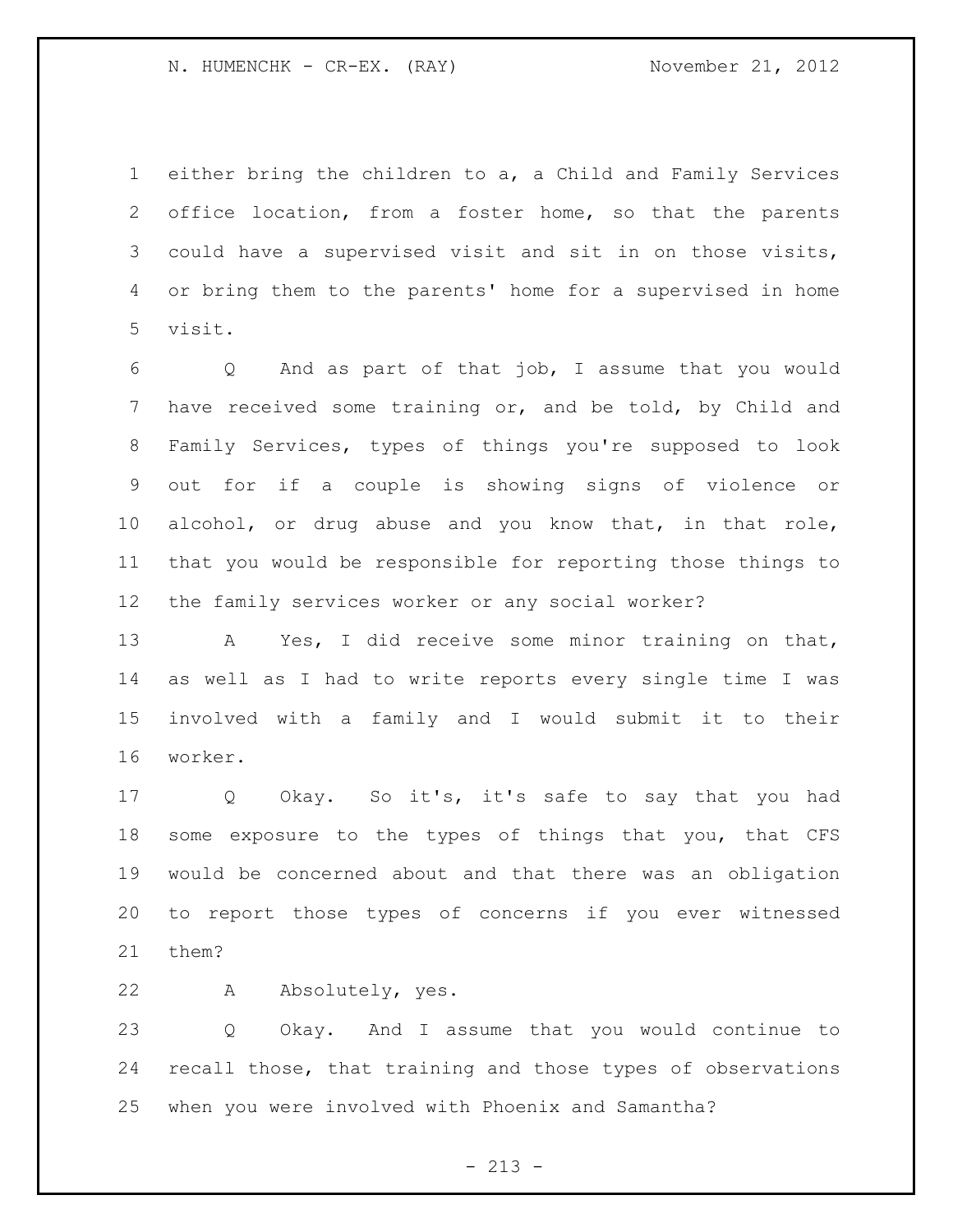A Yes.

 Q Could we just open up Commission disclosure page 37299?

 I'm just going to show you, up on the screen, it's -- I don't know whether you've seen this before. These are notes of Kerri-Lynn Greeley --

A Yes, I've --

- 8  $Q \rightarrow -t$  that were  $-$
- 9 A -- seen them.

 Q -- that were made. They were shown to you as part of the inquiry process?

A They were, yes.

13 Q Okay. And you see, in the note there, it says, TF, which I understand is telephone from Nikki Taylor, that's you. You were asking about the plans for Phoenix. You were advised that the plan is for her to return home today. And then says:

 "Nikki not aware of alcohol abuse by either parent. Not knowing if it's been an issue, concern, not aware of any violence and she'll keep in touch and advise of any concerns"

 $- 214 -$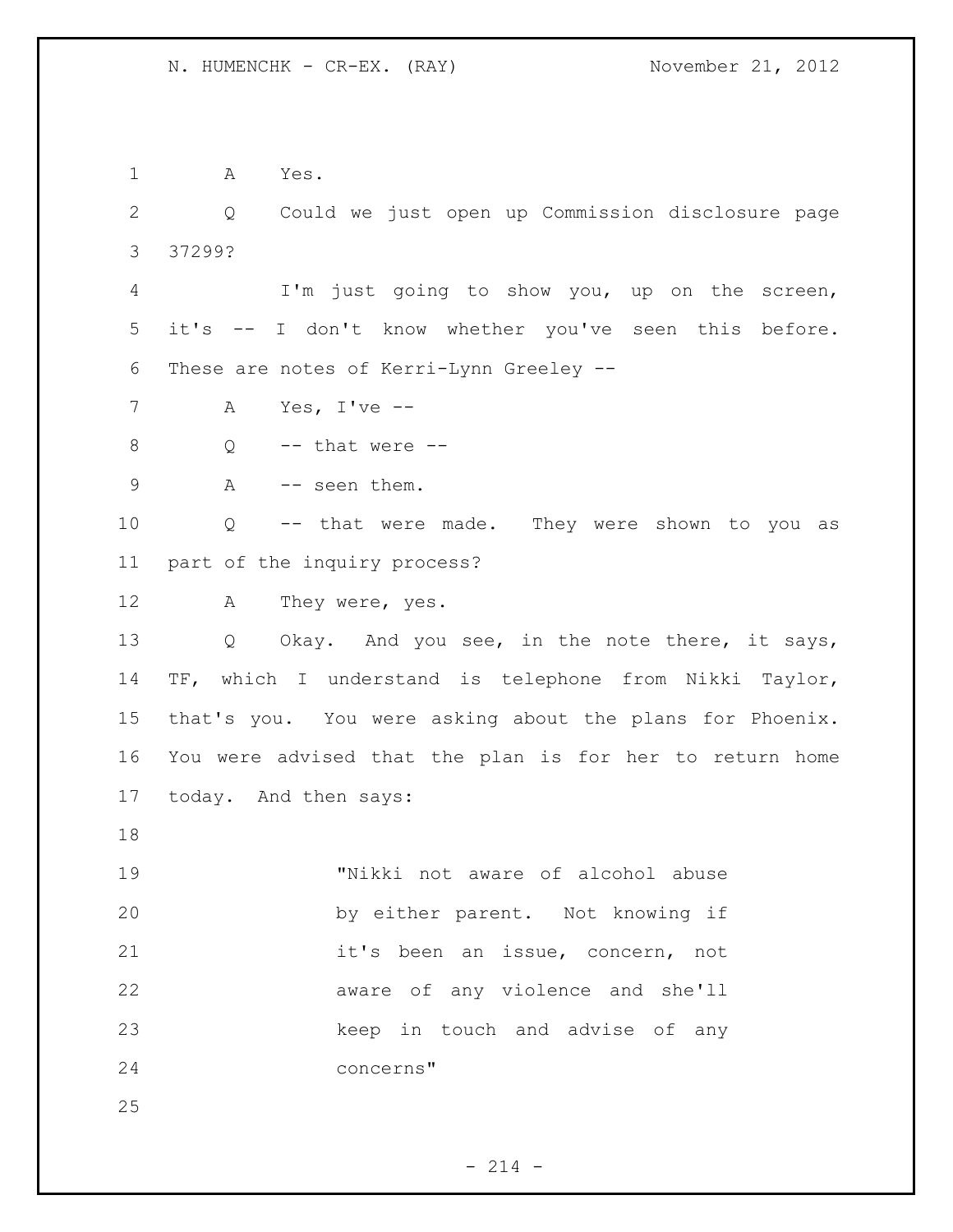N. HUMENCHK - CR-EX. (RAY) November 21, 2012

 Correct? A Correct. Q And so you knew, essentially, that there was Child and Family Services involvement and they were -- A Of course. Q -- hoping that you would report any concerns if you saw them? A Correct. Q And you didn't ever report any concerns to Child and Family Services or any of their social workers? 12 A No, there was nothing to report. Q And you also made mention of, of the relationship between Ms. Kematch and Mr. Sinclair after the death of their second child? A Yes. Q And I think the word you used was there was tensions in the relationship? A Yes. Q I assume that if there were tensions to the degree that you felt that you needed to report concerns to Child and Family Services, you would have done that at that time? A Yes, the only way I knew that there was tensions was Samantha reporting that they were fighting, that they

 $- 215 -$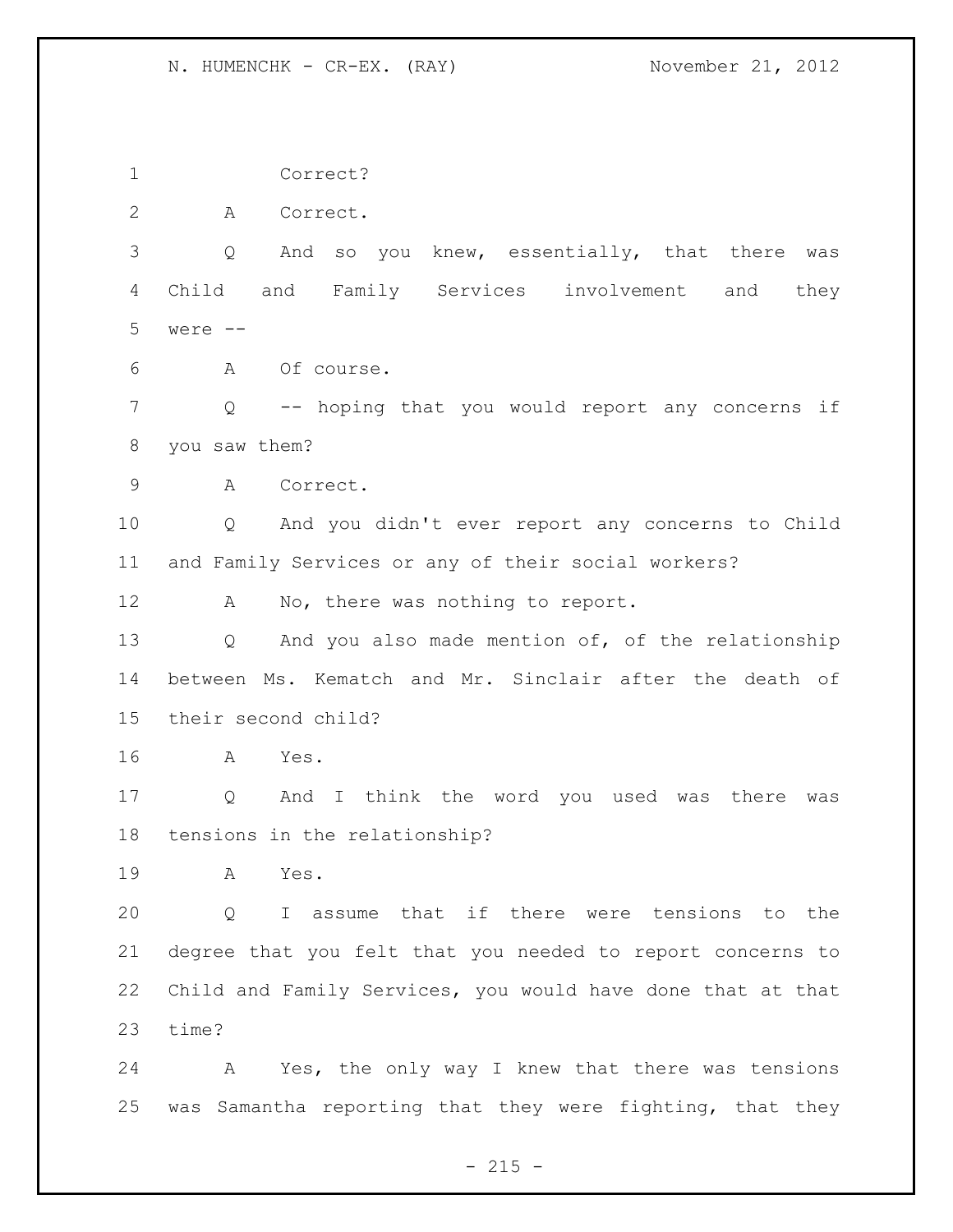N. HUMENCHK - CR-EX. (RAY) November 21, 2012

 were separated and that was all that I knew. I never witnessed any tension or violence.

 Q And you, you stated -- it sounds as though that your involvement with them varied, but certainly at the outset, they were coming to see you, or you would see them at the club, four to five times per week and that continued after, I think you said, Phoenix's birth, and then it decreased somewhat, but they were still coming by fairly frequently; is that correct?

 A Yeah, they were coming and utilizing all of the services that the club had to offer.

MR. RAY: Thank you, those are my questions.

13 THE WITNESS: Thank you.

14 THE COMMISSIONER: Thank you, Mr. Ray.

Anyone else before Mr. Gange?

Mr. Gange?

17 MR. GANGE: Mr. Commissioner, I believe that Ms. Humenchuk has already testified in, in the direct examination from Mr. Olson on all of the items that we wanted to have covered --

21 THE COMMISSIONER: That's the --

 MR. GANGE: -- so I don't have any further questions.

24 THE COMMISSIONER: -- that's the expectation, that's why Commission counsel are assuming the role they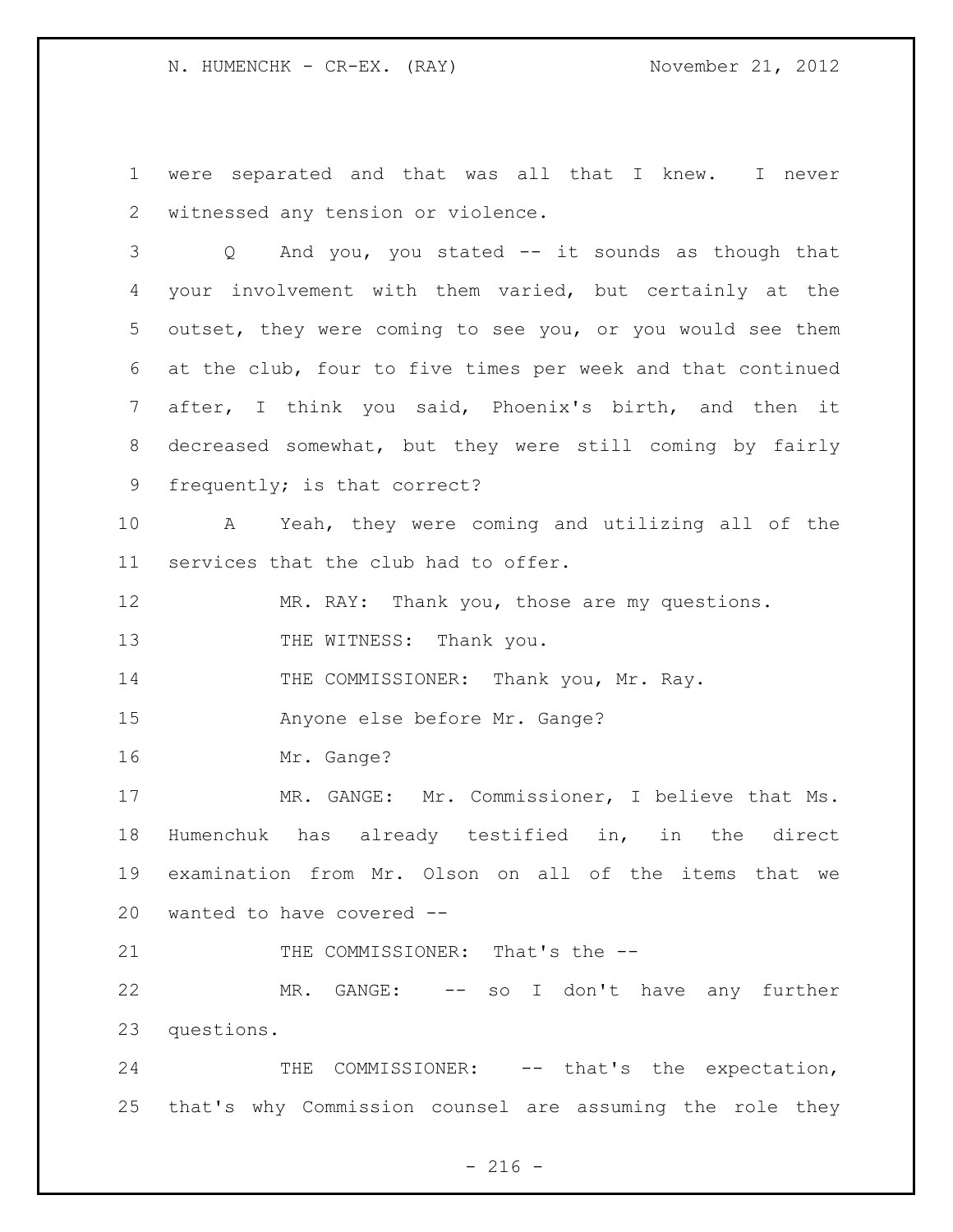N. HUMENCHK - CR-EX. (RAY) November 21, 2012

 are, but had you anything you wanted to just clarify it, or, or cross-examination -- MR. GANGE: Yes, I, I believe that Ms. Humenchuk and I are satisfied with the way the evidence went in, so  $5 \t I \t -$  THE COMMISSIONER: Right. 7 MR. GANGE: -- don't have any further clarifications. THE COMMISSIONER: Thank you very much. 10 THE WITNESS: Thank you. 11 THE COMMISSIONER: And thank you, witness. 12 THE WITNESS: Thank you. (WITNESS EXCUSED) 16 THE COMMISSIONER: All right. I guess we may as well take our mid-afternoon break now, had we? Fifteen minutes and then we'll carry on. (BRIEF RECESS) THE COMMISSIONER: All right. We'll continue where we left off at noon hour. MS. WALSH: Thank you.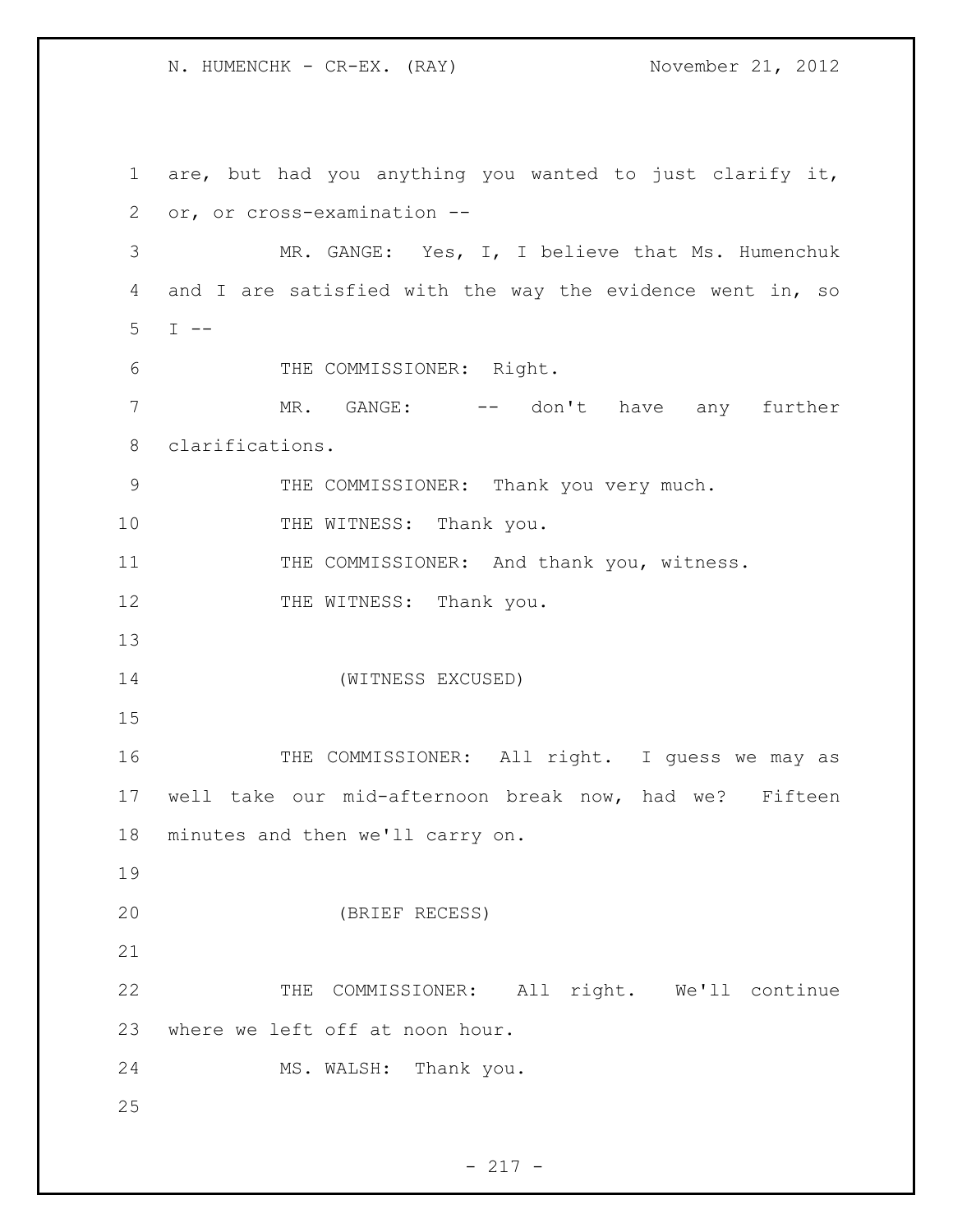| 1              | LAURA MARIE FORREST, previously                            |
|----------------|------------------------------------------------------------|
| $\overline{2}$ | sworn, testified as follows:                               |
| 3              |                                                            |
| 4              | DIRECT EXAMINATION CONTINUED BY MS. WALSH:                 |
| 5              | So if we can start with page 37376.<br>Q                   |
| 6              | This is, Ms. Forrest, the addendum that you wrote          |
| 7              | to your transfer summary, that we were looking at before   |
| 8              | lunch. And if you look at the second last paragraph, thank |
| 9              | you, the first sentence says:                              |
| 10             |                                                            |
| 11             | "After court worker obtained                               |
| 12             | particulars from Ron about his                             |
| 13             | family for the purposes of                                 |
| 14             | assessing their suitability for a                          |
| 15             | place of safety."                                          |
| 16             |                                                            |
| 17             | What's a place of safety?                                  |
| 18             | It is a form of placement for children in care.<br>A       |
| 19             | It's specific to a child who's coming into care. So they   |
| 20             | would indicate that they would be willing to provide care  |
| 21             | for that child-in-care and then we would do a specific     |
| 22             | study on them, to ensure that they would be able to do     |
| 23             | that. So they are a specific placement for a specific      |
| 24             | child.                                                     |
| 25             | like a foster home, but specific to that<br>So<br>Q        |

- 218 -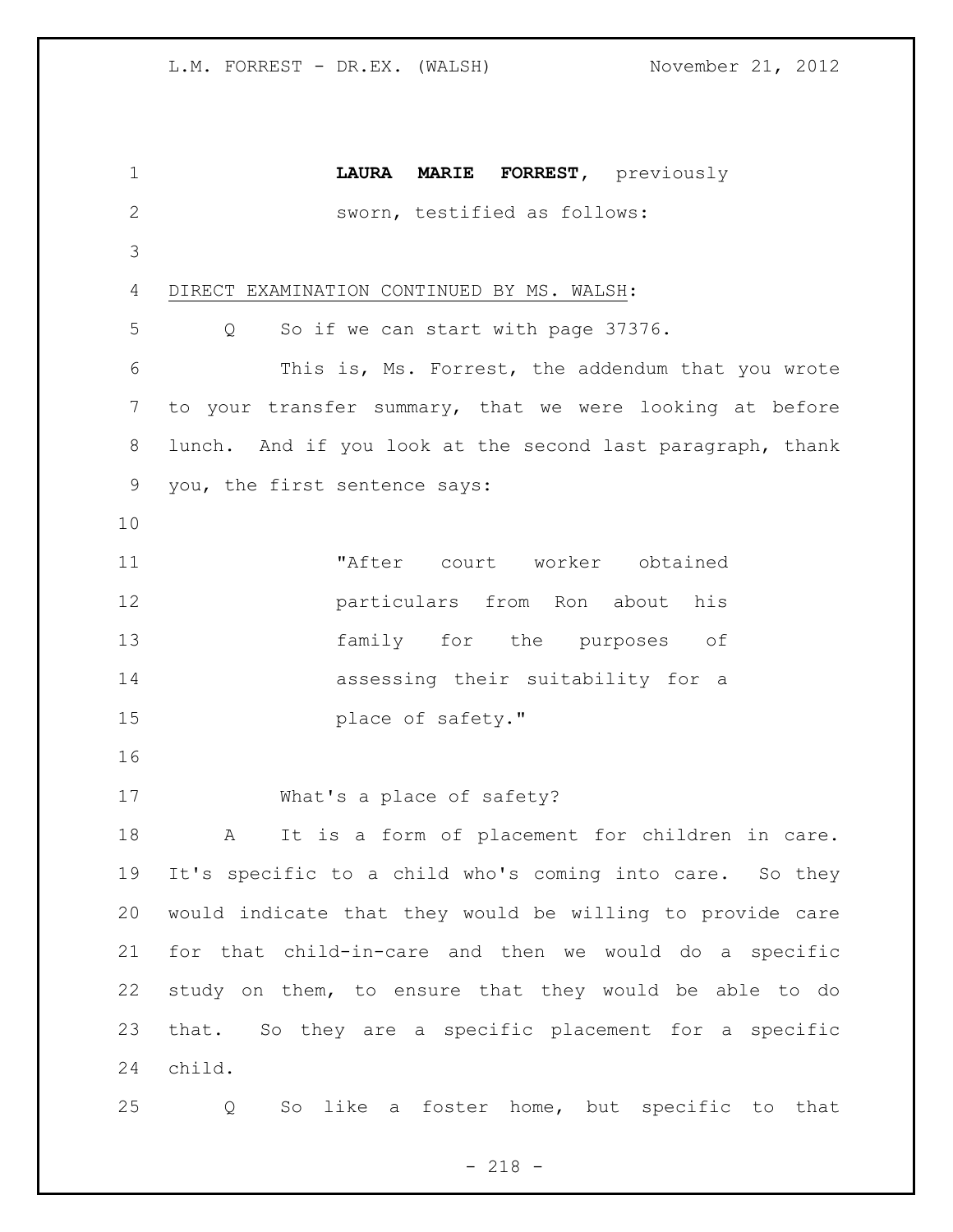particular child?

A Yes, yes.

Q And who does the assessment?

A For the place of safety?

Q Yes.

 A It's, it -- there's a, a bunch of paperwork that 7 is required to be filled out, so that would -- is usually done by the child's worker in, and it's completed with the applicants who are indicating an interest in caring for her.

 Q And you noted that Ron Stephenson and Kim had provided care to Phoenix, they said, 30 to 50 percent of the time that Steve had her in his care. That something that, that Ron Stephenson told you?

 A That's what he told me, according to these notes, yes.

 Q Was that something that you were aware of independent of his telling you that?

A No, I was not.

 Q Okay. Did you ask Mr. Stephenson if he knew anything about Phoenix's visit to the Children's emergency in February of '03?

 A I don't recall asking him that at that time, no. Q So I want to briefly review the child protection proceedings that you attended and that's at page 35104.

 $-219 -$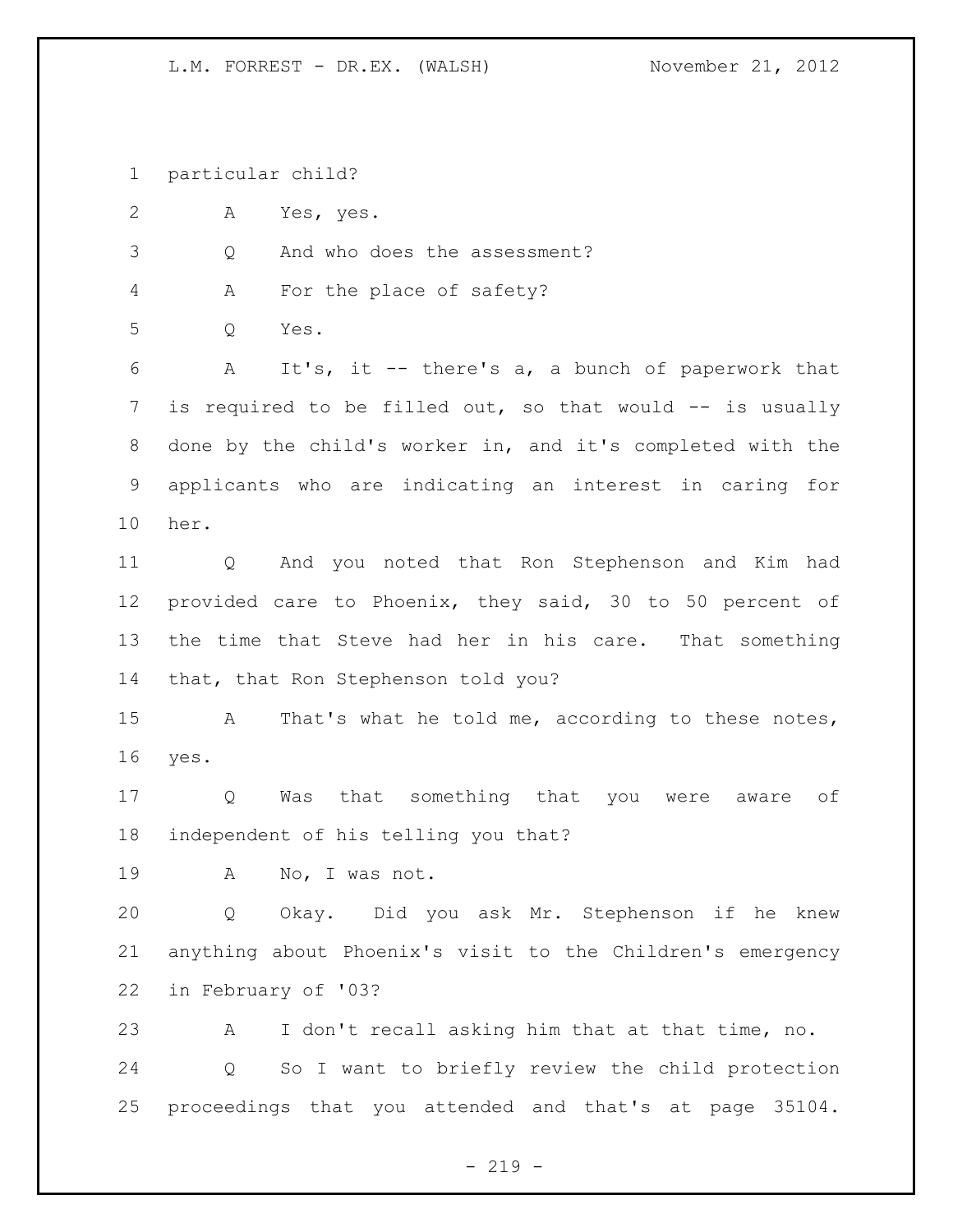| 1       | This is in Commission disclosure 1727. So this is the                   |
|---------|-------------------------------------------------------------------------|
| 2       | transcript of proceedings before Master Ring on July 2nd,               |
| 3       | '03 and you'll see that under the appearances, there's Ms.              |
| 4       | Poskar for West Region and Family Services. She<br>was                  |
| 5       | actually the lawyer for Winnipeg Child and Family?                      |
| 6       | Yes, that's correct.<br>A                                               |
| 7       | And Ms. Kematch was there as well?<br>Q                                 |
| $\,8\,$ | A<br>Yes, she was.                                                      |
| 9       | If we turn to page 35106 and we see that, that<br>Q                     |
| 10      | you are speaking to the court, as to the, the plan.<br>$\texttt{Now}$ , |
| 11      | were you under oath when you spoke to the court?                        |
| 12      | A<br>Yes, I am.                                                         |
| 13      | THE COMMISSIONER: No, were you --                                       |
| 14      |                                                                         |
| 15      | BY MS. WALSH:                                                           |
| 16      | In the child protection proceedings?<br>Q                               |
| 17      | THE COMMISSIONER: -- were you then?                                     |
| 18      | THE WITNESS: Pardon me?                                                 |
| 19      | THE COMMISSIONER: Were you under oath that day?                         |
| 20      | THE WITNESS: On that day?                                               |
| 21      | THE COMMISSIONER: That's the question.                                  |
| 22      | MS. WALSH: In, in the child protection --                               |
| 23      | THE WITNESS: Yes.                                                       |
| 24      | MS. WALSH: -- proceedings? Not today, but in --                         |
| 25      | THE WITNESS: Yes.                                                       |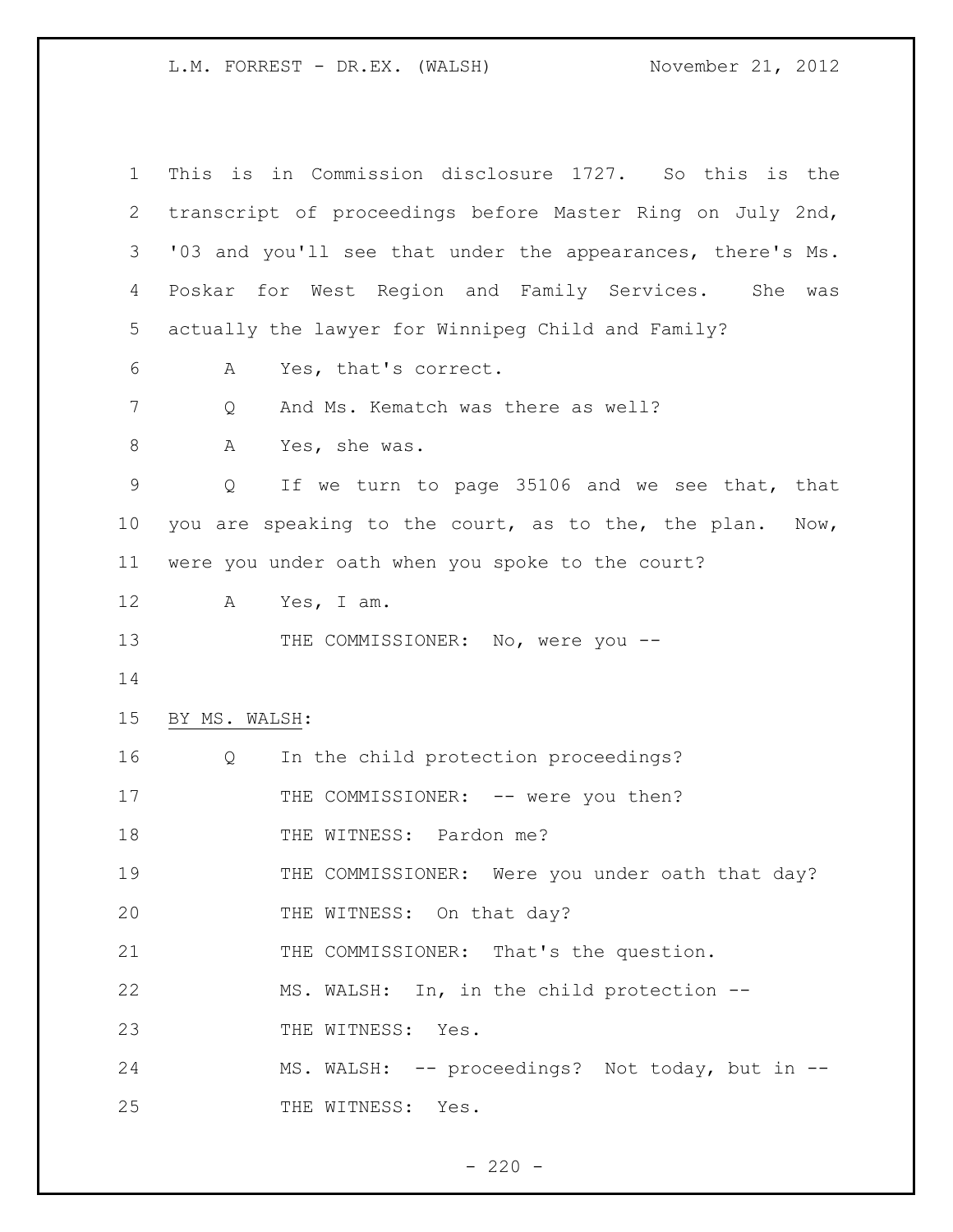1 MS. WALSH: -- child protection proceedings, when, were you -- THE WITNESS: Okay. I'm trying to think of what we do when we go into there. BY MS. WALSH: 7 Q Or do you just speak to the court? 8 A We just speak to the court -- Q Right. A -- yes, um-hum, yes. Q Okay. Thank you. So you say: 13 Tour plan, at this point, is to request a three-month order of temporary guardianship with **16** respect to Phoenix, the intent being to work with either the **parents**, to resolve any of the issues of concern that resulted in the child coming into care so that 21 she could be reunited with them. Currently, both the parents are separated. Samantha is the only parent that has come forward and expressed any interest or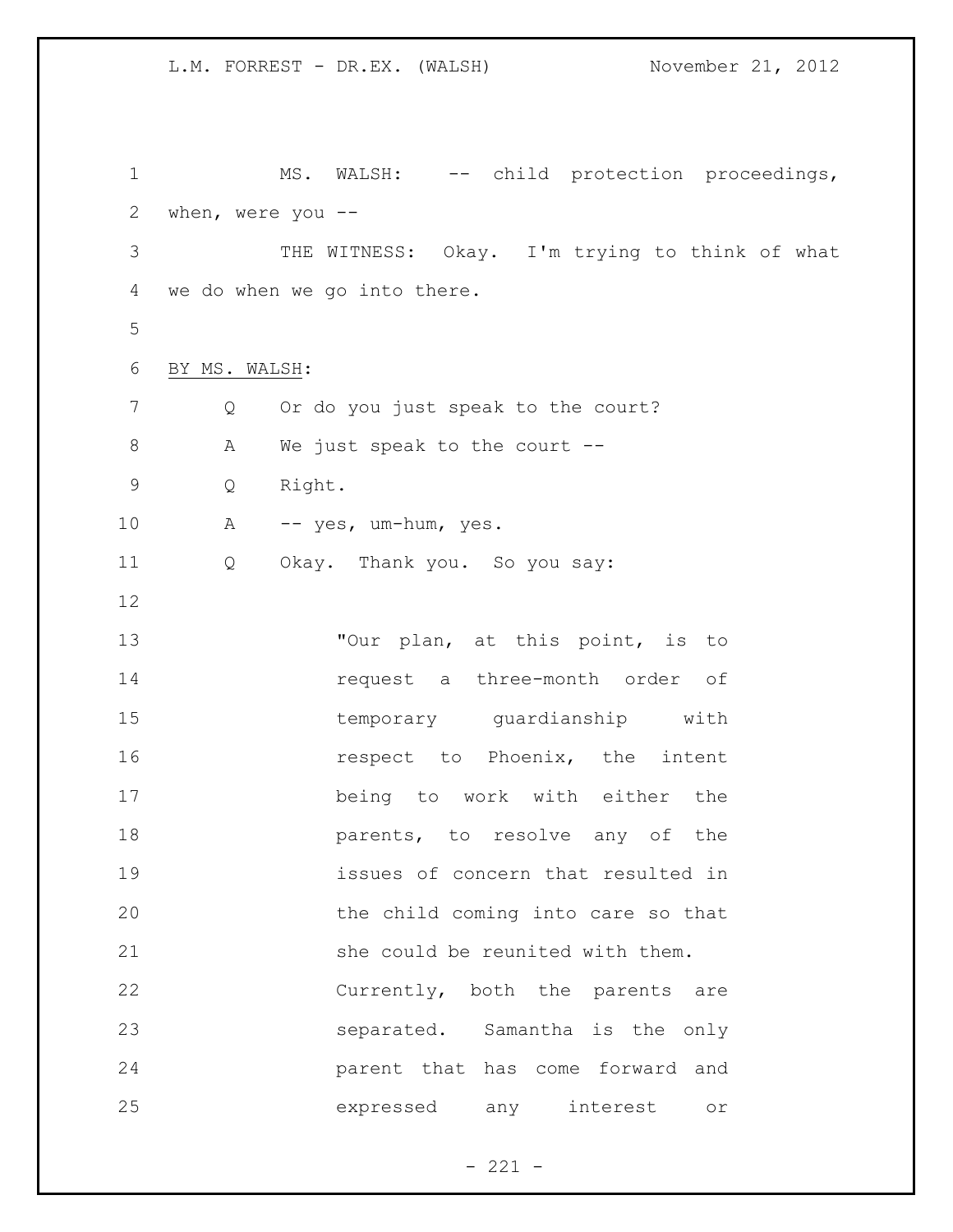willingness to work with the agency on reuniting with Phoenix. We don't know what the father's plan because he refuses to meet with us or to call us. So at this point, we are prepared to continue our efforts to work with Samantha 8 and so that she can perhaps get Phoenix back in her care. Both parents have guardianship -- or custody of the child. No sole guardianship has been determined in a court of law." 15 And then Ms. Poskar asks: 17 What are the expectations of Ms. 18 Kematch?" And you indicate: 22 This point, the case is being transferred to a family service worker for the long-term follow-up on the case. It would be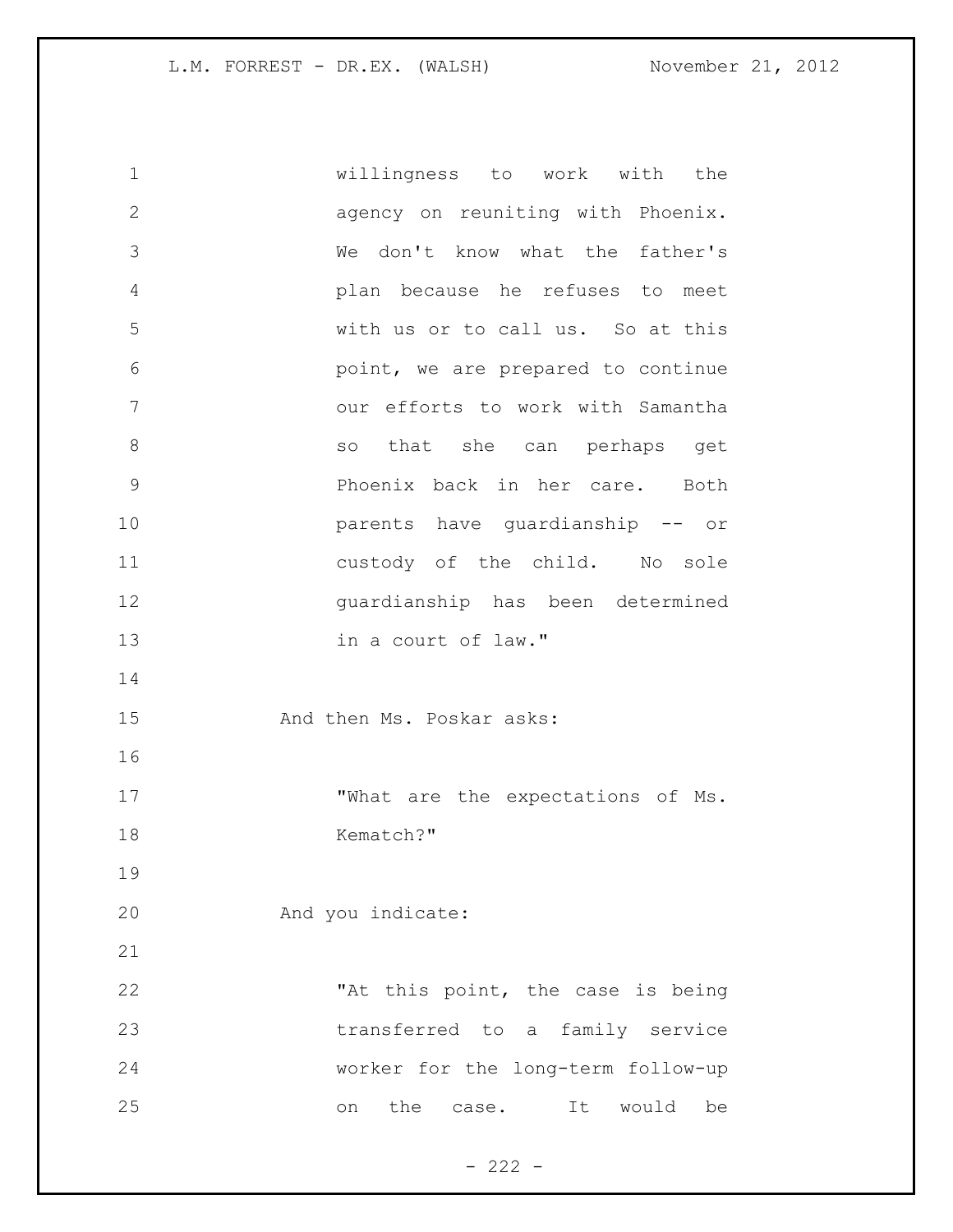| $\mathbf 1$    | suggested that perhaps a parenting                         |
|----------------|------------------------------------------------------------|
| 2              | capacity assessment or<br>some                             |
| 3              | parenting support programs<br>be                           |
| 4              | incorporated in with Samantha, so                          |
| 5              | that she can address any issues of                         |
| 6              | concern from past involvement with                         |
| $7\phantom{.}$ | her."                                                      |
| 8              |                                                            |
| $\mathsf 9$    | And so this is, this is in July of '03; right?             |
| 10             | Yes, that's correct.<br>Α                                  |
| 11             | Q                                                          |
| 12             | "Family visits will occur on a                             |
| 13             | regular basis. We're also going                            |
| 14             | to explore the possibility of a                            |
| 15             | place of safety option with some                           |
| 16             | friends that have just appeared                            |
| 17             | today, so that we can look at                              |
| 18             | placing the child with a family                            |
| 19             | who<br>knows her, as opposed to                            |
| 20             | foster care."                                              |
| 21             |                                                            |
| 22             | And the court asks where she is and you advise             |
| 23             | that she's in a foster home at that point and that she has |
| 24             | a half sibling who is in the care of an aboriginal agency. |
| 25             | And then I understand the matter was adjourned             |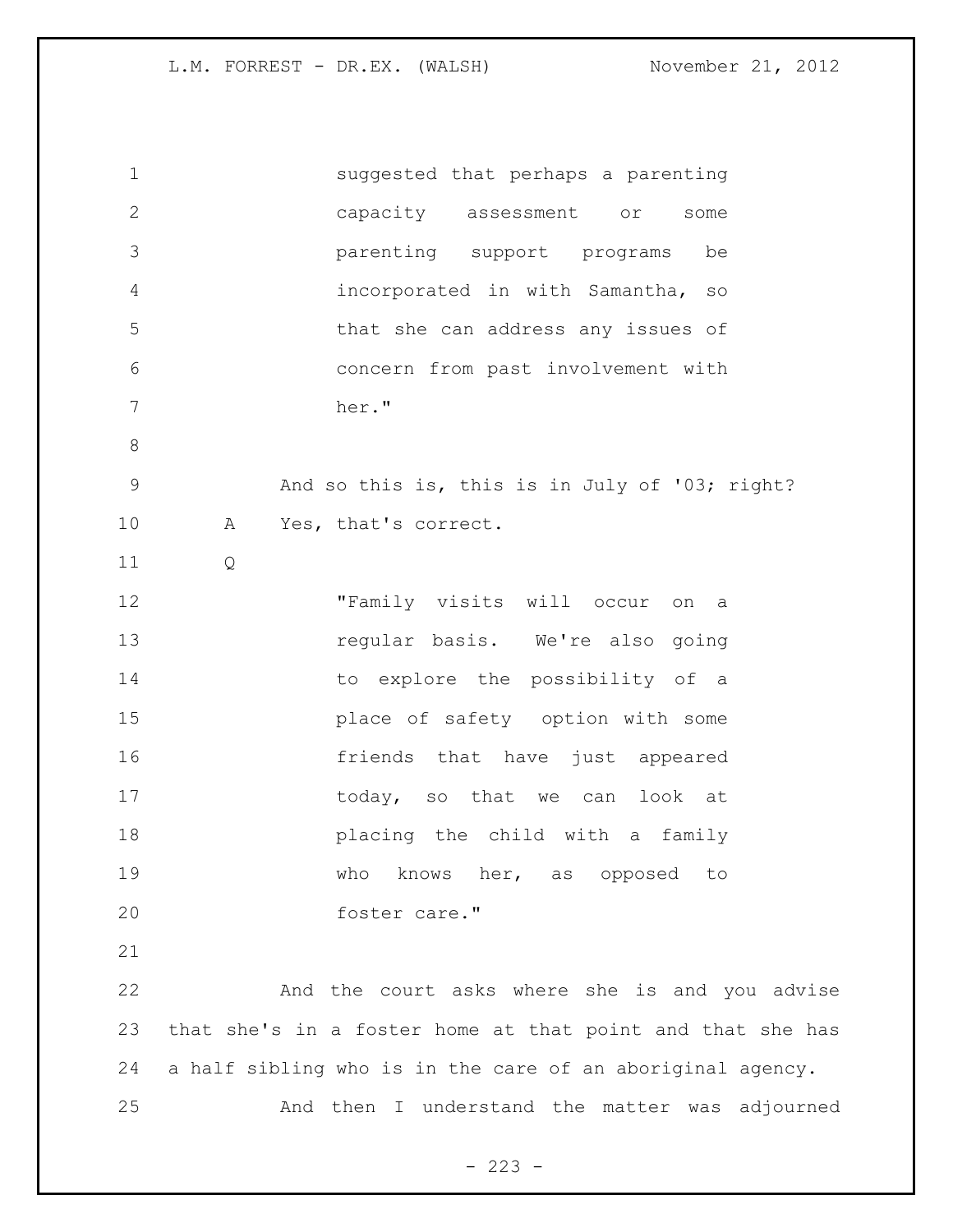until July 9 of 2003; and do you recall why that was? A Well, the father wasn't present in court and I believe there was another aboriginal agency that had yet to hear the plan. Q Okay. A So -- Q And with respect to the father's participation, 8 what you were seeking was a consent order; is that right? A Well, we're advising of the order that we are suggesting. He does not have to consent to that order, but this is the order that we are proposing. Q If the father didn't consent, would the court process look different? A If the father didn't consent to the agency's plan, then it would proceed to a pre-trial and then a trial. Q Okay. And that's different than the proceeding in front -- A Yes.  $Q \rightarrow -$  of the master that  $-$  A Yes. Q -- we're looking at here? A Yes. Q Did you attend court in, on July 9, 2003? A I don't have any notes or recollection of that.

 $-224 -$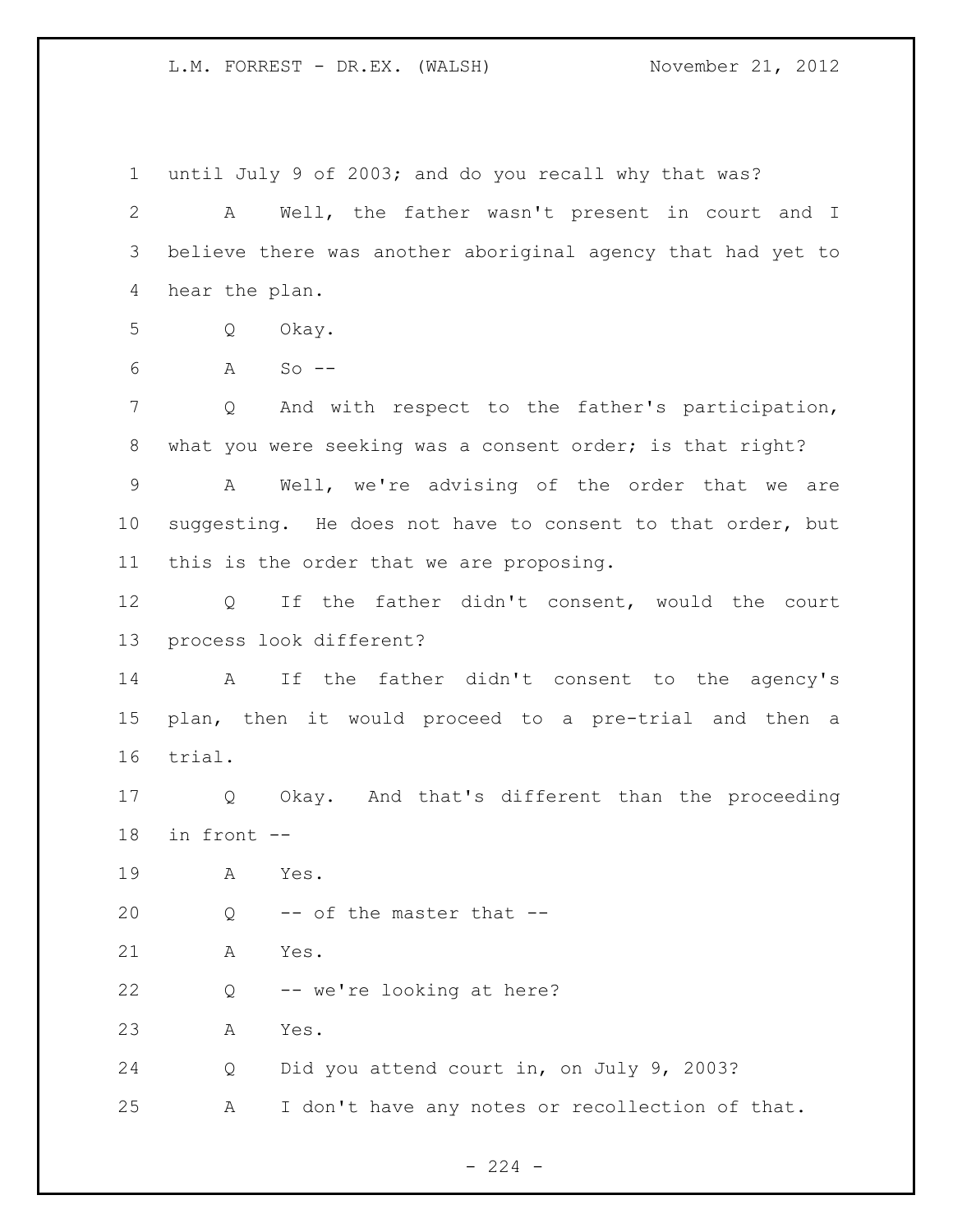Q I think that's, that's right from the court documents. And so you understood that the, the aboriginal agency needed some particulars and, and so it was put over, in part, to obtain those -- A Yes. Q -- particulars? A Yes, I believe that was adjourned, so ... Q Okay. Thank you. Tell us, how did you find out about Phoenix's death? A I don't recall specifically. I believe that it was, it -- we found out when we were at work. I believe that's where it -- Q At work? 14 A -- when I was at work. 15 THE COMMISSIONER: Now, are you leaving the, the court proceedings there? 17 MS. WALSH: I am, Mr. Commissioner. 18 THE COMMISSIONER: Well, how do we know the outcome of them? MS. WALSH: We are going to call the lawyer for Winnipeg Child and Family Services, Ms. Poskar. We can certainly go to the end of, of -- 23 THE COMMISSIONER: No, no --24 MS. WALSH: -- the court proceedings --25 THE COMMISSIONER: I, I don't want to interfere,

 $- 225 -$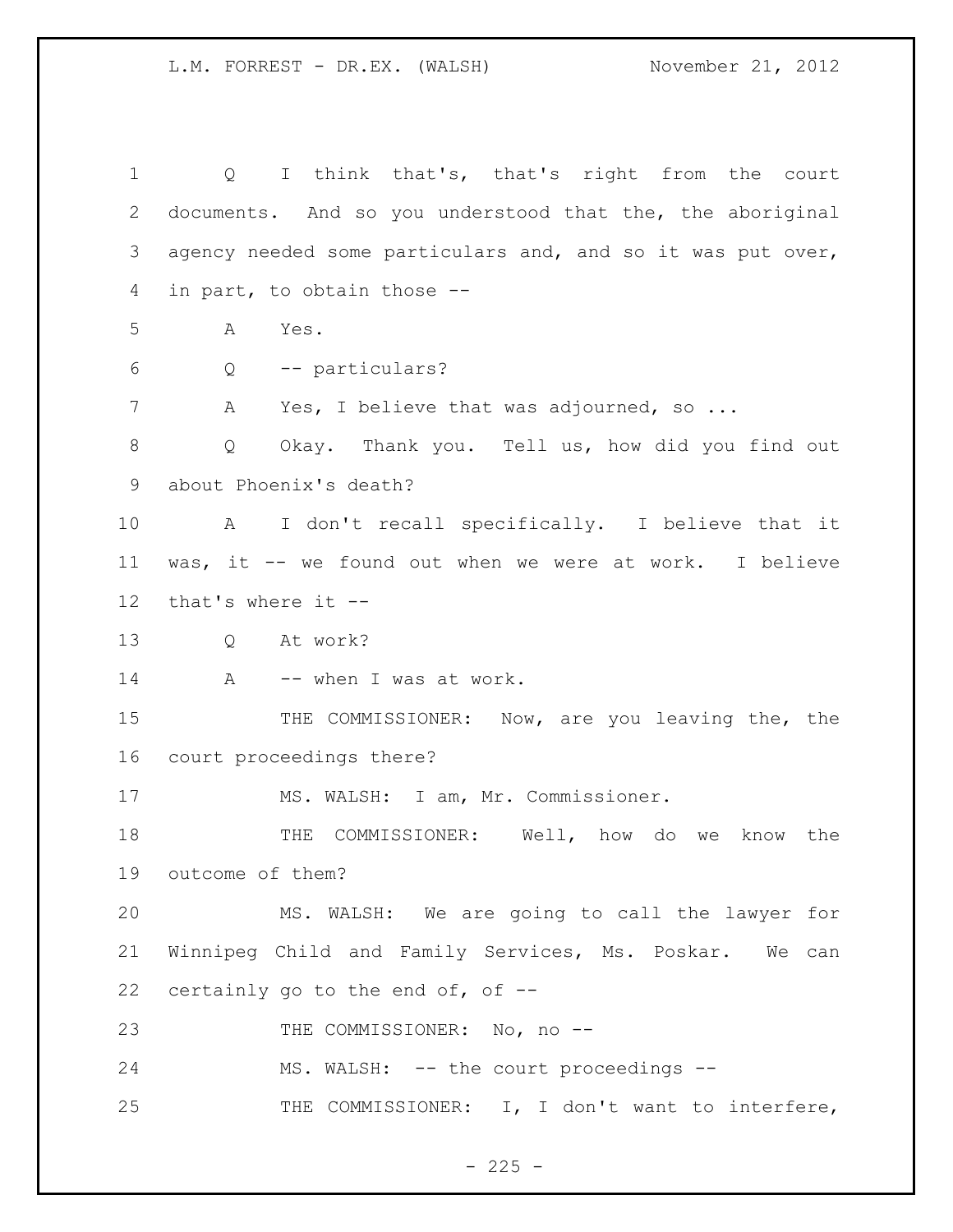but the last time, there was an order made with, with certain conditions to be fulfilled -- MS. WALSH: Yes. THE COMMISSIONER: -- on the first time and I'm, if there's such a procedure pursued here, I'll want to hear about it at some point. But I assume that'll come in 7 eventually; is that it? 8 MS. WALSH: Yes. 9 THE COMMISSIONER: All right. MS. WALSH: Yes, thank you. We have, as well, Mr. Commissioner, this witness' addendum, which identifies what happened while she was involved, before the, the matter was transferred to the family services worker and hopefully tomorrow, we will hear from the lawyer from Winnipeg Child and Family Services, time permitting. And if not tomorrow, then another day, so thank you. BY MS. WALSH: Q When you first heard of, of Phoenix's death, did you recall that you had been involved with the family? A Vaguely, but I, I, I think it was a vague recollection. Q And did the agency call you after the death was discovered? Do you recall?

A I don't recall that, no.

 $-226 -$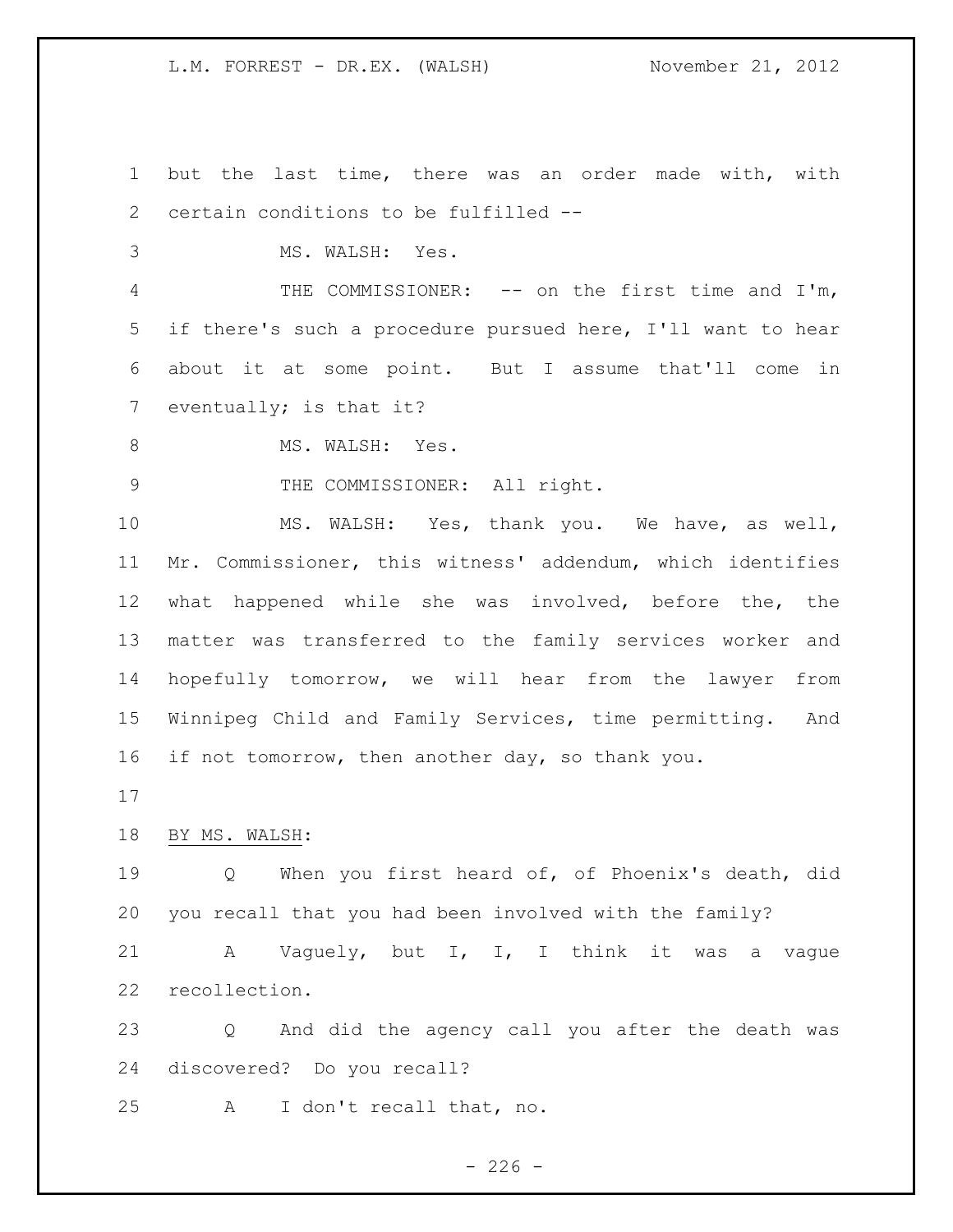Q Did anyone from the agency ever ask you to come in and discuss your involvement with the family?

A Not that I recall, no.

 Q You don't recall anyone from the agency asking you to come in, review your file recordings?

A No, I don't.

 Q Were you ever asked to come to a meeting of, of the workers who'd been involved with the file to discuss what had happened?

10 A Not until this process.

 Q You know that a number of reports were prepared shortly after Phoenix's death was discovered, which review and discuss the services that were delivered to Phoenix and her family; were any of those reports shared with you prior to your discovering that you would be called to testify at this inquiry?

17 A I don't recall them, no.

 Q If you had been shown those reports, you would have remembered seeing them?

A Yes.

 Q So if we can turn to page 2 of our disclosure, from CD number 1.

 This is the report which was prepared through the office of the Children's Advocate by Andy Koster and Billie Schibler and was prepared through, or under the auspices of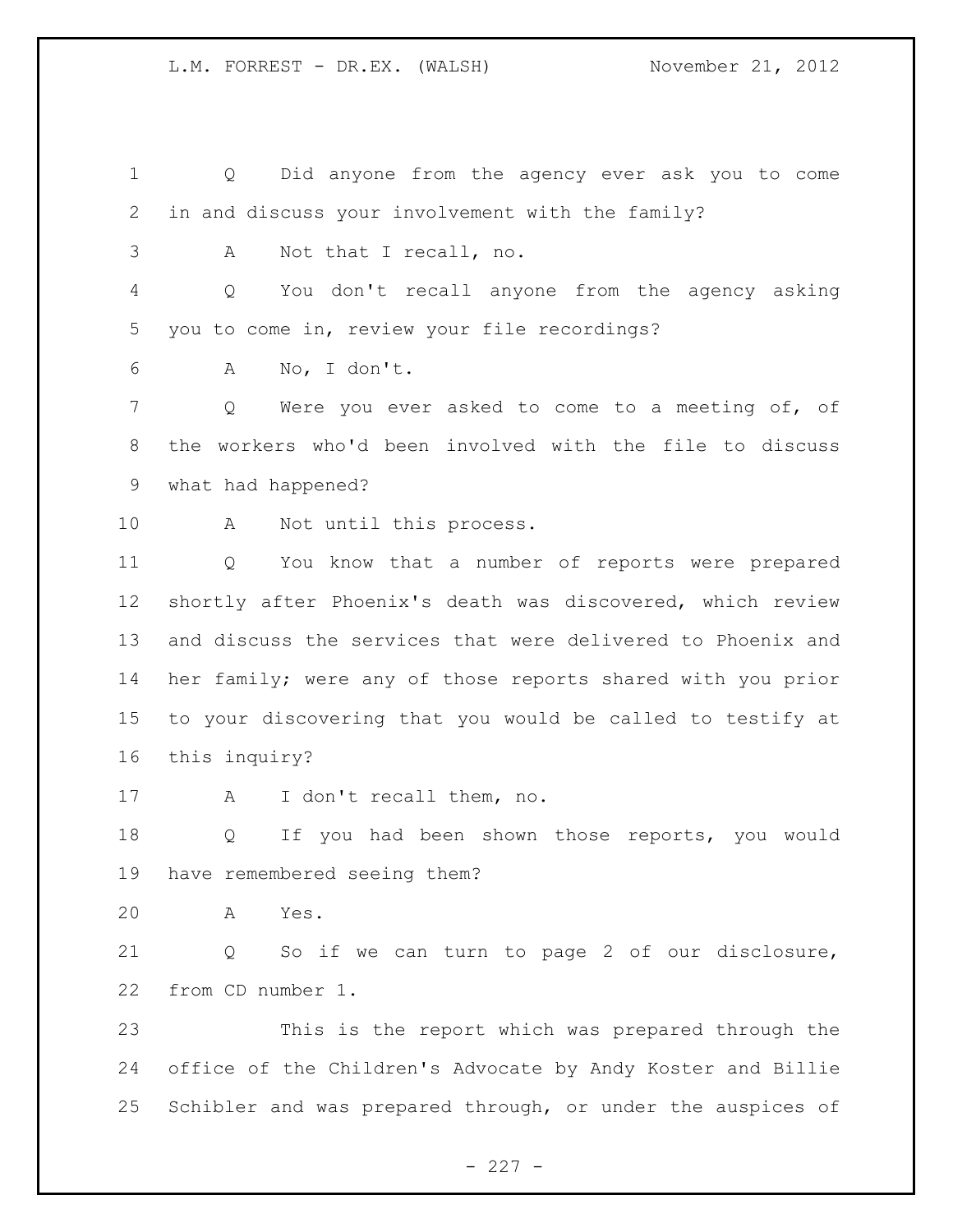Section 4 of the Child and Family Services Act. So sometimes it's referred to as the Section 4 report. Have you read this report? A Only the sections that I've been shown that relate to me with respect to this inquiry. Q And the first time that, that you read those portions of the report was when you were preparing to be interviewed by me? A Yes. Q You were never interviewed by Mr. Koster or Ms. Schibler? A I did -- I was not, no. Q Okay. So if we can turn to page 28 please. So here, the report writer has set out the factual matters of what they call the third protection opening, from February 26, 2003, to November 2003 and I'm not going to read through it. You've read it and the, the factual matters that are set out on that page are accurate, so far as, as you recall? You want to scroll to the end of the page, please? A Looks like it's almost identical to my recording. Q Okay. And then on the next page please? There's a finding, finding 15: 

 $- 228 -$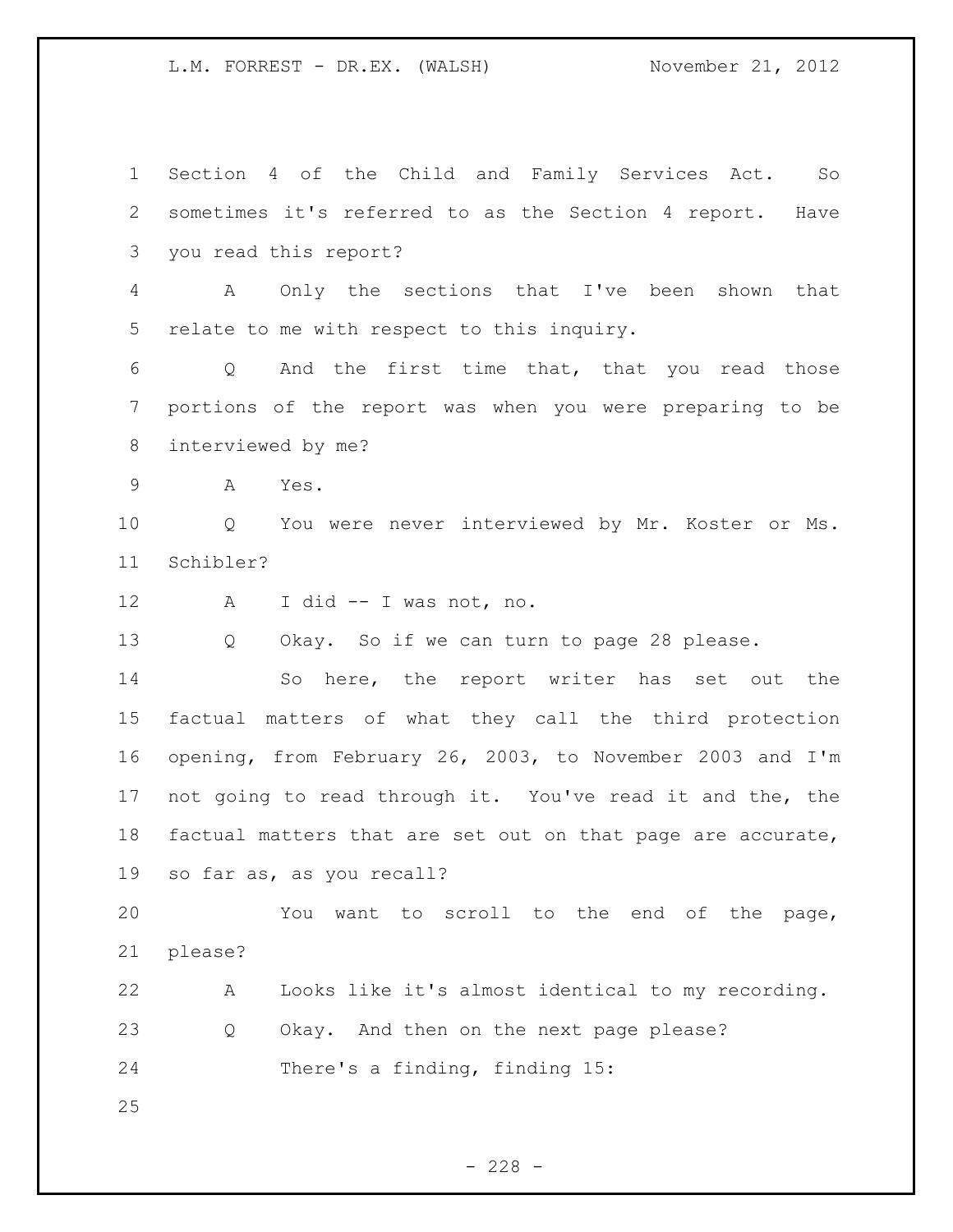| $\mathbf 1$    |     | "The<br>initial contact after the                           |
|----------------|-----|-------------------------------------------------------------|
| $\mathbf{2}$   |     | referral was made in two days                               |
| 3              |     | rather than the five indicated on                           |
| $\overline{4}$ |     | the safety assessment. This was                             |
| 5              |     | appropriate since the child was                             |
| 6              |     | very young.                                                 |
| 7              |     | The safety assessment provided too                          |
| $8\,$          |     | low a risk. Phoenix was a young                             |
| $\mathsf 9$    |     | child and it was important to                               |
| 10             |     | establish that she was recovering.                          |
| 11             |     | was commendable that the<br>It                              |
| 12             |     | assigned worker went earlier than                           |
| 13             |     | had been previously assessed."                              |
| 14             |     |                                                             |
| 15             |     | Do you have any comments about that finding?                |
| 16             | Α   | I don't.                                                    |
| 17             | Q   | And so this is, as we discussed this morning, the           |
| 18             |     | safety assessment that you received from the CRU worker had |
| 19             |     | assessed a response time of within five days --             |
| 20             | Α   | Yes.                                                        |
| 21             | Q   | -- right? And you responded within two days of,             |
| 22             |     | two days -- the time running from when the referral came    |
| 23             | in? |                                                             |
| 24             | Α   | Yes.                                                        |
| 25             | Q   | So within 48 hours?                                         |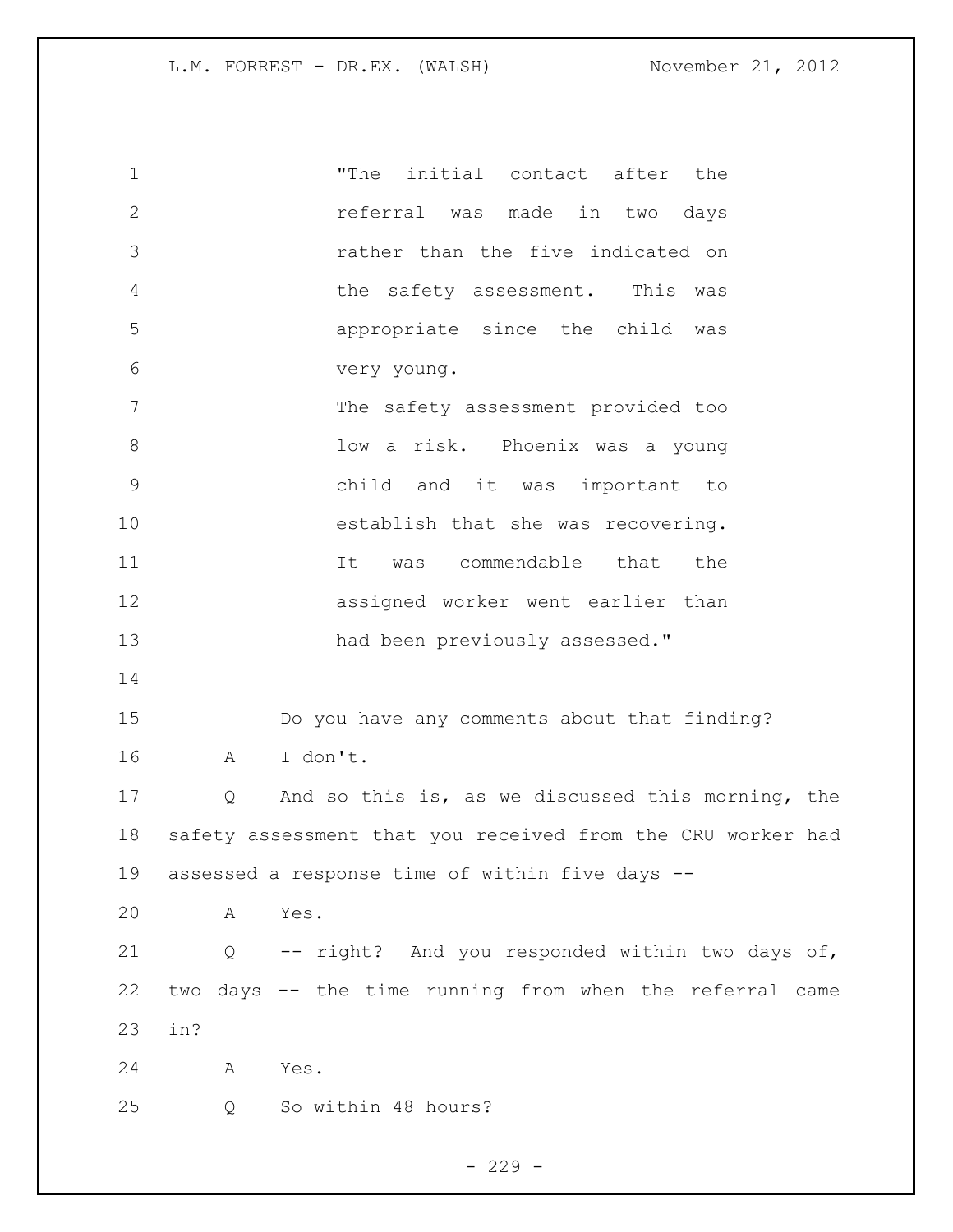A Yes, and I, and I read here that it's indicated that it was, probably was too low. I'm not certain how he came to that determination, what, what the factors were, other than the age. I'm not certain how he came to that, because he never spoke to me about this -- Q Right. 7 A -- report, so ... Q Did you make an assessment as to whether the response time of five days was based on a risk assessment that was too low? A I, I, at the time when the referral came in, it was deemed a lower risk case and given the circumstances, that's what we started working out with. So I agreed with the assessment at that time, on some of the principle, but still requiring further assessment. Q And you did respond -- A Within the timeframe that it did, it told me to do, yes. Q And sooner than within five days? A Um-hum, yeah. Q Okay. Then the next finding, 16: "Phoenix should have been physically viewed by the worker as soon as possible. This was not

 $- 230 -$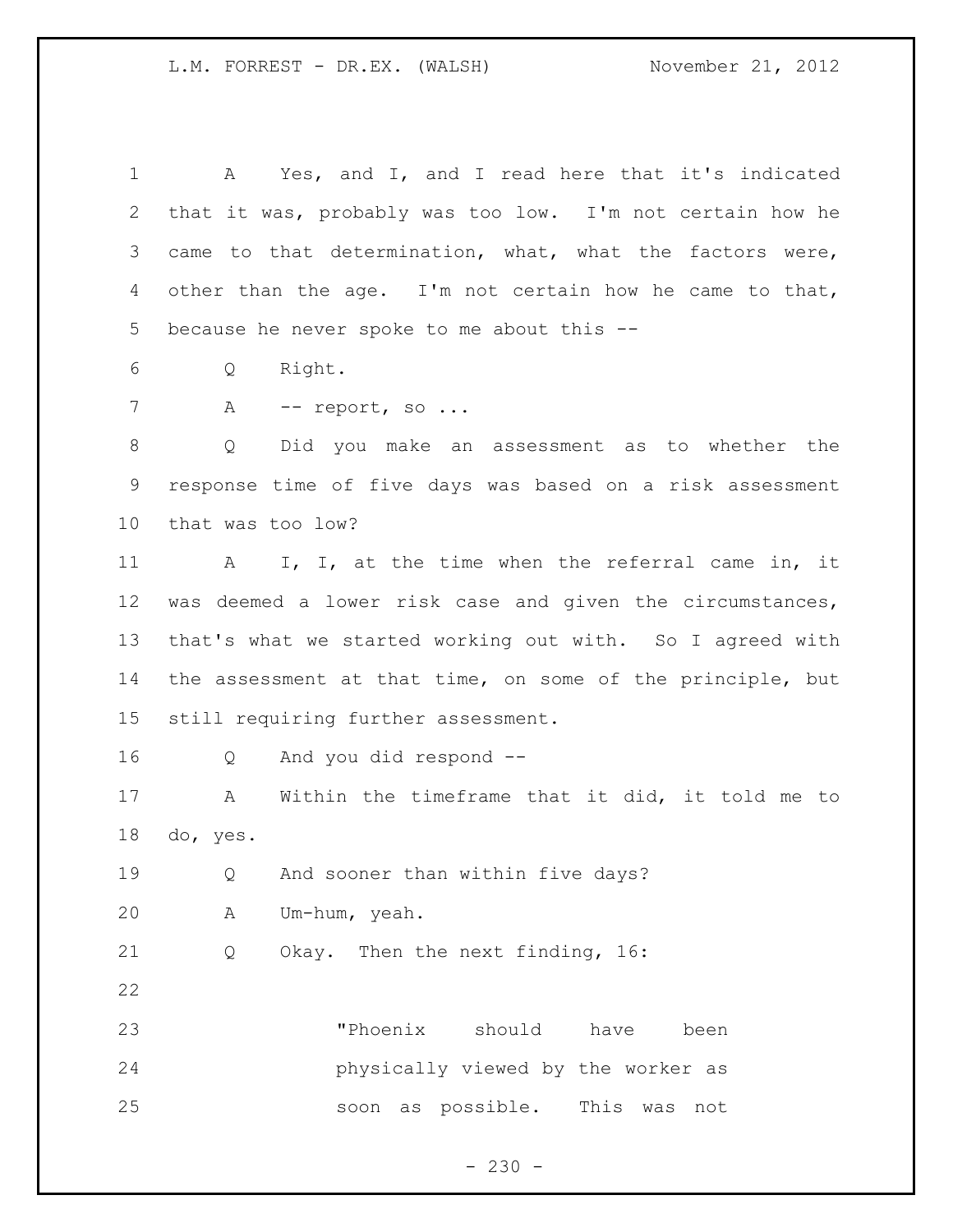done.

 The worker did try to establish contact, but this should have been more of a priority after the state that the father presented himself in with a black eye. It is possible during this period of time that Phoenix was with Kim and Rohan Stephenson on a semi- permanent basis (this is hard to determine even in a subsequent interview with Kim Stephenson herself as part of this review). This family had become known to 15 the Winnipeg CFS the year before, when Steven had mentioned that he had placed Phoenix there for an afternoon. Although nothing serious happened to Phoenix in this period of the 21 case file that we are aware of, 22 the potential for harm was quite high and the agency should have

 been more assertive in their pursuit of establishing further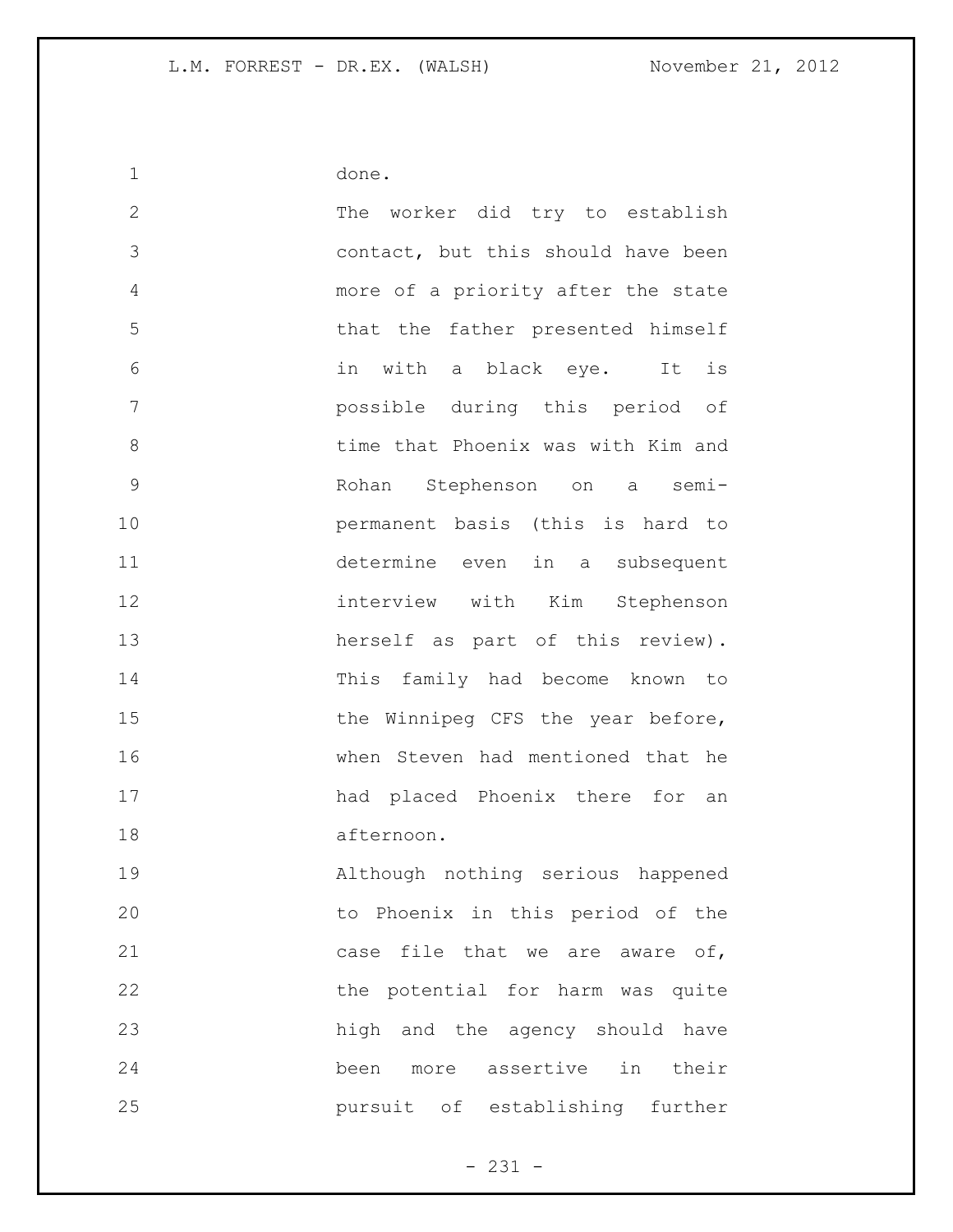contact with Steven. A court application for a supervisory order could have been one approach." Do you want to comment on those findings? A In order for a supervisory order to have been granted, a child has to be in the care of an agency. They would have to be apprehended and placed in the care of an agency. And then we would have to apply, in a court, to have that supervision order. That child would also be returned back home to that parent, with the understanding that we were going to work together on resolving the issues, so that would have, you know, required an assessment, finding some low risk indications and cooperation by the family. I didn't consider a supervision order with respect to Phoenix. She wasn't in care. I didn't have probable or reasonable grounds to bring her into care, apprehend her, based on the information that I had, or even with the fact that Steven wasn't cooperating, or willing to meet with me. So I don't know where this suggestion was -- I don't know how this suggestion was prompted, because that's not -- that, that wouldn't have worked in this circumstance. Q Okay. And in fact, you didn't know where Phoenix

- 232 -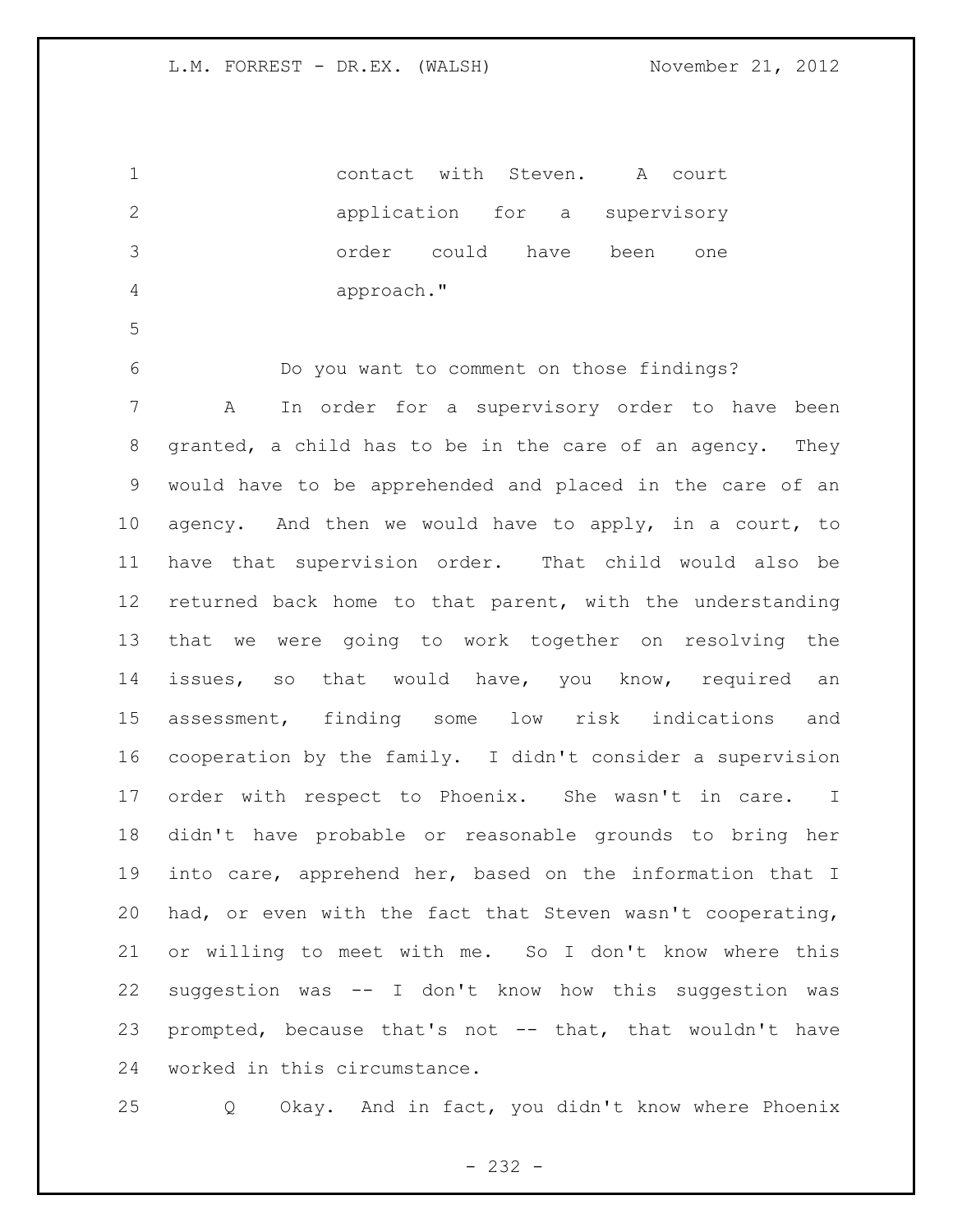was, so you couldn't have apprehended her?

| $\overline{2}$ | There is no -- you have a child, a physical child<br>Α     |
|----------------|------------------------------------------------------------|
| 3              | to apprehend. You can't apprehend a child, unless you      |
| 4              | actually can physically see them, so yes, that would be,   |
| 5              | that would have been another barrier to that. But a        |
| 6              | supervision order is not one that had been considered.     |
| $\overline{7}$ | This is the first time that I've seen that suggestion,     |
| 8              | like, in this report.                                      |
| $\mathsf 9$    | What about the comment in the first paragraph<br>Q         |
| 10             | that:                                                      |
| 11             |                                                            |
| 12             | "[Although] The worker did try to                          |
| 13             | establish contact, this should                             |
| 14             | have been more of a priority after                         |
| 15             | state that the<br>the<br>father                            |
| 16             | presented himself in with a black                          |
| 17             | eye."                                                      |
| 18             |                                                            |
| 19             | I've met a lot of family members, clients, that<br>Α       |
| 20             | have black eyes. I'm not going to apprehend their children |
| 21             | because they have a black eye. It -- sometimes my regret   |
| 22             | is that I even noted that in there, but because I note to  |
| 23             | sort of, you know, just a picture of what I see, I don't   |
| 24             | know that it was relevant to how he could parent Phoenix.  |
| 25             | So yes, I, I would have liked to have seen her sooner.     |

- 233 -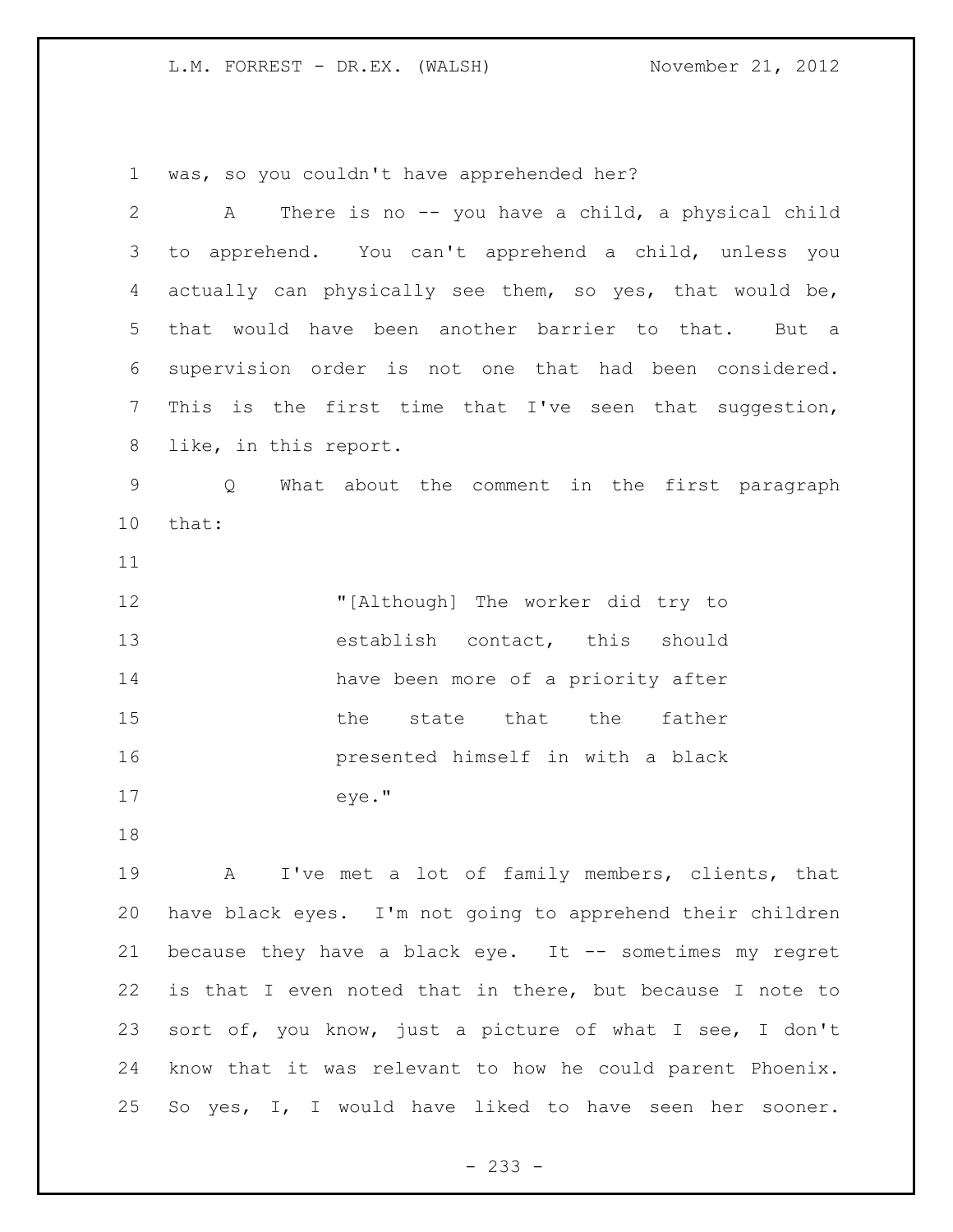That would have obviously been good, but in my circumstances, depending on what my cases were and what my workload was, it didn't happen. And other, you know, tried to make it a priority as much as I could. But the statement that I should have done it because he had a black eye does not make sense to me.

 Q Then we have the heading: The second apprehension of Phoenix Sinclair. Was there anything else you wanted to say about that finding, F16?

10 Just put it back on the screen please, thank you. A Also at the time when I had this file, I wasn't aware, as you had pointed out, who she had been staying with for very, for periods of time. So I didn't have these names that he's indicated in this report, of where she possibly was. And our families do rely on other families members and neighbours and friends and, and whatnot, to help them in caring for children during times. So that, in and of itself, wasn't an uncommon thing, or wasn't a thing that would even suggest that a child was in need of protection. So, you know, I don't know why the suggestion on that either.

 Q Okay. The second apprehension of Phoenix Sinclair, again, I think the recitation there, under June 21, is, is a factual recitation of Phoenix's having been apprehended, taken mostly from, or if not entirely from

- 234 -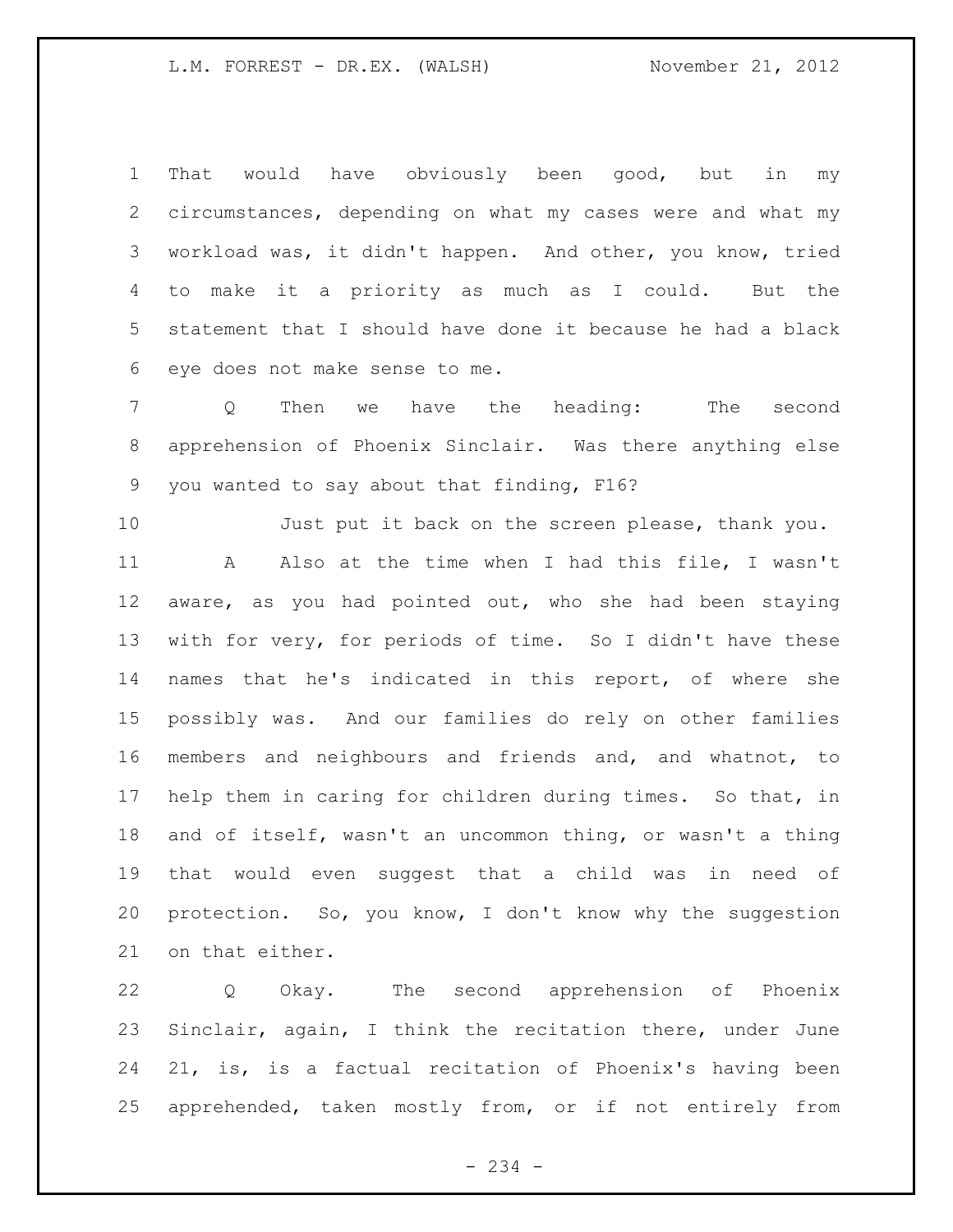your transfer summary history? A Yeah. It's pretty similar, I think. Q And then, on the next page, there's a reference to what the after hours staff did in finding 17. And then finding 18 refers to the intake worker, which is you: 7 The intake worker, in completing 8 his [assessments] ..." So his, I took being her. You're the intake worker? A Yes, I am. Q 14 The intake worker, in completing his assessment and writing what he 16 did, at the point of transfer, 17 demonstrated the necessary conviction that it takes to keep children safe. This is the dedication to a child's well being that is required and should be sought and then nurtured by a child welfare organization. I believe that he was trying to convey to the new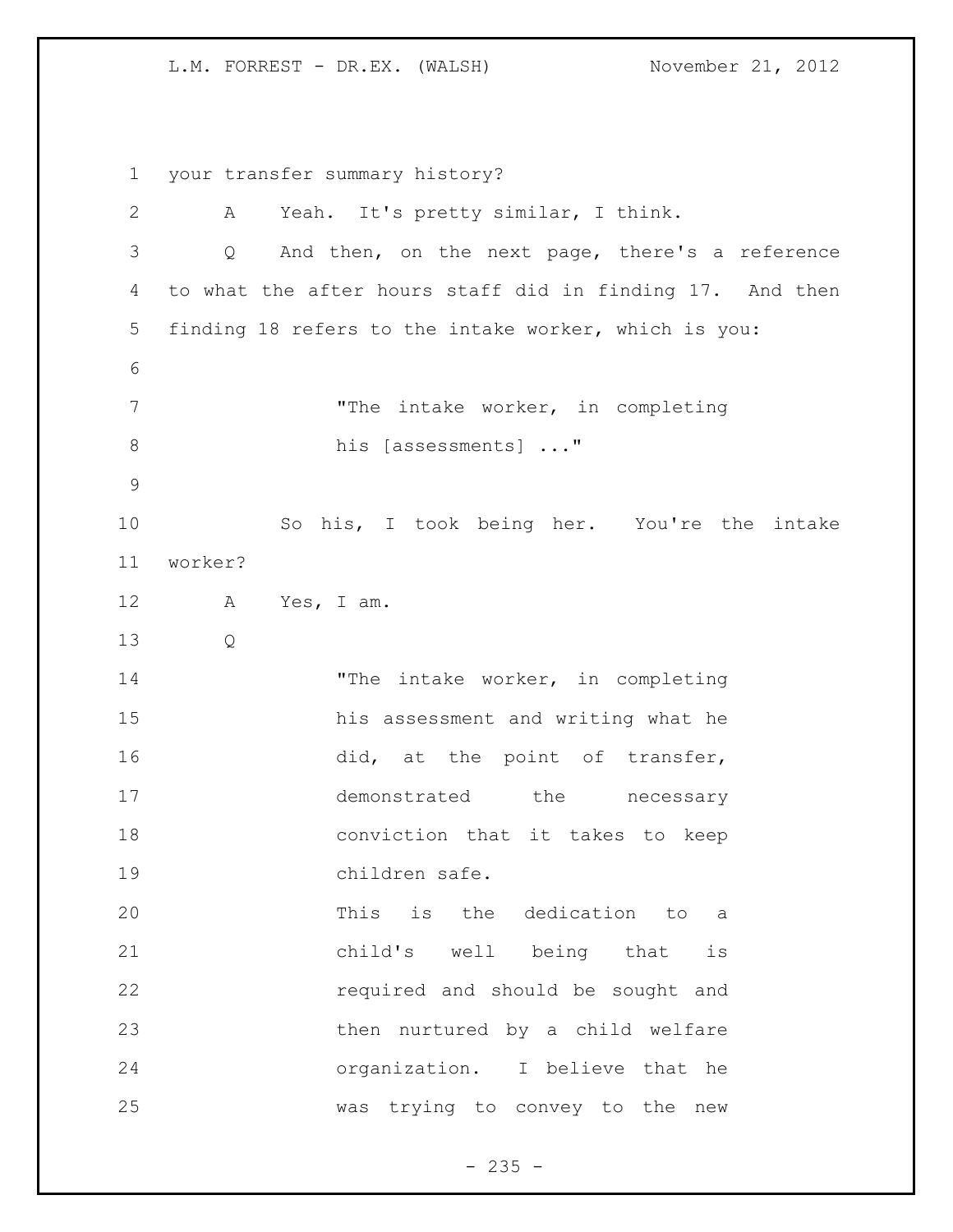ongoing worker that the agency needs to make sure that it did what was right for Phoenix. This is a highlight in the management of this case." So this is the commentary on the risk assessment 8 that you wrote out; do you have any comments? A I do not, no. Q And if we turn to page 64 of the report please. C4 and C5, I think C standing for conclusion: "Correspondence between the Child Protection Branch, Winnipeg CFS and the Authorities from 1999 to 2006 shows that the full institution of child protection **Standards** has been problematic." And Mr. Commissioner, I can tell you that when the report writer testifies, we will go through that correspondence. 23 The next, conclusion 5: "The difficulty of instituting,

 $-236 -$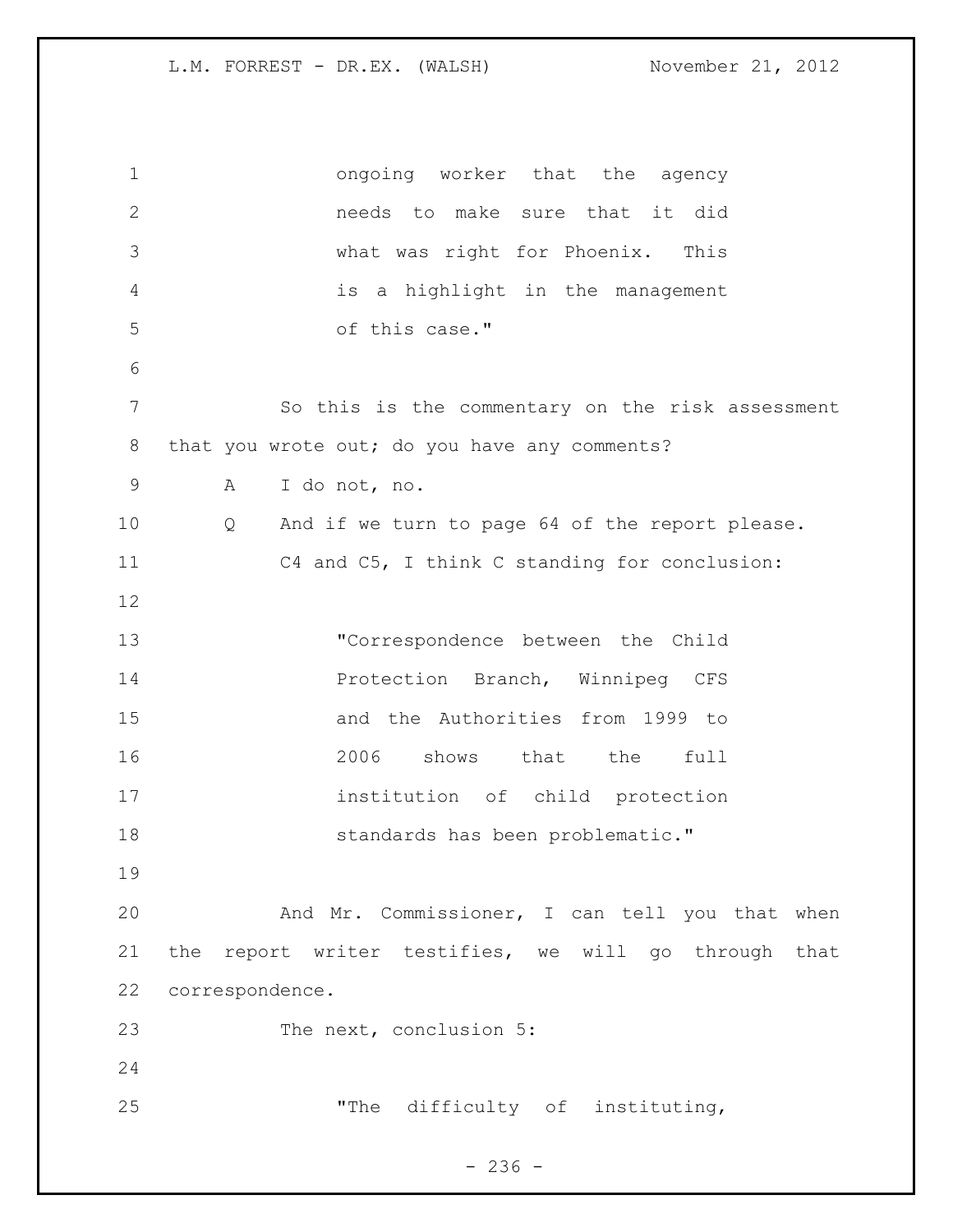reinforcing and auditing Child Protection Standards is directly related to the chronic lack of resources and staffing during the period of this case file. This is evident at all levels which include the Child Protection 8 Branch, Winnipeg CFS and other child welfare agencies across the 10 Province of Manitoba."

 Do you want to make any comments about those conclusions that the report writer made with respect to the agency and other aspects of the child welfare system?

 A Well, I believe what he's indicating here is that it was difficult to enforce standards, based on the system's lack of resources and staffing. And that was our, our reality. Standards are there, but if you don't have enough staff, or if you don't have enough time, or if you 20 don't, if you have too many files that were, are, are with complex issues that require resolution, if you have uncooperative families, or difficult to locate families, all of that contributes towards, you know, an inability to meet what is listed as a standard. It's not that we don't want to, it's not that we aren't trying to, but all of

- 237 -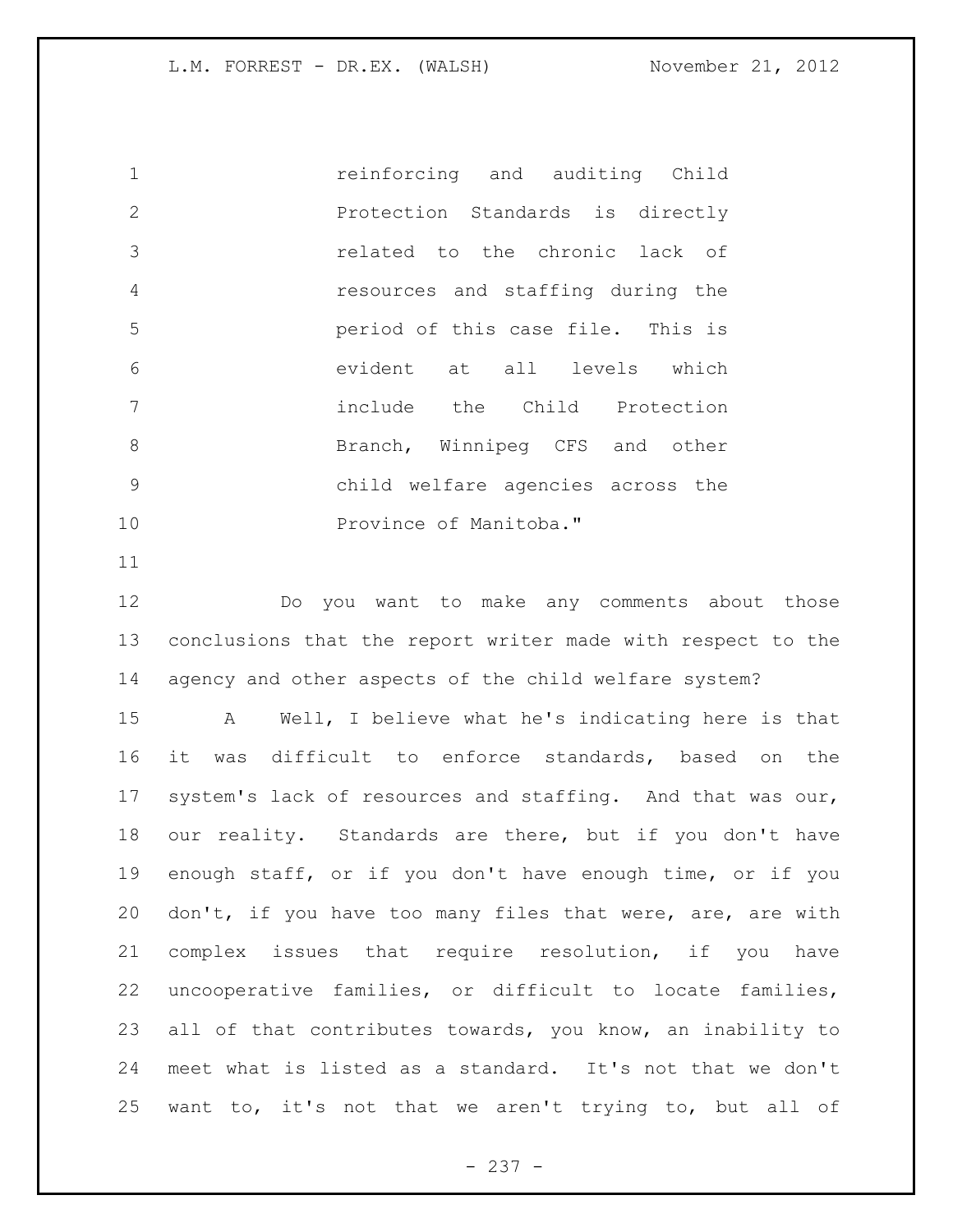those things contribute to why we sometimes can't do everything that we would want to do with a family.

 Q So are you agreeing with the two conclusions that are listed, C4 and C5?

 A I would have to say that I would probably agree with it, to, to some, to some, to some degree, yes, yeah.

Q And that's with respect to what time period?

 A Probably most of my time as a child welfare worker. That time period he's indicated that's when he's looking at, through, for his report, but in all of my time as a child welfare worker, it's difficult to do everything you can do for a family, based on cases, time, lack of resources, difficulty finding things for families, to get them involved with. So, in all honesty, it's, it was, I was always challenging myself to see, am I doing enough? Have I got everything covered? Is that family going to be okay today? I don't think I left the office a day, thinking I had done everything I could have done, or tried everything I could have done. Because I knew, in reality, that it didn't always happen, because something would interfere, or something would come up and then I wouldn't get to that family. So it wasn't for lack of trying or lack of caring, or, or lack of hope, or belief that families could do things, but there were other factors that interfered with that.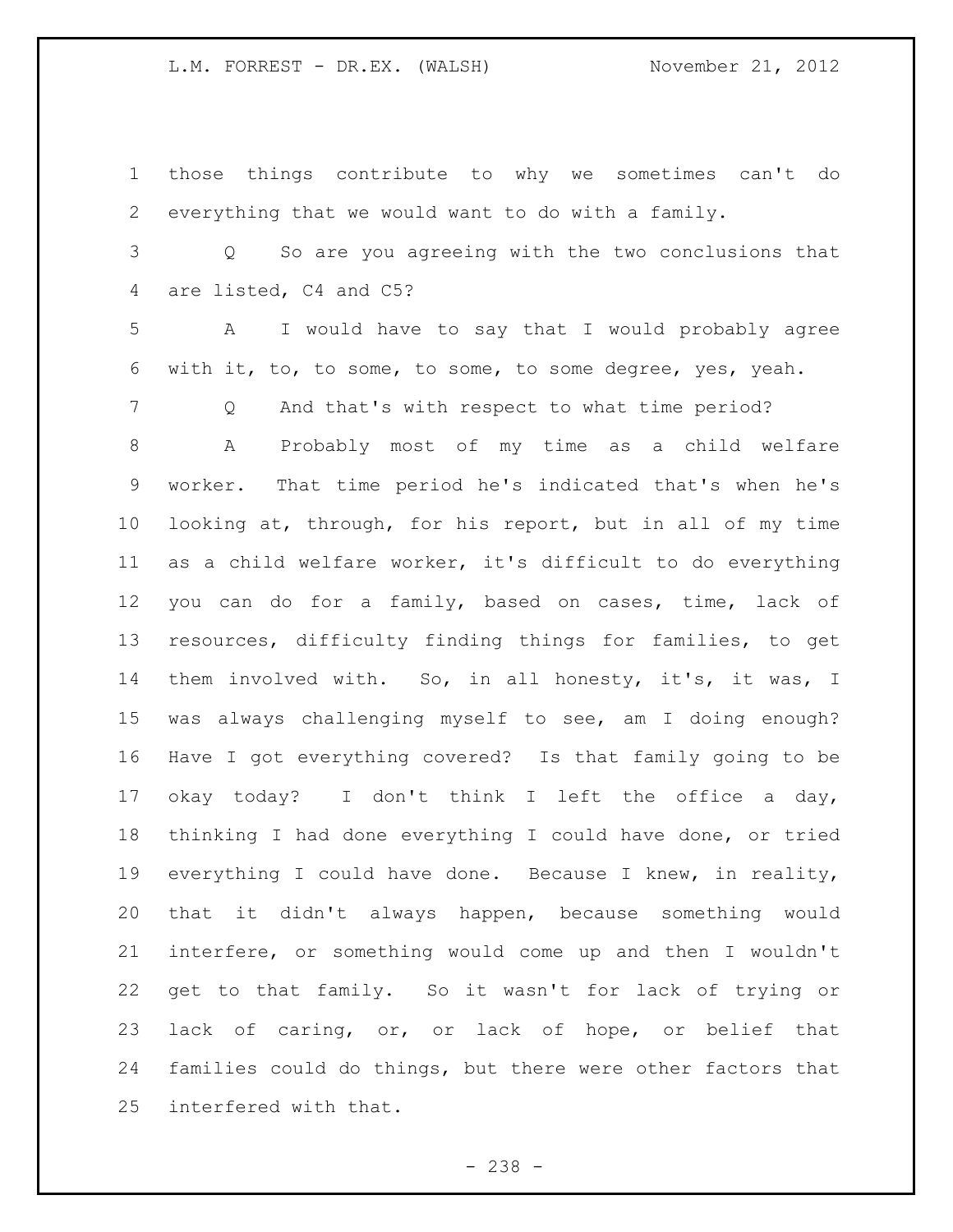Q Those factors being?

 A Not enough staff, not enough resources, too many cases coming in, too many referrals coming in.

 Q Anything else you want to say about this report? About the findings and conclusions we've looked at with respect to this report?

A No.

 Q Okay. So the next report I want to take you to is an internal review, starting at page 38015. And this is from Commission disclosure 1802. This is an internal report that was prepared by Rhonda Warren. You didn't meet with Ms. Warren as part of --

A No, I did not.

Q -- her preparation of this review?

A No, I did not.

 Q And in fact, I think we'll hear that this review was a review of the file, so that she didn't meet with anyone to prepare the review, it was just a file review. And again, have you read the report, or portions of it?

A Only as it pertains me in this inquiry, yes.

 Q Okay. And if we look at the seventh bullet, beginning:

 "On February 26, 2003 the Agency received a referral from

- 239 -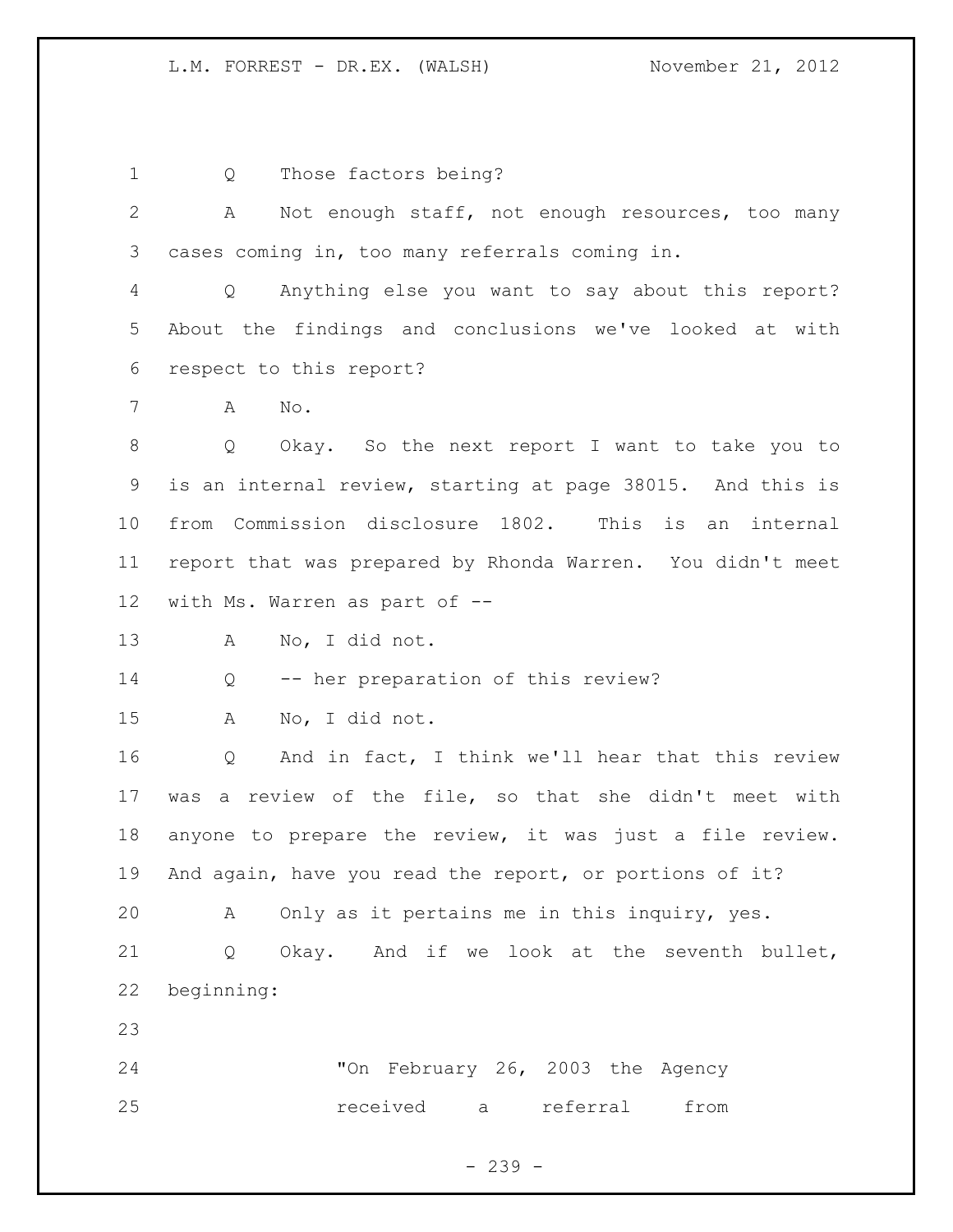| $\mathbf 1$   | Children's Hospital that Phoenix   |
|---------------|------------------------------------|
| $\mathbf{2}$  | was brought to the hospital by her |
| $\mathcal{S}$ | 'Godfather' as she had a foreign   |
| 4             | object stuck in her nose, which    |
| 5             | had become infected. The object    |
| 6             | had been there since November (3   |
| 7             | months). The hospital did not get  |
| 8             | the name or address of the person  |
| $\mathsf 9$   | who brought Phoenix to<br>the      |
| 10            | hospital. The worker did attend    |
| 11            | Steven's home on February 28 to    |
| 12            | discuss the issue although Steven  |
| 13            | said he had no knowledge of it.    |
| 14            | In the letter from the Hospital    |
| 15            | the Godfather mentioned that they  |
| 16            | and Kim) had noticed that<br>(he   |
| 17            | something was stuck in Phoenix's   |
| 18            | nose and had advised Steven to get |
| 19            | it checked out, he did not and     |
| 20            | they sought medical attention as   |
| 21            | soon as Phoenix was placed in      |
| 22            | their care. Steven refused to      |
| 23            | give the worker the name of the    |
| 24            | person caring for Phoenix so no    |
| 25            | further follow-up was done.        |

- 240 -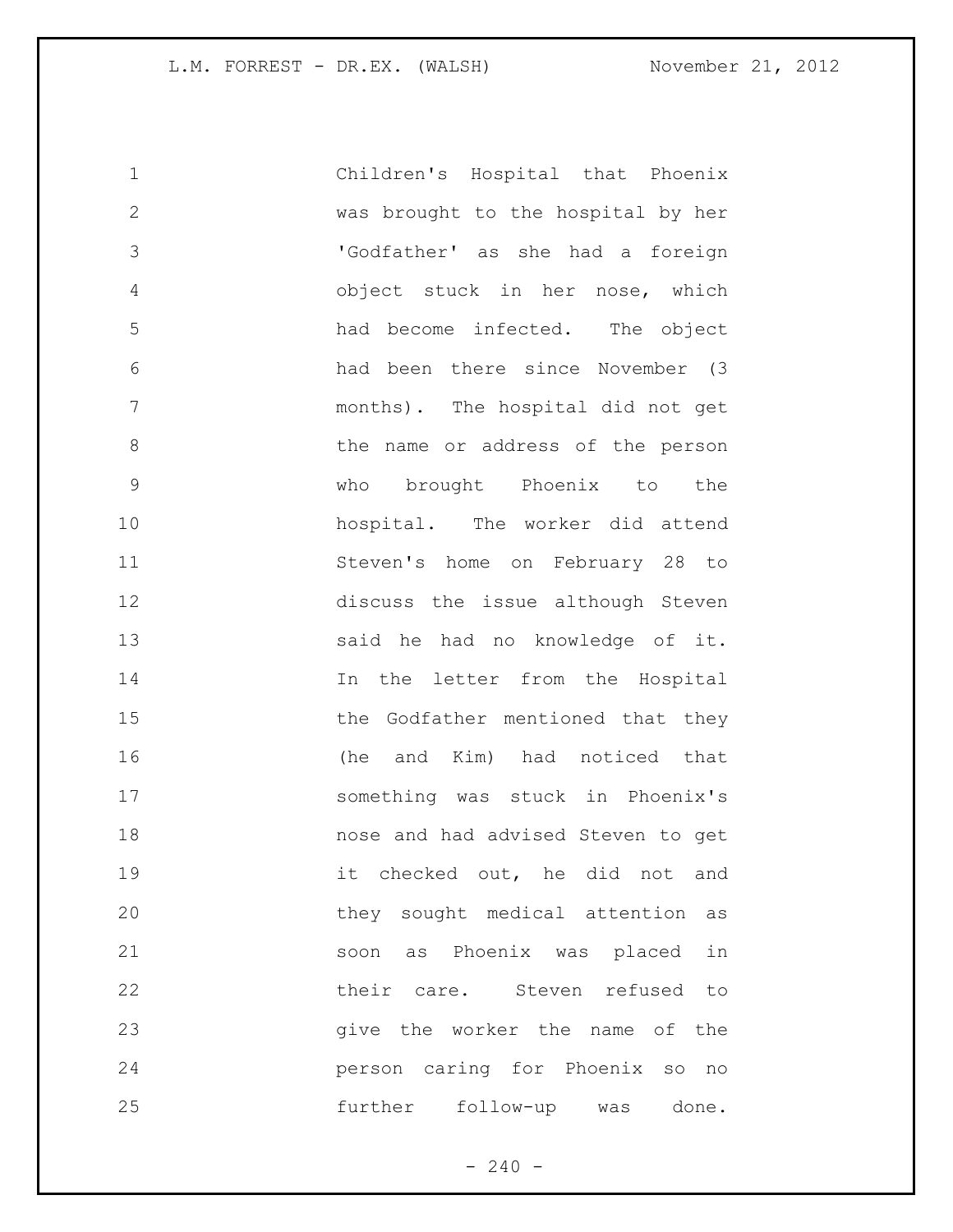Allowing a child to have a foreign object embedded in her nose for three months without medical attention is clearly neglectful and a thorough investigation of Phoenix's living situation should 7 have been conducted at that time, 8 with or without Steven's consent. It must be noted that the Intake worker did make numerous attempts 11 to connect with Steven during 12 March, April and May 2003 but was not successful in finding him home."

 So do you want to comment on those findings? A Well, as, as this report was written after the fact, obviously there's information in here that I would have liked to have had, in terms of some of the identity or names of these possible people that are in that finding, which I didn't. That could have been helpful. I was completing an investigation into Phoenix's living situation. It was obviously not fast enough, but I was attempting to do that, because it needed to be done, based 25 on the, the referral information. So ...

- 241 -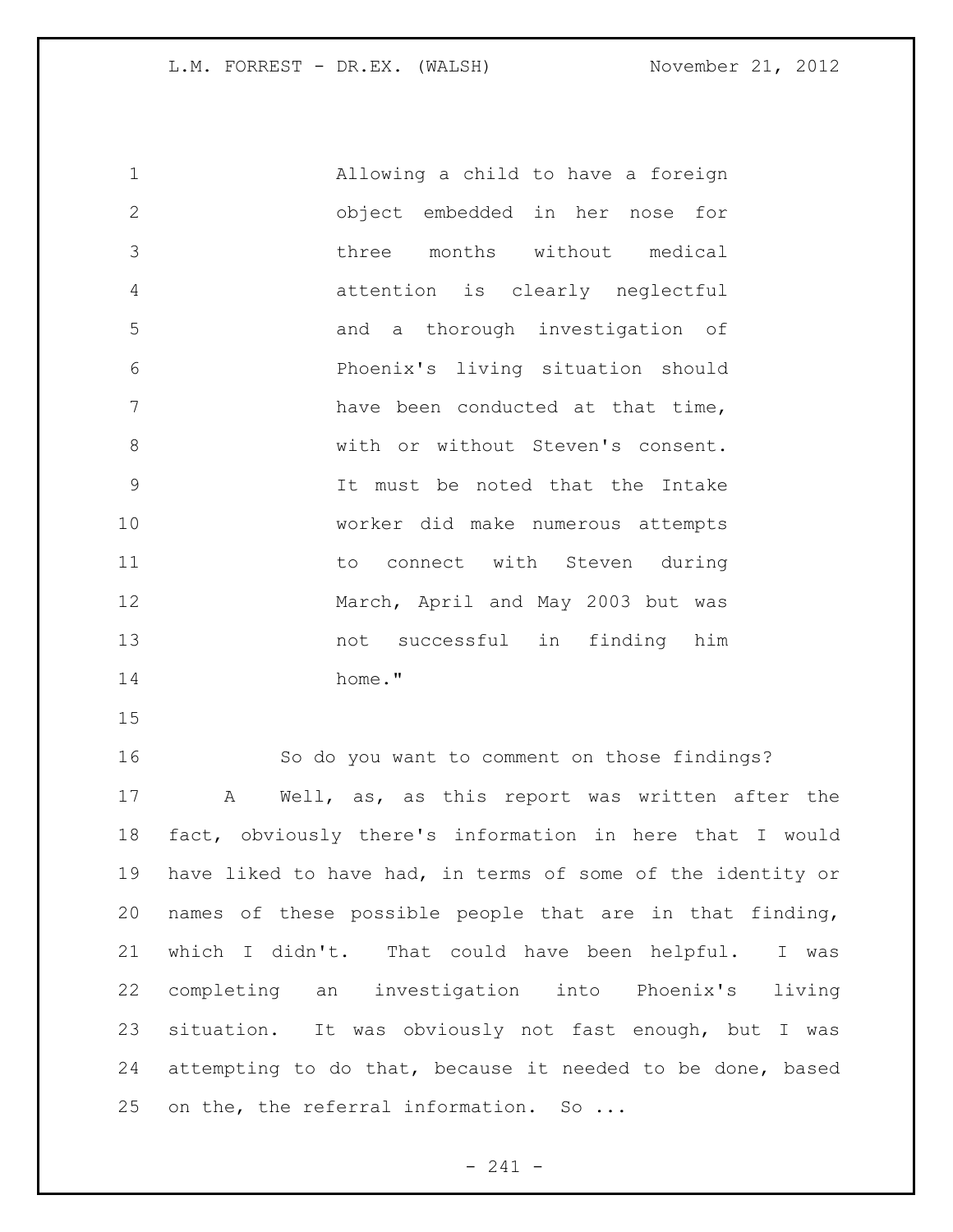1 Q All right. Now, if we turn to page 38018 --

A If I could just add to that as well?

Q Absolutely.

 A It says with or without Steven's consent. I wasn't waiting for Steven to consent or, or thinking he wasn't going to consent. To try and work with a family, like I had said before, the -- you have to kind of try and figure out ways to, to develop a relationship and work with them. So my style, like I said to you, was not, it's not an invasive or intrusive style. It didn't seem to need that kind of an intervention, based on what we had going at that time. So I wasn't waiting for him to, to, you know, agree to meet with me. I was still trying to meet with 14 him, but he just wasn't there. So ...

 Q And you had no other resources to, to try and locate him?

 A This keeps coming up and I guess you would like me to say that I should have called more people, or I should have called people that knew of him and found out where he was at maybe. I have to be mindful of that. There's, there's privacy and confidentiality. There's trying to not upset -- you know, there's a way of approaching a family that, you know, if you do those kinds of things, will it be worthwhile? Will it get me into the door? Will it still get me the answers and the information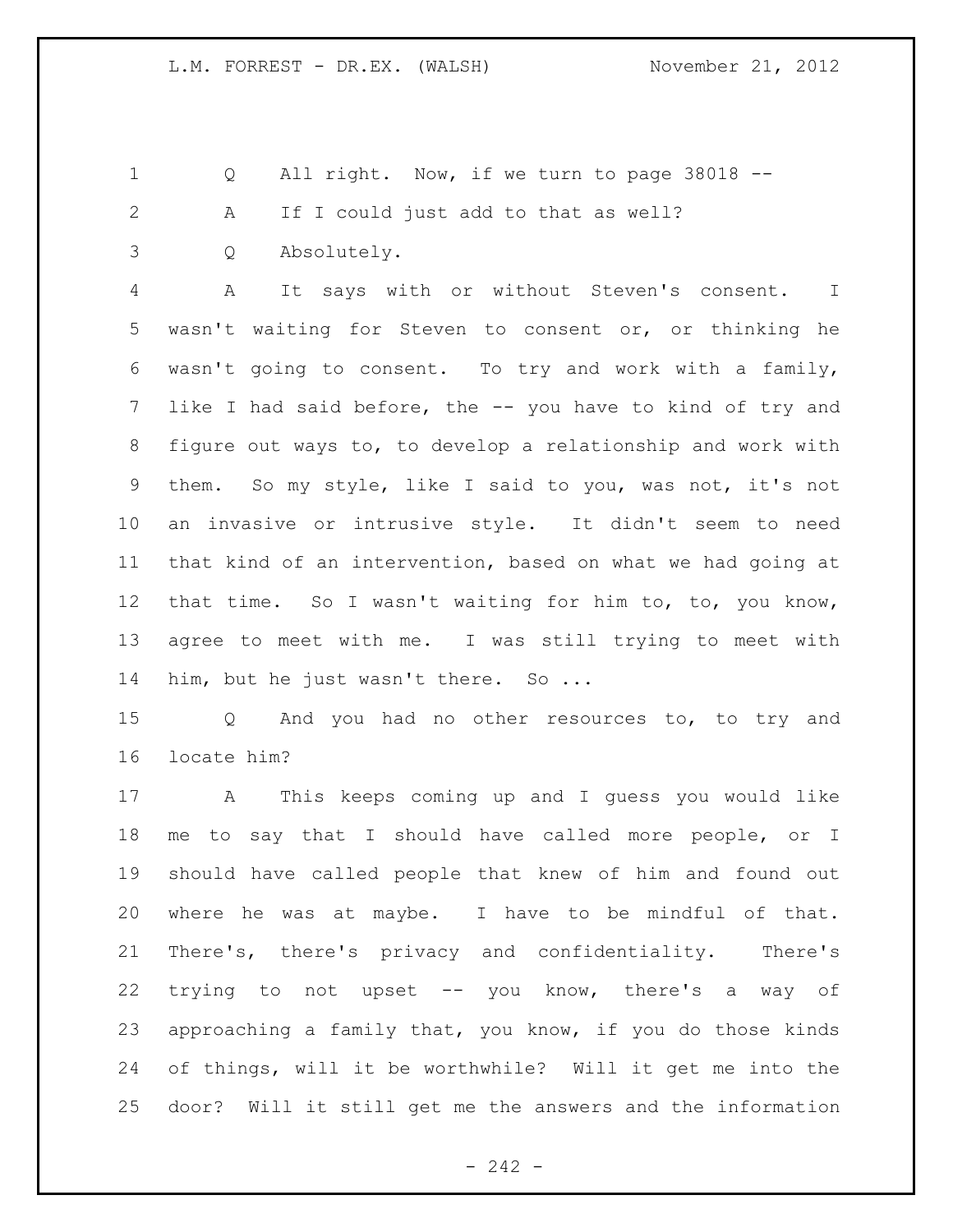that I'm looking for if I go in there with this very heavy hand and without respecting their privacy and start calling people in the neighbourhood and demanding that? I don't know if I will get that from them. I don't know if I will get that even more from him, if he finds out about that. So I made a, I made a, I made a call, to say, you know, I'm going to keep trying to find him. I'm going to, I'm going to deal directly with the immediate family at this time. That was the call that I made. And it was discussed with my supervisor. Whether I would have found out more by contacting other people, I don't know that, and I will never know that.

 Q And actually, one of my queries, when I asked about other tools, is whether it would be helpful, as a social worker, to have some other form of assistance, some other type of worker who might help you with investigating, trying to locate someone? I mean, you told us, for instance, that when you have trouble serving a, a client, a family with court papers, then ultimately you make use of the services of a process server. And so I wondered if, if there were some other type of worker who could be of assistance to you, given your caseload demands, in trying to locate families?

 A I don't know that there would have been, because 25 if this, if you locate the family, then there is the

 $-243 -$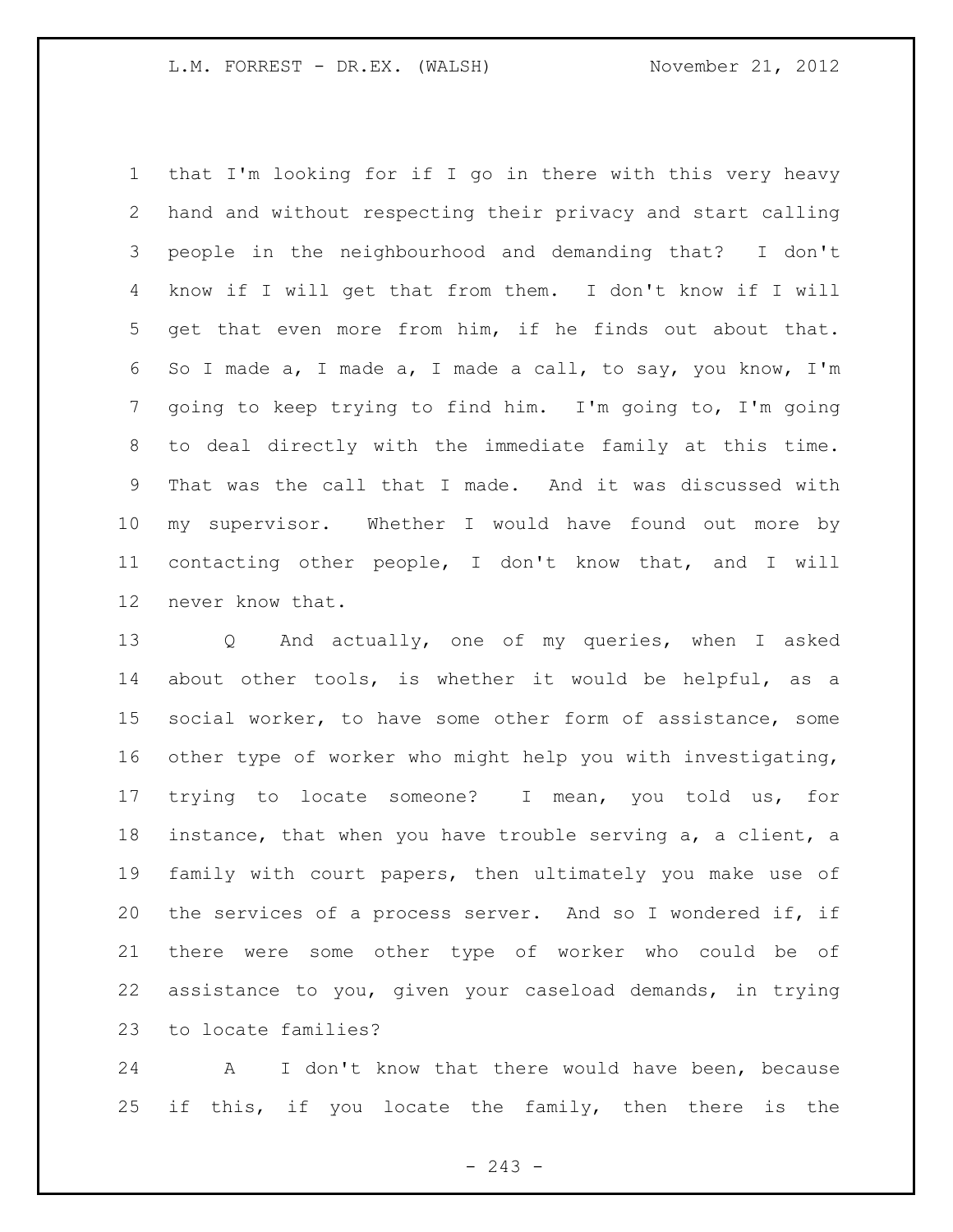| $\mathbf 1$ | obligation and responsibility of trying to get, you know,  |
|-------------|------------------------------------------------------------|
| 2           | to discuss with them the reason of your involvement.<br>So |
| 3           | unless it's another social worker, then I don't know if    |
| 4           | that would have been more help, like, if that would have   |
| 5           | been of -- like, a case assistant, I don't know if that    |
| 6           | would have been of assistance in that regard.              |
| 7           | Okay.<br>Q                                                 |
| $8\,$       | A<br>$\mathsf{SO}$                                         |
| $\mathsf 9$ | THE COMMISSIONER: I, I take it your employer               |
| 10          | didn't have a, an, an, an investigative branch that was    |
| 11          | available, you, to go to, to do investigations?            |
| 12          | THE WITNESS: Essentially that was in, that's the           |
| 13          | role of intake --                                          |
| 14          | THE COMMISSIONER: Yes.                                     |
| 15          | THE WITNESS: -- is to do the investigations. We            |
| 16          | nothing along with that other. It<br>had<br>was<br>our     |
| 17          | responsibility to do those investigations and to locate    |
| 18          | them.                                                      |
| 19          | THE COMMISSIONER: Oh, okay.                                |
| 20          | THE WITNESS: Um-hum.                                       |
| 21          | THE COMMISSIONER: Thank you.                               |
| 22          | THE WITNESS: Um-hum.                                       |
|             |                                                            |
| 23          | THE COMMISSIONER: I, I understand.                         |
| 24          | THE WITNESS: Okay.                                         |

- 244 -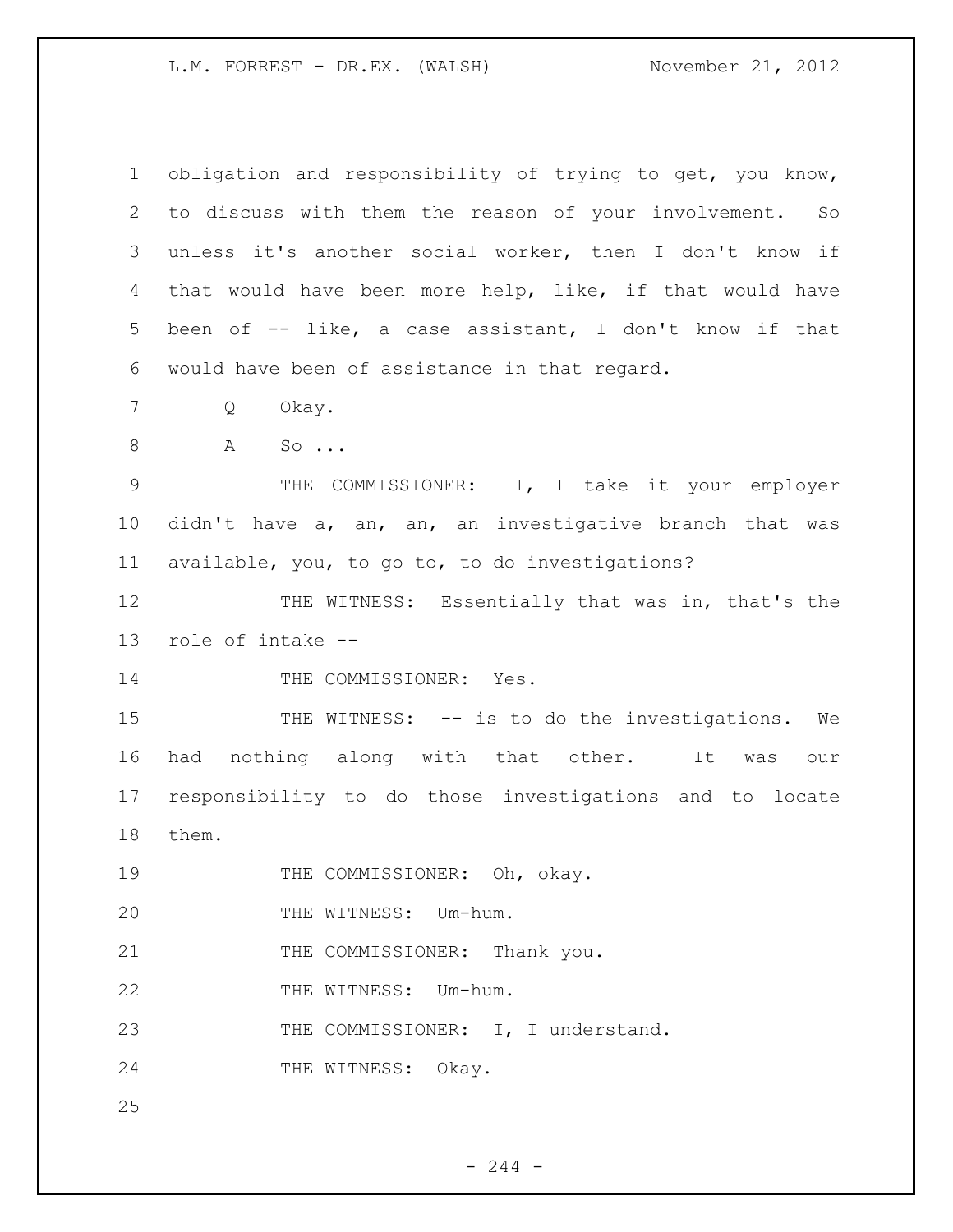BY MS. WALSH: Q Anything else you want to comment on this page? A I don't think so, I don't think so. Q It does say, at the bottom: "Upon transfer from Intake to Family Services on June 27, 2003 ..." Noting that: "... (Phoenix had been apprehended 13 on June 22) the file was categorized as 'high risk'." We heard that that's what you categorized it as. And: "The closing summary written on October 2, 2003 does not articulate any direct contact with Steven ..." Now, we're getting a bit ahead of ourselves, but I just wanted to identify that the documentation of your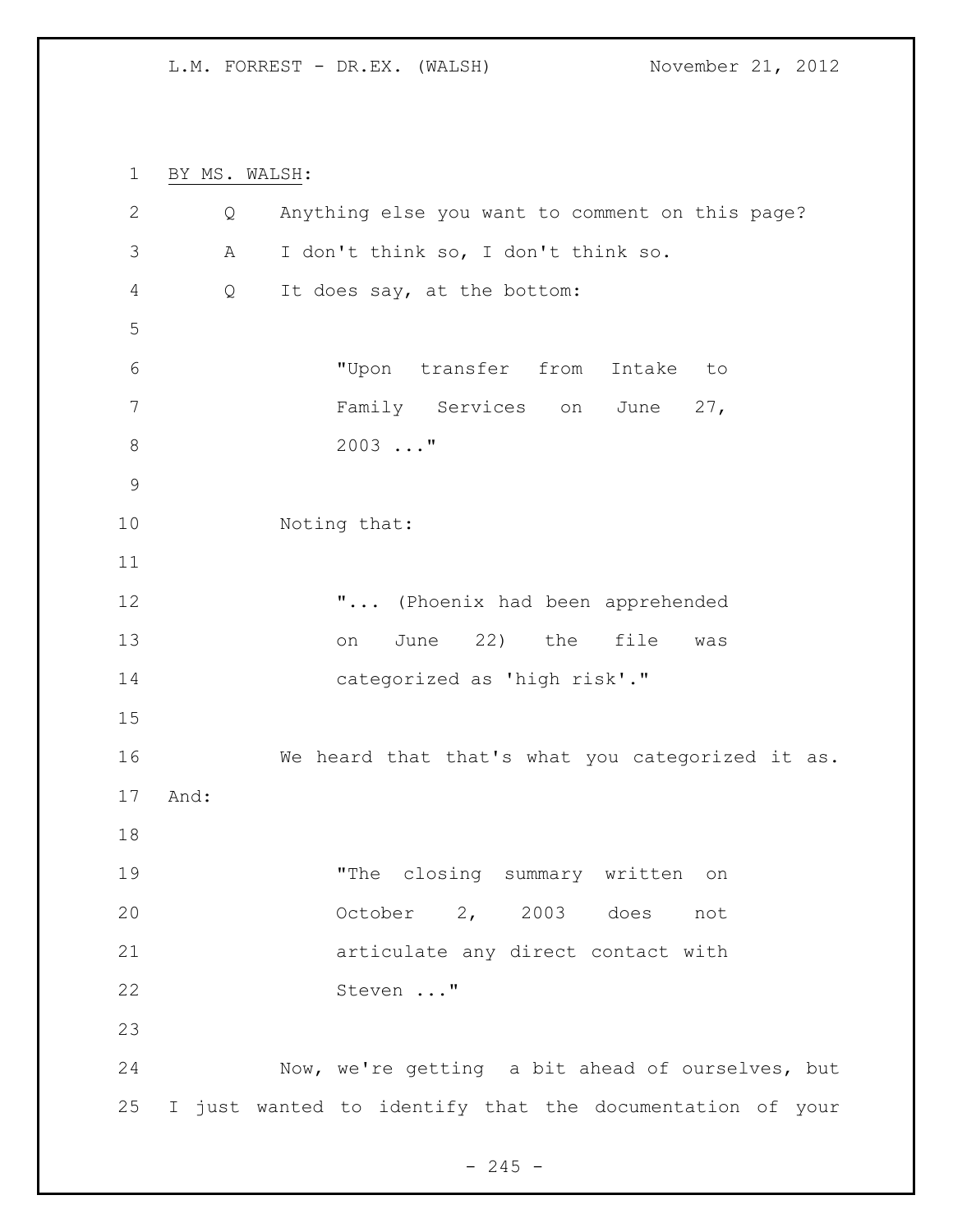characterization as, as high risk -- A Um-hum. Q -- and we will hear from witnesses next week as to what happened in October of, of 2003. If we can turn to page 38018, under the heading, Risk Assessment: "Statements of risk change from low to high without any change in circumstance. Statements of Safety are referred to as Statements of Risk. A family situation may be high risk even if on any given day the child is deemed to be safe. Unfortunately in this case 'low safety assessments' were deemed to be 'low risk assessments' which were 19 mot the case. This continuous error resulted in this case being closed numerous times without 22 adequate intervention by the Agency. An Intake worker clearly articulated this problem in an assessment done in June 2003.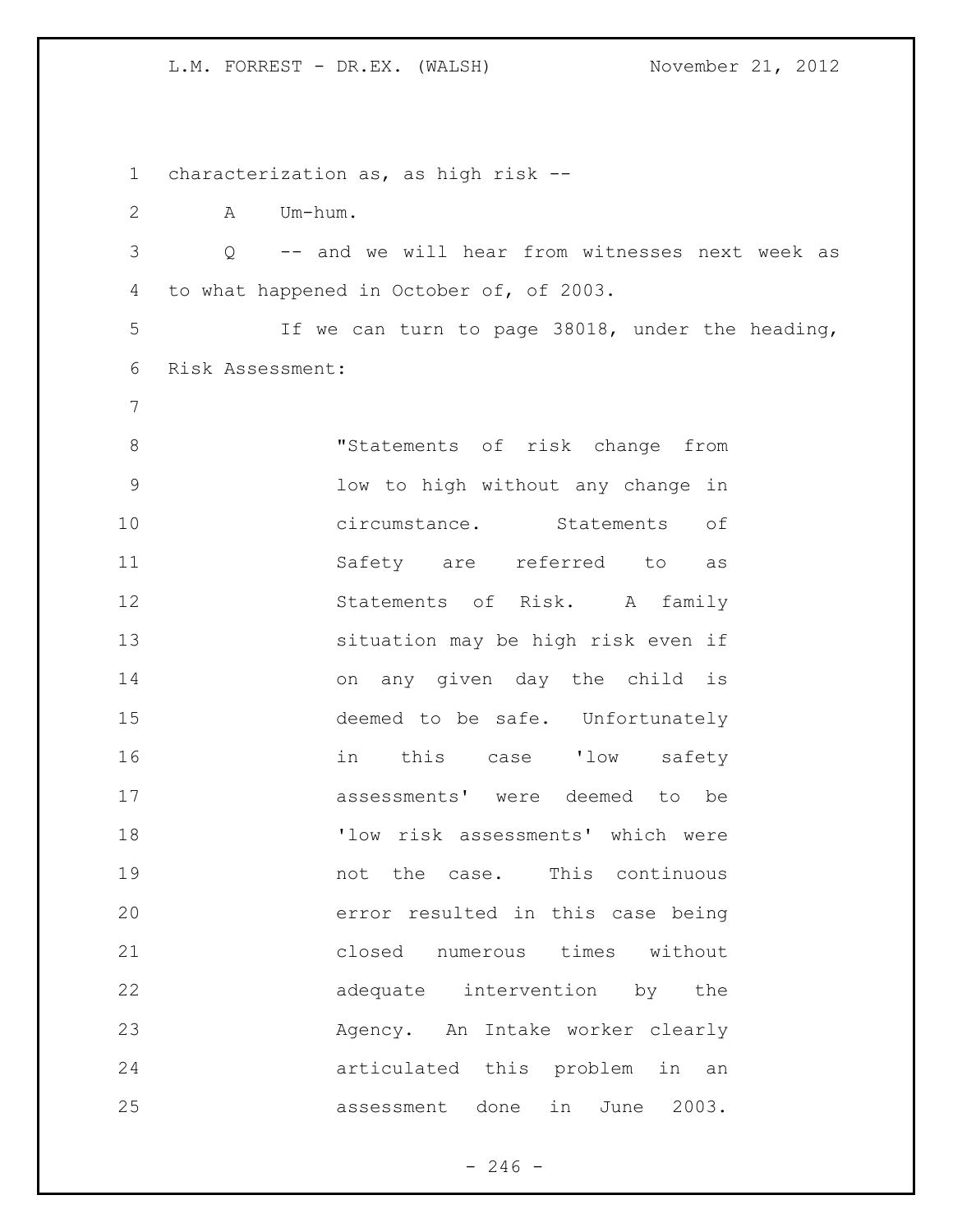| $\mathbf 1$   | [Where] She states:                       |
|---------------|-------------------------------------------|
| $\mathbf{2}$  | 'It is this worker's opinion that         |
| 3             | it is this attitude "                     |
| 4             |                                           |
| 5             | And the report writer inserts resistance. |
| 6             |                                           |
| 7             | " and disregard for the Agency            |
| 8             | that has probably resulted in this        |
| $\mathcal{G}$ | Agency's previous termination of          |
| 10            | services, and not lack of child           |
| 11            | welfare issues. If one looks back         |
| 12            | in previous recording the                 |
| 13            | identified and unresolved problems        |
| 14            | are still very much present in the        |
| 15            | family's current situation.<br>The        |
| 16            | problems haven't gone away, and           |
| 17            | now neither can the Agency. The           |
| 18            | obvious struggle in commitment,           |
| 19            | questionable parenting capacity,          |
| 20            | along with an unstable home               |
| 21            | environment and substance abuse           |
| 22            | issues, and lack of positive              |
| 23            | support system all lend to a              |
| 24            | situation that poses a high level         |
| 25            | оf<br>risk<br>this child,<br>for<br>to    |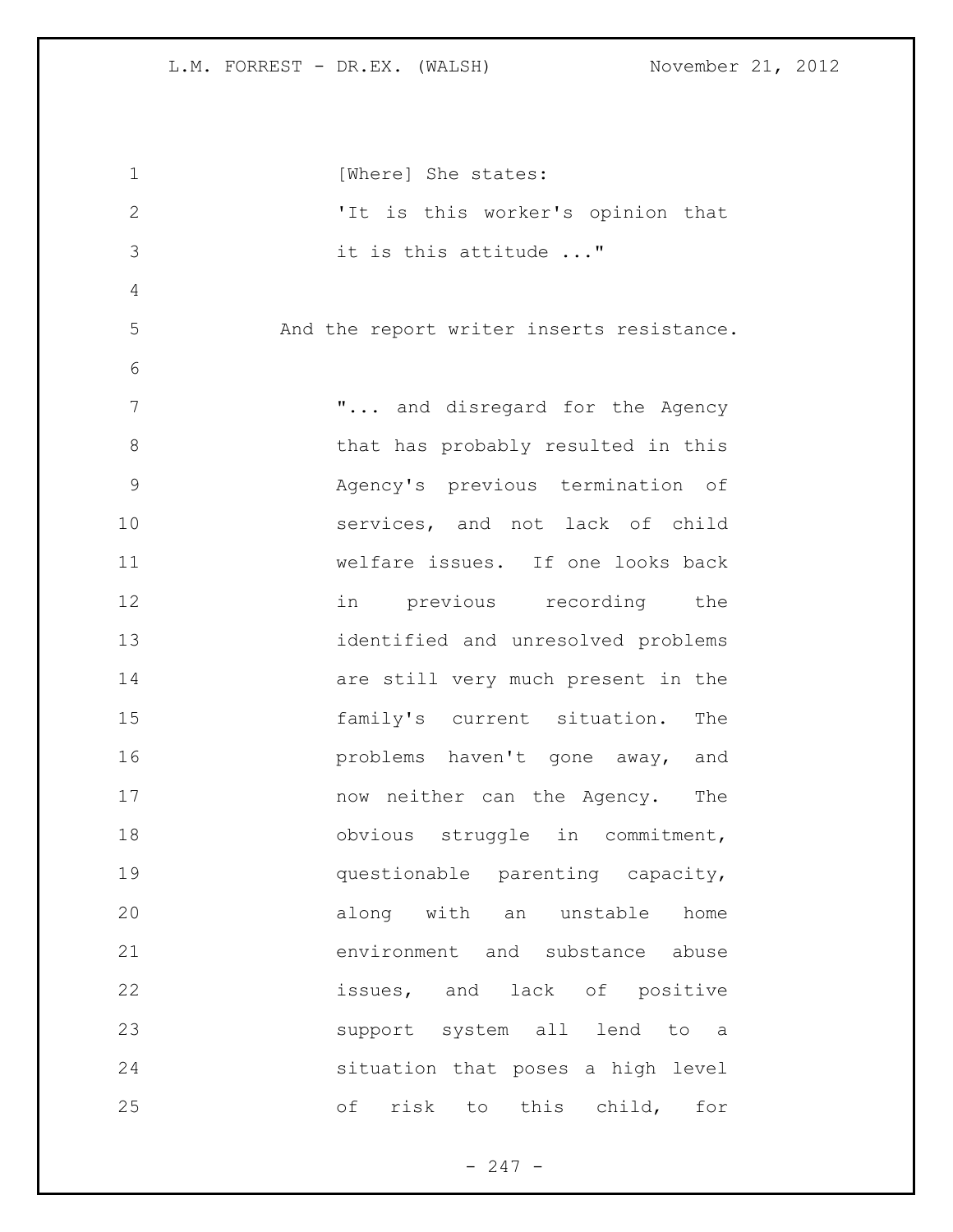maltreatment and or placement in 2 Agency care.'" The report goes on to say: "Unfortunately this statement was ignored once the case was 8 transferred for ongoing service. Based on this case review it is apparent that Risk Assessment is 11 11 not universally understood by 12 Agency staff." 14 Now, I gather that the report writer is saying that you did understand risk assessment; do you have any comments on this portion of this report? A Probably just to clarify that previous workers would have been working with whatever information that they had been provided with the family and collaterals. So in terms of their determinations, that would have prompted 21 those. I guess, by the time I -- when I got the file and you put the whole picture together, as much as you can, that is how I came up with these determinations, in terms

of a high risk situation.

Q Any comments with respect to your work as it's

 $- 248 -$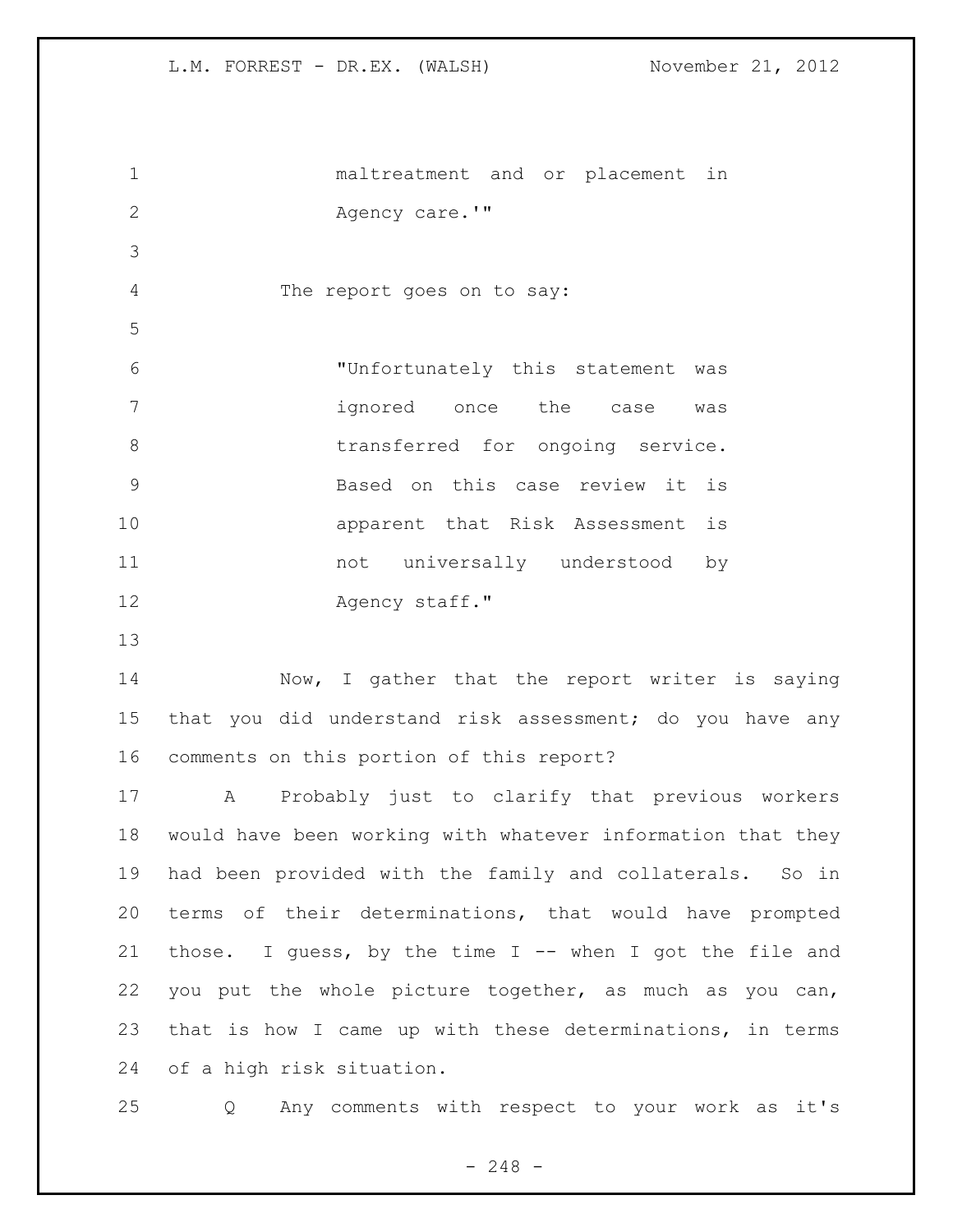discussed in this report?

A No.

 Q Okay. And then finally, the report that we call the Section 10 report, at page 139, this is the report that was prepared through the offices of the chief medical examiner and again --

 THE COMMISSIONER: This is a different report than the last one?

 MS. WALSH: Yes, this is the Section 10 report, prepared through the offices of the chief medical examiner, prepared by Jan Christensen-Wood. It's called the Section 10 report, I understand, because it was prepared pursuant to what was then Section 10 of the Fatality Inquiries Act.

14 THE COMMISSIONER: All right. I know it.

BY MS. WALSH:

 Q And again, had you ever been interviewed by Ms. Christensen-Wood about your involvement with the, Phoenix's family?

A No, I have not, had not.

 Q And is the first time that you read portions of this report when you prepared to be interviewed by me?

A Yes.

 Q And have you read the report in its entirety, or just the portions that relate to your work?

 $-249 -$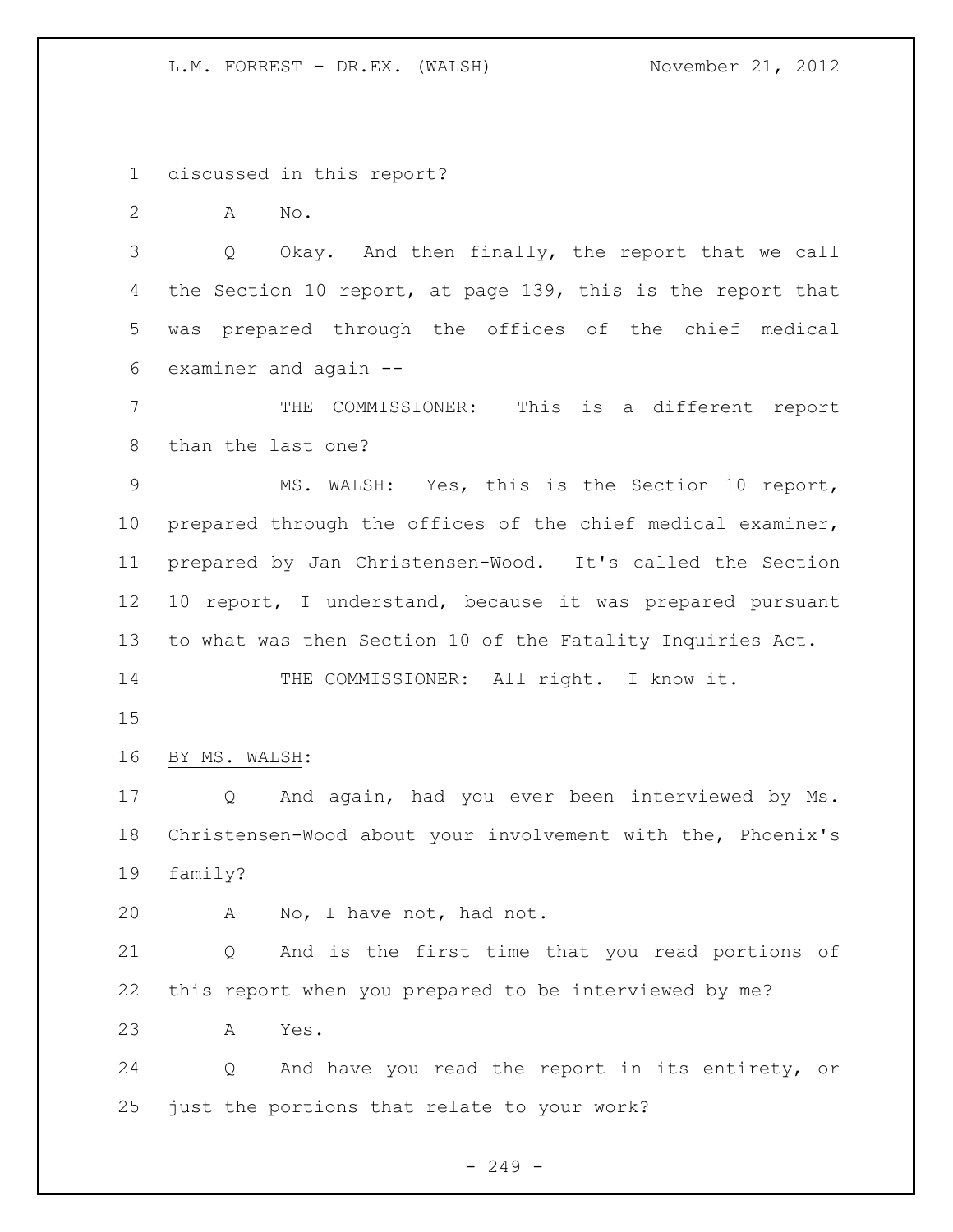A Just the portions that related to my work. Q So those portions are at pages 139 through 143 and starting at page 139, you see: "The Agency's Critical Response Unit Intake received a referral from the Child Protection Centre on February 26, 2003 ..." I think the rest of the recording on that page is fairly factual. At the bottom of the page, it references that: "Home visits were attempted 15 without success ..." 17 If we go to the next page, 140, it says: "As the 'unidentified man' was clear that Mr. Sinclair had failed 21 to follow through with necessary medical care reportedly for a period of months, Phoenix was, under s.17 of The Child and Family Services Act, a 'child in need of

 $- 250 -$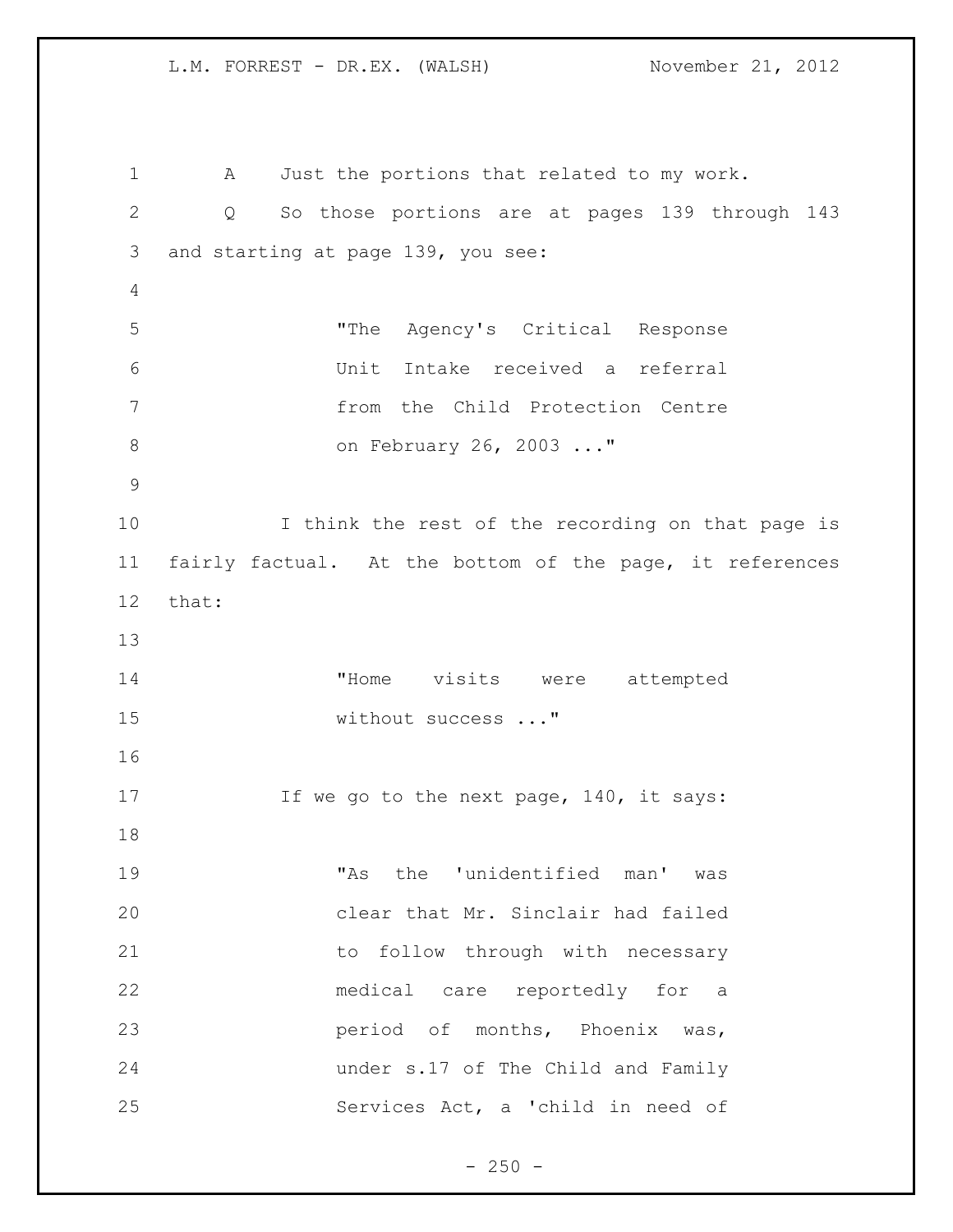protection'. A check with the Child Protection Centre on April 19, 2006 revealed that the man identifying himself as Phoenix's 'godfather' (no name was noted on the chart) and was clear that he had been concerned about Phoenix's condition since November particularly as her father had not 10 acted to remedy it. There had been an earlier visit to a walk-in clinic which resulted in a recommendation to take Phoenix in 14 to a hospital to have the object removed." Do you have any comments on those findings? A So a check with the Child Protection Centre occurred in 2006, after my involvement? Q That's what it says. A Okay. I'm not certain what -- I guess she's 22 indicating that I should have deemed it  $a_i$ , a more priority, because this was a child that was in need of protection. The hospital dealt with the child and, and treated her. They contacted our agency a day later. The report was very

 $- 251 -$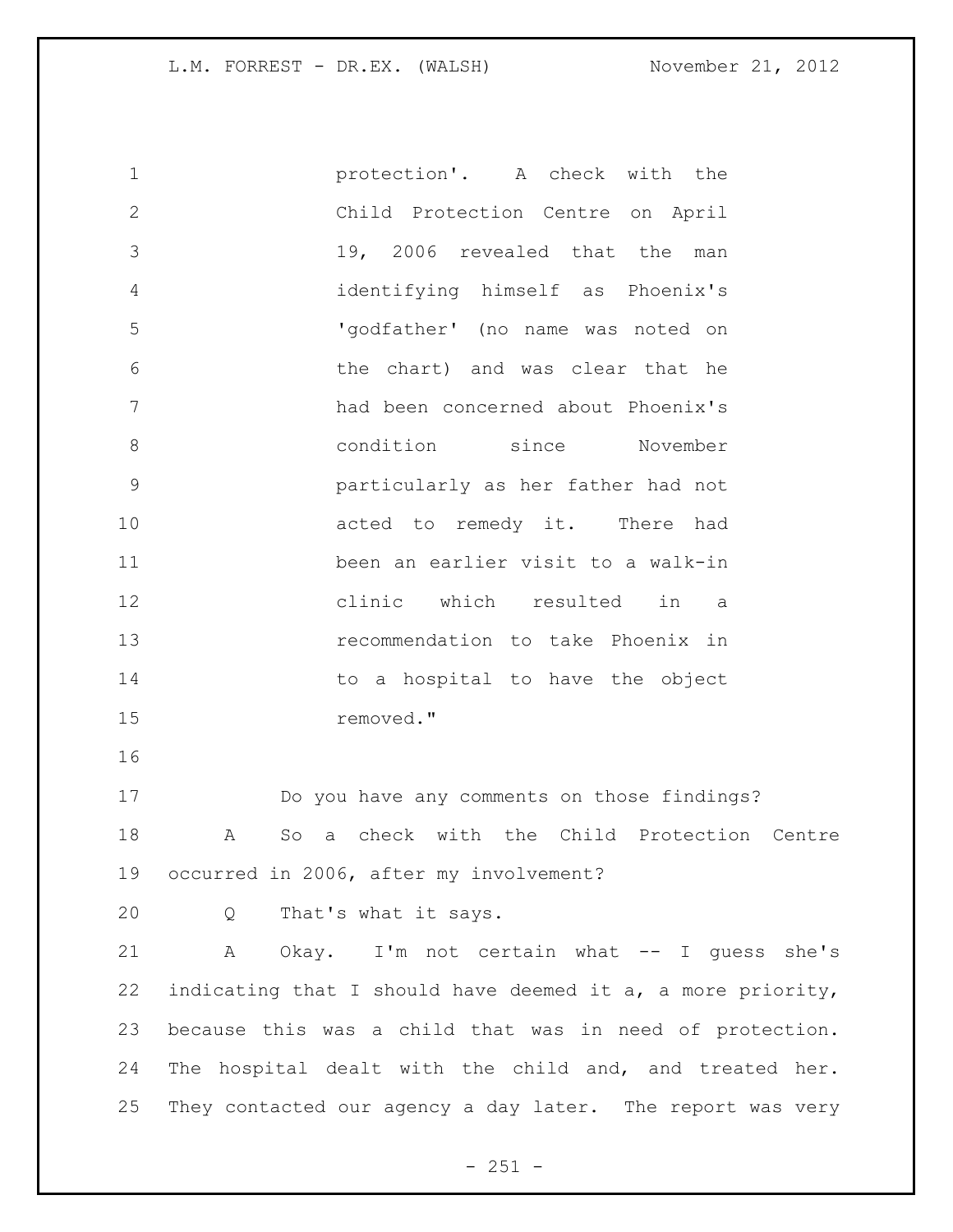brief. I don't know that the hospital itself deemed it as high risk, as maybe this suggests, given their response time. If there is a high risk situation, they will often call us right away, hospital social worker will get involved. None of those things did occur at that time, so I'm not certain -- I guess part of that would have been why I also looked at it as not as high a risk of a situation, or a child that was in need of protection, or apprehension. So  $-$ 

 Q So are you disagreeing with the statement that Phoenix was a child in need of protection, at the point that she was brought into the Child Protection Centre?

 A Well, she had something up her nose and it was there for awhile, according to this very vague -- it's vague information. I don't know the context of it and none of that was clarified to me, so I'd want more information to determine what, how that decision was made, I guess, is what I'm going to say to that.

 Q Okay. So at the very least, you would have to do further investigation?

A Yeah.

 Q And then if we scroll down, there's again, factual reporting as to what happened with respect to the apprehension, which you weren't personally involved in; correct?

 $- 252 -$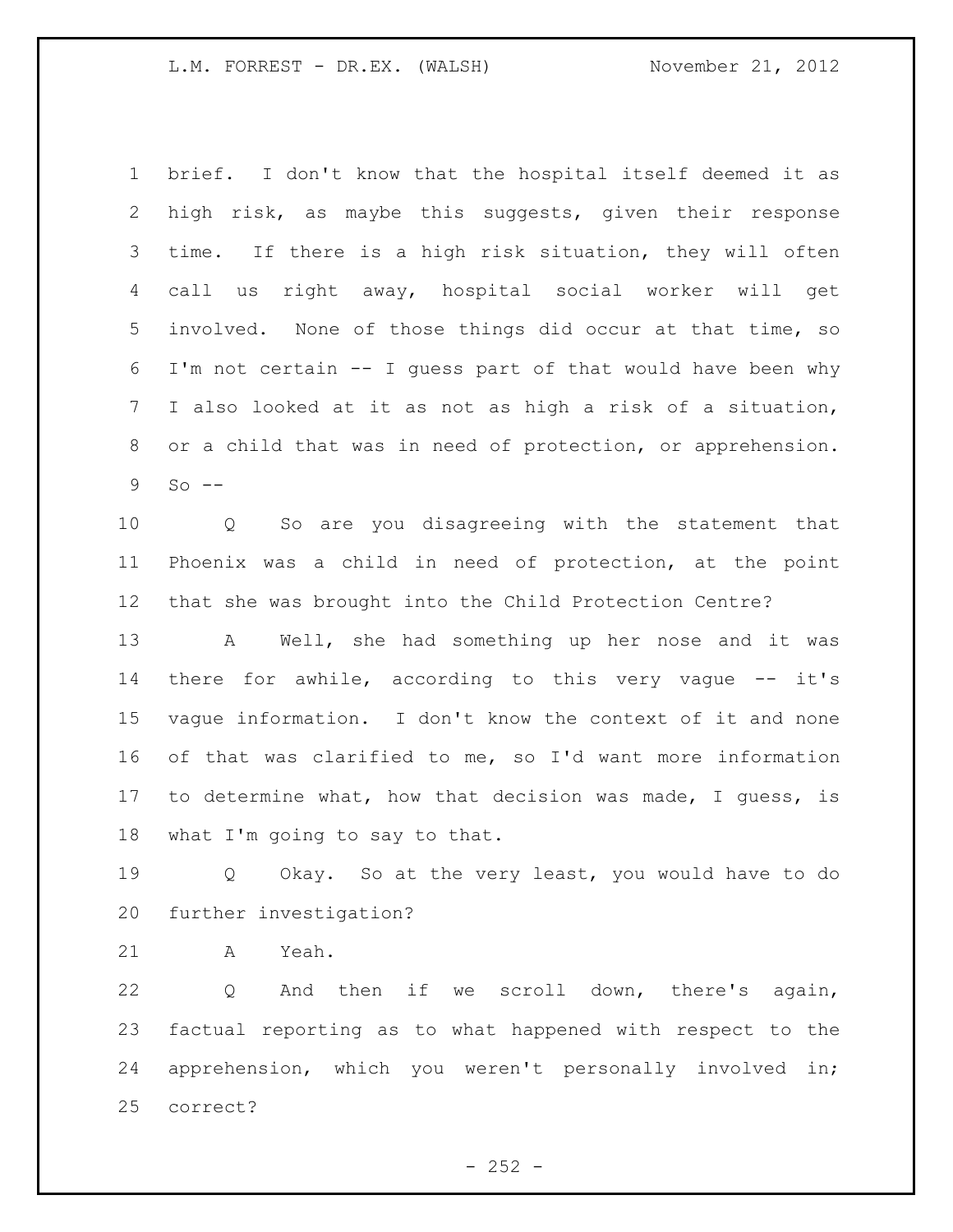1 A I wasn't.

 Q Okay. And then if we go to the next page, again, there's discussion about attempts made to contact Mr. Sinclair over the following days. The fact that his sister called to inquire about Phoenix, that's all matters that you referred to in your transfer summary?

7 A Yes, that's correct.

 Q And then the report writer references the fact that Phoenix's first days in care were documented, documented in agency logs and I don't think there's anything in this factual report that is of a contentious nature, but you can tell me if you think there is.

 A I don't think so. It's basically the same as what's in my report in the children's log, so --

 Q Right. And then the next page, 142, again, reiterates the contents of your assessment verbatim. And if we can go to the next page, 143, it says now there -- she's talking about your involvement further:

 "In reviewing the court transcripts provided by [Winnipeg Child and Family Services] external counsel and the legal file ... it appears that, despite

 $-253 -$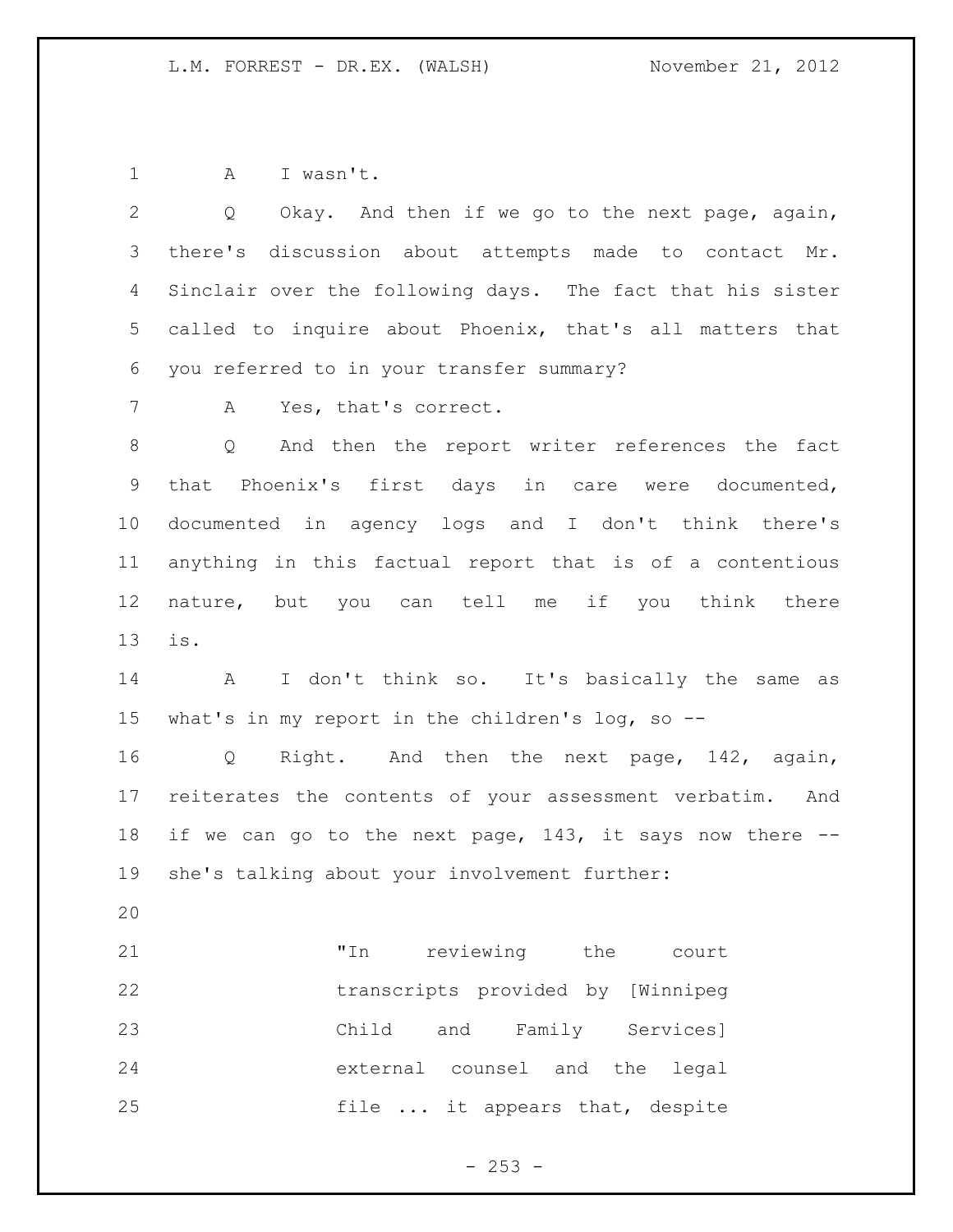| $\mathbf 1$   | several requests, no particulars   |
|---------------|------------------------------------|
| $\mathbf{2}$  | were provided by the assigned      |
| 3             | Family Services worker. The        |
| 4             | Intake worker had developed a      |
| 5             | detailed and thoughtful assessment |
| 6             | of the family and a recommendation |
| 7             | that Phoenix stay in care until    |
| 8             | her safety could be assured by     |
| $\mathcal{G}$ | means of demonstrated, observable  |
| 10            | change in her parents. This        |
| 11            | worker was present at the court    |
| 12            | date when Ms. Kematch agreed to a  |
| 13            | consent order of three months and  |
| 14            | a suggested plan of a parenting    |
| 15            | capacity assessment and            |
| 16            | participation In a type of         |
| 17            | parenting education program. The   |
| 18            | Intake worker was clear that Mr.   |
| 19            | Sinclair had failed to respond to  |
| 20            | all [the] efforts to involve him   |
| 21            | in the planning of what would be   |
| 22            | needed to bring Phoenix home. It   |
| 23            | was also clearly stated that       |
| 24            | ongoing planning would be the      |
| 25            | responsibility of the assigned     |

- 254 -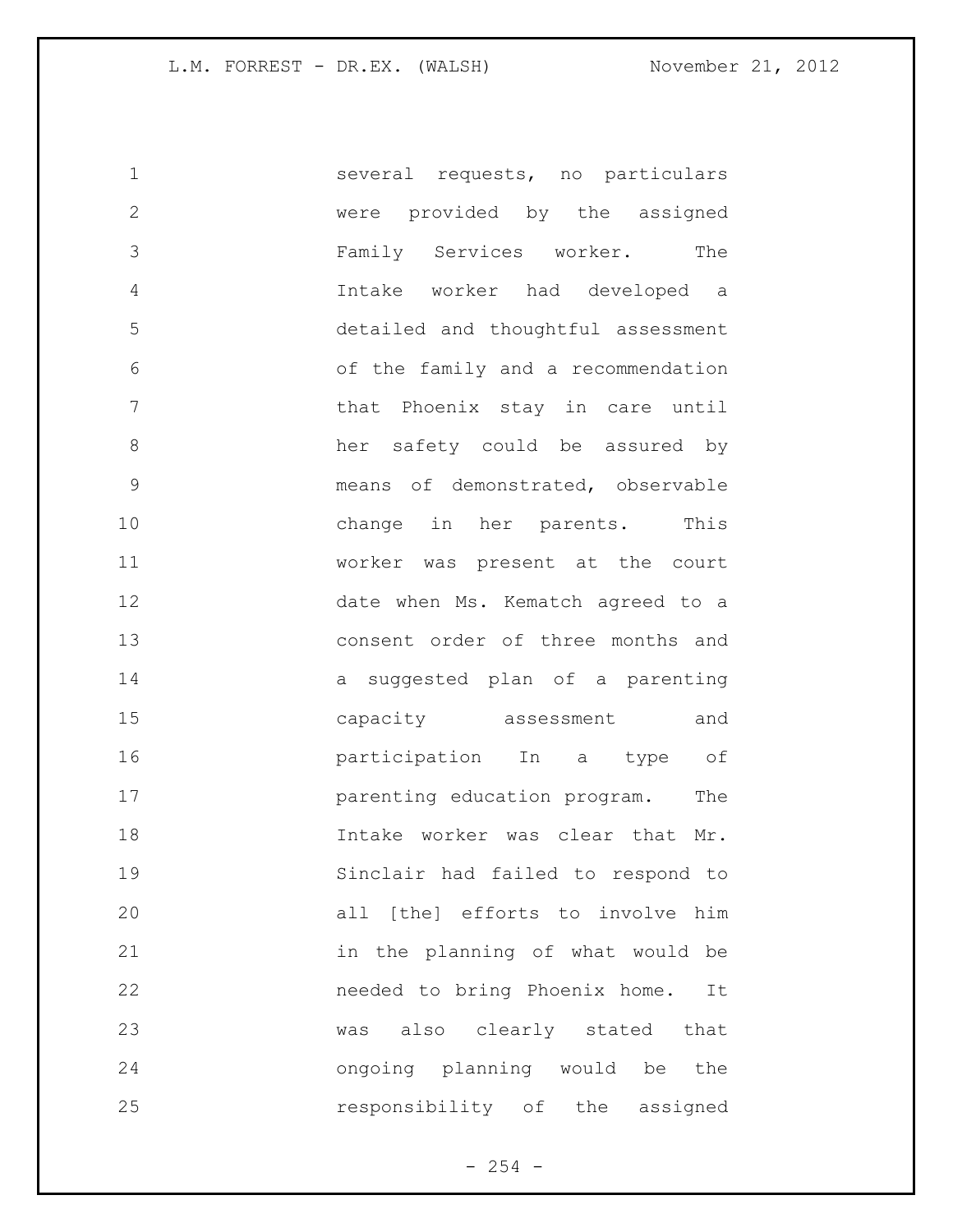Family Services worker." So is there anything that you want to comment on with respect to the reference to your involvement? A Not to my involvement, no. Q Okay. Can we just scroll to the bottom of that page for a minute please? 8 And there had been a footnote in the paragraph that referred to your involvement and we can see at the bottom, it says: 12 TAs the case would be managed by a worker providing ongoing Family Services, the Intake workers role in future planning was very limited." 18 So, that something you agree with? A Yes, I mean, we would provide, like I said, suggestions, considerations, information that would allow the assigned worker to continue on with assessment and determining a case plan with the family. So we weren't responsible for the ultimate case plan with respect to that family. Q I'm not aware of any further references to you in

 $- 255 -$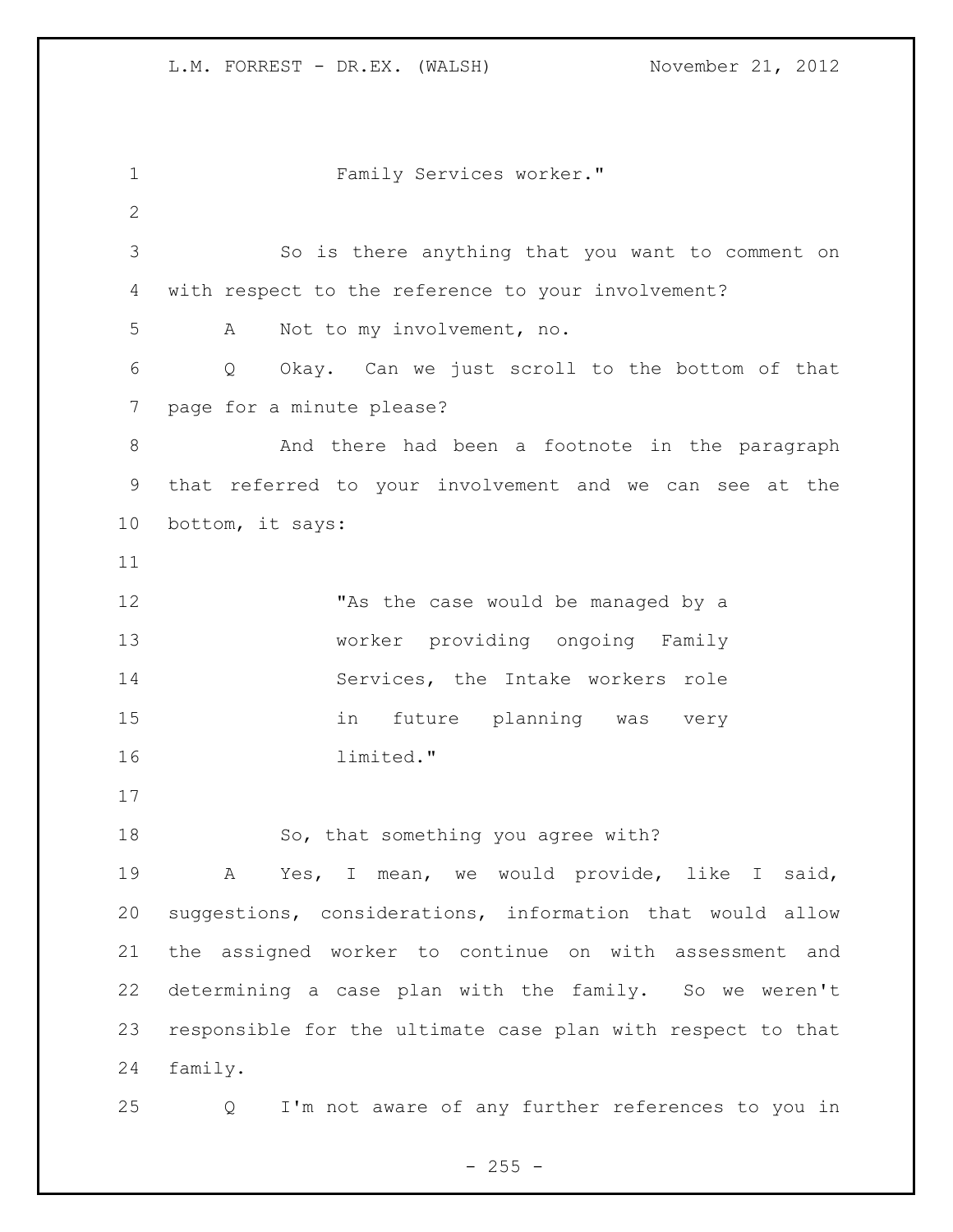this Section 10 report. Are you -- have, have any been brought to your attention?

A Not that I'm aware of, no.

 Q Is there anything more you want to say about these three reports?

 Would you have liked to have been shown the reports at some earlier date?

 A I think it would have been fair to have seen them, given that there's comments about my work. It's important to know, when you're involved in a case like this, when something like this happens, what has been noted.

Q From an educational perspective you mean?

 A From a, well, from an educational perspective, yes. These existed and I didn't know what was being said about me. It would have been nice, perhaps -- I -- probable -- it's not probable, but these reports are written without any input from the people that they're talking about. I guess --

 THE COMMISSIONER: But in, but in the case of -- in none of the three reports were you interviewed by the report writer?

 THE WITNESS: Not at all. So I mean, it's all based on a file, written information. So I don't know if they got a full picture, in terms of what this family was

 $- 256 -$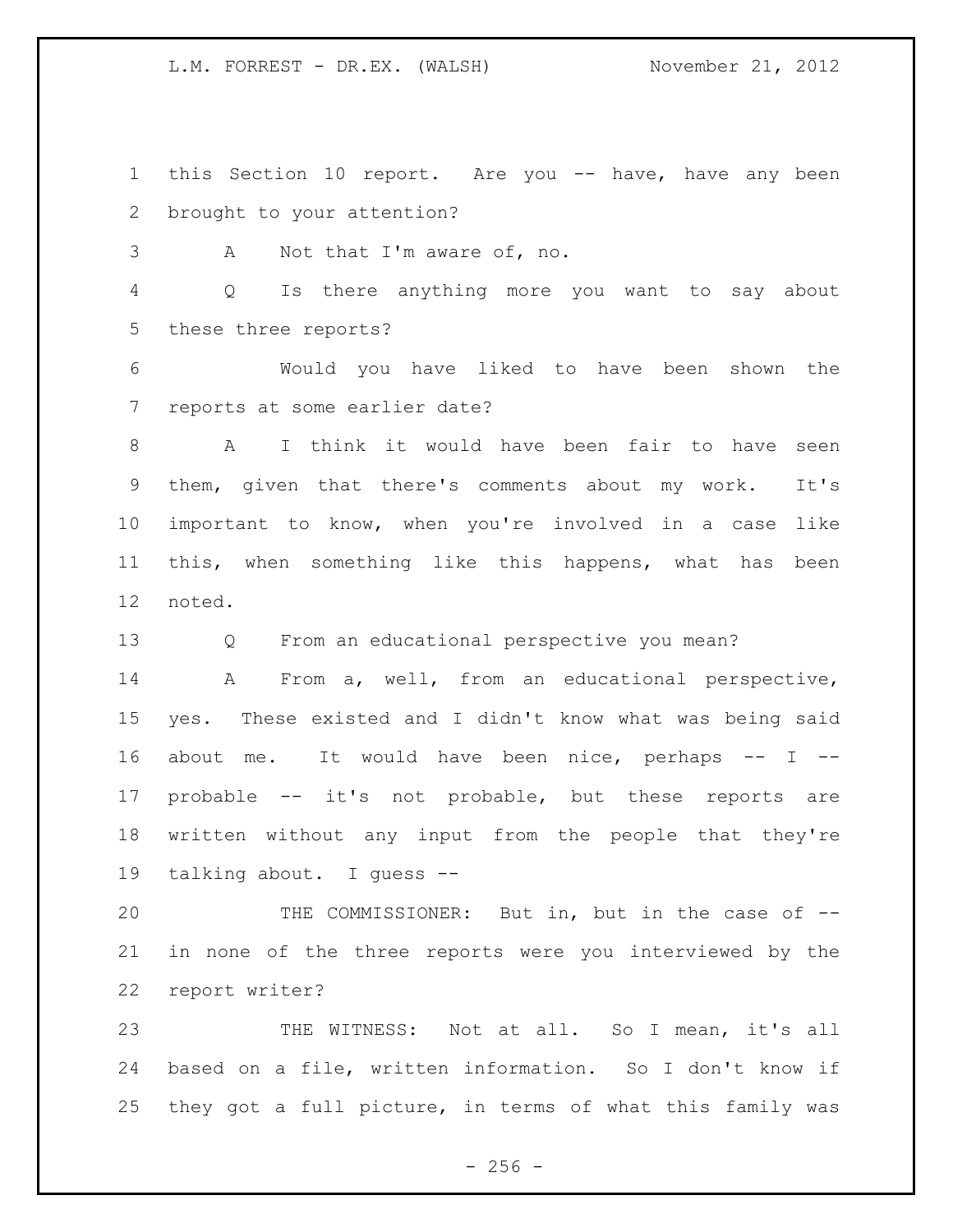really like and what they struggled with and how the agency attempted to work with them, just from file recording. So I don't know if it would have been more helpful or enlightening to actually have met with the people who worked with them.

BY MS. WALSH:

 Q The Section 4 report was prepared on the basis of interviewing some workers --

A Um-hum.

Q -- but you weren't interviewed?

12 A No, I wasn't.

 Q Okay. And would it have been helpful for you to have had a meeting with the agency, either on your own, or with the other workers involved in this file, to discuss what happened and how it might be prevented?

 A Well, it, I believe that after this had happened, there were steps taken by the agency to start informing all workers, just not the ones that were involved in the family file, of changes that would be coming, or things that we could be doing differently, as an agency, to work with families, so that we could prevent this kind of thing. So it wasn't specific to us. It was an agency effort, so --

Q Were you aware of your involvement when --

25 THE COMMISSIONER: Well, just, just a minute,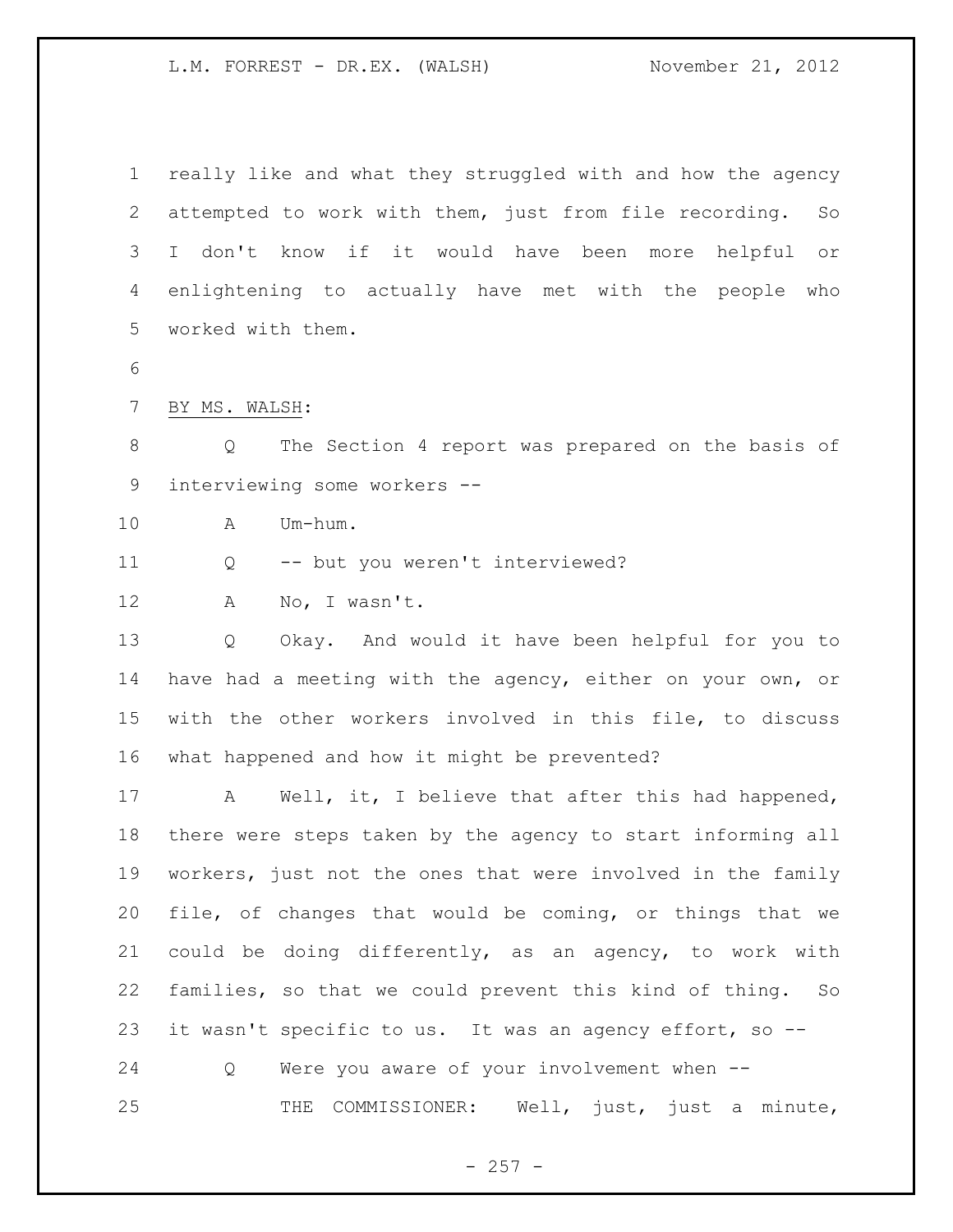before you go on to that, have you seen those changes come? THE WITNESS: Yes, there have, there have been changes, in terms of the recording at the intake level. There's a, a new system in place where recording is -- in terms of -- it's different, in terms of how recording is entered. So that information is, it's, it's more available and it's, it's required, when you're at an intake level, to provide that. So that's more helpful. And then there are more, there are program, there are, there are developments with respect to decision making and risk assessment that are being implemented. 12 THE COMMISSIONER: Will you be going into that, I

guess, in phase 2?

 MS. WALSH: We will be, yes, but I think, Mr. Commissioner, you're absolutely right to be asking the worker what, what changes she's aware of, given that she is still working within the system. She isn't still an intake worker.

19 THE COMMISSIONER: Well, she said that they, they were all told, after this event, that there were changes coming that were going to assist them in their work. So -- 22 THE WITNESS: Um-hum.

 THE COMMISSIONER: -- they're -- might help to avoid a, a repeat of this --

25 THE WITNESS: Um-hum.

 $- 258 -$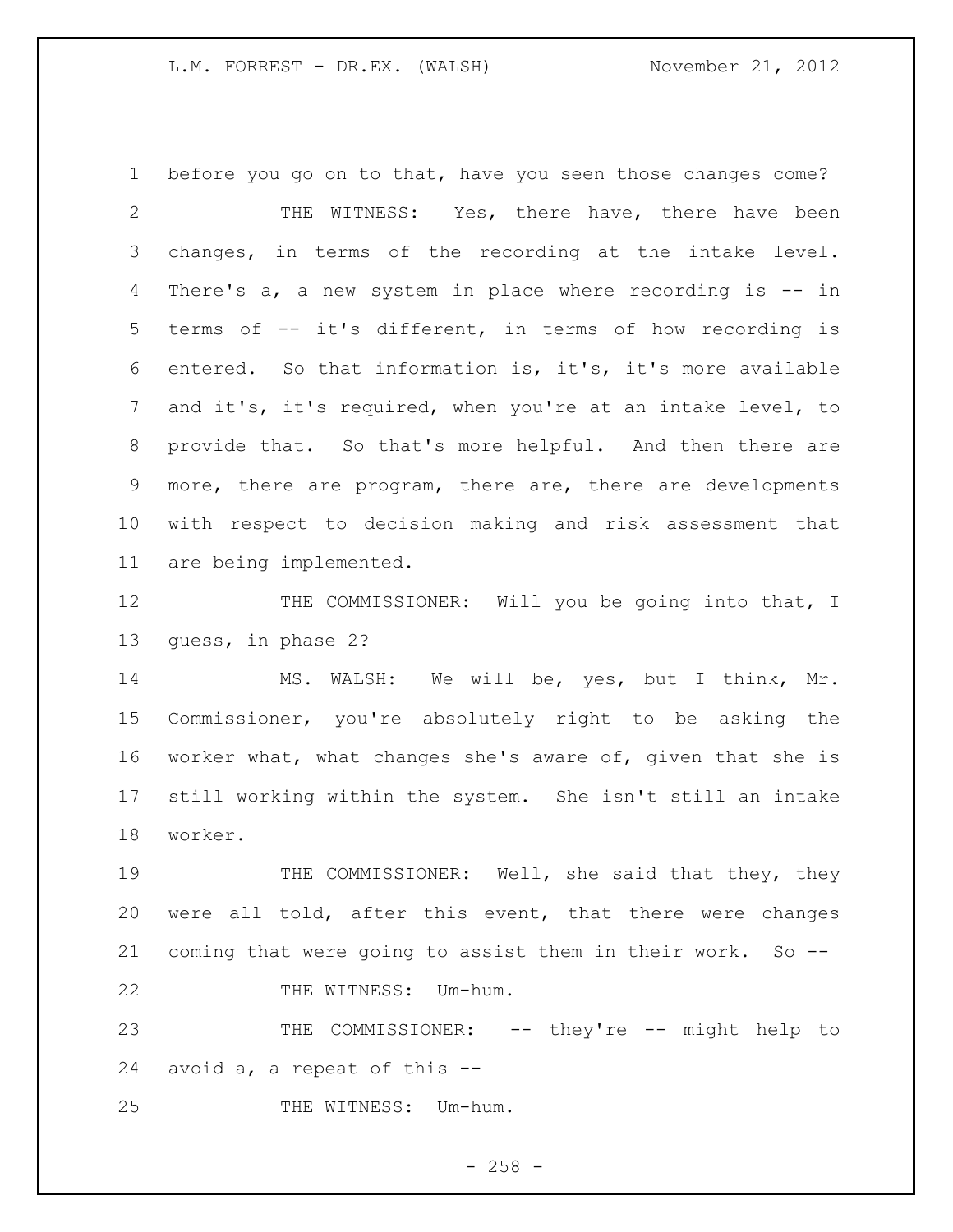1 THE COMMISSIONER: -- tragedy; isn't that correct?

 THE WITNESS: Yes, and like I said, there were the -- like, I mean, just the two -- like, the ones that I'm just thinking of right off the hop, because my mind's a little bit fuzzy right now, but the intake module was introduced and that was a newer, a, a different version of recording our involvement, or keeping track of our involvement with families and the, and there are different developments with respect to case work and more education on case, case work management and standards that have, that we've all had to take training on, so there have been efforts by the agency to attempt that. I don't know that it has impacted on the workload, or our ability to get out there as quickly as we possibly can, but there are efforts to make changes.

17 THE COMMISSIONER: For the benefit of children and families?

19 THE WITNESS: For the benefit of children and families, yes.

21 THE COMMISSIONER: And it may, even though the workload might not have changed, it might have had that other effect that it was intended to have?

24 THE WITNESS: Yes.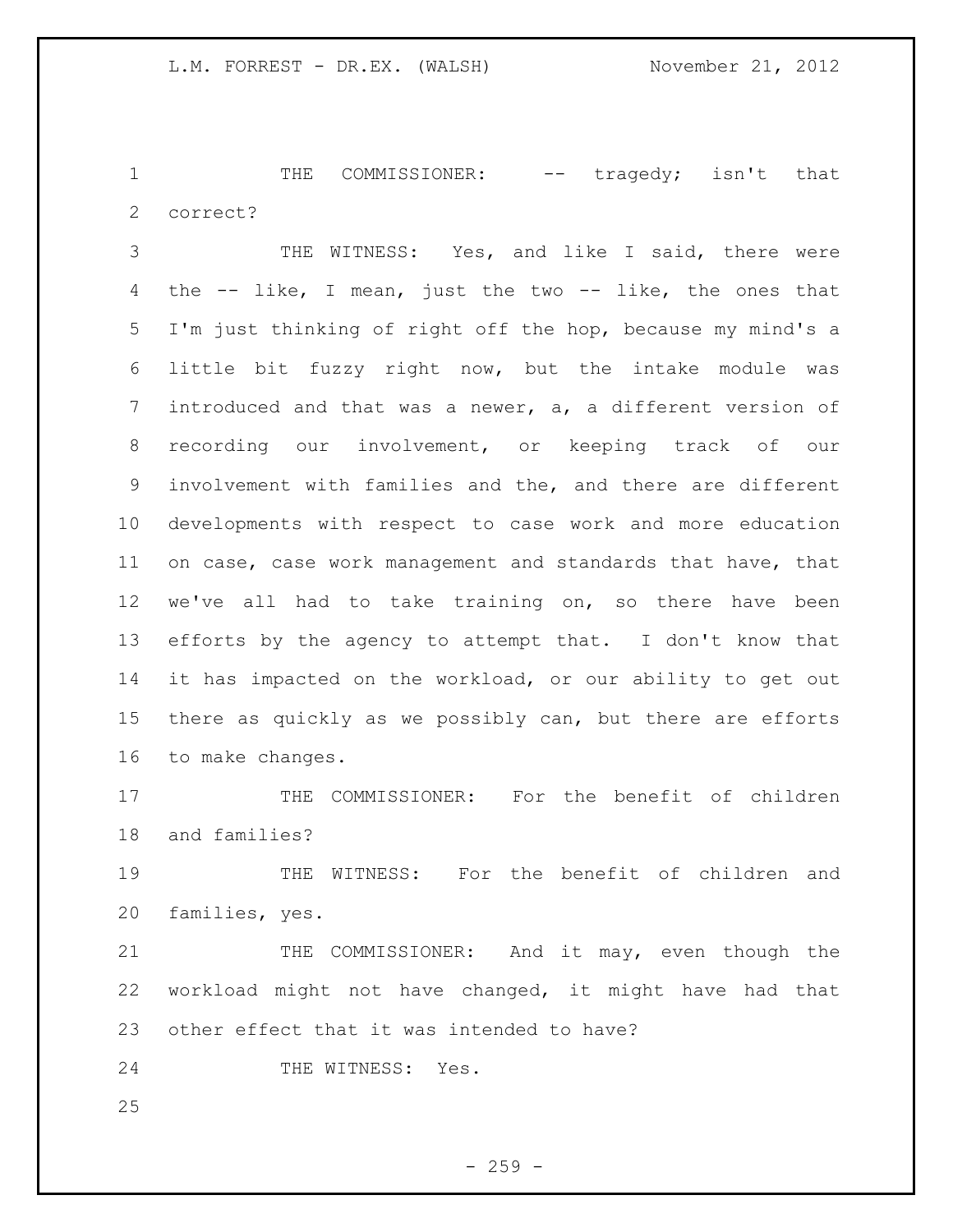BY MS. WALSH:

 Q So while we're talking about changes, are you aware of any different requirements for face-to-face contact that exist, as compared to the time that you delivered services to Phoenix and her family?

 A At an intake level, I, I haven't been there for awhile, so I'm not certain what there is with, with respect to that. At a family service level, there are requirements for children in care, that we must be meeting with them within a certain period of time. And I believe, with the structured decision making tools that we have, that we are incorporating, or that the agency's incorporating, that there are expectations as to when family workers should be meeting with families.

## Q You remained an intake worker until 2009?

A Yes.

 Q So while you were an intake worker, did you experience any of the changes that resulted from the recommendations that flowed from the reports that came out of Phoenix's death?

 A As I indicated, I mean, there was a different module for our intakes to be recorded on. We weren't just, we weren't using CFSIS in that regard, or just only CFSIS, so that was helpful, in terms of getting information, you know, more readily, at the intake level. Not all agencies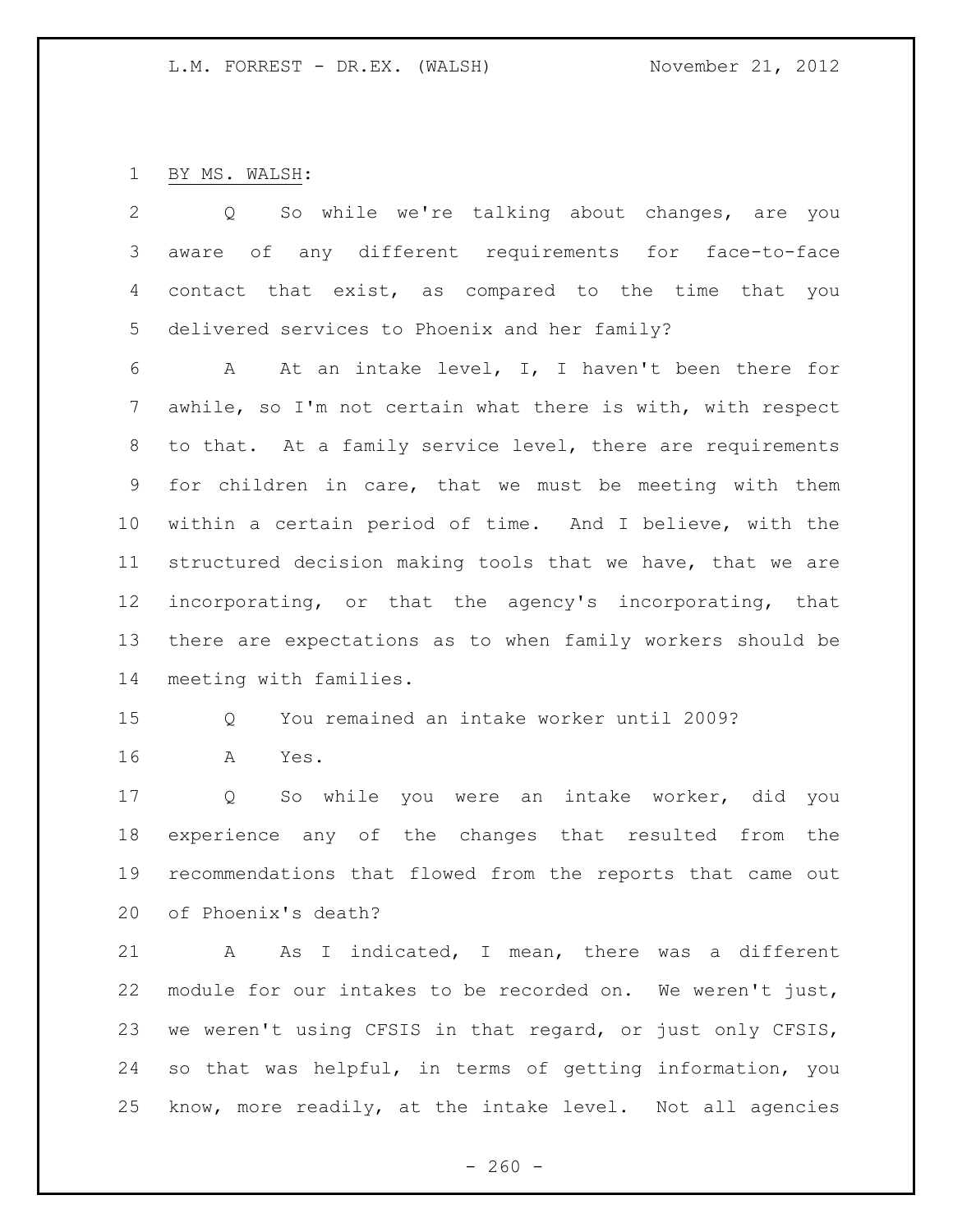can access that, if you're not employed at ANCR, I think, so that maybe is a little bit of a struggle, but like, as, as a Winnipeg Child and Family Services worker, I can't access recording in the intake module of ANCR. It can only be within, it's only within the system. So within the system it's helpful for the information sharing.

Q Okay.

 A In terms of face-to-face, I mean, again, as I indicated to you, my work, my workload issues continued on into 2009, so my practice was to do the best I could with what I had and meet with families as quickly as I could. So I don't know if there was anything that changed that, that much.

 Q In your view, what's the answer to workload issues?

 A I guess it's a big answer, because it's not as simple as telling the system these are all these standards that you should be following and that will take care of everything. We deal with really complex family situations and depending on where they're coming from, lack of community resources, increased issues with respect to addictions and mental health, which makes things much more complicated, families voluntarily placing their children into care much more -- at higher numbers, the system can try and change as much as it can sometimes, but if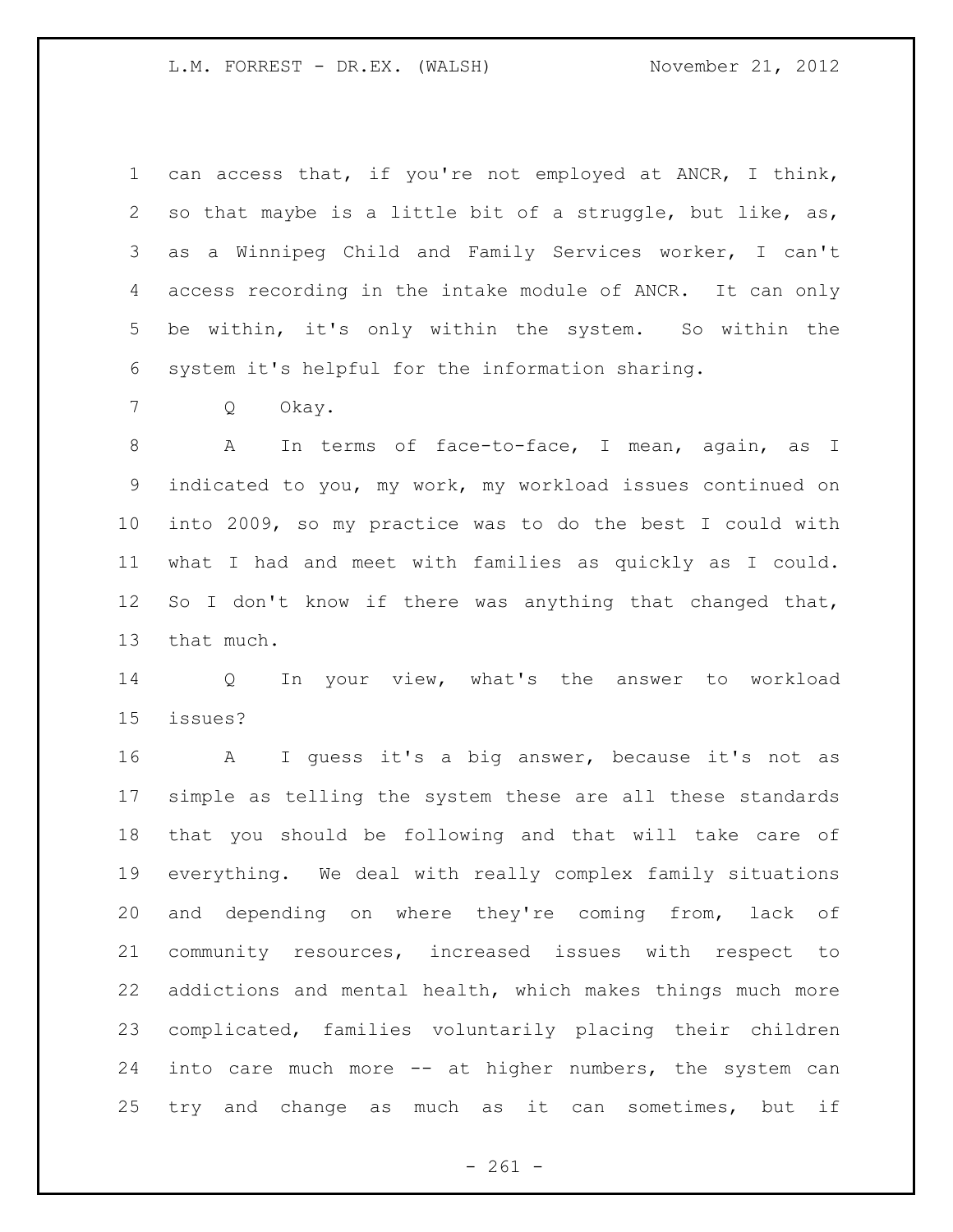everything else around, in our community, is also escalating, in terms of their needs and their, and their problems that they're trying to deal with, I don't know how we can keep up, to be honest. It's, in my experience, over 20 years, things have changed. It's not easier to do my job.

Q You mean notwithstanding changes in the system?

8 A Yeah, yeah, I mean, I think that, you know, we all try to do the very best that we can, whether people can believe that or not. We have a lot of hope, we have a lot of belief that people can make changes, or families can make changes. Sometimes if I didn't have those, my day would be very, very difficult, because sometimes that's all you had  $-$ 

Q So --

A -- with a family.

Q Sorry, did I cut you off? I'm sorry.

A No.

 Q So, is, is, very simply, one answer to the workload concerns reducing the need, prevention?

 A Well, prevention would be helpful, so if you could look at some prevention programs that could be in place, even within system. When we had those, we had, we had a couple of them and they were helpful, in terms of dealing with families who had teenagers that were out of

 $- 262 -$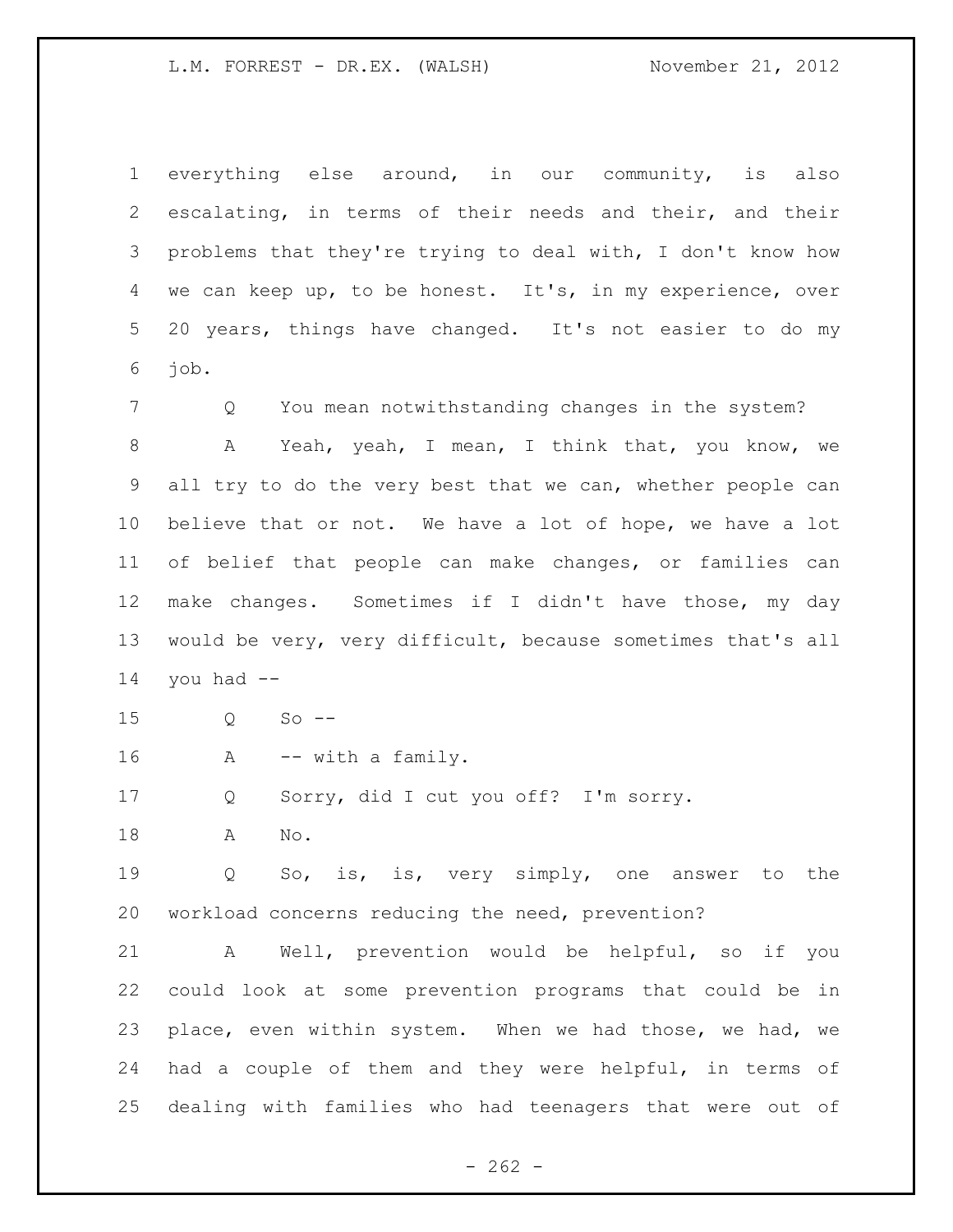control. But those programs were changed and something else came about as a result of that. So I think that it would be helpful if we found practical interventions that would actually really adequately meet families' needs in a realistic fashion, you know? We can tell them what we think we need them to do, but if they can't do it because they don't have enough food and they don't, you know, they, they're struggling in maintaining their three or four, or two kids in their home because they're a single parent and they don't have a lot of resources, you know, we, I think we have to be fair and mindful that these are people that are working hard to do the best they can. So we have to come up with better solutions as to what we can offer them for intervention. So that could be helpful, like, some practical intervention, some practical and more available resources. I always hope for that and I know that other people do. And I know the community resources try as much as they can as well, with what they have, so -- but you know, to say that one system has to make all the change and that will take care of everything and, and no child will ever be harmed again, I don't know that that's going to happen by --

Q Right.

A -- just looking at one system.

Q You're saying that protecting children can't just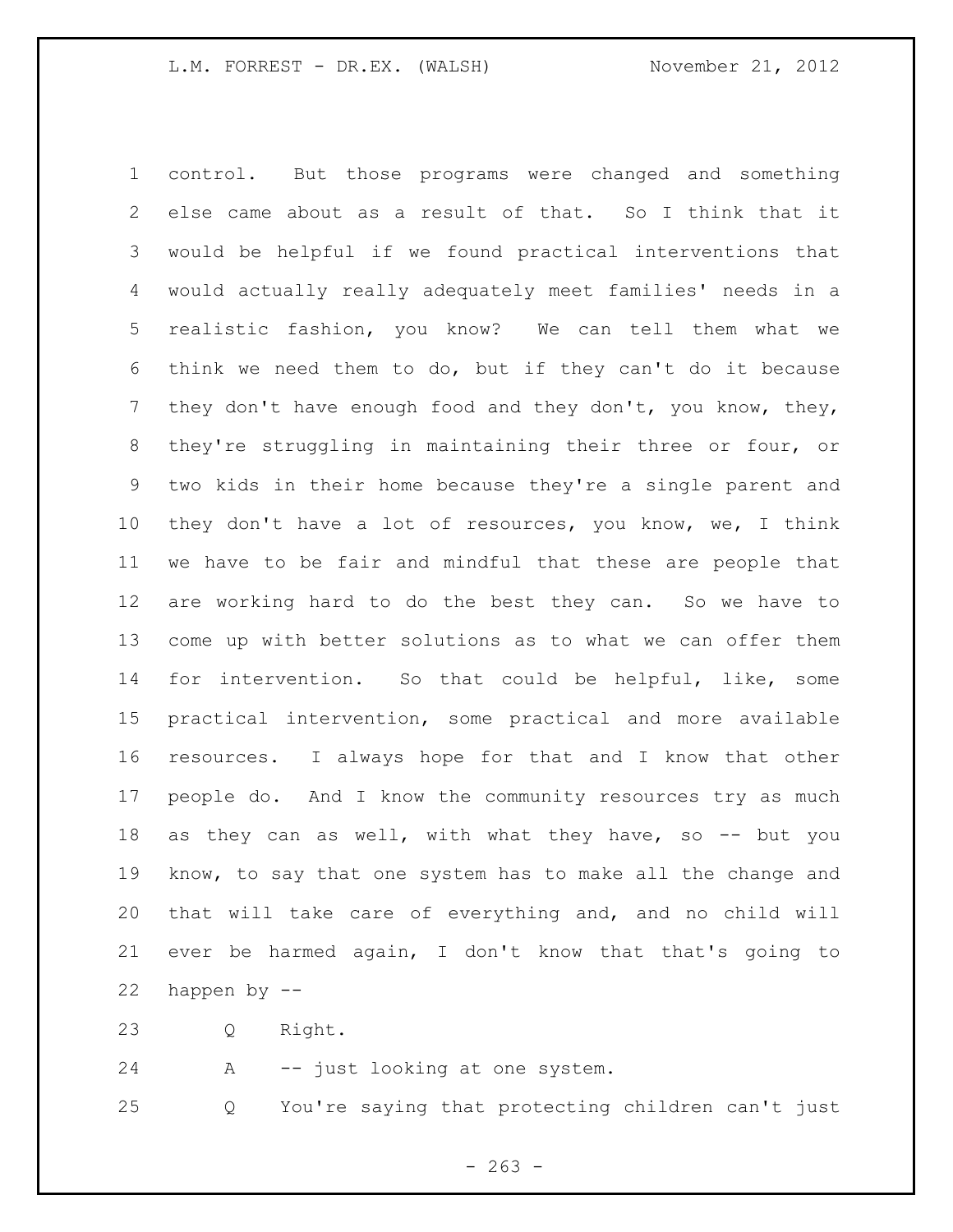be put on the shoulders of the child welfare system? A We, we have that burden, but it would be helpful if we had other supports and resources to assist in that regard, for the families. Not for us -- Q Right. A -- but for the families. Q And you talked about community resources and addressing issues of poverty -- A Um-hum. 10 Q -- and employment -- A Yeah, education. 12 Q -- education, childcare? A Yeah. Q Those are all things that, that would help with, ultimately with workload? A Yeah, and these are all the things that our families struggle with and, and we have to try and help them overcome those and sometimes it's very difficult. Q Was there anything about this family's circumstances, either in terms of their, their factual circumstances, or the nature of the services that were being delivered by the agency that made, that stood out in your mind, as compared to other families you were working with? A This family situation was fairly similar to many

 $- 264 -$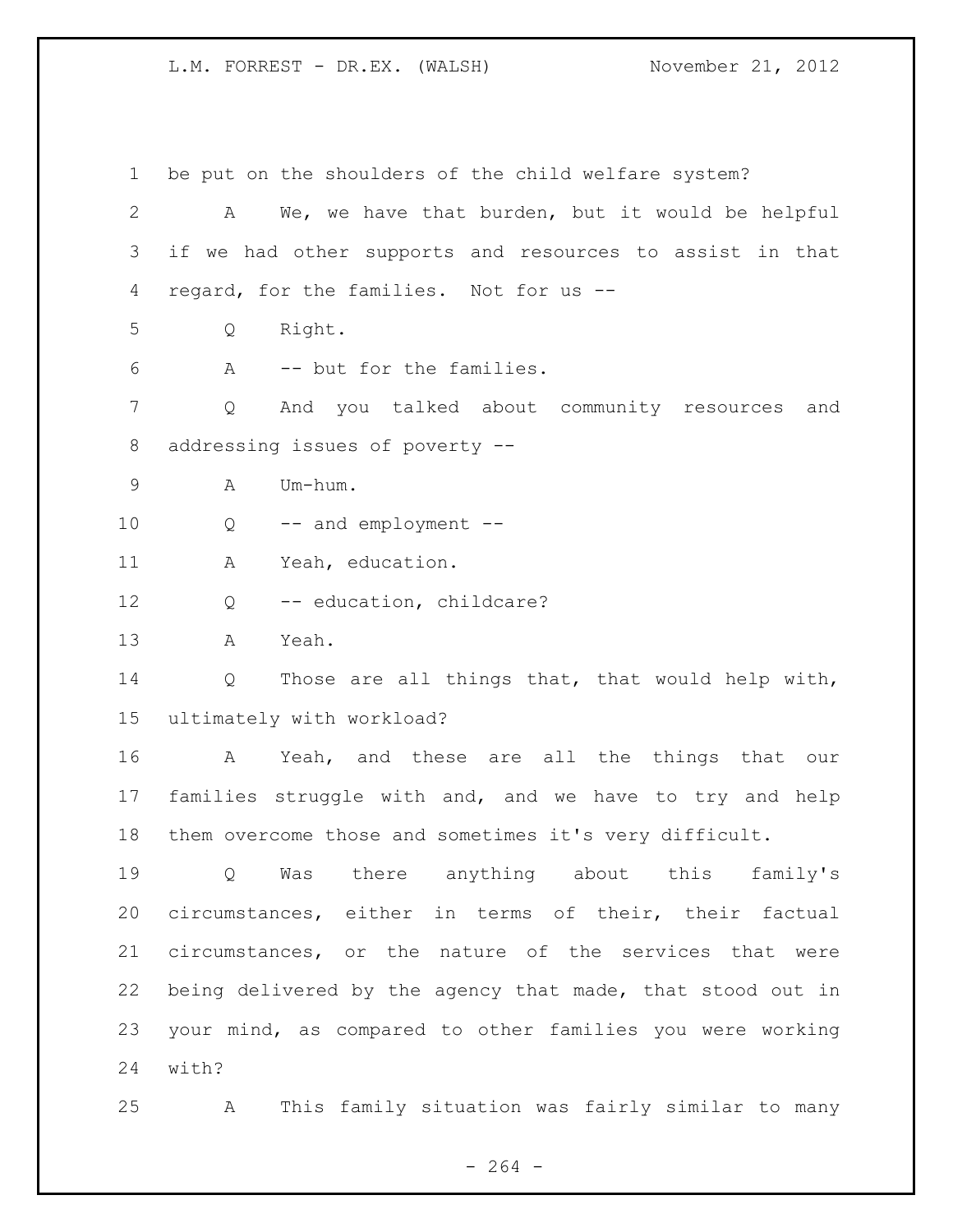families that I had dealt with, whether it was single parent, dealing with addictions issues, conflict with the other parent, struggling to, you know, managing childcare, relying on other family members. It wasn't unique in and of itself. There's certain things about it that, you know, make them different, but oftentimes I dealt with families that struggled with poverty, struggled with parenting, struggled with addictions, mental health. It was more, it was more common than not.

 Q I just have one other question for you, in terms of during the time that you delivered services to the family, who, within the agency, was supposed to be aware of such things as the number of times that a file had been opened, whether a child had been seen, whether problems that were identified when a file was opened were addressed before the file was closed? Whose responsibility, within the agency, was it, to be aware of and take note of those things?

 A I'm not quite clear what you're asking, I'm sorry, I'm just --

 Q Well, was that something that the worker had to do?

 A It's what the worker would find out as they did their assessment and that information would then go to their supervisor.

 $- 265 -$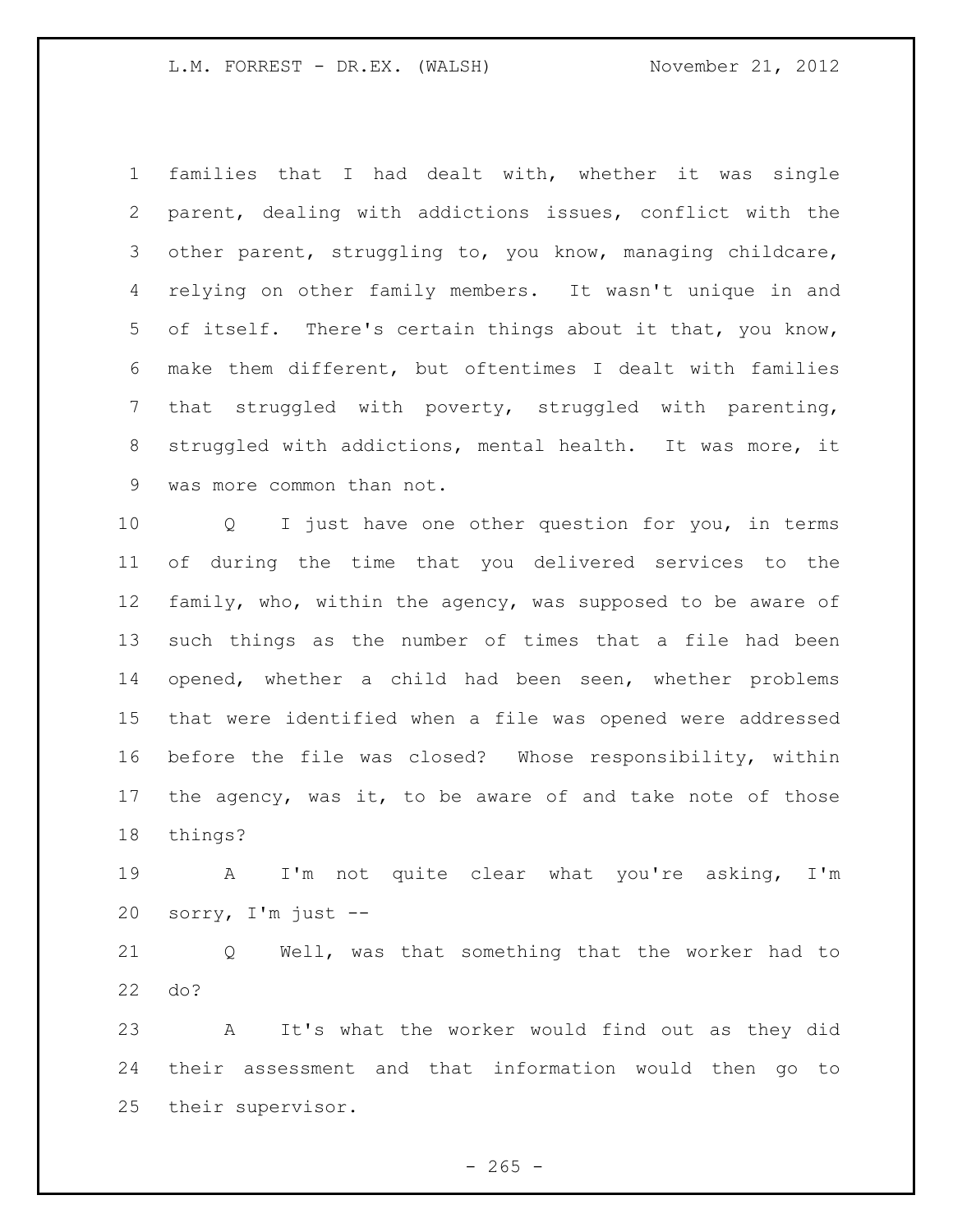Q And as a worker, were those the types of things that you would take note of? A In terms of how many times a family's been involved with the agency, or -- I'm not, like, I'm not understanding what you're saying. Q Well, who's, who's got oversight over what's happening with a family? I mean, we've seen, we've seen the file opened and closed -- A Um-hum. Q -- now, in the last two weeks, on a number of occasions -- A Um-hum. Q -- sometimes in the name of one parent, sometimes in the name of another, a variety of different workers -- A Um-hum. Q -- who's, who's watching over the file overall? A Yeah. Well, if the file is open to an agency, it would be that worker and their supervisor. But if a file is closed, then it is closed and nobody from the agency is involved with that family. Q Okay. And other than the worker and the supervisor in the agency -- A Um-hum. Q -- do you, as a worker, have an expectation that anyone else within the agency will be providing oversight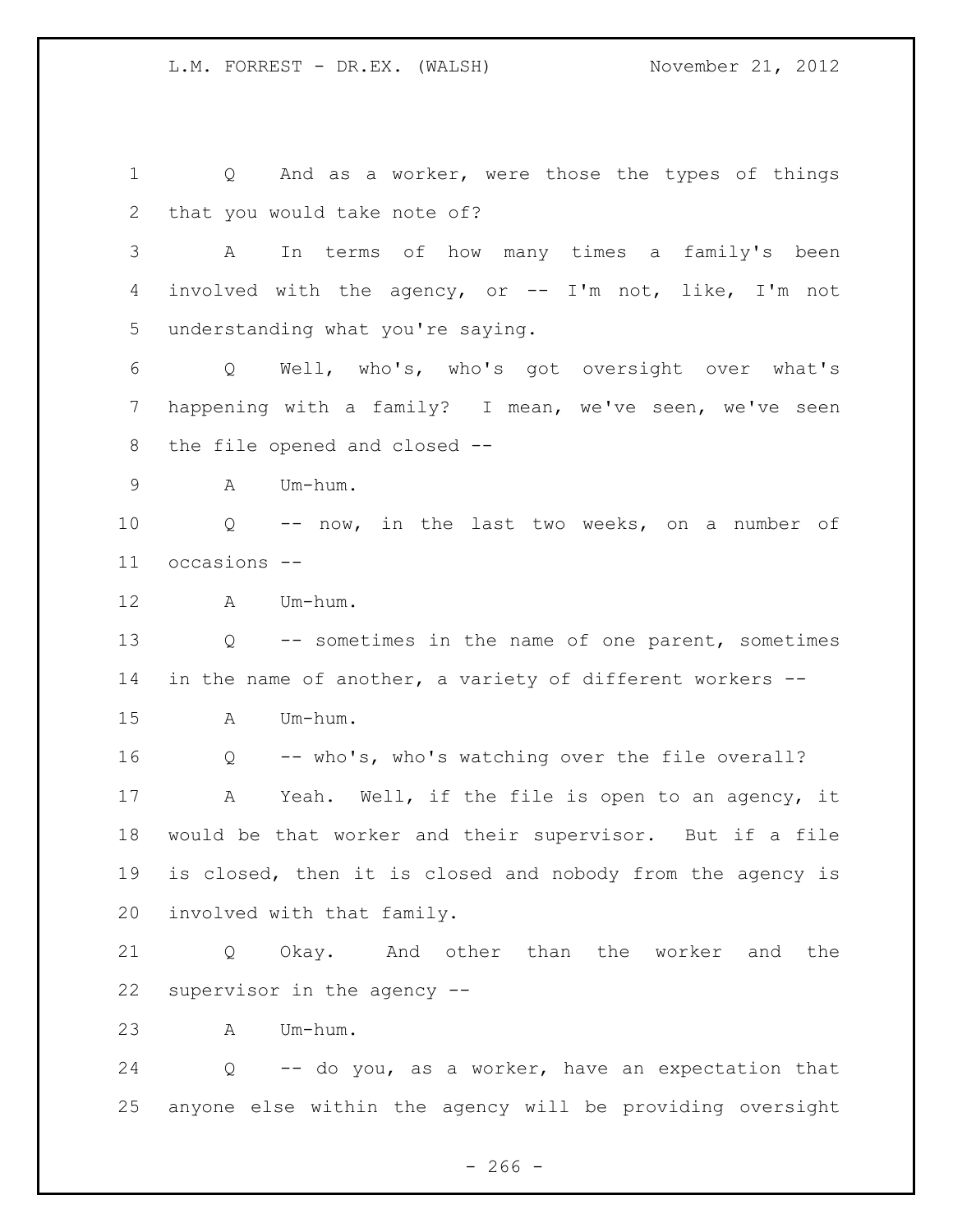to the services delivered?

| $\mathbf{2}$ | There may be other, like, another resource<br>А                      |
|--------------|----------------------------------------------------------------------|
| 3            | involved, like an in home support worker, or whatever, but           |
| 4            | I don't know that they're, they're not case managing that            |
| 5            | case. They're an auxiliary worker. So --                             |
| 6            | So responsibility for what happens with a,<br>$Q \qquad \qquad$<br>a |
| 7            | family rests with who?                                               |
| $8\,$        | The worker.<br>A                                                     |
| 9            | And their supervisor, or?<br>Q                                       |
| 10           | And their supervisor.<br>A                                           |
| 11           | MS. WALSH: Thank you, Ms. Forrest, those are my                      |
| 12           | questions.                                                           |
| 13           | THE COMMISSIONER: Well, is your, is your, is the                     |
| 14           | CFSIS system such, or some other system, where if you go in          |
| 15           | and use a name of a person, whether Sinclair or Kematch --           |
| 16           | THE WITNESS: Um-hum.                                                 |
| 17           | COMMISSIONER: -- would it bring up<br>THE                            |
| 18           | everything that has ever, ever involved that family? Can             |
| 19           | you coordinate it? I mean, the -- and I'm thinking back to           |
| 20           | the days when, when the father and the mother here each had          |
| 21           | their own --                                                         |
| 22           | THE WITNESS: Um-hum.                                                 |
| 23           | THE COMMISSIONER: -- child-in-care files.                            |
| 24           | THE WITNESS: Um-hum.                                                 |
| 25           | THE COMMISSIONER: Can, can you, can you go in                        |

- 267 -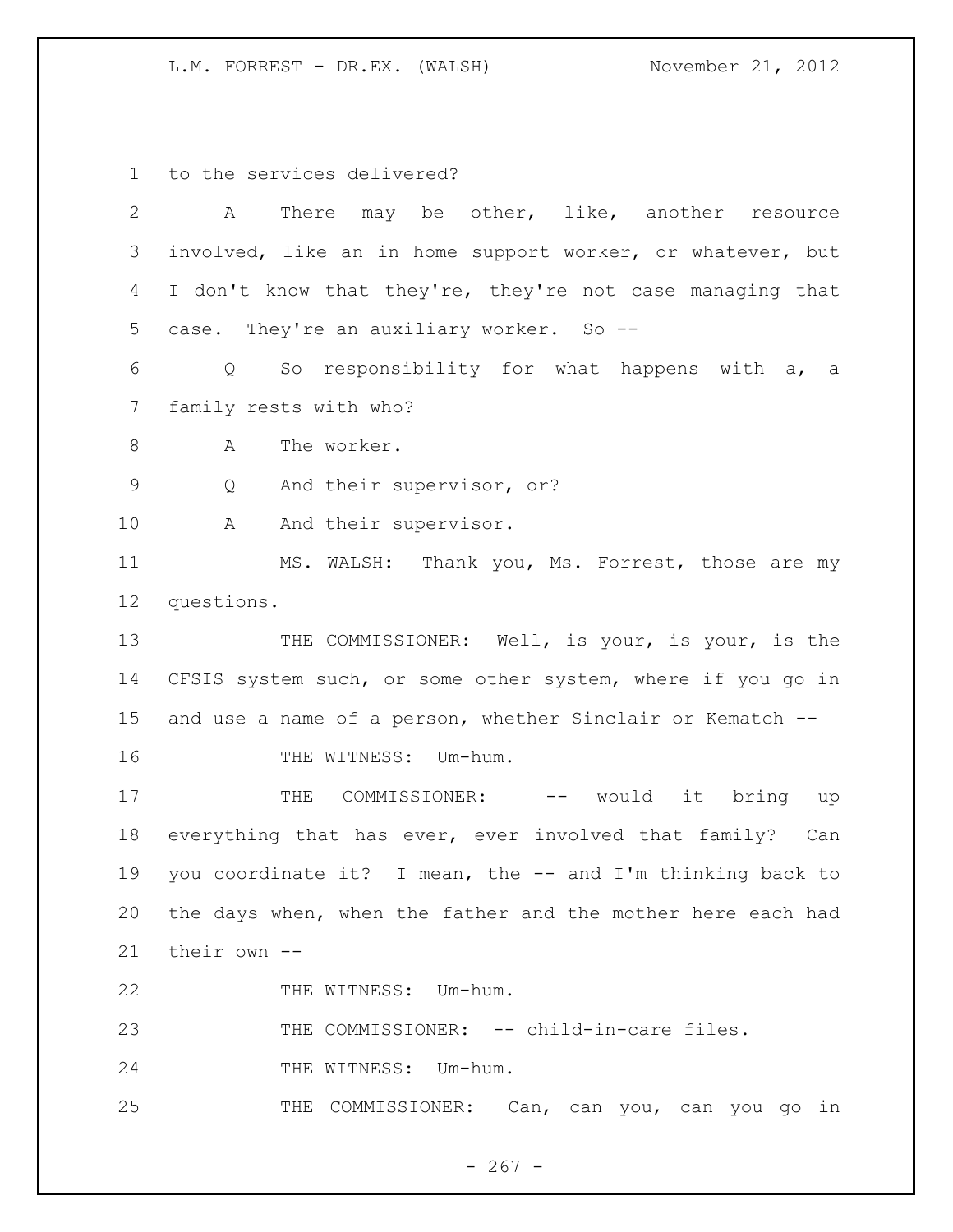there somehow and get the whole picture?

 THE WITNESS: I think that's what I attempted to do in my history and my assessment, was to bring together the information from the two files. When you go into it, yes, you can see all of that involvement, but the two files were not combined in that way. THE COMMISSIONER: But there are, there are child-in-care files and -- 9 THE WITNESS: Um-hum. 10 THE COMMISSIONER: -- there are protection --11 THE WITNESS: Yeah. 12 THE COMMISSIONER: -- files. 13 THE WITNESS: And you would see that in CFSIS. You would see, if you pulled up, say, the name of Steven Sinclair, it would indicate whatever families he was involved with and whatever involve -- like, it would show he had a protection file, it would show he had involvement with Samantha Kematch's file, it would show he had involvement because there's a CIC, a child-in-care file with Phoenix. So he would be associated with all those files. So it would show that, yes. But it would not be under one file. THE COMMISSIONER: And that transfer summary

report you wrote --

25 THE WITNESS: Um-hum.

 $- 268 -$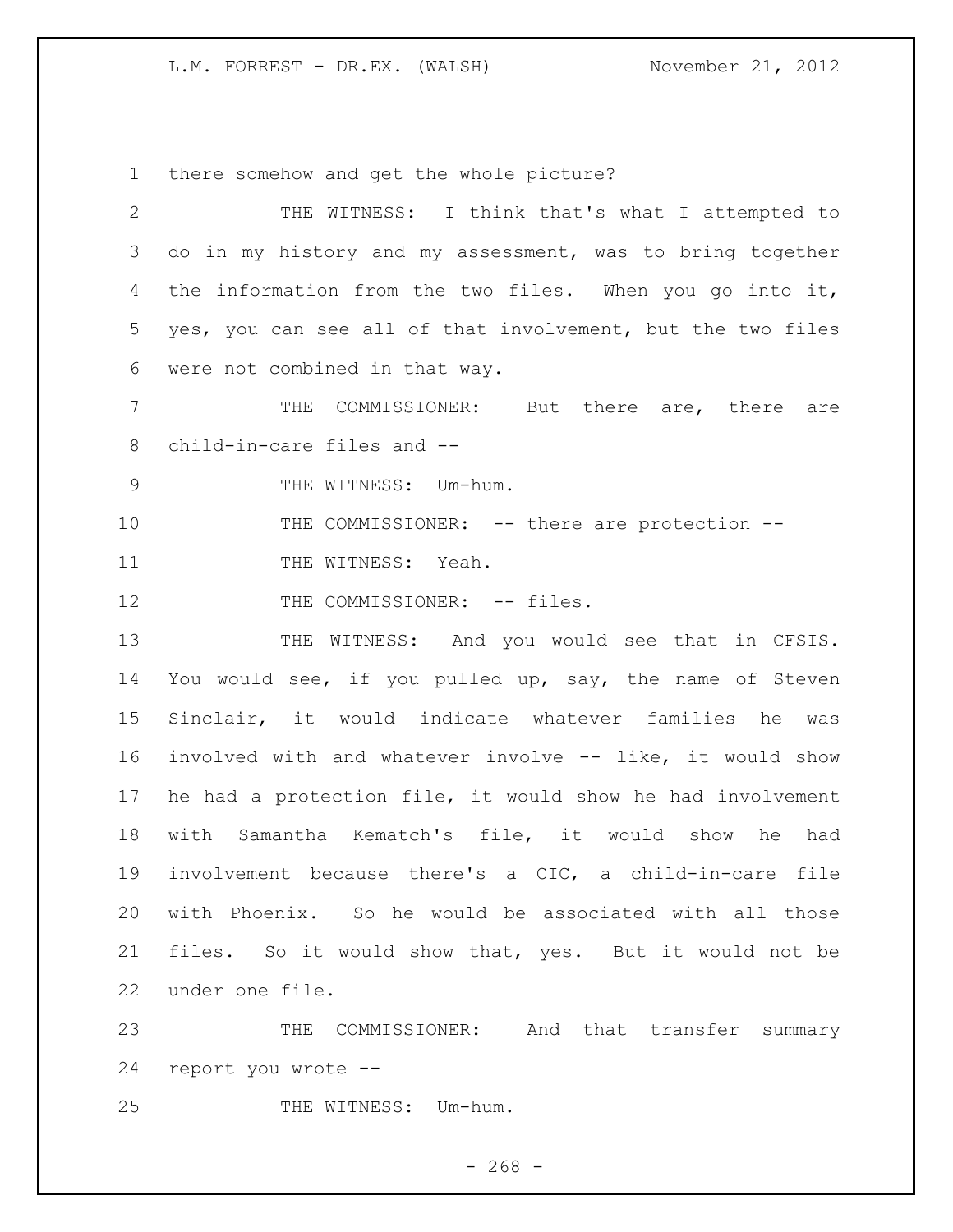THE COMMISSIONER: -- is that available to other people? In --

THE WITNESS: Yes.

 THE COMMISSIONER: -- in the, in the, in your, in Winnipeg Family Services --

6 THE WITNESS: Yes, it is.

 THE COMMISSIONER: -- who are working on this, on, on any problem that arises in the future with respect to that family?

 THE WITNESS: Yes, it would have been attached to the file and they, they could have access to read it, yes.

 THE COMMISSIONER: But what about when the file becomes closed?

14 THE WITNESS: You can still access the recording, yes.

16 THE COMMISSIONER: It's only when it's sealed by the court, or --

18 THE WITNESS: If, if a child-in-care file is sealed then --

THE COMMISSIONER: That's something else.

21 THE WITNESS: -- that's something else, yes.

THE COMMISSIONER: Yeah.

23 THE WITNESS: But a family service file, you can always access the recording.

THE COMMISSIONER: Closed or not?

 $- 269 -$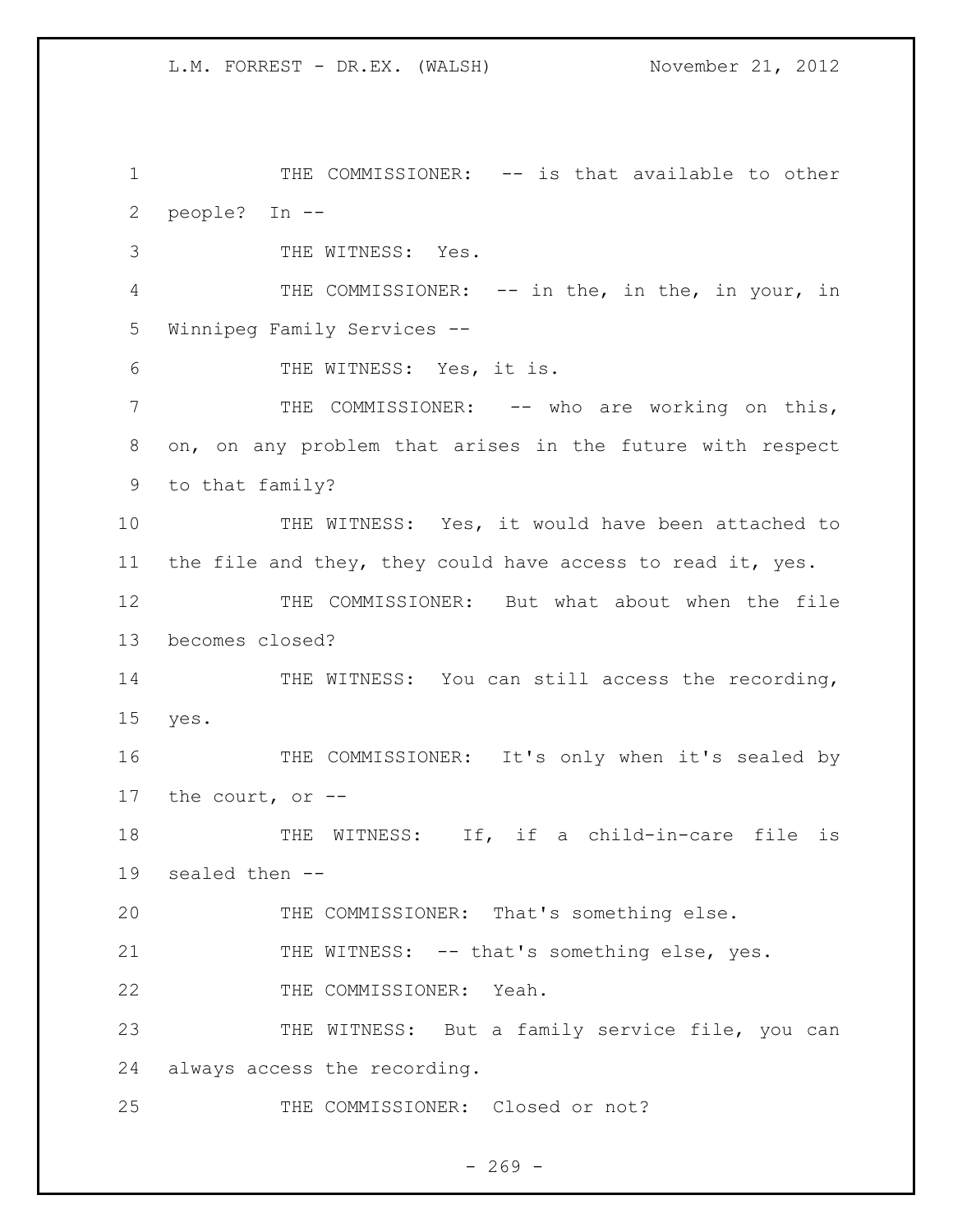1 THE WITNESS: Closed or not. THE COMMISSIONER: Okay. That's helpful. BY MS. WALSH: Q And that's part of what you contemplate when you create your transfer summary, is that it's a record for anyone who picks up the file in the future? 8 A Yes. MS. WALSH: So, Mr. Commissioner, my time estimate was inaccurate, I apologize. 11 THE COMMISSIONER: If what? MS. WALSH: My time estimate was inaccurate. 13 THE COMMISSIONER: Oh, well ... MS. WALSH: I don't, I don't know what your -- 15 THE COMMISSIONER: We didn't waste any time, so, you know, you, you don't have to apologize for that. MS. WALSH: I don't know how many questions there are, whether the other counsel could finish within half an hour, if the witness were willing to stay until 5:00. I'm not sure. Or whether you'd prefer just to start tomorrow morning? THE COMMISSIONER: Well, I'd prefer to use the next few minutes, if we can get some of the questioning out of the way. Are you first, Mr. Gindin?